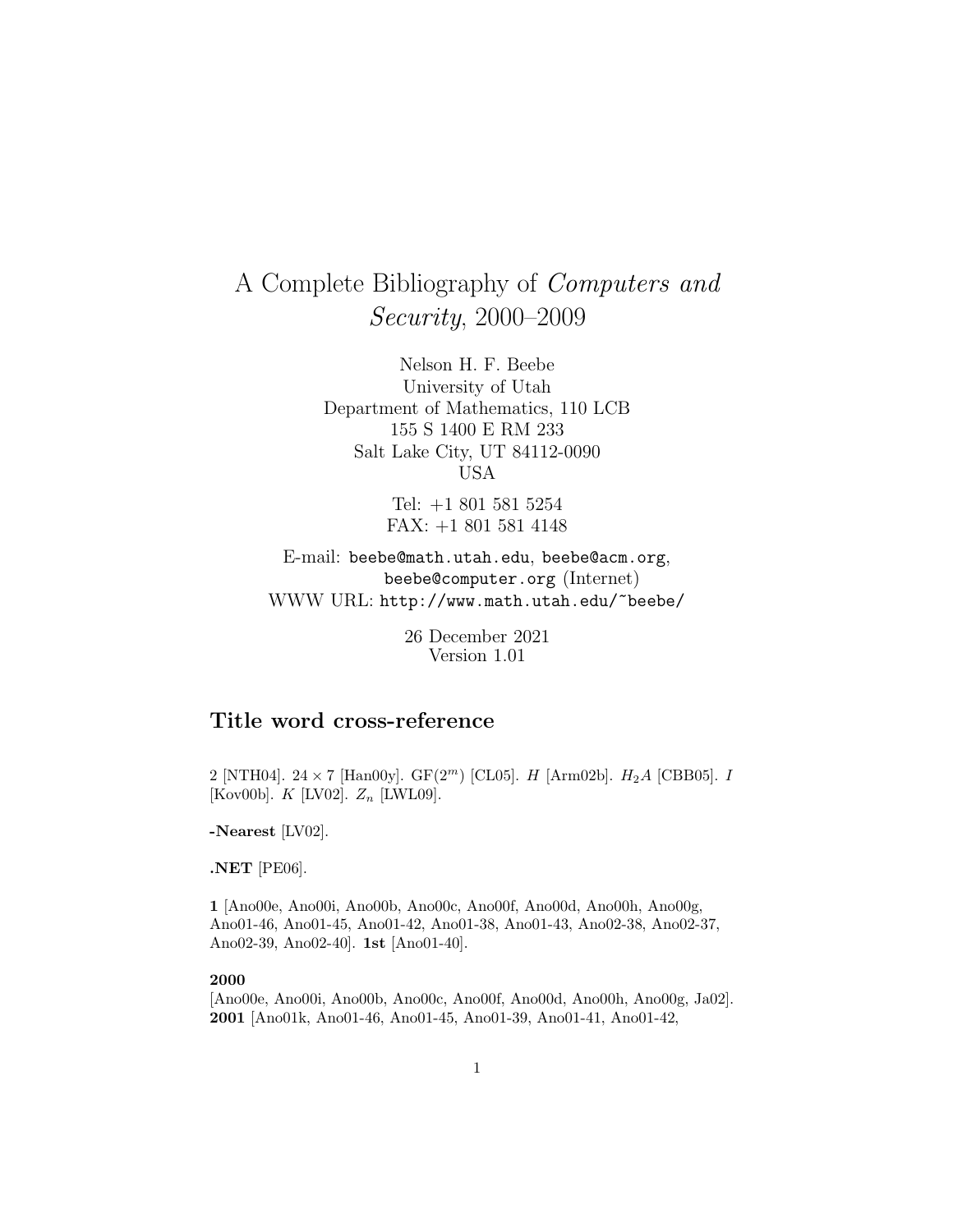Ano01-38, Ano01-44, Ano01-40, Ano01-43]. **2002** [Ano02-38, Ano02-37, Ano02-43, Ano02-41, Ano02-42, Ano02-39, Ano02-40]. **2003** [Ano03-33, Ano03-39, Ano03-40, Ano03-34, Ano03-36, Ano03-35, Ano03-38, Ano03-37]. **2004** [Ano04o, Ano04i, Ano04k, Ano04l, Ano04p, Ano04j, Ano04n, Ano04m]. **2005** [Ano05g, Ano05d, Ano05f, Ano05k, Ano05e, Ano05j, Ano05i, Ano05h]. **2006** [Ano06t, Ano06v, Ano06w, Ano06-27, Ano06u, Ano06z, Ano06y, Ano06x]. **2007** [Ano07-35, Ano07-37, Ano07-38, Ano07-39, Ano07-32, Ano07-34, Ano07-40, Ano07-33, Ano07-36]. **2008** [Ano08-27, Ano08-28, Ano08-29, Ano08-30, Ano08u, Ano08v, Ano08w, Ano08x, Ano08y, Ano08z]. **2009** [Ano09y, Ano09-28, Ano09-27, Ano09z]. **21** [Kov01b, Nos00a]. **21-st** [Kov01b, Nos00a]. **21st** [Sch01a]. **22** [McK04]. **2nd** [Mou05].

**3** [Col00]. **31** [Ano01-39, Ano01-41, Ano01-44, Ano02-43]. **3G** [DP06].

**9-11** [Beq02a].

 $=$  [FvS05].

**A-Changin** [Hin01i]. **AAIs** [LOP04]. **Abstracts** [Ano02a, Ecc01a, Ecc01b, Ecc01c, Mey02, Nic00a, Nic00b, Nic00c, Nic00d, Pal00a, Pal00b, Pal00c, PM01, Pal01a, Pal01b, Pal01c, Pal01d, Pal01e]. **academic** [Bis02, DKS07, Sch07c]. **Acceptance** [CFRR02]. **Access** [BE01, HS00, WS02, YL04, BS09, CC02, CE04, GS03, HW03, JCKL04, KLL09, KHKK06, OKE09, PE09, PK07, Pur02, RK06, SSF<sup>+</sup>09, SV07, TE06, Zho02, ZL03]. **accountability** [BAS09]. **accurate** [Lea04, TXL09]. **accurately** [Sch06g]. **Accused** [Han00-85]. **achieve** [GRNR09]. **Achieving** [KK00]. **Achilles** [Hin00a]. **acquisition** [Wol03c]. **ACSAC** [Ecc01d]. **Act** [Beq03, Ja02, Pou03b]. **active** [LG07a, LG07b, LG07c, LGW07]. **Activities** [Han00-51]. **ad** [KVD06, KVD07, OCB09, TC05]. **Adaptable** [KK07]. **Adapting** [PE09]. **Adaptive** [CBB05, YZ07, ZCW04]. **Additional** [MZ00]. **address** [PE09]. **addresses** [Sch07a]. **Addressing** [AGAS01, AOG<sup>+</sup>02]. **Ado** [Nik02c]. **Adopters** [Han01r]. **Advanced** [CF07, And05]. **adversum** [Hin01g]. **Advert** [Ano09p]. **Advocates** [Han01q]. **adware** [Sch03c]. **After** [Nov07]. **Again** [Han00d, Han00-44, Han00-89, Hin02c]. **Against** [Zen01a, BNSZ09, CLC04, GVL09, LS05, MFDVGT08a, MFDVGT08b, MFDVGT08c, Zen01b, ZCW04]. **Age** [Web00, GvS05]. **Agencies** [Han00a]. **Agent** [BE01, GFV05, VSR07, DGY<sup>+</sup>05, LCC04]. **Agent-Based** [GFV05, BE01, DGY<sup>+</sup>05]. **agents** [DR04]. **Agree** [Han00-45]. **Agreement** [Han00-87, CMY07, JL07a, JL07b, JL07c, Jua04, MK06, SW06, Tse07, YC09]. **Agreements** [Han00-45]. **Aims** [Ano09q, Ano09r, Ano09s]. **Airwaves** [Han00x]. **aka** [Nik02a]. **al.** [HC04b]. **alert** [SG09, ZLCF08a, ZLCF08b, ZLCF08c]. **alerts** [LCK<sup>+</sup>06]. **algorithm** [CO09, CC02, LG07a, LG07b, LG07c, YH07d]. **Aligning** [DF06, Sch05g].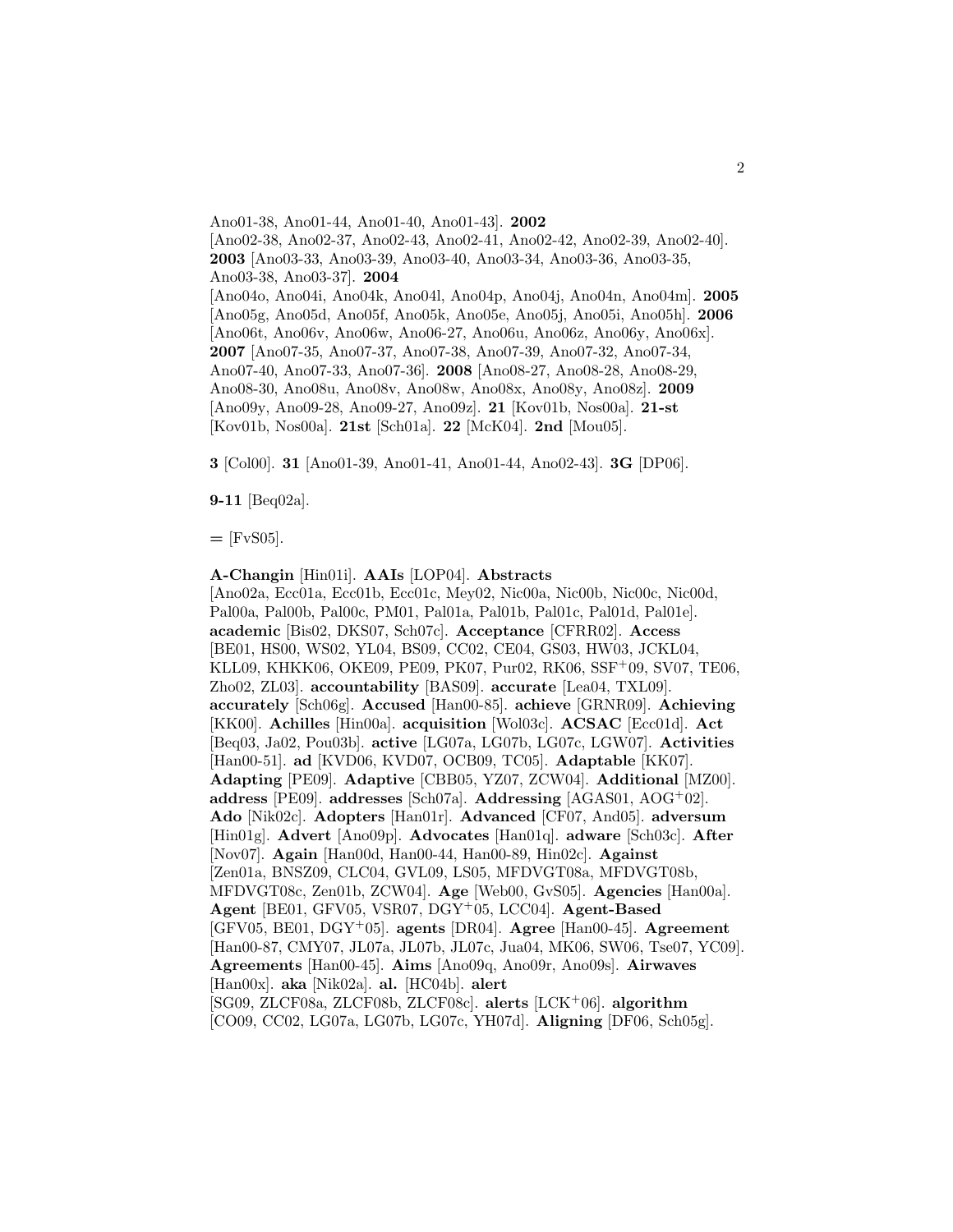[Han00-64, PMRZ01a, SLG04]. **America** [Beq00a]. **American** [Han00b, Woo01]. **Analysis** [GvS01, GM00, KFS<sup>+</sup>03, Nos00b, RF01, SSMJ05, Asl04b, Bis02, BCS03, BvS03, BP03, CH04, DS09, HCS06, JPL04, KLL09, KS05, KS06, Kon09, Kum09, LCK<sup>+</sup>06, MP08a, MP08b, MP08c, OZ07, RS04, Sch07a, SAF09, Wol03d, YH07d]. **analytic** [KL07]. **analyze** [SJ07]. **analyzing** [AMR07, LGW07]. **Anomaly** [GTDVMFV09, CP03, CC04, MP08a, MP08b, MP08c, OL03, OG07, Wan05, WGZY06, YZ07]. **Anomaly-based** [GTDVMFV09]. **Anonymity** [Han00t, MK06, WH04]. **anonymous** [CC03, CL06, CJC04, Chi08a, Chi08b, Chi08c, JPL05, MGMSML+09]. **Answer** [Bar00b, Bar01b]. **Anti** [GRJ07, Pou02a, GT06, WC07]. **Anti-keylogging** [GRJ07]. **anti-spam** [GT06]. **anti-spamming** [WC07]. **Anti-Terrorism** [Pou02a]. **any** [Ano05q]. **AOL** [Han00d]. **Apache** [Han00e]. **APIs** [MvO09]. **Application** [MP08a, MP08b, MP08c, TE06, DMWS09, HCBLETRG06, Kin04, MFDVGT08a, MFDVGT08b, MFDVGT08c, Nab05]. **Application-based** [MP08a, MP08b, MP08c]. **Applications** [Fra01, HS00, DP06]. **applied** [Zuc07]. **Applying** [KK02, Kin04, MC03a]. **Appraisal** [SPLS01]. **Approach** [BvS00, BE01, EvS00b, Nos00b, DSX06, HKP02, KVD07, Lea04, LG09, Li04, Mac05, MPD06, MLD08, OZ07, SJ07, SS07, SK03, SYL09, TXL09, TS05a, Wan05, ZHH09]. **Approaches** [EvS00a, FBB06, Hin03f]. **April** [Ano00e, Ano01-46, Ano03-33]. **architectural** [SLG04]. **Architecture** [GKL<sup>+</sup>00, KKHR01, TM00, DMWS09, GBBS08a, GBBS08b, GBBS08c, KHKK06, SSF<sup>+</sup>09, TM09]. **Arrested** [Han00-81]. **art** [MPD06]. **Articles** [Ano02a, Ecc01a, Ecc01b, Mey02, Nic00a, Nic00b, Nic00c, Nic00d, Pal00a, Pal00b, Pal00c, PM01, Pal01a, Pal01b, Pal01c, Pal01d, Pal01e, Ecc01c]. **artificial** [KPsH<sup>+</sup>08a, KPsH<sup>+</sup>08b, KPsH<sup>+</sup>08c]. **aspect** [MLD08, MSLD09]. **aspect-oriented** [MLD08, MSLD09]. **aspects** [AN03, GvS08a, GvS08b, GvS08c]. **Assesses** [Han00q]. **Assessing** [FBP07, LPF06, SE02, KK06]. **Assessment** [Ber07, CCC09, DKS07, Fur07a, Fur07b, Fur07c, Hin03d]. **assignment** [CJ03, HW03, Lin01, WL05]. **assisted** [Art04]. **Association** [PPBH00]. **Assumption** [Hin00b]. **Assurance** [BB05, Kov01a, GC09, SKM08a, SKM08b, SKM08c]. **assurances** [FvS05]. **asymmetric** [Mat03]. **attachment** [CL03]. **Attack** [Han00-40, Han00-63, CK03, Kum06, MFDVGT08a, MFDVGT08b, MFDVGT08c, Rob07, ZLCF08a, ZLCF08b, ZLCF08c, ZHH09, ZCW04]. **Attackers** [Sch03f, CK03]. **Attacks** [CZ03, Han00-62, McK04, Woo01, AP03, BIC08a, BIC08b, BIC08c, BLP05, BNSZ09, CLC04, CLK09, GVL09, GKS<sup>+</sup>06, HMM09, HH05, HFC<sup>+</sup>08, LS05, Li04, Li06, MS09, MK04, PML09, Sch02a, SYL09, ZC05, Her09b]. **Attitudes** [FDIR00, CF05]. **attribute** [OKE09, vdHvS03]. **Attributes** [Wil00]. **Auction** [Han00-49, CC03, Che04, JPL05]. **Audit**

**Alive** [Han01y]. **alleged** [BLP05]. **Alliance** [WZM<sup>+</sup>00]. **Alternative**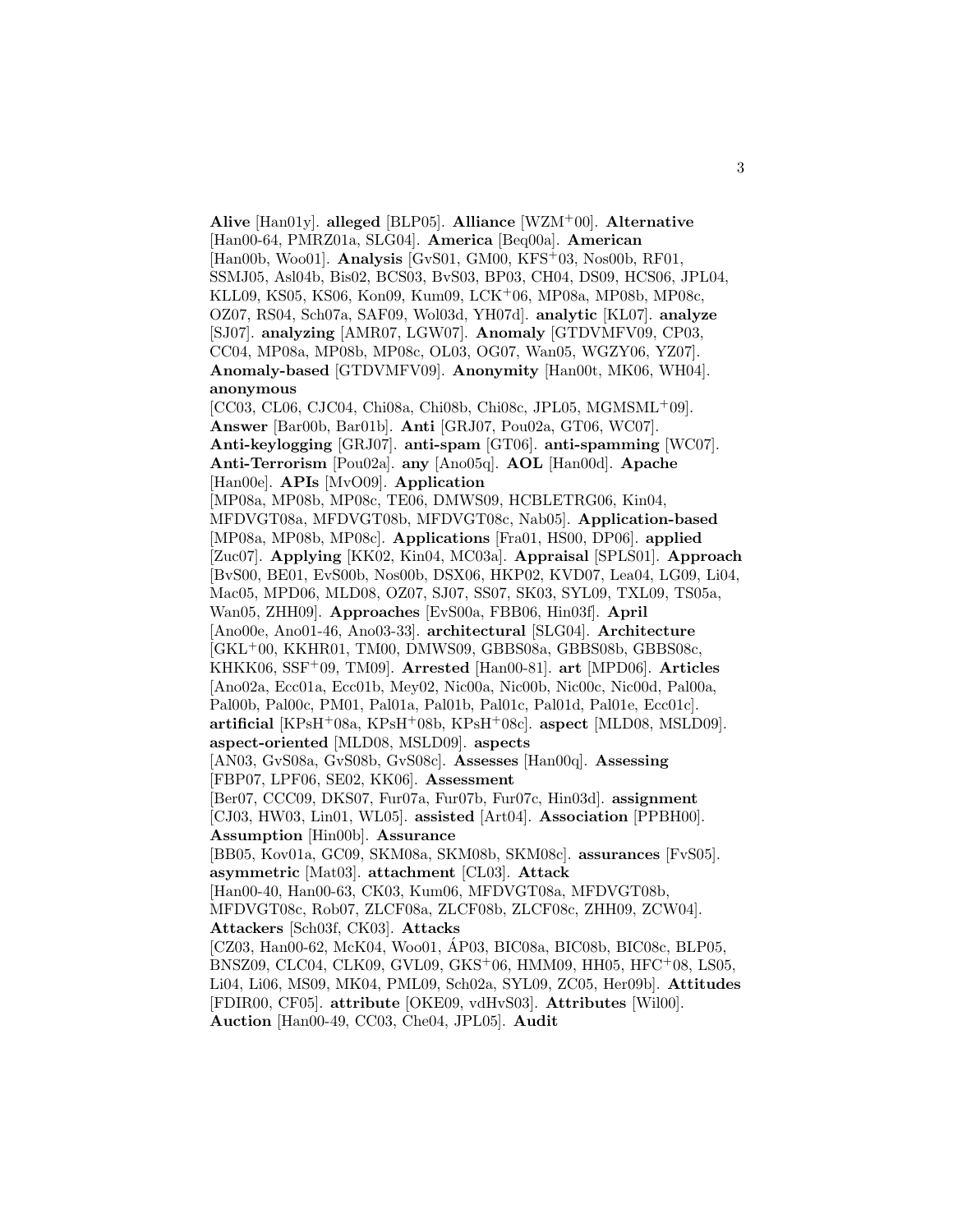[All01, BS07a, BS07b, BS07c, WGZY06]. **auditing** [FBV06]. **August** [Ano02-38, Ano05g, Ano07-35]. **authenticated** [Jua04, WLH06]. **Authentication** [BCC02, BC05, CC01, CJT02, CFRR02, CF05, FDIR00, KVD07, LOP04, MW06, PMRZ00b, Ano05q, Art04, Asl04a, Asl04b, Ayo06, CBB05, CZ03, Chi08a, Chi08b, Chi08c, CF07, DSGP06, FLZ02, FCZ05, Her09a, HLTJ09, sHCP09, JPL04, LFHT07, LH03, McK04, OHB08, Pha06, RFR07a, RFR07b, RFR07c, SBS09, SLH03, SW06, Tsa08, WLT03, WDCJ09, WC03, YW04, YWL05, YC09, YRY05]. **authenticator** [jLC07]. **AUTHMAC DH** [Asl04b]. **Author** [Ano00a, Ano01a, Ano02b, Ano03b]. **Authority** [CB01]. **authorization** [LOP04]. **authorizations** [GRNR09]. **Authors** [Ano01m, Ano01n, Ano01r, Ano01s, Ano01t, Ano02o, Ano02r, Ano02t, Ano03n, Ano03o, Ano03-43, Ano06g, Ano06h, Ano06i, Ano07b, Ano07c, Ano07d, Ano07e, Ano07f, Ano07g, Ano07h, Ano07i, Ano07j, Ano09i, Ano01o, Ano01p, Ano01q, Ano02p, Ano02q, Ano02s, Ano03p, Ano03q]. **autoexecution** [Sch03c]. **Automated** [BIC08a, BIC08b, BIC08c, Pal08a, Pal08b, Pal08c, BS09, LL09]. **availability** [RS03]. **averaged** [Li06]. **avoid** [ZC05]. **Award** [Han00c]. **aware** [KHKK06, OHB08]. **awareness** [CITN07, DCF07, DKS07, KS08a, KS08b, KS08c, KK06, KK08a, KK08b, KK08c, RM08a, RM08b, RM08c, Sch04i]. **awareness-fitting** [Sch04i].

**B2B** [Han00-98]. **B2C** [vKH00]. **back** [Sch06e]. **backdrop** [Pou01b]. **bad** [Kum06]. **balanced** [NCS06]. **Balancing** [Nos00a]. **Baltimore** [Han00f]. **bandwidth** [KLL09]. **Banking** [CDD<sup>+</sup>02, MvO09]. **barcodes** [NTH04]. **barriers** [FTP08a, FTP08b, FTP08c]. **Based**

[CC01, GFV05, PMRZ00b, PMRZ00c, SC02, TM00, AJS06, Ano05q, BE01, CLX05, CBR06, CO09, CL06, CC02, CCH03, CZG<sup>+</sup>05, CL05, CC04, DGY<sup>+</sup>05, DS09, ES09, FLZ02, GTDVMFV09, GSK09, GLK08a, GLK08b, GLK08c, GVL09, GYLC09, HC03, HR08a, HR08b, HR08c, HAGTA08a, HAGTA08b, HAGTA08c, Her09a, HFC<sup>+</sup>08, HLL05, sHCP09, JPL04, JHgJ05, KC05, jLC07, LCLL09, LG09, LTH03, Li04, LG07a, LG07b, LG07c, LGW07, LWT<sup>+</sup>09, LZXW09, LCC04, MW06, MP08a, MP08b, MP08c, MP07, OKH07, Pha06, PW06, RK06, SPP07a, SPP07b, SPP07c, SLH03, SV07, SYL09, TXL09, TNG04, TE06, Tsa08, VSR07, WLT03, WL05, WGZY06, WZM09, Woo04, WC05, YC09, YZPL09, vSvS06a]. **Baselines** [JS02]. **basics** [Han02]. **basis** [CL05]. **batch** [NCS06]. **Batten** [Han01d]. **battle** [Sch03l]. **Battles** [Han00y]. **BCM** [Nos00b]. **Be** [Han00-97, vKH00, PMRZ00a]. **Becomes** [Han00-76]. **Beer** [Hin00b]. **behavior**

[CZG<sup>+</sup>05, Kum09, MP07, OL03, RKR09, WGZY06]. **behavior-based** [MP07]. **behaviors** [SSMJ05]. **behaviour** [Lea03b]. **behavioural** [VvS04]. **beliefs** [FTP08a, FTP08b, FTP08c]. **Benefits** [AGAS01, AOG<sup>+</sup>02, RR06]. **Best** [Han00k]. **better** [Sch02g]. **Between**

[Gup00, Han01r, AH09, BTY<sup>+</sup>07, BEP04, JS03, LK07, Sch02d, Sch04e]. **Beyond** [FN05, Hei03]. **bids** [CC03]. **Big** [Han00-101]. **bigger** [Sch02g].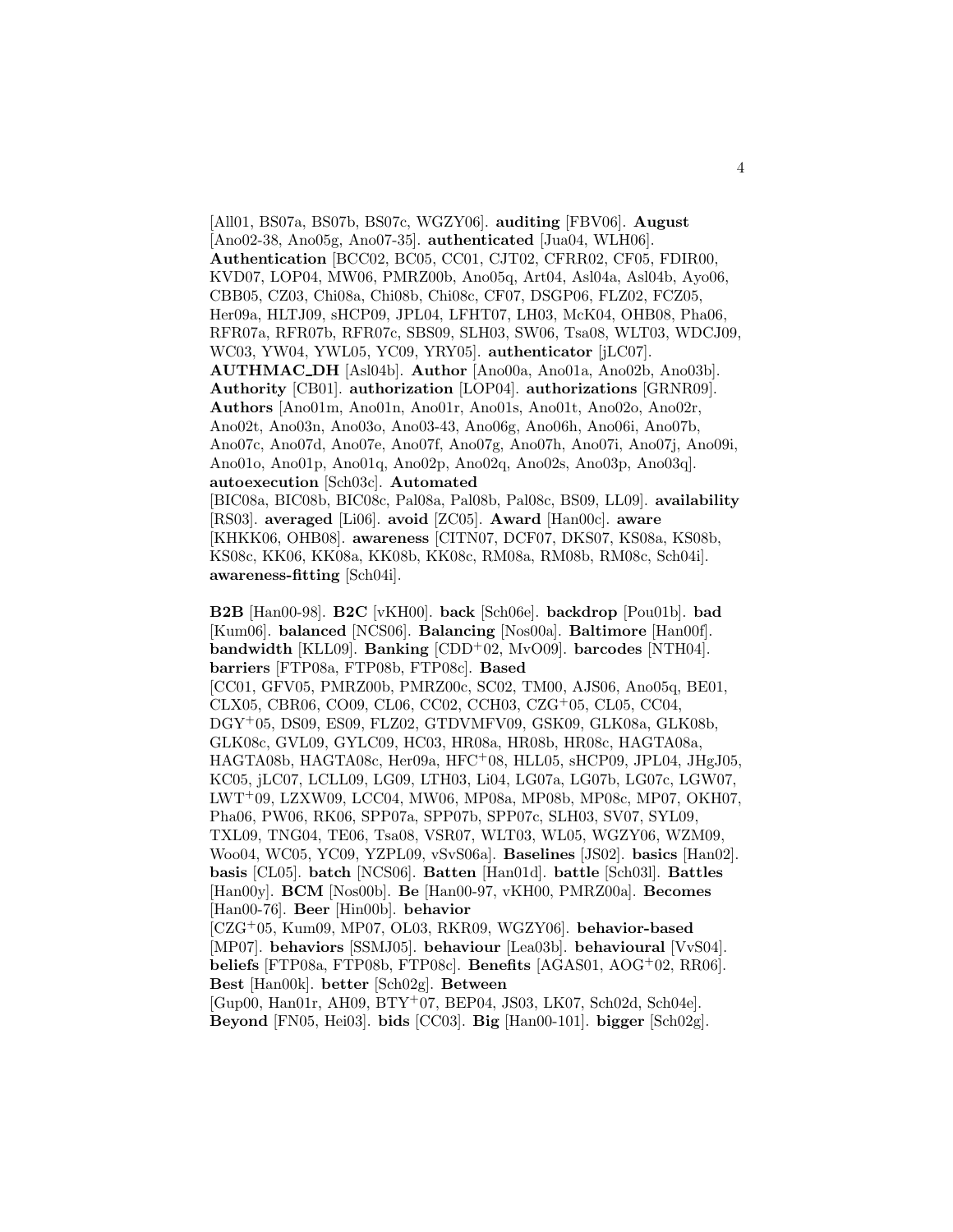**bilinear** [DSGP06]. **Bill** [Ano02-31, Ano02f]. **billion** [LCLL09]. **binary** [SKBM06]. **bioinformatics** [TXL09]. **biological** [LK07]. **Biometric** [MS00, PMRZ00b, Rob07, SWA<sup>+</sup>04, NTH04, RFR07a, RFR07b, RFR07c]. **Biometric-Based** [PMRZ00b]. **Biz** [Han00-47, Han00-103]. **Black** [Kov00a]. **Blame** [Han00-100]. **Blind** [GSK09, CLX05, LCC04]. **Block** [Gup00, PW06]. **Blocks** [Ano01-49]. **bloom** [GVL09]. **Blue** [Hin02a]. **Bluetooth** [Bar00b, Bar01b]. **Board** [Ano01-30, Ano01-31, Ano01-32, Ano01-33, Ano01-34, Ano01-35, Ano01-36, Ano02-32, Ano02-33, Ano02-34, Ano02-35, Ano02-36, Ano03z, Ano03-27, Ano03-28, Ano03-29, Ano03-30, Ano03-31, Ano03-32, Ano06m, Ano06n, Ano06o, Ano07l, Ano07m, Ano07n, Ano07o, Ano07p, Ano07q, Ano07r, Ano07s, Ano07t, Ano08a, Ano08b, Ano08c, Ano08d, Ano08e, Ano08f, Ano08g, Ano08h, Ano08i, Ano08j, Ano09j, Ano09k, Ano09l, Ano09m, Ano09n, Ano09o, Han00-90, Ano01-37]. **Book** [Ecc01e, Ecc01f]. **boon** [Sch04f]. **boosting** [JST<sup>+</sup>07]. **both** [vS05a]. **bottleneck** [KLL09]. **boundaries** [Sch06c]. **Box** [Sch03c, Sch07b]. **Brand** [Car01]. **brave** [Sch07e]. **Breach** [Han00-39, Nov07]. **breaches** [LSK09]. **Bricks** [McG02]. **Bridging** [BTY<sup>+</sup>07]. **Brief** [Ano02-28, Ano02-31, Ano02-29, Ano02-30, CR02, Ecc01g, Hil02a, MH02c]. **bring** [Bha03]. **Brother** [Han00-101]. **Bruce** [Hei03]. **Bug** [Han00c, Han00-69, Han00-80]. **Bug-in-Your-Site** [Han00c]. **Bugbear** [Arm02a]. **bugs** [Hin02a]. **Building** [LWT<sup>+</sup>09, McG02, OKE09, ZLCF08a, ZLCF08b, ZLCF08c, Hun02]. **Builds** [Han00-98]. **Business** [Bar00a, Fin00, Han00-37, Nab05, OZ07, RM05, vSvS05]. **businesses** [And05]. **Busted** [Han00d, Han00-53]. **Busts** [Han00-44]. **Buy** [Han00-49].

#### **Calendar**

[Ano01j, Ano01b, Ano01c, Ano01d, Ano01e, Ano01f, Ano01g, Ano01h, Ano01i, Ano02c, Ano03a, Ano04b, Ano04c, Ano04d, Ano05a, Ano05b, Ano06c, Ano06a, Ano06b, Ano06j, Ano06k, Ano06l, Ano07k, Ano04a, Ano05c]. **Calender** [Ano06d, Ano04e, Ano04f, Ano04g, Ano04h]. **Call** [Ano06e, Ano09a, Ano09b, FGG<sup>+</sup>04]. **Calls** [Han00-47]. **Can** [FL05, Han00-49, Hin01d, PK07, RSS02]. **Canadian** [Han00g, Han00h]. **cannot** [Fur05]. **can't** [Her09b, Sch03e]. **Capital** [HD05]. **capture** [AMB06]. **Card** [CJT02, Han00b, Han00g, Han00-81, Ano05q]. **cards** [FCZ05, Jua04, Pha06, SLH03, WC03, YW04]. **Care** [Han00-42, Kov00b, SE02, vSvS06b]. **Careless** [Hin03a]. **carrying** [Art04]. **case** [BTY<sup>+</sup>07, Dou03, HD05, Kin04, KK08a, KK08b, KK08c, MvO09, Sch04d]. **cash** [CLX05, CL03]. **categories** [VE02, VEL08]. **causal** [ZLCF08a, ZLCF08b, ZLCF08c]. **Cause** [Han00-93, LSK09]. **Caused** [Han00g]. **Causes** [Han00j]. **CD** [HM04]. **Cellular** [Han00i]. **Centre** [Hil02b, McK03b]. **centric** [BE01, CS09]. **Century** [Sch01a, Kov01b, Nos00a]. **CERT** [Han00l, Han00-65]. **certificate** [Ung04].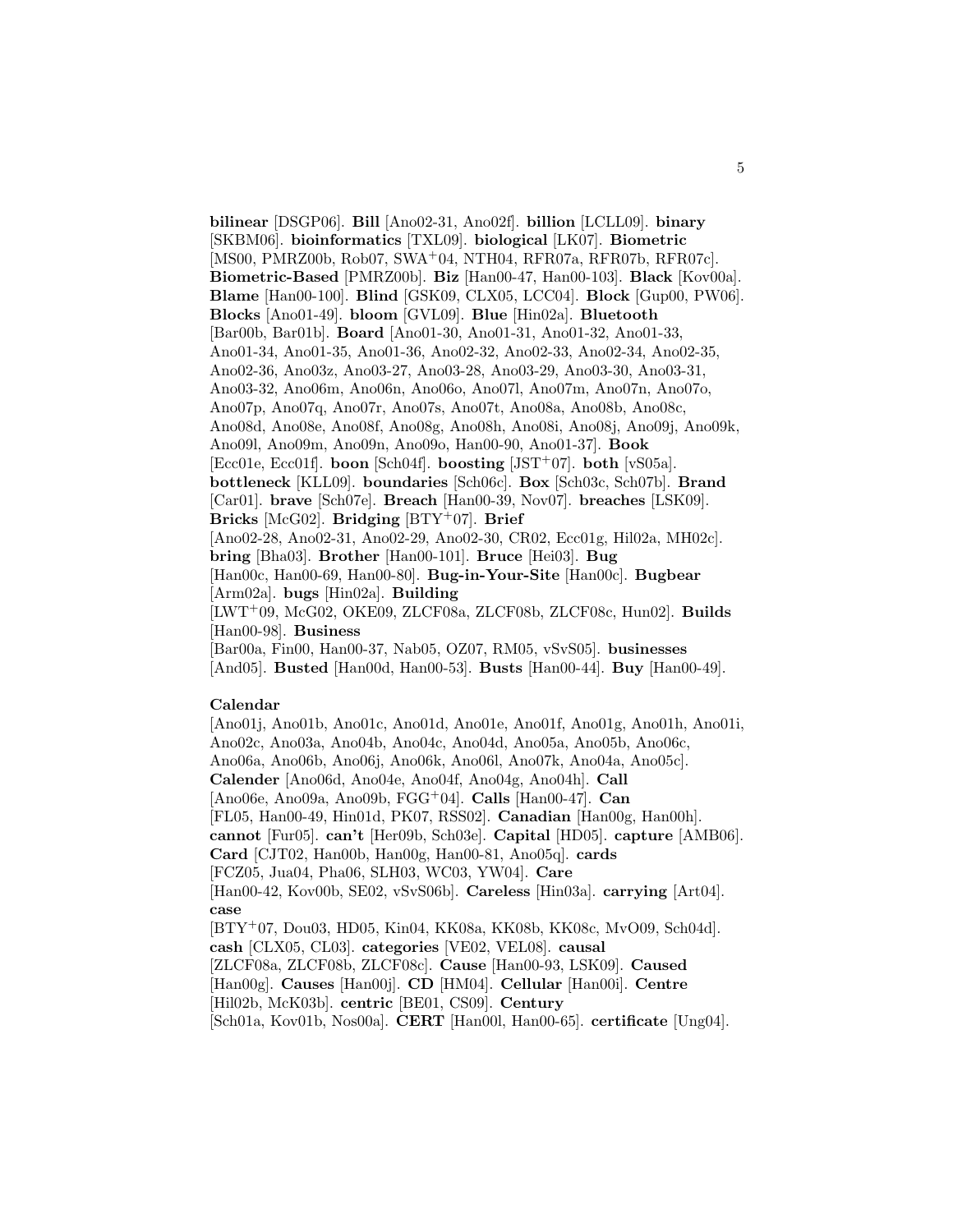**Certificates** [Han00p, PMRZ01b, GKH09]. **Certification** [CB01, DeM02, EvS00b, vSvS01, Sch05i]. **Certifications** [Han00-84]. **Certified** [Han00-84]. **Chained** [BC05]. **chaining** [CBB05, PW06]. **chains** [Hin02f]. **Challenge** [PMRZ00c, Luo06]. **Challenge-Based** [PMRZ00c]. **Challenges**

[OKH07, Bra07a, Bra07b, Bra07c, DFSC09, FJK06, GTDVMFV09, Hun02]. **Change** [Kov01b, Li06, Sch04a]. **changes** [Sch07d]. **Changin** [Hin01i]. **changing** [Sch06b]. **channel** [YZPL09]. **channels** [Wu05]. **Characteristics** [Wil00, RFR07a, RFR07b, RFR07c]. **Characterization** [CLC04]. **Charged** [Han00-80]. **Charges** [Han00-56, Han00-80]. **charter** [McK03a]. **Chat** [Han00j]. **checking** [BKPA09, KN03]. **Chen** [ZL03]. **Chen-Chung** [ZL03]. **chief** [Ano02n, Ano03k, Ano03l, Ano03m, Sch01b, Sch02b, Sch02c, Han01a, Wol08h, Wol08i, Wol08j]. **Child** [Han00-53]. **China** [Han01b]. **Chinese** [CC02]. **Chips** [Han00-46]. **chosen** [ZCW04]. **Chung** [ZL03]. **CIA** [Han00j, Han00-51]. **CIAO** [Kov01a]. **CIDS** [DGY<sup>+</sup>05]. **CIO** [Han00k]. **Ciphers** [Gol01, DS09, SK03]. **circle** [Hin02b]. **circuit** [BNSZ09]. **circumstances** [Wol03g]. **Classes** [Han00-62]. **Classification** [LCLL09]. **Classified** [Han00-82]. **classifier** [LV02]. **Clean** [Han00-92]. **click** [Bha03]. **Client** [KJKV09, KLL09, MSZ05]. **Client-side** [KJKV09, KLL09, MSZ05]. **clients** [WLH06]. **CLIQUES** [CMY07]. **closing** [Ber07]. **Clustering** [SV07, OL03, OZ07]. **clusters** [AP04]. **CMU** [Han00l]. **COBIT** [vS05a]. **Code** [Han00r, Han00-99, JS03, Kum09, MLD08, RS03, SF04, Ano01-49]. **Colander** [CG00]. **collaboration** [OZ07]. **collaborations** [LZXW09]. **collar** [Beq02b]. **Collection** [Kov00c]. **color** [CO09]. **Combat** [Han00-36]. **Combine** [EvS00b]. **Commandments** [Han00-96]. **commands** [JST<sup>+</sup>07, KC05]. **comment** [ZL03]. **Commerce** [Beq00a, Han00r, Nab05, TMM01, Wri01, Zuc04, Zuc07]. **commercial** [Kja06]. **Committee** [Ano01u, Ano01v, Ano01w, Ano01x, Ano01y, Ano01z, Ano01-27, Ano01-28, Ano02u, Ano03x, Ano09t, Ano09u, Ano09v, Ano01-29, Ano02v, Ano02w, Ano02x, Ano02y, Ano02z, Ano02-27, Ano03r, Ano03s, Ano03t, Ano03u, Ano03v, Ano03w, Ano03y]. **Common** [Gup00]. **communication** [Kum09, NCS06]. **Communications** [BCC02, Ja02, LL02, Seb06, SKM08a, SKM08b, SKM08c]. **Comparative** [LFHT07, LOP04]. **Comparing** [PE06]. **comparison** [BEP04, BCV01, Hin03f, Kja06, SP06, VFMP05]. **Compiled** [Ano02-31, Ano02f]. **complete** [Hin02b]. **Compliance** [vS05b, BAS09, FN05, VvS04]. **comprehensive** [Pou02b]. **compression** [ASP03]. **compromises** [Sch05b]. **Compsec** [Hil02b, Hin00f, Hin02b, Ano01k, Hil02b, McK03b]. **Comput** [McK04]. **compute** [YH07d]. **Computer** [AGAS01, AOG<sup>+</sup>02, BA04, Cus01, DM01, Han00-82, Han01y, Hin03b, Luo06, PPBH00, Wol03a, Beg04, Cae02, DSX06, GBBS08a, GBBS08b, GBBS08c, GS03, HH05, HYJ<sup>+</sup>09, HD05, JEL03, Kja06, KCC09, LK07, MK04, PdVGA08a, PdVGA08b, PdVGA08c, Pou02b, Rog03, RS04, Sam09, WGZY06, WH04, hZxZtZ06]. **Computers**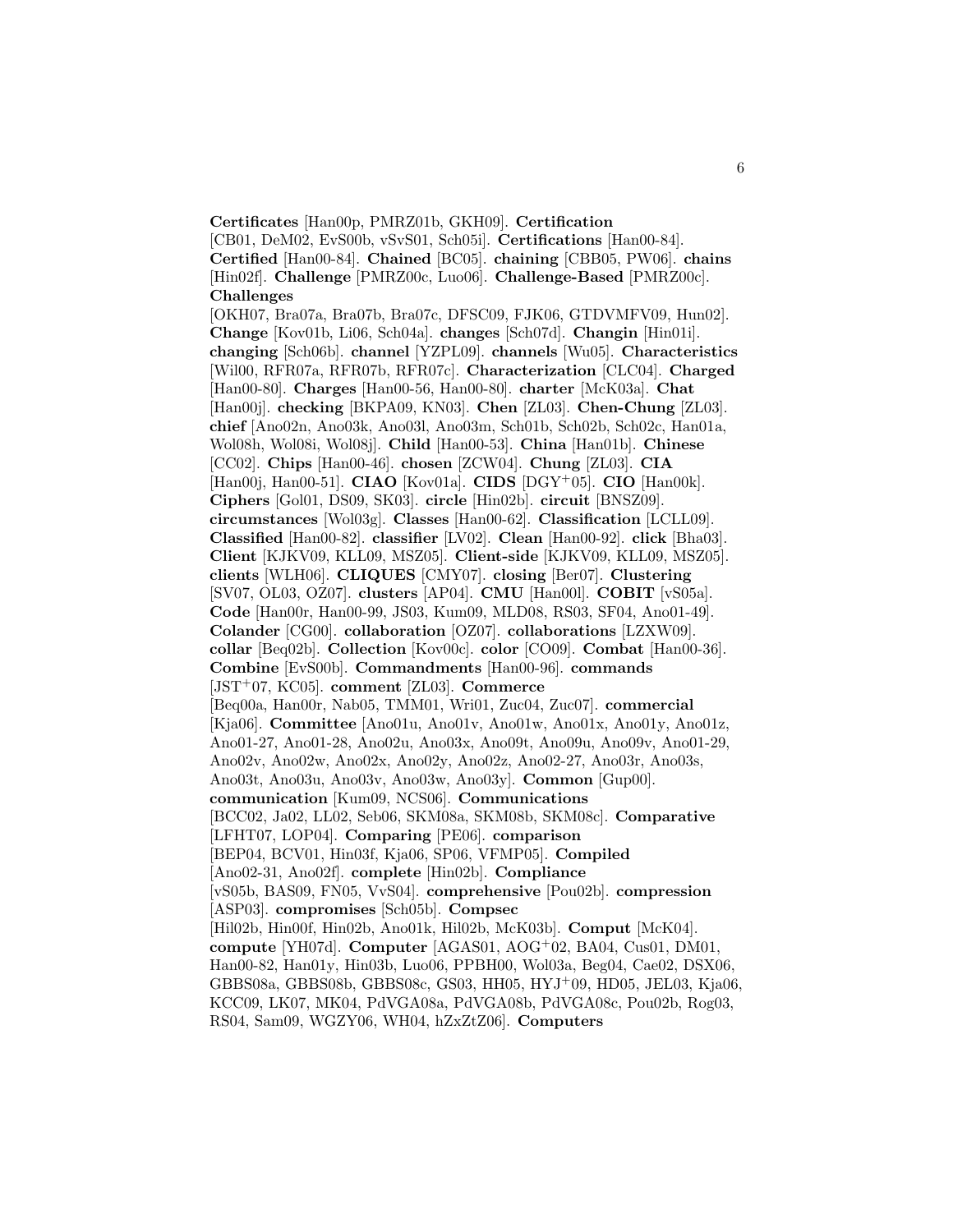[Ano03b, Ano03c, Han00-49]. **computing** [Sch07b, WLH06]. **concept** [TS05b]. **Concepts** [Fin00, Ber03]. **conceptual** [VE04]. **Concern** [Han01n]. **concerning** [Ano03l, Sch06d]. **Concerns** [Beq01c, Dhi01, Han00-93, MSLD09]. **concise** [Kon09]. **Conducting** [Han00-51]. **Conference** [Eva01, Hil02b, McK03b]. **conferences** [Ano01j, Ano02c, Ano03a, BG06]. **Confidence** [HMM09]. **configurable** [GT06]. **Confirms** [Han00-95]. **conic** [LWL09]. **Conquers** [Hin00d]. **Consensus** [KK08a, KK08b, KK08c]. **consequences** [GRJ07]. **consideration** [MPPB04]. **Considerations** [Zun00, PW06]. **consolidation** [KL07]. **constrained** [Tse07]. **Construct** [Gol01]. **constructs** [MSLD09]. **Containing** [PF08a, PF08b, PF08c]. **containment** [BIC08a, BIC08b, BIC08c]. **Content** [Wri01, GSK09]. **Contents** [Ano06p, Ano06q, Ano06r, Ano07u, Ano07v, Ano07w, Ano07x, Ano07y, Ano07z, Ano07-27, Ano07-28, Ano07-29, Ano08k, Ano08l, Ano08m, Ano08n, Ano08o, Ano08p, Ano08q, Ano08r, Ano08s, Ano08t, Ano09c, Ano09d, Ano09e, Ano09f, Ano09g, Ano09h]. **contest** [MC03b]. **context** [Hin03c, KHKK06, MP07]. **context-aware** [KHKK06]. **contextual** [JS03, KKK05]. **Continue** [Han00y]. **Continuous** [FBV06, FvS05]. **contract** [DMWS09]. **contributor** [Sch05c]. **contributory** [GYLC09]. **Control** [BE01, WS02, vSvS06a, CC02, CE04, HW03, JCKL04, KHKK06, OKE09, PE09, Pur02, RK06, Sch04l, dSSW04, SV07, TE06, YL04, Zho02, ZL03, vdHvS03]. **controllers** [Asl05]. **Controlling** [Wri01]. **Controls** [BvS00, TE01, PE09]. **Conundrum** [Han00g]. **convenience** [WDCJ09]. **Convention** [Pou01b, Pou01a]. **converged** [PF09]. **Convicted** [Han00-48]. **cooperative** [PF08a, PF08b, PF08c]. **coordinates** [CLK09]. **copy** [Ano05c]. **copyright** [HLC07, KA09]. **Corporate** [Kov01a, Web00, Zen01b, vS01a]. **correlation** [LCK<sup>+</sup>06, SG09, ZLCF08a, ZLCF08b, ZLCF08c]. **cost** [FBB06, Kon09, Pol05, SK03]. **cost**\$ [Hin03h]. **Could** [Han00-44, Han00-97]. **Council** [Pou01b, Pou01a]. **counter** [GKS<sup>+</sup>06]. **countermeasures** [PML09]. **country** [BTY<sup>+</sup>07]. **courses** [SS07]. **Court** [Han00-95]. **coverage** [Ano02d, Ano02e, Ano02f, MH02a, MH02b]. **Cracker** [Han00g]. **Crazed** [Han00-102]. **creaking** [Hin03e]. **Creates** [Han00b, Han00-50, Han00-67, Han00-86]. **Creative** [Han00p]. **credential** [SV07]. **credential-based** [SV07]. **credentialing** [GKH09]. **credentials** [Sch04d]. **Credit** [Han00b, Han00g, Han00-81]. **Credit-Card** [Han00-81]. **Crime** [Beq01a, Col00, Pou01a, Beq02a, Beq02b, Pou01b]. **Crimes** [Phi01b, Web00, DM01]. **Criminal** [Han00-51, Rog03]. **Crisis** [Han00-104, Han02]. **Criteria** [Pal08a, Pal08b, Pal08c]. **Critical** [Beg08a, Beg08b, Beg08c, Rat01, FL05, Her09a]. **Criticized** [Han00-89]. **crop** [Hin02e]. **cross** [KJKV09]. **cross-site** [KJKV09]. **crosses** [Sch05a]. **Cryptanalyses** [HW03, WL05]. **Cryptanalysis** [CC01, GLMZ08a, GLMZ08b, GLMZ08c, Pha06, WLT03, YW04]. **Cryptographic** [Gol01, SVW00, HW03, TNG04]. **Cryptography** [TMM01, AN03, CJ03, Hei03, Lin01, Pip03, Sch02d, Sch04e, Van03].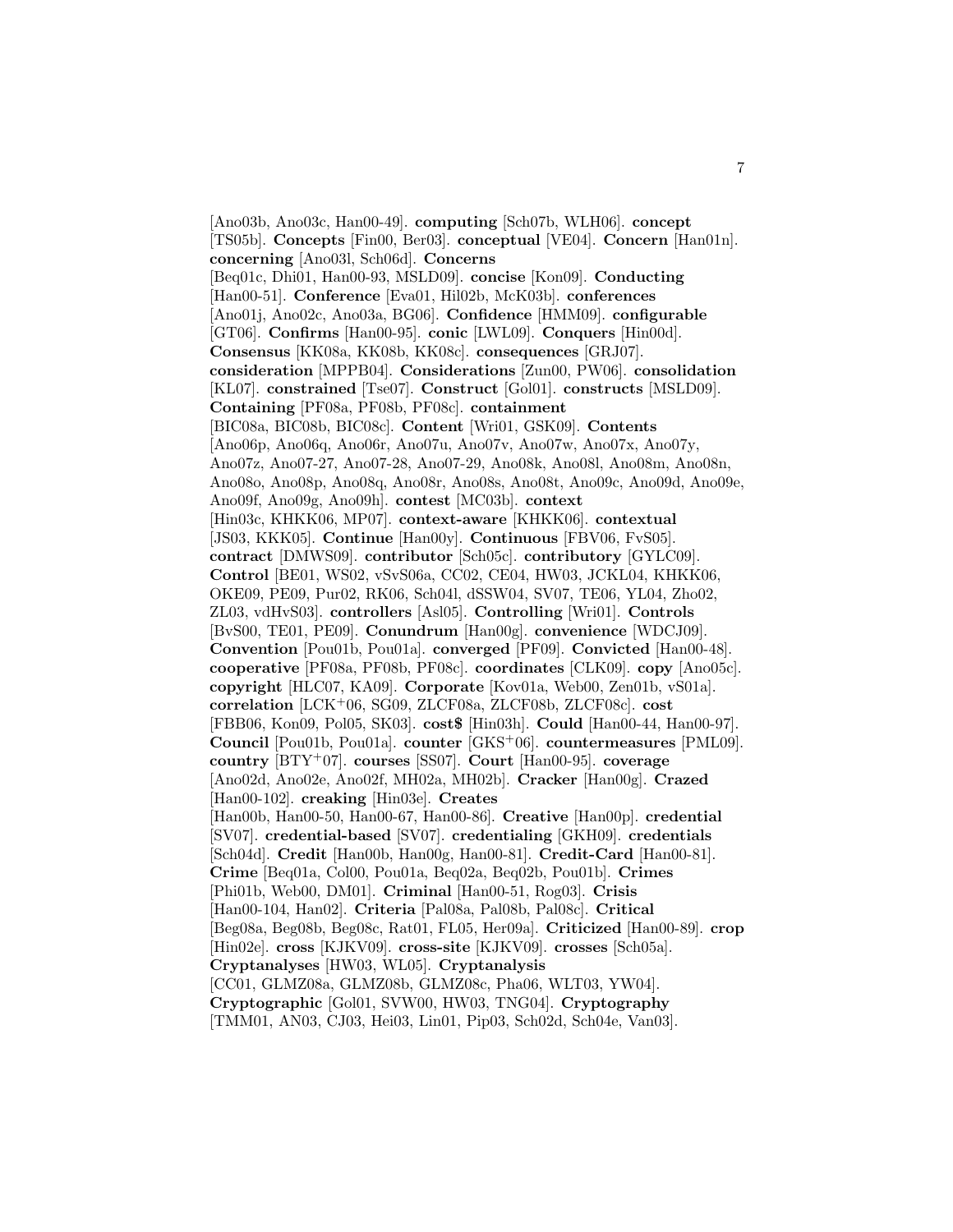**cryptosystem** [CCH03, YC09]. **CSP** [SBS09]. **cues** [KPsH<sup>+</sup>08a, KPsH<sup>+</sup>08b, KPsH<sup>+</sup>08c]. **culture** [Fur07d, RMC07, vSvS04b]. **Cumulative** [LG04]. **Current** [Phi01b, CH06]. **curve** [CCH03, LWL09, Van03, YC09]. **Cyber** [Beq01a, Beq01b, Hin03c, Pou01b, Pou01a, CITN07, Hin01e, Hin03d]. **Cyber-Crime** [Pou01a]. **Cyber-Space** [Beq01b]. **Cyber-terrorism** [Hin03c, Hin01e]. **Cyberconditions** [Han00-50]. **Cybercrime** [Han00-36, Han00-34, Han00-47, Han00-88, Han00-87, Phi01b, Hin03d]. **Cyberspace** [Car01, Han00y]. **Cyberstalking** [Han00m]. **Cyberterrorism** [GF02]. **Cyberthreats** [Hin01c]. **Cybertools** [Han00-94]. **Cycle** [vSvS06a]. **Czar** [Han00-60].

**D** [NTH04]. **damage** [Hin01e, dSSW04]. **Data** [Beq01b, Han00-52, Han00-82, Pou02a, SK03, Zun00, AMB06, BS07a, BS07b, BS07c, CO09, FvS05, GC09, KPsH<sup>+</sup>08a, KPsH<sup>+</sup>08b, KPsH<sup>+</sup>08c, KN03, OZ07, WGZY06]. **Database** [Han00-88]. **databases** [Kam09]. **Dataflow** [FKSF01]. **date** [CL03]. **date-attachment** [CL03]. **DDOS** [Li04, Li06, Han00n, Han00-83, LS05]. **deadly** [Hin02a, vSvS04a]. **Dealing** [BC05, JS03]. **Death** [Hin02a]. **December** [Ano00i, Ano01-45, Ano03-39, Ano04o, Ano07-37, Ano07-38, Ano07-39, Ano08-27, Ano08-28, Ano08-29]. **Deceptions** [Coh00, CK03]. **decision** [JST<sup>+</sup>07, KL07, ZHH09]. **Decode** [Gra01]. **Decoding** [Bra07d]. **deduction** [CAT05]. **Defaced** [Han00e]. **DefCon** [Han00o]. **defective** [HD05]. **Defence** [Han00n]. **defences** [Rob07]. **Defending** [LS05, WZM09]. **Defense** [Han00-88, BNSZ09, CLC04, CS09]. **defenses** [Her09b]. **Defensive** [Coh00]. definition [And03, TvS05]. Déjà [Hin02c]. Delay [Han00-47, YZPL09]. **delegated** [GRNR09]. **delegation** [MW06]. **Denial** [CBR06, Han00-63, CLC04, ZC05]. **Denial-of-Service** [CBR06]. **Department** [Han00-88, Han00-89, Han00-51]. **dependability** [Hun02]. **dependent** [SK03]. **deploy** [And05]. **deploying** [GLK08a, GLK08b, GLK08c]. **deriving** [vdHvS03]. **Design** [BFG<sup>+</sup>05, DS09, ESZ06, Sam09, BP03, CAT05, CJC04, Hof04, KVD06, Lea04, MGMSML<sup>+</sup>09]. **desktop** [BFC09]. **Detect** [Han00-79, YH07a, YH07b, YH07c]. **Detecting** [HC03, KLL09, Beg08a, Beg08b, Beg08c, GVL09, Zen01a]. **Detection** [Bar01a, BCV01, GFV05, AJS06, Ano03l, ASS<sup>+</sup>06, Beg04, Bis02, BvS03, CBR06, CAT05, CP03, CC04, CLK09, DGY<sup>+</sup>05, ES09, GBBS08a, GBBS08b, GBBS08c, GTDVMFV09, Ihe04, JST<sup>+</sup>07, JSD05, KC05, LCK<sup>+</sup>06, LG07a, LG07b, LG07c, LWT<sup>+</sup>09, LV02, MP08a, MP08b, MP08c, MP07, OL03, SPP07a, SPP07b, SPP07c, SYL09, TC05, VE02, Wan05, WGZY06, YH07d, YZ07]. **detector** [HFC<sup>+</sup>08]. **deterrent** [PE09]. **develop** [And05]. **Developer** [Han00f]. **developing** [BTY<sup>+</sup>07]. **Development** [JS02, WS02, CS09, VFMP05]. **Devices** [CFRR02, CF07, sHCP09, OKH07, YC09]. **DFANS** [LL09]. **dictionary** [GKS<sup>+</sup>06]. **Differentially** [HMDC02]. **difficult** [Pur02]. **Digest** [Ano02d, Ano02e, Ano02f, MH02a, MH02b]. **Digital**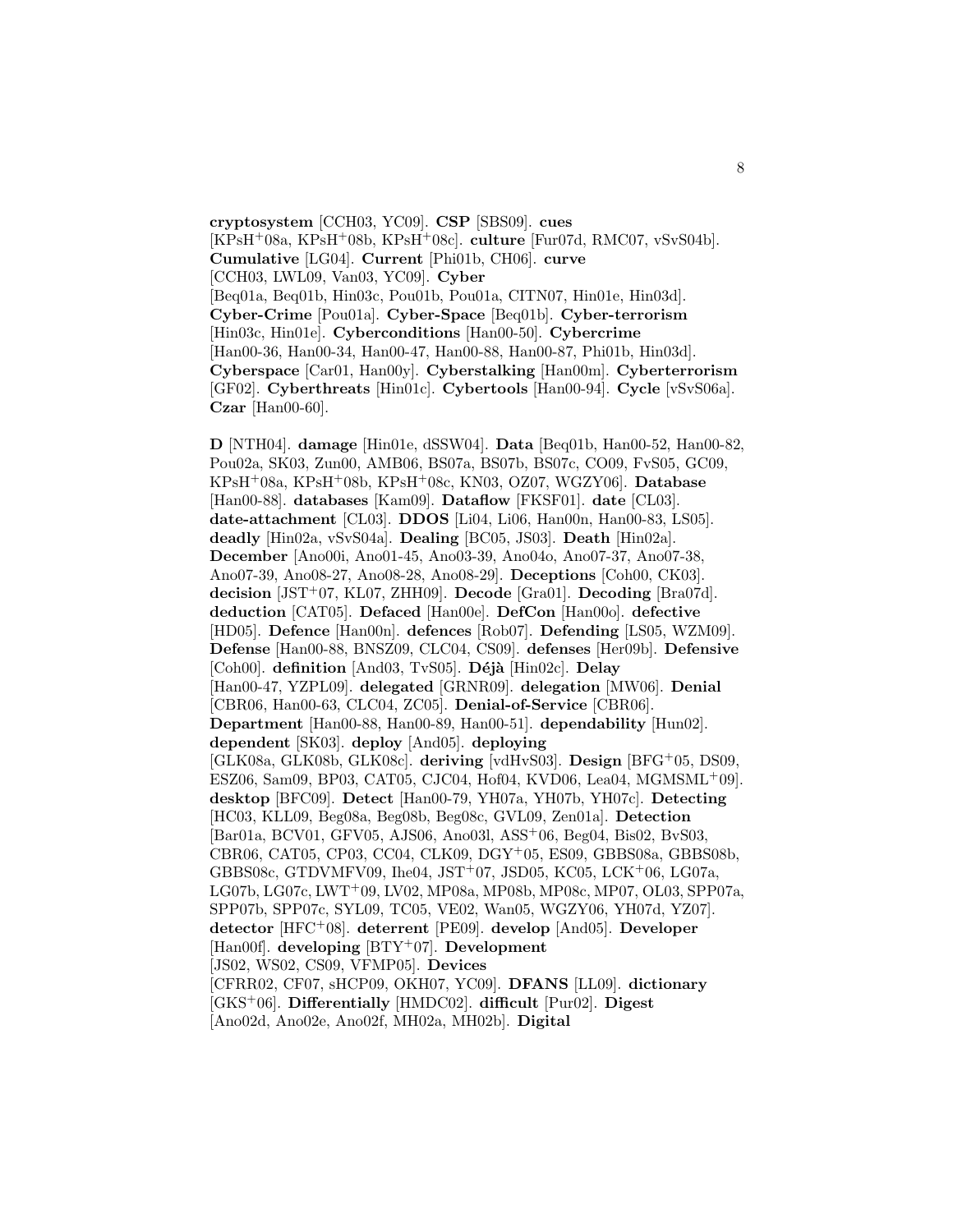[Han00p, Han00-64, LWL09, TMM01, YH01, ZCW04, AH09, Bra07d, HLC07, KK02, LG04, LG09, Sch06c, WC05]. **Dilemmas** [Sch06c, Sch05k]. **dimensional** [GKH09]. **Direct** [vSvS06a]. **Direct-Control** [vSvS06a]. **directed** [OBB05]. **direction** [Ste04, Woo04]. **direction-based** [Woo04]. **Director** [Han00-51]. **disaster** [Hin01d, Sch05g]. **Discipline** [vS01b]. **Disclosures** [Han00-69]. **discovery** [Luo06]. **Discrete** [SC02, LTH03]. **discussion** [FBV06]. **disk** [LG06]. **dispatch** [DR04]. **Disposable** [Han00b]. **dissected** [Nik02b]. **dissemination** [WZM09]. **Dissimilar** [Gup00]. **distinguishing** [JS03]. **distributed** [AP04, Asl04c, Asl05, BAS09, CLC04, CCC09, Mac05, MP09, OCB09, TM09, WH04]. **distribution** [Asl04b, PF08a, PF08b, PF08c, PRZ03, PRZ04, Sch06d, WH04, YWB<sup>+</sup>04, YZPL09]. **Divide** [Han01z, AH09]. **DNS** [Her09a]. **DNS-based** [Her09a]. **Do** [Hin00a, Nos00a, Woo01, HE02, Sch05i]. **Document** [BE01]. **Document-centric** [BE01]. **Documents** [PMRZ01b, HC04a]. **DOD** [Han00q, Ano01-49]. **DOE** [Han00-78]. **Doesn't** [Han00t, Han00-75]. **doing** [DMWS09, Pol05, RSS02]. **Domino** [Han00-55]. **dominoes** [Hin03e]. **double** [CL05]. **double-exponentiation** [CL05]. **Down** [Han00-70, Han01d]. **drives** [LeV05]. **DRM** [BSC09]. **Dropped** [Han00-80]. **Drugs** [Han00-49]. **Dual** [HLC07, Sam09]. **dual-computer** [Sam09]. **Dual-wrapped** [HLC07]. **Due** [Han00-57, vSvS06b]. **Duh** [Han00-43]. **Dutch** [Han00-44]. **duty** [MPPB04]. **Dynamic** [Bar00a, PdVGA08a, PdVGA08b, PdVGA08c, DR04, HW03, KHKK06, KK07, LZXW09, MP08a, MP08b, MP08c]. **dynamics** [CY05, sHCP09, jLC07, YC04]. **dynamics-based** [sHCP09, jLC07].

#### **E-Biz** [Han00-103]. **e-cash** [CL03]. **E-Commerce**

[Han00r, TMM01, Wri01, Nab05]. **e-learning** [GRNR09]. **E-mail** [Han00-92, Han00-95, Han01c, Han00s]. **e-mails** [LG09]. **E-Security** [Han00-96]. **e-services** [KHKK06]. **E-tailers** [Han01d]. **e-voting** [BFG<sup>+</sup>05, Gri02]. **Each** [PMRZ00a]. **ebanking** [WDCJ09]. **economic** [Mat03, TS05a]. **economy** [McK02b]. **Edinburgh** [Eva01]. **editor** [Ano02n, Ano03k, Ano03l, Ano03m, Sch01b, Sch02c, Ano01l, Car00, Han00z, Han00-27, Han00-28, Han00-29, Han00-30, Han00-31, Han00-32, Han00-33, Han01f, Han01g, Han01h, Han01i, Han01j, Han01k, Han01l, Sch02b, Wol08h, Wol08i, Wol08j]. **editor-in-chief** [Ano02n, Ano03k, Ano03l, Ano03m, Sch01b, Sch02c, Wol08h, Wol08i, Wol08j, Sch02b]. **Editorial** [Ano06m, Ano06n, Ano06o, Ano07l, Ano07m, Ano07n, Ano07o, Ano07p, Ano07q, Ano07r, Ano07s, Ano07t, Ano08a, Ano08b, Ano08c, Ano08d, Ano08e, Ano08f, Ano08g, Ano08h, Ano08i, Ano08j, Ano09j, Ano09k, Ano09l, Ano09m, Ano09n, Ano09o, GK09b, GL09, GF09, GK09a, Wol08a, Wol08b, Wol08c, Wol08d, Wol08e, Wol08f, Wol08g, Wol09]. **Education** [Hor01, DSX06, RM08a, RM08b, RM08c]. **Effect** [PPBH00, Ihe04]. **Effective** [BvS00, BvS03, OZ07]. **effectiveness** [TKKK05]. **effects** [Pou03a]. **efficacy** [RKR09]. **Efficient** [CC03, CCH03, CJT02, CP03, HR08a, HR08b, HR08c, Jua04, SW06, Tsa08, WH04, AP03, DS09, JPL05, LL09, SJ07, YWB<sup>+</sup>04.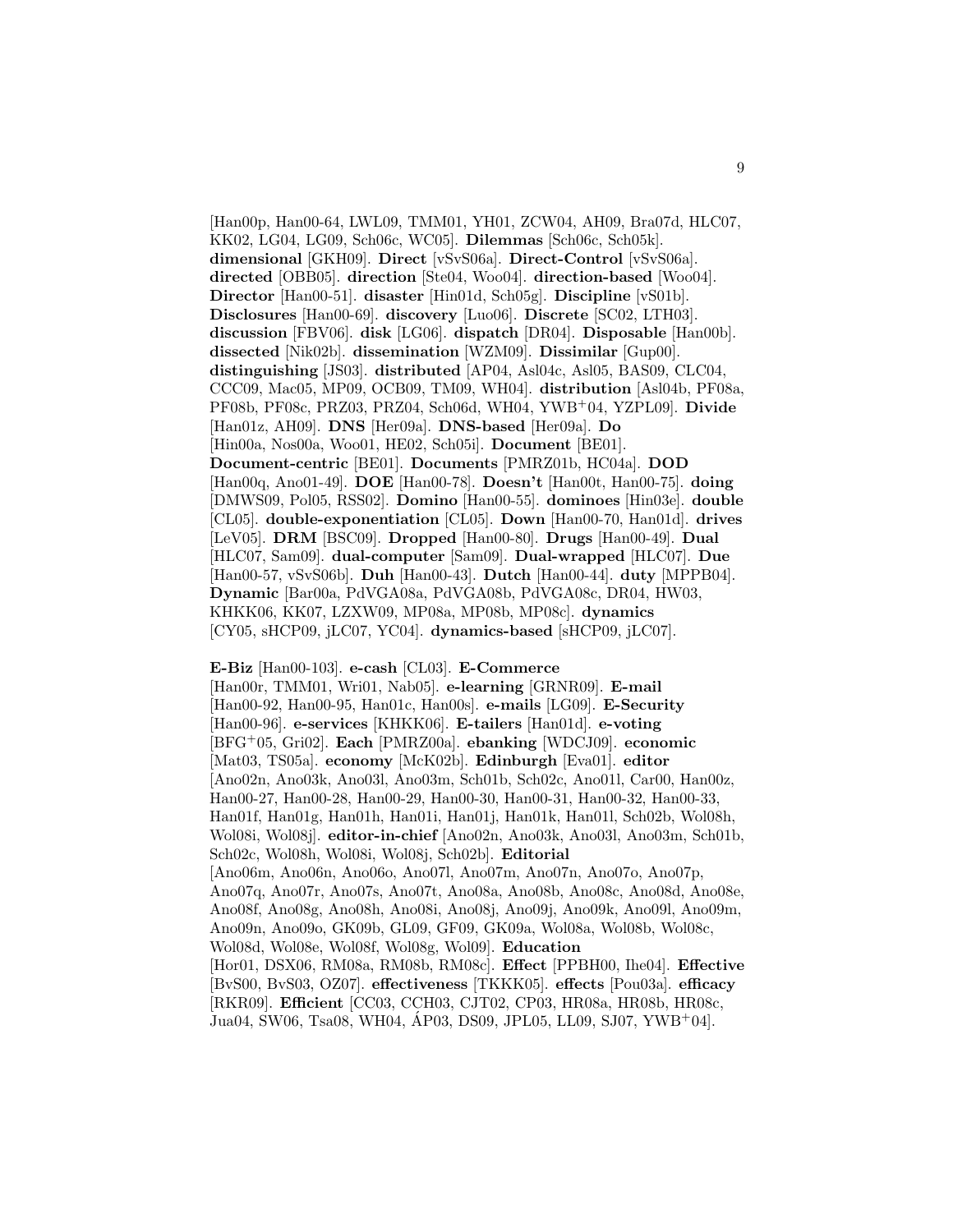**Eldorado** [Beq01b]. **election** [Sch07d]. **elections** [Lia04]. **electro** [HYJ<sup>+</sup>09]. **electro-magnetic** [HYJ<sup>+</sup>09]. **Electronic**  $[CDD+02, GKL+00, HSH00, Ja02, PMRZ01b, CLX05, Lia04, Luo06, SP06,$ SKM08a, SKM08b, SKM08c, TS05b, Wol03f, Zuc04, Zuc07]. **Eliminates** [Han00-46]. **Elizabeth** [Hil02b, McK03b]. **elliptic** [CCH03, Van03, YC09]. **email** [Her09a, Sch07a]. **Embedding** [NTH04, CO09]. **emergence** [Pou02b]. **Emerging** [Hor01]. **Empirical** [KC05, LCLL09, LSK09, MK04, Sch07a, SKBM06]. **Enablement** [Sho00]. **encoding** [AP03]. **Encountering** [Wol03b]. **Encrypted** [MMZ00, AMB06, LHL04]. **encryption** [SK03, Wol03b]. **end** [AMB06, FJK06, LBE08a, LBE08b, LBE08c, MF05, PF09, RKR09, RMC07, SSMJ05]. **end-to-end** [AMB06, LBE08a, LBE08b, LBE08c, PF09]. **end-user** [RMC07]. **end-users** [FJK06]. **Enemy** [Zen01a, DM01, Han00a]. **Energy** [Han00-89]. **Enforcement** [Eva01, Sch02e, Dav02b]. **Enforcers** [Han00-94]. **Enforcing** [HSKL08a, HSKL08b, HSKL08c]. **Engineering** [LLL02, Boo06, Lea03a, Lea04, SKBM06, Zuc04]. **engines** [AN04, Sch05c]. **English** [Che04]. **Enhanced** [LHL04, CZ03, McK04, WLT03, YWB<sup>+</sup>04]. **enhancement** [ESZ06, FLZ02, SLH03]. **enhancing** [LCGS03]. **Enigma** [Thi03]. **Enough** [vKH00, Bha03]. **ensemble** [CAT05]. **Enterprise** [AC08a, AC08b, AC08c, McK02a, She00, Boo06, Dou03]. **entity** [CSL09]. **Environment** [Bar00a, KK00, Che04, DKS07, LG06, LCC04]. **environments** [BNSZ09, KK07]. **Erratum** [Ano02g, McK04]. **error** [LSK09]. **Escalate** [Han00s]. **Escrow** [VBD01]. **establish** [LPF06]. **estimated** [ZHH09]. **estimation** [CC04]. **ethical** [TE01]. **Europe** [Han00-87, Han01e, Han01q, Pou01b, Pou01a]. **European** [BEP04, Han00t, Hin03f, Pou01c]. **evaluate** [MC03b, Pal08a, Pal08b, Pal08c]. **evaluates** [Han00-61]. **Evaluating** [CB01, MF01, PK07]. **Evaluation** [BvS00, EvS00b, MFDVGT08a, MFDVGT08b, MFDVGT08c, CZG<sup>+</sup>05, KC05, MGMSML<sup>+</sup>09]. **Events** [Ano02h, Ano02i, Ano02j, Ano02k, Ano02l, Ano02m, Ano03d, Ano03e, Ano03f, Ano03g, Ano03h, Ano03i, Ano03j, Ano04e, Ano04f, Ano04g, Ano04a, Ano04h, Ano04b, Ano04c, Ano04d, Ano05a, Ano05b, Ano05c, Ano06a, Ano06d, Ano06f, Ano06j, Ano06k, Ano06l, Ano07k, Ano01j, Ano02c, Ano03a, Ano06c, Ano06b, SBS09]. **Everyone** [Han00-64]. **everything** [FVA05]. **Evidence** [All01, Ano03-41, Wol03c, Wol03d, Wol03e, Wol03f]. **Evolution** [Bar01a, Hin03g, LeV05]. **examination** [SKBM06]. **Examining** [BFC09]. **example** [GRJ07]. **Exchange** [KKHR01, CL06, GLMZ08a, GLMZ08b, GLMZ08c, HAGTA08a, HAGTA08b, HAGTA08c, LHL04, LFHT07, LC07, WLH06]. **execution** [BNSZ09]. **Exhibitors** [Ano01k]. **Existing** [GM00]. **exit** [GYLC09]. **Expanded** [Han00-91]. **Expected** [RR06]. **experience** [BFC09]. **exploit** [TXL09]. **exploit-based** [TXL09]. **exploration** [OKE09]. **exploratory** [RM08a, RM08b, RM08c]. **Explorer** [Sch05k]. **exponentiation** [CL05]. **Express** [Han00b]. **expressions** [JCKL04]. **Extending** [RF01, RMC07].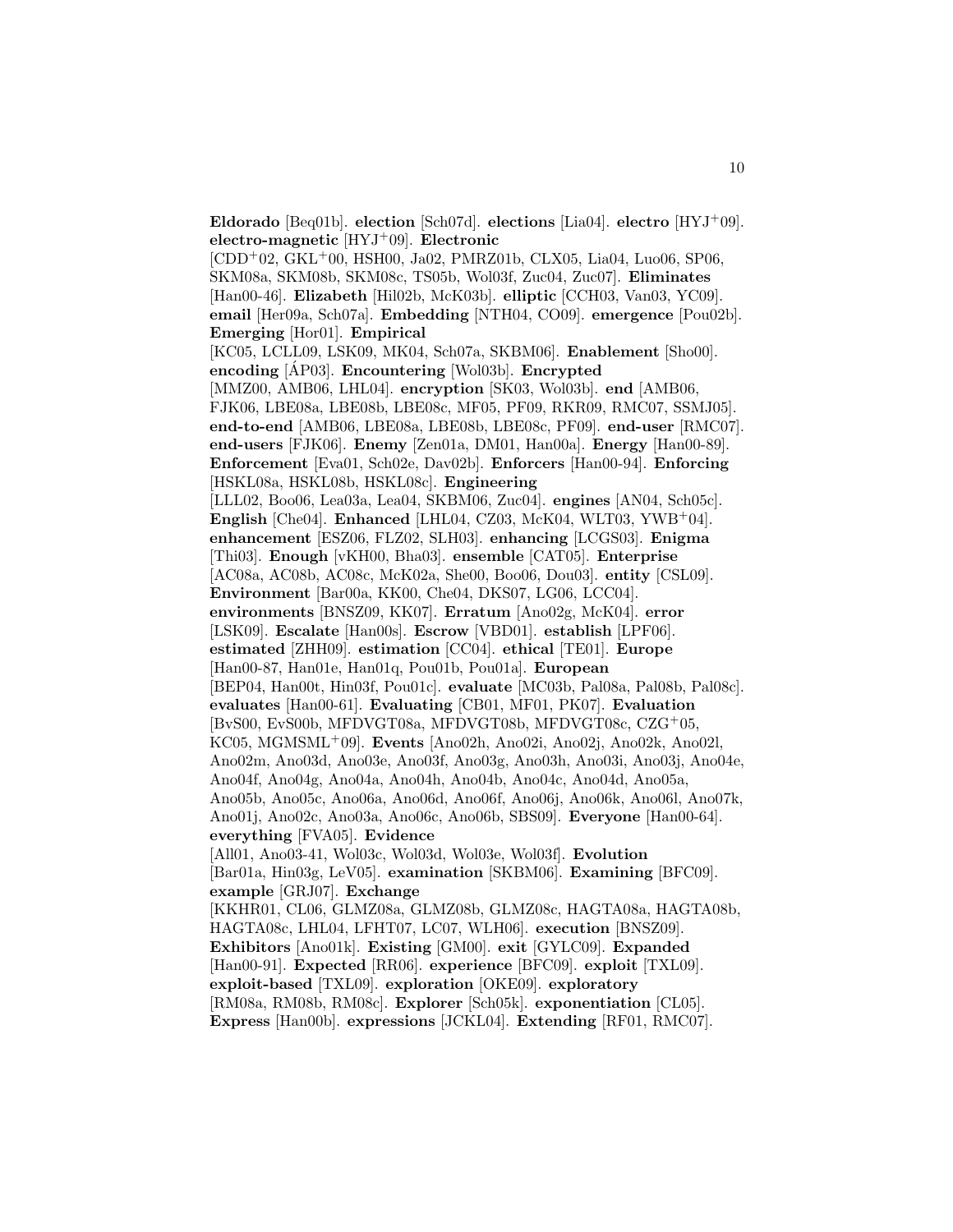**extension** [KMWD06]. **Extensions** [BM00]. **Extortion** [Han00u]. **extra** [vSM04]. **extraction** [Kum09].

**face** [GKH09]. **FaceHashing** [TNG04]. **Faces** [Han00-104]. **factor** [Sch05h]. **Factors** [Nos00a, KCC09]. **FACTs** [Wil00]. **Failures** [Hin00e]. **Fair** [KKHR01, HAGTA08a, HAGTA08b, HAGTA08c, LCC04]. **fairly** [Sch06g]. **Far** [Han01r, RSS02]. **Fast** [CLK09]. **Fault** [BP03, Seb06, TM09]. **fault-tolerant** [Seb06]. **Fear** [Hei03]. **feasible** [HFC<sup>+</sup>08]. **Feature** [CAT05, LWT<sup>+</sup>09]. **Features** [Wil00]. **February** [Ano00b, Ano03-40, Ano04i, Ano05d, Ano06t, Ano07-32, Ano09w]. **February-March** [Ano09w]. **Feeling** [Han00v]. **Few** [Han01r]. **Fighting** [Han00-91, Han01e, Zen01a]. **file** [LG06, dSSW04, WZM09]. **Files** [Han00w, SKBM06]. **filter** [GT06]. **Filtering** [JCKL04, CH06, Ede03, PF08a, PF08b, PF08c, Woo04]. **filters** [GVL09]. **Financial** [Phi01b, ES09]. **Finds** [Han00q]. **fingerprint** [LS05]. **fingerprinting** [IKE06]. **Firewall** [FKSF01, Han00-39]. **Firewall-1** [Han00-39]. **Firewalls** [FKSF01, KFS<sup>+</sup>03, Woo04]. **Fireworks** [Hin00b]. **First** [Han00x]. **fitting** [Sch04i]. **five** [And05]. **Flash** [Dav03]. **flawed** [MvO09]. **Flaws** [Han00r]. **flexible** [CL03, HLL05]. **flood** [Li04, Li06]. **flooding** [GVL09]. **flow** [MP08a, MP08b, MP08c, SAF09]. **flows** [CP03]. **focus** [McK02a]. **focused** [DKS07]. **forecasting** [VE04]. **Forensic** [Wol03e, BS07a, BS07b, BS07c]. **forensics** [Luo06, Rog03, RS04, Wol03a, Wol03f]. **Formal** [Ung04, SAF09]. **Formalized** [BvS00]. **Format** [Gup00]. **Formats** [GM00]. **Former** [Han00-51]. **Formulation** [PPBH00]. **forthcoming** [Ano01j, Ano02c, Ano03a]. **Forum** [Eva01]. **Fourth** [vS06]. **Framework** [EvS00a, FKSF01, GM08a, GM08b, GM08c, TE01, ASS<sup>+</sup>06, Ayo06, BAS09, HLL05, LSK09, MP07, PvS04, SG09, SP06, Sch02a, SAF09, SLG04, SV07, Trè03, Zuc07]. **France** [Han00-97]. **Fraud** [Beq00a, Han00-81, ES09, Hil02b, Pol05]. **Freeware** [Han00f]. **freewheeling** [CC03]. **frequency** [Rob06, WGZY06]. **frequent** [SG09]. **friendly** [WC03, YW04]. **front** [Ede03]. **FTC** [Han00-75]. **FTKM** [Seb06]. **Fuel** [Han00-85]. **fully** [OCB09]. **function** [Kum09, Tsa08]. **Functional** [KMZ00, LK07]. **Functions** [MZ00, DS09, PW06, YL04]. **Further** [JPL04]. **fusion** [CZG<sup>+</sup>05]. **future**

[Ano05q, Hin03b, McK02b, RS04, Sch03b, Sch06f, SK03]. **fuzzy** [BvS03].

**G8** [Han00-34]. **game** [CITN07, HCBLETRG06]. **games** [HCBLETRG06]. **gap** [BTY<sup>+</sup>07, KS06, Sch02d, Sch04e]. **gaps** [Ber07]. **Gartner** [Ano03l]. **general** [BTY<sup>+</sup>07, HCBLETRG06, Lia04]. **Generalization** [LTH03, HC04b]. **generalized** [LWL09]. **generate** [TXL09]. **Generation** [PMRZ00a, PMRZ01a, CH06, CH04, TNG04, Van03]. **generators** [SWA<sup>+</sup>04]. **Generic** [HSH00]. **GeoCities** [Han00-35]. **Get** [Han00-45, Han00k, Han00p]. **Gets** [Han00d, Han00n]. **Getting** [Han00-36, Han01z, Sch04h]. **Giga** [Dav02a]. **Global** [DeM02, Eva01, Kov00b, Kov00c, WZ00, GBBS08a,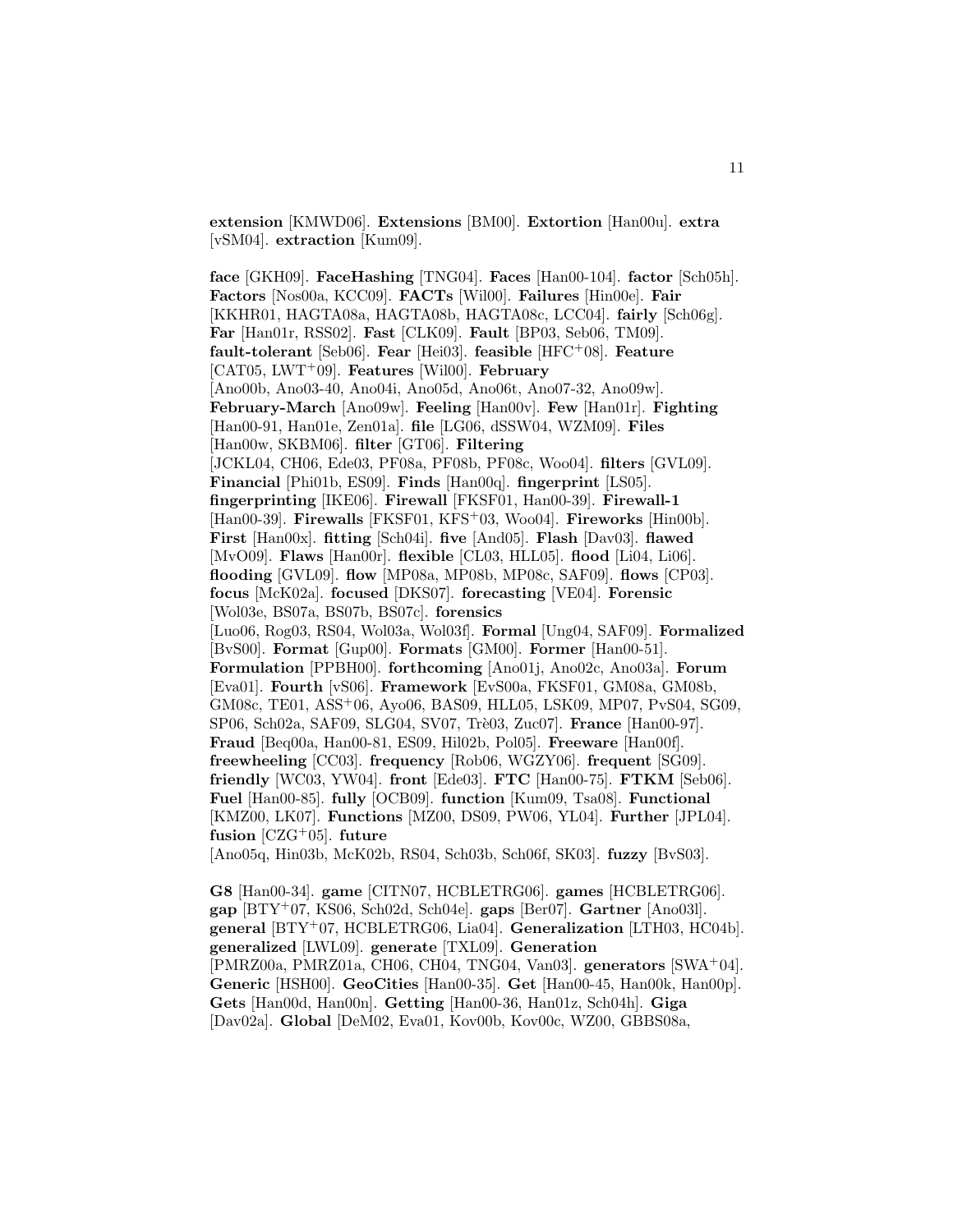GBBS08b, GBBS08c, Hun02]. **Go** [HCBLETRG06, RSS02]. **Goes** [Beq01a, Han00c]. **Going** [Han00u]. **good** [McK03a]. **Governance** [vS01a, vS05b, vSvS06a, MC03a, PvS04, vS05a, vSvS06b]. **Government** [Han00-67, Kja06, Han00-90, Han00-91, Han00-92, Han01n, Sch02g, Sch04h, Sch05b]. **Government-** [Sch02g]. **Governments** [Pou03b]. **grand** [Han00-36]. **Grant** [SJ07]. **graph** [ZLCF08a, ZLCF08b, ZLCF08c]. **Graphical** [Pur01]. **graphs** [CK03]. **Gray** [Kov00c]. **Great** [Han01z]. **greater** [LeV05]. **Greylists** [GT06]. **Grief** [Han00j]. **Group** [Han00-47, Han00-69, KMWD06, LZXW09, NCS06, Tse07]. **group-based** [LZXW09]. **Grow** [Han01q]. **Growing** [Han00-42, Sch05c]. **Guaranteed** [PMRZ00a]. **guard** [McK03a]. **Guessing** [PPBH00]. **GUI** [LG09]. **Guide** [Ano01m, Ano01n, Ano01o, Ano01p, Ano01q, Ano01r, Ano01s, Ano01t, Ano02o, Ano02p, Ano02q, Ano02r, Ano02s, Ano02t, Ano03n, Ano03o, Ano03p, Ano03q, Ano03-43, Ano06g, Ano06h, Ano06i, Ano07b, Ano07c, Ano07d, Ano07e, Ano07f, Ano07g, Ano07h, Ano07i, Ano07j, Ano09i]. **Guidelines** [MMZ00, Zen01b]. **Guilty** [Han00h, Han00-59].

**Hacker** [Han00-48, Han00-37, Han00-44, Han00-38, Han00-59]. **Hackers** [Han00-39, Han00-43, Han00-40, Han00-81, Sch02f]. **Hacking** [Han00-85]. **Hacktivism** [Han00-41]. **Halfpennies** [Hin00b]. **Hand** [Han01m]. **Hand-held** [Han01m]. **Handling** [MPD06]. **handmaiden** [Beq02b]. **hands** [SS07]. **hands-on** [SS07]. **Happens** [Han00-82]. **Harbor** [Han01r]. **Hard** [Han00-42, McG02]. **hardening** [MLD08, MSLD09]. **Hardware** [Han00-52, DS09, HSKL08a, HSKL08b, HSKL08c]. **Hash** [CBB05, Wu05, DS09, PW06, Tsa08, YL04]. **Hash-chaining** [CBB05]. **Hatches** [Han01d]. **Hazards** [Han00i]. **head** [RFR07a, RFR07b, RFR07c]. **Header** [MW00, ASP03, WC07]. **headlines** [Sch03e]. **Health** [Han00-42, SE02]. **Healthcare** [JS02]. **healthy** [WZM09]. **heats** [Sch03l]. **heck** [DMWS09]. **Heel** [Hin00a]. **held** [Han01m]. **Help** [Han00-36]. **here** [Sch05i]. **hidden** [CP03]. **Hiding** [YH01]. **Hierarchical** [CC02, EvS00a, Lin01, CJ03, ZL03]. **hierarchies** [MPPB04]. **hierarchy** [Asl04c, Asl05, HW03, YL04, Zho02, hZxZtZ06]. **high** [JSD05, SK03]. **high-speed** [JSD05]. **higher** [RM08a, RM08b, RM08c]. **Highlighted** [Han01n]. **highly** [LL09, Sam09]. **Hire** [Han00-48]. **histograms** [CO09]. **Hit** [Han00-56, Sch03f]. **Hits** [Han00x, Han00-83]. **hoaxes** [Hin02f]. **hoc** [KVD06, KVD07, OCB09, TC05]. **hole** [Sch04i]. **Holes** [CG00, Han00-55]. **Holistic** [Zuc04, Zuc07]. **Home** [Han00-43, Han00-79]. **Homeland** [Pou02d]. **honeypot** [ASS<sup>+</sup>06]. **Host** [Hof05, LCC04]. **hosting** [Sch03f]. **hot** [Sch06e]. **House** [Han00-98, Han00-99]. **However** [Han00-44]. **Huffman** [GYLC09]. **Huffman-based** [GYLC09]. **huge** [Sch04f]. **Human** [KCC09, JEL03, LSK09, RFR07a, RFR07b, RFR07c, Sch05h]. **Hurst** [Li06]. **Hwang** [YRY05]. **Hybrid** [CBB05, VBD01, ASS<sup>+</sup>06, Asl04a]. **hypergraph** [JL07a, JL07b, JL07c].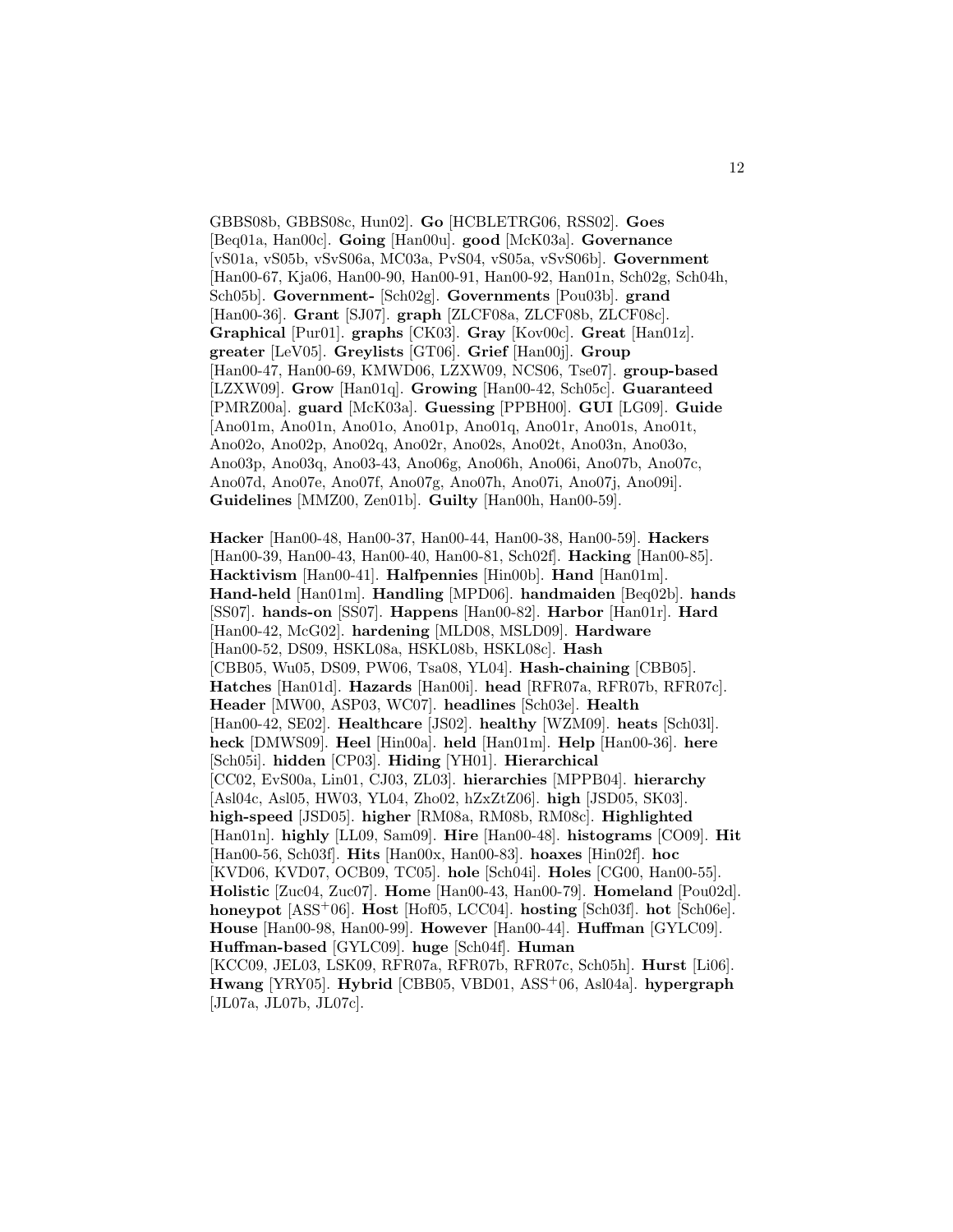**I-Worm.Lentin** [Nik02a]. **IBC** [Ano06j, Ano06k, Ano06l, Ano07k]. **ICT** [BTY<sup>+</sup>07, DKS07, KK08a, KK08b, KK08c]. **ID** [Han00-46, YC09]. **ID-based** [YC09]. **idea** [Han00-36]. **Identification** [MK06, Pal08a, Pal08b, Pal08c, OG07, Rob06, WH04, YWB<sup>+</sup>04]. **identifiers** [NTH04]. **identifying** [Li04]. **identities** [IKE06]. **Identity** [Han00-104, DP06, HR08a, HR08b, HR08c, YC04]. **identity-based** [HR08a, HR08b, HR08c]. **IDS** [ZHH09]. **IDS-estimated** [ZHH09]. **If** [Hin01d]. **IFC** [Ano06m, Ano06n, Ano06o, Ano07l, Ano07m, Ano07n, Ano07o, Ano07p, Ano07q, Ano07r, Ano07s, Ano07t, Ano08a, Ano08b, Ano08c, Ano08d, Ano08e, Ano08f, Ano08g, Ano08h, Ano08i, Ano08j, Ano09j, Ano09k, Ano09l, Ano09m, Ano09n, Ano09o]. **IFIP** [Ano01u, Ano01v, Ano01w, Ano01x, Ano01y, Ano01z, Ano01-27, Ano01-28, Ano01-29, Ano02u, Ano02v, Ano02w, Ano02x, Ano02y, Ano02z, Ano02-27, Ano03r, Ano03s, Ano03t, Ano03u, Ano03v, Ano03w, Ano03x, Ano03y, Ano09p, Ano09q, Ano09r, Ano09s, Ano09t, Ano09u, Ano09v, Fur07d]. **IFIPSEC** [Ano06e]. **II** [Hil02b, McK03b, Kov00c]. **iii** [Ano06p, Ano06q, Ano06r, Ano07u, Ano07v, Ano07w, Ano07x, Ano07y, Ano07z, Ano07-27, Ano07-28, Ano07-29, Ano08k, Ano08l, Ano08m, Ano08n, Ano08o, Ano08p, Ano08q, Ano08r, Ano08s, Ano08t, Kov00a]. **IIS** [Han00-58, HFC<sup>+</sup>08]. **image** [GSK09, HLC07, WC05]. **imbalanced** [Tse07]. **imitation** [hZxZtZ06]. **immunology** [Hof04]. **Impact** [Pou02a, Mat03, Sch07a, Wia05]. **impacts** [ZHH09]. **impaired** [BA04]. **Implementation** [MMZ00, TE01, BFG<sup>+</sup>05, DS09, HMDC02, Sam09]. **Implementing** [Bar00a, Dou03, Nos00a]. **implications** [Ayo06, BLP05, Hof04]. **impostor** [jLC07]. **impostors** [Hin01d]. **improve** [Pou03b]. **improved** [NTH04]. **Improvement** [HC04b, HLL05, KPsH<sup>+</sup>08a, KPsH<sup>+</sup>08b, KPsH<sup>+</sup>08c, JPL05, THY04, YRY05]. **Improvements** [ZC05, HW03]. **Improving** [Lea03b, Pur04, ASS<sup>+</sup>06, Fur07e]. **inadequacies** [PE09]. **Incalculable** [Hin01e]. **Incident** [Han00-67, MPD06, Sch04a, Sch05g, ZHH09]. **incidents** [Kja06, Wia05]. **Include** [RF01]. **Increasing** [Han00-41]. **Incremental** [vSvS01, PW06, SG09, SYL09]. **independent** [GSK09]. **Index** [Ano00a, Ano00j, Ano01a, Ano01-48, Ano02b, Ano02-46, Ano03b, Ano03c]. **indicators** [TC05]. **Indicted** [Han00-77]. **Individual** [BCC02]. **Industry** [Han00-54, KS08a, KS08b, KS08c]. **Infection** [CY05, hZxZtZ06]. **Infects** [Han00w]. **influence** [RKR09]. **Information** [All01, BvS00, BB05, Ber07, Dhi01, DEE09, EvS00a, EvS00b, Fin00, Fur07d, GvS08a, GvS08b, GvS08c, Han00-35, Han01n, HE02, JS02, KKK05, KMMB09, Kov00b, Kov00c, Kov01a, Kov01b, KJ02, KS08a, KS08b, KS08c, MMZ00, MS00, Nos00a, OKH07, Pou01c, Rat01, RM08a, RM08b, RM08c, SPLS01, Sch03a, SVW00, SE02, TvS05, TM00, TE01, WS02, Web00, Wia05, Woo01, YH01, vS00, vS01a, vSvS01, vS01b, vS05a, vS05b, vS06, vSvS06a, vSvS06b, Alb07, AH09, And03, AC08a, AC08b, AC08c, CZG<sup>+</sup>05, DF06, Ede03, FvS05, GvS05, HYJ<sup>+</sup>09, KS05, KJ01, KCC09, KK06, LeV05, MP08a, MP08b, MP08c,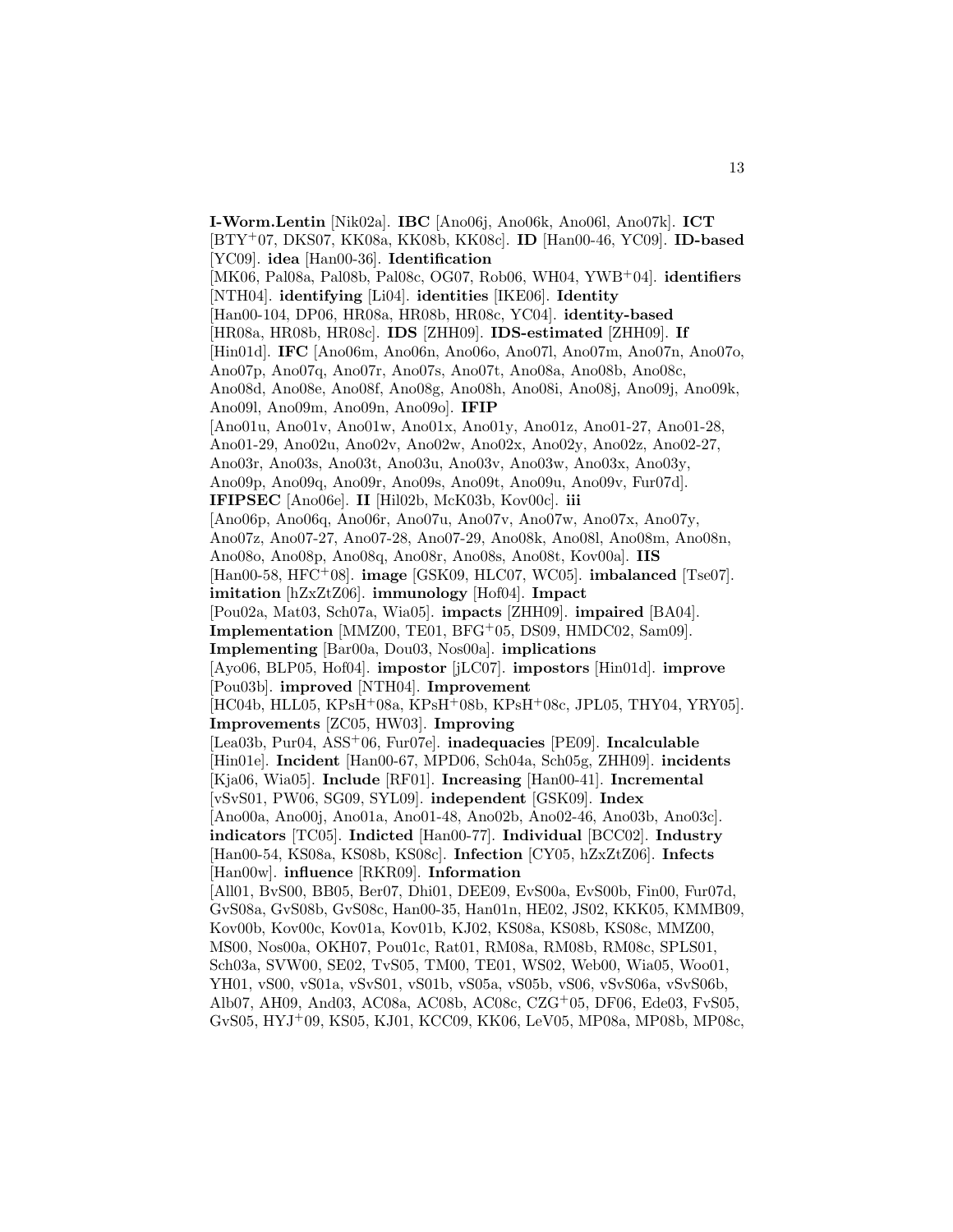MC03a, PK07, PvS04, RKR09, RR06, Sch02d, Sch02g, Sch04e, Sch04f, Sch04h, Sch05b, Sch06b, Sch06d, Sch06g, SS07, SAF09, TKKK05, Trè03]. **information** [TS05a, VE03, VFMP05, VvS04, vdHvS03, vSvS04a, vSvS05]. **infosec** [Sch05j, Sch07c, Sch07d, KJ01, KJ02, Sch03e, Sch06f, Sch05i]. **Infrastructure** [GKL<sup>+</sup>00, GM00, LCGS03, Hin03e]. **Infrastructures** [Bar00a, BCR03, Rat01, FL05, Hun02, LOP04, PF09]. **inherent** [Bra07a, Bra07b, Bra07c]. **initiation** [YWL05]. **injection** [MS09]. **Insecure** [Han00-66]. **insecurity** [MSZ05]. **Insider** [MF01, MF05, Sch02a, TKKK05]. **Insights** [Bla02]. **instructional** [DSX06]. **Insurance** [Han00-37, RF01]. **integral** [Tr`e03]. **integrated** [PML09]. **Integrating** [LLL02]. **integration** [HC03]. **integrity** [FvS05, GC09, Kam09, dSSW04]. **Intel** [Han00-46]. **intentions** [FGG<sup>+</sup>04]. **Interactive** [BC05]. **Interesting** [Han00-49]. **interfaces** [JEL03]. **interfere** [PK07]. **intermediary** [CSL09]. **Internals** [FKSF01]. **International** [AN03, Ano01-33, Ano01-37, Beq02a, Beq02b, HE02, Ano01-30, Ano01-31, Ano01-32, Ano01-34, Ano01-35, Ano01-36, Ano02-32, Ano02-33, Ano02-34, Ano02-35, Ano02-36, Ano03z, Ano03-27, Ano03-28, Ano03-29, Ano03-30, Ano03-31, Ano03-32]. **Internet** [BEP04, Beq00a, Beq00b, Beq01c, CY05, CJC04, DP06, FL05, FBP07, FTP08a, FTP08b, FTP08c, GRJ07, Han00-47, Han00-63, Han01b, KFS<sup>+</sup>03, Kon09, KB00, Mac05, PF08a, PF08b, PF08c, Phi01a, Phi01b, QW05, Sch07a, Sch03b, Sch05k, Web00]. **internetwork** [CS09]. **internetwork-centric** [CS09]. **Interoperability** [Gup00, KK00, WZ00, LCGS03]. **Interpolations** [SC02, WL05]. **Interpreting** [GvS08a, GvS08b, GvS08c]. **Introduction** [Ano03-41, WZM<sup>+</sup>00]. **Intrusion** [Bar01a, BCV01, GFV05, Sch04g, SPP07a, SPP07b, SPP07c, AJS06, Ano03l, ASS<sup>+</sup>06, Beg04, Bis02, BvS03, CAT05, DGY<sup>+</sup>05, FGG<sup>+</sup>04, GBBS08a, GBBS08b, GBBS08c, GTDVMFV09, HC03, Hof05, HFC<sup>+</sup>08, Ihe04, JSD05, LCK<sup>+</sup>06, LG07a, LG07b, LG07c, LWT<sup>+</sup>09, LV02, MP08a, MP08b, MP08c, OL03, SYL09, TC05, VE02, Wan05, WGZY06, YH07a, YH07b, YH07c, YH07d]. **intrusions** [Beg08a, Beg08b, Beg08c]. **intrusive** [AMB06, RFR07a, RFR07b, RFR07c]. **Investigating** [AMB06]. **investigation** [MK04]. **Investigative** [Nov07]. **investment** [Ihe04]. **investments** [RR06]. **Invisible** [Zen01a]. **IP** [ASP03, PF09, SSF<sup>+</sup>09, YH07a, YH07b, YH07c]. **IPSEC** [MW00]. **IPv6** [JHgJ05]. **Iraq** [Mat03]. **ISAKMP** [BM00]. **ISC** [DeM02]. **Isn't** [Han00-49]. **ISO** [KS06, vS05a]. **ISO17799** [TKKK05]. **ISPs** [Han00-95]. **Israeli** [Han00y]. **ISRAM** [KS05]. **Issue** [WZM<sup>+</sup>00]. **Issues** [DFSC09, Han00s, SPLS01, Sch06d, ILW06]. **IT-Security** [HM04].

**JADE** [VSR07]. **Jailed** [Han01c]. **JamFest** [Han00o]. **January** [Ano00c, Ano01-39, Ano03-34]. **Japan** [Han00-50]. **Java** [HS05, PE06]. **Johnny** [Her09b]. **join** [GYLC09]. **join-exit-tree** [GYLC09]. **July** [Ano00f, Ano01-41, Ano01-42, Ano03-36, Ano04l, Ano06w, Ano09y]. **June** [Ano02-37, Ano08-30, Ano04k, Ano05f, Ano06v, Ano07-34, Ano09x]. **junk**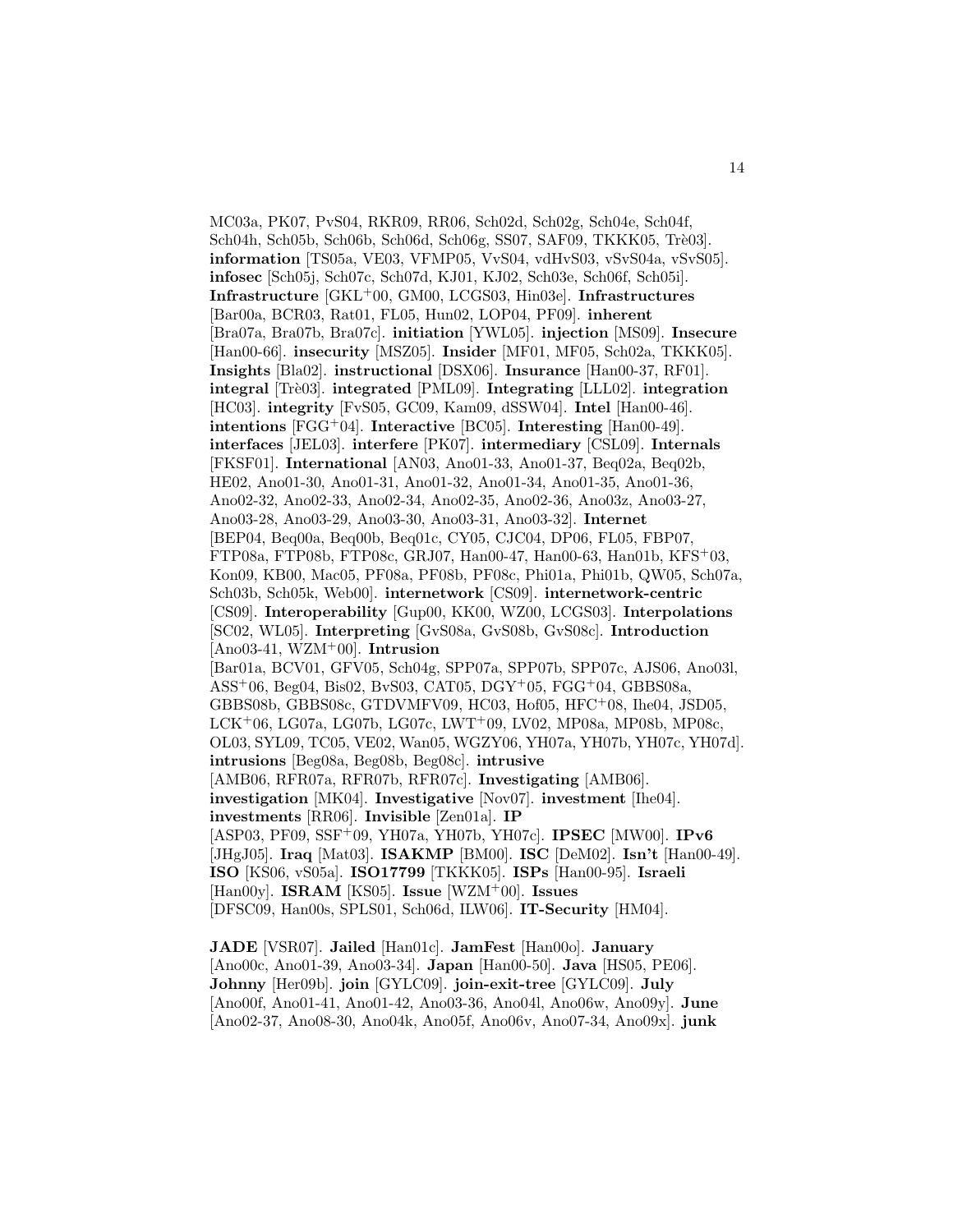[Hin02f]. **Just** [vKH00, Hin01d, Pol05]. **Justice** [Han00-51].

**kernel** [SPP07a, SPP07b, SPP07c]. **Key**

[BM00, Bar00a, BCR03, CB01, CJ03, Fin00, GKL<sup>+</sup>00, Gup00, GM00, JL07a, JL07b, JL07c, KMZ00, LCGS03, MK06, MW00, MZ00, SC02, Sho00, SVW00, VBD01, Wil00, WZ00, WZM<sup>+</sup>00, Zun00, Asl04b, Asl04c, CL06, CMY07, GYLC09, GLMZ08a, GLMZ08b, GLMZ08c, HW03, HLTJ09, HLL05, Jua04, LHL04, LFHT07, Lin01, LC07, PRZ04, RM05, Seb06, SW06, TNG04, Tse07, WL05, WLH06, WH04, YWB<sup>+</sup>04, YC09, Zho02]. **Keyjacking** [MSZ05]. **keylogging** [GRJ07]. **Keys** [Han00-66, PMRZ00a, LHL04]. **KEYSTONE** [GKL<sup>+</sup>00]. **Keystroke**

[sHCP09, YC04, GS03, KPsH<sup>+</sup>08a, KPsH<sup>+</sup>08b, KPsH<sup>+</sup>08c, jLC07]. **Kit** [Han00-37]. **KLEZ** [Arm02b]. **Klez.H** [Nik02b]. **knees** [Bha03]. **KNN** [LG07a, LG07b, LG07c]. **Know** [Hin00a, KJ02, KJ01]. **known** [THY04]. **KRA** [WZM<sup>+</sup>00]. **Kwak** [KMWD06].

**Lab** [HM04]. **label** [BS07a, BS07b, BS07c]. **laboratory** [Wol03f]. **LAN** [LFHT07]. **language** [HC04a]. **Laptop** [Han00-52]. **Large** [Han00-53, PF08a, PF08b, PF08c, SYL09]. **large-scale** [PF08a, PF08b, PF08c, SYL09]. **last** [BNSZ09]. **Laundering** [Phi01a]. **Law** [Eva01, Han00-93, Han00-94, Han01b, Sch02e, BEP04, GRJ07, Hin03d]. **Laws** [Han00-36, Han00-91]. **Layered** [KVD06, KVD07]. **Leading** [CK03]. **leakage** [HYJ<sup>+</sup>09]. **Learned** [Hin01f, PE06]. **learning** [GRNR09, LG07a, LG07b, LG07c]. **Lee** [YRY05]. **Legal** [All01, Han00-45, AN03, BAS09, GvS08a, GvS08b, GvS08c]. **Legislated** [Han00-45]. **Legislation** [Pou02a, Hin03f]. **legitimate** [BA04]. **length** [MGMSML<sup>+</sup>09]. **Lessons** [Hin01f, PE06, Beq02a]. **Letter** [Car00]. **level** [Asl05, KMMB09]. **LFSR** [DS09]. **Li** [HC04b]. **Liable** [Han00-95]. **libel** [Pou03c]. **Licence** [Cus01]. **lies** [Pou03c]. **Life** [Hin00c]. **Lifecycle** [Ber07, LLL02]. **lightweight** [LWT<sup>+</sup>09]. **Like** [Han00t]. **likely** [Sch07d]. **limit** [MGMSML<sup>+</sup>09]. **limitations** [HKP02, LG09]. **line** [BNSZ09, Sch05a]. **Link** [Hin01j]. **Linux** [Han00-62]. **LIRVA** [Fis03]. **List** [Han01a]. **Literature** [Ano02a, Ecc01a, Ecc01b, Mey02, Nic00a, Nic00b, Nic00c, Nic00d, Pal00a,

Pal00b, Pal00c, PM01, Pal01a, Pal01b, Pal01c, Pal01d, Pal01e, Ecc01c]. **local** [Ede03]. **Location** [MS09, JHgJ05, RK06]. **location-based** [RK06]. **Location-specific** [MS09]. **log** [SKM08a, SKM08b, SKM08c]. **Logarithms** [SC02, LTH03]. **logging** [RSS02]. **logic** [BvS03, Nab05]. **Logical** [Asl04b]. **login** [GRJ07]. **logistic** [Wan05]. **London** [Hil02b, McK03b]. **long** [LG04]. **long-term** [LG04]. **Look** [Han00-42]. **Lose** [Han00-82]. **losing** [Sch04l]. **loss** [BC05]. **lossy** [Asl04a]. **Lotus** [Han00-55]. **Love** [Han00-40, Han00-80, Hin00d]. **Low**

[Han01-27, MFDVGT08a, MFDVGT08b, MFDVGT08c, SK03, WLH06]. **low-rate** [MFDVGT08a, MFDVGT08b, MFDVGT08c]. **LRD** [Li04]. **Lycos**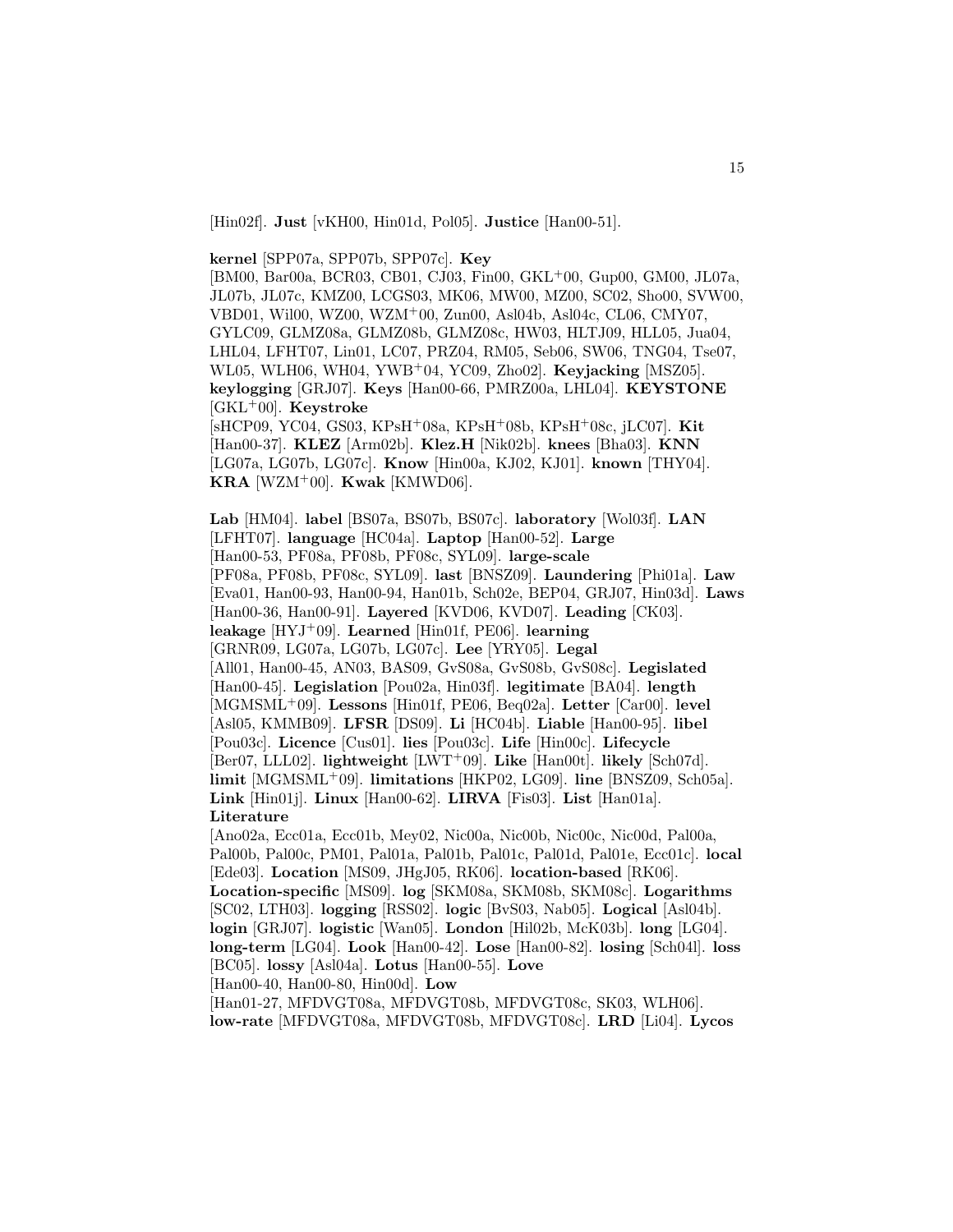#### [Sch05a].

**M** [CMY07]. **M-CLIQUES** [CMY07]. **Mafiaboy** [Han00h, Han00-56]. **magnetic** [HYJ<sup>+</sup>09]. **mail** [Han00-92, Han00-95, Han01c, Hin02f, Mac05, Han00s]. **mails** [LG09]. **Making** [Fur07e]. **malicious** [Kum09]. **Malware** [Ano05o, Ano05p, Ano05m, Ano05n, Ano06s, Ano06-28, Ano06-29, Ano06-30, Ano06-31, Ano06-32, Ano06-33, Ano06-34, Ano07-30, Ano07-31, Ano07-42, Ano07-41, Bra06a, FBB06, Kon09]. **Managed** [McK02b, Sch01a]. **Management** [CM03, EvS00a, EvS00b, Fin00, GvS05, GM08a, GM08b, GM08c, Han00-37, MS00, SC02, TMM01, And05, BTY<sup>+</sup>07, Bra07d, BAS09, DP06, GYLC09, Han02, HLL05, Ihe04, KK02, KS08a, KS08b, KS08c, LSK09, Luo06, MC03b, Pur04, Sch06c, Seb06, SKM08a, SKM08b, SKM08c, Trè03, Ung04, Zho02, Zuc07, vSvS04a, vS05b, Beq00b]. **manager** [BSC09, HS05]. **managers** [AH09, Beq03]. **Managing** [Nos00b]. **mandatory** [RK06]. **Mapping** [Hin03b]. **March** [Ano00d, Ano02-43, Ano04p, Ano05k, Ano06-27, Ano07-40, Ano08u, Ano08v, Ano08w, Ano09w]. **Marines** [Han01x]. **marked** [Ano05c]. **Market** [GKL<sup>+</sup>00, RF01, HD05]. **Market-Insurance** [RF01]. **Markov** [CP03]. **Masquerade** [JST<sup>+</sup>07, KC05]. **Mass** [Han00-85]. **massive** [BS09]. **Matching** [RM05]. **Mathematical** [Coh00]. **matrix** [GC09]. **maximizing** [GSK09]. **May** [Ano01-38, Ano03-35, Ano04j, Ano05e, Ano06u, Ano07-33, Ano08-30, Ano09x]. **May-June** [Ano09x]. **McKenna** [Ano02-31, Ano02f]. **Mean** [Woo01]. **measure** [SPP07a, SPP07b, SPP07c]. **measures** [GSK09, GRJ07]. **Measuring** [AMR07, ZHH09]. **mechanism**  $[CL06, JHgJ05, KK07, MGMSML<sup>+</sup>09, RFR07a, RFR07b, RFR07c].$ **Mechanisms** [Gup00, Pal08a, Pal08b, Pal08c, CLC04, Her09a, LWT<sup>+</sup>09, Pip03, RM05]. **media** [CBB05, Sch03a]. **media-streaming** [CBB05]. **meet** [Hin01d]. **memory** [HSKL08a, HSKL08b, HSKL08c]. **Merchant** [HSH00]. **message** [ZCW04]. **Messages** [Han00-95, WC07]. **Messaging** [CG00]. **metamorphosis** [Bra06a]. **Method** [LL02, PMRZ01a, KS05, KS06, OL03, PML09, YZ07]. **methodology** [HCBLETRG06]. **Methods** [CFRR02, PZ00, PMRZ01b, PRZ03, SPLS01, Zen01a, Zun00, ES09, HMDC02, Ihe04, KL07, LFHT07, PRZ04]. **Metrics** [Han00-90]. Microsoft [Bra06b, Han00v, Han00-44, Han00-57, Han00-58, Sch03e, Sch05k, Sch06e, Sch07e]. **middleware** [LCGS03]. **mighty** [Bha03]. **migration** [KN03]. **Millennium** [Hin00e]. **MIME** [LG09]. **Mining** [YH07a, YH07b, YH07c, SG09, SYL09]. **Minix** [DSX06]. **mirroring** [TM09]. **Mischiefs** [Hin00g]. **Misdemeanours** [Web00]. **missed** [PE06]. **misuse** [MF01]. **Mitigation** [DR04]. **mix** [JHgJ05]. **mix-based** [JHgJ05]. **Mobile** [Bar00b, Bar01b, CFRR02, Han00-38, HS00, JHgJ05, Sch07b, BSC09, BFC09, CF05, CF07, DR04, DP06, sHCP09, KVD06, KVD07, LCC04, MP07, OCB09, SF04, TC05, YC09]. **Model** [AGAS01, AOG<sup>+</sup>02, FKSF01, HSH00, KMZ00,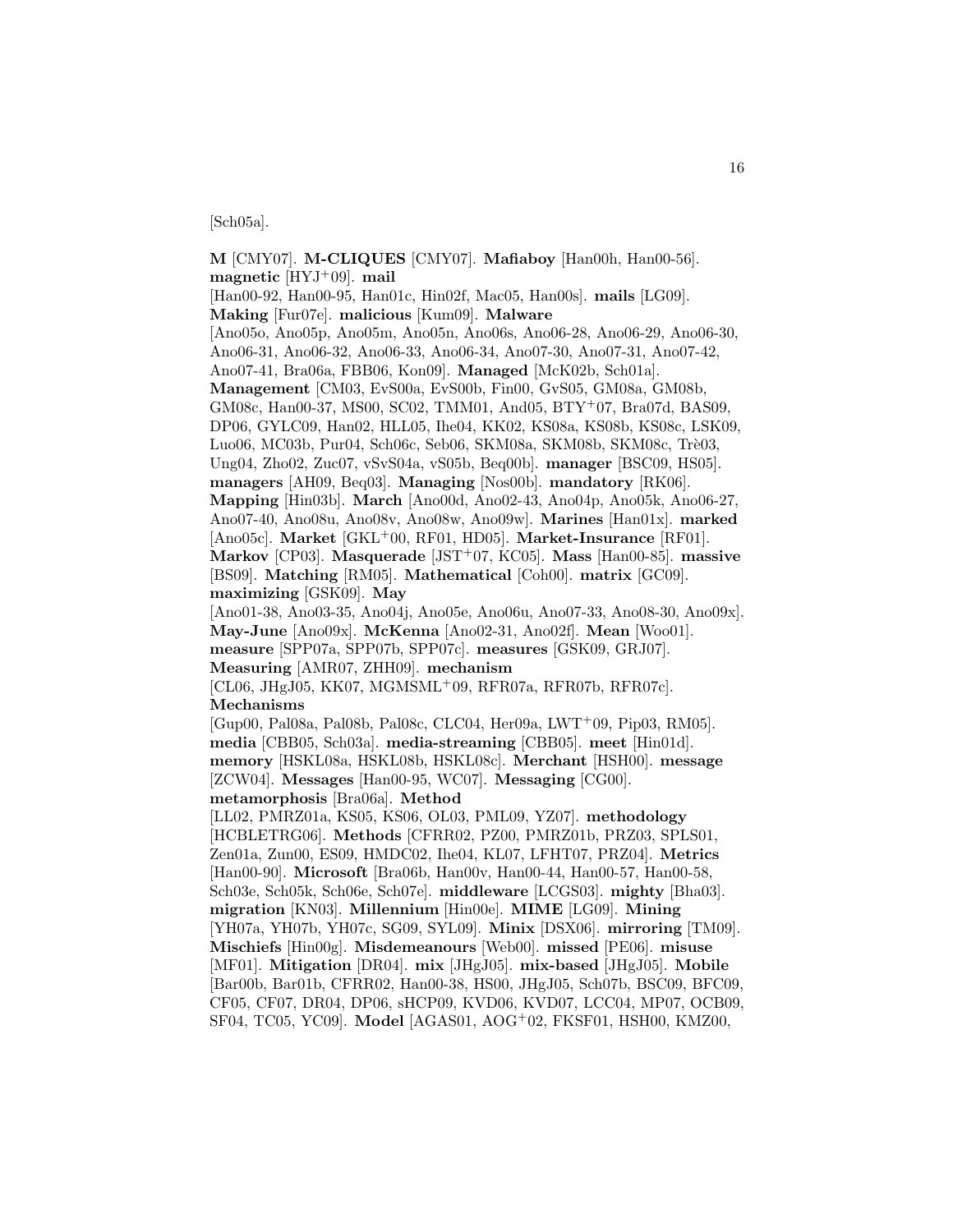KKHR01, RF01, BKPA09, CP03, HC04a, KMMB09, KS08a, KS08b, KS08c, LZXW09, MF05, MPPB04, OCB09, RK06, SLG04, VE04, vdHvS03, vSvS06a]. **Modeling** [Bra06c, LGW07, CP03, PML09, Wan05]. **Modelling** [Beg04, Pur01]. **models** [Ber03, FBV06, HC03, KL07, MP09, OKE09, PdVGA08a, PdVGA08b, PdVGA08c]. **Modified** [CMY07]. **Money** [Phi01a, Hin03h]. **Monitoring** [Sch01a]. **Moon** [KMWD06]. **mouse** [Bha03]. **moving** [DEE09]. **Much** [Nik02c]. **Multi** [GKH09, KKHR01, VSR07, Tsa08]. **Multi-Agent** [VSR07]. **Multi-dimensional** [GKH09]. **Multi-party** [KKHR01]. **multi-server** [Tsa08]. **Multiagent** [Mou05]. **multicast** [Asl04a, Asl04c, Asl05, CBB05, CMY07, Seb06, ZCW04]. **multicasting** [HMDC02]. **Multidimensional** [vS01b]. **multinomial** [Wan05]. **Multiparty** [BCC02, PMRZ00b, CSL09]. **Multiple** [CZG<sup>+</sup>05, HSH00, KK00, HC03, SC06]. **Multiple-Security-Policies** [KK00]. **Multiplexer** [CL05]. **Multiplexer-based** [CL05]. **Multiprocessor** [TM00]. **multisignature** [CCH03, LWL09]. **multisignatures** [HR08a, HR08b, HR08c]. **mutual** [SW06, YC09].

**Names** [Hin00f, McK03a]. **narrowed** [Sch04e]. **NASA** [Han00-59]. **National** [Eva01, Han00-50, Pou02d]. **Nearest** [LV02]. **Necessarily** [Han00-52]. **Need** [Han00-60, Han00-94, And03, LeV05, Sch04a]. **Needed** [GM00]. **needs** [RS04]. **negotiation** [LL09]. **Neighbor** [LV02]. **net** [CH06]. **NetHost** [AMB06]. **NetHost-Sensor** [AMB06]. **NetSec** [McK02a]. **Netspionage** [Kov00b, Kov00c, Kov00a]. **Network** [Coh00, Han00-60, Han00-61, Pou01c, Sch01a, AJS06, Bra06c, Cae02, CLK09, DR04, GTDVMFV09, HH05, LG07a, LG07b, LG07c, MW06, MK04, MGMSML<sup>+</sup>09, OG07, SJ07, SYL09, YZ07, ZLCF08a, ZLCF08b, ZLCF08c]. **network-anomaly** [OG07]. **network-based** [AJS06]. **networkable** [OKH07]. **Networks** [Har03, AJS06, ASS<sup>+</sup>06, Asl04a, Beg04, Beg08a, Beg08b, Beg08c, DP06, GBBS08a, GBBS08b, GBBS08c, HFC<sup>+</sup>08, ILW06, JSD05, KVD06, KVD07, OCB09, TE06, TC05, Tse07, WZM09, WH04, vSM04]. **neural** [AJS06, Beg08a, Beg08b, Beg08c, HFC<sup>+</sup>08]. **Next** [Bar01a, Van03, CH06, Sch07b]. **NGSCB** [Sch03c]. **NIDS** [Gra01]. **Nimbyism** [Hin03e]. **No** [Han00-102]. **Non** [Sch05j, RFR07a, RFR07b, RFR07c, PRZ04]. **Non-infosec** [Sch05j]. **non-intrusive** [RFR07a, RFR07b, RFR07c]. **Non-PKI** [PRZ04]. **nonrepudiable** [THY04]. **nonsense** [Ano03l]. **normal** [CL05, OL03]. **notarization** [LG04]. **Note** [McK02c]. **Nothing** [Nik02c, Pol05]. **Notification** [AGAS01, AOG<sup>+</sup>02]. **Nov** [Hil02b, McK03b]. **Novel** [SC02, YH01, DSGP06, DSX06, JHgJ05, OG07, WC05]. **November** [Ano00h, Ano02-41, Ano02-42, Ano05j, Ano06z, Ano09-28]. **novice** [FTP08a, FTP08b, FTP08c]. **NSF** [Han00-64]. **nuisance** [Hin03g]. **nulla** [Hin01g]. **number** [SWA<sup>+</sup>04]. **Numbers** [Han00b].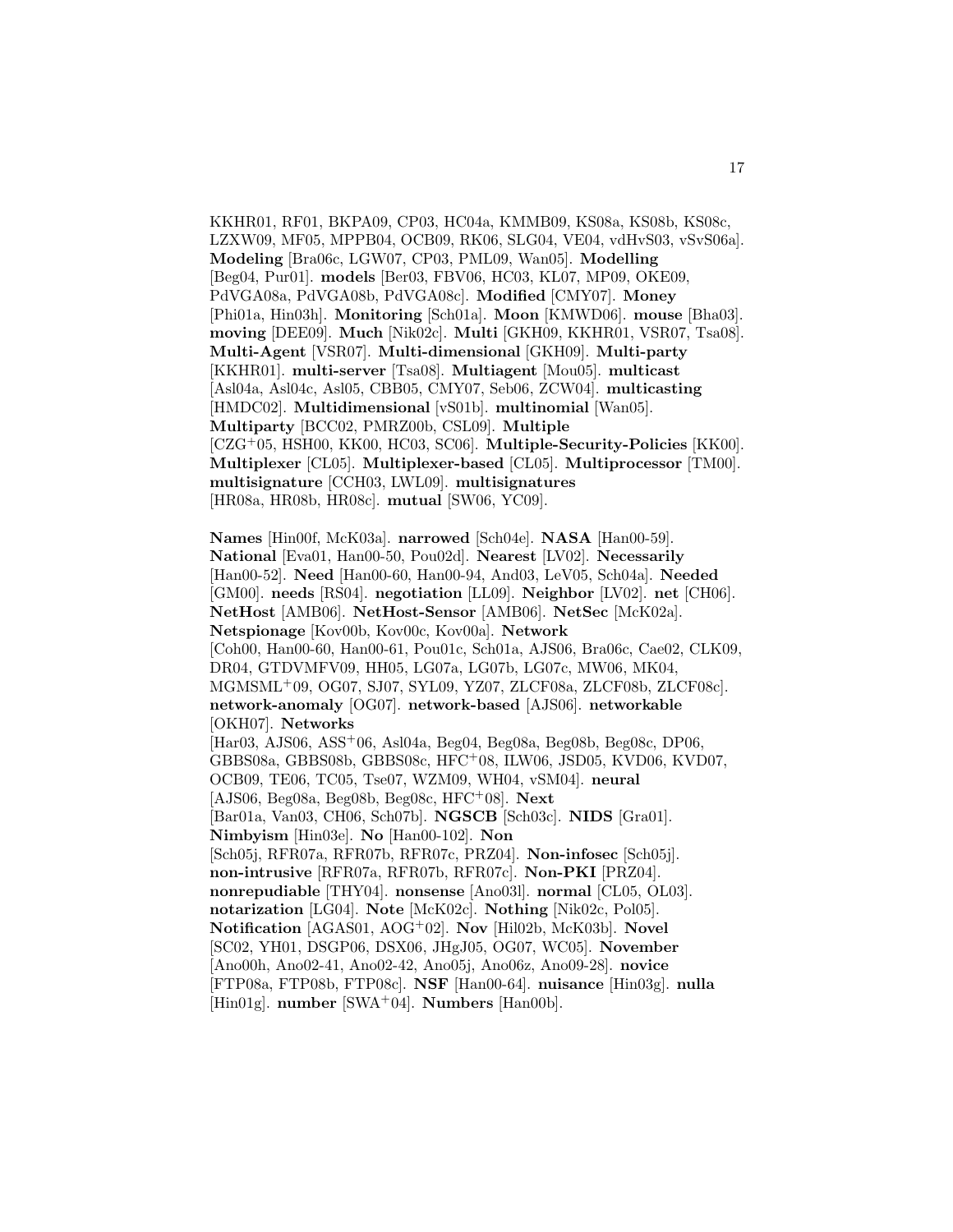**OAuth** [GRNR09]. **obedience** [TvS05]. **Object** [GM00]. **obligation** [Pou02b]. **oblique** [GC09]. **oblique-matrix** [GC09]. **observing** [FGG<sup>+</sup>04]. **Oct** [Hil02b, McK03b]. **Oct-1** [McK03b]. **October** [Ano00g, Ano01-44, Ano02-39, Ano02-40, Ano03-38, Ano04n, Ano05i, Ano06y, Ano08x, Ano08y, Ano08z, Ano09-27]. **Odyssey** [Hin01a, Hin01b]. **off** [YZPL09]. **Office** [Han00-65]. **Officer** [Kov01a, Han01a]. **Official** [Han00-86]. **Old** [Han00w, Hin00b, Hin00e, Hin00f]. **Omnia** [Hin01g]. **on/off** [YZPL09]. **one** [HLTJ09, LCLL09, Sch04d, Tsa08, YL04]. **one-time** [HLTJ09, Sch04d]. **one-way** [Tsa08, YL04]. **Online** [CDD<sup>+</sup>02, Han00q, Han00u, Han00t, Han00-79, Han00-96, Han00-97, Sch03l, Che04, GKS<sup>+</sup>06, LPF06]. **ontology** [GLK08a, GLK08b, GLK08c]. **ontology-based** [GLK08a, GLK08b, GLK08c]. **Open** [Han00-99, HKP02]. **Opening** [She00]. **operating** [DSX06, Hof05, OKH07]. **operational** [HC04a, vS05b]. **Operationalizing** [CM03]. **opportunities** [HKP02]. **optimistic** [HAGTA08a, HAGTA08b, HAGTA08c]. **Opts** [Han00-64]. **Ordered** [Han00-35]. **Organisational** [RMC07]. **Organization** [MMZ00, Zun00, Hin00a]. **organizational** [ASS<sup>+</sup>06, KMMB09, KCC09]. **organizational-level** [KMMB09]. **Organized** [Beq01a]. **oriented** [GM08a, GM08b, GM08c, MLD08, MSLD09]. **OSI** [SLG04]. **OSNP** [HLTJ09]. **Other** [Hin00g, Hin02a, Hin02f]. **overlay** [MGMSML<sup>+</sup>09]. **Overlooked** [Sch06h]. **Overview** [Phi01b]. **Own** [Han00a]. **Oxley** [Beq03, FN05, Sch04f].

**P2P** [LGW07, WZM09]. **PACA** [Art04]. **packet** [BC05, YH07d, YZPL09]. **packets** [YH07a, YH07b, YH07c]. **Pages** [Ano00e, Ano00i, Ano00b, Ano00c, Ano00f, Ano00d, Ano00h, Ano00g, Ano01-46, Ano01-45, Ano01-39, Ano01-41, Ano01-42, Ano01-38, Ano01-44, Ano01-40, Ano01-43, Ano02-38, Ano02-37, Ano02-43, Ano02-41, Ano02-42, Ano02-39, Ano02-40, Ano03-33, Ano03-39, Ano03-40, Ano03-34, Ano03-36, Ano03-35, Ano03-38, Ano03-37, Ano04o, Ano04i, Ano04k, Ano04l, Ano04p, Ano04j, Ano04n, Ano04m, Ano05g, Ano05d, Ano05f, Ano05k, Ano05e, Ano05j, Ano05i, Ano05h, Ano06t, Ano06v, Ano06w, Ano06-27, Ano06u, Ano06z, Ano06y, Ano06x, Ano07-35, Ano07-37, Ano07-38, Ano07-39, Ano07-32, Ano07-34, Ano07-40, Ano07-33, Ano07-36, Ano08-27, Ano08-28, Ano08-29, Ano08-30, Ano08u, Ano08v, Ano08w, Ano08x, Ano08y, Ano08z, Ano09w, Ano09y, Ano09x, Ano09-28, Ano09-27, Ano09z]. **PAID** [GFV05]. **pair** [PW06]. **pairings** [DSGP06]. **Palestinians** [Han00y]. **Palladium** [Hil02b]. **Pandemonium** [Sch03d]. **Pandora** [Sch03c, Sch07b]. **Papers** [Ano01-47, Ano02-44, Ano09a, Ano09b, WZM<sup>+</sup>00, Ano02-45, Ano03-42, Ano03-43, Ano06e]. **papers-IFIPSEC** [Ano06e]. **Paradigm** [VBD01, Cae02]. **parallel** [CLK09]. **parameter** [CC04, Li06]. **Paranoia** [Han00r]. **Parliament** [Han00t]. **parsing** [BCS03]. **Part** [Han00-37, Hof05, Kov00b, Kov00c, Kov00a, Col00]. **partially** [CLX05]. **party** [GLMZ08a, GLMZ08b, GLMZ08c, KKHR01, LHL04, LC07]. **Passes** [Han01b]. **passive** [WZM09]. **Password** [CC01, PZ00, FLZ02, Fur07a,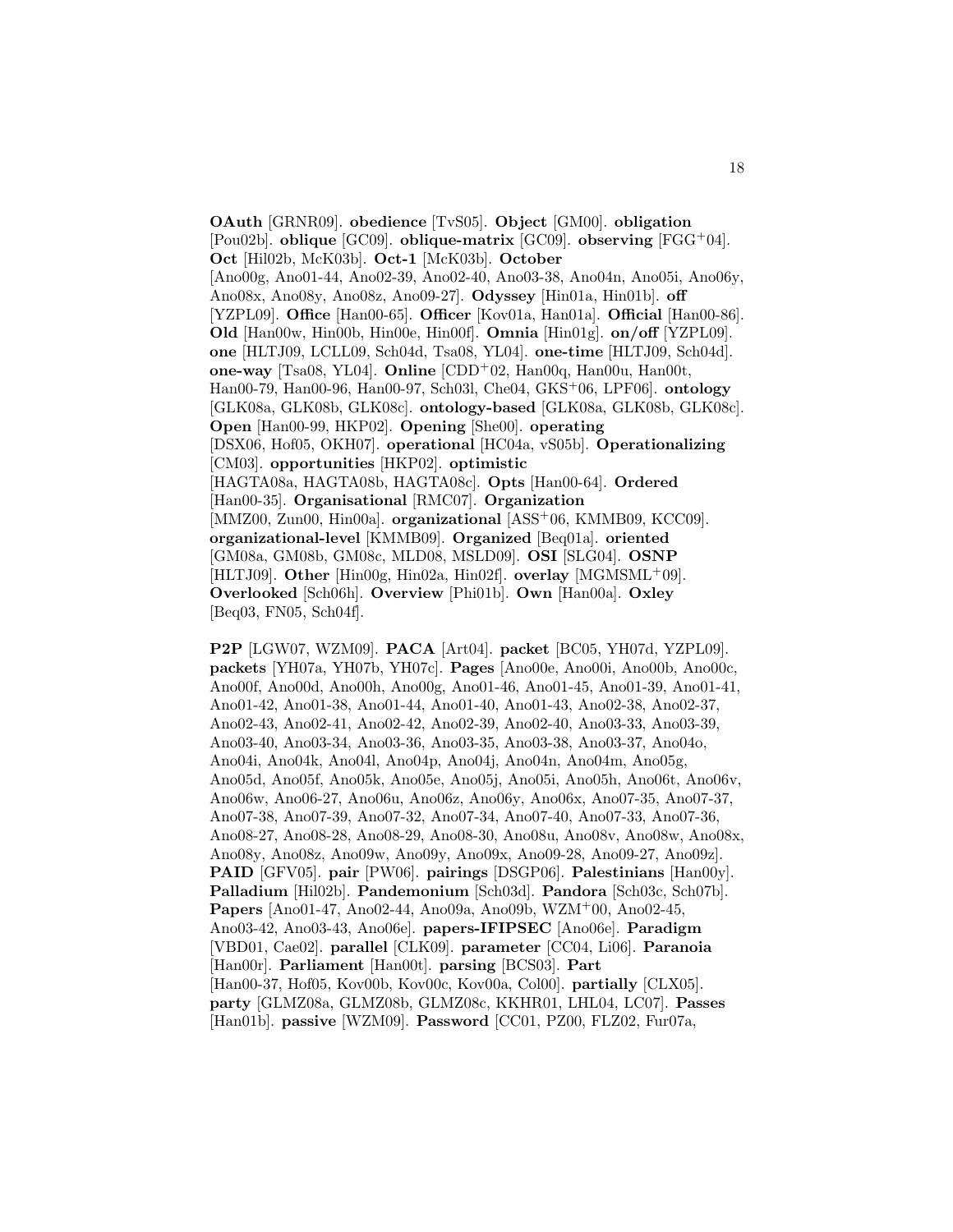Fur07b, Fur07c, JPL04, Jua04, LH03, Pha06, SLH03, WLT03]. **password-based** [Pha06]. **Passwords** [PPBH00, OBB05]. **Pastime** [Han00-79]. **Patch** [Han00-65, And05]. **patches** [Sch06a]. **Patching** [Sch03d]. **path** [LS05]. **pathogens** [LK07]. **paths** [MGMSML<sup>+</sup>09]. **Pathways** [KCC09]. **Pattern** [Gra01, Li04]. **patterns** [GS03, HCS06, jLC07]. **Payment** [HSH00, CSL09]. **payments** [TS05b]. **PC** [Han00-43]. **PDA** [Han00x]. **Peer** [Art04]. **Peer-assisted** [Art04]. **peg** [Sch04i]. **PENET** [PML09]. **Pentagon** [Han00-40]. **perception** [Ste04]. **Perceptions** [Hin01c, FBP07, WDCJ09]. **Performance** [HS05, SK03]. **perils** [Hin02d]. **Personal** [Hin00f, Pal08a, Pal08b, Pal08c, Sch05b, BSC09, FBP07]. **Personalised** [TNG04]. **Personnel** [Dhi01]. **perspective** [KKK05, RMC07]. **pervasive** [DMWS09]. **PGP** [Han00-66]. **Philippine** [Han00-67]. **Phishing** [DCF07]. **Phones** [Han00-38]. **physiological** [RFR07a, RFR07b, RFR07c]. **PIN** [MvO09]. **PING** [Kum06]. **piracy** [Sch03l]. **PKI** [Han00-64, PRZ04]. **placing** [Sch07a]. **plan** [DF06]. **Plans** [Han00q]. **Plates** [Cus01]. **Pleads** [Han00h, Han00-59]. **please** [Ano05c]. **points** [KLL09]. **police** [McK03a]. **Policies** [KK00, WS02, HAGTA08a, HAGTA08b, HAGTA08c, KKK05, PF08a, PF08b, PF08c, SC06, Ung04, vSvS04b]. **Policy** [Dav02b, Hun02, Pou01c, AP04, DF06, GLK08a, GLK08b, GLK08c, HE02, HSKL08a, HSKL08b, HSKL08c, KMMB09, Pou02c, Wia05]. **polymorphic** [TXL09]. **Polynomial** [SC02, WL05]. **Popular** [Han00-57, Han00-76]. **Porngate** [Han00-68]. **Pornography** [Han00-53]. **portable** [HM04]. **Poster** [Han00-35]. **potential** [Hin01e]. **Potentially** [Han00-66]. **power** [WLH06]. **Practical** [CJT02, Chi08a, Chi08b, Chi08c, Han01p, Nos00b, AJS06, BLP05, PML09, YC04, Zho02]. **practice** [RKR09]. **Practices** [Han00k, CF05, Fur07a, Fur07b, Fur07c]. **Predation** [FBB06]. **Predicting** [FGG<sup>+</sup>04, Sch06f, AMR07, Sch02a]. **Prediction** [MF01, Ano03l, MF05]. **preliminary** [MF05]. **Prepares** [Han00-88]. **Presenting** [Ano03-41]. **preservation** [LG04]. **preserving** [GSN07, OZ07, WH04]. **press** [Ano02d, Ano02e, Ano02f, MH02a, MH02b]. **prevent** [MS09]. **Preventing** [BS09, PRZ03]. **prevention** [CH04, FBB06, Hof05, Sch04g]. **Preview** [Hil02b, McK03b]. **Primes** [PMRZ01a]. **Primitives** [Gol01]. **Principles** [Gri02]. **Priority** [Han01-27]. **Privacy** [GSN07, Han00s, Han00-69, Han00-75, Han00-93, Han01q, Han01o, Hin01a, Hin01b, Hin01h, Hin03f, AN04, BEP04, GKH09, HKP02, Hin02d, Hin03a, JHgJ05, KK02, LSK09, OZ07, SKM08a, SKM08b, SKM08c]. **Privacy-preserving** [GSN07, OZ07]. **Private** [Har03]. **privilege** [CP03]. **Probabilistic** [BKPA09, GFV05, YH07d]. **probability** [MF01]. **Probe** [Han00-51]. **Problem** [AGAS01, AOG<sup>+</sup>02, Han00-42, Beg04, TC05]. **Problems** [Han00-87, YC04]. **Proceedings** [All01]. **Process** [AGAS01, AOG<sup>+</sup>02, EvS00b, LLL02, KMMB09, Pur04, Rog03, SKBM06]. **Processes** [Fin00]. **Processing** [Pou02a, Ayo06, SPP07a, SPP07b, SPP07c]. **Product** [EvS00b]. **Products** [Wil00, HD05]. **Profession** [Hor01, Woo01]. **Professionals** [KJ02, KJ01, Sch05j]. **profiles** [CCC09, vdHvS03]. **Profiling**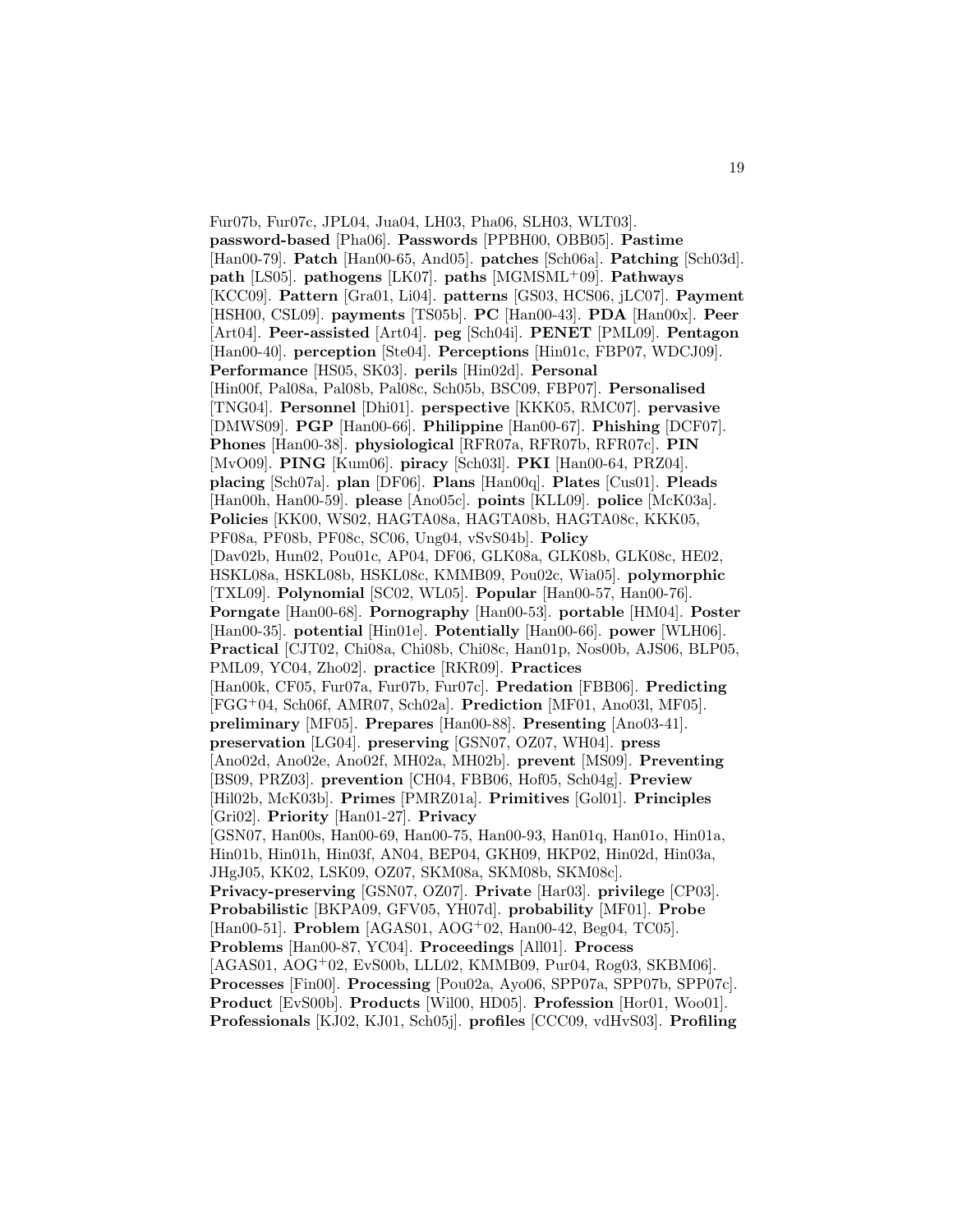[WGZY06, Rog03]. **program** [WGZY06]. **programming** [GSN07]. **promise** [McK03a]. **Promote** [Han01b]. **Promoting** [Gup00]. **proof** [Chi08a, Chi08b, Chi08c]. **propagation** [BS07a, BS07b, BS07c]. **property** [WGZY06]. **Proposal** [MGMSML<sup>+</sup>09, Pou01c, Ede03]. **Proposals** [Han00-93]. **Proprietary** [Beq01b]. **Protect** [Web00]. **Protecting** [Fra01, GKH09, Kov01b, PZ00, Rat01, Zen01b, ASS<sup>+</sup>06, Kam09]. **Protection** [Hin01c, Hin03d, HLC07, KA09, KJKV09]. **Protestor** [Han00-85]. **Protocol** [Gra01, KKHR01, Sho00, Asl04b, Asl04c, Asl05, BFG<sup>+</sup>05, BC05, CL06, DP06, GKS<sup>+</sup>06, GLMZ08a, GLMZ08b, GLMZ08c, HAGTA08a, HAGTA08b, HAGTA08c, HLTJ09, Lia04, LBE08a, LBE08b, LBE08c, LC07, MK06, Seb06, Tse07, YWL05, ZC05]. **Protocols** [GM00, PMRZ00c, BB05, CC03, ESZ06, JPL05, WLH06]. **Prototype** [SE02, KK06]. **Provably** [WLH06]. **Providing** [BNSZ09, PF09, LG06, YWB<sup>+</sup>04]. **Provision** [Han01r]. **provoke** [McK03b]. **proximity** [HMM09]. **proxy** [CCH03, HC04b, LTH03, LCC04, SF04, THY04]. **Ps** [And05]. **pseudosolutions** [JS03]. **Public** [Bar00a, BCR03, CB01, CJ03, GKL<sup>+</sup>00, GM00, LCGS03, LHL04, Lin01, PRZ04]. **public-key** [Lin01]. **Publisher** [Ano07a]. **Publishers** [McK02c]. **Puts** [Ano01-49].

**Quagmire** [Beq00b]. **qualitative** [Alb07, HCS06]. **quality** [KPsH<sup>+</sup>08a, KPsH<sup>+</sup>08b, KPsH<sup>+</sup>08c]. **quantification** [BKPA09]. **quantitative** [BCR03, CZG<sup>+</sup>05, KS06]. **quantization** [WC05]. **Quarter** [Ano01-40]. **Queen** [Hil02b, McK03b]. **Query** [OBB05]. **Query-directed** [OBB05].

**radiation** [HYJ<sup>+</sup>09]. **Radio** [Rob06]. **RAID** [TM09]. **RAID-RMS** [TM09]. **random** [SWA<sup>+</sup>04]. **randomized** [CLX05]. **ranking** [KK08a, KK08b, KK08c]. **rate** [MFDVGT08a, MFDVGT08b, MFDVGT08c]. **Rates** [PPBH00]. **rational** [ZHH09]. **raw** [CO09]. **RBAC** [Ber03, LZXW09, MPPB04]. **Re** [Boo06, Han00-61]. **Re-engineering** [Boo06]. **Re-evaluates** [Han00-61]. **reaction** [HD05]. **Real** [FvS05, JSD05, LCK<sup>+</sup>06, AJS06, SG09, SAF09, SYL09]. **Real-time** [FvS05, JSD05, LCK<sup>+</sup>06, AJS06, SG09, SAF09, SYL09]. **Reality** [Hin01c]. **Really** [Han00-48, Sch04h]. **Recall** [PPBH00]. **receipt** [Sch07a]. **Recognition** [HYJ<sup>+</sup>09, Li04]. **recognizing** [HFC<sup>+</sup>08]. **Recommended** [Han00-65]. **reconfigurable** [HSKL08a, HSKL08b, HSKL08c]. **Recovery** [BM00, Gup00, GM00, KMZ00, MMZ00, MW00, MZ00, Sho00, SVW00, Wil00, WZ00, WZM<sup>+</sup>00, Zun00, LG06, RM05, Sch05g]. **Recruiting** [Han00o]. **Red** [Ano01-49]. **reduced** [Thi03]. **Reducing** [MvO09]. **Refereed** [Ano01-47, Ano02-44, Ano02-45, Ano03-42, Ano03-43]. **referees** [Ano01-33, Ano01-37, Ano01-30, Ano01-31, Ano01-32, Ano01-34, Ano01-35, Ano01-36, Ano02-32, Ano02-33, Ano02-34, Ano02-35, Ano02-36, Ano03z, Ano03-27, Ano03-28, Ano03-29, Ano03-30, Ano03-31, Ano03-32]. **Reflecting**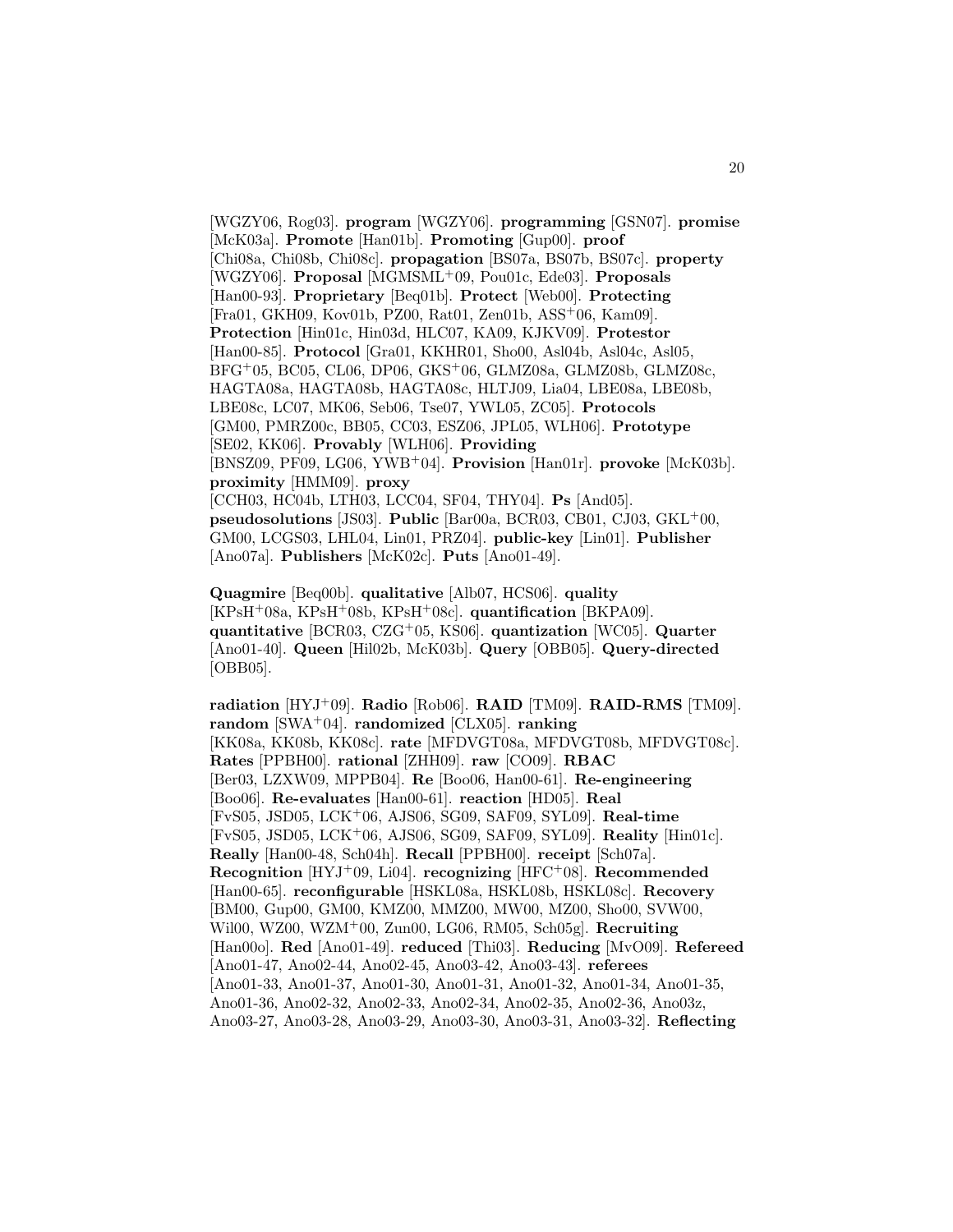[BG06]. **Reformed** [Han00-48]. **regression** [Wan05]. **Regulation** [Han00-54, Han00-75]. **Regulations** [TMM01]. **Regulatory** [Han00n, GKH09]. **rekeying** [NCS06]. **Related** [Dhi01]. **relation** [RS03]. **Relay** [HMM09]. **Releases** [Han00f, Han00-58]. **Reliable** [OCB09, HM04, Lea04, Sam09]. **reliably** [Li04]. **relic** [McK02b]. **rely** [FL05]. **Remainder** [CC02]. **Remote** [CJT02, HS00, DSGP06, FCZ05, MW06, SW06, WC03, YW04, YC09, YRY05]. **repairing** [dSSW04]. **replication** [FBB06]. **Report** [Ano03-41, Eva01, Han00-35, Mou05]. **reporting** [GKH09, Wia05]. **Representing** [Sch06g]. **reputation** [MP09]. **requests** [LCLL09]. **requirement** [Zuc04]. **Requirements** [GvS01, BAS09, GvS08a, GvS08b, GvS08c, GKH09, Gri02, RM05]. **Reseacrh** [Pip03]. **research** [Bis02]. **Reserve** [Han00q]. **resource** [Tse07]. **resource-constrained** [Tse07]. **resources** [BS09]. **respect** [HKP02]. **Response** [Han00-67, Han00-78, MPD06, Nov07, RS03, Sch04a, Sch05g, ZHH09]. **restitution** [LPF06]. **Restraining** [dSSW04]. **Restricted** [Han00-97]. **Restricting** [PK07]. **result** [Sch07d]. **Results** [AGAS01, AOG<sup>+</sup>02]. **retorsum** [Hin01g]. **Retraining** [jLC07]. **Retrieval** [Zun00, KS08a, KS08b, KS08c]. **return** [Ihe04]. **Revenger** [Ano02n]. **Reverse** [GRNR09, SKBM06]. **review** [CH06, Ecc01d, Her09a]. **Reviews** [Ecc01e, Ecc01f]. **Revisited** [Hin01b, HMM09, OHB08]. **Revolution** [Han00-50]. **RFID** [Rob06, Ayo06]. **rhythms** [KPsH<sup>+</sup>08a, KPsH<sup>+</sup>08b, KPsH<sup>+</sup>08c]. **Rico** [SF04]. **Rights** [TMM01, Bra07d, KK02, Sch06c]. **Ring** [Han00-53, KKHR01]. **RIP** [Han00-86, SSF<sup>+</sup>09]. **Rise** [Han00m]. **Risk** [Ber07, CCC09, CM03, Fin00, GvS01, Han00q, Han00-37, Han01p, LPF06, Nos00b, RF01, GvS05, Hin03d, KS05, Sch05c, Sch06h, Ste04]. **Risks** [Hin00b, SE02, Wri01, Mat03, vSM04]. **RMS** [TM09]. **Roadmap** [KN03]. **robots** [LCLL09]. **Robust** [FCZ05, KA09, SSF<sup>+</sup>09]. **rogue** [KLL09]. **ROI** [Pur04, Lea03a]. **role** [MPPB04, Rog03, TE06]. **Romance** [Han00-79]. **Romancing** [Beq00b]. **Room** [Han00j]. **rootkits** [BIC08a, BIC08b, BIC08c]. **rotations** [SK03]. **round** [Sch04i, YH07d]. **round-trip** [YH07d]. **RSA** [CLX05, HR08a, HR08b, HR08c, PMRZ00a, PMRZ01a]. **RSA-based** [CLX05]. **RT** [AJS06]. **RT-UNNID** [AJS06]. **rule** [HC03]. **rule-based** [HC03]. **Run** [BS07a, BS07b, BS07c]. **Run-time** [BS07a, BS07b, BS07c]. **Russian** [Han00-81].

**S** [LG09]. **S/MIME** [LG09]. **SAD** [CC04]. **Safe** [Han01r, HM04]. **Safeguards** [Beq03, Dhi01]. **safely** [Her09b]. **Safety** [Mou05]. **Safeway** [Han00-70]. **same** [Hin01d]. **Sarbanes** [Beq03, FN05, Sch04f]. **SASEMAS** [Mou05]. **SASEMAS'05** [Mou05]. **say** [HE02]. **Says** [Han00-75]. **SCADA** [ILW06]. **Scalable** [NCS06, Asl04c, Asl05]. **scale** [PF08a, PF08b, PF08c, SYL09]. **Scam** [Han00-77, Ede03]. **Scamming**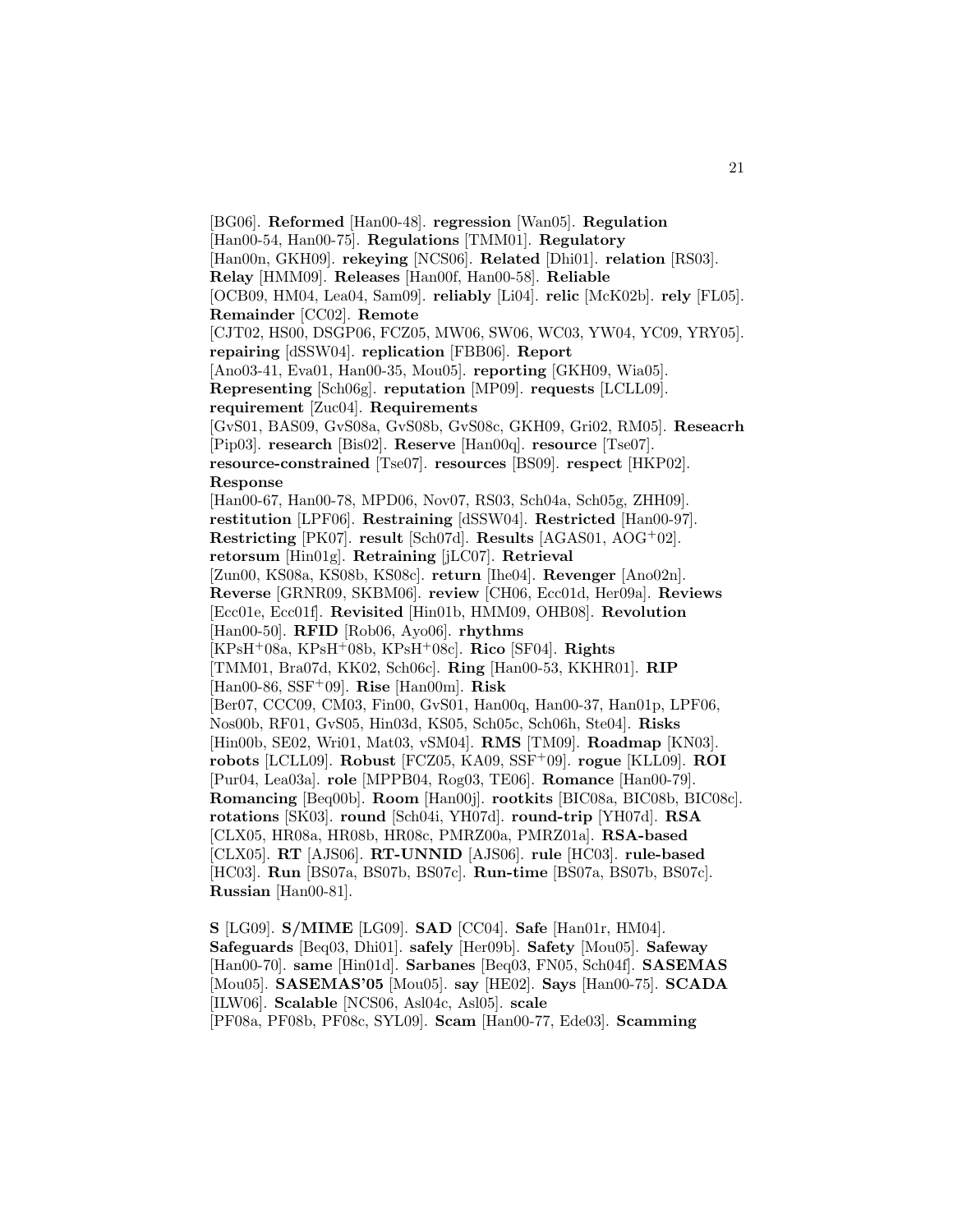[Hin00g]. **scams** [Hin02f]. **scanning** [CS09]. **scenarios** [MP09]. **schema** [Kam09]. **Scheme** [CC01, SC02, YH01, Asl04a, CLX05, CBB05, CL03, Che04, Chi08a, Chi08b, Chi08c, DSGP06, FLZ02, FCZ05, GYLC09, HLC07, KMWD06, LH03, SC06, SLH03, Tsa08, THY04, WLT03, WC03, WH04, WC05, YW04, YWB<sup>+</sup>04, YWL05, YC09, YRY05, Zho02, ZL03]. **Schemes** [Wil00, CCH03, HW03, HC04b, JPL04, Pha06, SP06, WL05]. **Schemes/Products** [Wil00]. **Schneier** [Hei03]. **Scope** [Ano09q, Ano09r, Ano09s]. **Screen** [Hin02a]. **scripting** [KJKV09]. **SDriver** [MS09]. **Search** [AN04, Gra01, Hin01h, Sch05c, Cae02]. **SEAS** [BFG<sup>+</sup>05]. **seat** [Sch06e]. **SEC** [Ano09p, BG06]. **sectors** [Kja06]. **Secur** [McK04]. **Secure** [CSL09, HLTJ09, LL02, MK06, McG02, Nab05, SKM08a, SKM08b, SKM08c, VFMP05, YWL05, vKH00, BFG<sup>+</sup>05, BNSZ09, CJC04, CMY07, GLK08a, GLK08b, GLK08c, GRJ07, Gri02, Hof04, HMDC02, KMWD06, LZXW09, Lia04, LH03, LCC04, LBE08a, LBE08b, LBE08c, Mac05, NCS06, OZ07, WLH06, ZCW04, vSM04]. **SecurID** [BLP05]. **Securing** [Car01, GKL<sup>+</sup>00, Kum09, DFSC09, HC04a]. **Security** [Ano03b, Ano03c, Ano03-44, Ano04q, Ano04r, Ano04s, Ano04t, Ano05l, Ano05o, Ano05p, Ano05m, Ano05n, Ano06-28, Ano06-29, Ano06-30, Ano06-31, Ano06-32, Ano06-33, Ano06-34, Ano07-42, Ano07-41, Ayo06, Bar00b, Bar01b, BvS00, Ber07, Bla02, BCS03, CDD<sup>+</sup>02, Dav02a, Dav03, Dhi01, EvS00a, EvS00b, Eva01, FTP08a, FTP08b, FTP08c, GvS01, Han00f, Han00k, Han00i, Han00-42, Han00-58, Han00-60, Han00-61, Han00-71, Han00-72, Han00-73, Han00-74, Han00-84, Han00-89, Han00-90, Han00-96, Han00-102, Han00-98, Han01b, Han01a, Han01s, Han01t, Han01u, Han01v, Han01w, Han01-27, Han02, Hin02e, HS00, Hor01, HM04, ILW06, JS02, JEL03, KK00, LCGS03, Lea03a, LLL02, MP09, MS00, McK02b, Mou05, Nos00a, PW06, Pou01c, Pou02c, Pou02d, Pou03a, Sch01a, Sch01c, SPLS01, Sch02h, Sch02i, Sch02j, Sch02k, Sch02l]. **Security** [Sch02m, Sch02n, Sch03l, Sch03g, Sch03h, Sch03i, Sch03j, Sch03k, Sch04i, Sch04j, Sch04b, Sch04c, Sch04k, Sch05k, Sch05d, Sch05e, Sch05f, SLH03, TM00, TE01, VSR07, Woo01, vKH00, vS00, vS01a, vSvS01, vS01b, vS05a, vS05b, vS06, vSvS06a, Alb07, AH09, AMR07, And03, AC08a, AC08b, AC08c, And05, Ano02d, Ano02e, Ano02f, AP04, Asl04c, Asl05, BTY<sup>+</sup>07, BKPA09, BB05, BA04, Boo06, BFC09, Bra06c, Bra06b, Bra07a, Bra07b, Bra07c, BP03, Cae02, Chi08a, Chi08b, Chi08c, CITN07, DEE09, DCF07, DF06, Dou03, DMWS09, DKS07, DSX06, Fur05, FJK06, FBP07, Fur07d, Fur07e, GBBS08a, GBBS08b, GBBS08c, GvS08a, GvS08b, GvS08c, GS03, HCS06, HKP02, Hei03, HS05, Hin02b, Hin03b, HE02, KS05, KKK05, KL07, Kin04, Kja06, KMMB09, KVD06, KVD07]. **security** [KCC09, KS08a, KS08b, KS08c, KK06, KK08a, KK08b, KK08c, KK07, LeV05,

Lea03b, Lea04, MvO09, MH02a, MH02b, MC03a, MC03b, MLD08, MSLD09, NTH04, OKH07, PF09, PE06, Pip03, PK07, PvS04, Pou02b, Pou03b, PML09, Pur04, RS03, RM08a, RM08b, RM08c, RSS02, RKR09, RMC07, RR06, Sch02d, Sch02g, Sch03a, Sch03b, Sch04e, Sch04f, Sch04h, Sch05g, Sch05h,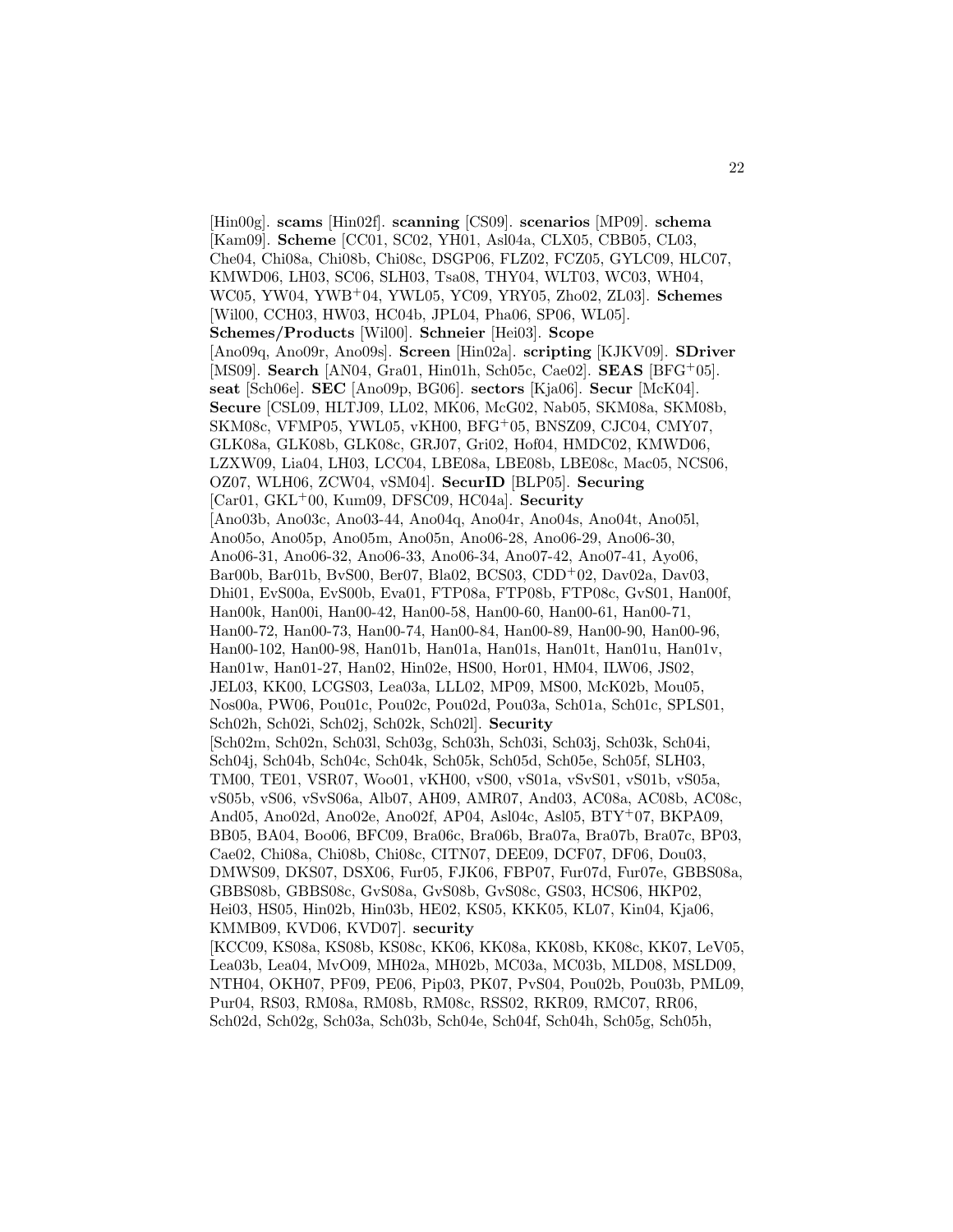Sch05c, Sch06b, Sch06g, Sch06h, SS07, SF04, SSMJ05, SLG04, TvS05, Trè03, TS05b, TS05a, Van03, VE03, VvS04, WDCJ09, Wia05, YWB<sup>+</sup>04, Zuc04, Zuc07, vdHvS03, vSvS04a, vSvS05, vSvS06b]. **security-by-contract** [DMWS09]. **see** [Ano05c]. **seizure** [Wol03g]. **Selection** [BvS00, LWT<sup>+</sup>09]. **Self** [Han00-54, Han00-75, RKR09]. **Self-efficacy** [RKR09]. **Self-Regulation** [Han00-54, Han00-75]. **Sell** [Han00-97]. **Senate** [Han00-94]. **sender** [Her09a]. **sense** [Ano03l]. **sensibly** [Hei03]. **sensitivity** [GSK09]. **Sensor** [AMB06]. **separation** [MPPB04]. **September** [Ano01-43, Ano03-37, Ano04m, Ano05h, Ano06x, Ano07-36, Ano09z]. **sequences** [FGG<sup>+</sup>04]. **Serious** [Han00k, Sch04h]. **Server** [Fra01, LHL04, Tsa08]. **servers** [MFDVGT08a, MFDVGT08b, MFDVGT08c, Sch03f]. **Service** [CBR06, CE04, Han00-63, CLC04, ZC05]. **Services** [McK02b, DMWS09, GLK08a, GLK08b, GLK08c, GVL09, KHKK06, MW06, McK03b, MC03b]. **session** [CC04, OHB08, WC07, YWL05]. **session-aware** [OHB08]. **set** [McK03b]. **Sets** [Han00l]. **Setting** [Han00-90, Wol03f]. **Shieh** [McK04, CZ03]. **Should** [Han00-48, Kov00b, KJ02, KJ01]. **Shut** [Han00-70]. **side** [KLL09, KJKV09, MSZ05, Pou03a, Sch07c]. **sign** [GRNR09]. **sign-on** [GRNR09]. **signal** [SBS09]. **Signature** [Han00-64, CLX05, ES09, HAGTA08a, HAGTA08b, HAGTA08c, HC04b, LTH03, LCC04, SC06, THY04, ZCW04]. **signature-based** [LTH03]. **signatures** [LG04, LG09, MS09, TXL09]. **signcryption** [KMWD06]. **signers** [THY04]. **significant** [LSK09]. **signing** [SC06]. **signs** [Li04]. **SIKA** [MK06]. **similarities** [LK07]. **similarity** [SPP07a, SPP07b, SPP07c]. **Simple** [Coh00, Hin00c, LC07, Pur01, And05, GT06, GLMZ08a, GLMZ08b, GLMZ08c, YRY05]. **Simulation** [AGAS01, AOG<sup>+</sup>02]. **single** [GRNR09]. **Sinkhole** [TC05]. **sins** [vSvS04a]. **SIP** [GLK08a, GLK08b, GLK08c, GVL09, GM08a, GM08b, GM08c]. **SIP-based** [GLK08a, GLK08b, GLK08c]. **SIP-oriented** [GM08a, GM08b, GM08c]. **Sister** [Han00l]. **Site** [Han00e, Han00-44, Han00-49, Han00c, Han00-76, KJKV09]. **Slandering** [Hin00g]. **Smaller** [Han01z]. **Smart** [Ano05q, CJT02, FCZ05, HMM09, Jua04, Pha06, SLH03, WC03, YW04]. **Smarter** [Han01x]. **smartphones** [BSC09]. **SMS** [LBE08a, LBE08b, LBE08c]. **SMSSec** [LBE08a, LBE08b, LBE08c]. **SMTP** [GT06]. **Smurfing** [Hin00g]. **Snooping** [Han00-86]. **society** [Bha03]. **Socio** [TE01]. **Socio-ethical** [TE01]. **Software** [Beq01c, CG00, Han00-77, LLL02, McG02, AMR07, HCS06, KA09, PRZ03]. **Solution** [CJT02, AJS06, GRNR09]. **Solutions** [Han00-61, JS03, OKH07, YC04]. **solving** [Beg04]. **Some** [Han00-44, TC05, Wol03e]. **sophistication** [MF05]. **Sorry** [Han00v, Sch02e]. **Source** [Han00-99, HKP02, CBB05, RS03]. **sources** [Sch06h]. **Space** [Beq01b]. **Spam**

[Hin02f, Hin03g, CH06, CH04, Ede03, GT06, Sch07a, Han01e]. **Spammers**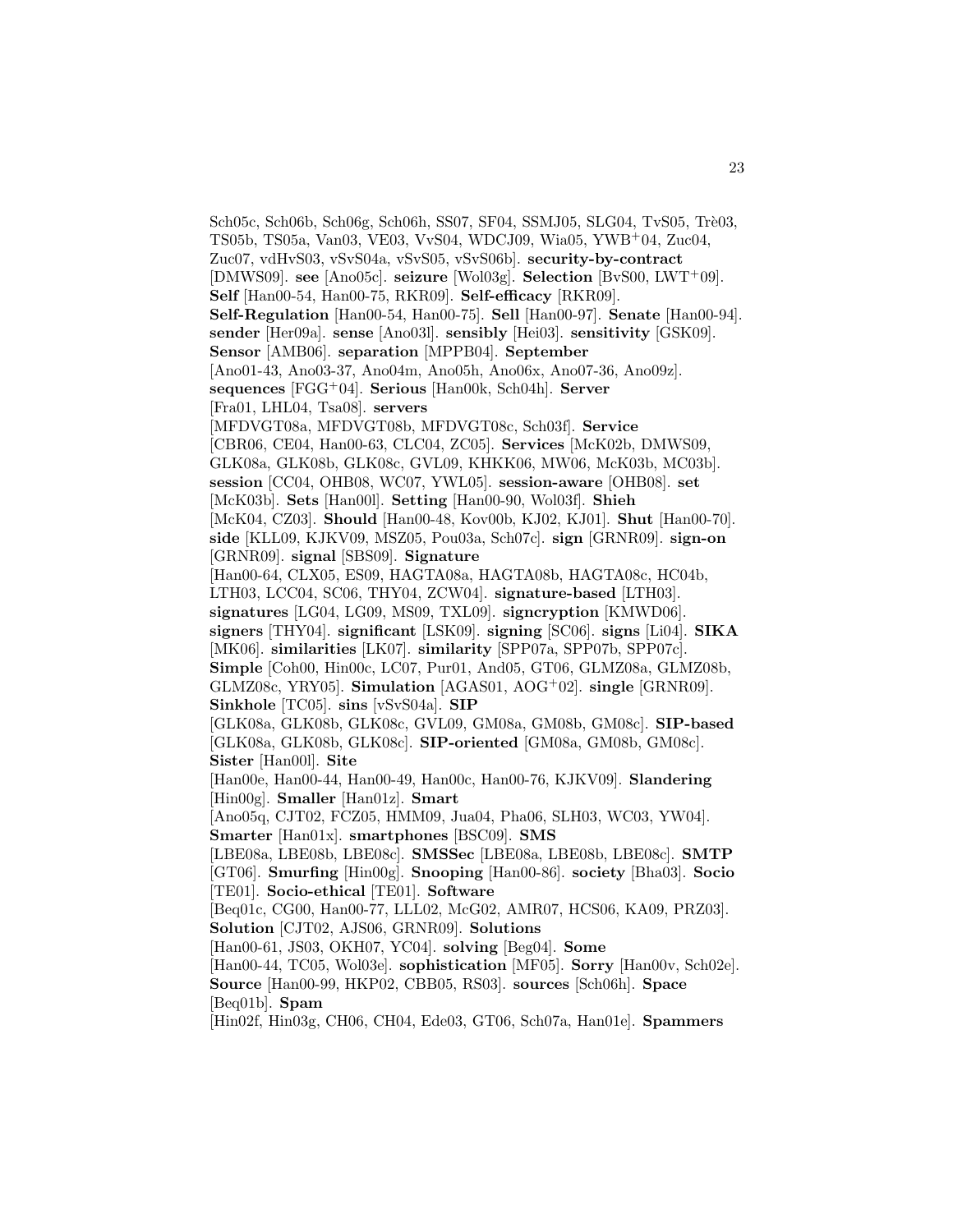[Han01c]. **Spamming** [Hin00g, WC07]. **spatial** [TE06]. **Special** [Sch06h, WZM<sup>+</sup>00]. **specific** [MS09]. **specifications** [HSKL08a, HSKL08b, HSKL08c]. **specificity** [GSK09]. **Specified** [PMRZ01b]. **Specifying** [SBS09]. **spectantia** [Hin01g]. **speed** [JSD05]. **Speedy** [Han00-78]. **SPIT** [GM08a, GM08b, GM08c]. **spoofed** [LS05]. **Spoofing** [Han00-76, Hin00g]. **spread** [LGW07]. **spreading** [PF08a, PF08b, PF08c]. **spring** [Hin02e]. **Spying** [Han00-79]. **spyware** [Sch03c]. **SQL** [MS09]. **square** [Sch04i]. **Squatting** [Hin00g]. **SSL** [ESZ06, Har03, MSZ05, OHB08, Sho00]. **SSL/TLS** [ESZ06, OHB08, Sho00]. **st** [Kov01b, Nos00a]. **staff** [Beq03]. **stand** [Sch02f]. **Standard** [Han00-98, MS00]. **Standardising** [VEL08]. **Standards** [LLL02, HE02, Kin04]. **State** [Sch02e, MPD06]. **state-of-the-art** [MPD06]. **States** [BEP04]. **statistical** [GSK09]. **stay** [Sch03e]. **steganalysis** [GSK09]. **Steganographic** [LL02]. **Steganography** [HCBLETRG06, CO09]. **Step** [Bar01a]. **stepping** [YH07a, YH07b, YH07c]. **stepping-stone** [YH07a, YH07b, YH07c]. **sthreats** [McK03b]. **Still** [Han00-40]. **stone** [YH07a, YH07b, YH07c]. **Stones** [Han00y]. **Stored** [Zun00]. **strategic** [DF06]. **strategies** [AC08a, AC08b, AC08c]. **Strategy** [Pou02d, And05, LL09]. **Stream** [BC05, Gol01, Han00w, DS09]. **streaming** [CBB05]. **streams** [CO09, ZCW04]. **Street** [Han00y]. **Streets** [Han00-83]. **stripped** [TM09]. **Structure** [Coh00, SG09]. **Struggles** [Sch07c]. **studies** [LFHT07]. **study** [Alb07, BTY<sup>+</sup>07, Beg08a, Beg08b, Beg08c, BCR03, Dou03, IKE06, KL07, Kin04, KK08a, KK08b, KK08c, LCLL09, LSK09, RM08a, RM08b, RM08c, YZPL09]. **stumps** [JST<sup>+</sup>07]. **subgroup** [Asl04c]. **subgroup-key** [Asl04c]. **Subject** [Ano00j, Ano01-48, Ano02-46, Ano03c]. **subjects** [SV07]. **Subscriber** [CFRR02]. **subscription** [MW06]. **subscription-based** [MW06]. **substitution** [MP07]. **Success** [Han00-78]. **suitable** [AP03]. **Summit** [Han00-98]. **supervised** [LG07a, LG07b, LG07c]. **Supervision** [FDIR00]. **support** [HC04a, Ung04]. **Supporting** [Han00-99, HSH00]. **Supposedly** [Han01b]. **Supreme** [Han00-95]. **Surf** [Hin00f, Her09b]. **Surfing** [Hin00g]. **surprising** [MSZ05]. **Survey** [AGAS01, AOG<sup>+</sup>02, FDIR00, CF05, ES09, FJK06, LOP04, QW05, RS04, VFMP05]. **surveys** [Hin02e]. **surviving** [Hil02b]. **Suspect** [Han00-80]. **Suspected** [Han00-81]. **SVision** [OG07]. **SVM** [HYJ<sup>+</sup>09, KC05]. **SVM-based** [KC05]. **Swamping** [Hin00g]. **Symmetric** [MPPB04, CC02, YZ07]. **Sympathy** [Han00-44]. **Syndicated** [Beq02a]. **System** [VSR07, YH01, BP03, CJC04, DGY<sup>+</sup>05, DSX06, FGG<sup>+</sup>04, FvS05, GSK09, GFV05, Gri02, Hof05, LWT<sup>+</sup>09, LG06, OKH07, dSSW04, SYL09]. **systematic** [MLD08]. **Systems** [All01, Bar01a, BE01, CDD<sup>+</sup>02, Fin00, JS02, Mou05, TM00, WS02, AMR07, Ano03l, ASS<sup>+</sup>06, BCV01, CAT05, DF06, GTDVMFV09, GRNR09, Hof04, KKK05, KK02, KL07, Lea04, LGW07, Mac05, MF05, MP09, MK04, Nab05, RSS02, Sam09, Sch06h, SS07, SK03, TKKK05, TM09, Trè03, VE02, VFMP05].

**systems/ciphers** [SK03]. **sython** [GSN07].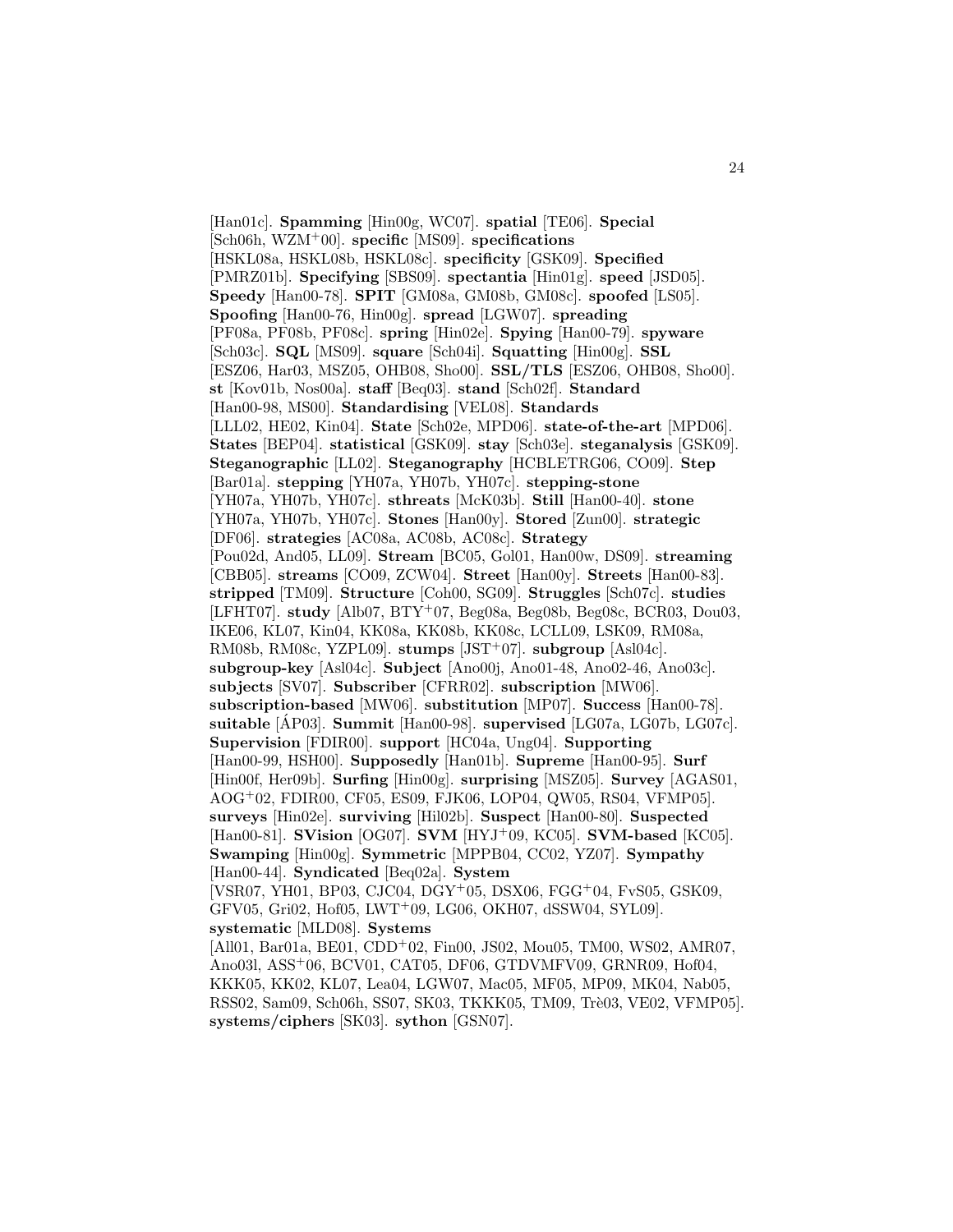**table** [Tsa08]. **Tactics** [KJ02, KJ01]. **tailers** [Han01d]. **Take** [SJ07]. **takes** [MPPB04]. **Taking** [Sch02f]. **tampering** [DR04]. **Tang** [YRY05]. **tangled** [Pou03c]. **Target** [Han00-38, Han00-57, DEE09]. **Targeted** [Han00-43, Han00-52]. **Targets** [KB00]. **tasks** [PK07]. **Taxes** [Han00-85]. **taxonomy** [AP03, HH05, Kja06, SP06, VE03]. **TBSE** [Lea04]. **TC11** [Ano09q, Ano09r]. **TCII** [Ano09s]. **TCM** [LG07a, LG07b, LG07c]. **TCM-KNN** [LG07a, LG07b, LG07c]. **TCP** [YH07a, YH07b, YH07c, YH07d]. **TCP/IP** [YH07a, YH07b, YH07c]. **te** [Hin01g]. **Teaching** [SS07]. **Team** [Han00-67]. **teams** [Sch04a]. **tech** [Beq02b]. **Technical** [Ano01u, Ano01v, Ano01w, Ano01x, Ano01y, Ano01z, Ano01-27, Ano01-28, Ano02u, Ano02x, Ano03x, Ano09t, Ano09u, Ano09v, Ano01-29, Ano02v, Ano02w, Ano02y, Ano02z, Ano02-27, Ano03r, Ano03s, Ano03t, Ano03u, Ano03v, Ano03w, Ano03y]. **technicians** [BTY<sup>+</sup>07]. **technique** [GC09, OG07, WC05]. **Techniques** [GTDVMFV09, PPBH00, SPP07a, SPP07b, SPP07c]. **technologies** [FBV06, VE03]. **Technology** [LeV05, SE02, WS02, WZM<sup>+</sup>00, Kum09, Ja02]. **Teen** [Han00h]. **Tele** [HM04]. **Tele-Lab** [HM04]. **Telecom** [Pol05]. **Telecommunications** [Col00]. **telephones** [CF05]. **Telephony** [CFRR02]. **Tells** [Han00-92]. **temporal** [TE06]. **Ten** [Han00-96, Han01a]. **term** [LG04]. **Terrorism** [Pou02a, Beq02a, Beq02b, Hil02b, Hin01e, Hin03c]. **Terrorist** [Woo01]. **Terrorists** [KJ02, KJ01]. **testimony** [Wol03e]. **tests** [JPL04]. **Texas** [Han00-53]. **text** [SPP07a, SPP07b, SPP07c]. **Theft** [Han00-52]. **Their** [Han00y, Han00-92, BLP05]. **Them** [Han00-48]. **Theorem** [CC02]. **theoretic** [ZHH09]. **theorizing** [DM01]. **There** [Han00-36, And05]. **Thing** [Han01o]. **things** [Fur07e]. **thinking** [Hei03]. **Thinks** [Han00-34]. **Third** [vS00]. **those** [Hin01d]. **thoughts** [Wol03e]. **Threat** [Beq00a, Kov00b, Kov00c, MF01, CZG<sup>+</sup>05, MF05, TKKK05]. **threats** [BKPA09, MvO09, MP09]. **three** [GLMZ08a, GLMZ08b, GLMZ08c, LHL04, LC07]. **three-party** [GLMZ08a, GLMZ08b, GLMZ08c, LHL04, LC07]. **threshold** [SC06, THY04]. **Ticket** [PMRZ00c]. **Tightening** [CH06]. **Time** [Han00-34, Hin03h, Kov01b, AJS06, BS07a, BS07b, BS07c, FvS05, HLTJ09, JSD05, LCK<sup>+</sup>06, SG09, Sch04d, Sch05b, SAF09, SYL09, YH07d]. **timely** [RS03]. **Times** [Hin01i, PMRZ01b]. **Timestamp** [CC01, FLZ02, SLH03, WLT03]. **Timestamp-Based** [CC01, FLZ02, SLH03, WLT03]. **Timestamping** [PMRZ00c, PMRZ01b]. **Timing** [FVA05, YZPL09]. **TLS** [ESZ06, OHB08, Sho00]. **Today** [CDD<sup>+</sup>02]. **token** [HMM09]. **tokens** [WDCJ09]. **tolerant** [Seb06, TM09]. **Too** [Han00-34]. **Tool** [Han00-58, Han00-83, MF01, Pur01, Ber07, PML09]. **tools** [CH06, CH04]. **Top** [Han01a, Hof05]. **traceable** [SC06]. **Traceback** [ASP03]. **tradeoffs** [PK07]. **traffic** [Li04, Li06, PF08a, PF08b, PF08c, YZ07]. **Tragedy** [Ano02n]. **Trails** [All01]. **Training** [Hor01, CITN07, HM04, Sch04i]. **Traits** [Wil00]. **transaction** [Che04]. **Transactions** [HSH00]. **transition** [WGZY06]. **Transmission** [PZ00]. **treat**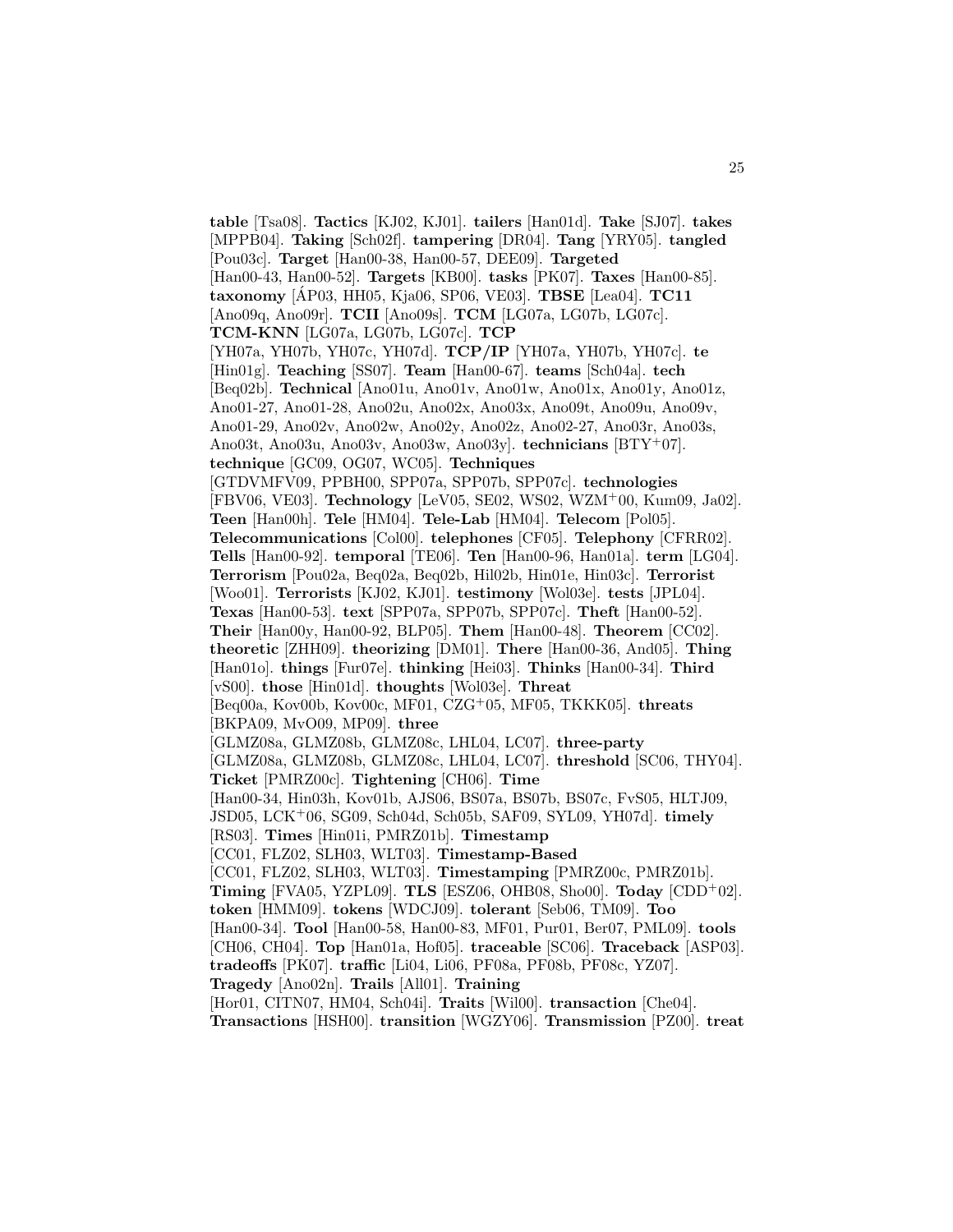[Hin01d]. **Treaty** [Han00-47]. **tree** [GYLC09, HLL05]. **tree-based** [HLL05]. **trees** [BP03]. **trend** [BvS03, Li06]. **Trends** [Bis02, Phi01b, Ano03m, Ber03, QW05]. **Trinity** [Han00-83]. **trip** [YH07d]. **triumph** [Hin01d]. **Trojan** [BNSZ09]. **true** [PF09]. **Truly** [Han00-84]. **Trust** [CB01, DeM02, Pur01, LPF06, LL09, MP09, OCB09, TS05b]. **Trusted** [Cae02, Dhi01]. **trustworthy** [Cae02, SK03]. **tunnel** [IKE06]. **turn** [Sch05i]. **TV** [Han00-49]. **Two** [Asl05, Hin01d, HW03, Pha06, WL05]. **Two-level**  $[As105]$ .

**U.S.** [Ano01-49, Sch04h, Sch05b]. **Ubiquity** [Han00-57, Han00-103]. **UK** [Han00-70, Han00-85, Han00-86, Hil02b, McK03a, McK03b]. **unauthorized** [PRZ03]. **uncertain** [Hei03]. **Uncovering** [IKE06]. **Understanding** [AN03, Dhi01, FKSF01, GS03, LG09, FJK06, Sch02a]. **unfortunate** [Pou03a]. **unintended** [GRJ07]. **Union** [Pou01c, BEP04]. **Unique** [PMRZ00a, PMRZ01a]. **Unit** [Han00q]. **United** [BEP04]. **University** [RSS02]. **UNIX** [JST<sup>+</sup>07, KC05, Han00-62]. **Unix/Linux** [Han00-62]. **unknown** [Zen01a]. **UNNID** [AJS06]. **Unofficial** [Sch06a]. **unstructured** [WZM09]. **unsupervised** [AJS06]. **Update** [Ano05p, Ano06s, Ano06-29, Ano06-30, Ano06-31, Ano06-32, Ano06-33, Ano07-30, Ano07-42, Han00-84, Ano05c, Ano05o, Ano05m, Ano05n, Ano06c, Ano06-28, Ano06-34, Ano07-31, Pou02c]. **updating** [LH03]. **Usability** [SPLS01, WDCJ09, Woo04]. **usable** [Fur07e]. **usage** [BCS03, PE09]. **Use** [Han00-44, LV02, Fur05, Woo04]. **used** [CH04]. **User** [FDIR00, PMRZ00a, PMRZ01b, WDCJ09, Alb07, Chi08a, Chi08b, Chi08c, CF07, DSGP06, DCF07, GS03, HW03, Lea03b, MF05, MK06, MP07, OL03, OHB08, PK07, RKR09, RMC07, SSMJ05, WC03, WH04, YW04, YWB<sup>+</sup>04, YRY05, Zho02]. **User-Specified** [PMRZ01b]. **Users** [Han00-92, AH09, BA04, CF05, Fur05, FJK06, FBP07, FTP08a, FTP08b, FTP08c, Her09b, LPF06]. **Uses** [Kov00a]. **Using** [FKSF01, KKHR01, PMRZ01b, SVW00, TXL09, WC07, YH01, ASP03, AJS06, Asl04c, CP03, DSGP06, DR04, DS09, DSX06, FJK06, GSN07, GKH09, HLTJ09, JST<sup>+</sup>07, Jua04, KLL09, KC05, KL07, Kum09, LWT<sup>+</sup>09, Pha06, SBS09, SPP07a, SPP07b, SPP07c, SLH03, YL04]. **Utilising** [BvS03, RFR07a, RFR07b, RFR07c]. **Utilizing** [GVL09].

**v3** [Han00-83]. **V5.0** [Han00-66]. **Value** [DKS07]. **Value-focused** [DKS07]. **Various** [EvS00a]. **vector** [WC05]. **vectors** [Rob07]. **veiled** [GKH09]. **verification** [Tsa08, YC04]. **verification-its** [YC04]. **via** [LCK<sup>+</sup>06, Zun00]. **video** [CO09, CITN07]. **view** [Alb07]. **Views** [Ano03-44, Ano06-29, Ano06-30, Ano06-31, Ano06-32, Ano06-33, Ano06-34, Ano07-42, Ano07-41, Han00-71, Han00-72, Han00-73, Han00-74, Han01s, Han01t, Han01u, Han01v, Han01w, Sch01c, Sch02h, Sch02i, Sch02k, Sch02l, Sch02m, Sch02n, Sch03h, Sch03j, Ano04q, Ano04r, Ano04s, Ano04t, Ano05l, Ano05o, Ano05p, Ano05m, Ano05n, Ano06-28, Sch02j, Sch03l, Sch03g, Sch03i, Sch03k, Sch04j, Sch04b, Sch04c, Sch04k, Sch05d, Sch05e, Sch05f]. **Violation**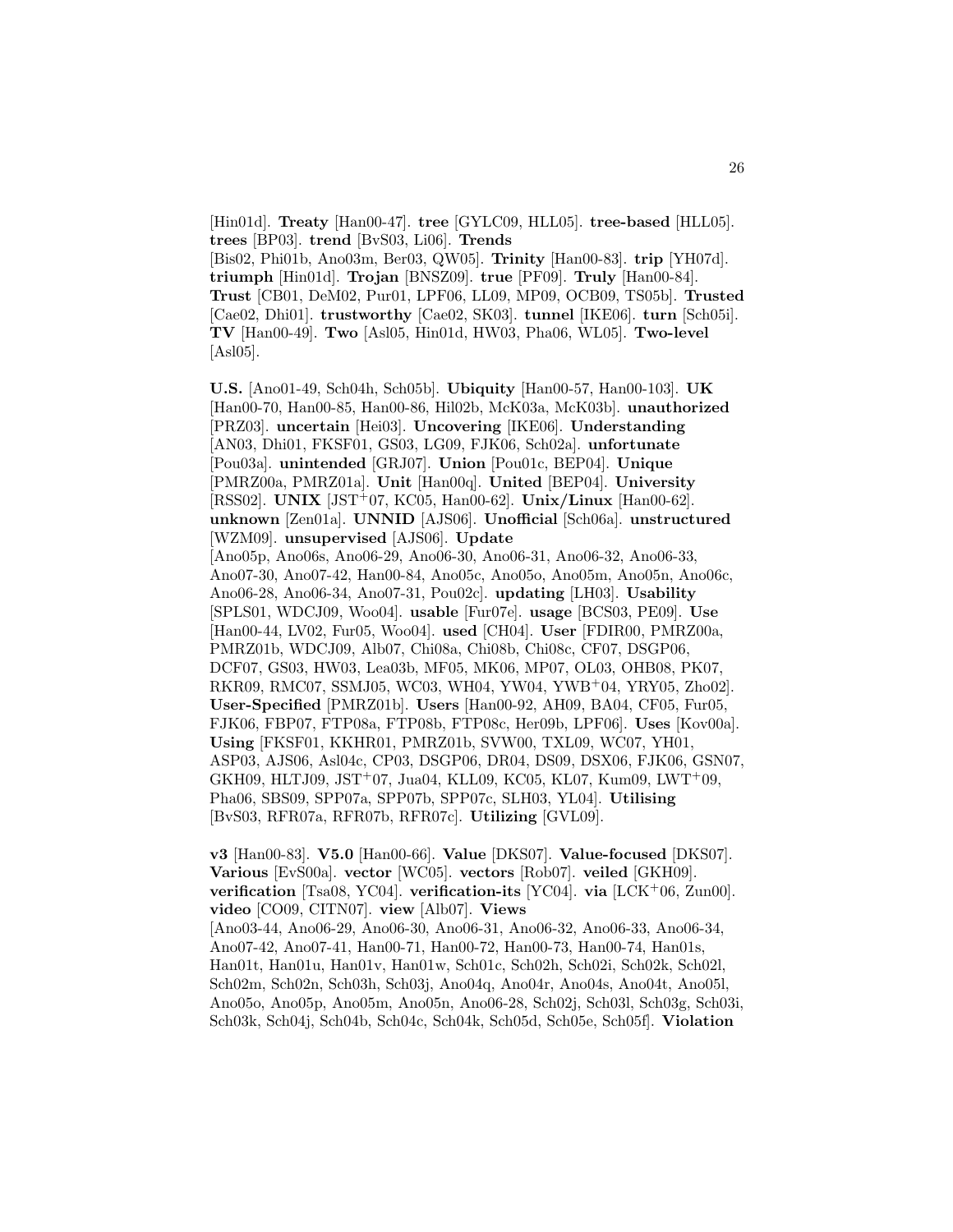[Dhi01]. **Virii** [Han01m]. **Virtual** [Han00y, Har03, LG06]. **Virus** [Ano03m, AGAS01, AOG<sup>+</sup>02, Han00x, Han00w, Han00-57, Fis03, Zen01a]. **Viruses**

[Zen01b, HD05, PdVGA08a, PdVGA08b, PdVGA08c, Sch04l, hZxZtZ06]. **Visa** [Han00-96]. **Vista** [Sch07e]. **visual** [OG07]. **visualization** [CLK09]. **voice** [PF09]. **VoIP** [Bra07a, Bra07b, Bra07c, DFSC09, GLK08a, GLK08b, GLK08c]. **Volume** [Ano00a, Ano00j, Ano01a, Ano01-48, Ano02b, Ano02-46, Ano03b, Ano03c].

**Voodoo** [Han01y]. **voting** [BFG<sup>+</sup>05, CL06, CJC04, Gri02, Lia04, SP06]. **VPN** [IKE06]. **vs** [Gra01, vS05b]. **VTG** [SJ07]. **vu** [Hin02c]. **Vulnerabilities**

[FKSF01, VE02, AMR07, Bis02, JS03, KFS<sup>+</sup>03, KCC09, RS03, SJ07]. **Vulnerability** [VE04, Sch06d, VEL08, SJ07].

**wake** [Sch05b]. **Wakes** [Han00-94]. **Walls** [McG02]. **Wants** [Han00-64, Han00-54, Han00-69]. **war** [Mat03]. **Warfare** [Han01n, KJ02, Ede03, KJ01]. **Was** [Hin00c, Hin02c]. **watermarking** [HLC07, KA09, WC05]. **Wave** [vS00, vS06, McK02b]. **Wavelet** [CBR06]. **Way** [Han00w, Han01m, And05, Sch05i, Tsa08, YL04]. **Weakest** [Hin01j]. **Web** [Han00-69, BS09, CC04, Her09b, LCLL09, AP03, CE04, Fra01, ´ Han00-44, Hin00g, McK03b, Pou03c, Sch03f]. **website** [Fur07a, Fur07b, Fur07c, Han00-70]. **Well** [Han01y]. **went** [Pol05]. **Westminster** [Hil02b, McK03b]. **Which** [Sch05i]. **White** [Beq02b, Han00-99, Han00-98]. **Who** [Kov00a, RSS02, Han00-100]. **Wide** [Hin00g]. **Win32.Perrun** [Nik02c]. **window** [Bra06b]. **Windows** [OKH07, Sch07e]. **Windows-based** [OKH07]. **winds** [Sch06b]. **wired** [vSM04]. **Wireless** [Han00-101, Han00-102, Han00-103, Han01z, HLTJ09, LFHT07, TE06, Tse07, Van03, vSM04]. **Wiretap** [Han00-91]. **within** [DM01]. **without** [CJ03, LHL04, Lin01, Tsa08]. **Word** [PPBH00]. **Work** [Han00-75]. **Workflow** [BE01]. **workplace** [Dav02b]. **workshop** [Fur07d, Mou05]. **World** [Bar00b, Bar01b, Hin00g, Hei03, Sch07e]. **Worm** [Han00-80, Ano03m, Nik02b, PF08a, PF08b, PF08c]. **Worm.Lentin** [Nik02a]. **Worms** [Sch04l, CS09, LK07, LGW07, QW05, TXL09, WZM09]. **Worsening** [AGAS01, AOG<sup>+</sup>02]. **Worst** [Han00a]. **wrapped** [HLC07]. **wrapper** [LWT<sup>+</sup>09]. **wrapper-based** [LWT<sup>+</sup>09]. **writers** [Bra06a]. **WTLS** [ZC05].

**X86** [TM00]. **XML** [AP04, BCS03, HC04a, JCKL04]. **XPath** [JCKL04].

**Y2K** [Han01-27]. **Yaha** [Nik02a]. **Yahoo** [Han00-104]. **Yang** [McK04, CZ03]. **Year** [Han01-27]. **Yields** [Han00-78].

**Zealand** [JS02]. **Zone** [Kov00c, Kov00a].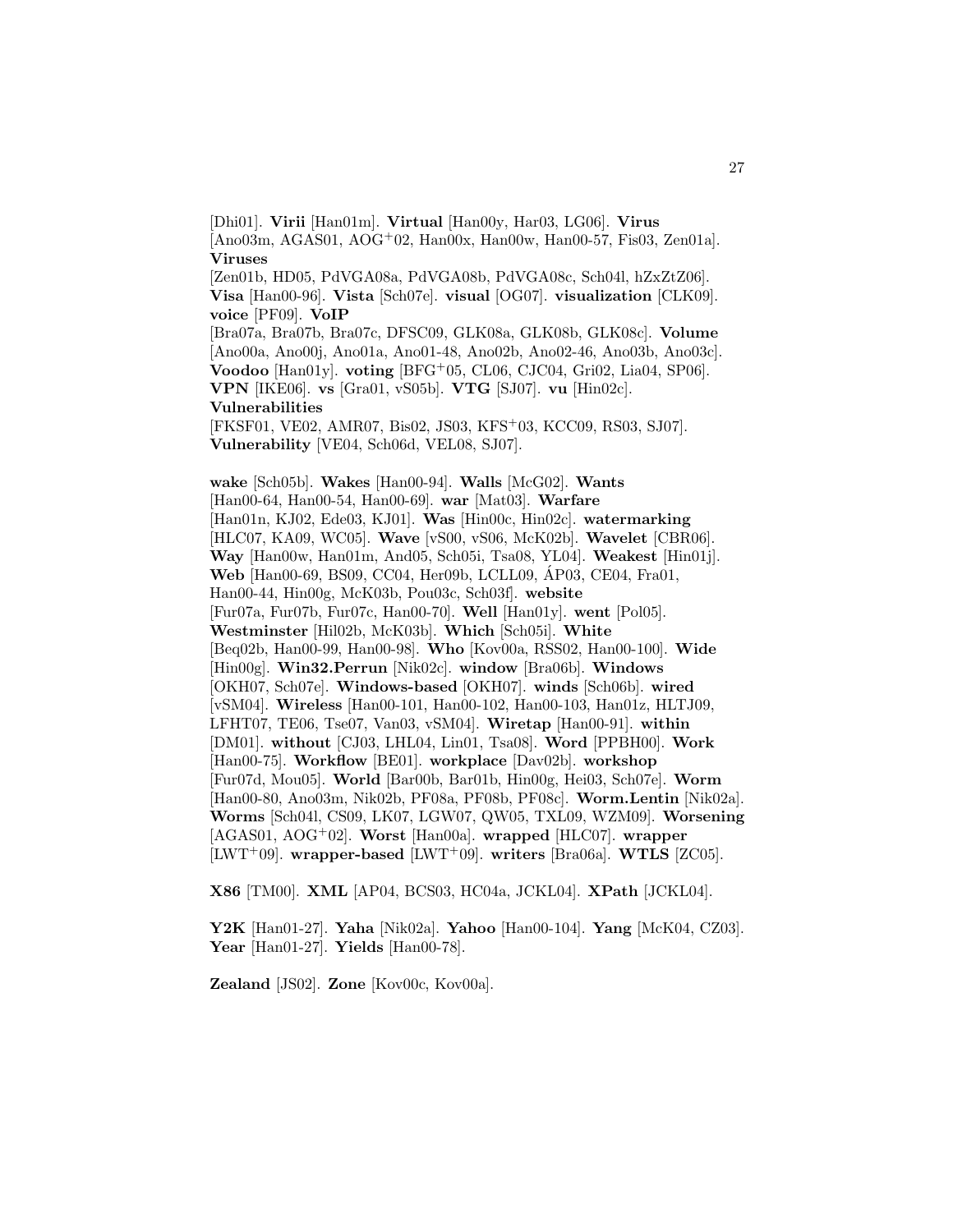# **References**

**Anderson:2008:EISa**

[AC08a] Evan E. Anderson and Joobin Choobineh. Enterprise information security strategies. Computers & Security,  $27(1-2)$ :  $22-$ 29, March 2008. CODEN CPSEDU. ISSN 0167-4048 (print), 1872-6208 (electronic). URL https://www.sciencedirect. com/science/article/pii/S0167404808000060.

# **Anderson:2008:EISb**

[AC08b] Evan E. Anderson and Joobin Choobineh. Enterprise information security strategies. Computers & Security,  $27(1-2)$ : 22-29, March 2008. CODEN CPSEDU. ISSN 0167-4048 (print), 1872-6208 (electronic). URL https://www.sciencedirect. com/science/article/pii/S0167404808000060.

#### **Anderson:2008:EISc**

[AC08c] Evan E. Anderson and Joobin Choobineh. Enterprise information security strategies. Computers  $\mathcal C$  Security, 27(1–2):22– 29, March 2008. CODEN CPSEDU. ISSN 0167-4048 (print), 1872-6208 (electronic). URL https://www.sciencedirect. com/science/article/pii/S0167404808000060.

#### **Aron:2001:BNP**

[AGAS01] Joan L. Aron, Ronald A. Gove, Shiva Azadegan, and M. Christina Schneider. The benefits of a notification process in addressing the worsening computer virus problem: Results of a survey and a simulation model. Computers & Security, 20(8):693–714, December 1, 2001. CODEN CPSEDU. ISSN 0167-4048 (print), 1872-6208 (electronic). URL https://www.sciencedirect.com/science/article/ pii/S0167404801008124.

#### **Albrechtsen:2009:ISD**

[AH09] Eirik Albrechtsen and Jan Hovden. The information security digital divide between information security managers and users. Computers & Security,  $28(6)$ :476-490, September 2009. CODEN CPSEDU. ISSN 0167-4048 (print), 1872-6208 (electronic). URL https://www.sciencedirect.com/science/ article/pii/S0167404809000029.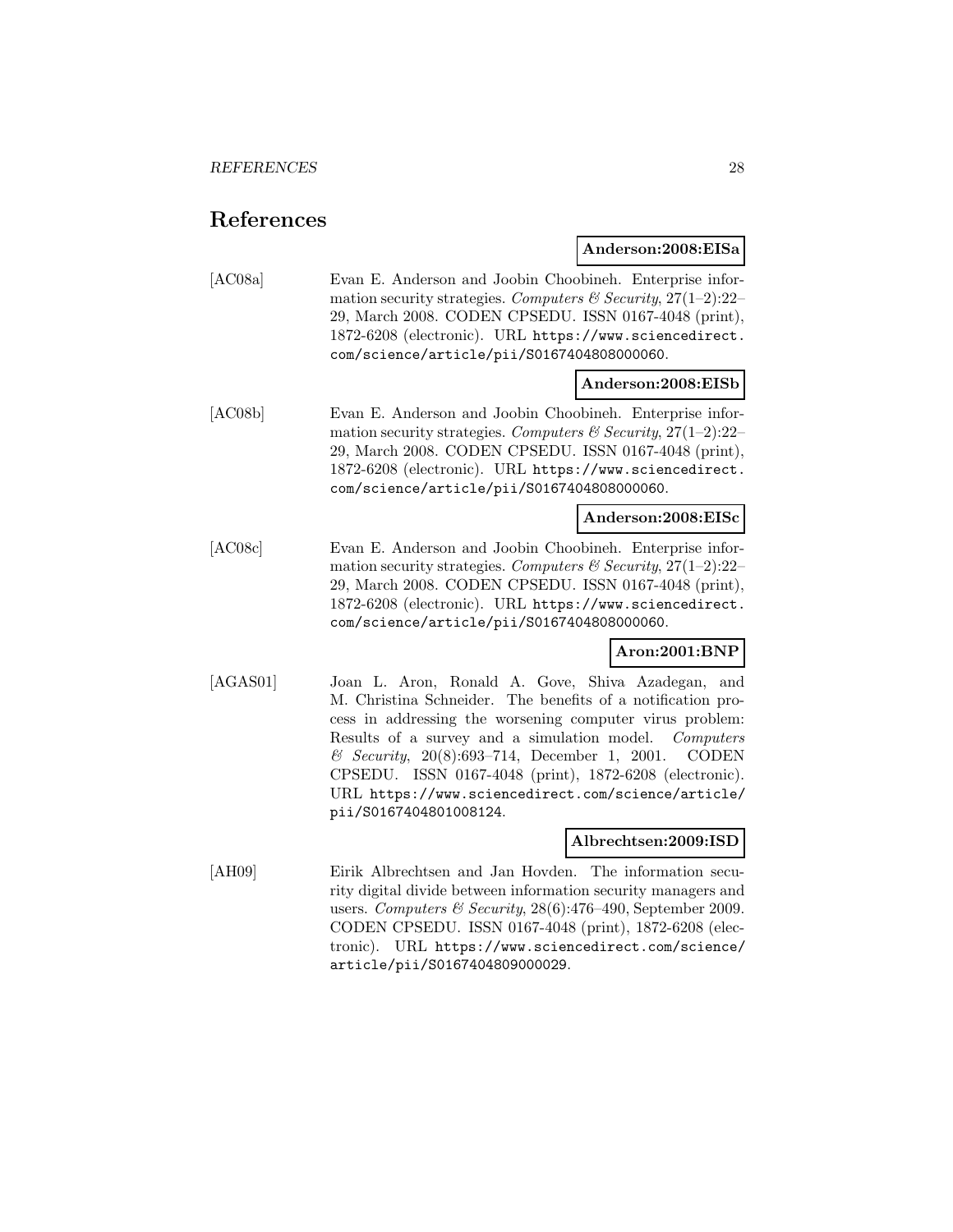#### **Amini:2006:RUP**

[AJS06] Morteza Amini, Rasool Jalili, and Hamid Reza Shahriari. RT-UNNID: a practical solution to real-time network-based intrusion detection using unsupervised neural networks. Computers & Security,  $25(6):459-468$ , September 2006. CODEN CPSEDU. ISSN 0167-4048 (print), 1872-6208 (electronic). URL https://www.sciencedirect.com/science/article/ pii/S0167404806000782.

#### **Albrechtsen:2007:QSU**

[Alb07] Eirik Albrechtsen. A qualitative study of users' view on information security. Computers & Security, 26(4):276-289, June 2007. CODEN CPSEDU. ISSN 0167-4048 (print), 1872- 6208 (electronic). URL https://www.sciencedirect.com/ science/article/pii/S0167404806002033.

#### **Allinson:2001:ISA**

[All01] Caroline Allinson. Information systems audit trails in legal proceedings as evidence. Computers  $\mathcal{C}$  Security, 20(5):409– 421, July 1, 2001. CODEN CPSEDU. ISSN 0167-4048 (print), 1872-6208 (electronic). URL https://www.sciencedirect. com/science/article/pii/S0167404801005132.

# **Abimbola:2006:NSI**

[AMB06] A. A. Abimbola, J. M. Munoz, and W. J. Buchanan. NetHost-Sensor: Investigating the capture of end-to-end encrypted intrusive data. Computers & Security,  $25(6)$ :445-451, September 2006. CODEN CPSEDU. ISSN 0167-4048 (print), 1872- 6208 (electronic). URL https://www.sciencedirect.com/ science/article/pii/S0167404806000605.

#### **Alhazmi:2007:MAP**

[AMR07] O. H. Alhazmi, Y. K. Malaiya, and I. Ray. Measuring, analyzing and predicting security vulnerabilities in software systems. Computers & Security,  $26(3):219-228$ , May 2007. CODEN CPSEDU. ISSN 0167-4048 (print), 1872-6208 (electronic). URL https://www.sciencedirect.com/science/article/ pii/S0167404806001520.

# **Aljifri:2003:ILA**

[AN03] Hassan Aljifri and Diego Sánchez Navarro. International legal aspects of cryptography: Understanding cryptography.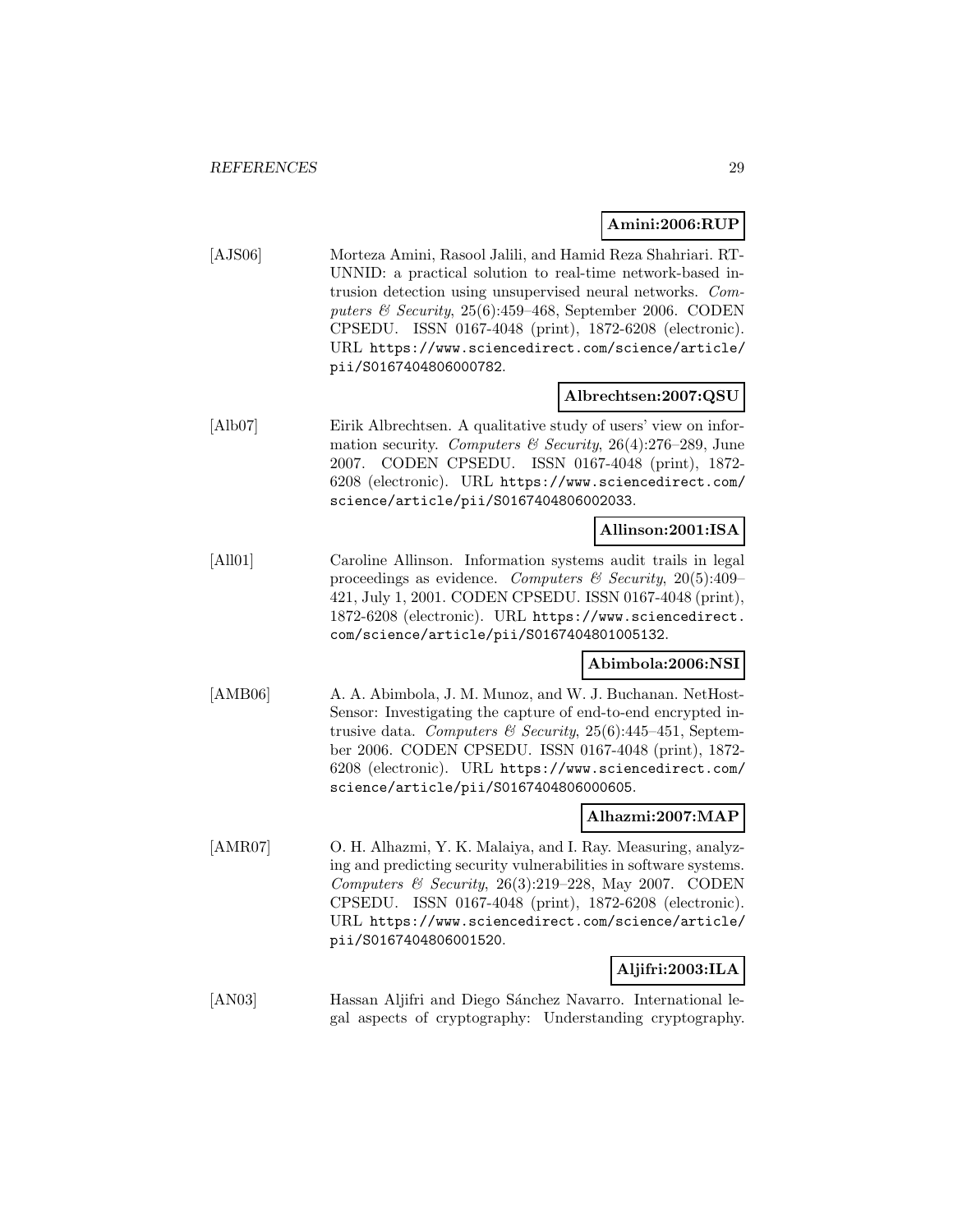Computers & Security,  $22(3):196-203$ , April 2003. CODEN CPSEDU. ISSN 0167-4048 (print), 1872-6208 (electronic). URL https://www.sciencedirect.com/science/article/ pii/S0167404803003055.

# **Aljifri:2004:SEP**

[AN04] Hassan Aljifri and Diego Sánchez Navarro. Search engines and privacy. Computers  $\mathcal B$  Security, 23(5):379–388, July 2004. CODEN CPSEDU. ISSN 0167-4048 (print), 1872-6208 (electronic). URL https://www.sciencedirect.com/science/ article/pii/S0167404804000240.

# **Anderson:2003:WWN**

[And03] James M. Anderson. Why we need a new definition of information security. Computers & Security, 22(4):308-313, May 2003. CODEN CPSEDU. ISSN 0167-4048 (print), 1872- 6208 (electronic). URL https://www.sciencedirect.com/ science/article/pii/S0167404803004073.

# **Andrew:2005:FPP**

[And05] C. Andrew. The five ps of patch management: Is there a simple way for businesses to develop and deploy an advanced security patch management strategy? Computers & Security,  $24(5):362-363$ , August 2005. CODEN CPSEDU. ISSN 0167-4048 (print), 1872-6208 (electronic). URL https://www.sciencedirect.com/science/article/ pii/S0167404805000994.

## **Anonymous:2000:AIV**

[Ano00a] Anonymous. Author index for volume 18. Computers & Security,  $19(2):175$ , February 1, 2000. CODEN CPSEDU. ISSN 0167-4048 (print), 1872-6208 (electronic). URL https://www.sciencedirect.com/science/article/ pii/S016740480087827X.

## **Anonymous:2000:PF**

[Ano00b] Anonymous. Pages 106–194 (1 February 2000). Computers & Security, 19(2):??, February 1, 2000. CODEN CPSEDU. ISSN 0167-4048 (print), 1872-6208 (electronic).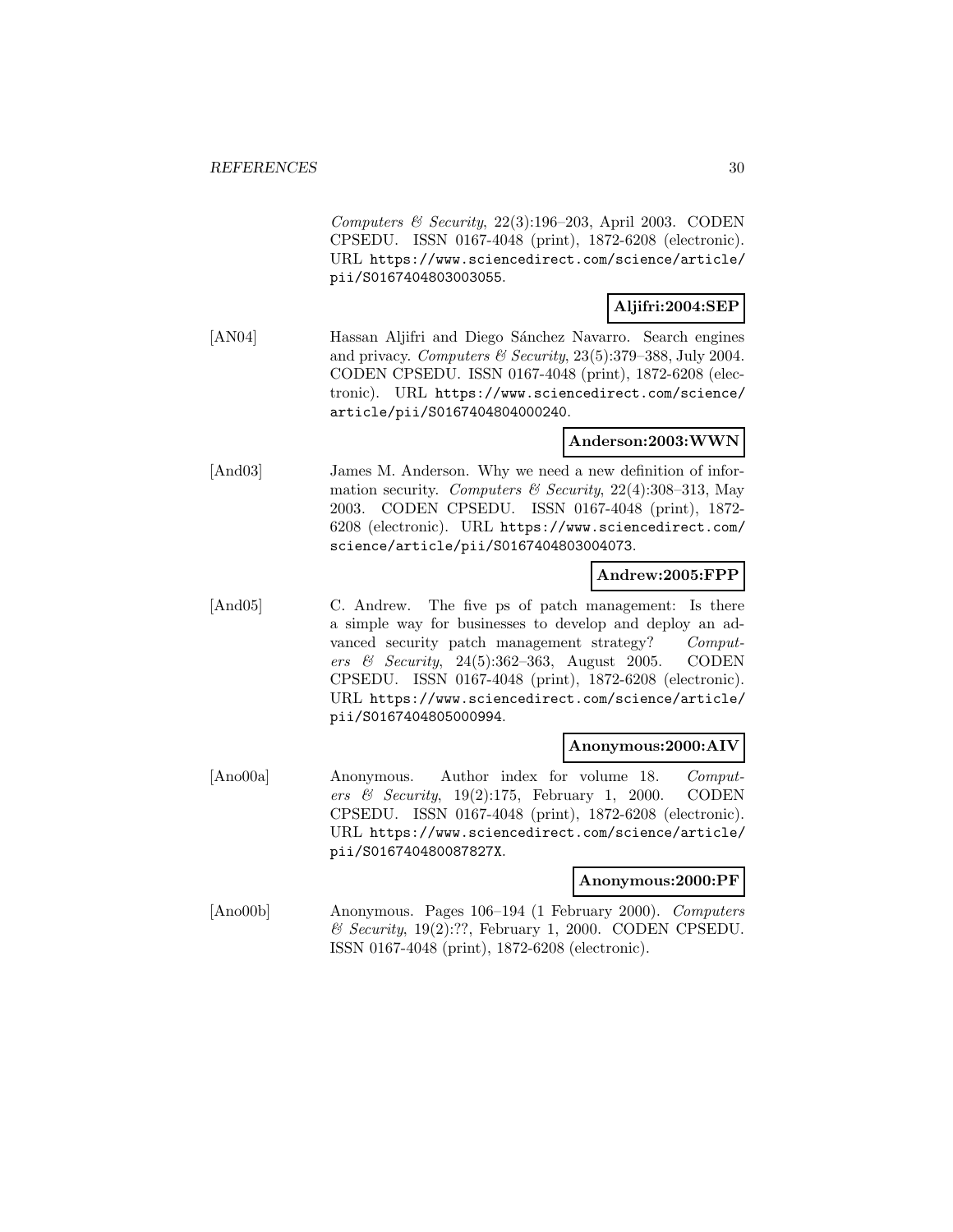#### **Anonymous:2000:PJa**

[Ano00c] Anonymous. Pages 2–104 (1 January 2000). Computers & Security, 19(1):??, January 1, 2000. CODEN CPSEDU. ISSN 0167-4048 (print), 1872-6208 (electronic).

**Anonymous:2000:PM**

[Ano00d] Anonymous. Pages 200–288 (1 March 2000). Computers & Security, 19(3):??, March 1, 2000. CODEN CPSEDU. ISSN 0167-4048 (print), 1872-6208 (electronic).

# **Anonymous:2000:PA**

[Ano00e] Anonymous. Pages 294–374 (1 April 2000). Computers & Security, 19(4):??, April 1, 2000. CODEN CPSEDU. ISSN 0167-4048 (print), 1872-6208 (electronic).

#### **Anonymous:2000:PJb**

[Ano00f] Anonymous. Pages 380–469 (1 July 2000). Computers  $\mathcal{C}$  Security, 19(5):??, July 1, 2000. CODEN CPSEDU. ISSN 0167- 4048 (print), 1872-6208 (electronic).

# **Anonymous:2000:PO**

[Ano00g] Anonymous. Pages 474–563 (1 October 2000). Computers  $\mathcal{B}$ Security, 19(6):??, October 1, 2000. CODEN CPSEDU. ISSN 0167-4048 (print), 1872-6208 (electronic).

#### **Anonymous:2000:PN**

[Ano00h] Anonymous. Pages 568–656 (1 November 2000). Computers  $\&$  Security, 19(7):??, November 1, 2000. CODEN CPSEDU. ISSN 0167-4048 (print), 1872-6208 (electronic).

#### **Anonymous:2000:PD**

[Ano00i] Anonymous. Pages 662–746 (1 December 2000). Computers & Security, 19(8):??, December 1, 2000. CODEN CPSEDU. ISSN 0167-4048 (print), 1872-6208 (electronic).

# **Anonymous:2000:SIV**

[Ano00j] Anonymous. Subject index for volume 18. Computers & Security,  $19(2):176$ , February 1, 2000. CODEN CPSEDU. ISSN 0167-4048 (print), 1872-6208 (electronic). URL https://www.sciencedirect.com/science/article/ pii/S0167404800878281.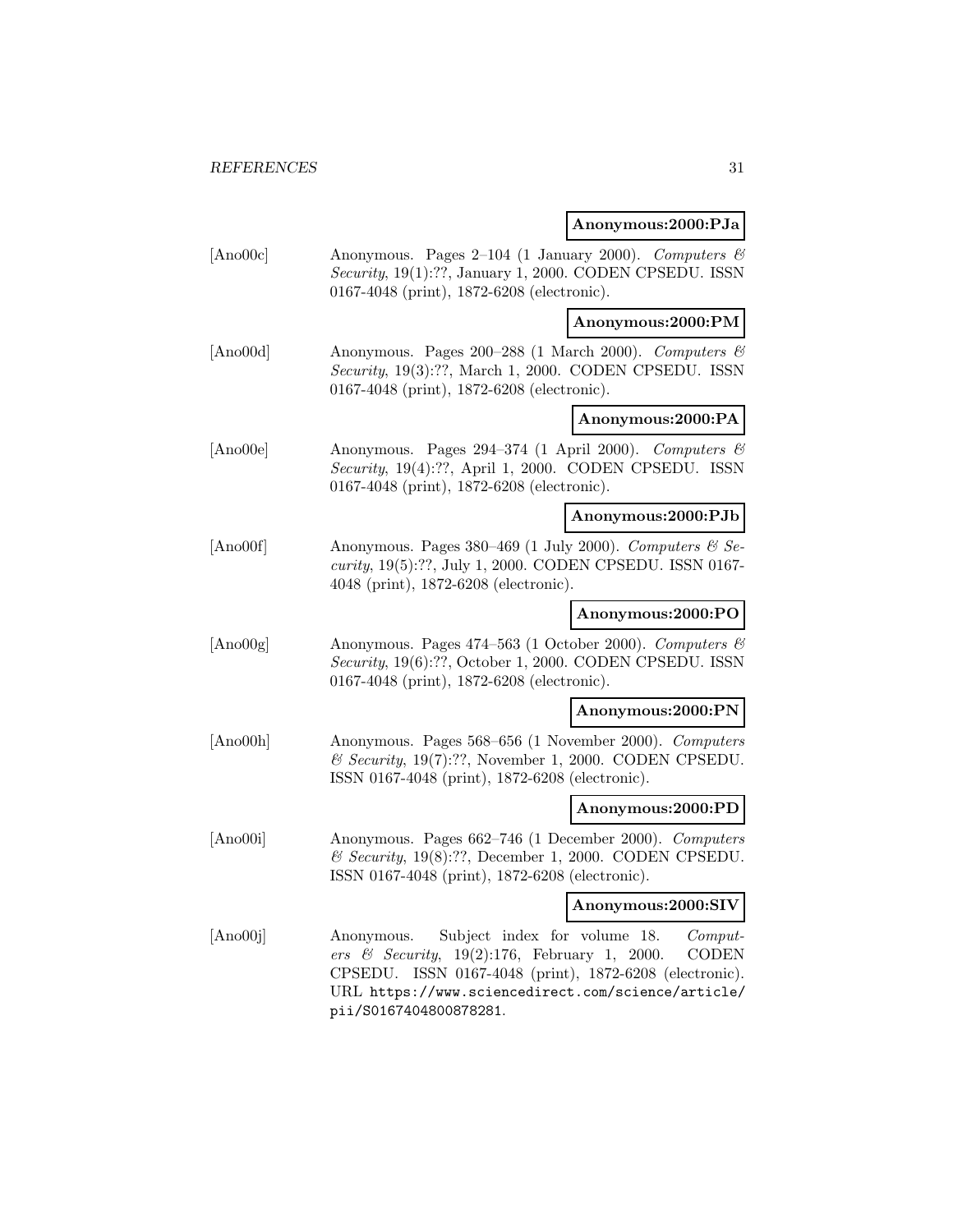#### **Anonymous:2001:AIV**

[Ano01a] Anonymous. Author index for volume 19. Computers & Security, 20(3):246, May 1, 2001. CODEN CPSEDU. ISSN 0167-4048 (print), 1872-6208 (electronic). URL https://www.sciencedirect.com/science/article/pii/ S0167404801003108.

#### **Anonymous:2001:Ca**

 $[\text{Ano01b}]$  Anonymous. Calendar. Computers & Security, 20(1):75–76, January 31, 2001. CODEN CPSEDU. ISSN 0167-4048 (print), 1872-6208 (electronic). URL https://www.sciencedirect. com/science/article/pii/S0167404801010239.

#### **Anonymous:2001:Cb**

[Ano01c] Anonymous. Calendar. Computers & Security, 20(2):161–162, April 1, 2001. CODEN CPSEDU. ISSN 0167-4048 (print), 1872-6208 (electronic). URL https://www.sciencedirect. com/science/article/pii/S0167404801002073.

#### **Anonymous:2001:Cc**

[Ano01d] Anonymous. Calendar. Computers & Security, 20(3):244-245, May 1, 2001. CODEN CPSEDU. ISSN 0167-4048 (print), 1872-6208 (electronic). URL https://www.sciencedirect. com/science/article/pii/S0167404801003091.

# **Anonymous:2001:Cd**

[Ano01e] Anonymous. Calendar. Computers & Security, 20(4):327–328, July 31, 2001. CODEN CPSEDU. ISSN 0167-4048 (print), 1872-6208 (electronic). URL https://www.sciencedirect. com/science/article/pii/S0167404801004096.

#### **Anonymous:2001:Ce**

[Ano01f] Anonymous. Calendar. Computers & Security, 20(5):405-406, July 1, 2001. CODEN CPSEDU. ISSN 0167-4048 (print), 1872-6208 (electronic). URL https://www.sciencedirect. com/science/article/pii/S0167404801005119.

#### **Anonymous:2001:Cf**

[Ano01g] Anonymous. Calendar. Computers & Security, 20 (6):510–511, September 1, 2001. CODEN CPSEDU. ISSN 0167-4048 (print), 1872-6208 (electronic). URL https://www.sciencedirect.com/science/article/pii/ S0167404801006101.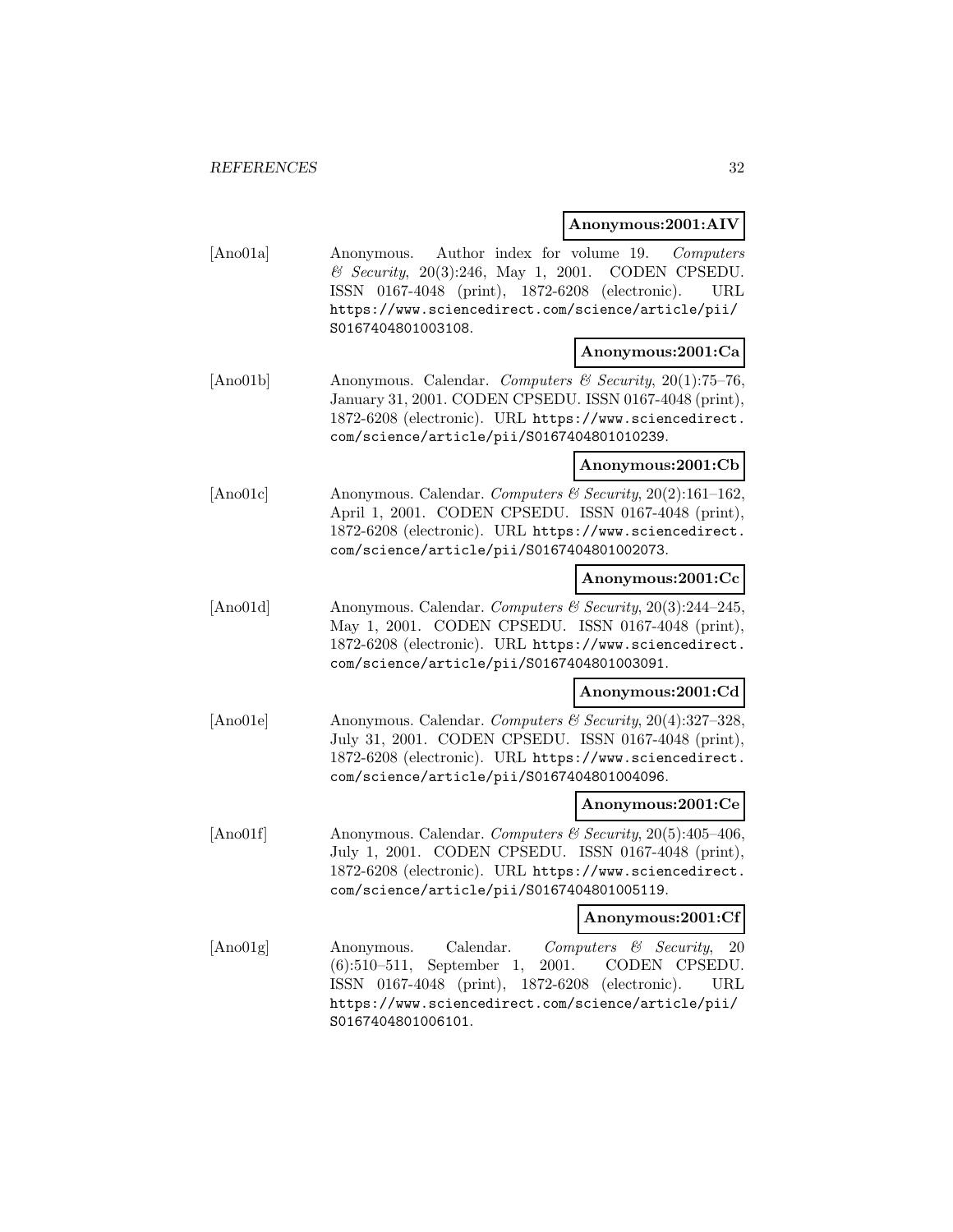**Anonymous:2001:Cg**

[Ano01h] Anonymous. Calendar. Computers & Security, 20(7):589, October 31, 2001. CODEN CPSEDU. ISSN 0167-4048 (print), 1872-6208 (electronic). URL https://www.sciencedirect. com/science/article/pii/S0167404801007088.

#### **Anonymous:2001:Ch**

[Ano01i] Anonymous. Calendar. Computers & Security, 20 (8):689–690, December 1, 2001. CODEN CPSEDU. ISSN 0167-4048 (print), 1872-6208 (electronic). URL https://www.sciencedirect.com/science/article/pii/ S0167404801008100.

#### **Anonymous:2001:CFC**

[Ano01] Anonymous. Calendar of forthcoming conferences and events. Computers & Security,  $21(1):46$ , First Quarter 2001. CODEN CPSEDU. ISSN 0167-4048 (print), 1872-6208 (electronic). URL https://www.sciencedirect.com/science/article/ pii/S0167404802001062.

# **Anonymous:2001:CEa**

[Ano01k] Anonymous. COMPSEC 2001 Exhibitors 2001. Computers & Security, 20(6):512–522, September 1, 2001. CODEN CPSEDU. ISSN 0167-4048 (print), 1872-6208 (electronic). URL https://www.sciencedirect.com/science/article/ pii/S0167404801006113.

#### **Anonymous:2001:E**

[Ano011] Anonymous. From the Editor. Computers & Security, 20 (4):276, July 31, 2001. CODEN CPSEDU. ISSN 0167- 4048 (print), 1872-6208 (electronic). URL https://www. sciencedirect.com/science/article/pii/S0167404801004011.

# **Anonymous:2001:GAa**

[Ano01m] Anonymous. Guide for authors. Computers & Security, 20(1):94, January 31, 2001. CODEN CPSEDU. ISSN 0167-4048 (print), 1872-6208 (electronic). URL https://www.sciencedirect.com/science/article/pii/ S0167404801010276.

#### **Anonymous:2001:GAb**

[Ano01n] Anonymous. Guide for authors. Computers & Security, 20(2):184, April 1, 2001. CODEN CPSEDU.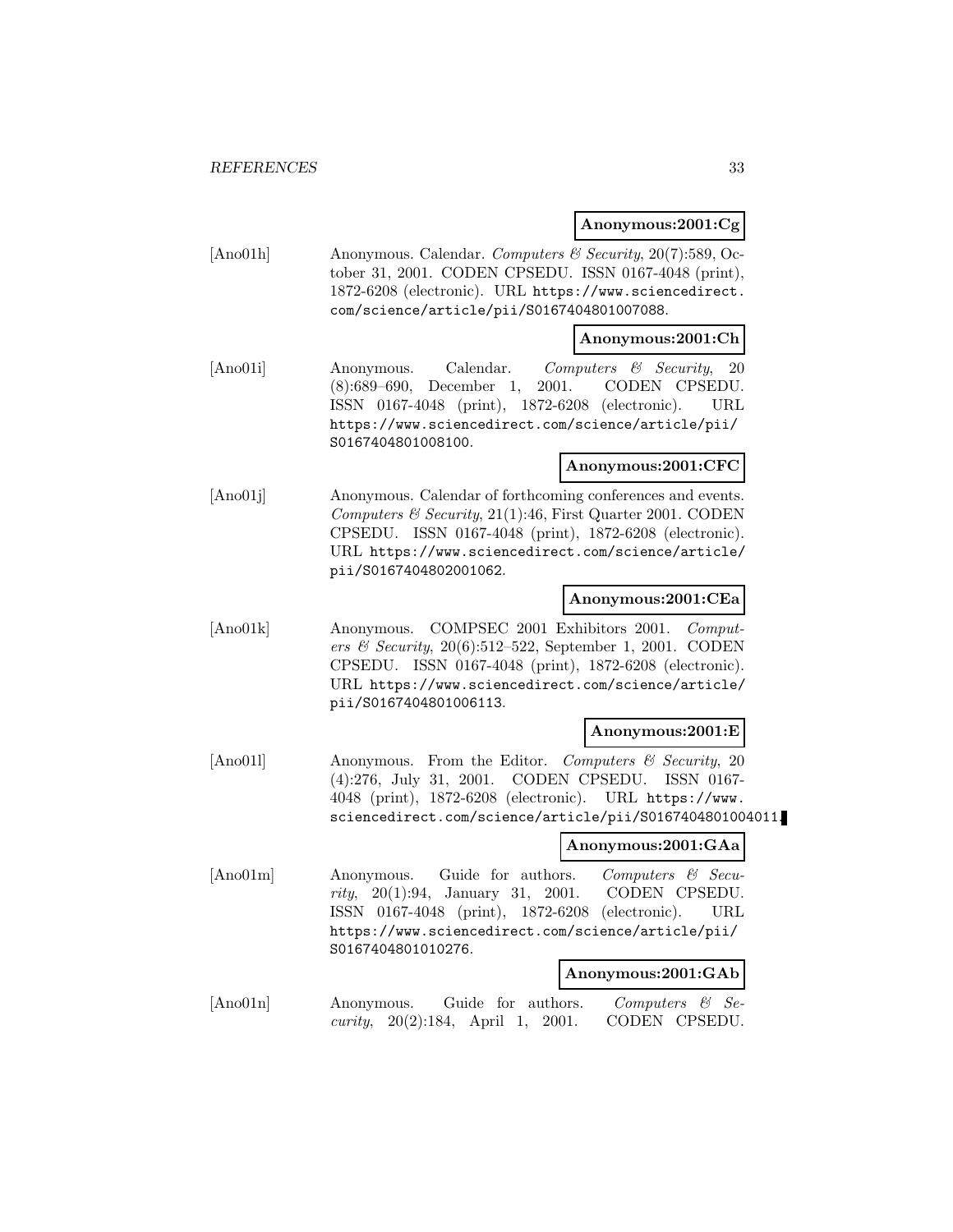ISSN 0167-4048 (print), 1872-6208 (electronic). URL https://www.sciencedirect.com/science/article/pii/ S0167404801002127.

# **Anonymous:2001:GAc**

[Ano01o] Anonymous. Guide for authors. Computers  $\mathcal C$  Security, 20(3): 274, May 1, 2001. CODEN CPSEDU. ISSN 0167-4048 (print), 1872-6208 (electronic). URL https://www.sciencedirect. com/science/article/pii/S0167404801003169.

# **Anonymous:2001:GAd**

[Ano01p] Anonymous. Guide for authors. Computers  $\mathcal C$  Security, 20(5): 446, July 1, 2001. CODEN CPSEDU. ISSN 0167-4048 (print), 1872-6208 (electronic). URL https://www.sciencedirect. com/science/article/pii/S0167404801005168.

# **Anonymous:2001:GAe**

[Ano01q] Anonymous. Guide for authors. Computers & Security, 20(6):542, September 1, 2001. CODEN CPSEDU. ISSN 0167-4048 (print), 1872-6208 (electronic). URL https://www.sciencedirect.com/science/article/pii/ S0167404801006162.

# **Anonymous:2001:GAf**

[Ano01r] Anonymous. Guide for authors. Computers & Security, 20(7):638, October 31, 2001. CODEN CPSEDU. ISSN 0167-4048 (print), 1872-6208 (electronic). URL https://www.sciencedirect.com/science/article/pii/ S0167404801007143.

# **Anonymous:2001:GAg**

[Ano01s] Anonymous. Guide for authors. Computers & Security, 20(8):742, December 1, 2001. CODEN CPSEDU. ISSN 0167-4048 (print), 1872-6208 (electronic). URL https://www.sciencedirect.com/science/article/pii/ S0167404801008161.

# **Anonymous:2001:GAh**

[Ano01t] Anonymous. Guide for authors. Computers & Secu $rity$ ,  $21(1):61$ , First Quarter 2001. CODEN CPSEDU. ISSN 0167-4048 (print), 1872-6208 (electronic). URL https://www.sciencedirect.com/science/article/pii/ S016740480200113X.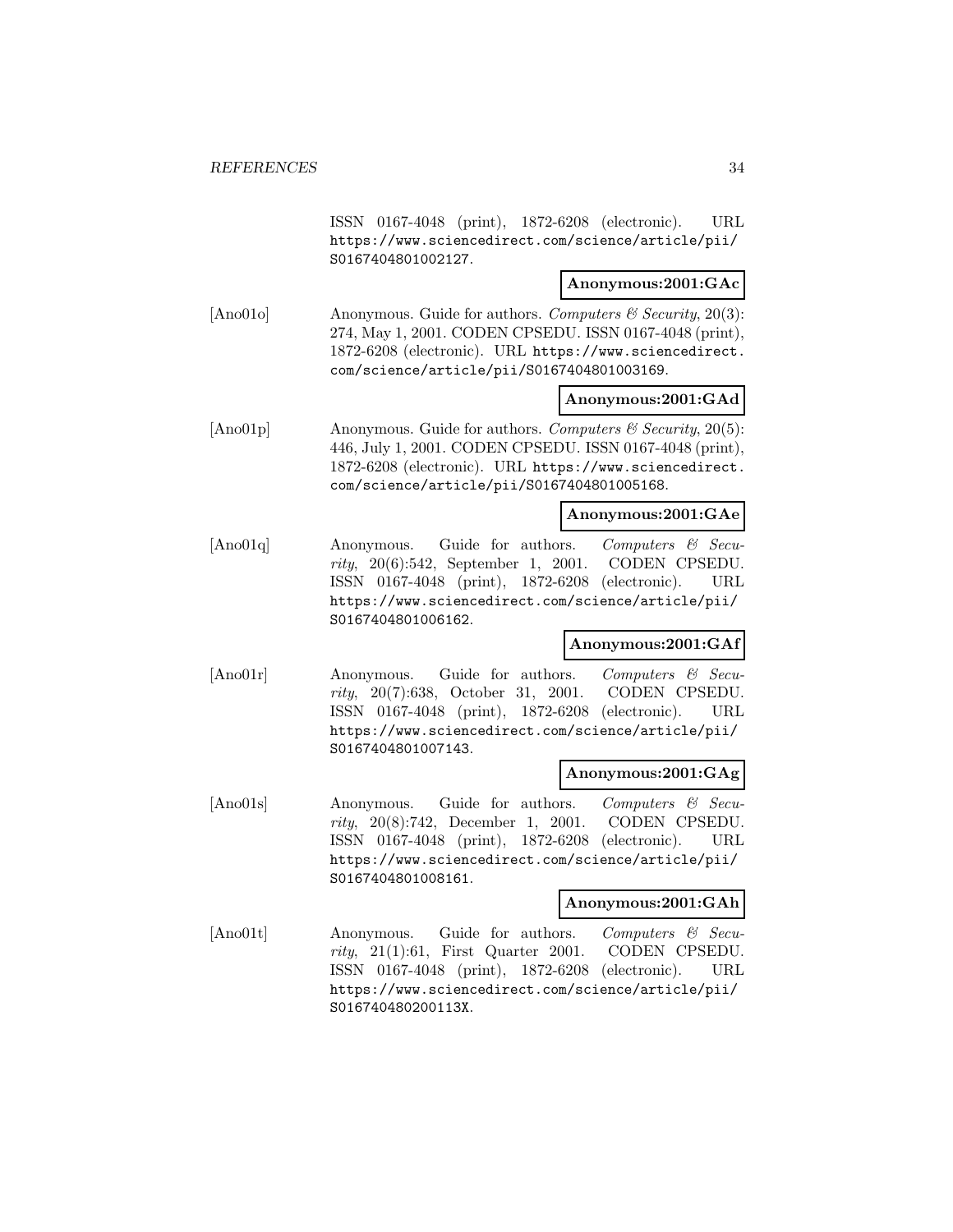# **Anonymous:2001:ITCa**

[Ano01u] Anonymous. IFIP technical committee 11. Computers & Security, 20(1):91–93, January 31, 2001. CODEN CPSEDU. ISSN 0167-4048 (print), 1872-6208 (electronic). URL https://www.sciencedirect.com/science/article/ pii/S0167404801010264.

#### **Anonymous:2001:ITCb**

[Ano01v] Anonymous. IFIP technical committee 11. Computers & Security, 20(2):181–183, April 1, 2001. CODEN CPSEDU. ISSN 0167-4048 (print), 1872-6208 (electronic). URL https://www.sciencedirect.com/science/article/ pii/S0167404801002115.

#### **Anonymous:2001:ITCc**

[Ano01w] Anonymous. IFIP technical committee 11. Computers & Security, 20(3):271–273, May 1, 2001. CODEN CPSEDU. ISSN 0167-4048 (print), 1872-6208 (electronic). URL https://www.sciencedirect.com/science/article/ pii/S0167404801003157.

#### **Anonymous:2001:ITCd**

[Ano01x] Anonymous. IFIP technical committee 11. Computers & Security, 20(4):341–343, July 31, 2001. CODEN CPSEDU. ISSN 0167-4048 (print), 1872-6208 (electronic). URL https://www.sciencedirect.com/science/article/ pii/S0167404801004126.

#### **Anonymous:2001:ITCe**

[Ano01y] Anonymous. IFIP technical committee 11. Computers & Security,  $20(5):441-443$ , July 1, 2001. CODEN CPSEDU. ISSN 0167-4048 (print), 1872-6208 (electronic). URL https://www.sciencedirect.com/science/article/ pii/S0167404801005156.

#### **Anonymous:2001:ITCf**

[Ano01z] Anonymous. IFIP technical committee 11. Computers & Security, 20(6):539–541, September 1, 2001. CODEN CPSEDU. ISSN 0167-4048 (print), 1872-6208 (electronic). URL https://www.sciencedirect.com/science/article/ pii/S0167404801006150.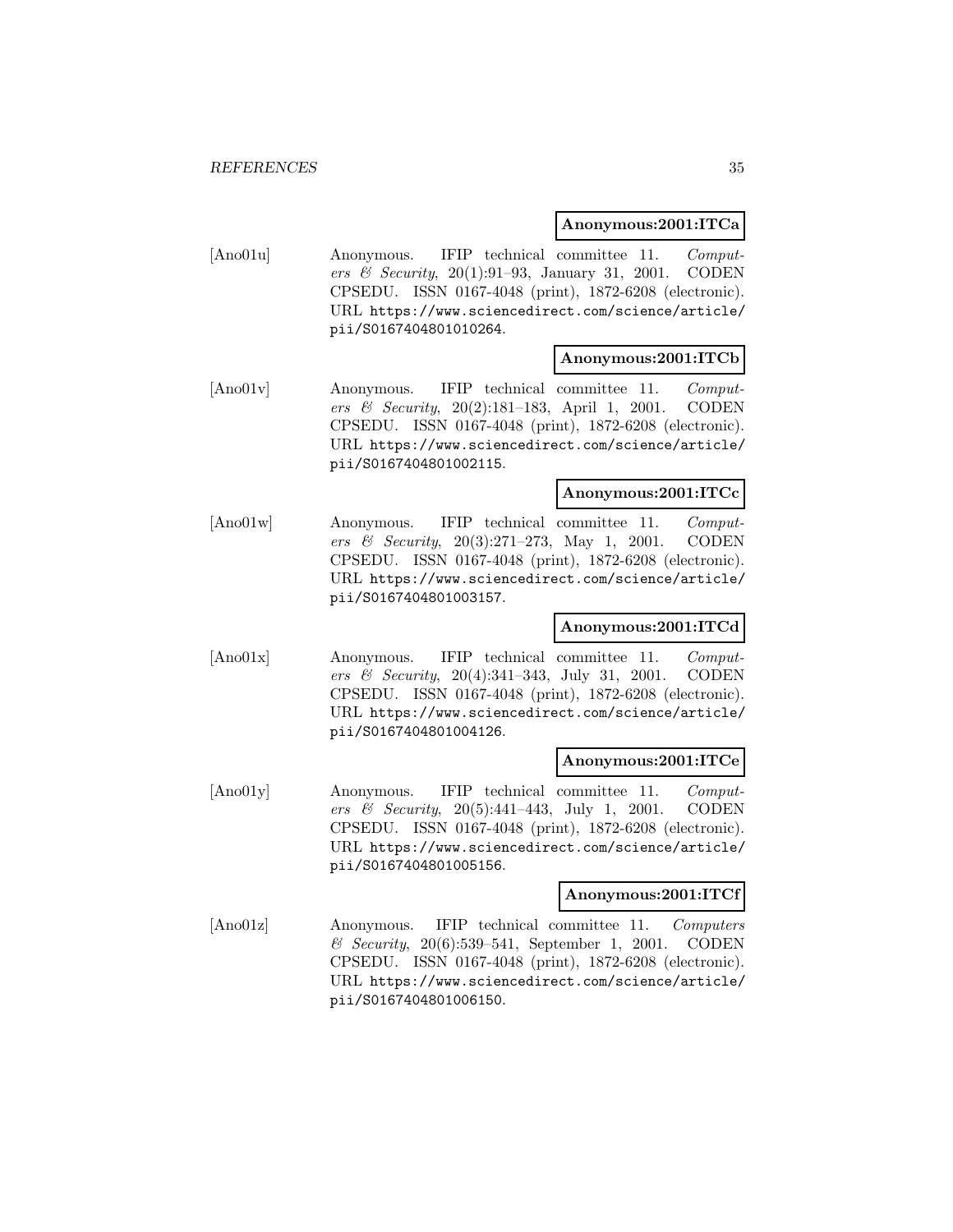# **Anonymous:2001:ITCg**

[Ano01-27] Anonymous. IFIP technical committee 11. Computers & Security, 20(7):635–637, October 31, 2001. CODEN CPSEDU. ISSN 0167-4048 (print), 1872-6208 (electronic). URL https://www.sciencedirect.com/science/article/ pii/S0167404801007131.

#### **Anonymous:2001:ITCh**

[Ano01-28] Anonymous. IFIP technical committee 11. Computers & Security, 20(8):739–741, December 1, 2001. CODEN CPSEDU. ISSN 0167-4048 (print), 1872-6208 (electronic). URL https://www.sciencedirect.com/science/article/ pii/S016740480100815X.

# **Anonymous:2001:ITCi**

[Ano01-29] Anonymous. IFIP technical committee 11. Computers  $\&$  Security, 21(1):93-95, First Quarter 2001. CODEN CPSEDU. ISSN 0167-4048 (print), 1872-6208 (electronic). URL https://www.sciencedirect.com/science/article/ pii/S0167404802001128.

# **Anonymous:2001:IBRa**

[Ano01-30] Anonymous. International Board of Referees. Computers & Security, 20(1):77–78, January 31, 2001. CODEN CPSEDU. ISSN 0167-4048 (print), 1872-6208 (electronic). URL https://www.sciencedirect.com/science/article/ pii/S0167404801010240.

#### **Anonymous:2001:IBRb**

[Ano01-31] Anonymous. International Board of Referees. Computers & Security, 20(3):253–254, May 1, 2001. CODEN CPSEDU. ISSN 0167-4048 (print), 1872-6208 (electronic). URL https://www.sciencedirect.com/science/article/ pii/S0167404801003121.

#### **Anonymous:2001:IBRc**

[Ano01-32] Anonymous. International Board of Referees. Computers & Security,  $20(4):329-330$ , July 31, 2001. CODEN CPSEDU. ISSN 0167-4048 (print), 1872-6208 (electronic). URL https://www.sciencedirect.com/science/article/ pii/S0167404801004102.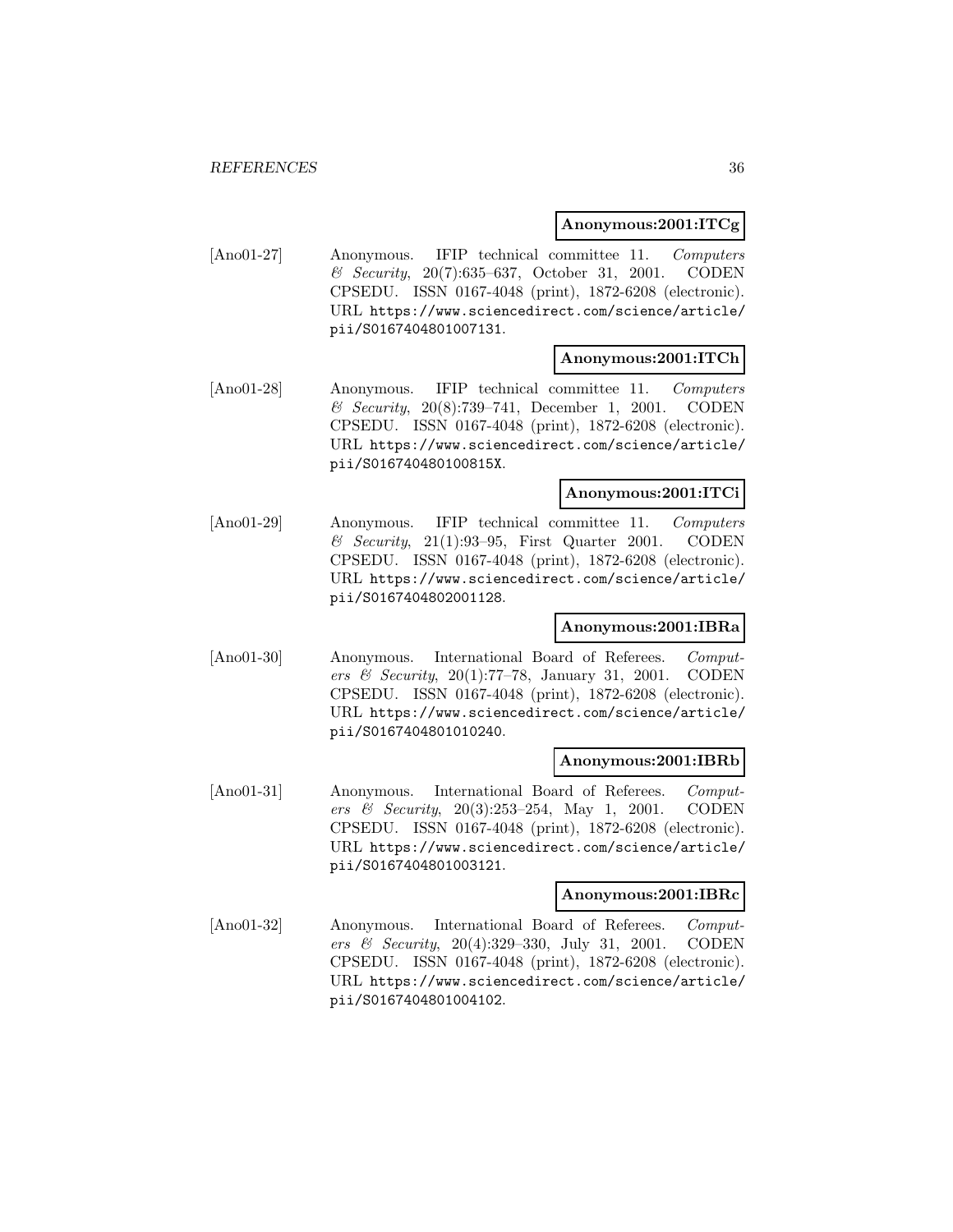#### **Anonymous:2001:IBRd**

[Ano01-33] Anonymous. International board of referees. Computers & Security, 20(5):407–408, July 1, 2001. CODEN CPSEDU. ISSN 0167-4048 (print), 1872-6208 (electronic). URL https://www.sciencedirect.com/science/article/ pii/S0167404801005120.

## **Anonymous:2001:IBRe**

[Ano01-34] Anonymous. International Board of Referees. Computers & Security, 20(6):523–524, September 1, 2001. CODEN CPSEDU. ISSN 0167-4048 (print), 1872-6208 (electronic). URL https://www.sciencedirect.com/science/article/ pii/S0167404801006125.

# **Anonymous:2001:IBRf**

[Ano01-35] Anonymous. International Board of Referees. Computers & Security, 20(7):590–591, October 31, 2001. CODEN CPSEDU. ISSN 0167-4048 (print), 1872-6208 (electronic). URL https://www.sciencedirect.com/science/article/ pii/S016740480100709X.

# **Anonymous:2001:IBRg**

[Ano01-36] Anonymous. International Board of Referees. Computers & Security, 20(8):691–692, December 1, 2001. CODEN CPSEDU. ISSN 0167-4048 (print), 1872-6208 (electronic). URL https://www.sciencedirect.com/science/article/ pii/S0167404801008112.

#### **Anonymous:2001:IBRh**

[Ano01-37] Anonymous. International board of referees. Computers  $\mathcal C$  Security, 21(1):61, First Quarter 2001. CODEN CPSEDU. ISSN 0167-4048 (print), 1872-6208 (electronic). URL https://www.sciencedirect.com/science/article/ pii/S0167404802001086.

#### **Anonymous:2001:PM**

[Ano01-38] Anonymous. Pages 186–274 (1 May 2001). Computers &  $Security, 20(3):??, May 1, 2001. CODEN CPSEDU. ISSN$ 0167-4048 (print), 1872-6208 (electronic).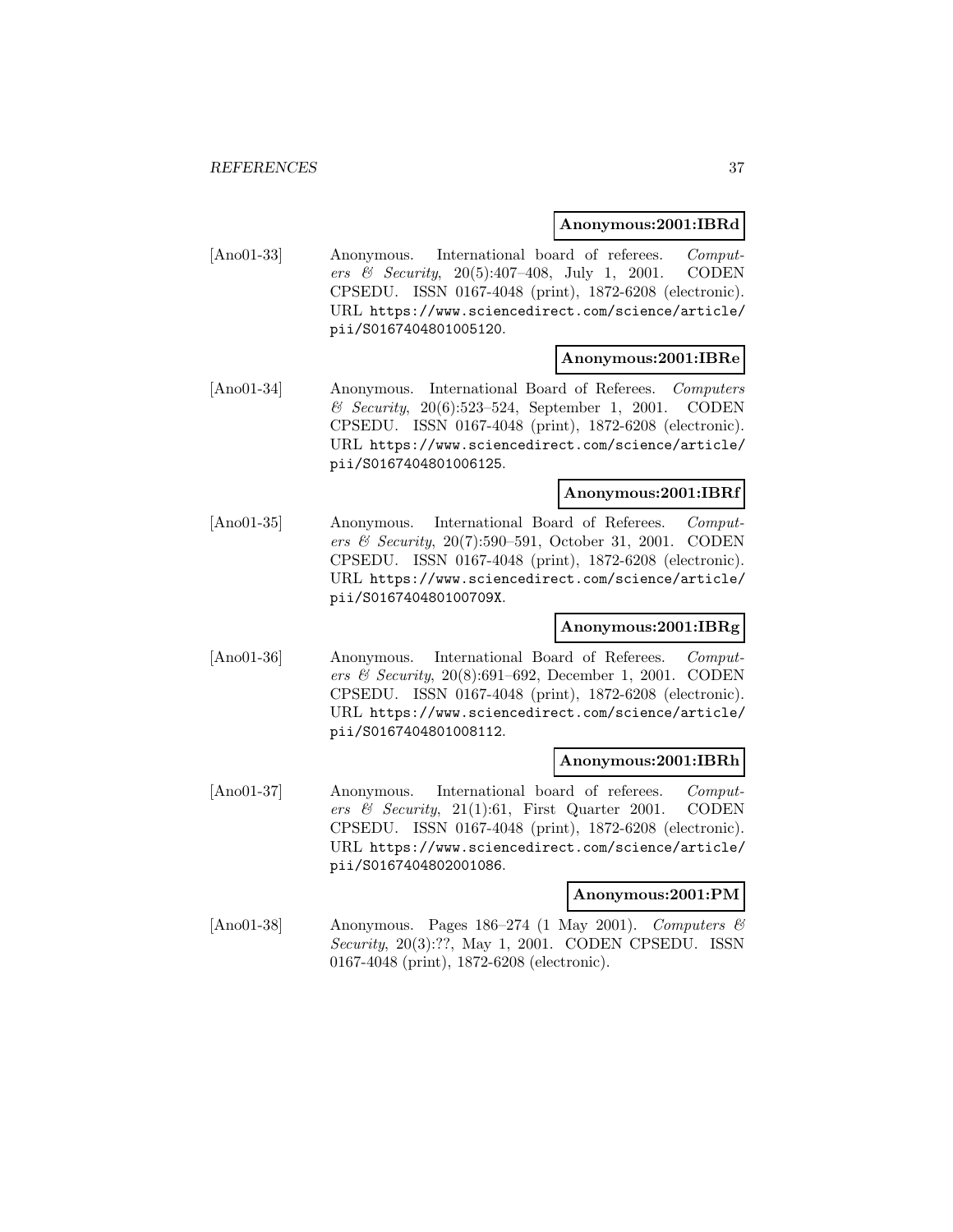## **Anonymous:2001:PJa**

[Ano01-39] Anonymous. Pages 2–94 (31 January 2001). Computers & Security, 20(1):??, January 31, 2001. CODEN CPSEDU. ISSN 0167-4048 (print), 1872-6208 (electronic).

**Anonymous:2001:PQ**

[Ano01-40] Anonymous. Pages 2–95 (1st Quarter 2001). Computers & Security, 21(1):??, First Quarter 2001. CODEN CPSEDU. ISSN 0167-4048 (print), 1872-6208 (electronic).

# **Anonymous:2001:PJb**

 $[\text{Ano01-41}]$  Anonymous. Pages 276–343 (31 July 2001). Computers  $\mathcal{B}$ Security, 20(4):??, July 31, 2001. CODEN CPSEDU. ISSN 0167-4048 (print), 1872-6208 (electronic).

#### **Anonymous:2001:PJc**

[Ano01-42] Anonymous. Pages 346-446 (1 July 2001). Computers  $\mathcal{B}$  Security, 20(5):??, July 1, 2001. CODEN CPSEDU. ISSN 0167- 4048 (print), 1872-6208 (electronic).

# **Anonymous:2001:PS**

[Ano01-43] Anonymous. Pages 448–542 (1 September 2001). Computers  $\mathcal C$  Security, 20(6):??, September 1, 2001. CODEN CPSEDU. ISSN 0167-4048 (print), 1872-6208 (electronic).

## **Anonymous:2001:PO**

[Ano01-44] Anonymous. Pages 544–638 (31 October 2001). Computers & Security, 20(7):??, October 31, 2001. CODEN CPSEDU. ISSN 0167-4048 (print), 1872-6208 (electronic).

#### **Anonymous:2001:PD**

[Ano01-45] Anonymous. Pages 640–742 (1 December 2001). Computers & Security, 20(8):??, December 1, 2001. CODEN CPSEDU. ISSN 0167-4048 (print), 1872-6208 (electronic).

#### **Anonymous:2001:PA**

[Ano01-46] Anonymous. Pages 96–184 (1 April 2001). Computers  $\mathcal{C}$  Security, 20(2):??, April 1, 2001. CODEN CPSEDU. ISSN 0167-4048 (print), 1872-6208 (electronic).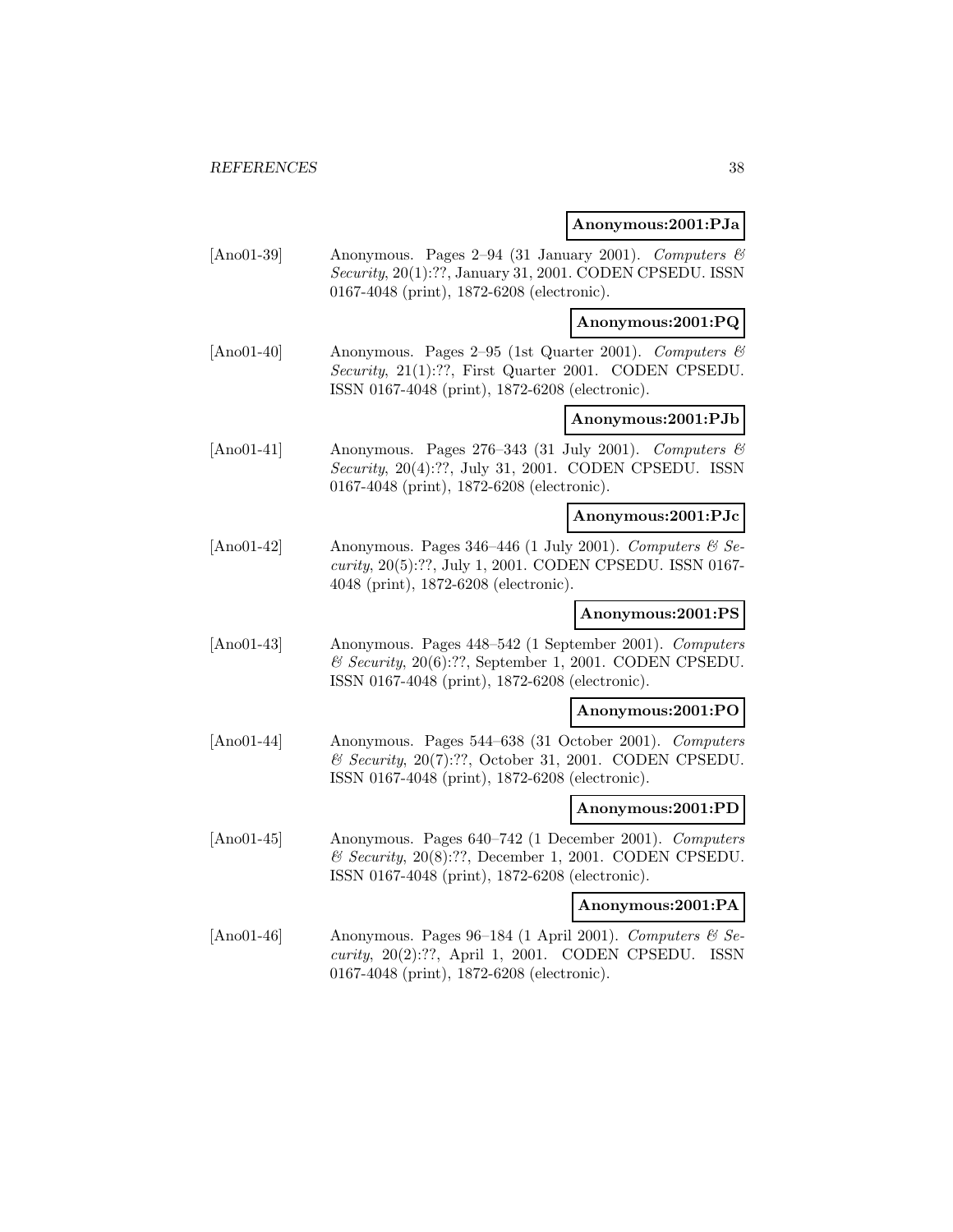#### **Anonymous:2001:RP**

[Ano01-47] Anonymous. Refereed papers. Computers & Security, 20(2):163–164, April 1, 2001. CODEN CPSEDU. ISSN 0167-4048 (print), 1872-6208 (electronic). URL https://www.sciencedirect.com/science/article/pii/ S0167404801002085.

#### **Anonymous:2001:SIV**

[Ano01-48] Anonymous. Subject index for volume 19. Computers & Security, 20(3):247–252, May 1, 2001. CODEN CPSEDU. ISSN 0167-4048 (print), 1872-6208 (electronic). URL https://www.sciencedirect.com/science/article/ pii/S016740480100311X.

# **Anonymous:2001:UDP**

[Ano01-49] Anonymous. U.S. DoD puts up blocks to Code Red. Computers & Security,  $20(6):451-467$ , September 1, 2001. CODEN CPSEDU. ISSN 0167-4048 (print), 1872-6208 (electronic). URL https://www.sciencedirect.com/science/article/ pii/S0167404801006022.

# **Anonymous:2002:ARA**

[Ano02a] Anonymous. Abstracts of recent articles and literature. Computers & Security, 21(2):126–131, March 31, 2002. CODEN CPSEDU. ISSN 0167-4048 (print), 1872-6208 (electronic). URL https://www.sciencedirect.com/science/article/ pii/S0167404802002055.

## **Anonymous:2002:AIV**

[Ano02b] Anonymous. Author index for volume 20. Computers & Security, 21(2):133, March 31, 2002. CODEN CPSEDU. ISSN 0167-4048 (print), 1872-6208 (electronic). URL https://www.sciencedirect.com/science/article/ pii/S0167404802002079.

## **Anonymous:2002:CFC**

[Ano02c] Anonymous. Calendar of forthcoming conferences and events. Computers  $\&$  Security, 21(4):343, August 1, 2002. CODEN CPSEDU. ISSN 0167-4048 (print), 1872-6208 (electronic). URL https://www.sciencedirect.com/science/article/ pii/S0167404802004108.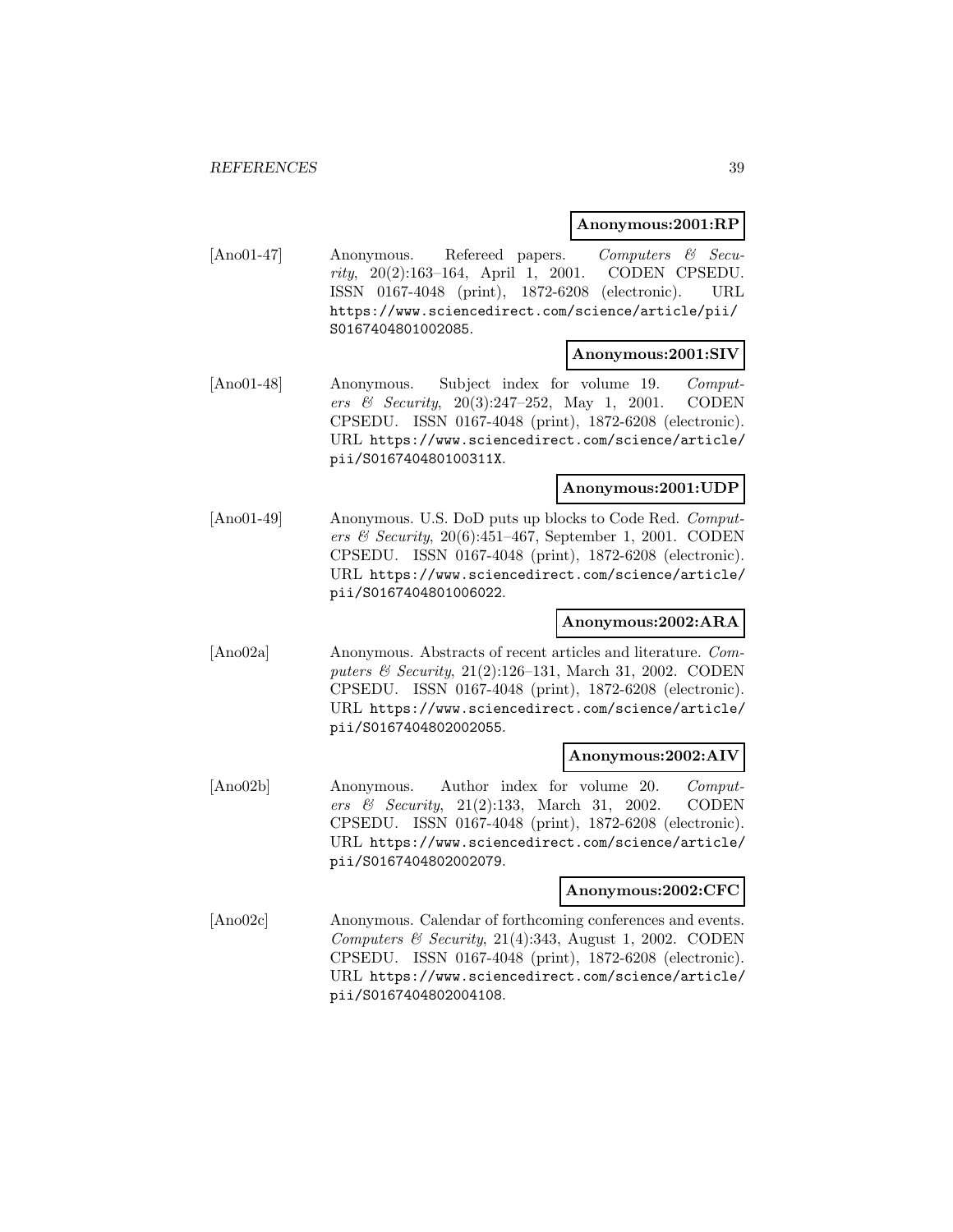#### **Anonymous:2002:DRIa**

[Ano02d] Anonymous. Digest of recent IT security press coverage. Computers & Security, 21(6):532–536, October 1, 2002. CODEN CPSEDU. ISSN 0167-4048 (print), 1872-6208 (electronic). URL https://www.sciencedirect.com/science/article/ pii/S0167404802010106.

## **Anonymous:2002:DRIb**

[Ano02e] Anonymous. Digest of recent IT security press coverage. Computers & Security,  $21(7):629-633$ , November 2002. CODEN CPSEDU. ISSN 0167-4048 (print), 1872-6208 (electronic). URL https://www.sciencedirect.com/science/article/ pii/S0167404802011112.

#### **Anonymous:2002:DRIc**

[Ano02f] Anonymous. Digest of recent IT security press coverage: Compiled by Bill McKenna. Computers & Security,  $21(8)$ :712–716, November 2002. CODEN CPSEDU. ISSN 0167-4048 (print), 1872-6208 (electronic). URL https://www.sciencedirect. com/science/article/pii/S0167404802008088.

## **Anonymous:2002:Eb**

[Ano02g] Anonymous. Erratum. Computers & Security, 21(2):143, March 31, 2002. CODEN CPSEDU. ISSN 0167-4048 (print), 1872-6208 (electronic). URL https://www.sciencedirect. com/science/article/pii/S0167404802002158.

## **Anonymous:2002:Ea**

[Ano02h] Anonymous. Events. Computers & Security, 21(2):132, March 31, 2002. CODEN CPSEDU. ISSN 0167-4048 (print), 1872- 6208 (electronic). URL https://www.sciencedirect.com/ science/article/pii/S0167404802002067.

## **Anonymous:2002:Ec**

[Ano02i] Anonymous. Events. Computers & Security, 21(3):251, June 1, 2002. CODEN CPSEDU. ISSN 0167-4048 (print), 1872- 6208 (electronic). URL https://www.sciencedirect.com/ science/article/pii/S0167404802003103.

## **Anonymous:2002:Ed**

[Ano02j] Anonymous. Events. Computers & Security, 21(5):437, October 1, 2002. CODEN CPSEDU. ISSN 0167-4048 (print),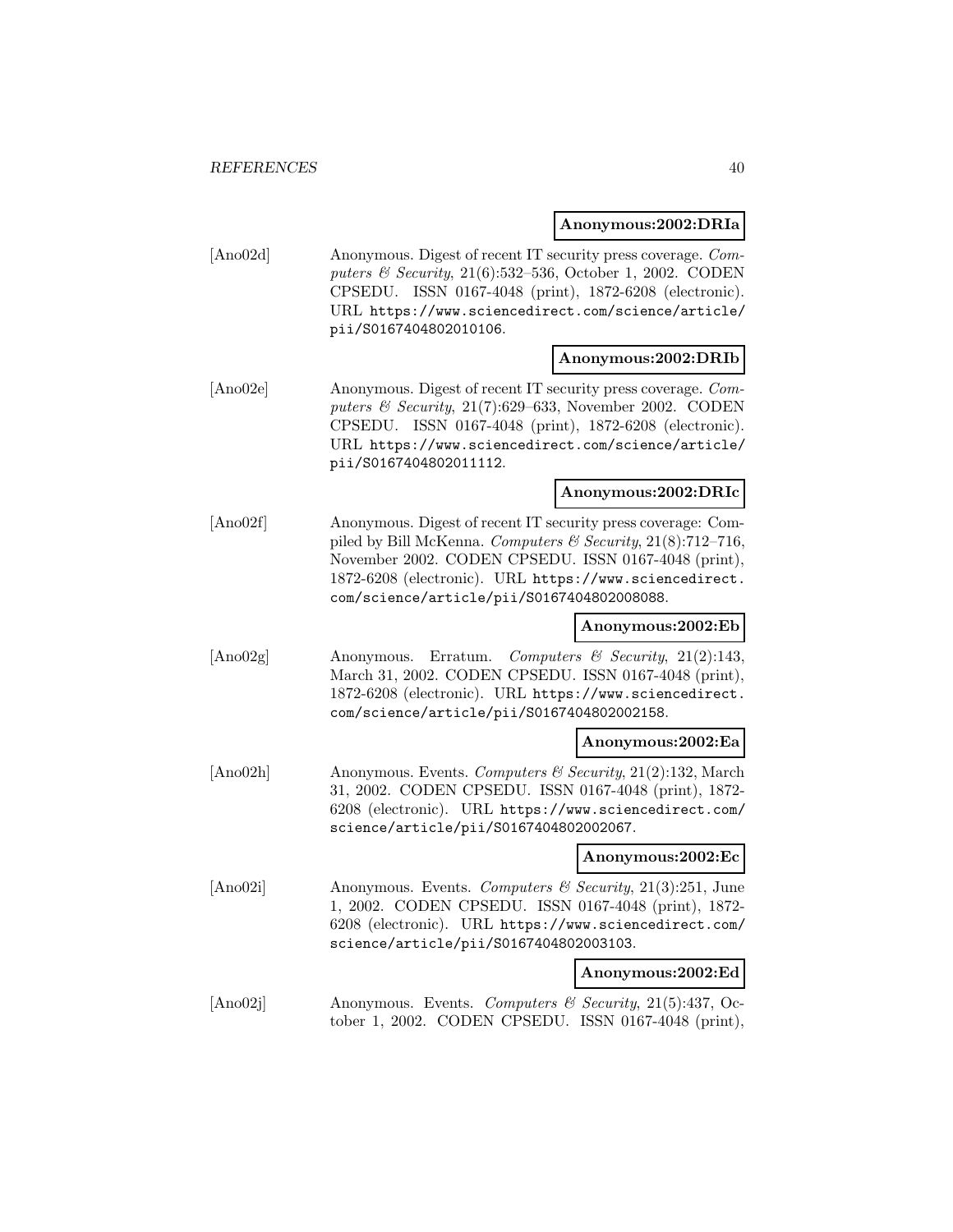1872-6208 (electronic). URL https://www.sciencedirect. com/science/article/pii/S0167404802005114.

#### **Anonymous:2002:Ee**

[Ano02k] Anonymous. Events. Computers & Security, 21(6):537, October 1, 2002. CODEN CPSEDU. ISSN 0167-4048 (print), 1872-6208 (electronic). URL https://www.sciencedirect. com/science/article/pii/S016740480201012X.

## **Anonymous:2002:Ef**

[Ano02l] Anonymous. Events. Computers & Security, 21(7):634, November 2002. CODEN CPSEDU. ISSN 0167-4048 (print), 1872-6208 (electronic). URL https://www.sciencedirect. com/science/article/pii/S0167404802011136.

## **Anonymous:2002:Eg**

[Ano02m] Anonymous. Events. Computers & Security, 21(8):717, November 2002. CODEN CPSEDU. ISSN 0167-4048 (print), 1872-6208 (electronic). URL https://www.sciencedirect. com/science/article/pii/S0167404802008106.

# **Anonymous:2002:ECR**

[Ano02n] Anonymous. From the editor-in-chief: the Revenger's tragedy. Computers & Security, 21(6):478–480, October 1, 2002. CO-DEN CPSEDU. ISSN 0167-4048 (print), 1872-6208 (electronic). URL https://www.sciencedirect.com/science/ article/pii/S0167404802010015.

#### **Anonymous:2002:GAa**

[Ano02o] Anonymous. Guide for authors. Computers & Security, 21(2):141, March 31, 2002. CODEN CPSEDU. ISSN 0167-4048 (print), 1872-6208 (electronic). URL https://www.sciencedirect.com/science/article/pii/ S016740480200216X.

# **Anonymous:2002:GAb**

 $[\text{Ano02p}]$  Anonymous. Guide for authors. Computers & Security, 21(3): 252, June 1, 2002. CODEN CPSEDU. ISSN 0167-4048 (print), 1872-6208 (electronic). URL https://www.sciencedirect. com/science/article/pii/S0167404802003115.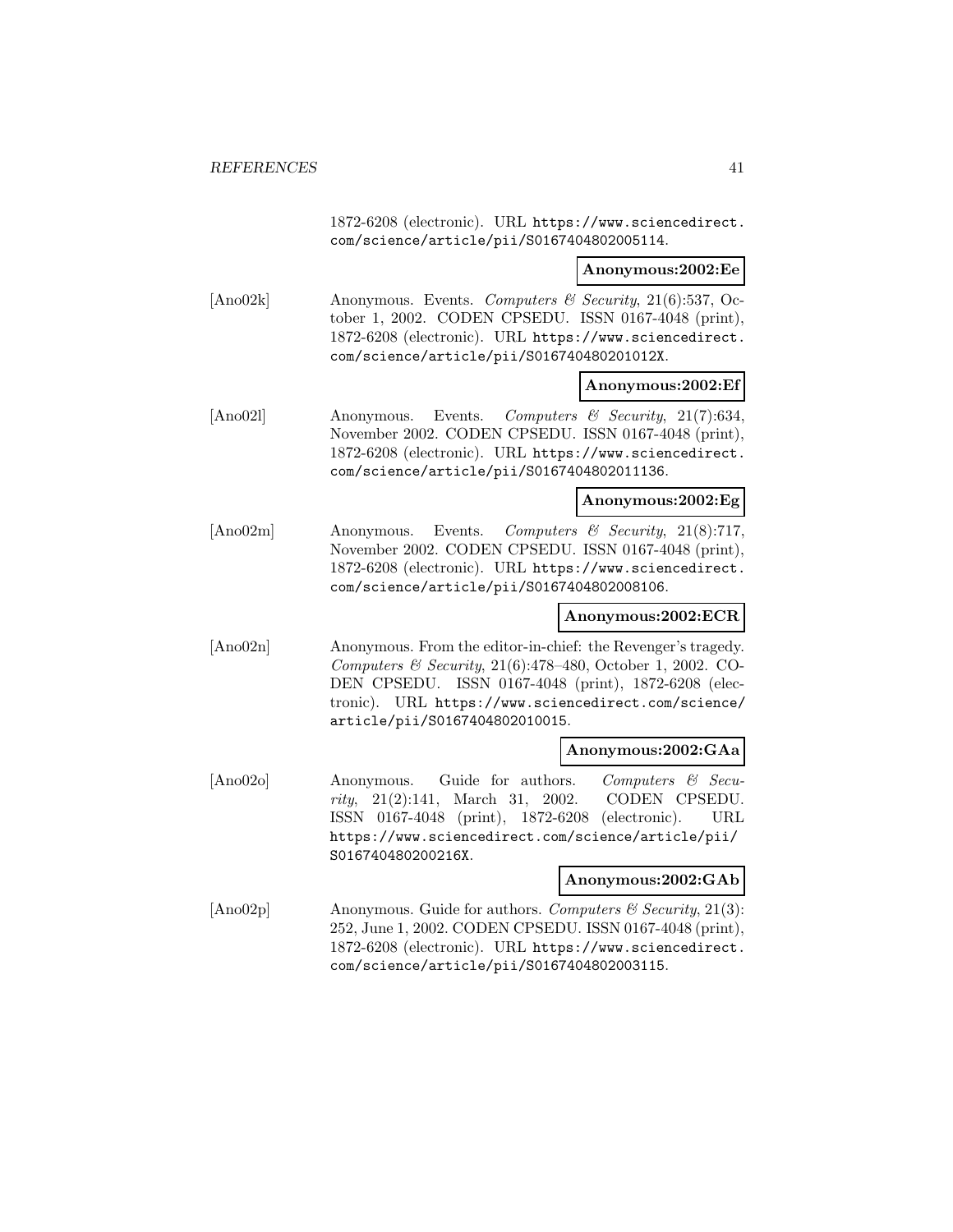## **Anonymous:2002:GAc**

[Ano02q] Anonymous. Guide for authors. Computers & Security, 21(4):344, August 1, 2002. CODEN CPSEDU. ISSN 0167-4048 (print), 1872-6208 (electronic). URL https://www.sciencedirect.com/science/article/pii/ S016740480200411X.

#### **Anonymous:2002:GAd**

[Ano02r] Anonymous. Guide for authors. Computers & Security, 21(5):438, October 1, 2002. CODEN CPSEDU. ISSN 0167-4048 (print), 1872-6208 (electronic). URL https://www.sciencedirect.com/science/article/pii/ S0167404802005126.

#### **Anonymous:2002:GAe**

[Ano02s] Anonymous. Guide for authors. Computers & Security, 21(7):635, November 2002. CODEN CPSEDU. ISSN 0167-4048 (print), 1872-6208 (electronic). URL https://www.sciencedirect.com/science/article/pii/ S016740480201115X.

# **Anonymous:2002:GAf**

[Ano02t] Anonymous. Guide for authors. Computers & Security, 21(8):718, November 2002. CODEN CPSEDU. ISSN 0167-4048 (print), 1872-6208 (electronic). URL https://www.sciencedirect.com/science/article/pii/ S0167404802008118.

# **Anonymous:2002:ITCa**

[Ano02u] Anonymous. IFIP technical committee. Computers & Security, 21(2):193–195, March 31, 2002. CODEN CPSEDU. ISSN 0167-4048 (print), 1872-6208 (electronic). URL https://www.sciencedirect.com/science/article/pii/ S0167404802002134.

# **Anonymous:2002:ITCb**

[Ano02v] Anonymous. IFIP technical committee 11. Computers & Security, 21(3):285–287, June 1, 2002. CODEN CPSEDU. ISSN 0167-4048 (print), 1872-6208 (electronic). URL https://www.sciencedirect.com/science/article/ pii/S0167404802003140.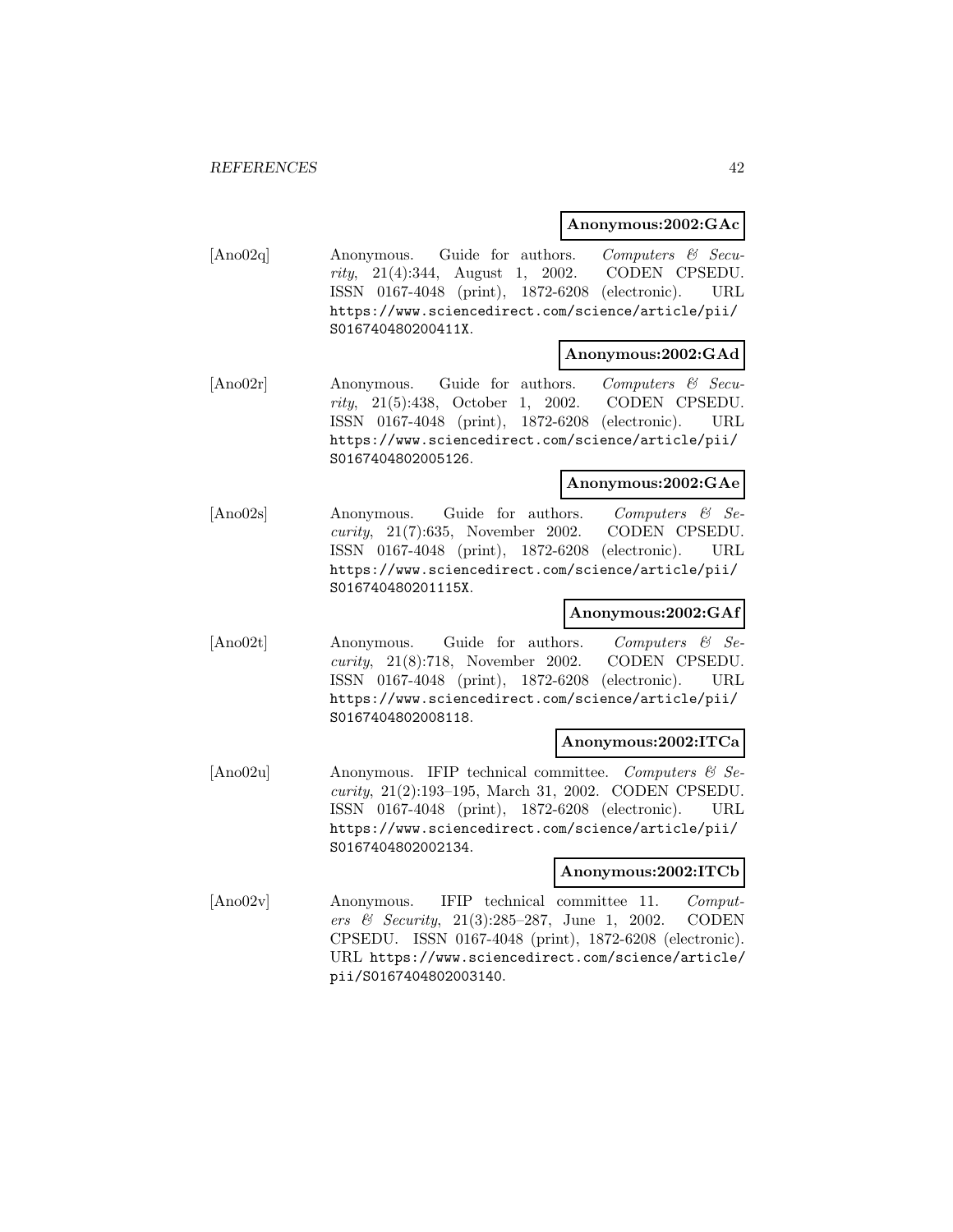#### **Anonymous:2002:ITCc**

[Ano02w] Anonymous. IFIP technical committee 11. Computers & Security, 21(4):377–379, August 1, 2002. CODEN CPSEDU. ISSN 0167-4048 (print), 1872-6208 (electronic). URL https://www.sciencedirect.com/science/article/ pii/S0167404802004169.

## **Anonymous:2002:ITCd**

[Ano02x] Anonymous. IFIP technical committee 11. Computers & Security, 21(5):473–475, October 1, 2002. CODEN CPSEDU. ISSN 0167-4048 (print), 1872-6208 (electronic). URL https://www.sciencedirect.com/science/article/ pii/S0167404802005175.

#### **Anonymous:2002:ITCe**

[Ano02y] Anonymous. IFIP technical committee 11. Computers & Security, 21(6):573–575, October 1, 2002. CODEN CPSEDU. ISSN 0167-4048 (print), 1872-6208 (electronic). URL https://www.sciencedirect.com/science/article/ pii/S0167404802010179.

## **Anonymous:2002:ITCf**

[Ano02z] Anonymous. IFIP technical committee 11. Computers & Security,  $21(7)$ :669-671, November 2002. CODEN CPSEDU. ISSN 0167-4048 (print), 1872-6208 (electronic). URL https://www.sciencedirect.com/science/article/ pii/S0167404802011197.

#### **Anonymous:2002:ITCg**

[Ano02-27] Anonymous. IFIP technical committee 11. Computers & Security, 21(8):761–763, November 2002. CODEN CPSEDU. ISSN 0167-4048 (print), 1872-6208 (electronic). URL https://www.sciencedirect.com/science/article/ pii/S0167404802008167.

#### **Anonymous:2002:Ba**

[Ano02-28] Anonymous. In brief. Computers & Security,  $21(4):338-341$ , August 1, 2002. CODEN CPSEDU. ISSN 0167-4048 (print), 1872-6208 (electronic). URL https://www.sciencedirect. com/science/article/pii/S0167404802004091.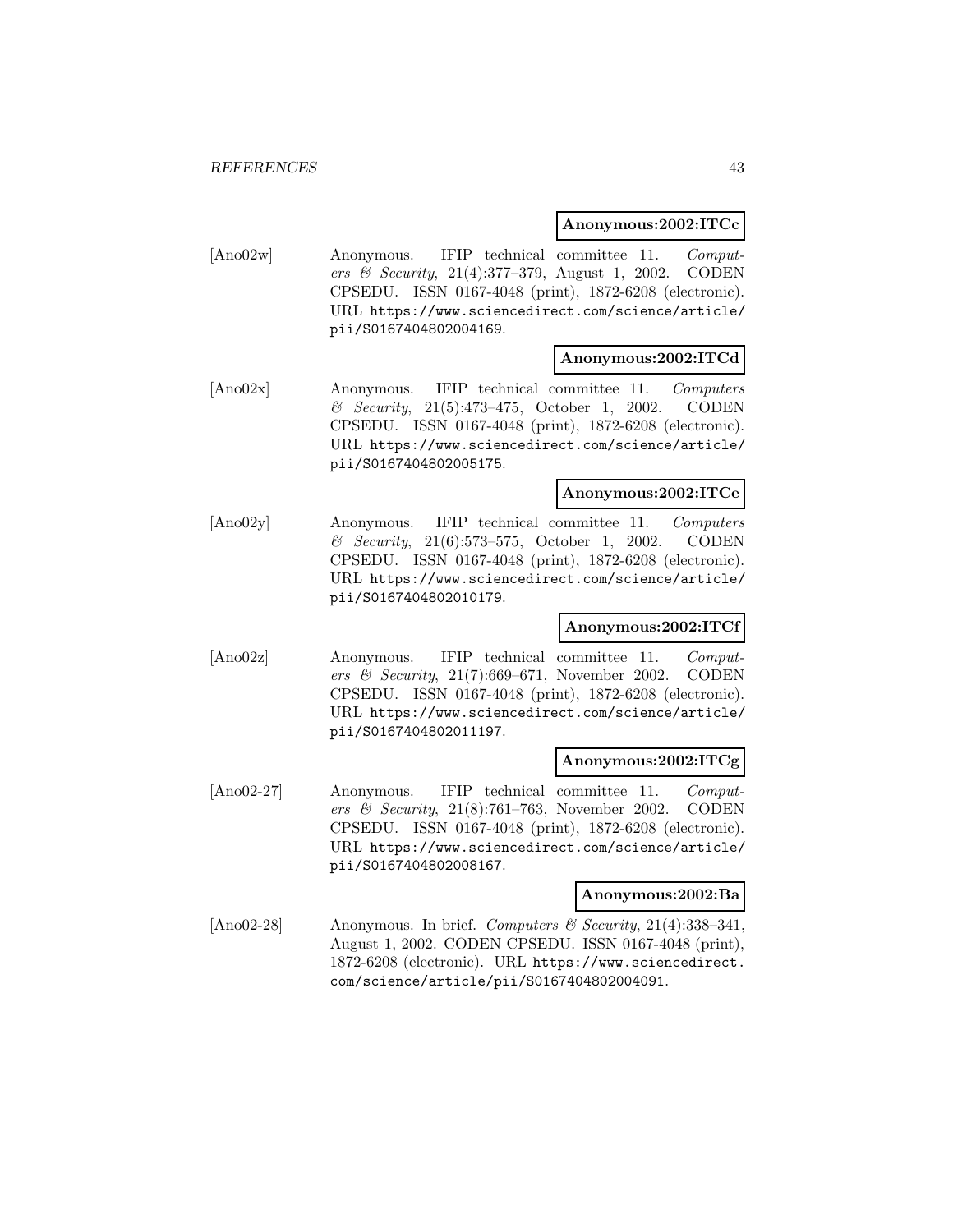#### **Anonymous:2002:Bb**

[Ano02-29] Anonymous. in brief. Computers & Security, 21(6):532-536, October 1, 2002. CODEN CPSEDU. ISSN 0167-4048 (print), 1872-6208 (electronic). URL https://www.sciencedirect. com/science/article/pii/S0167404802010118.

## **Anonymous:2002:Bc**

[Ano02-30] Anonymous. In brief. Computers & Security,  $21(7):629-633$ , November 2002. CODEN CPSEDU. ISSN 0167-4048 (print), 1872-6208 (electronic). URL https://www.sciencedirect. com/science/article/pii/S0167404802011124.

## **Anonymous:2002:BCB**

[Ano02-31] Anonymous. In brief: Compiled by Bill McKenna. Computers  $\mathcal B$  Security, 21(8):712–716, November 2002. CODEN CPSEDU. ISSN 0167-4048 (print), 1872-6208 (electronic). URL https://www.sciencedirect.com/science/article/ pii/S016740480200809X.

# **Anonymous:2002:IBRa**

[Ano02-32] Anonymous. International Board of Referees. Computers  $\&$  Security, 21(3):252, June 1, 2002. CODEN CPSEDU. ISSN 0167-4048 (print), 1872-6208 (electronic). URL https://www.sciencedirect.com/science/article/ pii/S0167404802003061.

#### **Anonymous:2002:IBRb**

[Ano02-33] Anonymous. International Board of Referees. Computers & Security, 21(4):344, August 1, 2002. CODEN CPSEDU. ISSN 0167-4048 (print), 1872-6208 (electronic). URL https://www.sciencedirect.com/science/article/ pii/S0167404802004121.

#### **Anonymous:2002:IBRc**

[Ano02-34] Anonymous. International Board of Referees. Computers & Security, 21(5):438, October 1, 2002. CODEN CPSEDU. ISSN 0167-4048 (print), 1872-6208 (electronic). URL https://www.sciencedirect.com/science/article/ pii/S0167404802005138.

# **Anonymous:2002:IBRd**

[Ano02-35] Anonymous. International Board of Referees. Computers & Security, 21(7):635, November 2002. CODEN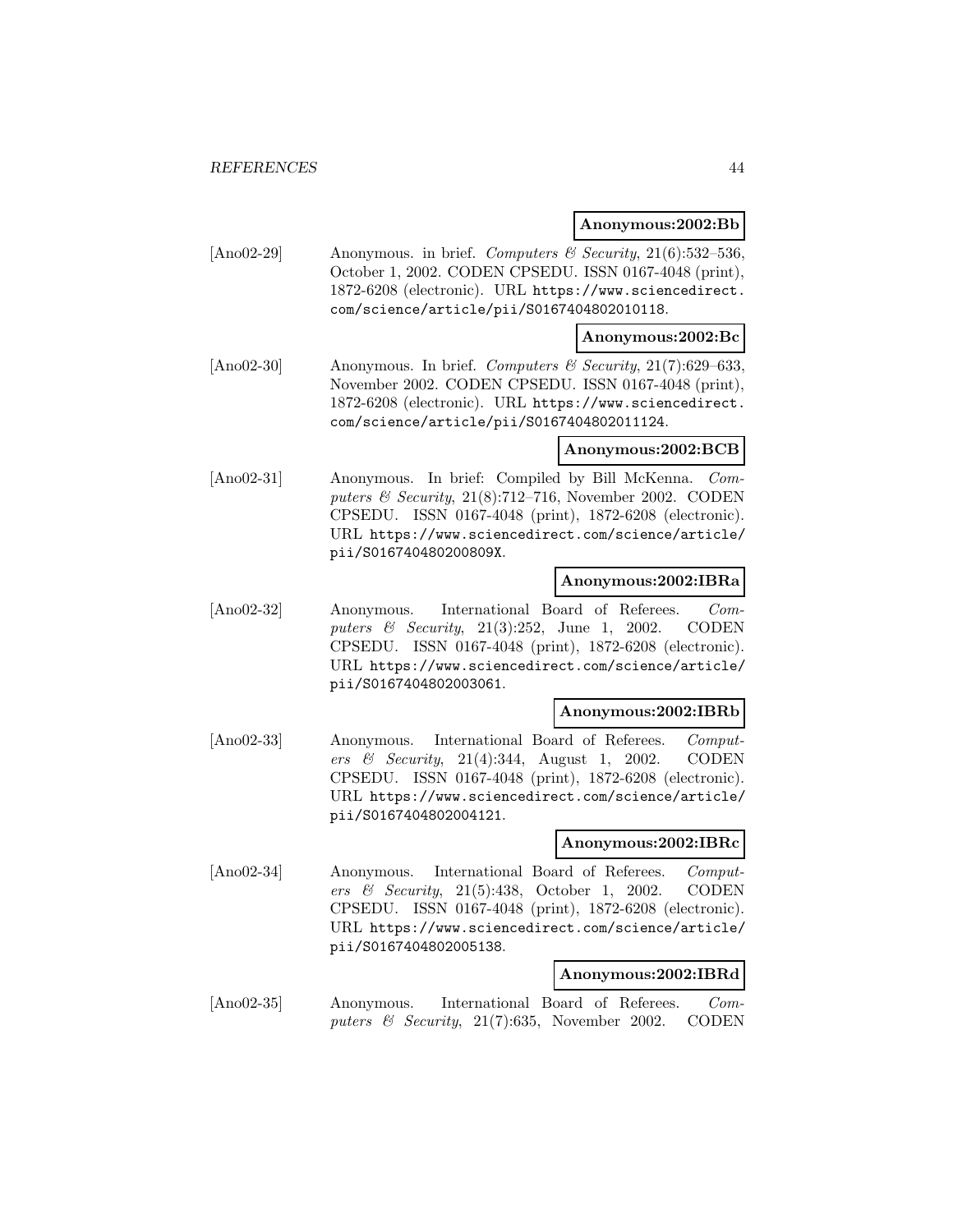CPSEDU. ISSN 0167-4048 (print), 1872-6208 (electronic). URL https://www.sciencedirect.com/science/article/ pii/S0167404802011148.

# **Anonymous:2002:IBRe**

[Ano02-36] Anonymous. International Board of Referees. Computers & Security, 21(8):718, November 2002. CODEN CPSEDU. ISSN 0167-4048 (print), 1872-6208 (electronic). URL https://www.sciencedirect.com/science/article/ pii/S016740480200812X.

# **Anonymous:2002:PJ**

[Ano02-37] Anonymous. Pages 198–287 (1 June 2002). Computers  $\mathcal{B}$ Security, 21(3):??, June 1, 2002. CODEN CPSEDU. ISSN 0167-4048 (print), 1872-6208 (electronic).

## **Anonymous:2002:PA**

[Ano02-38] Anonymous. Pages 290–379 (1 August 2002). Computers  $\mathcal{B}$ Security, 21(4):??, August 1, 2002. CODEN CPSEDU. ISSN 0167-4048 (print), 1872-6208 (electronic).

# **Anonymous:2002:POa**

[Ano02-39] Anonymous. Pages  $382-475$  (1 October 2002). Computers  $\mathcal{O}$ Security, 21(5):??, October 1, 2002. CODEN CPSEDU. ISSN 0167-4048 (print), 1872-6208 (electronic).

#### **Anonymous:2002:POb**

[Ano02-40] Anonymous. Pages 478–575 (1 October 2002). Computers & Security, 21(6):??, October 1, 2002. CODEN CPSEDU. ISSN 0167-4048 (print), 1872-6208 (electronic).

## **Anonymous:2002:PNa**

[Ano02-41] Anonymous. Pages 578–671 (November 2002). Computers  $\mathcal{B}$ Security, 21(7):??, November 2002. CODEN CPSEDU. ISSN 0167-4048 (print), 1872-6208 (electronic).

# **Anonymous:2002:PNb**

[Ano02-42] Anonymous. Pages 674–763 (November 2002). Computers & Security, 21(8):??, November 2002. CODEN CPSEDU. ISSN 0167-4048 (print), 1872-6208 (electronic).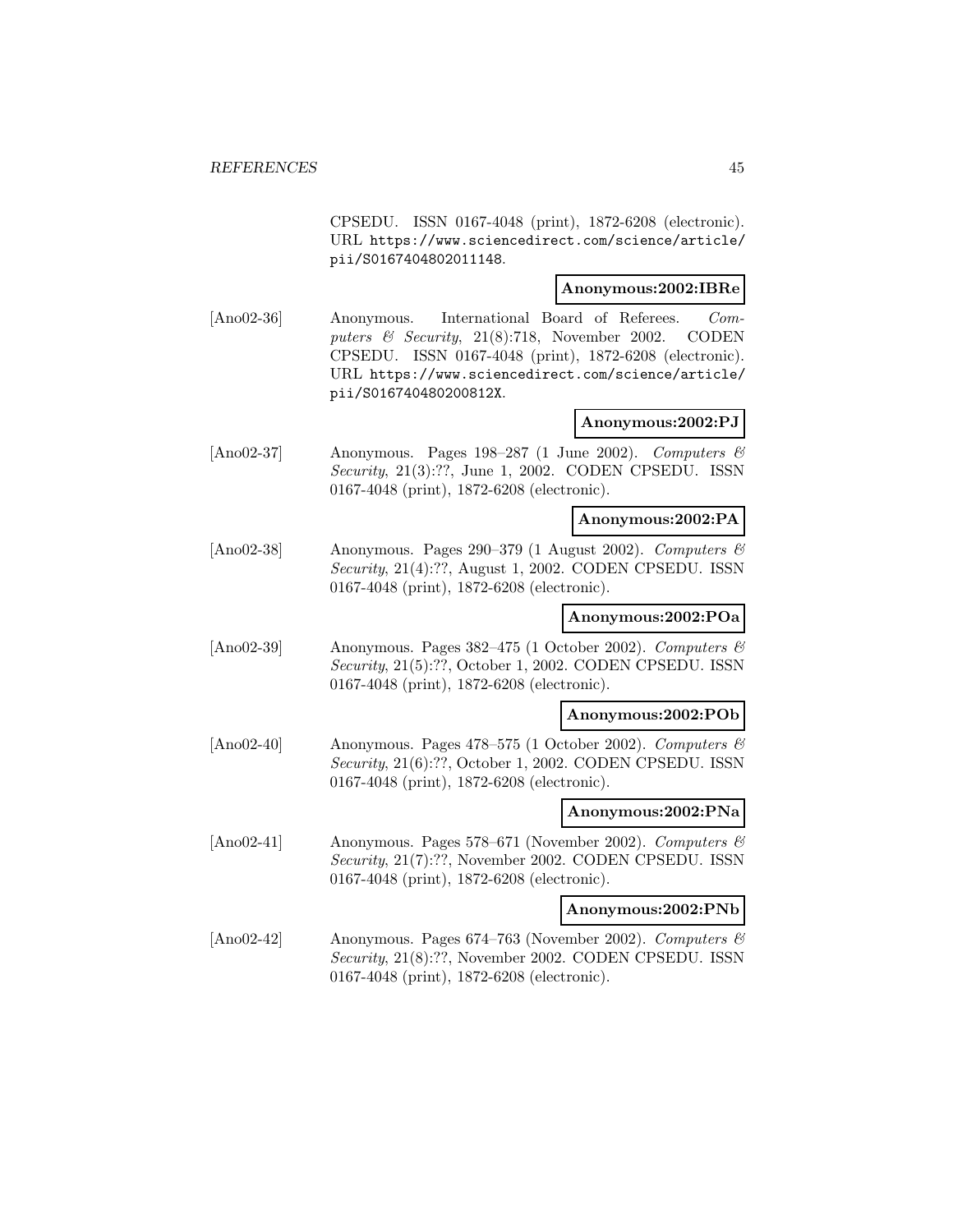#### **Anonymous:2002:PM**

[Ano02-43] Anonymous. Pages 98–195 (31 March 2002). Computers  $\mathcal{C}$ Security, 21(2):??, March 31, 2002. CODEN CPSEDU. ISSN 0167-4048 (print), 1872-6208 (electronic).

#### **Anonymous:2002:RPa**

[Ano02-44] Anonymous. Refereed papers. Computers & Security, 21(2):141, March 31, 2002. CODEN CPSEDU. ISSN 0167-4048 (print), 1872-6208 (electronic). URL https://www.sciencedirect.com/science/article/pii/ S0167404802002092.

## **Anonymous:2002:RPb**

[Ano02-45] Anonymous. Refereed papers. Computers & Security, 21(6):538, October 1, 2002. CODEN CPSEDU. ISSN 0167-4048 (print), 1872-6208 (electronic). URL https://www.sciencedirect.com/science/article/pii/ S0167404802010131.

# **Anonymous:2002:SIV**

[Ano02-46] Anonymous. Subject index for volume 20. Computers & Security, 21(2):134–140, March 31, 2002. CODEN CPSEDU. ISSN 0167-4048 (print), 1872-6208 (electronic). URL https://www.sciencedirect.com/science/article/ pii/S0167404802002080.

#### **Anonymous:2003:CFC**

[Ano03a] Anonymous. Calendar of forthcoming conferences and events. Computers & Security,  $22(8):693$ , December 2003. CODEN CPSEDU. ISSN 0167-4048 (print), 1872-6208 (electronic). URL https://www.sciencedirect.com/science/article/ pii/S0167404803000087.

#### **Anonymous:2003:CSVa**

[Ano03b] Anonymous. Computers and security volume 21 — author index. Computers & Security, 22(2):129, February 2003. CO-DEN CPSEDU. ISSN 0167-4048 (print), 1872-6208 (electronic). URL https://www.sciencedirect.com/science/ article/pii/S0167404803002104.

## **Anonymous:2003:CSVb**

[Ano03c] Anonymous. Computers and security volume 21 — subject index. Computers & Security,  $22(2):130-134$ , February 2003.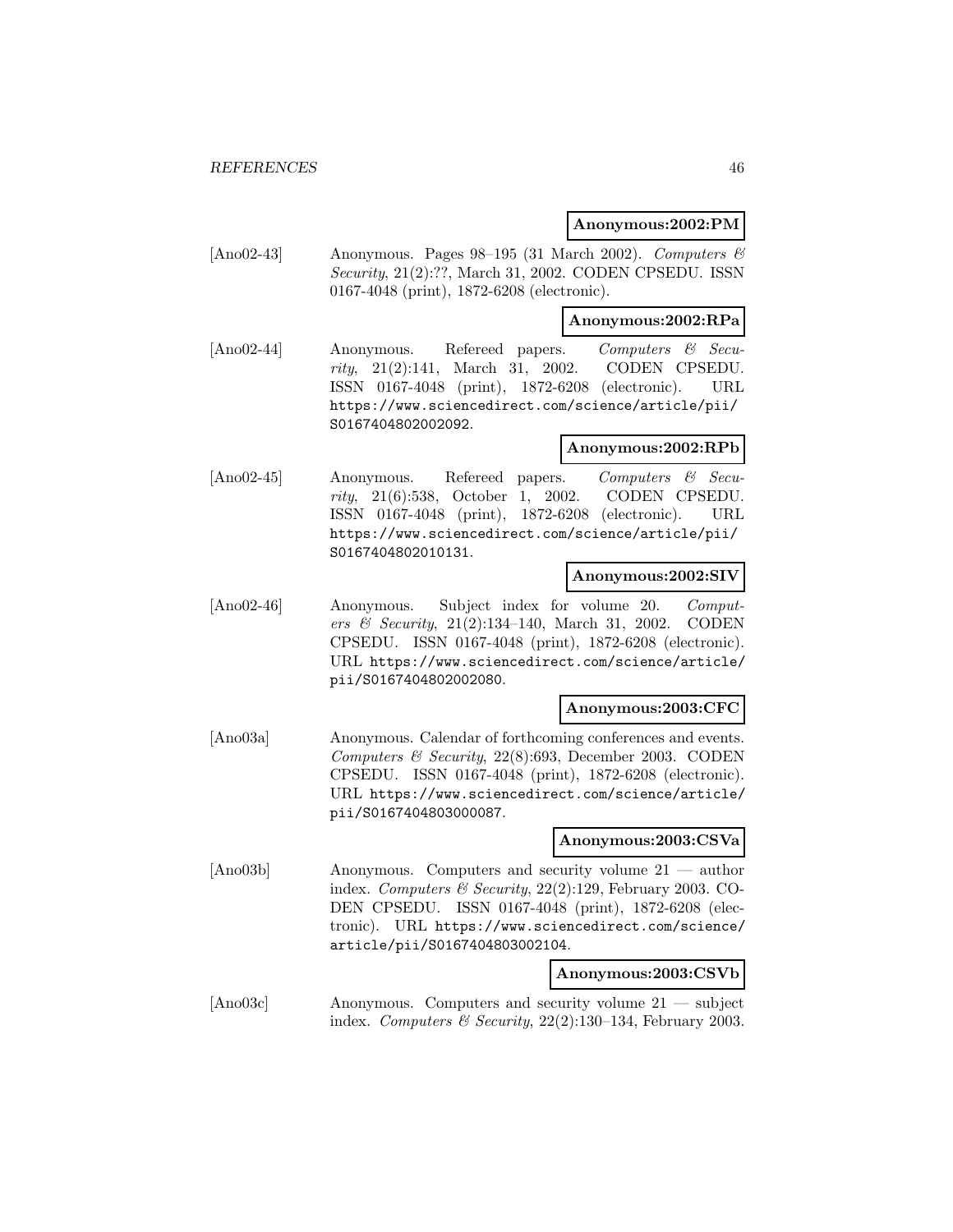CODEN CPSEDU. ISSN 0167-4048 (print), 1872-6208 (electronic). URL https://www.sciencedirect.com/science/ article/pii/S0167404803002165.

## **Anonymous:2003:Ea**

[Ano03d] Anonymous. Events. Computers & Security, 22(1):43, January 2003. CODEN CPSEDU. ISSN 0167-4048 (print), 1872- 6208 (electronic). URL https://www.sciencedirect.com/ science/article/pii/S016740480300110X.

## **Anonymous:2003:Eb**

[Ano03e] Anonymous. Events. Computers & Security, 22(2):128, February 2003. CODEN CPSEDU. ISSN 0167-4048 (print), 1872- 6208 (electronic). URL https://www.sciencedirect.com/ science/article/pii/S0167404803002098.

## **Anonymous:2003:Ed**

[Ano03f] Anonymous. Events. Computers & Security, 22(3):212, April 2003. CODEN CPSEDU. ISSN 0167-4048 (print), 1872- 6208 (electronic). URL https://www.sciencedirect.com/ science/article/pii/S0167404803003080.

# **Anonymous:2003:Ee**

[Ano03g] Anonymous. Events. Computers & Security, 22(4):314, May 2003. CODEN CPSEDU. ISSN 0167-4048 (print), 1872- 6208 (electronic). URL https://www.sciencedirect.com/ science/article/pii/S0167404803004085.

#### **Anonymous:2003:Ef**

[Ano03h] Anonymous. Events. Computers & Security, 22(5):421, July 2003. CODEN CPSEDU. ISSN 0167-4048 (print), 1872- 6208 (electronic). URL https://www.sciencedirect.com/ science/article/pii/S0167404803005091.

#### **Anonymous:2003:Eg**

[Ano03i] Anonymous. Events. Computers & Security, 22(6):521, September 2003. CODEN CPSEDU. ISSN 0167-4048 (print), 1872-6208 (electronic). URL https://www.sciencedirect. com/science/article/pii/S0167404803006114.

# **Anonymous:2003:Eh**

[Ano03] Anonymous. Events. Computers & Security, 22(7):589, October 2003. CODEN CPSEDU. ISSN 0167-4048 (print), 1872-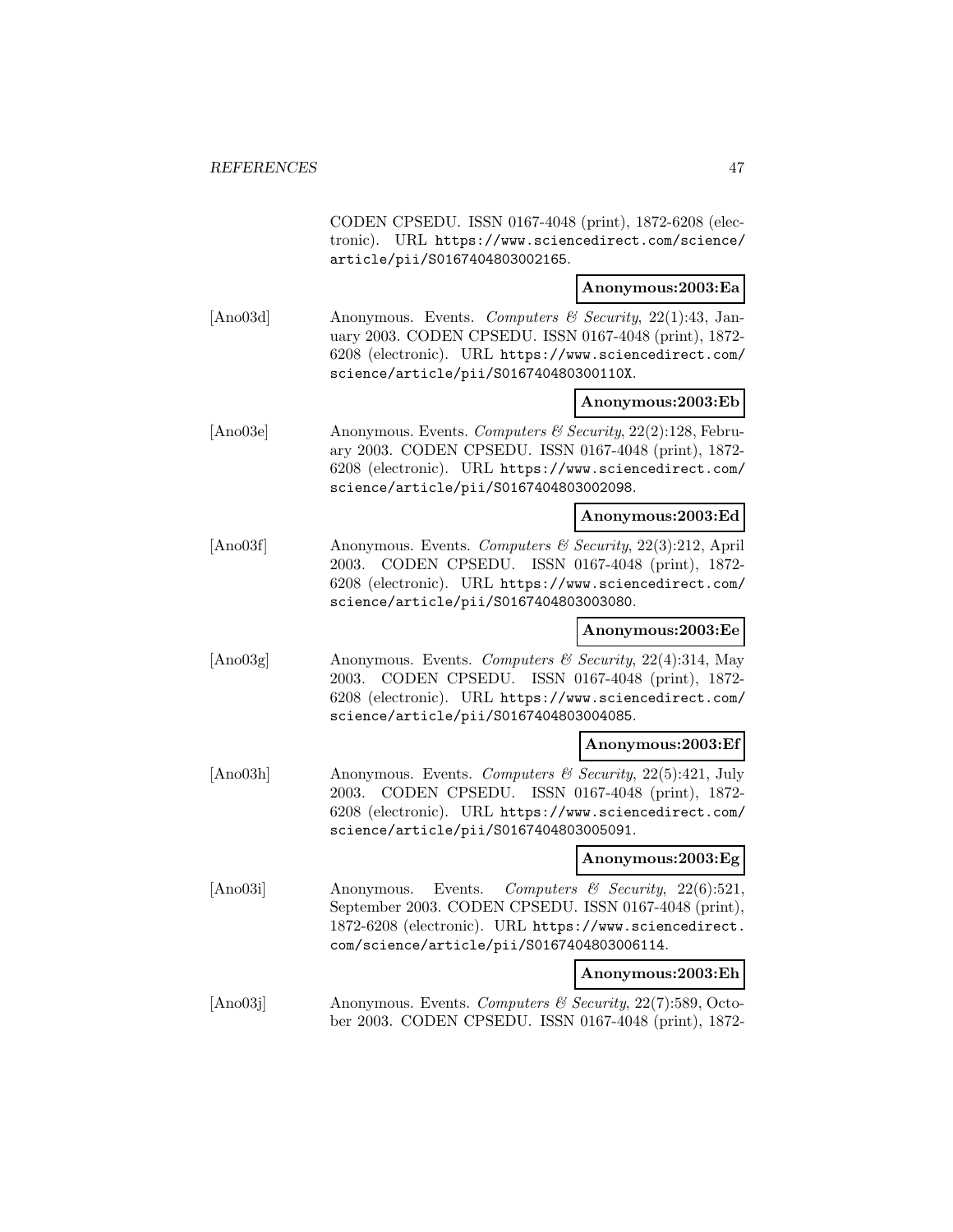6208 (electronic). URL https://www.sciencedirect.com/ science/article/pii/S0167404803007077.

**Anonymous:2003:EC**

[Ano03k] Anonymous. From the editor-in-chief. Computers & Security,  $22(1):2-3$ , January 2003. CODEN CPSEDU. ISSN 0167-4048 (print), 1872-6208 (electronic). URL https://www.sciencedirect.com/science/article/pii/ S0167404803001019.

#### **Anonymous:2003:ECG**

[Ano03l] Anonymous. From the editor-in-chief: Gartner 's prediction concerning intrusion detection systems: sense or nonsense? Computers & Security,  $22(6)$ :462-463, September 2003. CO-DEN CPSEDU. ISSN 0167-4048 (print), 1872-6208 (electronic). URL https://www.sciencedirect.com/science/ article/pii/S0167404803006011.

#### **Anonymous:2003:ECV**

[Ano03m] Anonymous. From the editor-in-chief: Virus and worm trends. Computers  $\mathcal B$  Security, 22(3):174-175, April 2003. CODEN CPSEDU. ISSN 0167-4048 (print), 1872-6208 (electronic). URL https://www.sciencedirect.com/science/article/ pii/S0167404803003018.

# **Anonymous:2003:GAa**

[Ano03n] Anonymous. Guide for authors. Computers  $\mathcal C$  Security, 22(1): 44, January 2003. CODEN CPSEDU. ISSN 0167-4048 (print), 1872-6208 (electronic). URL https://www.sciencedirect. com/science/article/pii/S0167404803001111.

#### **Anonymous:2003:GAb**

[Ano03o] Anonymous. Guide for authors. Computers & Security, 22(2):135, February 2003. CODEN CPSEDU. ISSN 0167-4048 (print), 1872-6208 (electronic). URL https://www.sciencedirect.com/science/article/pii/ S0167404803002116.

## **Anonymous:2003:GAc**

[Ano03p] Anonymous. Guide for authors. Computers  $\mathcal C$  Security, 22(3): 213, April 2003. CODEN CPSEDU. ISSN 0167-4048 (print), 1872-6208 (electronic). URL https://www.sciencedirect. com/science/article/pii/S0167404803003158.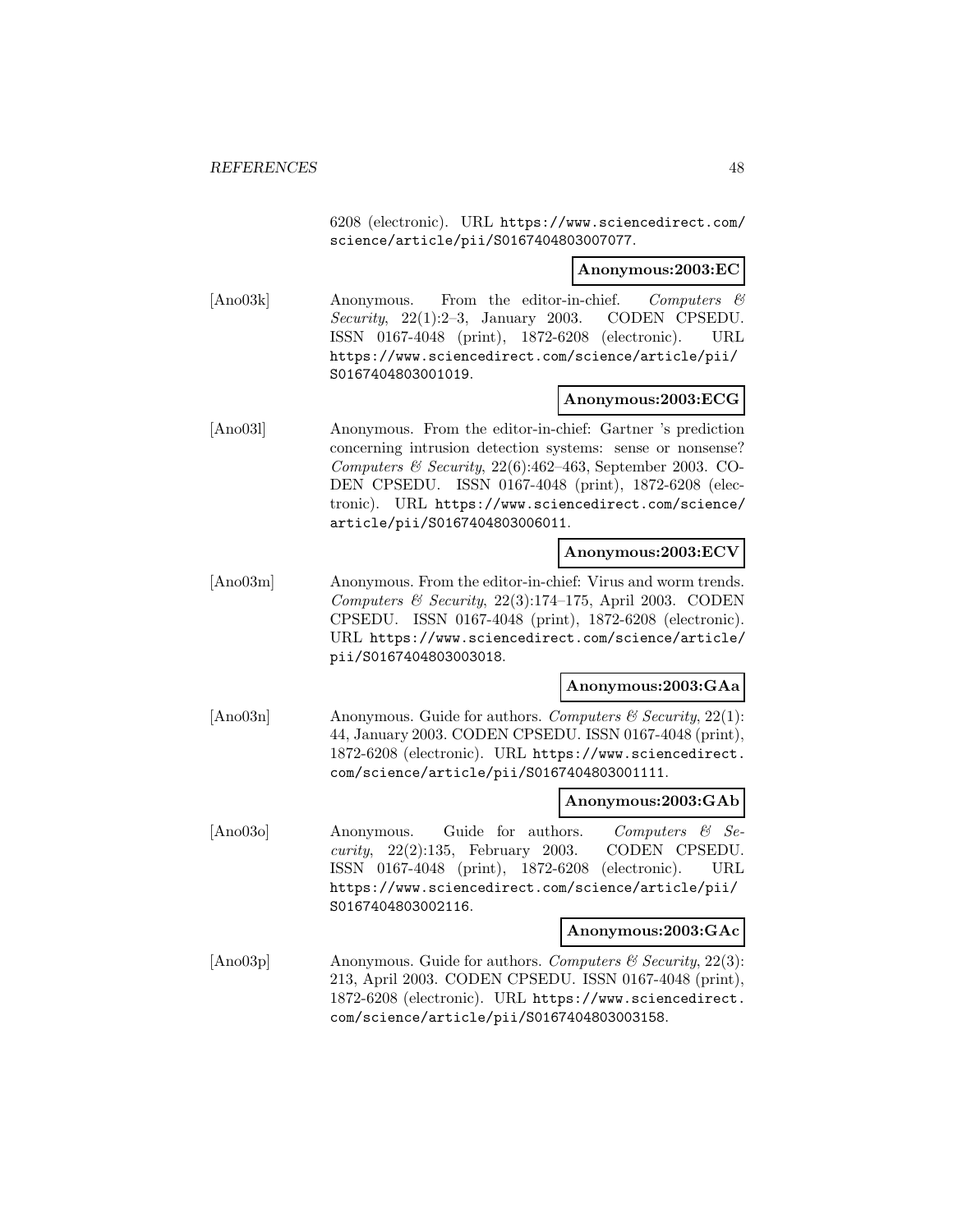**Anonymous:2003:GAd**

| [Ano03q] | Anonymous. Guide for authors. Computers & Security, 22(4): |
|----------|------------------------------------------------------------|
|          | 315, May 2003. CODEN CPSEDU. ISSN 0167-4048 (print),       |
|          | 1872-6208 (electronic). URL https://www.sciencedirect.     |
|          | com/science/article/pii/S0167404803004103.                 |

## **Anonymous:2003:ITCa**

[Ano03r] Anonymous. IFIP technical committee 11. Computers & Security, 22(1):73–75, January 2003. CODEN CPSEDU. ISSN 0167-4048 (print), 1872-6208 (electronic). URL https://www.sciencedirect.com/science/article/pii/ S0167404803001159.

# **Anonymous:2003:ITCb**

[Ano03s] Anonymous. IFIP technical committee 11. Computers & Security, 22(2):167–169, February 2003. CODEN CPSEDU. ISSN 0167-4048 (print), 1872-6208 (electronic). URL https://www.sciencedirect.com/science/article/ pii/S0167404803002153.

# **Anonymous:2003:ITCc**

[Ano03t] Anonymous. IFIP technical committee 11. Computers & Security, 22(3):265–267, April 2003. CODEN CPSEDU. ISSN 0167-4048 (print), 1872-6208 (electronic). URL https://www.sciencedirect.com/science/article/pii/ S0167404803003146.

# **Anonymous:2003:ITCd**

[Ano03u] Anonymous. IFIP technical committee 11. Computers & Security, 22(4):361–363, May 2003. CODEN CPSEDU. ISSN 0167-4048 (print), 1872-6208 (electronic). URL https://www.sciencedirect.com/science/article/pii/ S0167404803004140.

# **Anonymous:2003:ITCe**

[Ano03v] Anonymous. IFIP technical committee 11. Computers & Security, 22(5):457–459, July 2003. CODEN CPSEDU. ISSN 0167-4048 (print), 1872-6208 (electronic). URL https://www.sciencedirect.com/science/article/pii/ S0167404803005157.

# **Anonymous:2003:ITCf**

[Ano03w] Anonymous. IFIP technical committee 11. Computers & Security,  $22(6)$ :551–553, September 2003. CODEN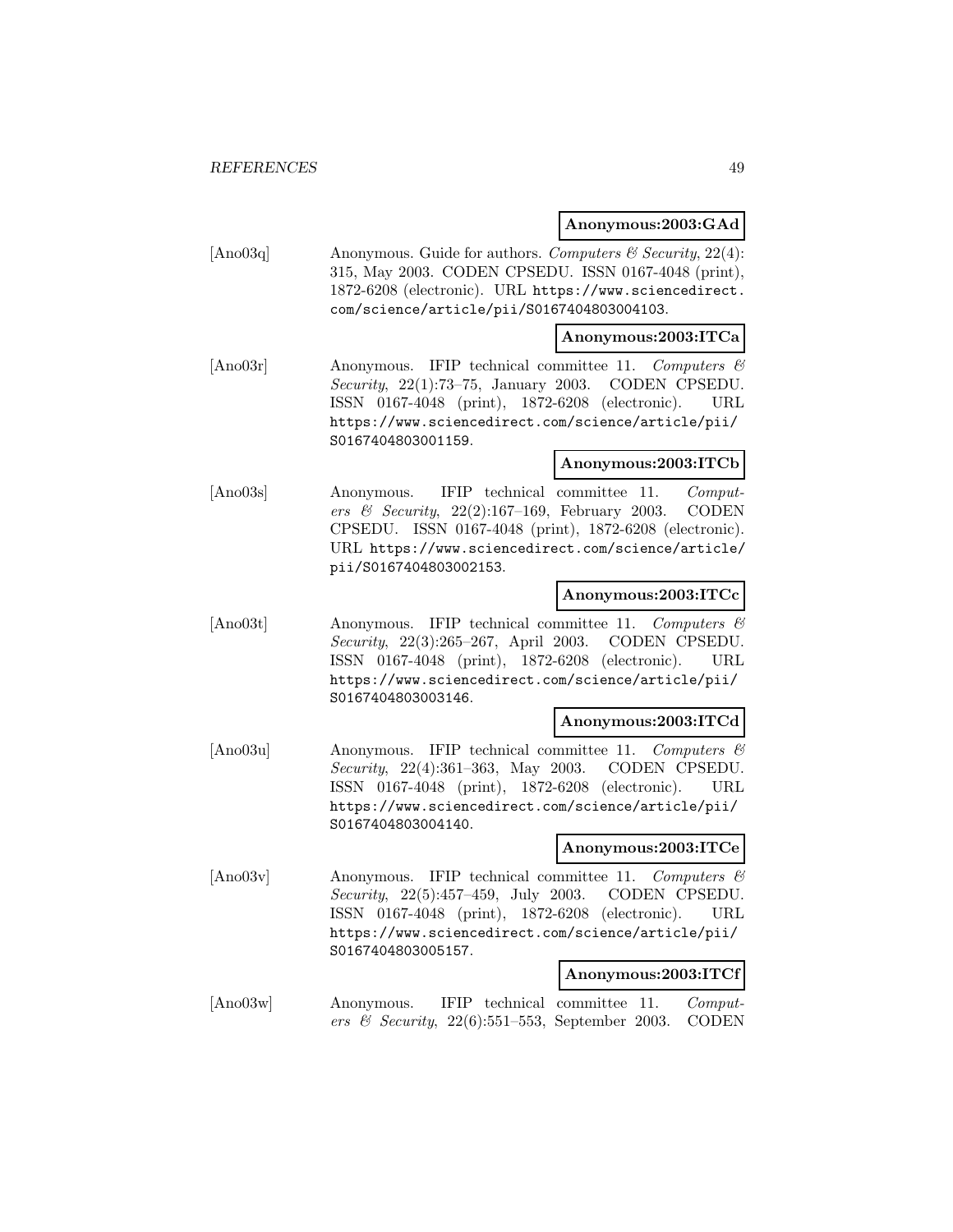CPSEDU. ISSN 0167-4048 (print), 1872-6208 (electronic). URL https://www.sciencedirect.com/science/article/ pii/S0167404803006175.

# **Anonymous:2003:ITCg**

[Ano03x] Anonymous. IFIP technical committee 11. Computers & Security, 22(7):647–649, October 2003. CODEN CPSEDU. ISSN 0167-4048 (print), 1872-6208 (electronic). URL https://www.sciencedirect.com/science/article/ pii/S0167404803007144.

## **Anonymous:2003:ITCh**

[Ano03y] Anonymous. IFIP technical committee 11. Computers & Security, 22(8):735–737, December 2003. CODEN CPSEDU. ISSN 0167-4048 (print), 1872-6208 (electronic). URL https://www.sciencedirect.com/science/article/ pii/S0167404803000142.

# **Anonymous:2003:IBRa**

[Ano03z] Anonymous. International Board of Referees. Computers  $\&$  Security, 22(1):44, January 2003. CODEN CPSEDU. ISSN 0167-4048 (print), 1872-6208 (electronic). URL https://www.sciencedirect.com/science/article/pii/ S0167404803001160.

#### **Anonymous:2003:IBRb**

[Ano03-27] Anonymous. International Board of Referees. Computers  $\&$  Security, 22(2):135, February 2003. CODEN CPSEDU. ISSN 0167-4048 (print), 1872-6208 (electronic). URL https://www.sciencedirect.com/science/article/ pii/S0167404803002177.

## **Anonymous:2003:IBRc**

[Ano03-28] Anonymous. International Board of Referees. Computers & Security,  $22(3):213$ , April 2003. CODEN CPSEDU. ISSN 0167-4048 (print), 1872-6208 (electronic). URL https://www.sciencedirect.com/science/article/pii/ S0167404803003092.

## **Anonymous:2003:IBRd**

[Ano03-29] Anonymous. International Board of Referees. Computers & Security, 22(4):315, May 2003. CODEN CPSEDU. ISSN 0167-4048 (print), 1872-6208 (electronic). URL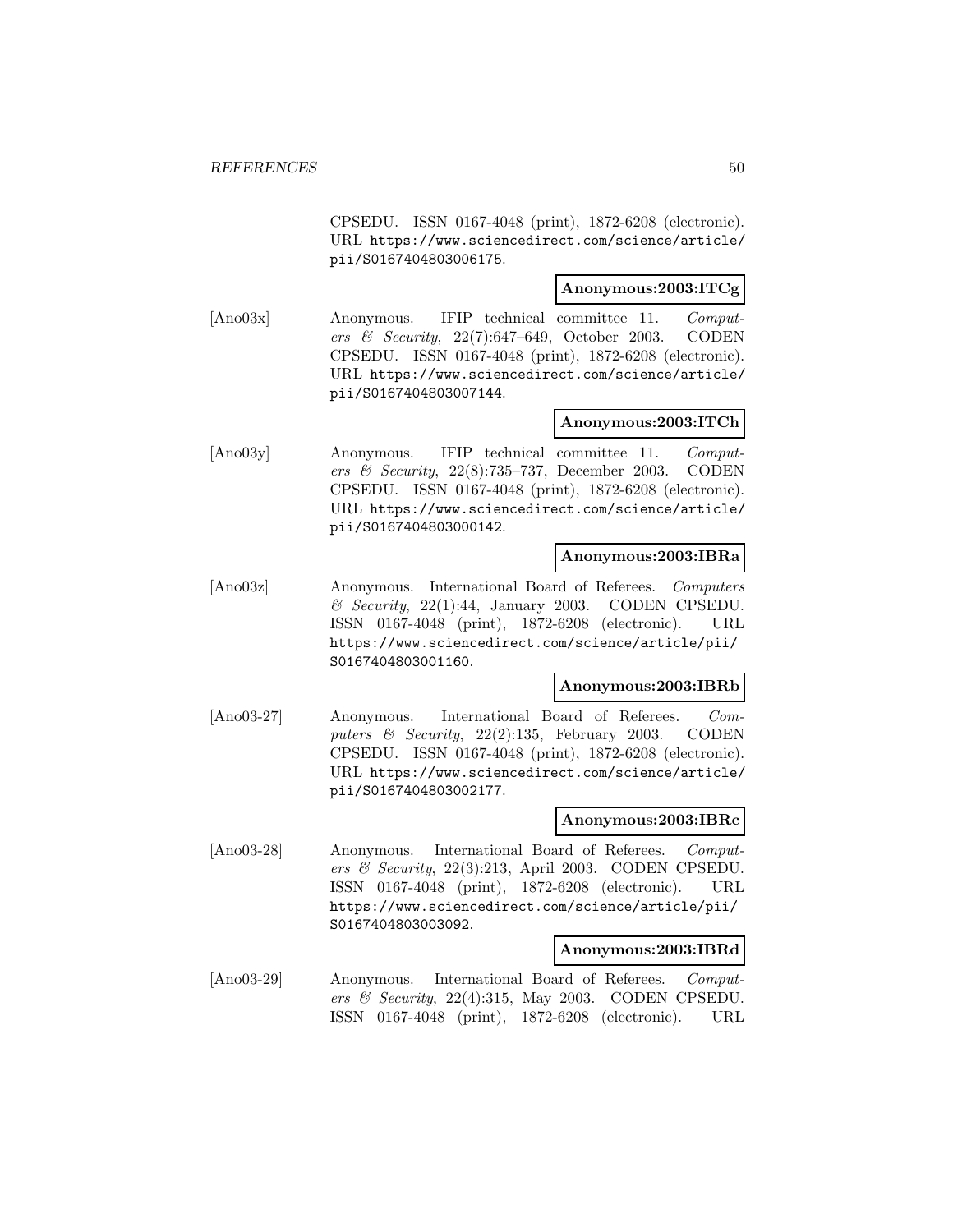https://www.sciencedirect.com/science/article/pii/ S0167404803004097.

## **Anonymous:2003:IBRe**

[Ano03-30] Anonymous. International Board of Referees. Computers  $\mathcal B$  Security, 22(5):422, July 2003. CODEN CPSEDU. ISSN 0167-4048 (print), 1872-6208 (electronic). URL https://www.sciencedirect.com/science/article/pii/ S0167404803005108.

## **Anonymous:2003:IBRf**

[Ano03-31] Anonymous. International Board of Referees. Computers & Security, 22(7):590, October 2003. CODEN CPSEDU. ISSN 0167-4048 (print), 1872-6208 (electronic). URL https://www.sciencedirect.com/science/article/ pii/S0167404803007089.

# **Anonymous:2003:IBRg**

[Ano03-32] Anonymous. International Board of Referees. Computers & Security, 22(8):694, December 2003. CODEN CPSEDU. ISSN 0167-4048 (print), 1872-6208 (electronic). URL https://www.sciencedirect.com/science/article/ pii/S0167404803000099.

## **Anonymous:2003:PA**

[Ano03-33] Anonymous. Pages 174–267 (April 2003). Computers  $\mathcal{C}$  Security, 22(3):??, April 2003. CODEN CPSEDU. ISSN 0167-4048 (print), 1872-6208 (electronic).

#### **Anonymous:2003:PJa**

[Ano03-34] Anonymous. Pages 2–75 (January 2003). Computers  $\mathcal{B}$  Security, 22(1):??, January 2003. CODEN CPSEDU. ISSN 0167- 4048 (print), 1872-6208 (electronic).

#### **Anonymous:2003:PM**

[Ano03-35] Anonymous. Pages 270–363 (May 2003). Computers  $\mathcal{C}$  Security, 22(4):??, May 2003. CODEN CPSEDU. ISSN 0167-4048 (print), 1872-6208 (electronic).

# **Anonymous:2003:PJb**

[Ano03-36] Anonymous. Pages 366–459 (July 2003). Computers  $\mathcal{C}$  Security, 22(5):??, July 2003. CODEN CPSEDU. ISSN 0167-4048 (print), 1872-6208 (electronic).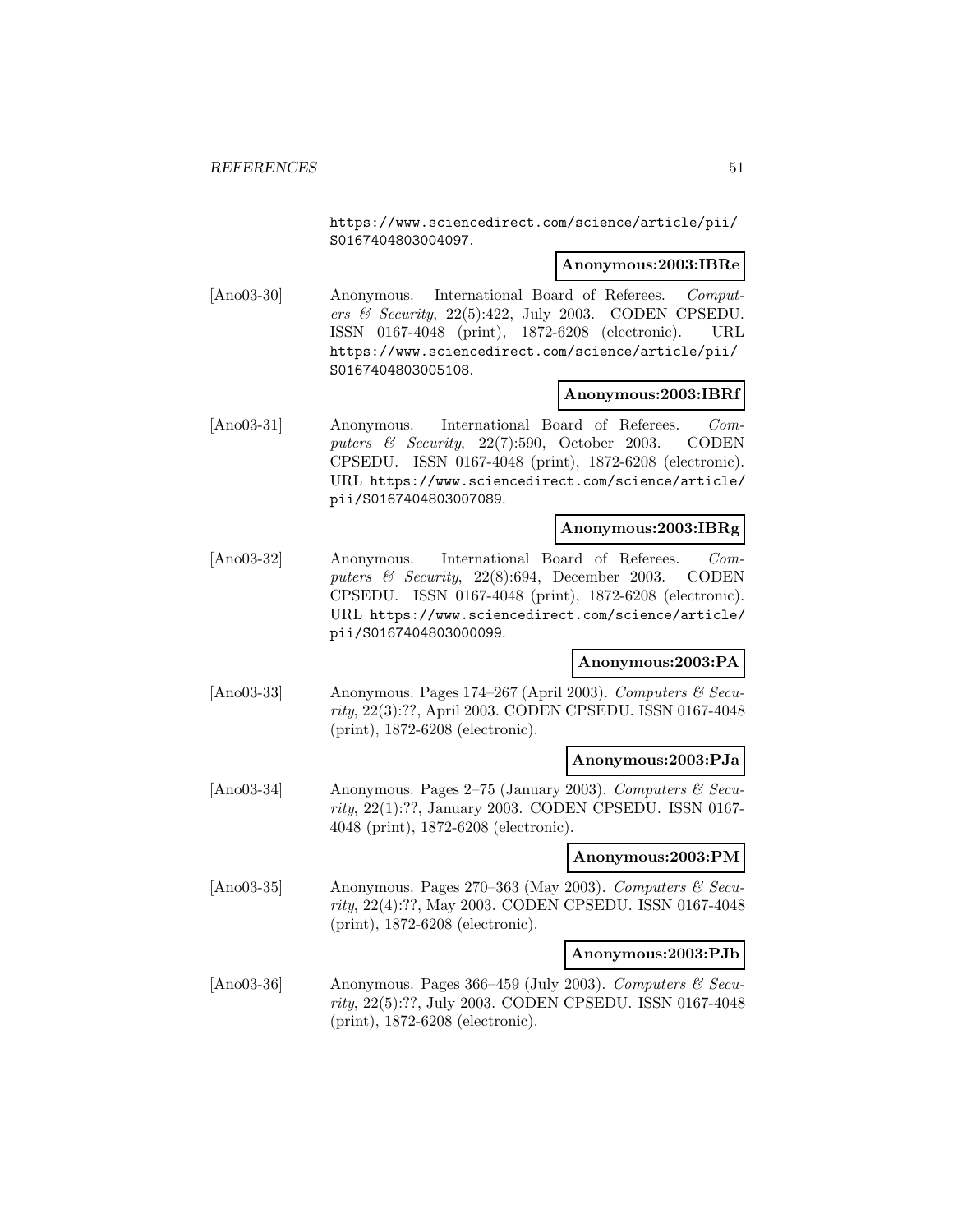#### **Anonymous:2003:PS**

[Ano03-37] Anonymous. Pages 462–553 (September 2003). Computers & Security, 22(6):??, September 2003. CODEN CPSEDU. ISSN 0167-4048 (print), 1872-6208 (electronic).

## **Anonymous:2003:PO**

[Ano03-38] Anonymous. Pages 555–650 (October 2003). Computers & Security, 22(7):??, October 2003. CODEN CPSEDU. ISSN 0167-4048 (print), 1872-6208 (electronic).

# **Anonymous:2003:PD**

 $[\text{Ano03-39}]$  Anonymous. Pages 652–737 (December 2003). Computers  $\mathcal{B}$ Security, 22(8):??, December 2003. CODEN CPSEDU. ISSN 0167-4048 (print), 1872-6208 (electronic).

#### **Anonymous:2003:PF**

[Ano03-40] Anonymous. Pages 78–169 (February 2003). Computers & Security, 22(2):??, February 2003. CODEN CPSEDU. ISSN 0167-4048 (print), 1872-6208 (electronic).

# **Anonymous:2003:PER**

[Ano03-41] Anonymous. Presenting the evidence report: Introduction. Computers & Security,  $22(6)$ :479-481, September 2003. CO-DEN CPSEDU. ISSN 0167-4048 (print), 1872-6208 (electronic). URL https://www.sciencedirect.com/science/ article/pii/S0167404803006047.

#### **Anonymous:2003:RP**

[Ano03-42] Anonymous. Refereed papers. Computers & Security, 22(6):522, September 2003. CODEN CPSEDU. ISSN 0167-4048 (print), 1872-6208 (electronic). URL https://www.sciencedirect.com/science/article/pii/ S0167404803006126.

## **Anonymous:2003:RPG**

[Ano03-43] Anonymous. Refereed papers — guide for authors. Computers & Security, 22(5):459, July 2003. CODEN CPSEDU. ISSN 0167-4048 (print), 1872-6208 (electronic). URL https://www.sciencedirect.com/science/article/pii/ S0167404803005169.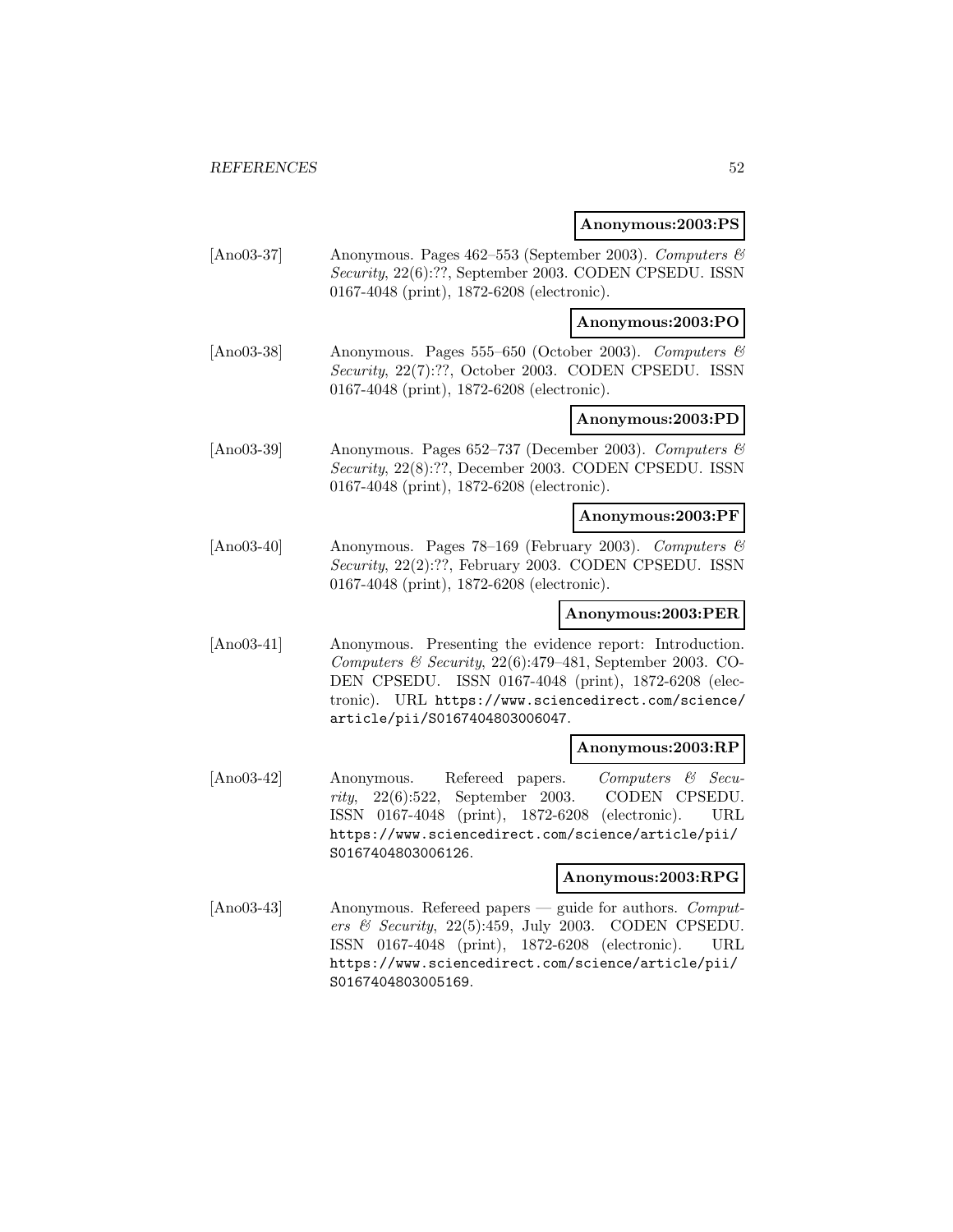#### **Anonymous:2003:SV**

[Ano03-44] Anonymous. Security views. Computers & Security, 22(7): 559–569, October 2003. CODEN CPSEDU. ISSN 0167- 4048 (print), 1872-6208 (electronic). URL https://www. sciencedirect.com/science/article/pii/S0167404803007028.

## **Anonymous:2004:ECd**

[Ano04a] Anonymous. Events calendar. Computers & Security, 23(4): 280, June 2004. CODEN CPSEDU. ISSN 0167-4048 (print), 1872-6208 (electronic). URL https://www.sciencedirect. com/science/article/pii/S0167404804001294.

# **Anonymous:2004:ECf**

[Ano04b] Anonymous. Events calendar. Computers & Security, 23(6):457, September 2004. CODEN CPSEDU. ISSN 0167-4048 (print), 1872-6208 (electronic). URL https://www.sciencedirect.com/science/article/pii/ S0167404804001993.

# **Anonymous:2004:ECg**

[Ano04c] Anonymous. Events calendar. Computers & Security, 23 (7):547, October 2004. CODEN CPSEDU. ISSN 0167- 4048 (print), 1872-6208 (electronic). URL https://www. sciencedirect.com/science/article/pii/S0167404804002470.

#### **Anonymous:2004:ECh**

[Ano04d] Anonymous. Events calendar. Computers & Security, 23(8):647, December 2004. CODEN CPSEDU. ISSN 0167-4048 (print), 1872-6208 (electronic). URL https://www.sciencedirect.com/science/article/pii/ S0167404804002718.

# **Anonymous:2004:ECa**

[Ano04e] Anonymous. Events calender. Computers & Security, 23 (1):29, February 2004. CODEN CPSEDU. ISSN 0167- 4048 (print), 1872-6208 (electronic). URL https://www. sciencedirect.com/science/article/pii/S0167404804000513.

#### **Anonymous:2004:ECb**

[Ano04f] Anonymous. Events calender. Computers & Security, 23(2): 105, March 2004. CODEN CPSEDU. ISSN 0167-4048 (print), 1872-6208 (electronic). URL https://www.sciencedirect. com/science/article/pii/S0167404804000781.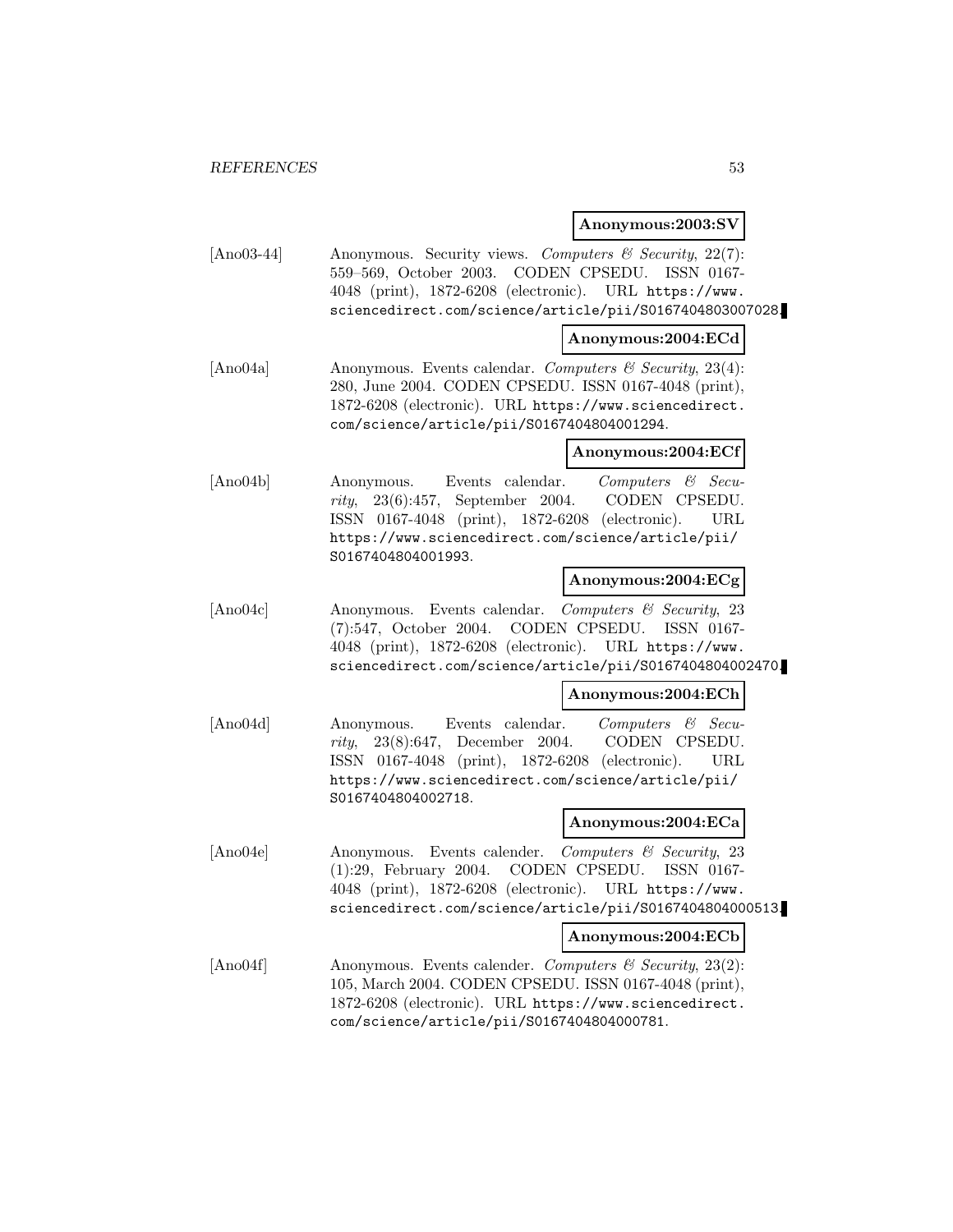# **Anonymous:2004:ECc**

| [Ano04g] | Anonymous. Events calender. Computers & Security, 23(3):<br>EX1, May 2004. CODEN CPSEDU. ISSN 0167-4048 (print),<br>1872-6208 (electronic). URL https://www.sciencedirect.<br>com/science/article/pii/S0167404804001087.  |                    |
|----------|---------------------------------------------------------------------------------------------------------------------------------------------------------------------------------------------------------------------------|--------------------|
|          |                                                                                                                                                                                                                           | Anonymous:2004:ECe |
| [Ano04h] | Anonymous. Events calender. Computers & Security, 23(5):<br>377, July 2004. CODEN CPSEDU. ISSN 0167-4048 (print),<br>1872-6208 (electronic). URL https://www.sciencedirect.<br>com/science/article/pii/S0167404804001592. |                    |
|          |                                                                                                                                                                                                                           | Anonymous:2004:PF  |
| [Ano04i] | Anonymous. Pages $1-86$ (February 2004). Computers & Se-<br>$curity$ , 23(1):??, February 2004. CODEN CPSEDU.<br>ISSN<br>0167-4048 (print), 1872-6208 (electronic).                                                       |                    |
|          |                                                                                                                                                                                                                           | Anonymous:2004:PMb |
| [Ano04j] | Anonymous. Pages 179-264 (May 2004). Computers & Secu-<br>rity, 23(3):??, May 2004. CODEN CPSEDU. ISSN 0167-4048<br>$(print), 1872-6208$ (electronic).                                                                    |                    |
|          |                                                                                                                                                                                                                           | Anonymous:2004:PJa |
| [Ano04k] | Anonymous. Pages 265-351 (June 2004). Computers & Secu-<br>rity, 23(4):??, June 2004. CODEN CPSEDU. ISSN 0167-4048<br>$(print), 1872-6208$ (electronic).                                                                  |                    |
|          |                                                                                                                                                                                                                           | Anonymous:2004:PJb |
| [Ano04]  | Anonymous. Pages 353-440 (July 2004). Computers $\mathcal C$ Secu-<br>rity, 23(5):??, July 2004. CODEN CPSEDU. ISSN 0167-4048<br>$(print), 1872-6208$ (electronic).                                                       |                    |
|          |                                                                                                                                                                                                                           | Anonymous:2004:PS  |
| [Ano04m] | Anonymous. Pages 441-530 (September 2004). Computers &<br>Security, 23(6):??, September 2004. CODEN CPSEDU. ISSN<br>0167-4048 (print), 1872-6208 (electronic).                                                            |                    |
|          |                                                                                                                                                                                                                           | Anonymous:2004:PO  |
| [Ano04n] | Anonymous. Pages 531-620 (October 2004). Computers &<br>Security, 23(7):??, October 2004. CODEN CPSEDU. ISSN<br>0167-4048 (print), 1872-6208 (electronic).                                                                |                    |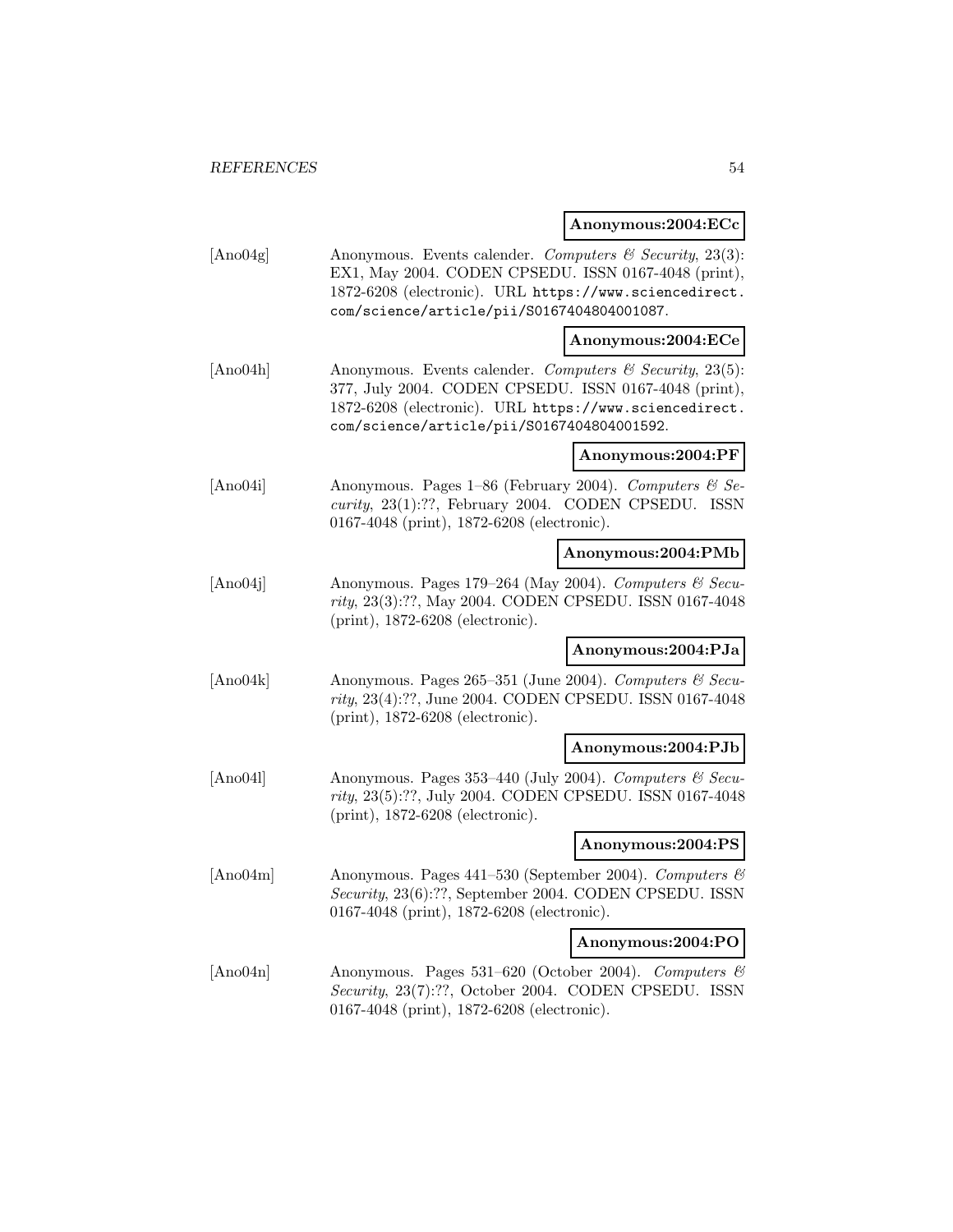## **Anonymous:2004:PD**

[Ano04o] Anonymous. Pages 621–714 (December 2004). Computers & Security, 23(8):??, December 2004. CODEN CPSEDU. ISSN 0167-4048 (print), 1872-6208 (electronic).

**Anonymous:2004:PMa**

 $[\text{Ano04p}]$  Anonymous. Pages 87–178 (March 2004). Computers & Security, 23(2):??, March 2004. CODEN CPSEDU. ISSN 0167- 4048 (print), 1872-6208 (electronic).

# **Anonymous:2004:SVa**

[Ano04q] Anonymous. Security views. Computers & Security, 23 (1):3–11, February 2004. CODEN CPSEDU. ISSN 0167- 4048 (print), 1872-6208 (electronic). URL https://www. sciencedirect.com/science/article/pii/S0167404804000112.

## **Anonymous:2004:SVb**

[Ano04r] Anonymous. Security views. Computers & Security, 23(2):89– 96, March 2004. CODEN CPSEDU. ISSN 0167-4048 (print), 1872-6208 (electronic). URL https://www.sciencedirect. com/science/article/pii/S0167404804000306.

## **Anonymous:2004:SVc**

[Ano04s] Anonymous. Security views. Computers  $\mathcal{C}$  Security, 23(6): 443–452, September 2004. CODEN CPSEDU. ISSN 0167- 4048 (print), 1872-6208 (electronic). URL https://www. sciencedirect.com/science/article/pii/S0167404804001889.

## **Anonymous:2004:SVd**

[Ano04t] Anonymous. Security views. Computers & Security, 23(8): 623–632, December 2004. CODEN CPSEDU. ISSN 0167- 4048 (print), 1872-6208 (electronic). URL https://www. sciencedirect.com/science/article/pii/S0167404804002652.

## **Anonymous:2005:CE**

[Ano05a] Anonymous. Calendar of events. Computers & Security, 24(8):EX1, November 2005. CODEN CPSEDU. ISSN 0167-4048 (print), 1872-6208 (electronic). URL https://www.sciencedirect.com/science/article/pii/ S0167404805001896.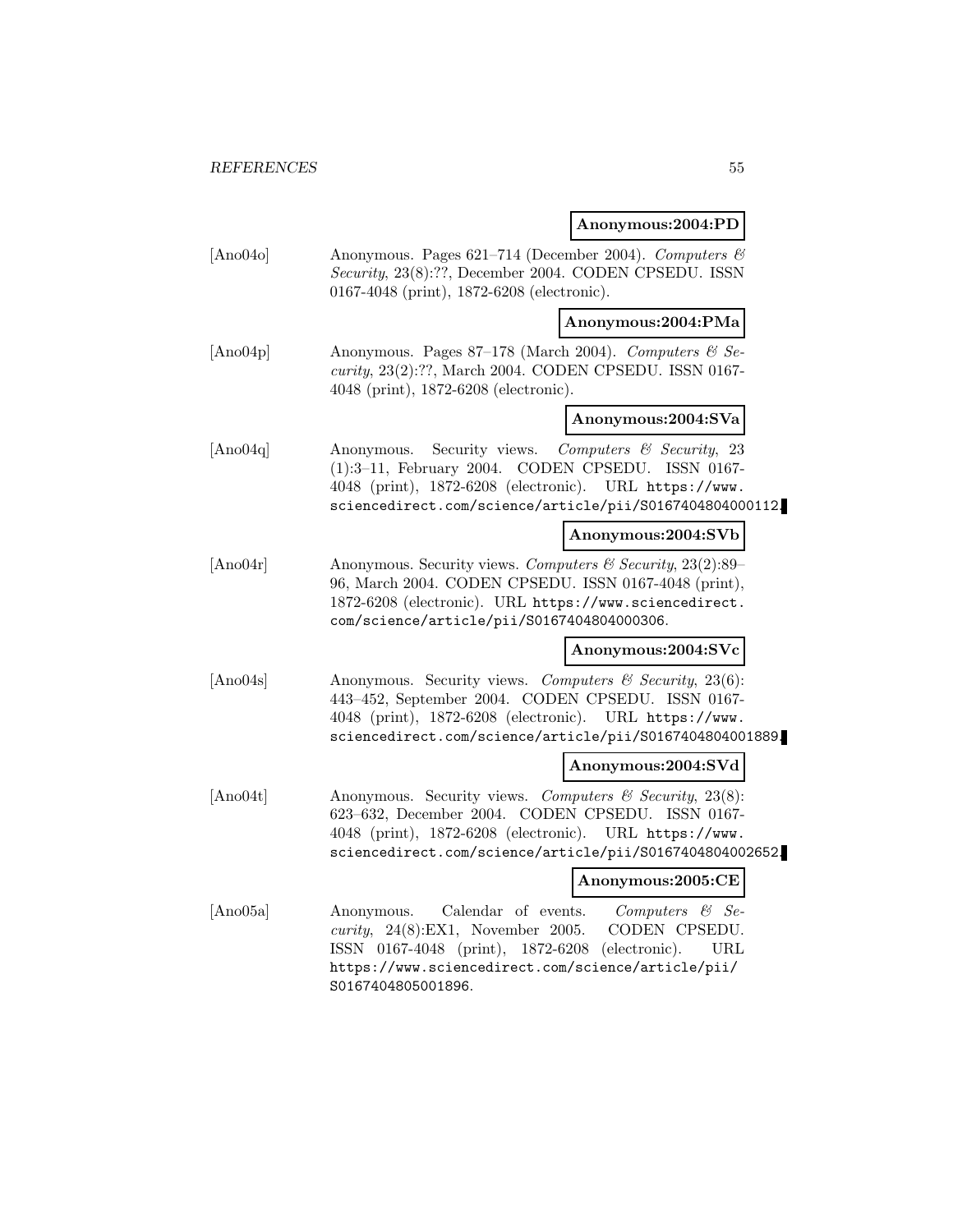# **Anonymous:2005:EC**

| [Ano05b] | Events calendar.<br>Anonymous.<br>$24(1)$ :EX1, February<br>2005.<br>rity,<br>ISSN 0167-4048 (print), 1872-6208 (electronic).<br>https://www.sciencedirect.com/science/article/pii/<br>S0167404805000064.                                                      | Computers & Secu-<br>CODEN CPSEDU.<br>URL |
|----------|----------------------------------------------------------------------------------------------------------------------------------------------------------------------------------------------------------------------------------------------------------------|-------------------------------------------|
|          |                                                                                                                                                                                                                                                                | Anonymous:2005:ECP                        |
| [Ano05c] | Anonymous. Events calendar, please update, see marked copy.<br>Computers & Security, 24(7):EX1, October 2005. CODEN<br>CPSEDU. ISSN 0167-4048 (print), 1872-6208 (electronic).<br>URL https://www.sciencedirect.com/science/article/<br>pii/S0167404805001689. |                                           |
|          |                                                                                                                                                                                                                                                                | Anonymous:2005:PF                         |
| [Ano05d] | Anonymous. Pages 1–86 (February 2005). Computers $\mathcal{C}$ Se-<br>curity, 24(1):??, February 2005. CODEN CPSEDU. ISSN<br>0167-4048 (print), 1872-6208 (electronic).                                                                                        |                                           |
|          |                                                                                                                                                                                                                                                                | Anonymous:2005:PMb                        |
| [Ano05e] | Anonymous. Pages 175-260 (May 2005). Computers & Secu-<br>rity, 24(3):??, May 2005. CODEN CPSEDU. ISSN 0167-4048<br>(print), 1872-6208 (electronic).                                                                                                           |                                           |
|          |                                                                                                                                                                                                                                                                | Anonymous:2005:PJ                         |
| [Ano05f] | Anonymous. Pages 261-346 (June 2005). Computers & Secu-<br>$rity$ , 24(4):??, June 2005. CODEN CPSEDU. ISSN 0167-4048<br>(print), 1872-6208 (electronic).                                                                                                      |                                           |
|          |                                                                                                                                                                                                                                                                | Anonymous:2005:PA                         |
| [Ano05g] | Anonymous. Pages 347-424 (August 2005). Computers &<br>Security, 24(5):??, August 2005. CODEN CPSEDU. ISSN<br>0167-4048 (print), 1872-6208 (electronic).                                                                                                       |                                           |
|          |                                                                                                                                                                                                                                                                | Anonymous:2005:PS                         |
| [Ano05h] | Anonymous. Pages 425-504 (September 2005). Computers &<br>Security, 24(6):??, September 2005. CODEN CPSEDU. ISSN<br>0167-4048 (print), 1872-6208 (electronic).                                                                                                 |                                           |
|          |                                                                                                                                                                                                                                                                | Anonymous:2005:PO                         |
| [Ano05i] | Anonymous. Pages 505-586 (October 2005). Computers &<br>Security, 24(7):??, October 2005. CODEN CPSEDU. ISSN<br>0167-4048 (print), 1872-6208 (electronic).                                                                                                     |                                           |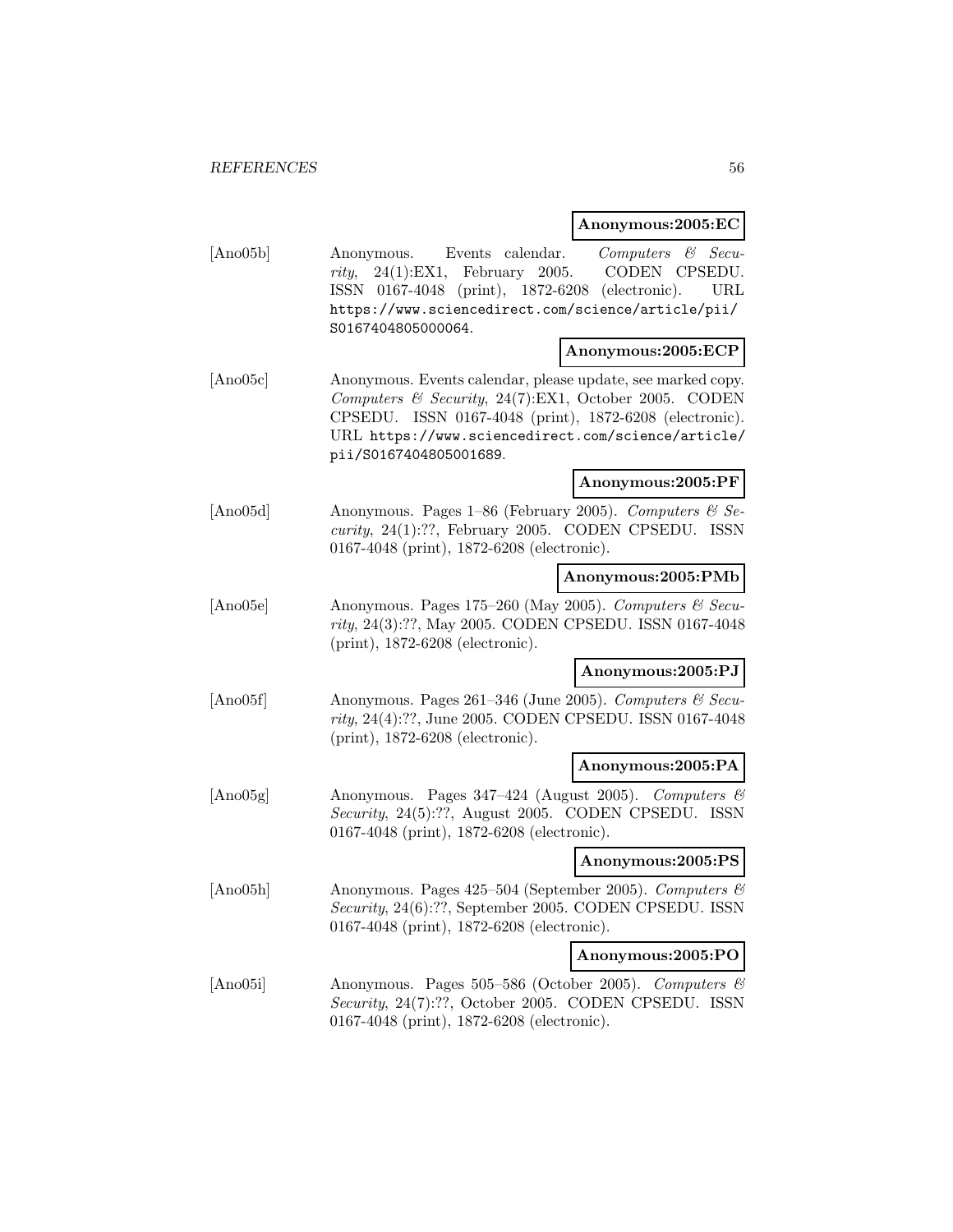#### **Anonymous:2005:PN**

[Ano05j] Anonymous. Pages 587–674 (November 2005). Computers & Security, 24(8):??, November 2005. CODEN CPSEDU. ISSN 0167-4048 (print), 1872-6208 (electronic).

#### **Anonymous:2005:PMa**

 $[Ano05k]$  Anonymous. Pages 87–174 (March 2005). Computers & Security, 24(2):??, March 2005. CODEN CPSEDU. ISSN 0167- 4048 (print), 1872-6208 (electronic).

## **Anonymous:2005:SV**

[Ano05l] Anonymous. Security views. Computers & Security, 24 (4):263–270, June 2005. CODEN CPSEDU. ISSN 0167- 4048 (print), 1872-6208 (electronic). URL https://www. sciencedirect.com/science/article/pii/S0167404805000520.

#### **Anonymous:2005:SVMc**

[Ano05m] Anonymous. Security views — malware update. Computers & Security, 24(3):177-187, May 2005. CODEN CPSEDU. ISSN 0167-4048 (print), 1872-6208 (electronic). URL https://www.sciencedirect.com/science/article/ pii/S0167404805000441.

# **Anonymous:2005:SVMd**

[Ano05n] Anonymous. Security views — malware update. Computers & Security,  $24(7):507-515$ , October 2005. CODEN CPSEDU. ISSN 0167-4048 (print), 1872-6208 (electronic). URL https://www.sciencedirect.com/science/article/ pii/S0167404805001434.

#### **Anonymous:2005:SVMa**

[Ano05o] Anonymous. Security views: Malware update. Computers & Security, 24(1):1–9, February 2005. CODEN CPSEDU. ISSN 0167-4048 (print), 1872-6208 (electronic). URL https://www.sciencedirect.com/science/article/ pii/S0167404804002809.

#### **Anonymous:2005:SVMb**

[Ano05p] Anonymous. Security views: Malware update. Computers  $\&$  Security, 24(2):91–98, March 2005. CODEN CPSEDU. ISSN 0167-4048 (print), 1872-6208 (electronic).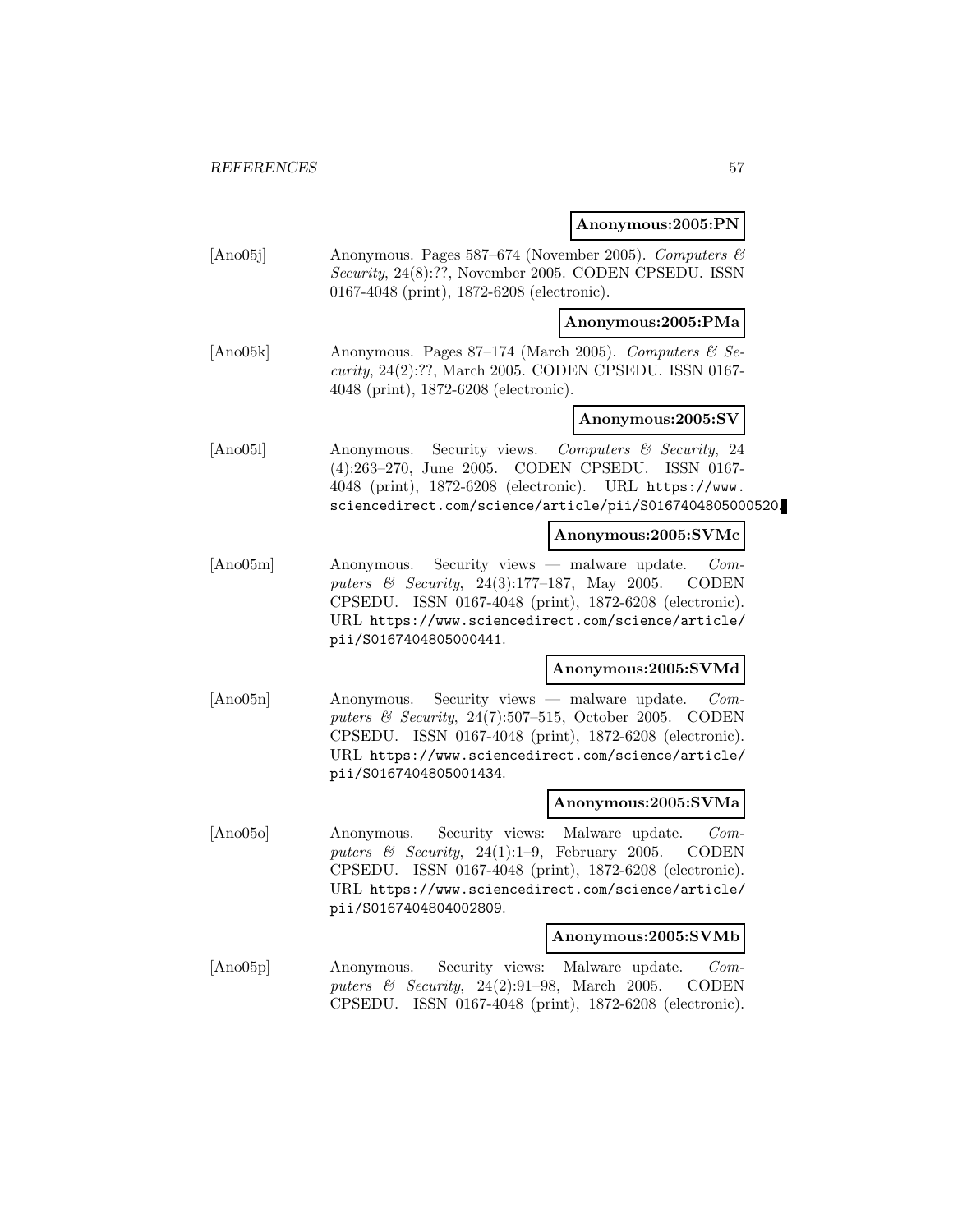URL https://www.sciencedirect.com/science/article/ pii/S0167404805000155.

#### **Anonymous:2005:SCB**

[Ano05q] Anonymous. Smart card based authentication — any future? Computers & Security, 24(3):188-191, May 2005. CODEN CPSEDU. ISSN 0167-4048 (print), 1872-6208 (electronic). URL https://www.sciencedirect.com/science/article/ pii/S016740480500043X.

#### **Anonymous:2006:CEa**

[Ano06a] Anonymous. Calendar of events. Computers & Se $curity, 25(2)$ :EX1, March 2006. CODEN CPSEDU. ISSN 0167-4048 (print), 1872-6208 (electronic). URL https://www.sciencedirect.com/science/article/pii/ S0167404806000459.

#### **Anonymous:2006:CEb**

[Ano06b] Anonymous. Calendar of events. Computers & Security, 25(4): EX1, June 2006. CODEN CPSEDU. ISSN 0167-4048 (print), 1872-6208 (electronic). URL https://www.sciencedirect. com/science/article/pii/S0167404806000836.

## **Anonymous:2006:CEU**

[Ano06c] Anonymous. Calendar of events — update. Computers  $\&$  Security, 25(3):EX1, May 2006. CODEN CPSEDU. ISSN 0167-4048 (print), 1872-6208 (electronic). URL https://www.sciencedirect.com/science/article/pii/ S016740480600068X.

## **Anonymous:2006:CEc**

[Ano06d] Anonymous. Calender of events. *Computers*  $\mathcal{C}$  Security, 25(5): EX1, July 2006. CODEN CPSEDU. ISSN 0167-4048 (print), 1872-6208 (electronic). URL https://www.sciencedirect. com/science/article/pii/S0167404806001052.

# **Anonymous:2006:CPI**

[Ano06e] Anonymous. Call for papers-IFIPSEC 2007. Computers  $\&$  Security, 25(7):551, October 2006. CODEN CPSEDU. ISSN 0167-4048 (print), 1872-6208 (electronic). URL https://www.sciencedirect.com/science/article/pii/ S0167404806001477.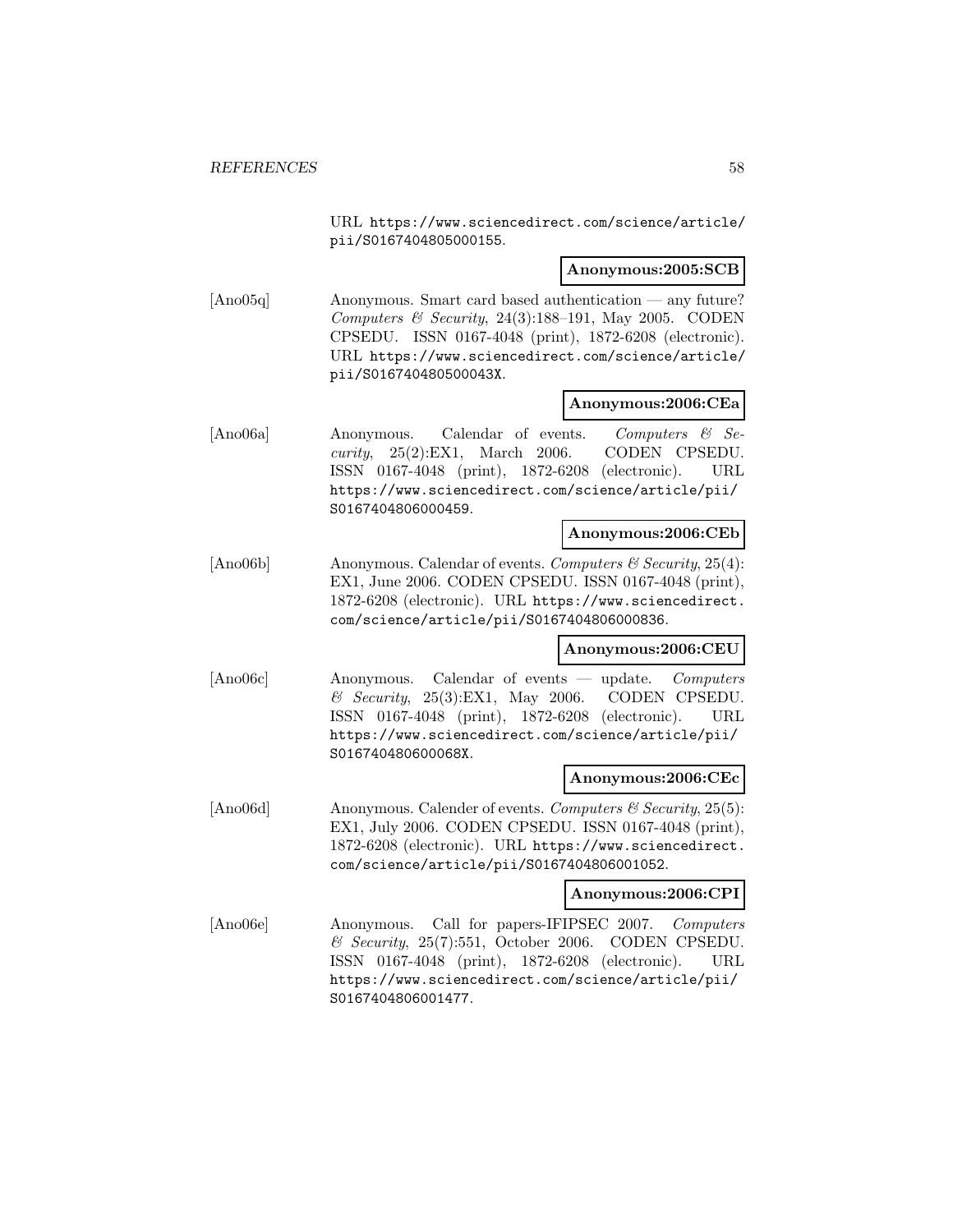#### **Anonymous:2006:E**

[Ano06f] Anonymous. Events. Computers & Security, 25(1):EX1, February 2006. CODEN CPSEDU. ISSN 0167-4048 (print), 1872-6208 (electronic). URL https://www.sciencedirect. com/science/article/pii/S0167404806000162.

#### **Anonymous:2006:GAa**

[Ano06g] Anonymous. Guide for authors. Computers & Security, 25(6):iv, September 2006. CODEN CPSEDU. ISSN 0167-4048 (print), 1872-6208 (electronic). URL https://www.sciencedirect.com/science/article/pii/ S0167404806001337.

# **Anonymous:2006:GAb**

[Ano06h] Anonymous. Guide for authors. Computers & Security, 25(7):iv–v, October 2006. CODEN CPSEDU. ISSN 0167-4048 (print), 1872-6208 (electronic). URL https://www.sciencedirect.com/science/article/pii/ S0167404806001660.

# **Anonymous:2006:GAc**

[Ano06i] Anonymous. Guide for authors. Computers & Security, 25(8):iv–v, November 2006. CODEN CPSEDU. ISSN 0167-4048 (print), 1872-6208 (electronic). URL https://www.sciencedirect.com/science/article/pii/ S0167404806001969.

# **Anonymous:2006:ICEa**

[Ano06j] Anonymous. IBC — calendar of events. Computers & Security, 25(6):CO3, September 2006. CODEN CPSEDU. ISSN 0167-4048 (print), 1872-6208 (electronic). URL https://www.sciencedirect.com/science/article/pii/ S0167404806001349.

# **Anonymous:2006:ICEb**

[Ano06k] Anonymous. IBC — calendar of events. Computers & Security, 25(7):CO3, October 2006. CODEN CPSEDU. ISSN 0167-4048 (print), 1872-6208 (electronic). URL https://www.sciencedirect.com/science/article/pii/ S0167404806001817.

# **Anonymous:2006:ICEc**

[Ano06] Anonymous. IBC — calendar of events. Computers  $\mathcal{C}$ Security, 25(8):CO3, November 2006. CODEN CPSEDU.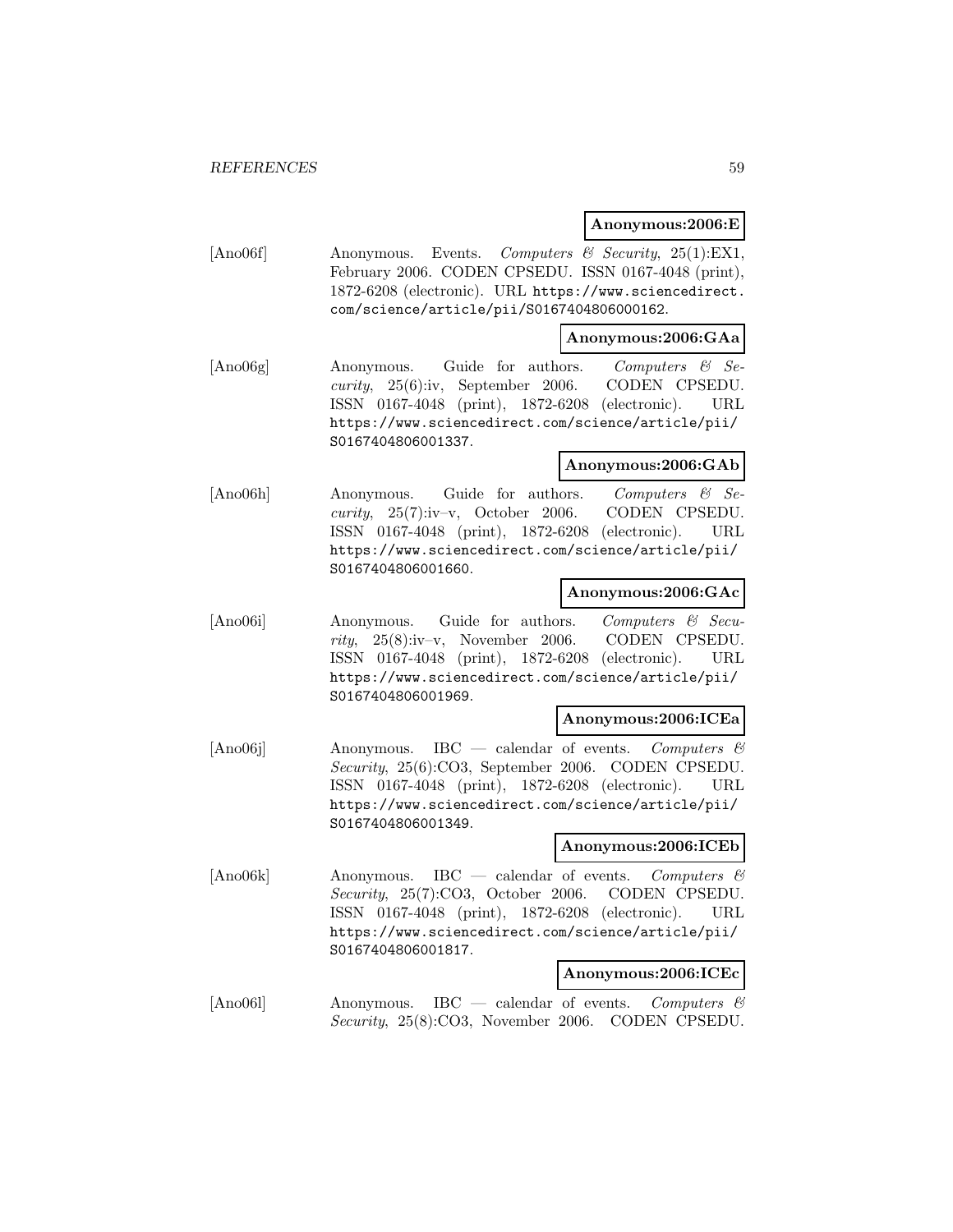ISSN 0167-4048 (print), 1872-6208 (electronic). URL https://www.sciencedirect.com/science/article/pii/ S0167404806001970.

# **Anonymous:2006:IEBa**

[Ano06m] Anonymous. IFC — editorial board. Computers  $\mathcal{C}$  Security, 25(6):CO2, September 2006. CODEN CPSEDU. ISSN 0167-4048 (print), 1872-6208 (electronic). URL https://www.sciencedirect.com/science/article/pii/ S0167404806001271.

# **Anonymous:2006:IEBb**

[Ano06n] Anonymous. IFC — editorial board. Computers  $\mathcal{C}$  Security, 25(7):CO2, October 2006. CODEN CPSEDU. ISSN 0167-4048 (print), 1872-6208 (electronic). URL https://www.sciencedirect.com/science/article/pii/ S0167404806001611.

# **Anonymous:2006:IEBc**

[Ano06o] Anonymous. IFC — editorial board. Computers & Security, 25(8):CO2, November 2006. CODEN CPSEDU. ISSN 0167-4048 (print), 1872-6208 (electronic). URL https://www.sciencedirect.com/science/article/pii/ S0167404806001908.

# **Anonymous:2006:ICa**

[Ano06p] Anonymous. (iii) contents. Computers & Security, 25(6):iii, September 2006. CODEN CPSEDU. ISSN 0167-4048 (print), 1872-6208 (electronic). URL https://www.sciencedirect. com/science/article/pii/S0167404806001301.

## **Anonymous:2006:ICb**

[Ano06q] Anonymous. (iii) contents. Computers & Security, 25(7):iii, October 2006. CODEN CPSEDU. ISSN 0167-4048 (print), 1872-6208 (electronic). URL https://www.sciencedirect. com/science/article/pii/S0167404806001647.

#### **Anonymous:2006:ICc**

[Ano06r] Anonymous. (iii) contents. Computers & Security, 25(8):iii, November 2006. CODEN CPSEDU. ISSN 0167-4048 (print), 1872-6208 (electronic). URL https://www.sciencedirect. com/science/article/pii/S0167404806001933.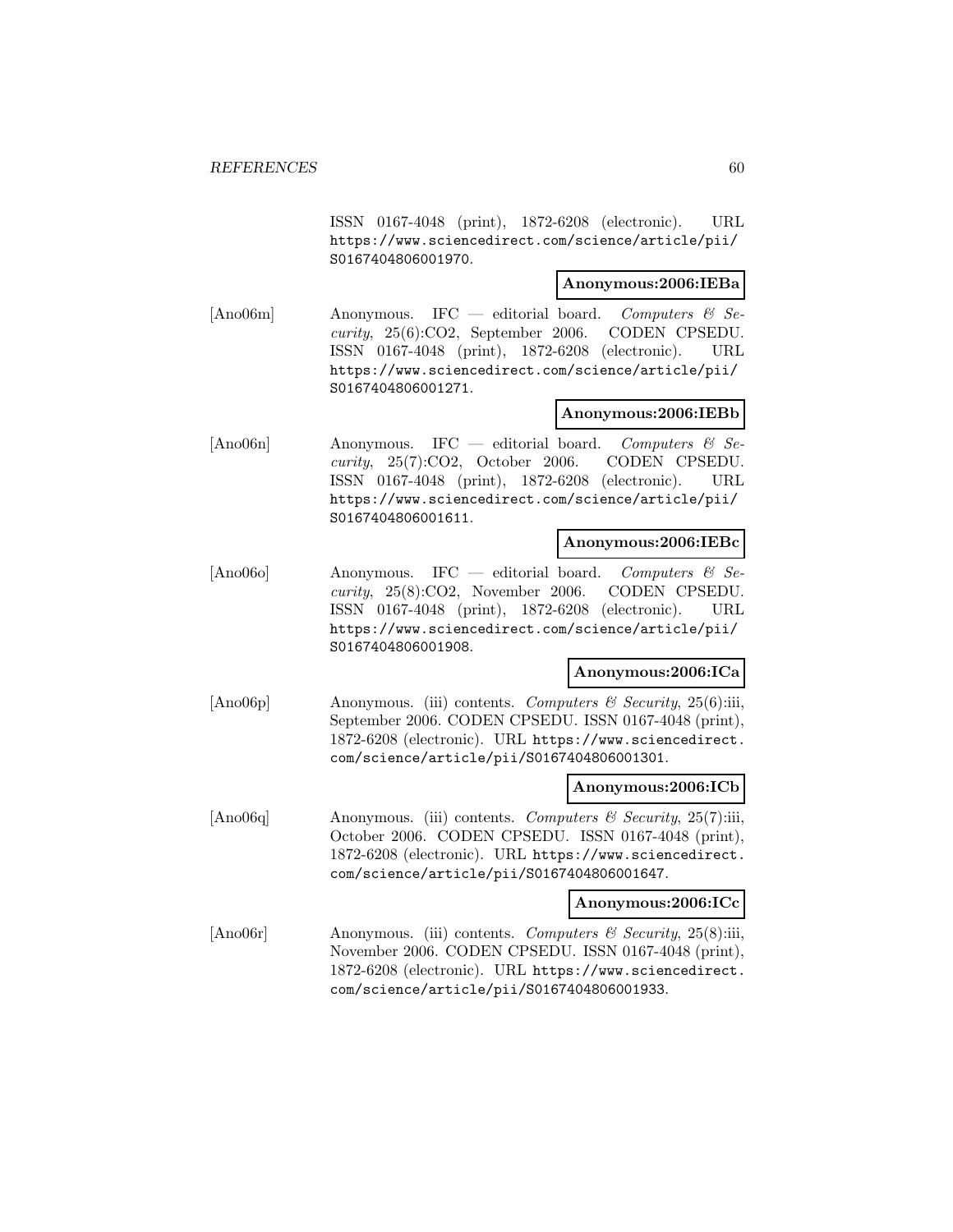# **Anonymous:2006:MU**

| [Ano06s] | Anonymous. Malware update. Computers & Security, 25<br>CODEN CPSEDU.<br>$(4):238-246$ , June 2006.<br>ISSN 0167-<br>4048 (print), 1872-6208 (electronic). URL https://www.<br>sciencedirect.com/science/article/pii/S0167404806000629. |  |
|----------|----------------------------------------------------------------------------------------------------------------------------------------------------------------------------------------------------------------------------------------|--|
|          | Anonymous:2006:PF                                                                                                                                                                                                                      |  |
| [Ano06t] | Anonymous. Pages $1-78$ (February 2006). Computers & Se-<br>curity, $25(1)$ :??, February 2006. CODEN CPSEDU. ISSN<br>0167-4048 (print), 1872-6208 (electronic).                                                                       |  |
|          | Anonymous:2006:PMb                                                                                                                                                                                                                     |  |
| [Ano06u] | Anonymous. Pages 155-236 (May 2006). Computers & Secu-<br>rity, 25(3):??, May 2006. CODEN CPSEDU. ISSN 0167-4048<br>(print), 1872-6208 (electronic).                                                                                   |  |
|          | Anonymous:2006:PJa                                                                                                                                                                                                                     |  |
| [Ano06v] | Anonymous. Pages 237-314 (June 2006). Computers & Secu-<br>rity, 25(4):??, June 2006. CODEN CPSEDU. ISSN 0167-4048<br>$(print), 1872-6208$ (electronic).                                                                               |  |
|          | Anonymous:2006:PJb                                                                                                                                                                                                                     |  |
| [Ano06w] | Anonymous. Pages 315-392 (July 2006). Computers & Secu-<br>rity, 25(5):??, July 2006. CODEN CPSEDU. ISSN 0167-4048<br>$(print), 1872-6208$ (electronic).                                                                               |  |
|          | Anonymous:2006:PS                                                                                                                                                                                                                      |  |
| [Ano06x] | Anonymous. Pages 393-474 (September 2006). Computers &<br>Security, 25(6):??, September 2006. CODEN CPSEDU. ISSN<br>0167-4048 (print), 1872-6208 (electronic).                                                                         |  |
|          | Anonymous:2006:PO                                                                                                                                                                                                                      |  |
| [Ano06y] | Anonymous. Pages 475-552 (October 2006). Computers &<br>Security, 25(7):??, October 2006. CODEN CPSEDU. ISSN<br>0167-4048 (print), 1872-6208 (electronic).                                                                             |  |
|          | Anonymous:2006:PN                                                                                                                                                                                                                      |  |
| [Ano06z] | Anonymous. Pages 553-616 (November 2006). Computers &<br>Security, 25(8):??, November 2006. CODEN CPSEDU. ISSN<br>0167-4048 (print), 1872-6208 (electronic).                                                                           |  |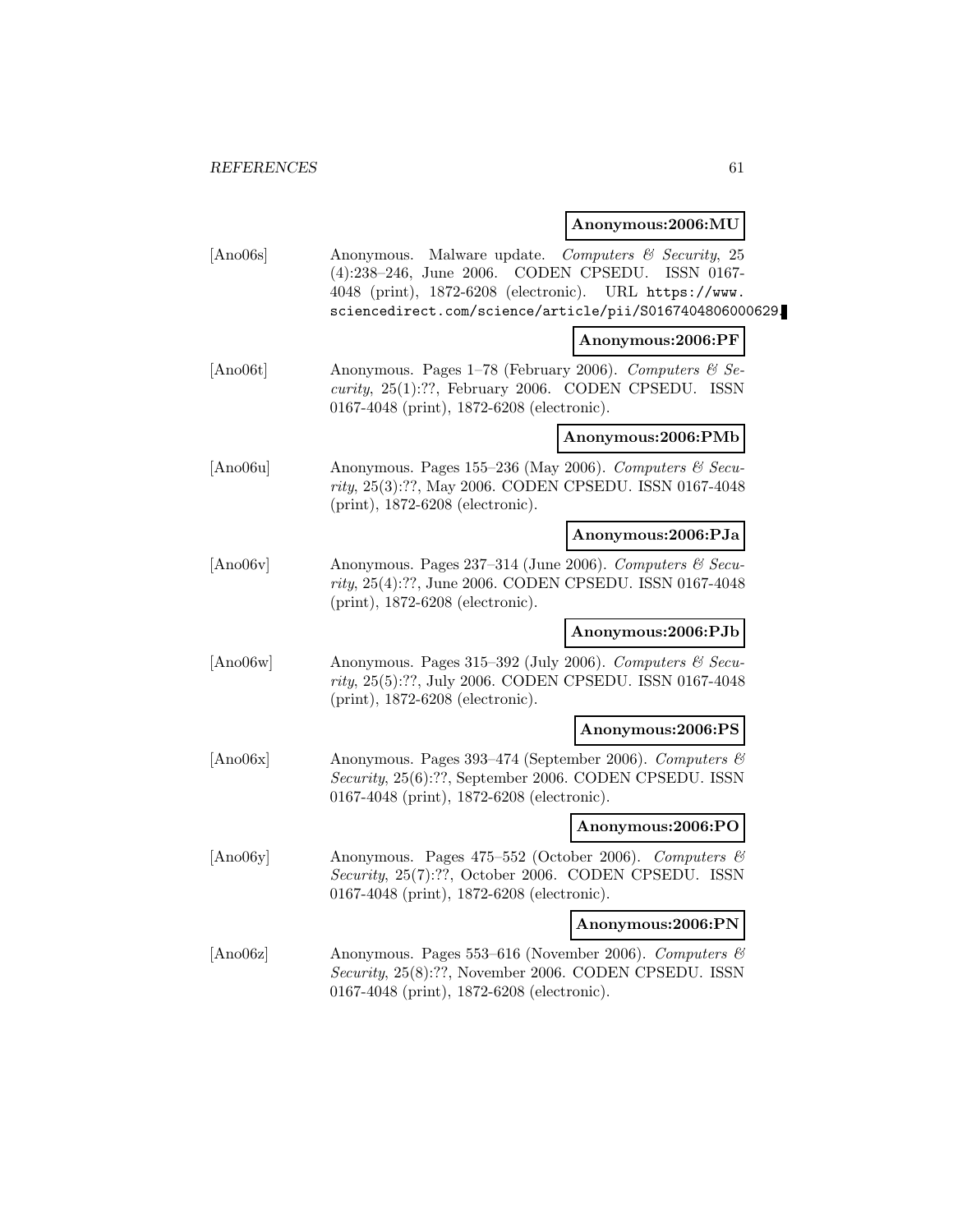## **Anonymous:2006:PMa**

[Ano06-27] Anonymous. Pages 79–154 (March 2006). Computers  $\mathcal{C}$  Security, 25(2):??, March 2006. CODEN CPSEDU. ISSN 0167- 4048 (print), 1872-6208 (electronic).

## **Anonymous:2006:SVMa**

[Ano06-28] Anonymous. Security views — malware update. Computers & Security,  $25(1):3-12$ , February 2006. CODEN CPSEDU. ISSN 0167-4048 (print), 1872-6208 (electronic). URL https://www.sciencedirect.com/science/article/ pii/S0167404805002075.

## **Anonymous:2006:SVMb**

[Ano06-29] Anonymous. Security views — malware update. Computers  $\&$  Security, 25(2):81–88, March 2006. CODEN CPSEDU. ISSN 0167-4048 (print), 1872-6208 (electronic). URL https://www.sciencedirect.com/science/article/ pii/S0167404806000204.

## **Anonymous:2006:SVMc**

[Ano06-30] Anonymous. Security views — malware update. Computers & Security, 25(3):156–162, May 2006. CODEN CPSEDU. ISSN 0167-4048 (print), 1872-6208 (electronic). URL https://www.sciencedirect.com/science/article/ pii/S0167404806000599.

#### **Anonymous:2006:SVMd**

[Ano06-31] Anonymous. Security views — malware update. Computers & Security, 25(5):317-324, July 2006. CODEN CPSEDU. ISSN 0167-4048 (print), 1872-6208 (electronic). URL https://www.sciencedirect.com/science/article/ pii/S0167404806000952.

#### **Anonymous:2006:SVMe**

[Ano06-32] Anonymous. Security views — malware update. Computers & Security,  $25(6):395-404$ , September 2006. CODEN CPSEDU. ISSN 0167-4048 (print), 1872-6208 (electronic). URL https://www.sciencedirect.com/science/article/ pii/S0167404806001143.

# **Anonymous:2006:SVMf**

[Ano06-33] Anonymous. Security views — malware update. Computers & Security, 25(7):477–485, October 2006. CODEN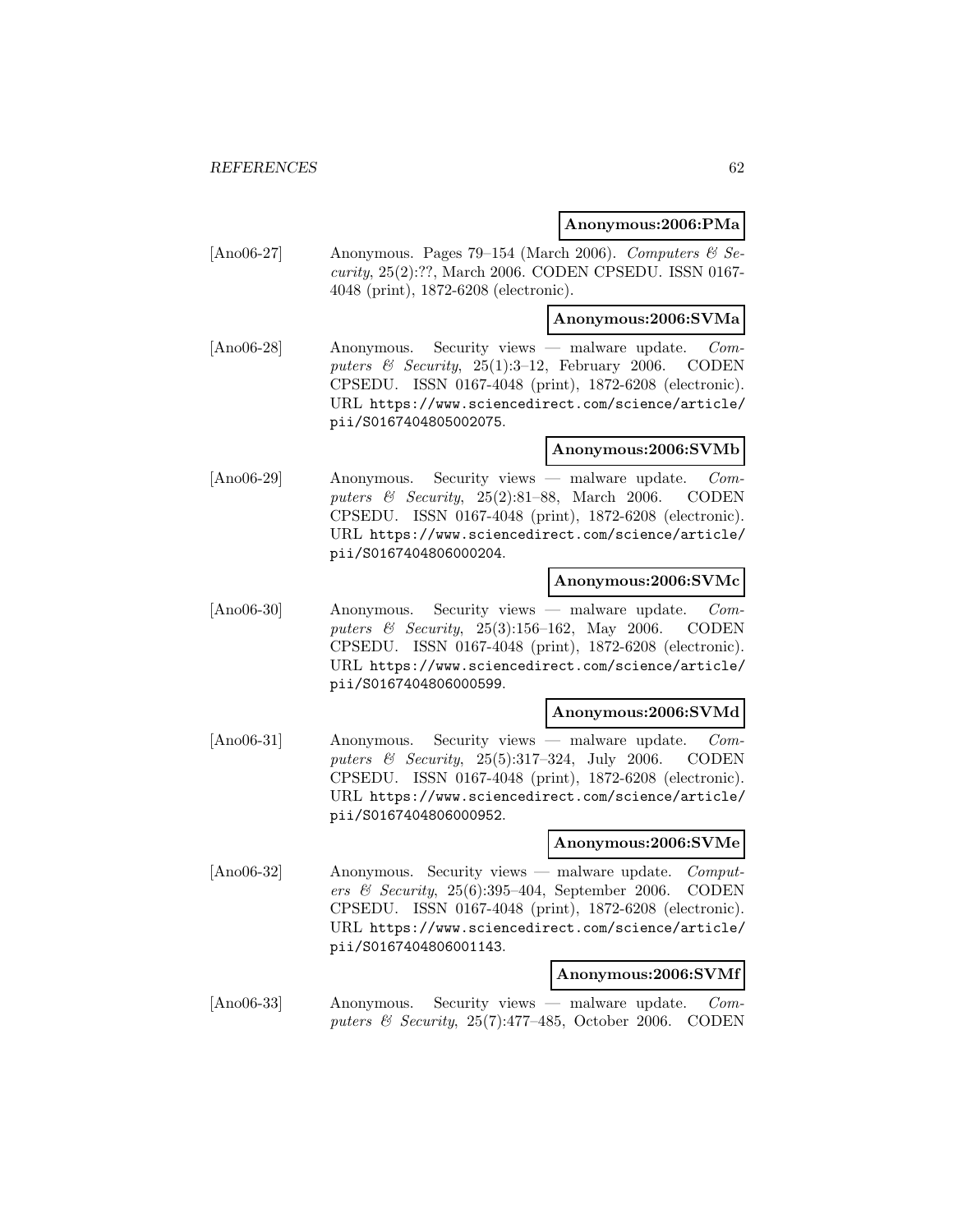CPSEDU. ISSN 0167-4048 (print), 1872-6208 (electronic). URL https://www.sciencedirect.com/science/article/ pii/S0167404806001465.

# **Anonymous:2006:SVMg**

[Ano06-34] Anonymous. Security views — malware update. Computers & Security,  $25(8):555-565$ , November 2006. CODEN CPSEDU. ISSN 0167-4048 (print), 1872-6208 (electronic). URL https://www.sciencedirect.com/science/article/ pii/S0167404806001842.

# **Anonymous:2007:P**

[Ano07a] Anonymous. From the publisher. Computers & Security, 26(6):419, September 2007. CODEN CPSEDU. ISSN 0167-4048 (print), 1872-6208 (electronic). URL https://www.sciencedirect.com/science/article/pii/ S0167404807000776.

#### **Anonymous:2007:GAa**

[Ano07b] Anonymous. Guide for authors. Computers & Security, 26(1):V–VI, February 2007. CODEN CPSEDU. ISSN 0167-4048 (print), 1872-6208 (electronic). URL https://www.sciencedirect.com/science/article/pii/ S0167404807000144.

#### **Anonymous:2007:GAb**

[Ano07c] Anonymous. Guide for authors. Computers & Security, 26(2): iv–v, March 2007. CODEN CPSEDU. ISSN 0167-4048 (print), 1872-6208 (electronic). URL https://www.sciencedirect. com/science/article/pii/S0167404807000338.

#### **Anonymous:2007:GAc**

[Ano07d] Anonymous. Guide for authors. Computers  $\mathcal C$  Security, 26(3): iv–v, May 2007. CODEN CPSEDU. ISSN 0167-4048 (print), 1872-6208 (electronic). URL https://www.sciencedirect. com/science/article/pii/S0167404807000491.

#### **Anonymous:2007:GAd**

[Ano07e] Anonymous. Guide for authors. Computers & Security, 26(4): iv–v, June 2007. CODEN CPSEDU. ISSN 0167-4048 (print), 1872-6208 (electronic). URL https://www.sciencedirect. com/science/article/pii/S016740480700065X.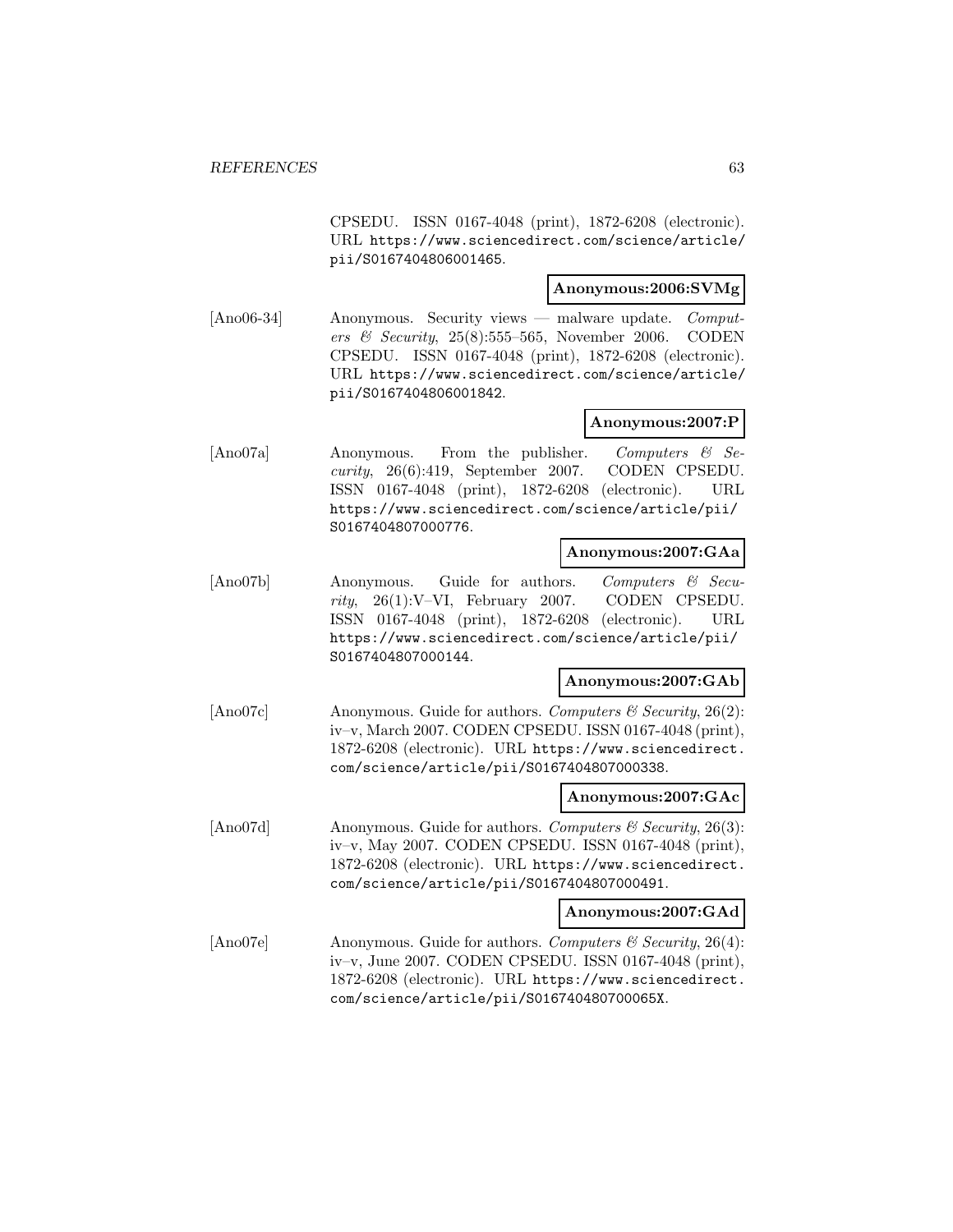# **Anonymous:2007:GAe**

[Ano07f] Anonymous. Guide for authors. Computers & Security, 26(5):iv–v, August 2007. CODEN CPSEDU. ISSN 0167-4048 (print), 1872-6208 (electronic). URL https://www.sciencedirect.com/science/article/pii/ S0167404807000879.

## **Anonymous:2007:GAf**

[Ano07g] Anonymous. Guide for authors. Computers & Security, 26(6):iv–v, September 2007. CODEN CPSEDU. ISSN 0167-4048 (print), 1872-6208 (electronic). URL https://www.sciencedirect.com/science/article/pii/ S0167404807001022.

#### **Anonymous:2007:GAg**

[Ano07h] Anonymous. Guide for authors. Computers & Security, 26(7–8):iv–v, December 2007. CODEN CPSEDU. ISSN 0167-4048 (print), 1872-6208 (electronic). URL https://www.sciencedirect.com/science/article/pii/ S0167404807001216.

# **Anonymous:2007:GAh**

[Ano07i] Anonymous. Guide for authors. Computers & Security, 26(7–8):iv–v, December 2007. CODEN CPSEDU. ISSN 0167-4048 (print), 1872-6208 (electronic). URL https://www.sciencedirect.com/science/article/pii/ S0167404807001216.

## **Anonymous:2007:GAi**

[Ano07j] Anonymous. Guide for authors. Computers & Security, 26(7–8):iv–v, December 2007. CODEN CPSEDU. ISSN 0167-4048 (print), 1872-6208 (electronic). URL https://www.sciencedirect.com/science/article/pii/ S0167404807001216.

# **Anonymous:2007:ICE**

[Ano07k] Anonymous. IBC — calendar of events. Computers & Security, 26(1):CO3, February 2007. CODEN CPSEDU. ISSN 0167-4048 (print), 1872-6208 (electronic). URL https://www.sciencedirect.com/science/article/pii/ S0167404807000156.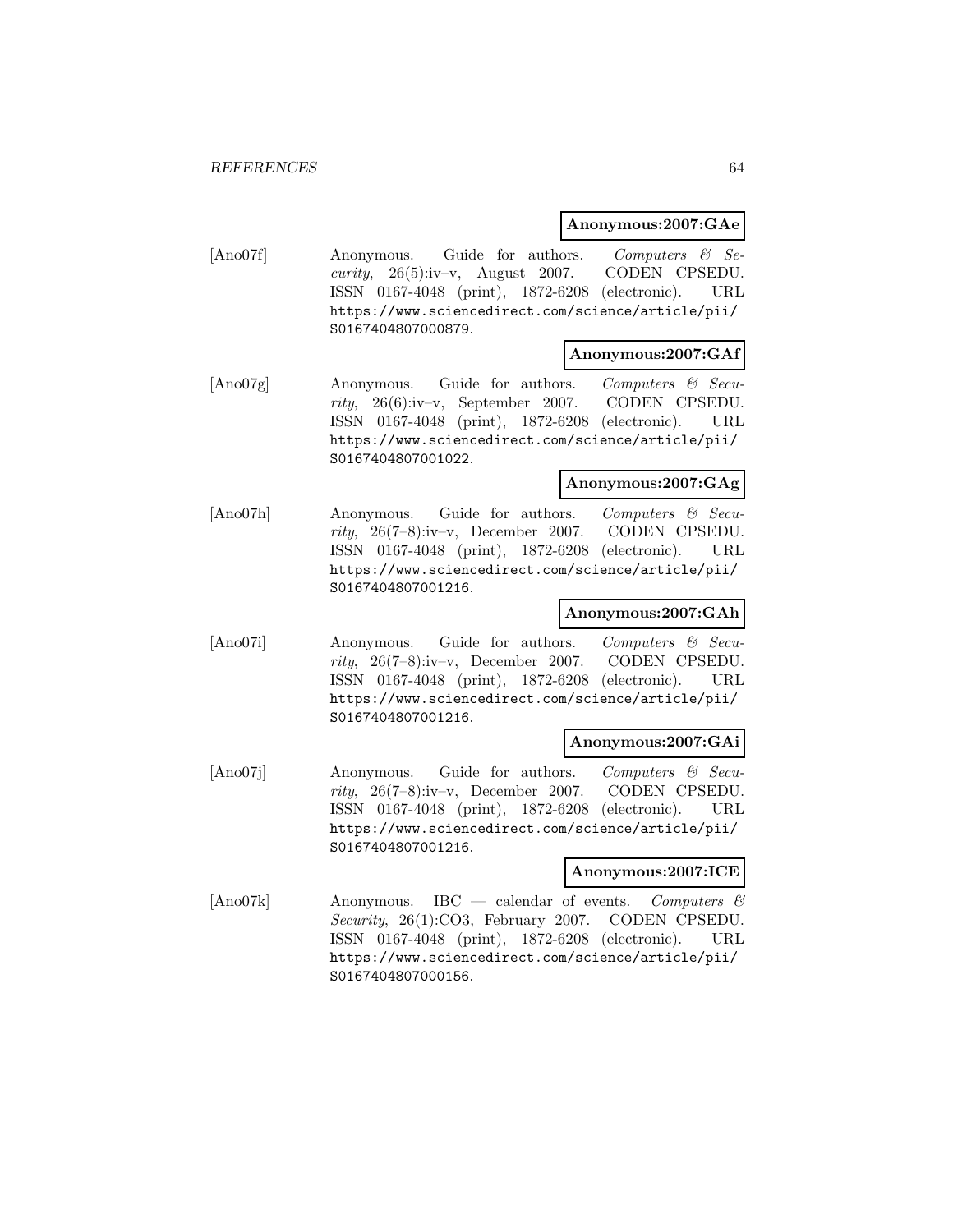#### **Anonymous:2007:IEBa**

[Ano071] Anonymous. IFC — editorial board. Computers  $\mathcal{C}$  Security, 26(1):CO2, February 2007. CODEN CPSEDU. ISSN 0167-4048 (print), 1872-6208 (electronic). URL https://www.sciencedirect.com/science/article/pii/ S0167404807000089.

#### **Anonymous:2007:IEBb**

[Ano07m] Anonymous. IFC — editorial board. Computers & Security, 26(2):ifc, March 2007. CODEN CPSEDU. ISSN 0167-4048 (print), 1872-6208 (electronic). URL https://www.sciencedirect.com/science/article/pii/ S0167404807000260.

# **Anonymous:2007:IEBc**

[Ano07n] Anonymous. IFC — editorial board. Computers  $\mathcal{C}$  Security, 26(3):ifc, May 2007. CODEN CPSEDU. ISSN 0167- 4048 (print), 1872-6208 (electronic). URL https://www. sciencedirect.com/science/article/pii/S0167404807000429.

#### **Anonymous:2007:IEBd**

[Ano07o] Anonymous. IFC — editorial board. Computers  $\mathcal{C}$  Security, 26(4):ifc, June 2007. CODEN CPSEDU. ISSN 0167- 4048 (print), 1872-6208 (electronic). URL https://www. sciencedirect.com/science/article/pii/S0167404807000582.

## **Anonymous:2007:IEBe**

[Ano07p] Anonymous. IFC — editorial board. Computers & Security, 26(5):ifc, August 2007. CODEN CPSEDU. ISSN 0167-4048 (print), 1872-6208 (electronic). URL https://www.sciencedirect.com/science/article/pii/ S0167404807000806.

#### **Anonymous:2007:IEBf**

[Ano07q] Anonymous. IFC — editorial board. Computers  $\mathcal{C}$  Security, 26(6):ifc, September 2007. CODEN CPSEDU. ISSN 0167-4048 (print), 1872-6208 (electronic). URL https://www.sciencedirect.com/science/article/pii/ S016740480700096X.

#### **Anonymous:2007:IEBg**

 $[Ano07r]$  Anonymous. IFC — editorial board. Computers & Security, 26(7–8):ifc, December 2007. CODEN CPSEDU.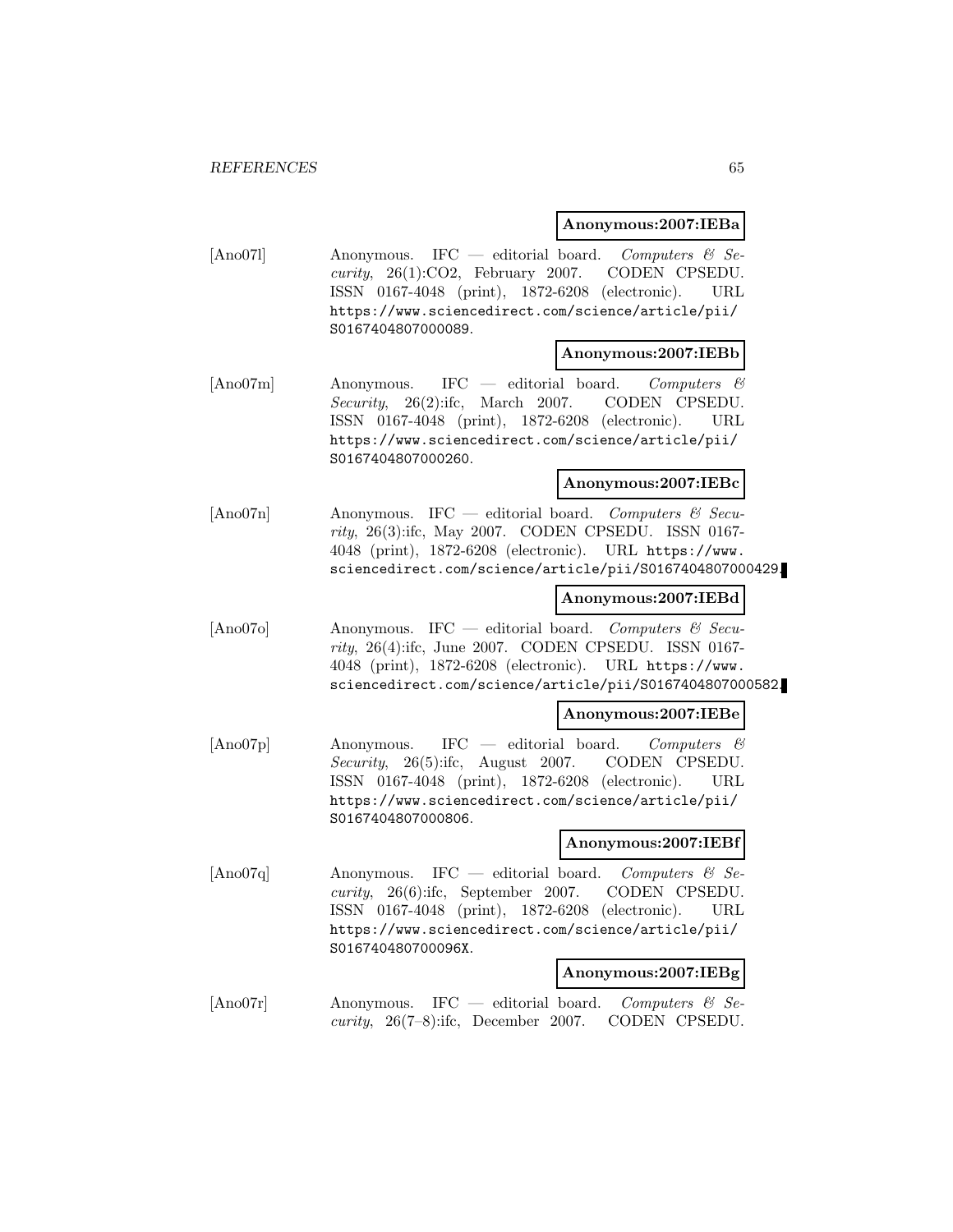ISSN 0167-4048 (print), 1872-6208 (electronic). URL https://www.sciencedirect.com/science/article/pii/ S0167404807001149.

# **Anonymous:2007:IEBh**

[Ano07s] Anonymous. IFC — editorial board. Computers  $\mathcal{C}$  Security, 26(7–8):ifc, December 2007. CODEN CPSEDU. ISSN 0167-4048 (print), 1872-6208 (electronic). URL https://www.sciencedirect.com/science/article/pii/ S0167404807001149.

# **Anonymous:2007:IEBi**

[Ano07t] Anonymous. IFC — editorial board. Computers  $\mathcal{C}$  Security, 26(7–8):ifc, December 2007. CODEN CPSEDU. ISSN 0167-4048 (print), 1872-6208 (electronic). URL https://www.sciencedirect.com/science/article/pii/ S0167404807001149.

# **Anonymous:2007:ICa**

[Ano07u] Anonymous. (iii) contents. Computers & Security, 26(1):iii, February 2007. CODEN CPSEDU. ISSN 0167-4048 (print), 1872-6208 (electronic). URL https://www.sciencedirect. com/science/article/pii/S0167404807000119.

#### **Anonymous:2007:ICb**

[Ano07v] Anonymous. (iii) contents. Computers & Security, 26(2):iii, March 2007. CODEN CPSEDU. ISSN 0167-4048 (print), 1872-6208 (electronic). URL https://www.sciencedirect. com/science/article/pii/S0167404807000296.

## **Anonymous:2007:ICc**

[Ano07w] Anonymous. (iii) contents. Computers & Security, 26(3):iii, May 2007. CODEN CPSEDU. ISSN 0167-4048 (print), 1872- 6208 (electronic). URL https://www.sciencedirect.com/ science/article/pii/S0167404807000454.

#### **Anonymous:2007:ICd**

 $[\text{Ano07x}]$  Anonymous. (iii) contents. Computers & Security, 26(4):iii, June 2007. CODEN CPSEDU. ISSN 0167-4048 (print), 1872- 6208 (electronic). URL https://www.sciencedirect.com/ science/article/pii/S0167404807000612.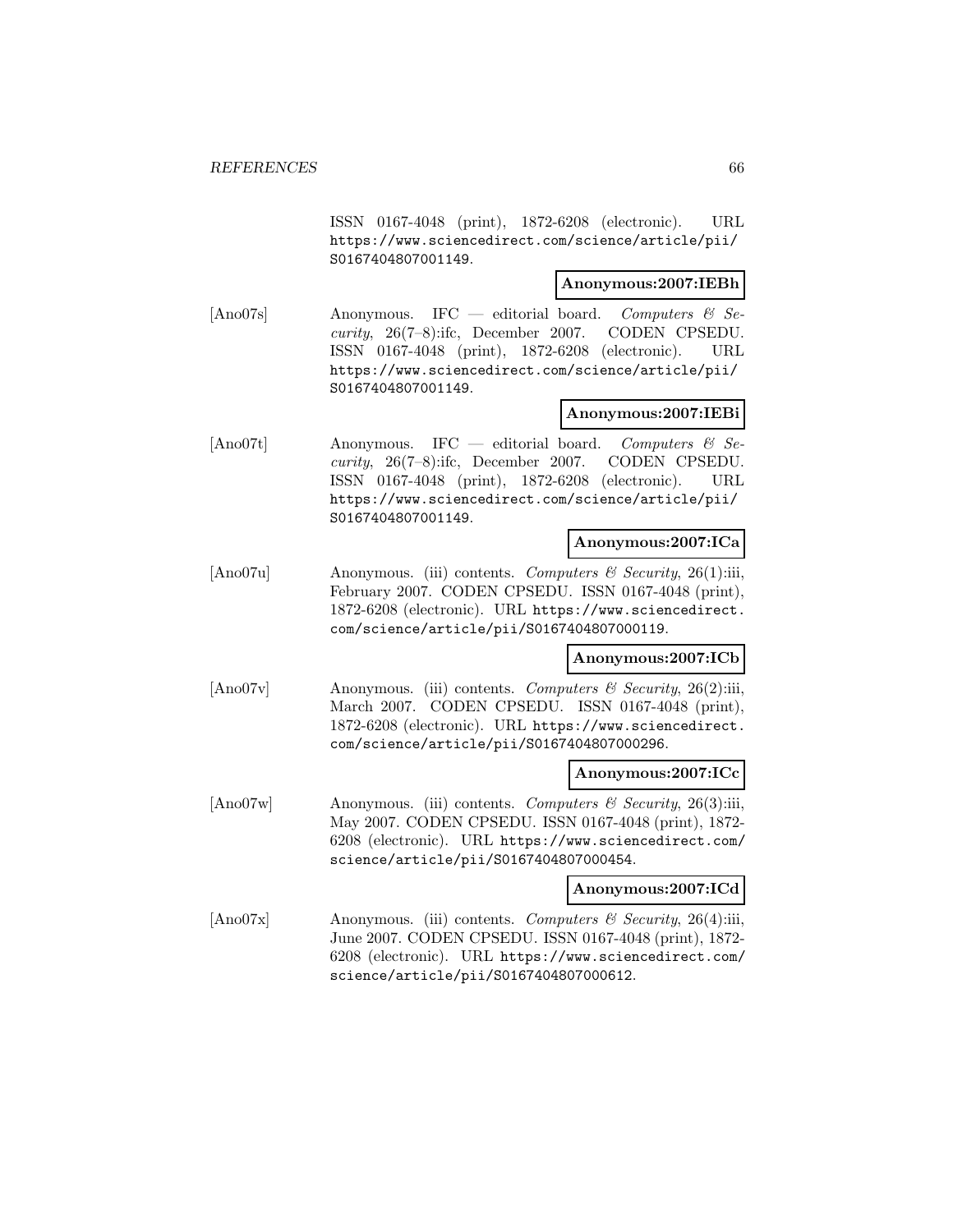## **Anonymous:2007:ICf**

[Ano07y] Anonymous. (iii) contents. Computers & Security, 26(5):iii, August 2007. CODEN CPSEDU. ISSN 0167-4048 (print), 1872-6208 (electronic). URL https://www.sciencedirect. com/science/article/pii/S0167404807000831.

# **Anonymous:2007:ICg**

[Ano07z] Anonymous. (iii) contents. Computers & Security, 26(6):iii, September 2007. CODEN CPSEDU. ISSN 0167-4048 (print), 1872-6208 (electronic). URL https://www.sciencedirect. com/science/article/pii/S0167404807000995.

## **Anonymous:2007:ICh**

[Ano07-27] Anonymous. (iii) contents. Computers  $\mathcal C$  Security, 26(7–8):iii, December 2007. CODEN CPSEDU. ISSN 0167-4048 (print), 1872-6208 (electronic). URL https://www.sciencedirect. com/science/article/pii/S0167404807001174.

## **Anonymous:2007:ICi**

[Ano07-28] Anonymous. (iii) contents. Computers & Security, 26(7-8):iii, December 2007. CODEN CPSEDU. ISSN 0167-4048 (print), 1872-6208 (electronic). URL https://www.sciencedirect. com/science/article/pii/S0167404807001174.

## **Anonymous:2007:ICj**

[Ano07-29] Anonymous. (iii) contents. Computers  $\mathcal C$  Security, 26(7–8):iii, December 2007. CODEN CPSEDU. ISSN 0167-4048 (print), 1872-6208 (electronic). URL https://www.sciencedirect. com/science/article/pii/S0167404807001174.

#### **Anonymous:2007:MUa**

[Ano07-30] Anonymous. Malware update. Computers & Security, 26(2):100–108, March 2007. CODEN CPSEDU. ISSN 0167-4048 (print), 1872-6208 (electronic). URL https://www.sciencedirect.com/science/article/pii/ S0167404807000223.

## **Anonymous:2007:MUb**

[Ano07-31] Anonymous. Malware update. Computers & Security, 26 (3):188–200, May 2007. CODEN CPSEDU. ISSN 0167- 4048 (print), 1872-6208 (electronic). URL https://www. sciencedirect.com/science/article/pii/S0167404807000387.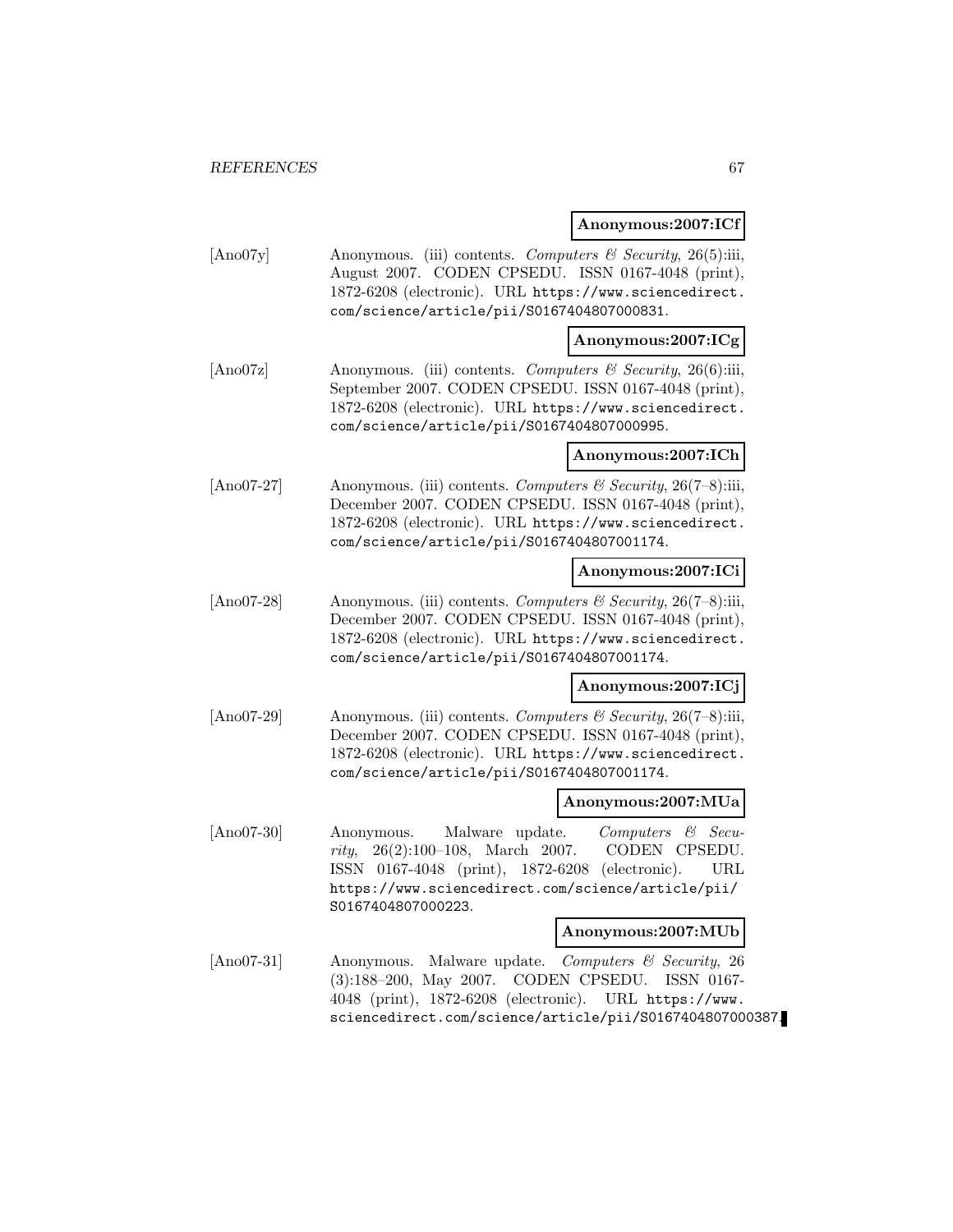# **Anonymous:2007:PF**

[Ano07-32] Anonymous. Pages 1–98 (February 2007). Computers & Security, 26(1):??, February 2007. CODEN CPSEDU. ISSN 0167-4048 (print), 1872-6208 (electronic).

# **Anonymous:2007:PMb**

[Ano07-33] Anonymous. Pages 187–266 (May 2007). Computers  $\mathcal{C}$  Security, 26(3):??, May 2007. CODEN CPSEDU. ISSN 0167-4048 (print), 1872-6208 (electronic).

# **Anonymous:2007:PJ**

[Ano07-34] Anonymous. Pages  $267-348$  (June 2007). Computers & Security, 26(4):??, June 2007. CODEN CPSEDU. ISSN 0167-4048 (print), 1872-6208 (electronic).

## **Anonymous:2007:PA**

[Ano07-35] Anonymous. Pages 349–418 (August 2007). Computers & Security, 26(5):??, August 2007. CODEN CPSEDU. ISSN 0167-4048 (print), 1872-6208 (electronic).

# **Anonymous:2007:PS**

[Ano07-36] Anonymous. Pages 419–444 (September 2007). Computers  $\mathcal{B}$ Security, 26(6):??, September 2007. CODEN CPSEDU. ISSN 0167-4048 (print), 1872-6208 (electronic).

## **Anonymous:2007:PDa**

[Ano07-37] Anonymous. Pages 445–514 (December 2007). Computers  $&$  Security, 26(7-8):??, December 2007. CODEN CPSEDU. ISSN 0167-4048 (print), 1872-6208 (electronic).

#### **Anonymous:2007:PDb**

[Ano07-38] Anonymous. Pages 445–514 (December 2007). Computers & Security, 26(7–8):??, December 2007. CODEN CPSEDU. ISSN 0167-4048 (print), 1872-6208 (electronic).

# **Anonymous:2007:PDc**

[Ano07-39] Anonymous. Pages 445–514 (December 2007). Computers  $\&$  Security, 26(7–8):??, December 2007. CODEN CPSEDU. ISSN 0167-4048 (print), 1872-6208 (electronic).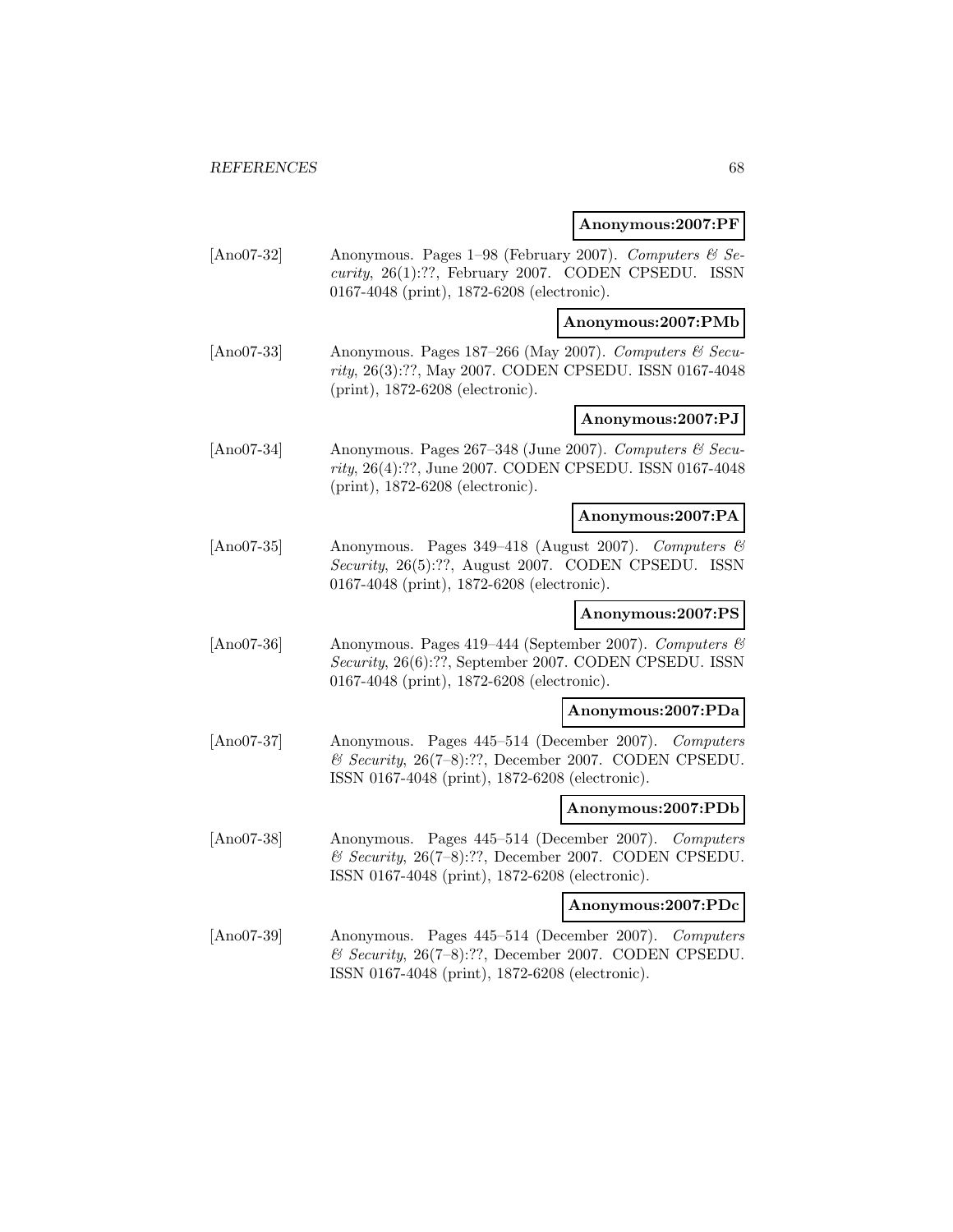# **Anonymous:2007:PMa**

[Ano07-40] Anonymous. Pages 99-186 (March 2007). Computers  $\mathcal{C}$  Security, 26(2):??, March 2007. CODEN CPSEDU. ISSN 0167- 4048 (print), 1872-6208 (electronic).

## **Anonymous:2007:SVMb**

[Ano07-41] Anonymous. Security views — malware. Computers & Security, 26(4):269–275, June 2007. CODEN CPSEDU. ISSN 0167-4048 (print), 1872-6208 (electronic). URL https://www.sciencedirect.com/science/article/pii/ S0167404807000557.

## **Anonymous:2007:SVMa**

[Ano07-42] Anonymous. Security views — malware update. Computers & Security,  $26(1):3-13$ , February 2007. CODEN CPSEDU. ISSN 0167-4048 (print), 1872-6208 (electronic). URL https://www.sciencedirect.com/science/article/ pii/S0167404806002112.

## **Anonymous:2008:IEBa**

[Ano08a] Anonymous. IFC — editorial board. Computers & Security, 27(1-2):ifc, March 2008. CODEN CPSEDU. ISSN 0167-4048 (print), 1872-6208 (electronic). URL https://www.sciencedirect.com/science/article/pii/ S0167404808000175.

#### **Anonymous:2008:IEBb**

[Ano08b] Anonymous. IFC — editorial board. Computers & Security, 27(1–2):ifc, March 2008. CODEN CPSEDU. ISSN 0167-4048 (print), 1872-6208 (electronic). URL https://www.sciencedirect.com/science/article/pii/ S0167404808000175.

## **Anonymous:2008:IEBc**

[Ano08c] Anonymous. IFC — editorial board. Computers & Security, 27(1–2):ifc, March 2008. CODEN CPSEDU. ISSN 0167-4048 (print), 1872-6208 (electronic). URL https://www.sciencedirect.com/science/article/pii/ S0167404808000175.

## **Anonymous:2008:IEBd**

[Ano08d] Anonymous. IFC — editorial board. Computers & Se*curity*,  $27(3-4)$ :ifc,  $\text{May/June } 2008$ . CODEN CPSEDU.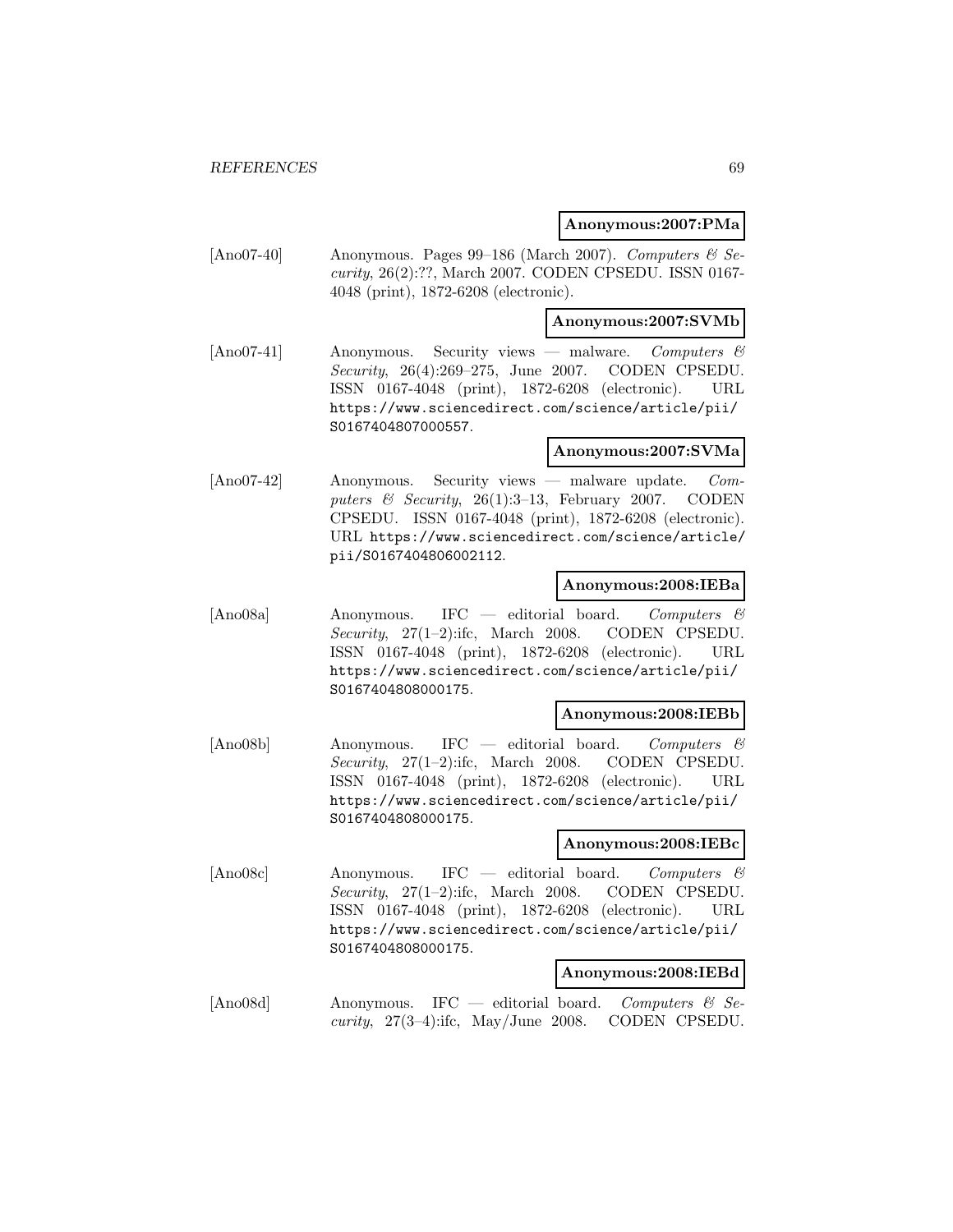ISSN 0167-4048 (print), 1872-6208 (electronic). URL https://www.sciencedirect.com/science/article/pii/ S0167404808000515.

## **Anonymous:2008:IEBg**

[Ano08e] Anonymous. IFC — editorial board. Computers  $\mathcal{B}$  Security, 27(5–6):ifc, October 2008. CODEN CPSEDU. ISSN 0167-4048 (print), 1872-6208 (electronic). URL https://www.sciencedirect.com/science/article/pii/ S0167404808000722.

# **Anonymous:2008:IEBh**

[Ano08f] Anonymous. IFC — editorial board. Computers  $\mathcal{B}$  Security, 27(5–6):ifc, October 2008. CODEN CPSEDU. ISSN 0167-4048 (print), 1872-6208 (electronic). URL https://www.sciencedirect.com/science/article/pii/ S0167404808000722.

# **Anonymous:2008:IEBi**

[Ano08g] Anonymous. IFC — editorial board. Computers & Security, 27(5–6):ifc, October 2008. CODEN CPSEDU. ISSN 0167-4048 (print), 1872-6208 (electronic). URL https://www.sciencedirect.com/science/article/pii/ S0167404808000722.

## **Anonymous:2008:IEBj**

[Ano08h] Anonymous. IFC — editorial board. Computers  $\mathcal{C}$  Security, 27(7–8):ifc, December 2008. CODEN CPSEDU. ISSN 0167-4048 (print), 1872-6208 (electronic). URL https://www.sciencedirect.com/science/article/pii/ S0167404808000990.

## **Anonymous:2008:IEBk**

[Ano08i] Anonymous. IFC — editorial board. Computers & Security, 27(7–8):ifc, December 2008. CODEN CPSEDU. ISSN 0167-4048 (print), 1872-6208 (electronic). URL https://www.sciencedirect.com/science/article/pii/ S0167404808000990.

#### **Anonymous:2008:IEBl**

[Ano08j] Anonymous. IFC — editorial board. Computers  $\mathcal{C}$  Security, 27(7–8):ifc, December 2008. CODEN CPSEDU. ISSN 0167-4048 (print), 1872-6208 (electronic). URL https://www.sciencedirect.com/science/article/pii/ S0167404808000990.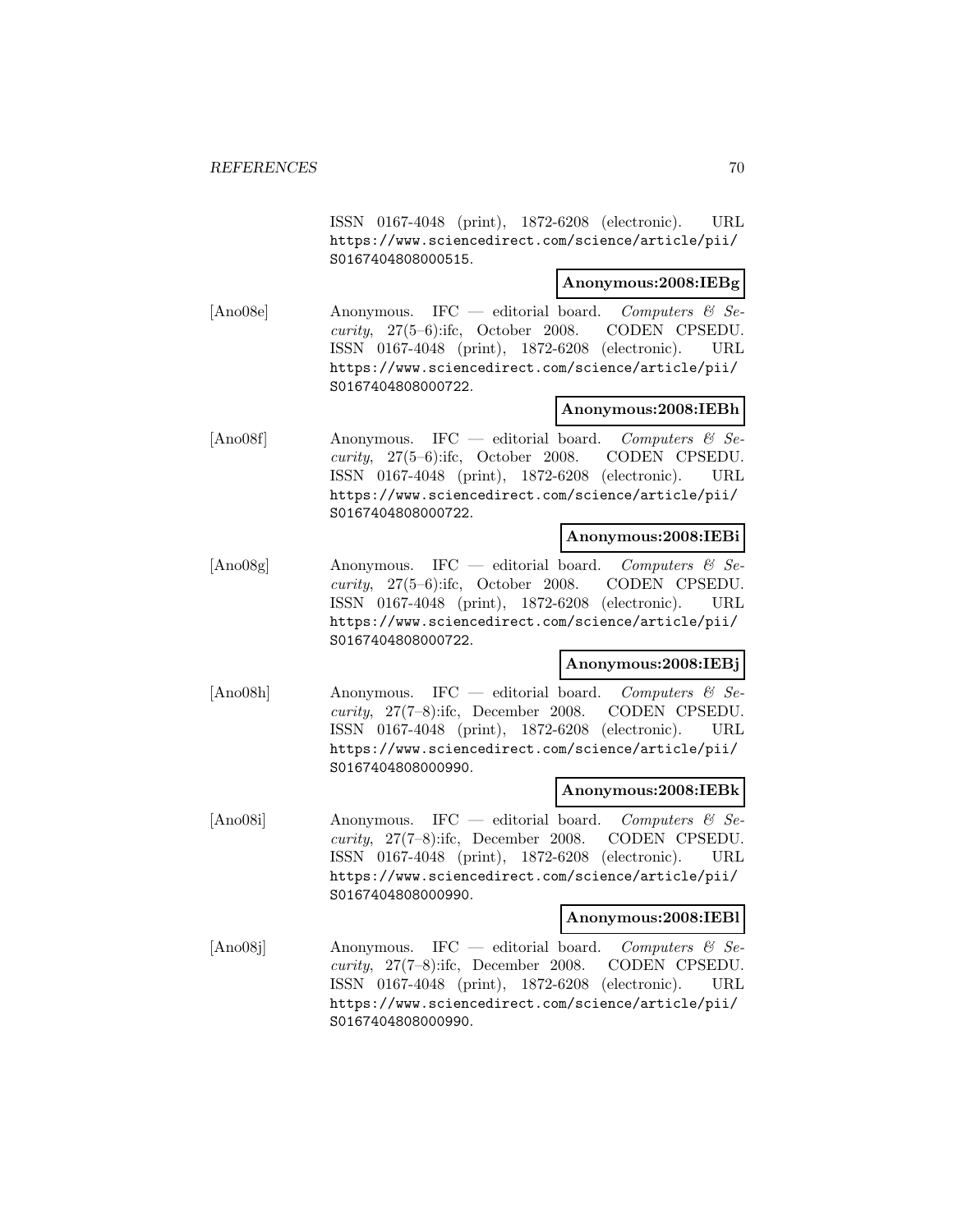**Anonymous:2008:ICa**

[Ano08k] Anonymous. (iii) contents. Computers  $\mathcal C$  Security, 27(1–2): iii, March 2008. CODEN CPSEDU. ISSN 0167-4048 (print), 1872-6208 (electronic). URL https://www.sciencedirect. com/science/article/pii/S0167404808000199.

#### **Anonymous:2008:ICb**

[Ano081] Anonymous. (iii) contents. Computers & Security,  $27(1-2)$ : iii, March 2008. CODEN CPSEDU. ISSN 0167-4048 (print), 1872-6208 (electronic). URL https://www.sciencedirect. com/science/article/pii/S0167404808000199.

#### **Anonymous:2008:ICc**

[Ano08m] Anonymous. (iii) contents. Computers  $\mathcal{C}$  Security, 27(1–2): iii, March 2008. CODEN CPSEDU. ISSN 0167-4048 (print), 1872-6208 (electronic). URL https://www.sciencedirect. com/science/article/pii/S0167404808000199.

## **Anonymous:2008:ICd**

 $[\text{Ano08n}]$  Anonymous. (iii) contents. Computers & Security, 27(3–4):iii, May/June 2008. CODEN CPSEDU. ISSN 0167-4048 (print), 1872-6208 (electronic). URL https://www.sciencedirect. com/science/article/pii/S0167404808000539.

## **Anonymous:2008:ICg**

[Ano08o] Anonymous. (iii) contents. Computers & Security, 27(5–6): iii, October 2008. CODEN CPSEDU. ISSN 0167-4048 (print), 1872-6208 (electronic). URL https://www.sciencedirect. com/science/article/pii/S0167404808000746.

#### **Anonymous:2008:ICh**

 $[\text{Ano08p}]$  Anonymous. (iii) contents. Computers & Security, 27(5–6): iii, October 2008. CODEN CPSEDU. ISSN 0167-4048 (print), 1872-6208 (electronic). URL https://www.sciencedirect. com/science/article/pii/S0167404808000746.

#### **Anonymous:2008:ICi**

[Ano08q] Anonymous. (iii) contents. Computers & Security, 27(5–6): iii, October 2008. CODEN CPSEDU. ISSN 0167-4048 (print), 1872-6208 (electronic). URL https://www.sciencedirect. com/science/article/pii/S0167404808000746.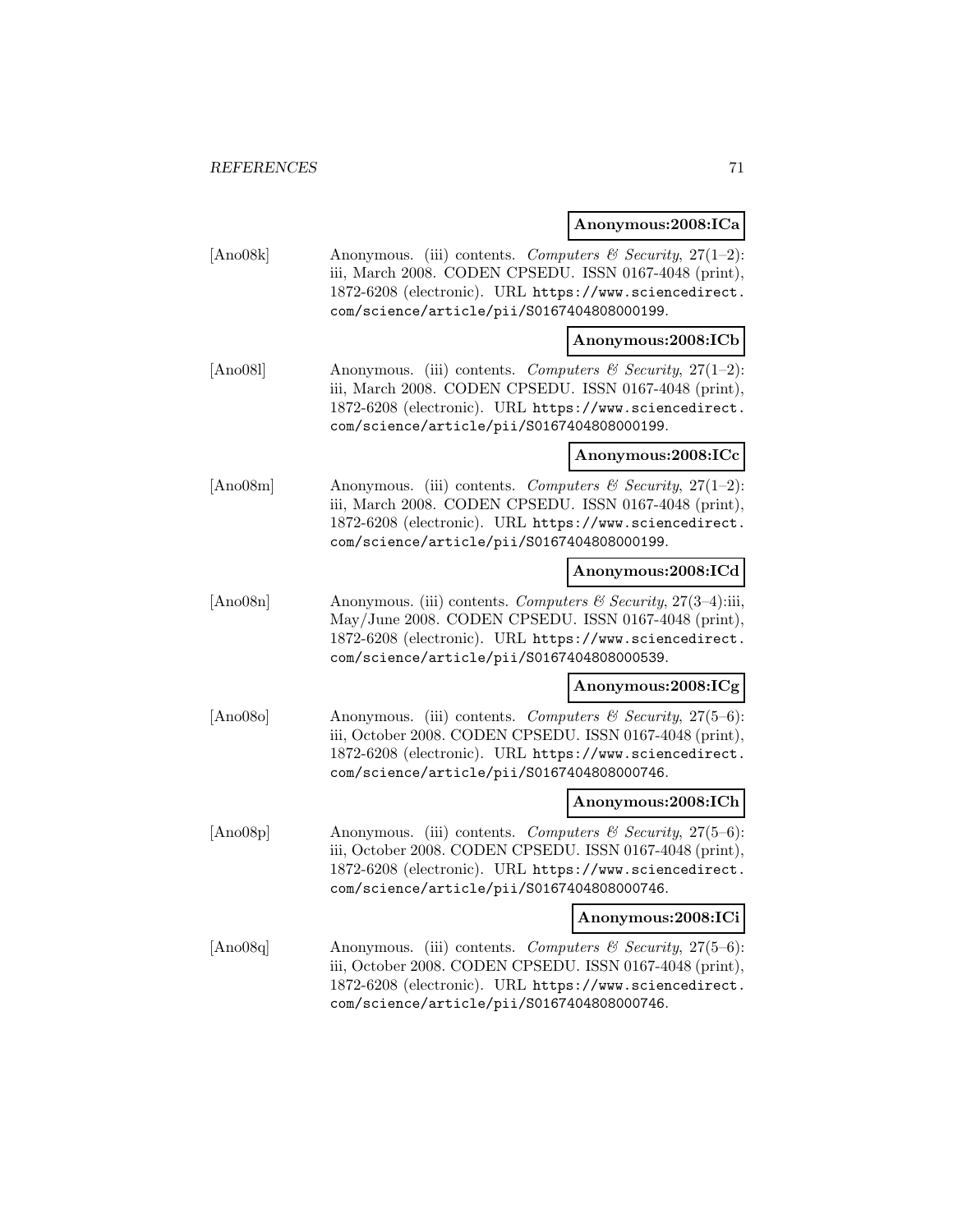$\Gamma$ **Anonymous:2008:ICj**

|          |                                                                                                                                                                                                                                  | Anonymous:2008:ICj |
|----------|----------------------------------------------------------------------------------------------------------------------------------------------------------------------------------------------------------------------------------|--------------------|
| [Ano08r] | Anonymous. (iii) contents. Computers & Security, $27(7-8)$ :iii,<br>December 2008. CODEN CPSEDU. ISSN 0167-4048 (print),<br>1872-6208 (electronic). URL https://www.sciencedirect.<br>com/science/article/pii/S0167404808001016. |                    |
|          |                                                                                                                                                                                                                                  | Anonymous:2008:ICk |
| [Ano08s] | Anonymous. (iii) contents. Computers & Security, 27(7-8):iii,<br>December 2008. CODEN CPSEDU. ISSN 0167-4048 (print),<br>1872-6208 (electronic). URL https://www.sciencedirect.<br>com/science/article/pii/S0167404808001016.    |                    |
|          |                                                                                                                                                                                                                                  | Anonymous:2008:ICl |
| [Ano08t] | Anonymous. (iii) contents. Computers & Security, 27(7-8):iii,<br>December 2008. CODEN CPSEDU. ISSN 0167-4048 (print),<br>1872-6208 (electronic). URL https://www.sciencedirect.<br>com/science/article/pii/S0167404808001016.    |                    |
|          |                                                                                                                                                                                                                                  | Anonymous:2008:PMa |
| [Ano08u] | Anonymous. Pages 1–62 (March 2008). Computers & Security,<br>27(1-2):??, March 2008. CODEN CPSEDU. ISSN 0167-4048<br>$(print), 1872-6208$ (electronic).                                                                          |                    |
|          |                                                                                                                                                                                                                                  | Anonymous:2008:PMb |
| [Ano08v] | Anonymous. Pages 1-62 (March 2008). Computers & Security,<br>27(1-2):??, March 2008. CODEN CPSEDU. ISSN 0167-4048<br>(print), 1872-6208 (electronic).                                                                            |                    |
|          |                                                                                                                                                                                                                                  | Anonymous:2008:PMc |
| [Ano08w] | Anonymous. Pages 1-62 (March 2008). Computers & Security,<br>27(1-2):??, March 2008. CODEN CPSEDU. ISSN 0167-4048<br>$(print), 1872-6208$ (electronic).                                                                          |                    |
|          |                                                                                                                                                                                                                                  | Anonymous:2008:POa |
| [Ano08x] | Anonymous. Pages 123-232 (October 2008). Computers &<br>Security, 27(5-6):??, October 2008. CODEN CPSEDU. ISSN<br>0167-4048 (print), 1872-6208 (electronic).                                                                     |                    |
|          |                                                                                                                                                                                                                                  | Anonymous:2008:POb |
| [Ano08y] | Anonymous. Pages 123-232 (October 2008). Computers &<br>$Security\ 27(5-6)\cdot 22$ October 2008. CODEN CPSEDIL ISSN                                                                                                             |                    |

Security, 27(5–6):??, October 2008. CODEN CPSEDU. ISSN 0167-4048 (print), 1872-6208 (electronic).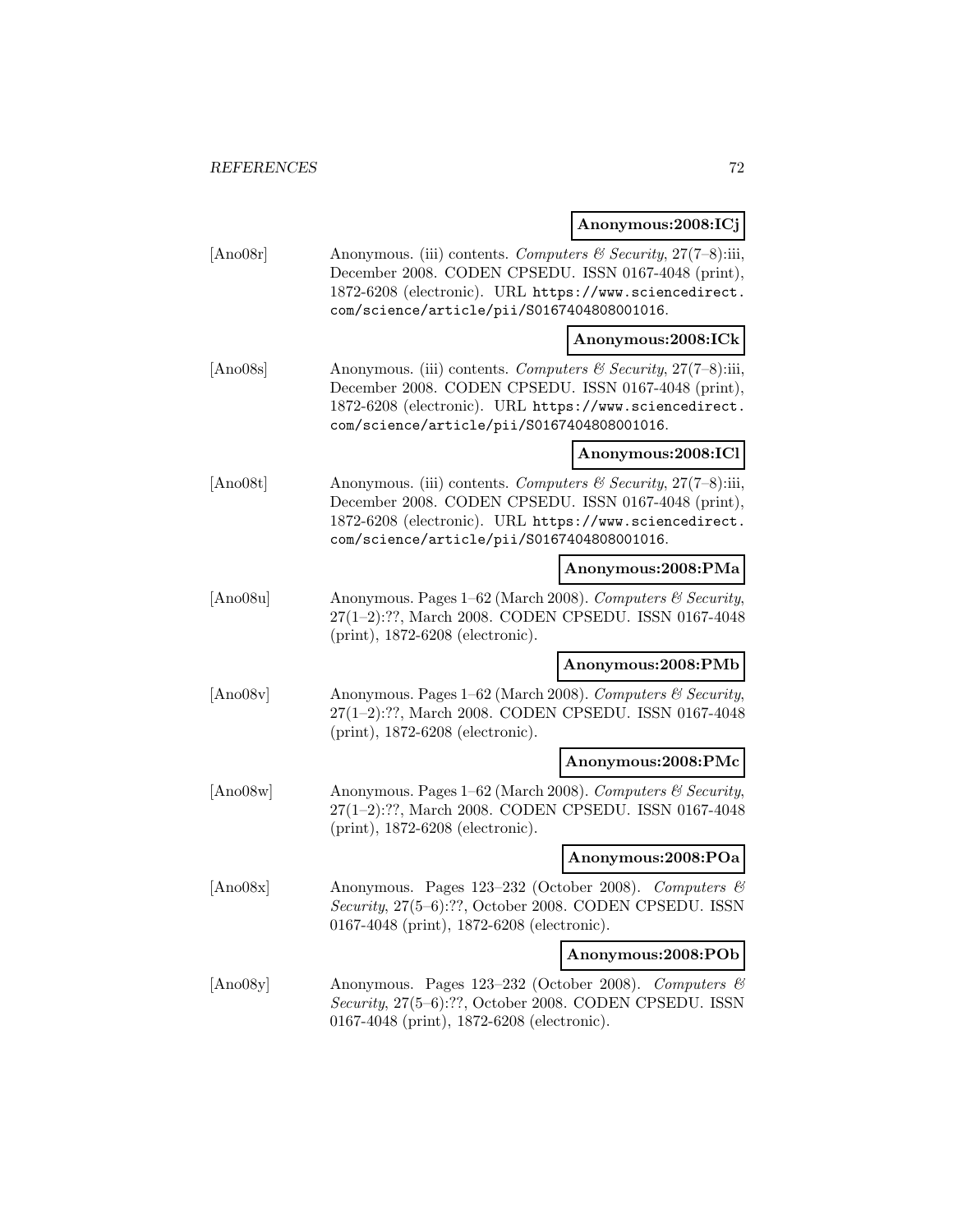#### **Anonymous:2008:POc**

[Ano08z] Anonymous. Pages 123–232 (October 2008). Computers & Security, 27(5–6):??, October 2008. CODEN CPSEDU. ISSN 0167-4048 (print), 1872-6208 (electronic).

**Anonymous:2008:PDa**

[Ano08-27] Anonymous. Pages 233–360 (December 2008). Computers  $\&$  Security, 27(7-8):??, December 2008. CODEN CPSEDU. ISSN 0167-4048 (print), 1872-6208 (electronic).

### **Anonymous:2008:PDb**

[Ano08-28] Anonymous. Pages 233–360 (December 2008). Computers  $\&$  Security, 27(7–8):??, December 2008. CODEN CPSEDU. ISSN 0167-4048 (print), 1872-6208 (electronic).

#### **Anonymous:2008:PDc**

[Ano08-29] Anonymous. Pages 233–360 (December 2008). Computers  $\&$  Security, 27(7-8):??, December 2008. CODEN CPSEDU. ISSN 0167-4048 (print), 1872-6208 (electronic).

#### **Anonymous:2008:PMJ**

[Ano08-30] Anonymous. Pages 63–122 (May–June 2008). Computers  $\mathcal C$  Security, 27(3-4):??, May/June 2008. CODEN CPSEDU. ISSN 0167-4048 (print), 1872-6208 (electronic).

### **Anonymous:2009:CPa**

[Ano09a] Anonymous. Call for papers. Computers & Security, 28 (7):728, October 2009. CODEN CPSEDU. ISSN 0167- 4048 (print), 1872-6208 (electronic). URL https://www. sciencedirect.com/science/article/pii/S0167404809001035.

#### **Anonymous:2009:CPb**

[Ano09b] Anonymous. Call for papers. Computers & Security, 28(8):862–863, November 2009. CODEN CPSEDU. ISSN 0167-4048 (print), 1872-6208 (electronic). URL https://www.sciencedirect.com/science/article/pii/ S0167404809001230.

#### **Anonymous:2009:Ca**

[Ano09c] Anonymous. Contents. Computers & Security, 28(1–2): iii, February/March 2009. CODEN CPSEDU. ISSN 0167- 4048 (print), 1872-6208 (electronic). URL https://www. sciencedirect.com/science/article/pii/S0167404808001259.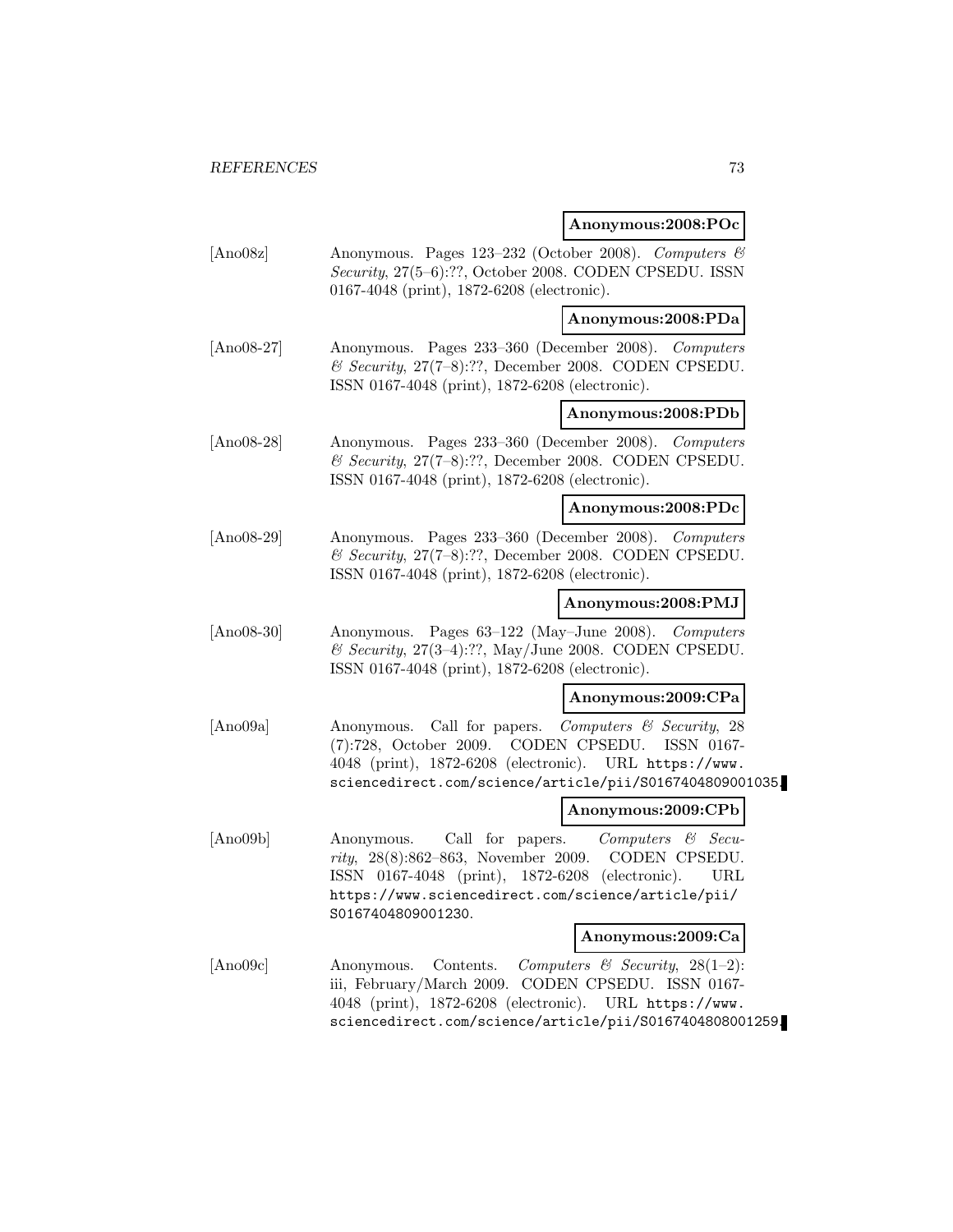### **Anonymous:2009:Cb**

[Ano09d] Anonymous. Contents. Computers & Security, 28(3–4):iii, May/June 2009. CODEN CPSEDU. ISSN 0167-4048 (print), 1872-6208 (electronic). URL https://www.sciencedirect. com/science/article/pii/S0167404809000212.

### **Anonymous:2009:Cc**

[Ano09e] Anonymous. Contents. Computers & Security, 28(5):iii, July 2009. CODEN CPSEDU. ISSN 0167-4048 (print), 1872- 6208 (electronic). URL https://www.sciencedirect.com/ science/article/pii/S0167404809000340.

### **Anonymous:2009:Cd**

[Ano09f] Anonymous. Contents. Computers & Security, 28(6):iii, September 2009. CODEN CPSEDU. ISSN 0167-4048 (print), 1872-6208 (electronic). URL https://www.sciencedirect. com/science/article/pii/S0167404809000649.

## **Anonymous:2009:Ce**

[Ano09g] Anonymous. Contents. Computers & Security, 28(7):iii, October 2009. CODEN CPSEDU. ISSN 0167-4048 (print), 1872- 6208 (electronic). URL https://www.sciencedirect.com/ science/article/pii/S0167404809000972.

## **Anonymous:2009:Cf**

[Ano09h] Anonymous. Contents. Computers & Security, 28(8):iii, November 2009. CODEN CPSEDU. ISSN 0167-4048 (print), 1872-6208 (electronic). URL https://www.sciencedirect. com/science/article/pii/S0167404809001187.

#### **Anonymous:2009:GA**

[Ano09i] Anonymous. Guide for authors. Computers & Security, 28(1–2):V–VI, February/March 2009. CODEN CPSEDU. ISSN 0167-4048 (print), 1872-6208 (electronic). URL https://www.sciencedirect.com/science/article/pii/ S0167404808001272.

### **Anonymous:2009:IEBa**

[Ano09] Anonymous. IFC — editorial board. Computers  $\mathcal{C}$  Security, 28(1–2):ifc, February/March 2009. CODEN CPSEDU. ISSN 0167-4048 (print), 1872-6208 (electronic). URL https://www.sciencedirect.com/science/article/pii/ S0167404808001223.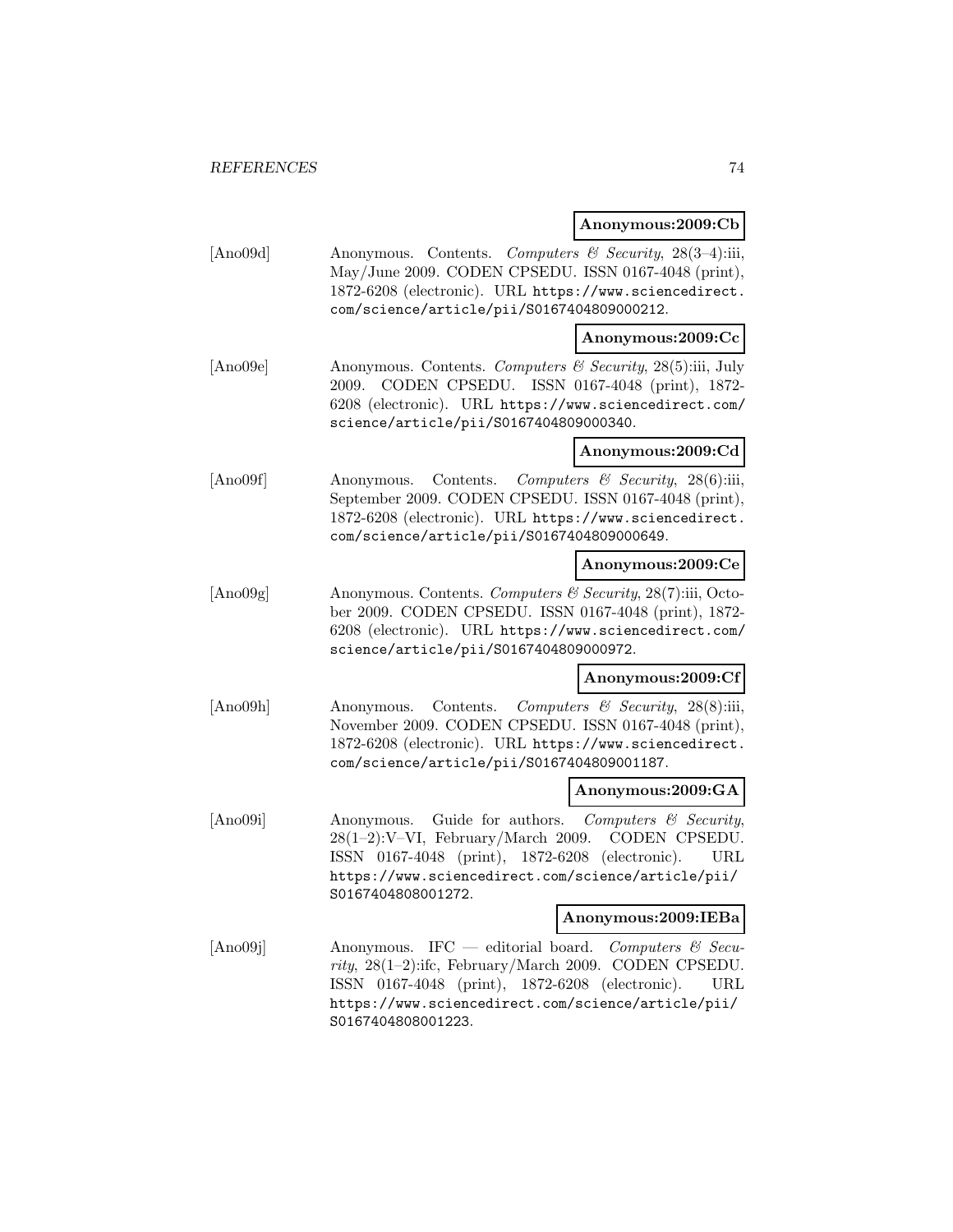### **Anonymous:2009:IEBb**

[Ano09k] Anonymous. IFC — editorial board. Computers  $\mathcal{C}$  Se*curity*,  $28(3-4)$ :ifc, May/June 2009. CODEN CPSEDU. ISSN 0167-4048 (print), 1872-6208 (electronic). URL https://www.sciencedirect.com/science/article/pii/ S0167404809000182.

#### **Anonymous:2009:IEBc**

 $[Ano09]$  Anonymous. IFC — editorial board. Computers & Security, 28(5):ifc, July 2009. CODEN CPSEDU. ISSN 0167- 4048 (print), 1872-6208 (electronic). URL https://www. sciencedirect.com/science/article/pii/S0167404809000315.

## **Anonymous:2009:IEBd**

[Ano09m] Anonymous. IFC — editorial board. Computers  $\mathcal{C}$  Security, 28(6):ifc, September 2009. CODEN CPSEDU. ISSN 0167-4048 (print), 1872-6208 (electronic). URL https://www.sciencedirect.com/science/article/pii/ S0167404809000613.

## **Anonymous:2009:IEBe**

[Ano09n] Anonymous. IFC — editorial board. Computers & Security, 28(7):ifc, October 2009. CODEN CPSEDU. ISSN 0167-4048 (print), 1872-6208 (electronic). URL https://www.sciencedirect.com/science/article/pii/ S0167404809000947.

#### **Anonymous:2009:IEBf**

[Ano09o] Anonymous. IFC — editorial board. Computers & Security, 28(8):ifc, November 2009. CODEN CPSEDU. ISSN 0167-4048 (print), 1872-6208 (electronic). URL https://www.sciencedirect.com/science/article/pii/ S0167404809001151.

## **Anonymous:2009:ISA**

[Ano09p] Anonymous. IFIP SEC 2009 advert. Computers & Se*curity*,  $28(3-4):246$ , May/June 2009. CODEN CPSEDU. ISSN 0167-4048 (print), 1872-6208 (electronic). URL https://www.sciencedirect.com/science/article/pii/ S016740480900025X.

### **Anonymous:2009:ITAa**

[Ano09q] Anonymous. IFIP TC11 — aims and scope. Computers & Security, 28(6):i, September 2009. CODEN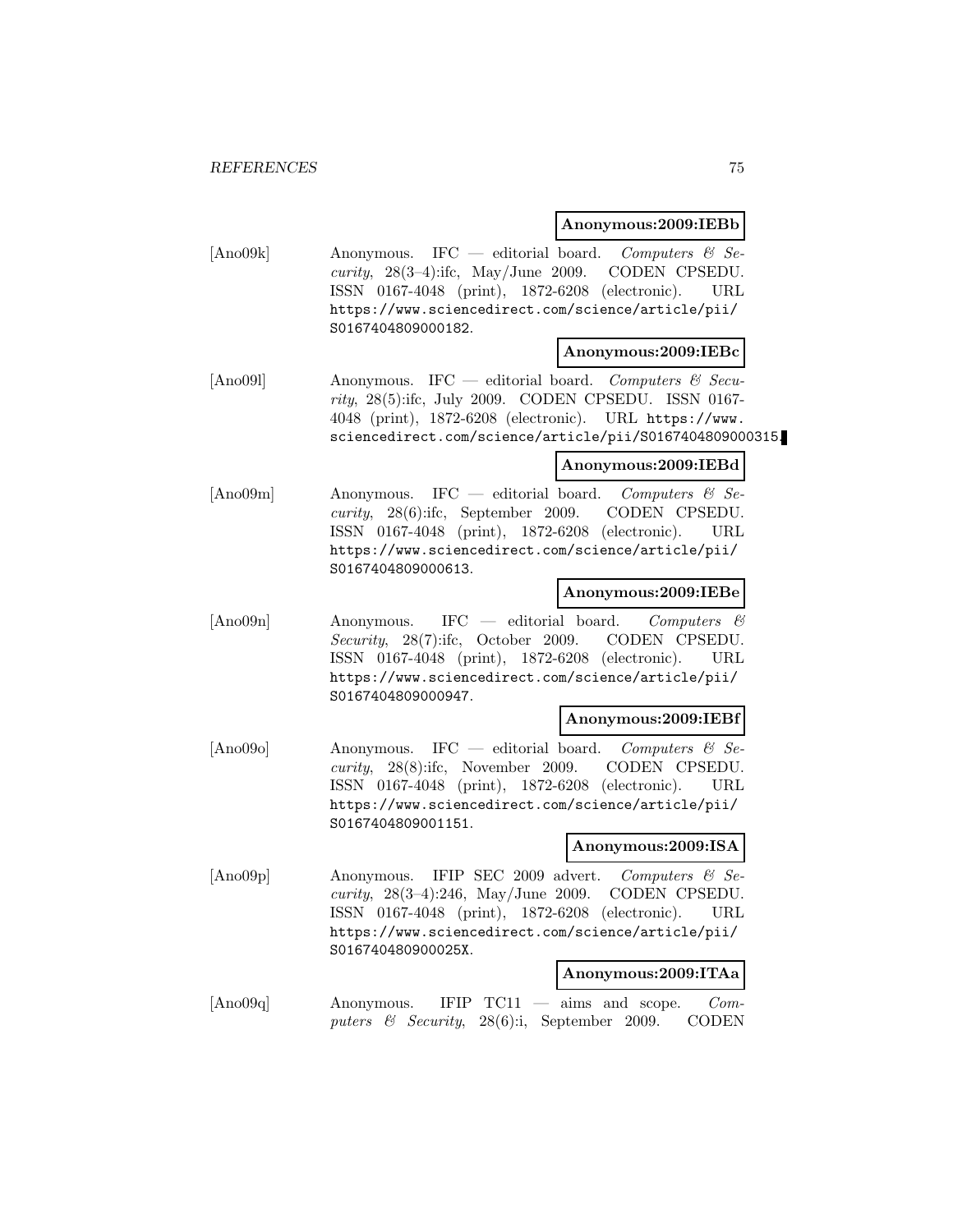CPSEDU. ISSN 0167-4048 (print), 1872-6208 (electronic). URL https://www.sciencedirect.com/science/article/ pii/S0167404809000686.

## **Anonymous:2009:ITAb**

[Ano09r] Anonymous. IFIP TC11 — aims and scope. Computers & Security, 28(7):723, October 2009. CODEN CPSEDU. ISSN 0167-4048 (print), 1872-6208 (electronic). URL https://www.sciencedirect.com/science/article/ pii/S0167404809001023.

### **Anonymous:2009:ITAc**

[Ano09s] Anonymous. IFIP TCII — aims and scope. Computers & Security, 28(8):857, November 2009. CODEN CPSEDU. ISSN 0167-4048 (print), 1872-6208 (electronic). URL https://www.sciencedirect.com/science/article/ pii/S0167404809001229.

### **Anonymous:2009:ITCa**

[Ano09t] Anonymous. IFIP technical committee. Computers  $\mathcal{C}$  Security, 28(6):ii–v, September 2009. CODEN CPSEDU. ISSN 0167-4048 (print), 1872-6208 (electronic). URL https://www.sciencedirect.com/science/article/pii/ S0167404809000650.

### **Anonymous:2009:ITCb**

[Ano09u] Anonymous. IFIP technical committee. Computers & Security, 28(7):724–727, October 2009. CODEN CPSEDU. ISSN 0167-4048 (print), 1872-6208 (electronic). URL https://www.sciencedirect.com/science/article/pii/ S0167404809000984.

### **Anonymous:2009:ITCc**

[Ano09v] Anonymous. IFIP technical committee. Computers  $\mathcal{B}$  Security, 28(8):858–861, November 2009. CODEN CPSEDU. ISSN 0167-4048 (print), 1872-6208 (electronic). URL https://www.sciencedirect.com/science/article/pii/ S0167404809001199.

#### **Anonymous:2009:PFM**

[Ano09w] Anonymous. Pages 1–104 (February-March 2009). Computers & Security,  $28(1-2)$ :??, February/March 2009. CODEN CPSEDU. ISSN 0167-4048 (print), 1872-6208 (electronic).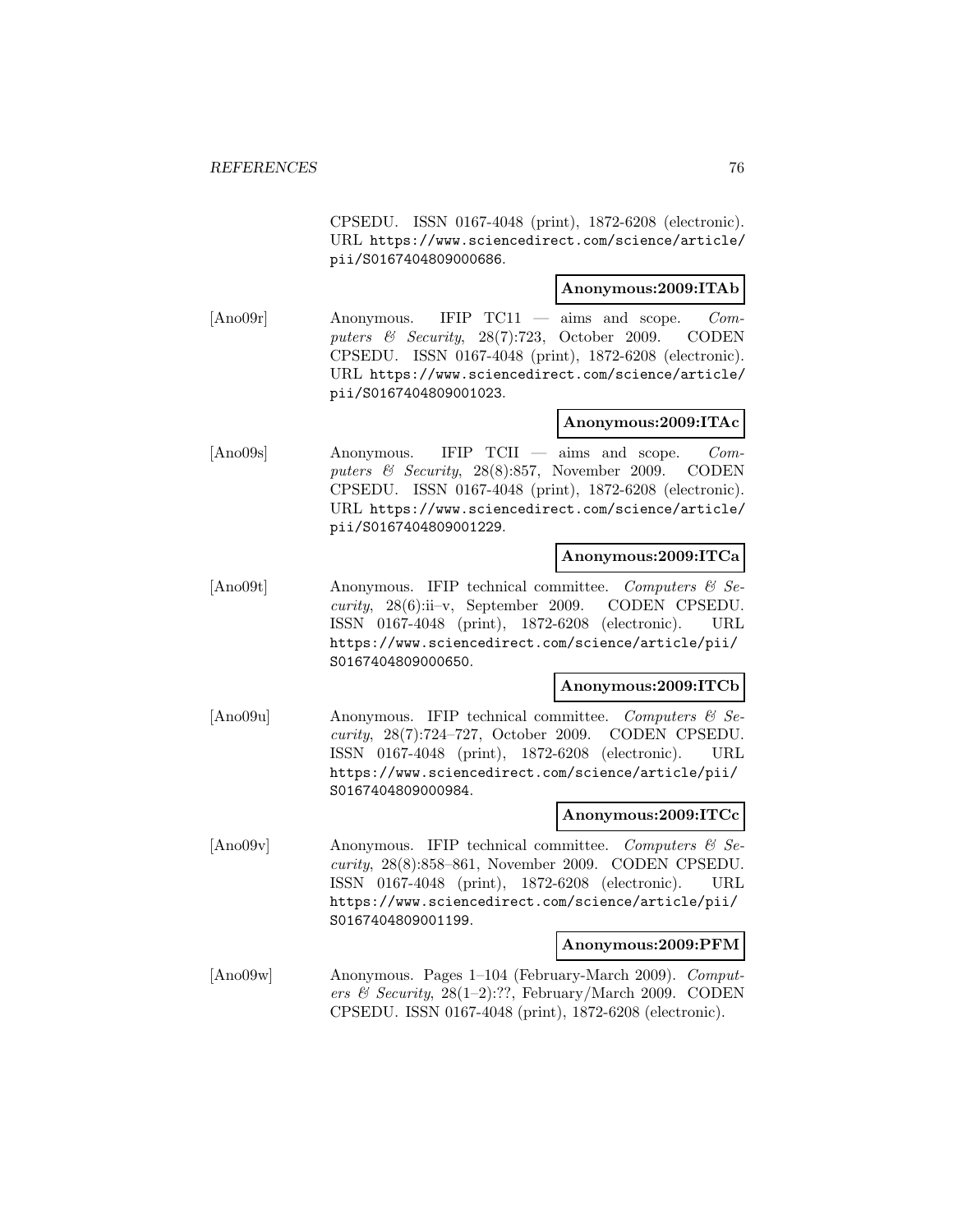### **Anonymous:2009:PMJ**

- [Ano09x] Anonymous. Pages 105–246 (May-June 2009). Computers  $\&$  Security, 28(3-4):??, May/June 2009. CODEN CPSEDU. ISSN 0167-4048 (print), 1872-6208 (electronic). **Anonymous:2009:PJ**
- [Ano09y] Anonymous. Pages 247–324 (July 2009). Computers & Security, 28(5):??, July 2009. CODEN CPSEDU. ISSN 0167-4048 (print), 1872-6208 (electronic).

### **Anonymous:2009:PS**

[Ano09z] Anonymous. Pages 325–490 (September 2009). Computers & Security, 28(6):??, September 2009. CODEN CPSEDU. ISSN 0167-4048 (print), 1872-6208 (electronic).

## **Anonymous:2009:PO**

[Ano09-27] Anonymous. Pages 491–728 (October 2009). Computers & Security, 28(7):??, October 2009. CODEN CPSEDU. ISSN 0167-4048 (print), 1872-6208 (electronic).

### **Anonymous:2009:PN**

[Ano09-28] Anonymous. Pages 729–864 (November 2009). Computers & Security, 28(8):??, November 2009. CODEN CPSEDU. ISSN 0167-4048 (print), 1872-6208 (electronic).

## **Aron:2002:BNP**

[AOG<sup>+</sup>02] Joan L. Aron, Michael O'Leary, Ronald A. Gove, Shiva Azadegan, and M. Cristina Schneider. The benefits of a notification process in addressing the worsening computer virus problem: Results of a survey and a simulation model. Computers & Security, 21(2):142–163, March 31, 2002. CODEN CPSEDU. ISSN 0167-4048 (print), 1872-6208 (electronic). URL https://www.sciencedirect.com/science/article/ pii/S0167404802002109.

### **Alvarez:2003:NTW**

[AP03] Gonzalo Alvarez and Slobodan Petrović. A new taxonomy of Web attacks suitable for efficient encoding. Computers & Security, 22(5):435–449, July 2003. CODEN CPSEDU. ISSN 0167-4048 (print), 1872-6208 (electronic). URL https://www.sciencedirect.com/science/article/ pii/S0167404803005121.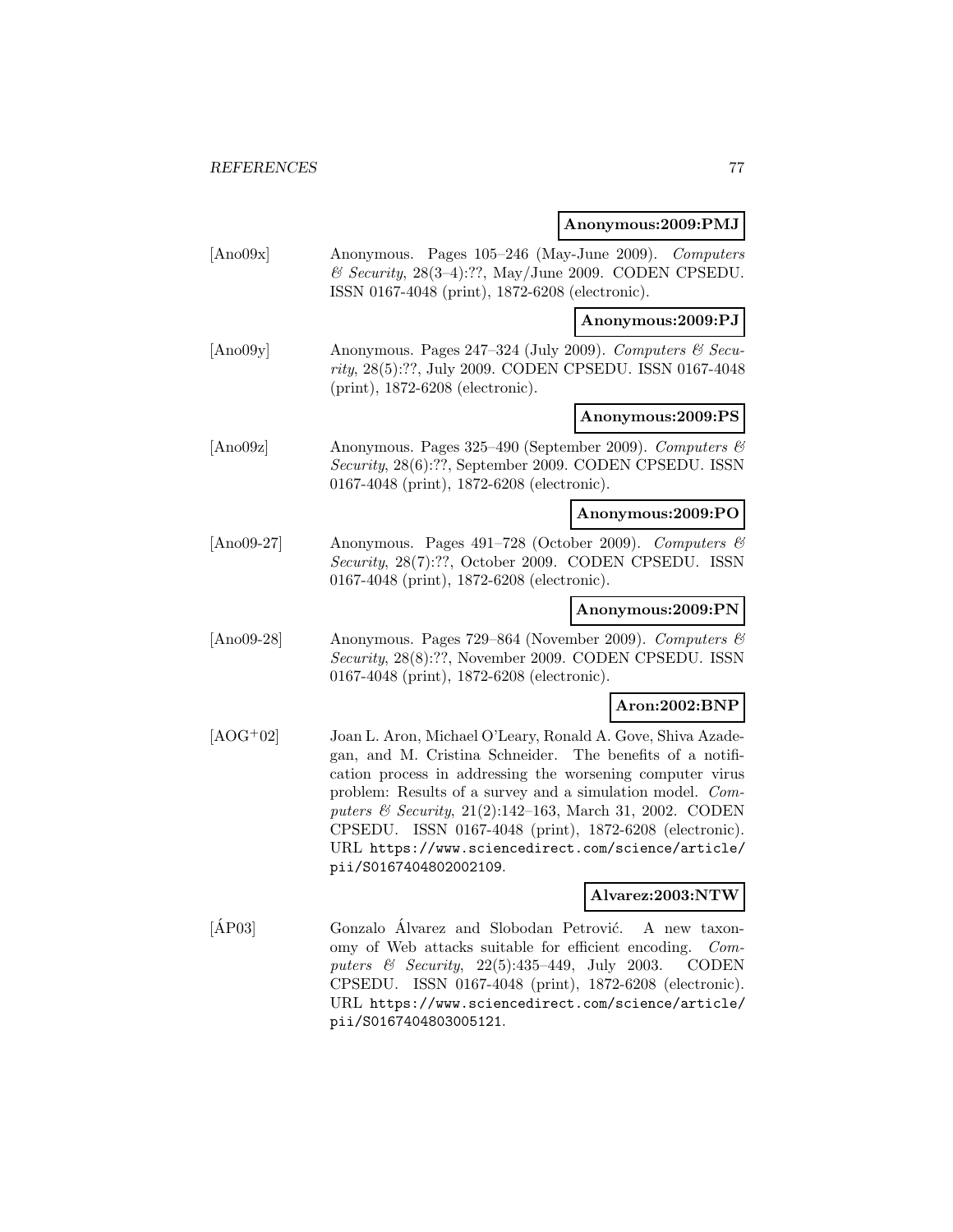### **Apvrille:2004:XDS**

[AP04] A. Apvrille and M. Pourzandi. XML distributed security policy for clusters. Computers & Security,  $23(8)$ :649–658, December 2004. CODEN CPSEDU. ISSN 0167-4048 (print), 1872-6208 (electronic). URL https://www.sciencedirect. com/science/article/pii/S0167404804002342.

### **Armstrong:2002:B**

[Arm02a] Andrew Armstrong. Bugbear. Computers & Security, 21(7):607–608, November 2002. CODEN CPSEDU. ISSN 0167-4048 (print), 1872-6208 (electronic). URL https://www.sciencedirect.com/science/article/pii/ S0167404802011057.

## **Armstrong:2002:K**

[Arm02b] Andrew Armstrong. KLEZ H. Computers & Security, 21(8):694–695, November 2002. CODEN CPSEDU. ISSN 0167-4048 (print), 1872-6208 (electronic). URL https://www.sciencedirect.com/science/article/pii/ S0167404802008040.

## **Artail:2004:PAC**

[Art04] Hassan A. Artail. Peer-assisted carrying authentication (PACA). Computers & Security, 23(6):478–488, September 2004. CODEN CPSEDU. ISSN 0167-4048 (print), 1872- 6208 (electronic). URL https://www.sciencedirect.com/ science/article/pii/S0167404804001191.

## **Aslan:2004:HSM**

[Asl04a] Heba K. Aslan. A hybrid scheme for multicast authentication over lossy networks. Computers  $\mathcal C$  Security, 23(8):705–713, December 2004. CODEN CPSEDU. ISSN 0167-4048 (print), 1872-6208 (electronic). URL https://www.sciencedirect. com/science/article/pii/S0167404804001798.

## **Aslan:2004:LAA**

[Asl04b] Heba K. Aslan. Logical analysis of AUTHMAC DH: a new protocol for authentication and key distribution. Computers  $\&$  Security, 23(4):290–299, June 2004. CODEN CPSEDU. ISSN 0167-4048 (print), 1872-6208 (electronic). URL https://www.sciencedirect.com/science/article/ pii/S0167404804000215.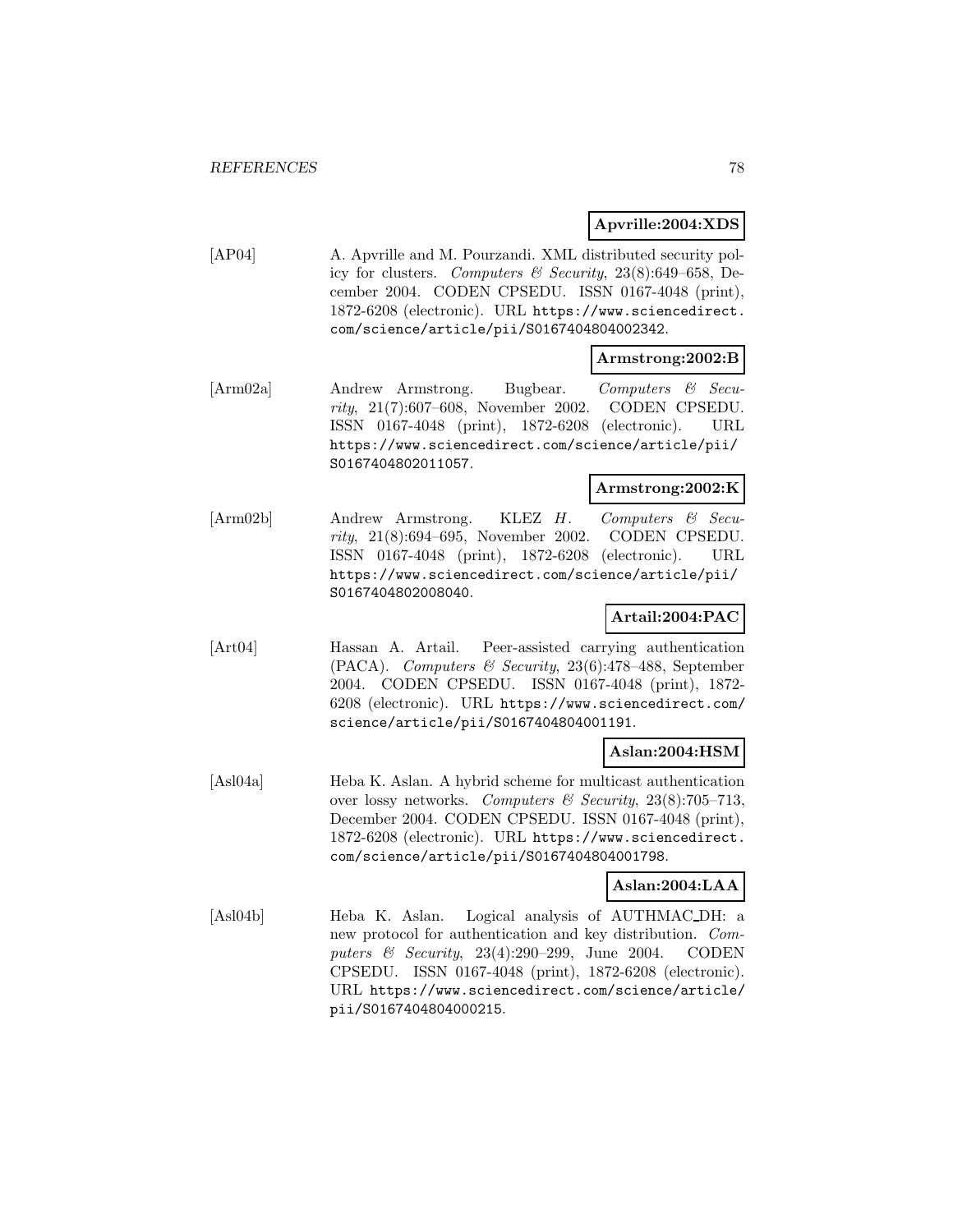## **Aslan:2004:SDM**

[Asl04c] Heba K. Aslan. A scalable and distributed multicast security protocol using a subgroup-key hierarchy. Computers  $\&$  Security, 23(4):320–329, June 2004. CODEN CPSEDU. ISSN 0167-4048 (print), 1872-6208 (electronic). URL https://www.sciencedirect.com/science/article/ pii/S0167404804000227.

## **Aslan:2005:TLC**

[Asl05] Heba K. Aslan. Two-level controllers hierarchy for a scalable and distributed multicast security protocol. Computers & Security, 24(5):399–408, August 2005. CODEN CPSEDU. ISSN 0167-4048 (print), 1872-6208 (electronic). URL https://www.sciencedirect.com/science/article/ pii/S0167404805000180.

## **Aljifri:2003:ITU**

[ASP03] Hassan Aljifri, Marcel Smets, and Alexander Pons. IP traceback using header compression. Computers  $\mathcal{C}$  Security, 22(2):136–151, February 2003. CODEN CPSEDU. ISSN 0167-4048 (print), 1872-6208 (electronic). URL https://www.sciencedirect.com/science/article/pii/ S0167404803002128.

## **Artail:2006:HHF**

[ASS<sup>+</sup>06] Hassan Artail, Haidar Safa, Malek Sraj, Iyad Kuwatly, and Zaid Al-Masri. A hybrid honeypot framework for improving intrusion detection systems in protecting organizational networks. Computers & Security,  $25(4):274-288$ , June 2006. CODEN CPSEDU. ISSN 0167-4048 (print), 1872-6208 (electronic). URL https://www.sciencedirect.com/science/ article/pii/S0167404806000587.

## **Ayoade:2006:SIR**

[Ayo06] John Ayoade. Security implications in RFID and authentication processing framework. Computers & Security,  $25(3):207-$ 212, May 2006. CODEN CPSEDU. ISSN 0167-4048 (print), 1872-6208 (electronic). URL https://www.sciencedirect. com/science/article/pii/S0167404805001951.

## **Besnard:2004:CSI**

[BA04] Denis Besnard and Budi Arief. Computer security impaired by legitimate users. Computers & Security,  $23(3):253-264$ .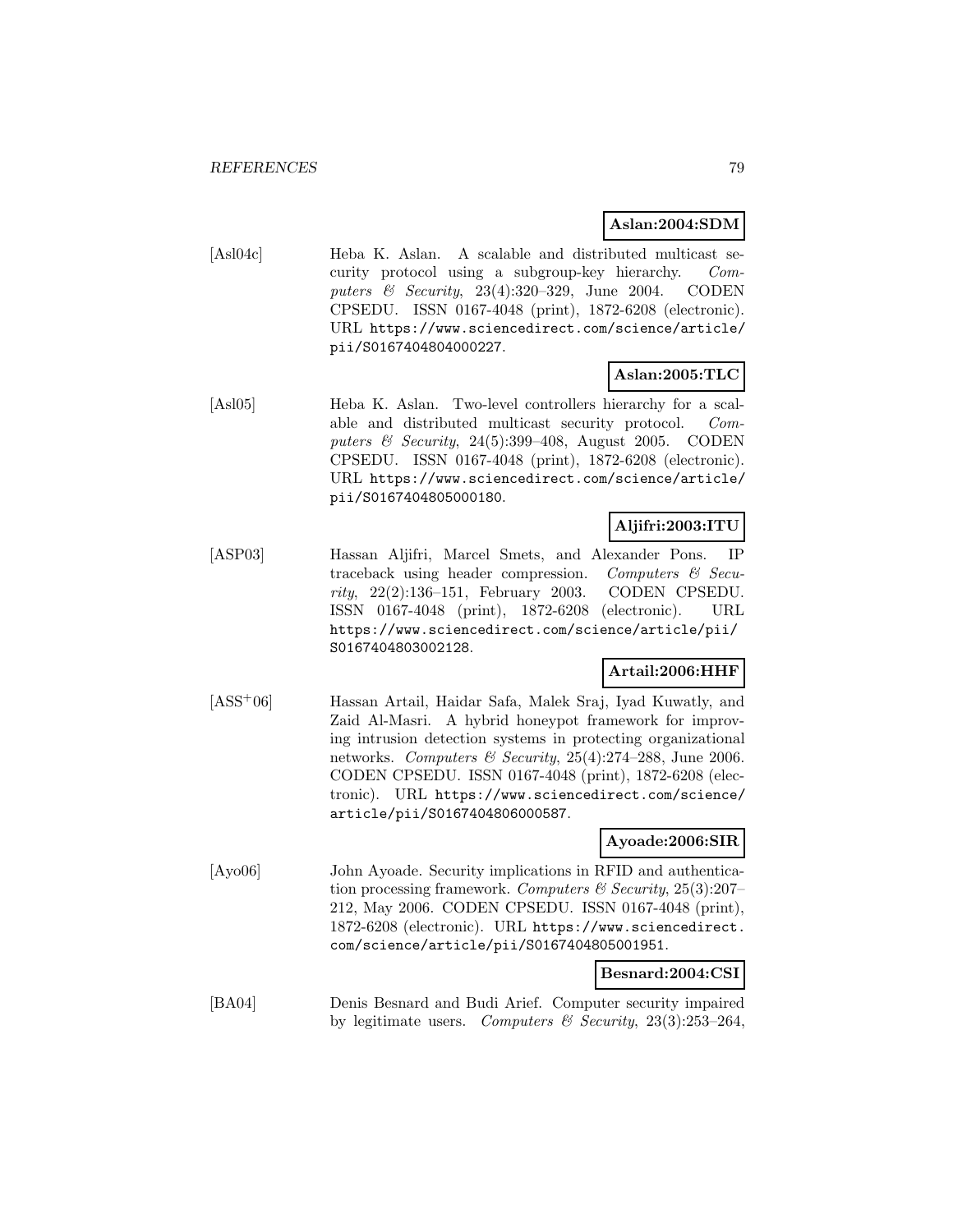May 2004. CODEN CPSEDU. ISSN 0167-4048 (print), 1872- 6208 (electronic). URL https://www.sciencedirect.com/ science/article/pii/S0167404804000161.

### **Barber:2000:IPK**

[Bar00a] Richard Barber. Implementing public key infrastructures in a dynamic business environment. Computers & Security, 19(3):230–233, March 1, 2000. CODEN CPSEDU. ISSN 0167-4048 (print), 1872-6208 (electronic). URL https://www.sciencedirect.com/science/article/pii/ S0167404800886113.

## **Barber:2000:SMW**

[Bar00b] Richard Barber. Security in a mobile world — is Bluetooth the answer? Computers & Security,  $19(4):321-325$ , April 1, 2000. CODEN CPSEDU. ISSN 0167-4048 (print), 1872- 6208 (electronic). URL https://www.sciencedirect.com/ science/article/pii/S0167404800040190.

## **Barber:2001:EID**

[Bar01a] Richard Barber. The evolution of intrusion detection systems — the next step. Computers & Security,  $20(2):132-145$ , April 1, 2001. CODEN CPSEDU. ISSN 0167-4048 (print), 1872- 6208 (electronic). URL https://www.sciencedirect.com/ science/article/pii/S0167404801002048.

### **Barber:2001:SMW**

[Bar01b] Richard Barber. Security in a mobile world — is Bluetooth the answer? Computers  $\mathcal B$  Security, 20(5):374-379, July 1, 2001. CODEN CPSEDU. ISSN 0167-4048 (print), 1872- 6208 (electronic). URL https://www.sciencedirect.com/ science/article/pii/S0167404801005053.

## **Breaux:2009:DRM**

[BAS09] Travis D. Breaux, Annie I. Antón, and Eugene H. Spafford. A distributed requirements management framework for legal compliance and accountability. Computers  $\mathcal{C}$ Security,  $28(1-2) \cdot 8-17$ , February/March 2009. CODEN CPSEDU. ISSN 0167-4048 (print), 1872-6208 (electronic). URL https://www.sciencedirect.com/science/article/ pii/S0167404808000679.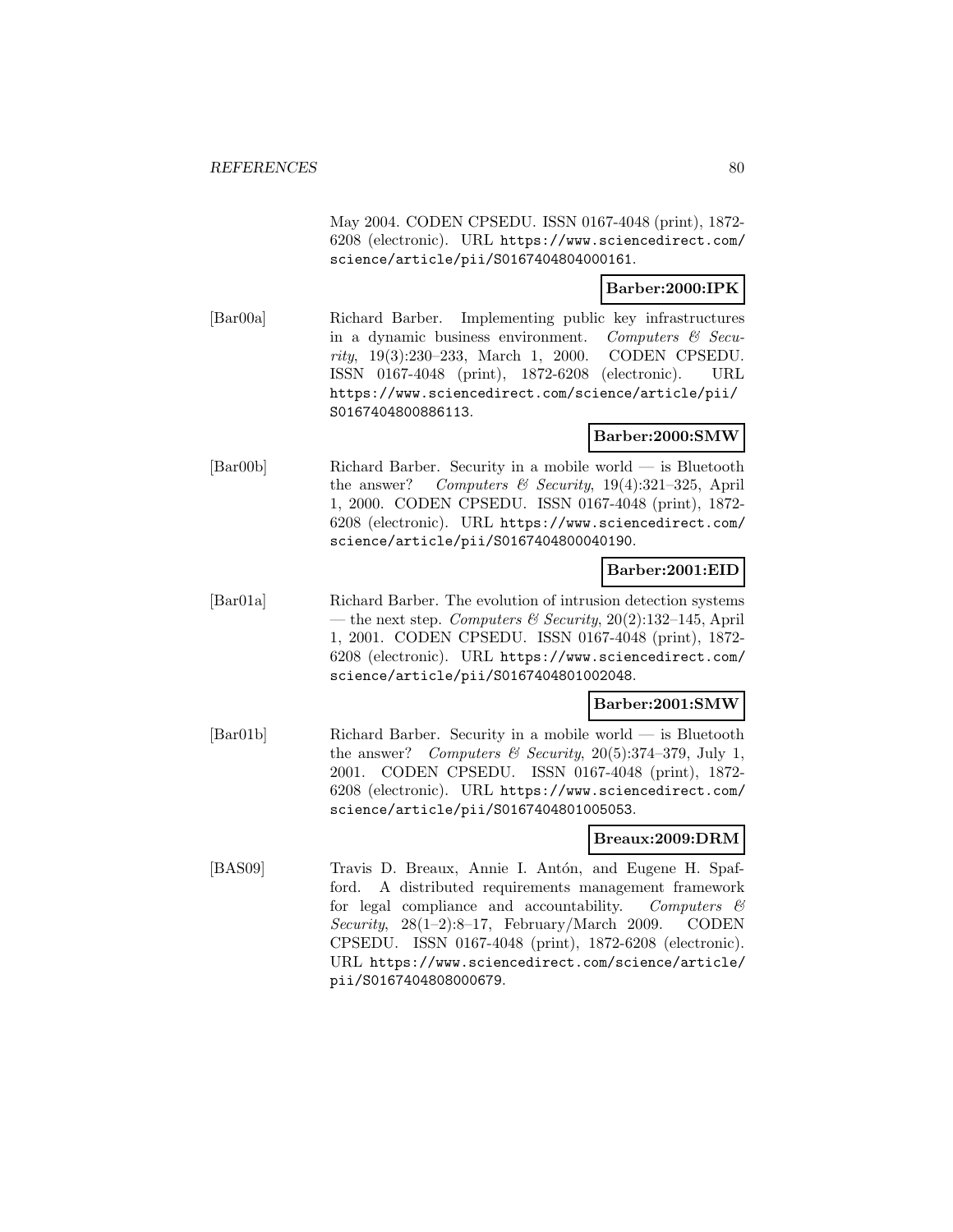**Bella:2005:IAS**

| [BB05] | Giampaolo Bella and Stefano Bistarelli. Information assurance |
|--------|---------------------------------------------------------------|
|        | for security protocols. Computers & Security, 24(4):322-333,  |
|        | June 2005. CODEN CPSEDU. ISSN 0167-4048 (print), 1872-        |
|        | 6208 (electronic). URL https://www.sciencedirect.com/         |
|        | science/article/pii/S0167404804002615.                        |

## **Bergadano:2005:DPL**

[BC05] Francesco Bergadano and Davide Cavagnino. Dealing with packet loss in the interactive chained stream authentication protocol. Computers & Security, 24(2):139–146, March 2005. CODEN CPSEDU. ISSN 0167-4048 (print), 1872-6208 (electronic). URL https://www.sciencedirect.com/science/ article/pii/S0167404804001877.

## **Bergadano:2002:IAM**

[BCC02] F. Bergadano, D. Cavagnino, and B. Crispo. Individual authentication in multiparty communications. Computers & Security,  $21(8)$ :719-735, November 2002. CODEN CPSEDU. ISSN 0167-4048 (print), 1872-6208 (electronic). URL https://www.sciencedirect.com/science/article/ pii/S0167404802008131.

### **Bruschi:2003:QSP**

[BCR03] D. Bruschi, A. Curti, and E. Rosti. A quantitative study of public key infrastructures. Computers & Security,  $22(1)$ :56– 67, January 2003. CODEN CPSEDU. ISSN 0167-4048 (print), 1872-6208 (electronic). URL https://www.sciencedirect. com/science/article/pii/S0167404803001135.

### **Blyth:2003:SAX**

[BCS03] Dr. Andrew Blyth, Dr. Daniel Cunliffe, and Dr. Iain Sutherland. Security analysis of XML usage and XML parsing. Computers & Security,  $22(6)$ :494–505, September 2003. CODEN CPSEDU. ISSN 0167-4048 (print), 1872-6208 (electronic). URL https://www.sciencedirect.com/science/article/ pii/S0167404803006072.

#### **Biermann:2001:CID**

[BCV01] E. Biermann, E. Cloete, and L. M. Venter. A comparison of intrusion detection systems. Computers & Security, 20(8):676–683, December 1, 2001. CODEN CPSEDU.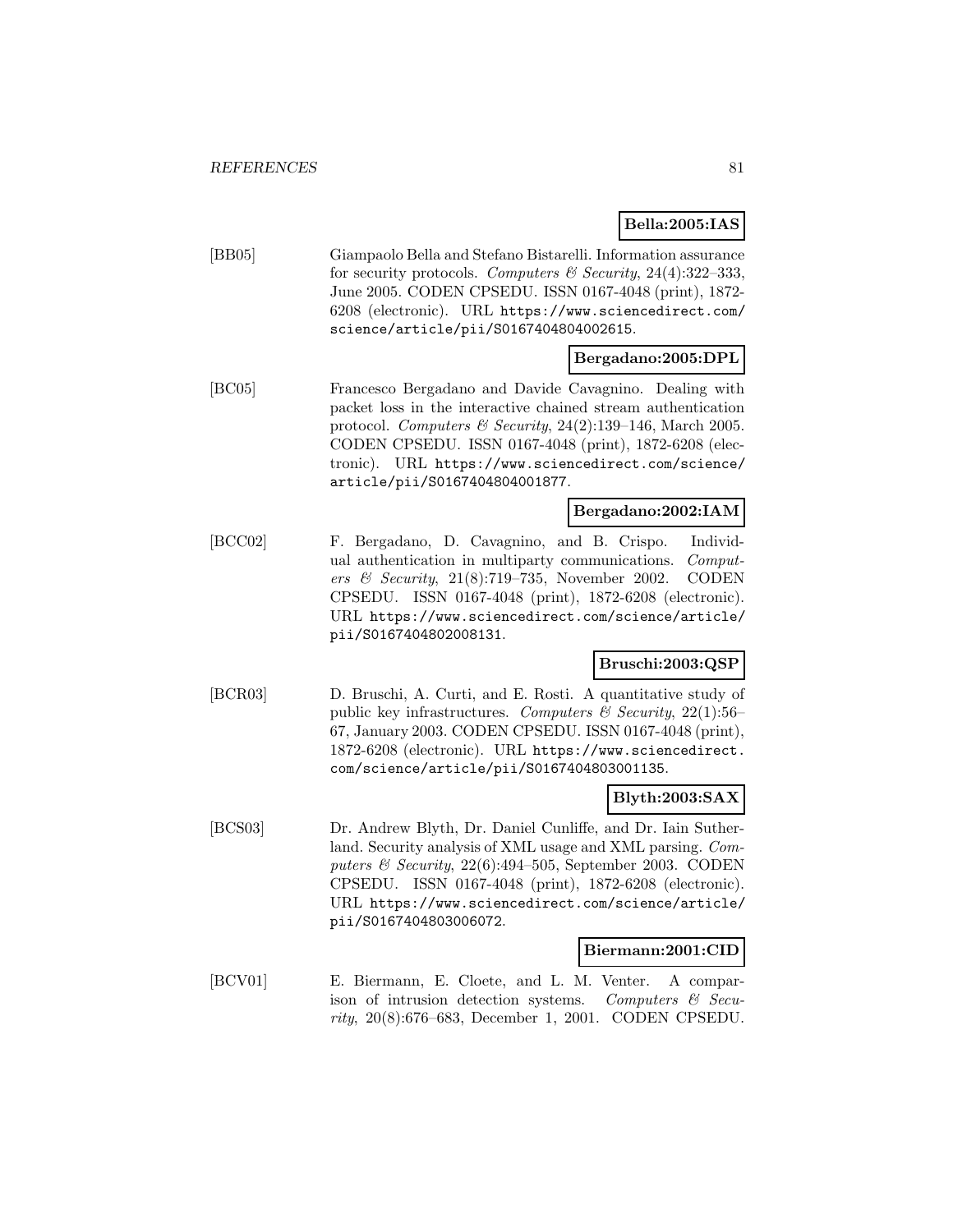ISSN 0167-4048 (print), 1872-6208 (electronic). URL https://www.sciencedirect.com/science/article/pii/ S0167404801008069.

## **Botha:2001:ACD**

[BE01] Reinhardt A. Botha and Jan H. P. Eloff. Access control in document-centric workflow systems — an agent-based approach. Computers & Security,  $20(6)$ :525–532, September 1, 2001. CODEN CPSEDU. ISSN 0167-4048 (print), 1872- 6208 (electronic). URL https://www.sciencedirect.com/ science/article/pii/S0167404801006137.

## **Beghdad:2004:MSI**

[Beg04] Rachid Beghdad. Modelling and solving the intrusion detection problem in computer networks. Computers  $\mathcal{B}$  Security, 23(8):687–696, December 2004. CODEN CPSEDU. ISSN 0167-4048 (print), 1872-6208 (electronic). URL https://www.sciencedirect.com/science/article/pii/ S0167404804001725.

## **Beghdad:2008:CSNa**

[Beg08a] Rachid Beghdad. Critical study of neural networks in detecting intrusions. Computers & Security,  $27(5-6)$ :168-175, October 2008. CODEN CPSEDU. ISSN 0167-4048 (print), 1872-6208 (electronic). URL https://www.sciencedirect. com/science/article/pii/S0167404808000357.

### **Beghdad:2008:CSNb**

[Beg08b] Rachid Beghdad. Critical study of neural networks in detecting intrusions. Computers & Security,  $27(5-6)$ :168-175, October 2008. CODEN CPSEDU. ISSN 0167-4048 (print), 1872-6208 (electronic). URL https://www.sciencedirect. com/science/article/pii/S0167404808000357.

### **Beghdad:2008:CSNc**

[Beg08c] Rachid Beghdad. Critical study of neural networks in detecting intrusions. Computers & Security,  $27(5-6)$ :168-175, October 2008. CODEN CPSEDU. ISSN 0167-4048 (print), 1872-6208 (electronic). URL https://www.sciencedirect. com/science/article/pii/S0167404808000357.

## **Baumer:2004:IPL**

[BEP04] David L. Baumer, Julia B. Earp, and J. C. Poindexter. Internet privacy law: a comparison between the United States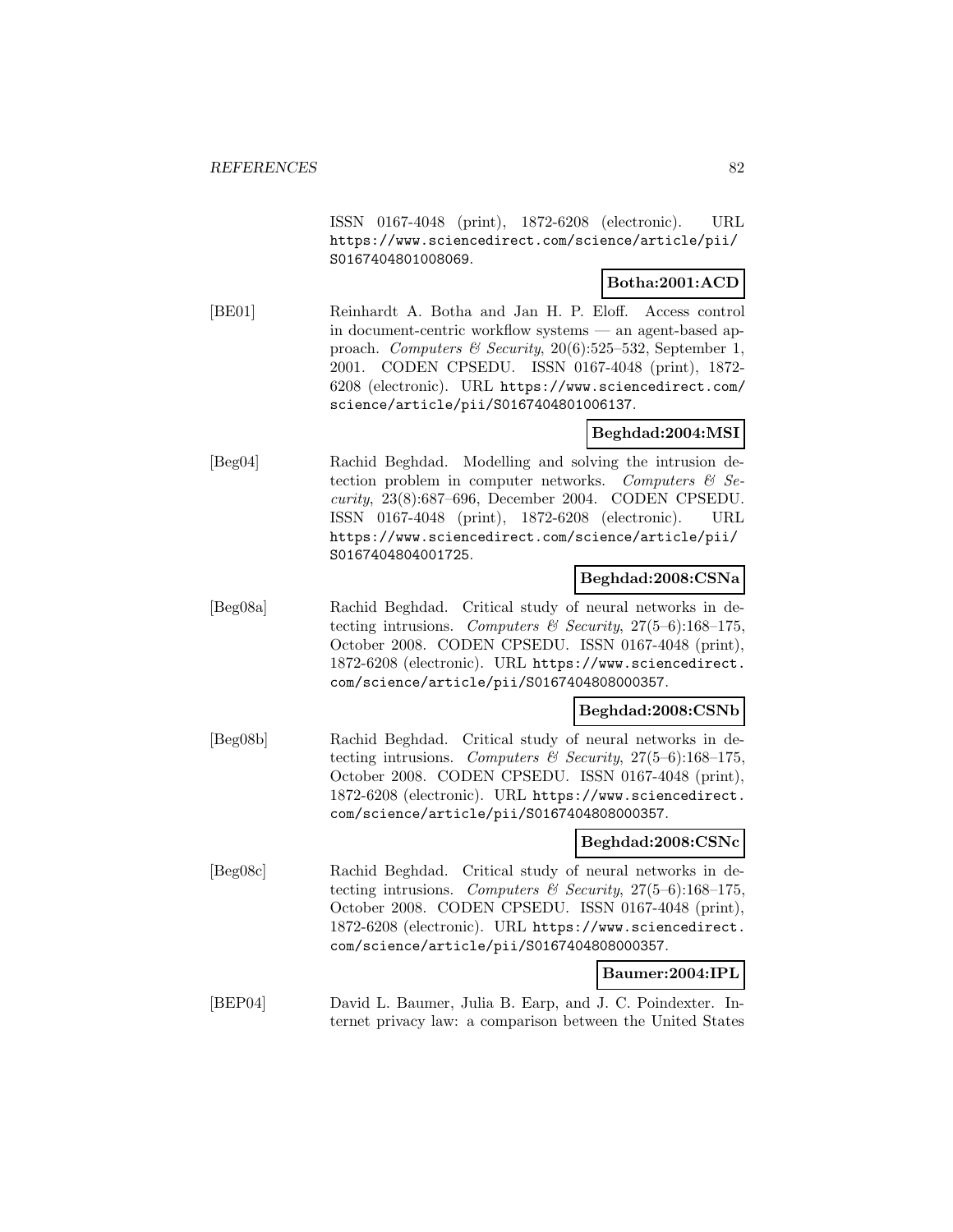and the European Union. Computers  $\mathcal B$  Security, 23(5):400– 412, July 2004. CODEN CPSEDU. ISSN 0167-4048 (print), 1872-6208 (electronic). URL https://www.sciencedirect. com/science/article/pii/S0167404804000136.

## **Bequai:2000:AIC**

[Beq00a] August Bequai. America's Internet commerce and the threat of fraud. Computers & Security,  $19(8):688-691$ , December 1, 2000. CODEN CPSEDU. ISSN 0167-4048 (print), 1872- 6208 (electronic). URL https://www.sciencedirect.com/ science/article/pii/S0167404800080172.

## **Bequai:2000:RIM**

[Beq00b] August Bequai. Romancing the Internet and Management's quagmire. Computers & Security,  $19(7):591-595$ , November 1, 2000. CODEN CPSEDU. ISSN 0167-4048 (print), 1872- 6208 (electronic). URL https://www.sciencedirect.com/ science/article/pii/S016740480007019X.

## **Bequai:2001:OCG**

[Beq01a] August Bequai. Organized crime goes cyber. Computers & Security, 20(6):475–478, September 1, 2001. CODEN CPSEDU. ISSN 0167-4048 (print), 1872-6208 (electronic). URL https://www.sciencedirect.com/science/article/ pii/S0167404801006046.

### **Bequai:2001:PDE**

[Beq01b] August Bequai. Proprietary data: Eldorado in cyber-space. Computers  $\mathcal B$  Security, 20(5):372–373, July 1, 2001. CODEN CPSEDU. ISSN 0167-4048 (print), 1872-6208 (electronic). URL https://www.sciencedirect.com/science/article/ pii/S0167404801005041.

### **Bequai:2001:SCI**

[Beq01c] August Bequai. Software concerns and the Internet. Computers & Security,  $20(1):28-30$ , January 31, 2001. CODEN CPSEDU. ISSN 0167-4048 (print), 1872-6208 (electronic). URL https://www.sciencedirect.com/science/article/ pii/S0167404801010173.

## **Bequai:2002:SCI**

[Beq02a] August Bequai. Syndicated crime and international terrorism: the lessons of '9-11'. Computers & Security, 21(4):333-337,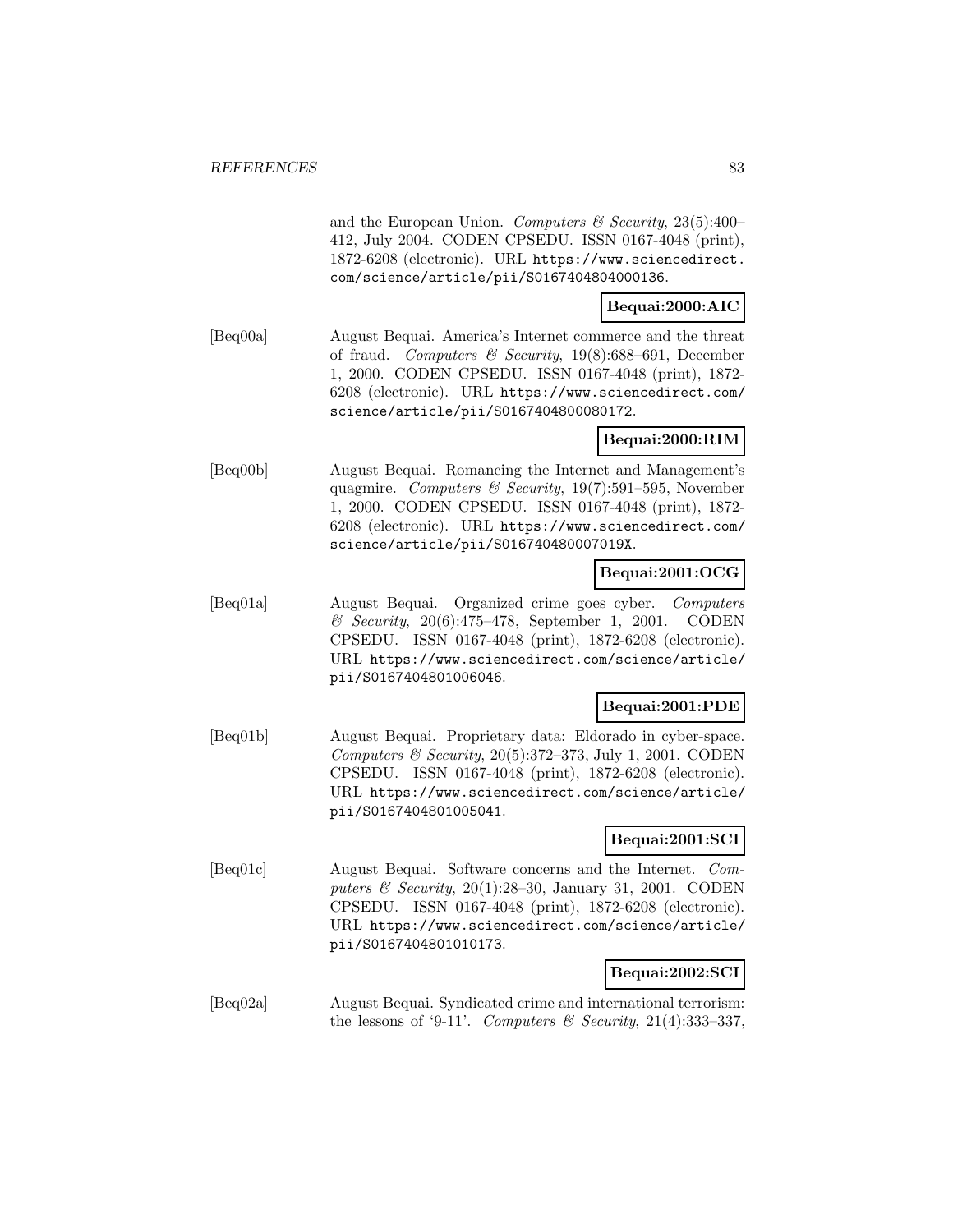August 1, 2002. CODEN CPSEDU. ISSN 0167-4048 (print), 1872-6208 (electronic). URL https://www.sciencedirect. com/science/article/pii/S0167404802004078.

### **Bequai:2002:WCC**

[Beq02b] August Bequai. White collar crime: a handmaiden of international tech terrorism. Computers  $\mathcal{B}$  Security, 21(6):514-519, October 1, 2002. CODEN CPSEDU. ISSN 0167-4048 (print), 1872-6208 (electronic). URL https://www.sciencedirect. com/science/article/pii/S0167404802010076.

## **Bequai:2003:SIM**

[Beq03] August Bequai. Safeguards for IT managers and staff under the Sarbanes–Oxley act. Computers  $\mathcal{C}$  Security, 22(2):124–127, February 2003. CODEN CPSEDU. ISSN 0167-4048 (print), 1872-6208 (electronic). URL https://www.sciencedirect.com/science/article/pii/ S0167404803002086.

## **Bertino:2003:RMC**

[Ber03] Elisa Bertino. RBAC models — concepts and trends. Computers  $\mathcal C$  Security, 22(6):511–514, September 2003. CODEN CPSEDU. ISSN 0167-4048 (print), 1872-6208 (electronic). URL https://www.sciencedirect.com/science/article/ pii/S0167404803006096.

## **Bernard:2007:ILS**

[Ber07] Ray Bernard. Information lifecycle security risk assessment: a tool for closing security gaps. Computers  $\mathcal{B}$  Security, 26(1):26–30, February 2007. CODEN CPSEDU. ISSN 0167-4048 (print), 1872-6208 (electronic). URL https://www.sciencedirect.com/science/article/pii/ S0167404806002124.

### **Botha:2009:DME**

[BFC09] Reinhardt A. Botha, Steven M. Furnell, and Nathan L. Clarke. From desktop to mobile: Examining the security experience. Computers  $\mathcal C$  Security, 28(3–4):130–137, May/June 2009. CO-DEN CPSEDU. ISSN 0167-4048 (print), 1872-6208 (electronic). URL https://www.sciencedirect.com/science/ article/pii/S0167404808001089.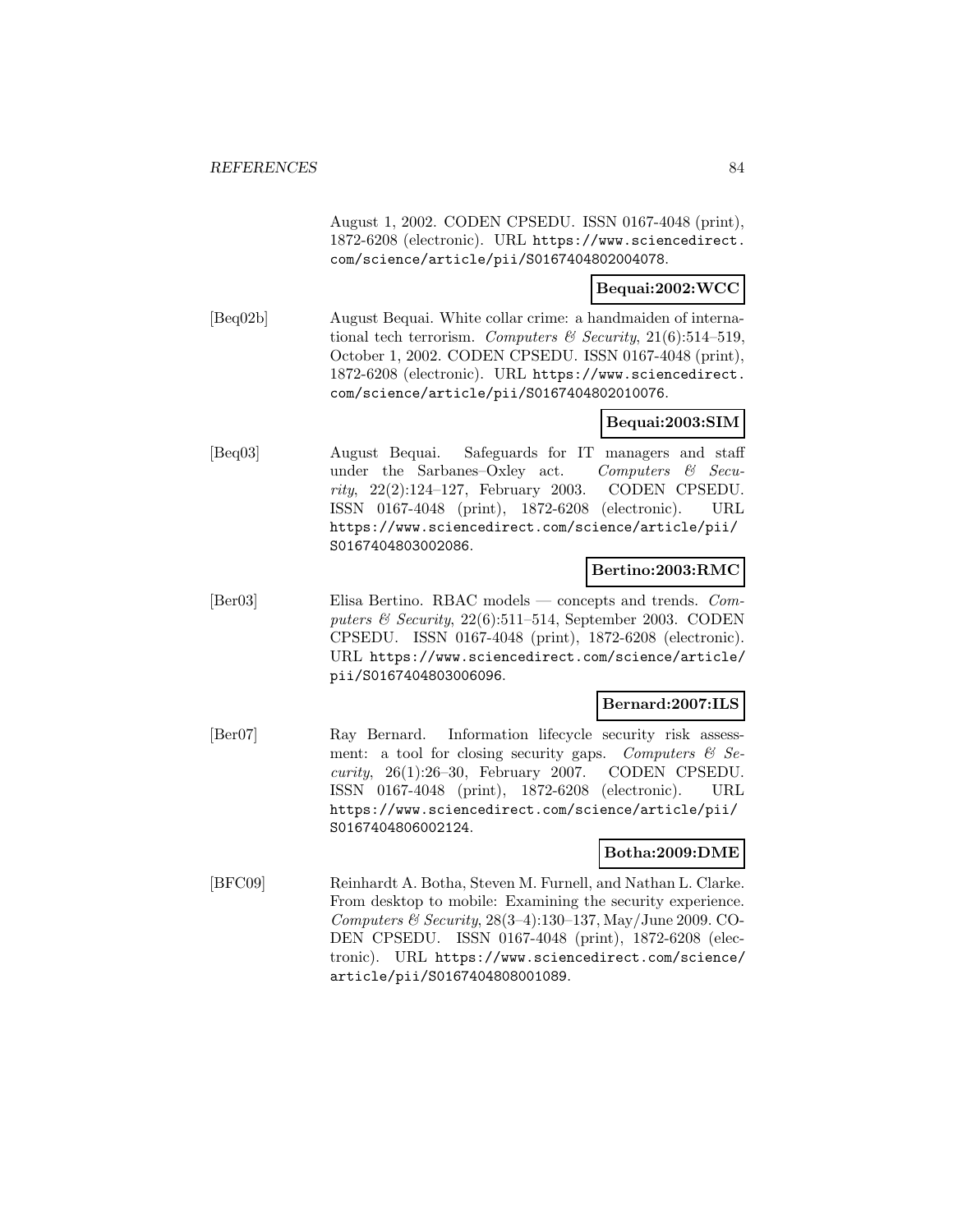#### **Baiardi:2005:SSV**

[BFG<sup>+</sup>05] Fabrizio Baiardi, Alessandro Falleni, Riccardo Granchi, Fabio Martinelli, Marinella Petrocchi, and Anna Vaccarelli. SEAS, a secure e-voting protocol: Design and implementation. Computers  $\mathcal C$  Security, 24(8):642–652, November 2005. CODEN CPSEDU. ISSN 0167-4048 (print), 1872-6208 (electronic). URL https://www.sciencedirect.com/science/article/ pii/S0167404805001100.

### **Botha:2006:RSC**

[BG06] Reinhardt A. Botha and Tshepo G. Gaadingwe. Reflecting on 20 SEC conferences. Computers & Security,  $25(4):247-$ 256, June 2006. CODEN CPSEDU. ISSN 0167-4048 (print), 1872-6208 (electronic). URL https://www.sciencedirect. com/science/article/pii/S0167404806000617.

### **Bhalla:2003:MCM**

[Bha03] Neelam Bhalla. Is the mouse click mighty enough to bring society to its knees? Computers & Security,  $22(4):322-336$ , May 2003. CODEN CPSEDU. ISSN 0167-4048 (print), 1872- 6208 (electronic). URL https://www.sciencedirect.com/ science/article/pii/S0167404803004127.

### **Baliga:2008:ACRa**

[BIC08a] Arati Baliga, Liviu Iftode, and Xiaoxin Chen. Automated containment of rootkits attacks. Computers  $\mathcal C$  Security, 27(7–8):323–334, December 2008. CODEN CPSEDU. ISSN 0167-4048 (print), 1872-6208 (electronic). URL https://www.sciencedirect.com/science/article/pii/ S0167404808000382.

### **Baliga:2008:ACRb**

[BIC08b] Arati Baliga, Liviu Iftode, and Xiaoxin Chen. Automated containment of rootkits attacks. Computers  $\mathcal C$  Security, 27(7–8):323–334, December 2008. CODEN CPSEDU. ISSN 0167-4048 (print), 1872-6208 (electronic). URL https://www.sciencedirect.com/science/article/pii/ S0167404808000382.

### **Baliga:2008:ACRc**

[BIC08c] Arati Baliga, Liviu Iftode, and Xiaoxin Chen. Automated containment of rootkits attacks. Computers  $\mathcal C$  Security, 27(7–8):323–334, December 2008. CODEN CPSEDU.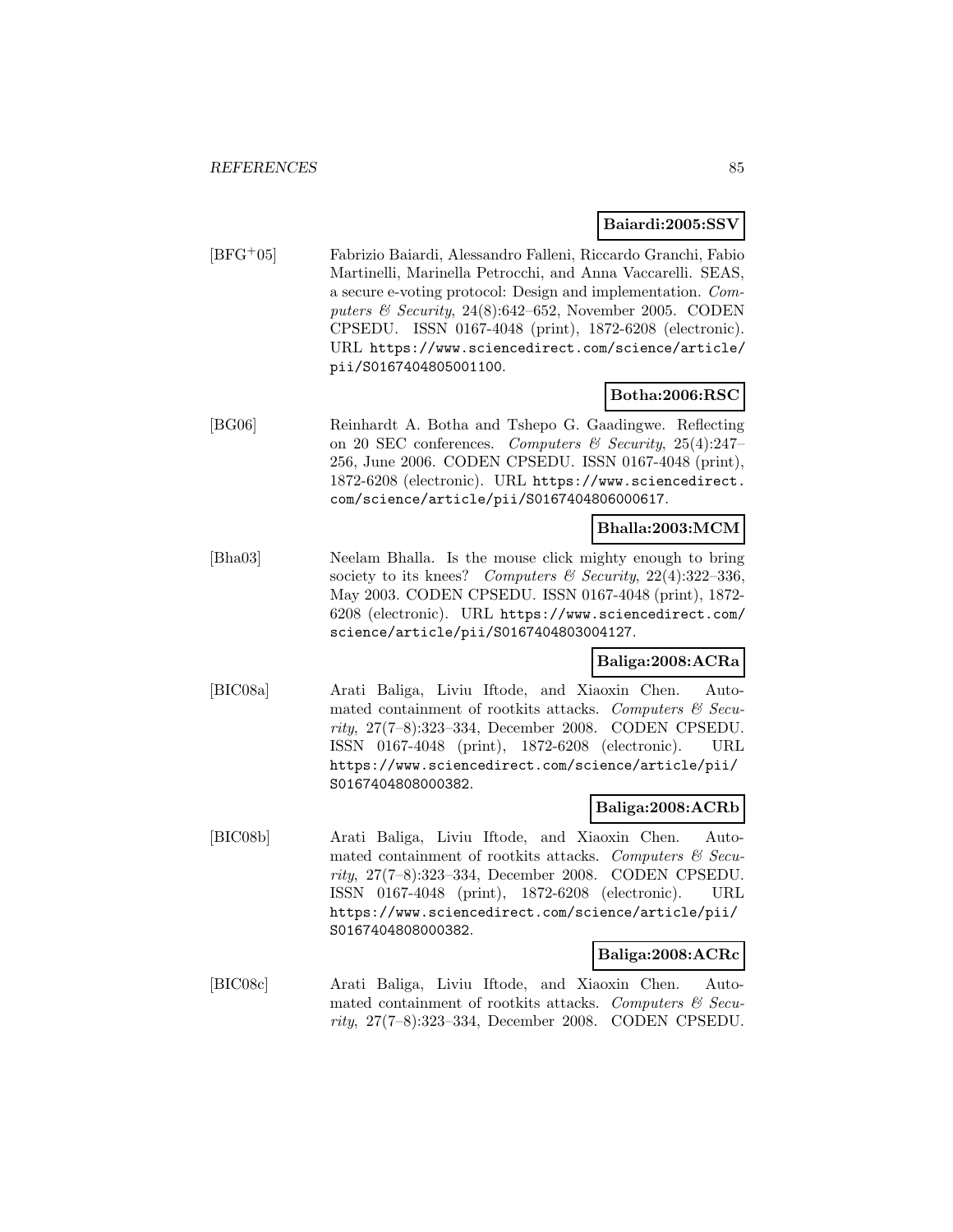ISSN 0167-4048 (print), 1872-6208 (electronic). URL https://www.sciencedirect.com/science/article/pii/ S0167404808000382.

## **Bishop:2002:TAR**

[Bis02] Matt Bishop. Trends in academic research: vulnerabilities analysis and intrusion detection. Computers & Security, 21(7):609–612, November 2002. CODEN CPSEDU. ISSN 0167-4048 (print), 1872-6208 (electronic). URL https://www.sciencedirect.com/science/article/pii/ S0167404802011069.

## **Basagiannis:2009:PMC**

[BKPA09] Stylianos Basagiannis, Panagiotis Katsaros, Andrew Pombortsis, and Nikolaos Alexiou. Probabilistic model checking for the quantification of DoS security threats. Computers & Security, 28(6):450–465, September 2009. CODEN CPSEDU. ISSN 0167-4048 (print), 1872-6208 (electronic). URL https://www.sciencedirect.com/science/article/ pii/S0167404809000042.

### **Blakley:2002:SI**

[Bla02] Bob Blakley. Security insights. Computers & Security, 21(2):120–125, March 31, 2002. CODEN CPSEDU. ISSN 0167-4048 (print), 1872-6208 (electronic). URL https://www.sciencedirect.com/science/article/pii/ S0167404802002043.

### **Biryukov:2005:RAA**

[BLP05] Alex Biryukov, Joseph Lano, and Bart Preneel. Recent attacks on alleged SecurID and their practical implications. Computers & Security, 24(5):364–370, August 2005. CODEN CPSEDU. ISSN 0167-4048 (print), 1872-6208 (electronic). URL https://www.sciencedirect.com/science/article/ pii/S0167404805000660.

### **Balenson:2000:IKR**

[BM00] David Balenson and Tom Markham. ISAKMP key recovery extensions. Computers & Security, 19(1):91-99, January 1, 2000. CODEN CPSEDU. ISSN 0167-4048 (print), 1872- 6208 (electronic). URL https://www.sciencedirect.com/ science/article/pii/S0167404800863683.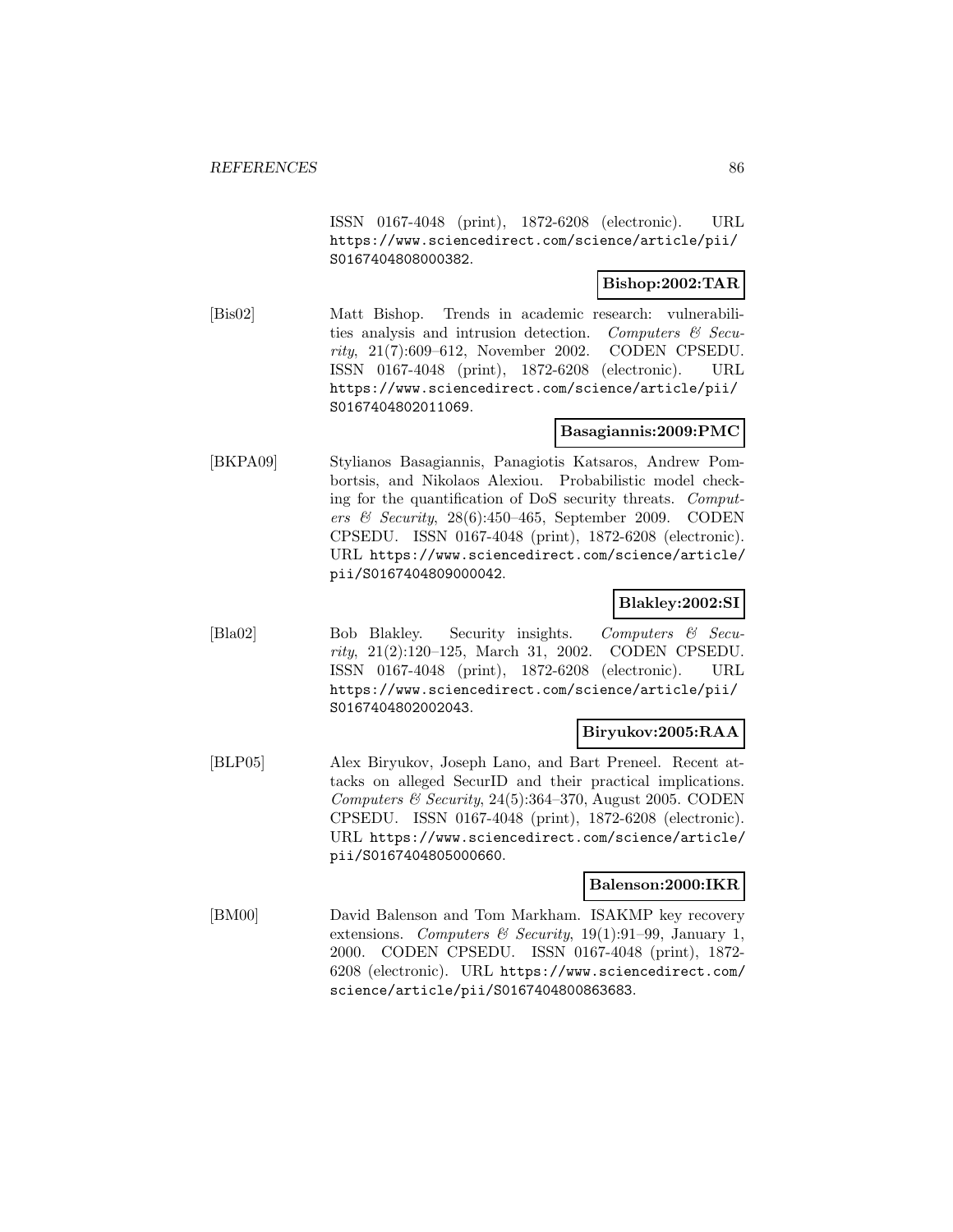### **Bloom:2009:PSE**

[BNSZ09] Gedare Bloom, Bhagirath Narahari, Rahul Simha, and Joseph Zambreno. Providing secure execution environments with a last line of defense against Trojan circuit attacks. Computers & Security, 28(7):660–669, October 2009. CODEN CPSEDU. ISSN 0167-4048 (print), 1872-6208 (electronic). URL https://www.sciencedirect.com/science/article/ pii/S0167404809000145.

### **Booker:2006:REE**

[Boo06] Robert Booker. Re-engineering enterprise security. Computers & Security,  $25(1):13-17$ , February 2006. CODEN CPSEDU. ISSN 0167-4048 (print), 1872-6208 (electronic). URL https://www.sciencedirect.com/science/article/ pii/S0167404805002051.

### **Brooke:2003:FTS**

[BP03] Phillip J. Brooke and Richard F. Paige. Fault trees for security system design and analysis. Computers  $\mathcal C$  Security, 22(3):256– 264, April 2003. CODEN CPSEDU. ISSN 0167-4048 (print), 1872-6208 (electronic). URL https://www.sciencedirect. com/science/article/pii/S0167404803003134.

### **Bradbury:2006:MMW**

[Bra06a] Danny Bradbury. The metamorphosis of malware writers. Computers & Security,  $25(2):89-90$ , March 2006. CODEN CPSEDU. ISSN 0167-4048 (print), 1872-6208 (electronic). URL https://www.sciencedirect.com/science/article/ pii/S0167404806000198.

### **Bradbury:2006:MNW**

[Bra06b] Danny Bradbury. Microsoft's new window on security. Computers  $\mathcal C$  Security, 25(6):405–407, September 2006. CODEN CPSEDU. ISSN 0167-4048 (print), 1872-6208 (electronic). URL https://www.sciencedirect.com/science/article/ pii/S0167404806001155.

### **Bradbury:2006:MNS**

[Bra06c] Danny Bradbury. Modeling network security. Computers & Security, 25(3):163–164, May 2006. CODEN CPSEDU. ISSN 0167-4048 (print), 1872-6208 (electronic). URL https://www.sciencedirect.com/science/article/ pii/S0167404806000551.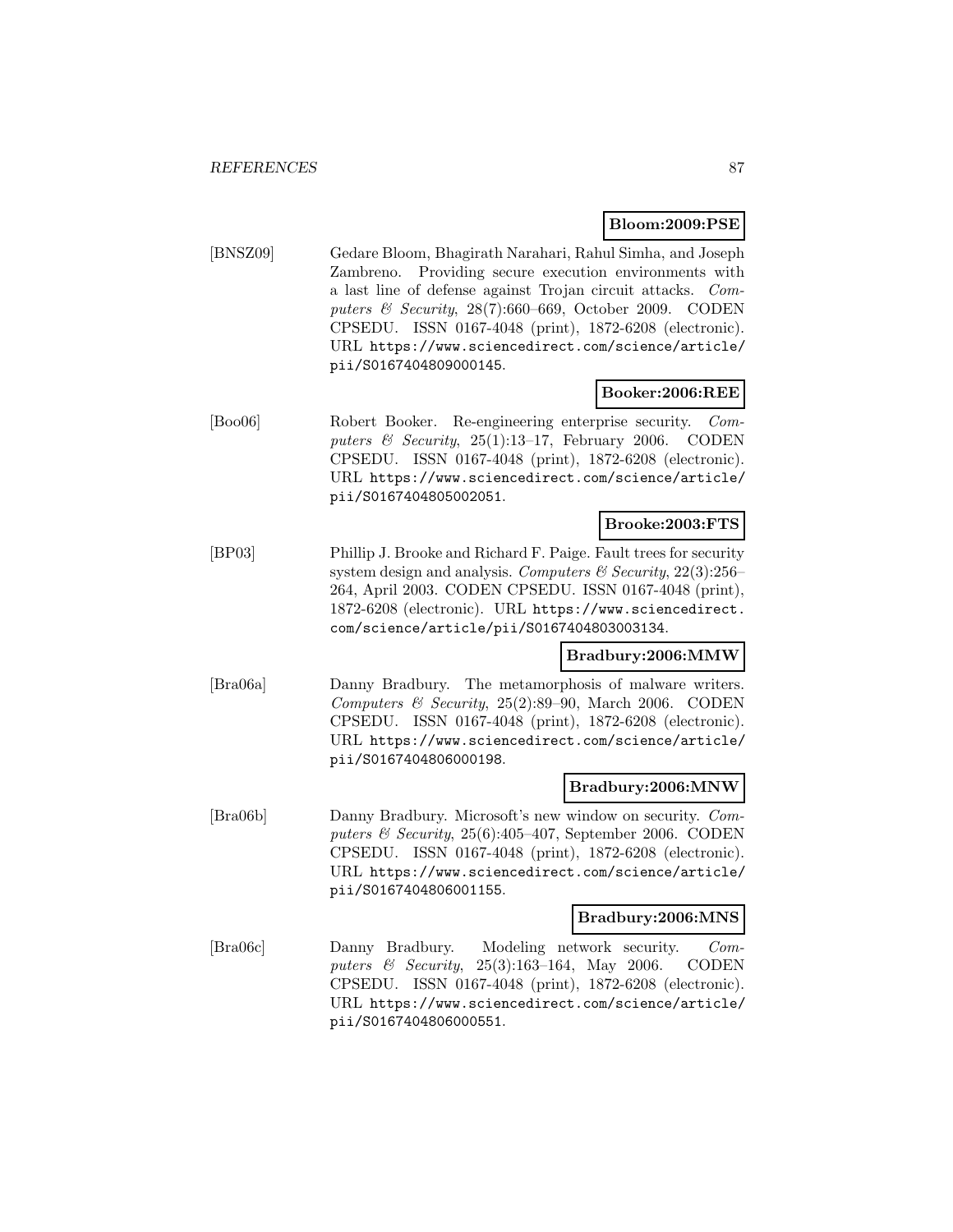## **Bradbury:2007:SCIa**

[Bra07a] D. Bradbury. The security challenges inherent in VoIP. Computers & Security, 26(7–8):485–487, December 2007. CODEN CPSEDU. ISSN 0167-4048 (print), 1872-6208 (electronic). URL https://www.sciencedirect.com/science/article/ pii/S0167404807000235.

## **Bradbury:2007:SCIb**

[Bra07b] D. Bradbury. The security challenges inherent in VoIP. Computers & Security, 26(7–8):485–487, December 2007. CODEN CPSEDU. ISSN 0167-4048 (print), 1872-6208 (electronic). URL https://www.sciencedirect.com/science/article/ pii/S0167404807000235.

## **Bradbury:2007:SCIc**

[Bra07c] D. Bradbury. The security challenges inherent in VoIP. Computers & Security, 26(7–8):485–487, December 2007. CODEN CPSEDU. ISSN 0167-4048 (print), 1872-6208 (electronic). URL https://www.sciencedirect.com/science/article/ pii/S0167404807000235.

## **Bradbury:2007:DDR**

[Bra07d] Danny Bradbury. Decoding digital rights management. Computers & Security,  $26(1):31-33$ , February 2007. CODEN CPSEDU. ISSN 0167-4048 (print), 1872-6208 (electronic). URL https://www.sciencedirect.com/science/article/ pii/S0167404806002136.

## **Buchholz:2007:RTLa**

[BS07a] Florian Buchholz and Eugene H. Spafford. Run-time label propagation for forensic audit data. Computers & Security, 26(7–8):496–513, December 2007. CODEN CPSEDU. ISSN 0167-4048 (print), 1872-6208 (electronic). URL https://www.sciencedirect.com/science/article/ pii/S0167404807000922.

## **Buchholz:2007:RTLb**

[BS07b] Florian Buchholz and Eugene H. Spafford. Run-time label propagation for forensic audit data. Computers & Security, 26(7–8):496–513, December 2007. CODEN CPSEDU. ISSN 0167-4048 (print), 1872-6208 (electronic). URL https://www.sciencedirect.com/science/article/ pii/S0167404807000922.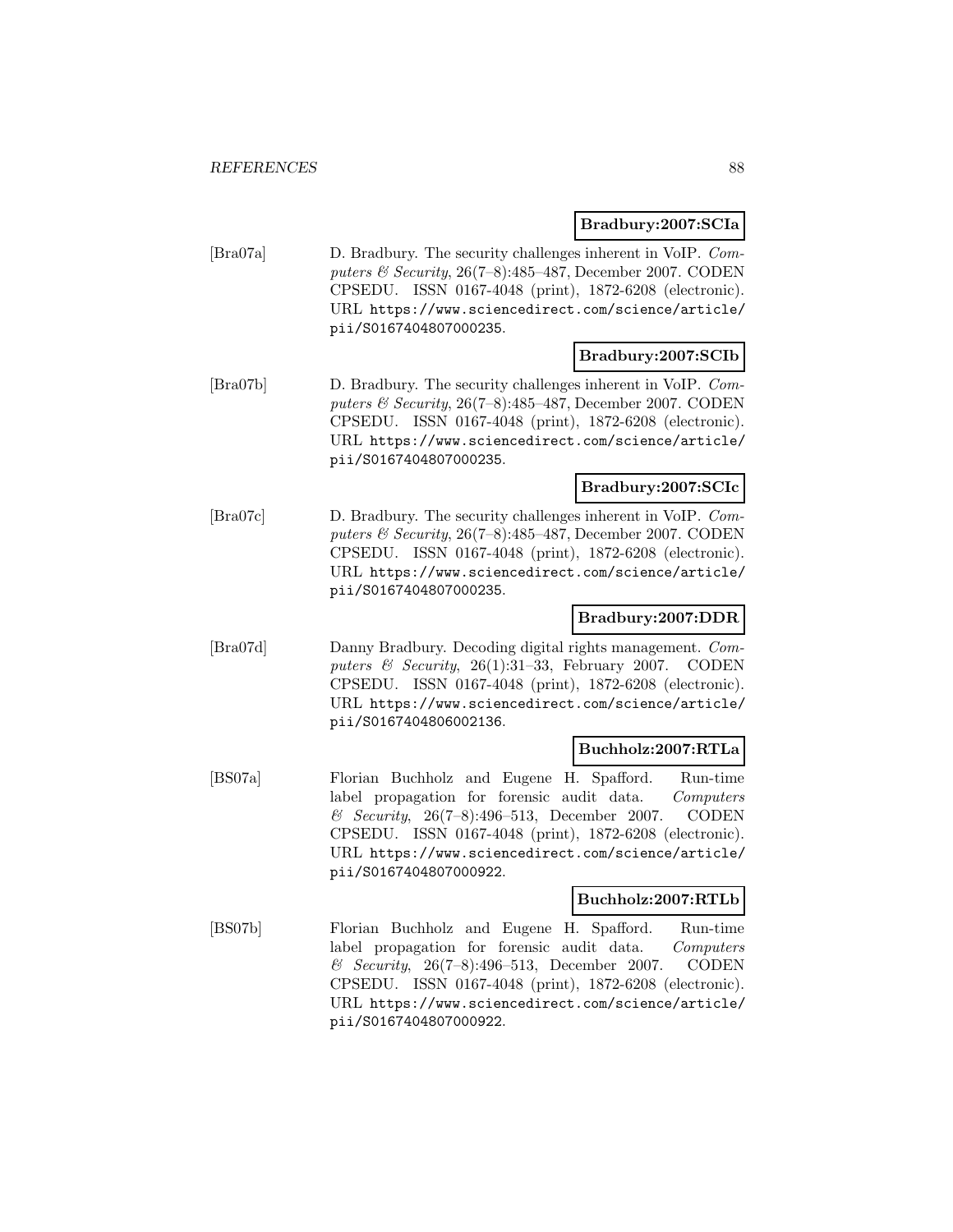#### **Buchholz:2007:RTLc**

[BS07c] Florian Buchholz and Eugene H. Spafford. Run-time label propagation for forensic audit data. Computers & Security, 26(7–8):496–513, December 2007. CODEN CPSEDU. ISSN 0167-4048 (print), 1872-6208 (electronic). URL https://www.sciencedirect.com/science/article/ pii/S0167404807000922.

### **Basso:2009:PMA**

[BS09] Alessandro Basso and Stefano Sicco. Preventing massive automated access to web resources. Computers  $\mathcal{C}$  Security, 28(3–4):174–188, May/June 2009. CODEN CPSEDU. ISSN 0167-4048 (print), 1872-6208 (electronic). URL https://www.sciencedirect.com/science/article/pii/ S0167404808001156.

### **Bhatt:2009:PMD**

[BSC09] Siddharth Bhatt, Radu Sion, and Bogdan Carbunar. A personal mobile DRM manager for smartphones. Computers & Security, 28(6):327–340, September 2009. CODEN CPSEDU. ISSN 0167-4048 (print), 1872-6208 (electronic). URL https://www.sciencedirect.com/science/article/ pii/S0167404809000121.

## **Bakari:2007:BGB**

[BTY<sup>+</sup>07] Jabiri Kuwe Bakari, Charles N. Tarimo, Louise Yngström, Christer Magnusson, and Stewart Kowalski. Bridging the gap between general management and technicians — a case study on ICT security in a developing country. Computers  $\&$  Security, 26(1):44–55, February 2007. CODEN CPSEDU. ISSN 0167-4048 (print), 1872-6208 (electronic). URL https://www.sciencedirect.com/science/article/ pii/S0167404806001568.

#### **Barnard:2000:FAE**

[BvS00] Lynette Barnard and Rossouw von Solms. A formalized approach to the effective selection and evaluation of information security controls. Computers & Security,  $19(2):185-194$ , February 1, 2000. CODEN CPSEDU. ISSN 0167-4048 (print), 1872-6208 (electronic). URL https://www.sciencedirect. com/science/article/pii/S0167404800878293.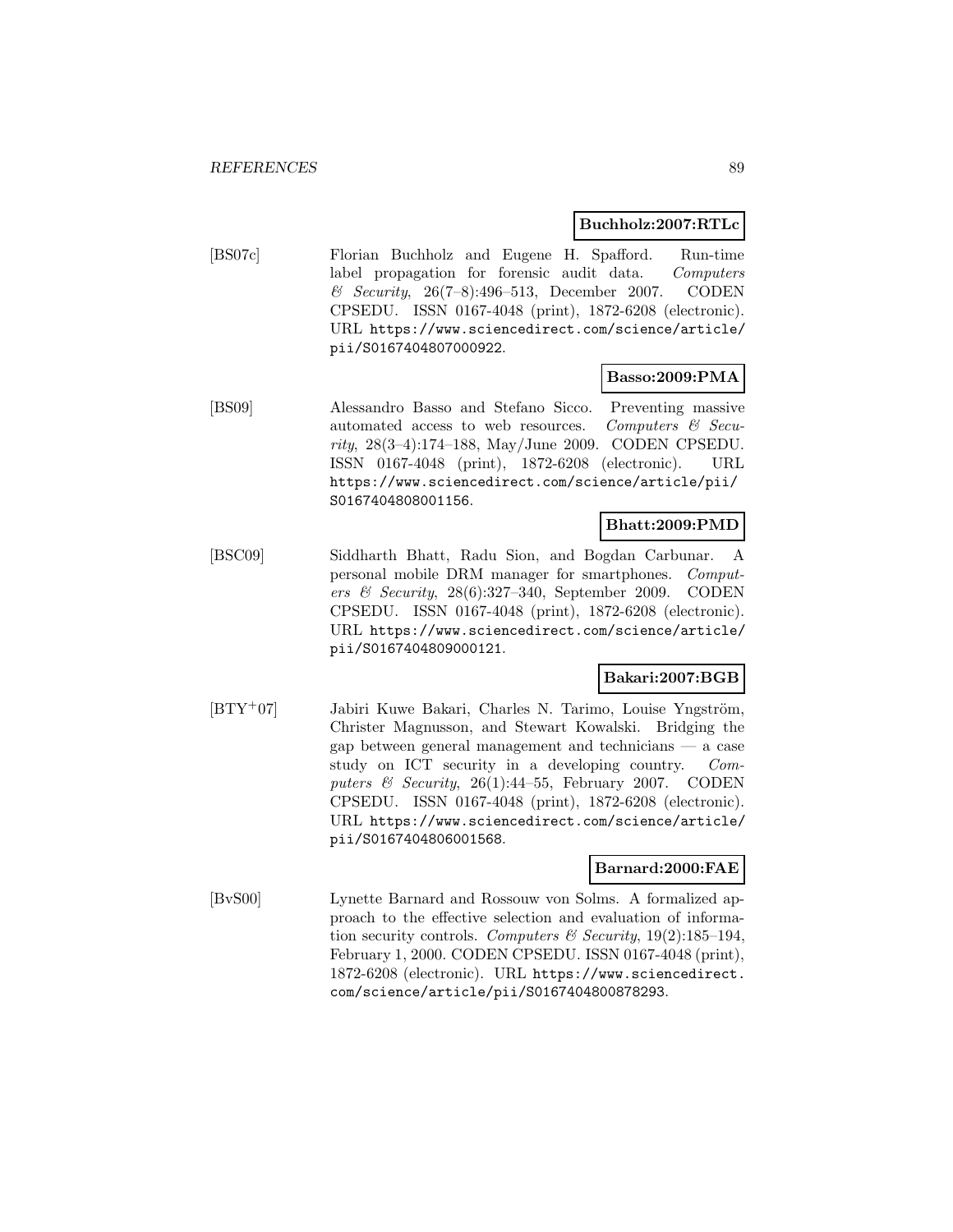### **Botha:2003:UFL**

[BvS03] Martin Botha and Rossouw von Solms. Utilising fuzzy logic and trend analysis for effective intrusion detection. Computers  $\mathcal B$  Security, 22(5):423-434, July 2003. CODEN CPSEDU. ISSN 0167-4048 (print), 1872-6208 (electronic). URL https://www.sciencedirect.com/science/article/ pii/S016740480300511X.

## **Caelli:2002:TLL**

[Cae02] William J. Caelli. Trusted ... or ... trustworthy: the search for a new paradigm for computer and network security. Computers & Security, 21(5):413–420, October 1, 2002. CODEN CPSEDU. ISSN 0167-4048 (print), 1872-6208 (electronic). URL https://www.sciencedirect.com/science/article/ pii/S0167404802005060.

### **Carroll:2000:LE**

[Car00] John Carroll. Letter to the Editor. Computers & Security, 19(4):357–358, April 1, 2000. CODEN CPSEDU. ISSN 0167-4048 (print), 1872-6208 (electronic). URL https://www.sciencedirect.com/science/article/pii/ S0167404800040232.

### **Carter:2001:SYB**

[Car01] Bob Carter. Securing your brand in cyberspace. Computers & Security, 20(3):227–238, May 1, 2001. CODEN CPSEDU. ISSN 0167-4048 (print), 1872-6208 (electronic). URL https://www.sciencedirect.com/science/article/ pii/S0167404801003078.

## **Chebrolu:2005:FDE**

[CAT05] Srilatha Chebrolu, Ajith Abraham, and Johnson P. Thomas. Feature deduction and ensemble design of intrusion detection systems. Computers & Security,  $24(4):295-307$ , June 2005. CODEN CPSEDU. ISSN 0167-4048 (print), 1872-6208 (electronic). URL https://www.sciencedirect.com/science/ article/pii/S016740480400238X.

### **Chadwick:2001:ETP**

[CB01] David W. Chadwick and Andrew Basden. Evaluating trust in a public key certification authority. Computers & Security, 20(7):592–611, October 31, 2001. CODEN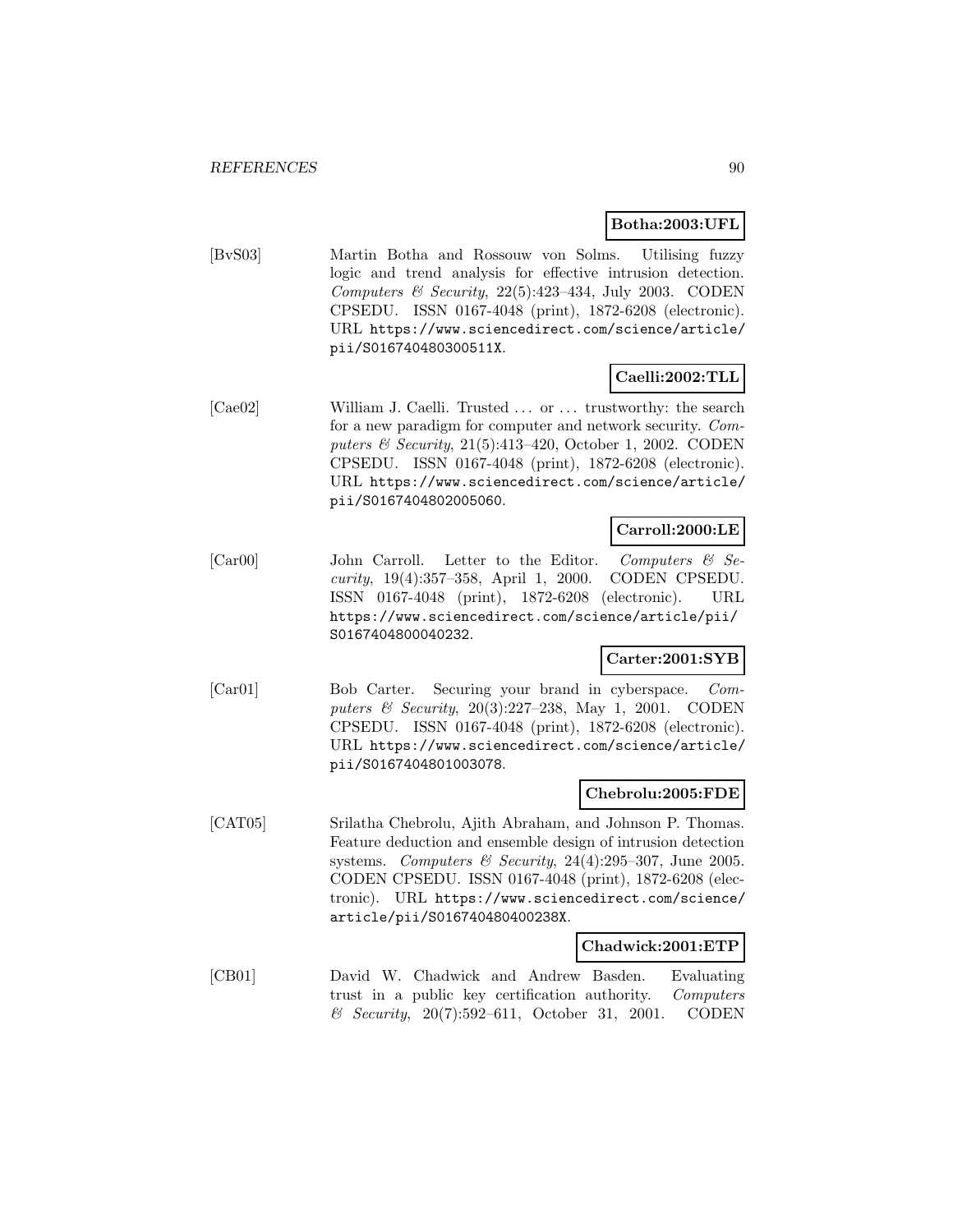CPSEDU. ISSN 0167-4048 (print), 1872-6208 (electronic). URL https://www.sciencedirect.com/science/article/ pii/S0167404801007106.

## **Challal:2005:HHC**

[CBB05] Yacine Challal, Abdelmadjid Bouabdallah, and Hatem Bettahar.  $H_2A$ : Hybrid hash-chaining scheme for adaptive multicast source authentication of media-streaming. Computers & Security, 24(1):57–68, February 2005. CODEN CPSEDU. ISSN 0167-4048 (print), 1872-6208 (electronic). URL https://www.sciencedirect.com/science/article/ pii/S0167404804001816.

## **Carl:2006:WBD**

[CBR06] Glenn Carl, Richard R. Brooks, and Suresh Rai. Wavelet based denial-of-service detection. Computers & Security, 25(8):600–615, November 2006. CODEN CPSEDU. ISSN 0167-4048 (print), 1872-6208 (electronic). URL https://www.sciencedirect.com/science/article/pii/ S0167404806001210.

## **Chan:2001:CTB**

[CC01] Chi-Kwong Chan and L. M. Cheng. Cryptanalysis of a timestamp-based password authentication scheme. Computers & Security,  $21(1)$ :74-76, First Quarter 2001. CODEN CPSEDU. ISSN 0167-4048 (print), 1872-6208 (electronic). URL https://www.sciencedirect.com/science/article/ pii/S0167404802001104.

## **Chen:2002:HAC**

[CC02] Tzer-Shyong Chen and Yu-Fang Chung. Hierarchical access control based on Chinese remainder theorem and symmetric algorithm. Computers & Security,  $21(6)$ :565–570, October 1, 2002. CODEN CPSEDU. ISSN 0167-4048 (print), 1872- 6208 (electronic). URL https://www.sciencedirect.com/ science/article/pii/S0167404802010167.

## **Chang:2003:EAA**

[CC03] Chin-Chen Chang and Ya-Fen Chang. Efficient anonymous auction protocols with freewheeling bids. Computers & Security, 22(8):728–734, December 2003. CODEN CPSEDU. ISSN 0167-4048 (print), 1872-6208 (electronic). URL https://www.sciencedirect.com/science/article/ pii/S0167404803000130.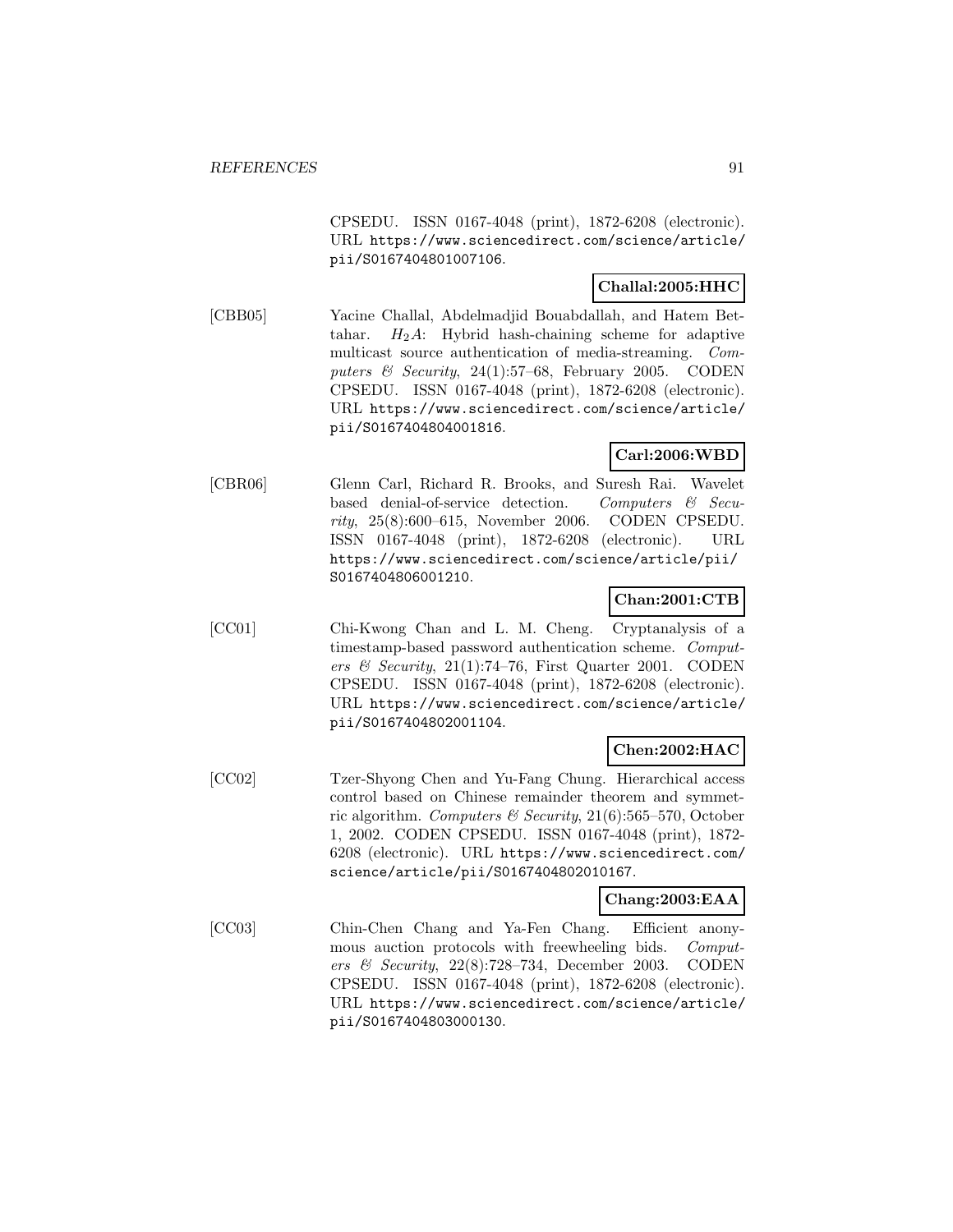**Cho:2004:SWS**

[CC04] Sanghyun Cho and Sungdeok Cha. SAD: web session anomaly detection based on parameter estimation. Computers  $\&$  Security, 23(4):312-319, June 2004. CODEN CPSEDU. ISSN 0167-4048 (print), 1872-6208 (electronic). URL https://www.sciencedirect.com/science/article/ pii/S0167404804000264.

## **Chivers:2009:RPD**

[CCC09] Howard Chivers, John A. Clark, and Pau-Chen Cheng. Risk profiles and distributed risk assessment. Computers & Security, 28(7):521–535, October 2009. CODEN CPSEDU. ISSN 0167-4048 (print), 1872-6208 (electronic). URL https://www.sciencedirect.com/science/article/ pii/S0167404809000455.

## **Chen:2003:EPM**

[CCH03] Tzer-Shyong Chen, Yu-Fang Chung, and Gwo-Shiuan Huang. Efficient proxy multisignature schemes based on the elliptic curve cryptosystem. Computers & Security,  $22(6):527-534$ , September 2003. CODEN CPSEDU. ISSN 0167-4048 (print), 1872-6208 (electronic). URL https://www.sciencedirect. com/science/article/pii/S016740480300614X.

## **Claessens:2002:STO**

[CDD<sup>+</sup>02] Joris Claessens, Valentin Dem, Danny De Cock, Bart Preneel, and Joos Vandewalle. On the security of Today's online electronic banking systems. Computers  $\mathcal C$  Security, 21(3):253– 265, June 1, 2002. CODEN CPSEDU. ISSN 0167-4048 (print), 1872-6208 (electronic). URL https://www.sciencedirect. com/science/article/pii/S0167404802003127.

### **Coetzee:2004:TWS**

[CE04] M. Coetzee and J. H. P. Eloff. Towards Web service access control. Computers & Security, 23(7):559–570, October 2004. CODEN CPSEDU. ISSN 0167-4048 (print), 1872-6208 (electronic). URL https://www.sciencedirect.com/science/ article/pii/S0167404804001695.

### **Clarke:2005:AUM**

[CF05] N. L. Clarke and S. M. Furnell. Authentication of users on mobile telephones — a survey of attitudes and practices. Computers  $\mathcal B$  Security, 24(7):519–527, October 2005. CODEN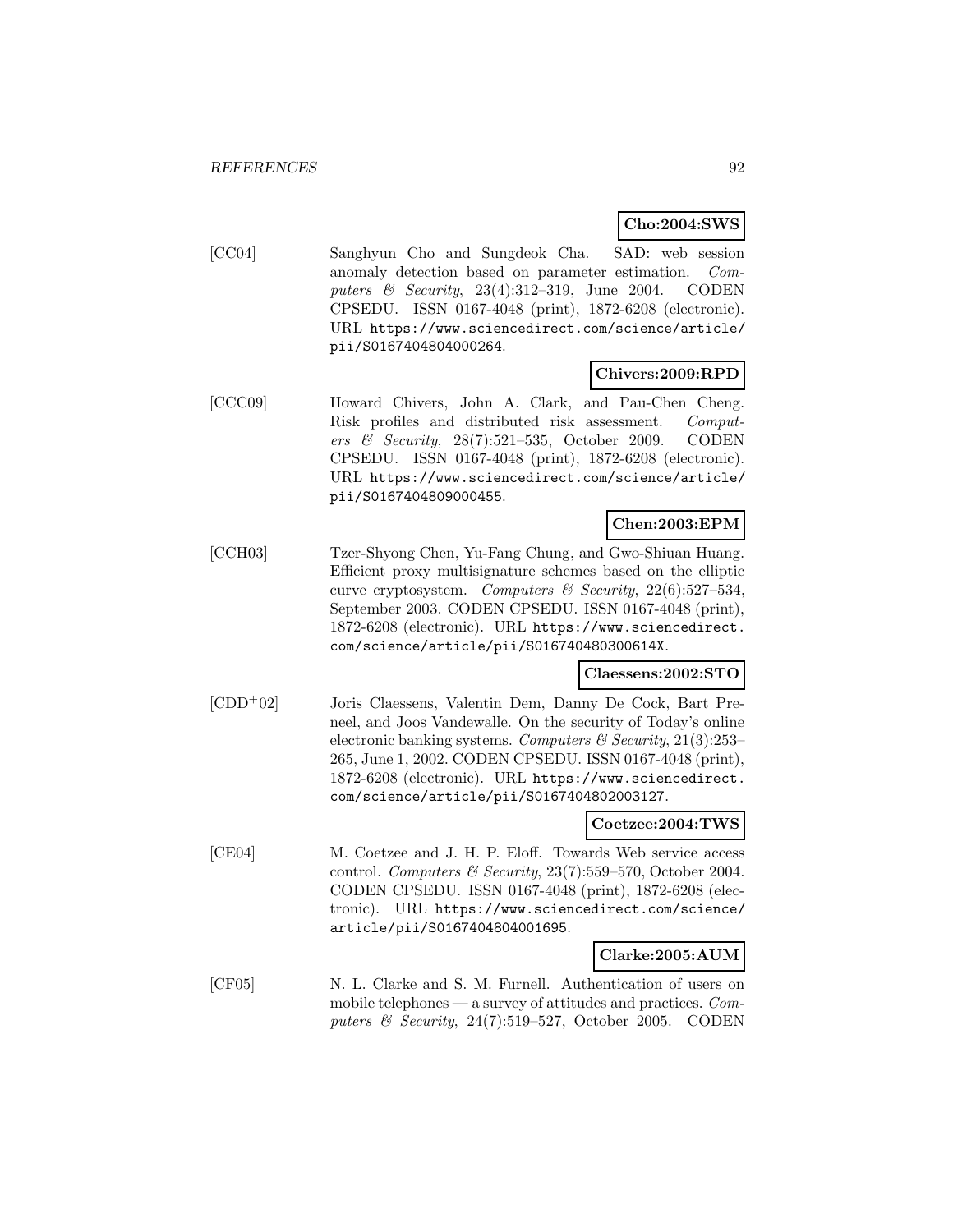CPSEDU. ISSN 0167-4048 (print), 1872-6208 (electronic). URL https://www.sciencedirect.com/science/article/ pii/S0167404805001446.

## **Clarke:2007:AUA**

[CF07] N. L. Clarke and S. M. Furnell. Advanced user authentication for mobile devices. Computers & Security,  $26(2):109-119$ , March 2007. CODEN CPSEDU. ISSN 0167-4048 (print), 1872-6208 (electronic). URL https://www.sciencedirect. com/science/article/pii/S0167404806001428.

### **Clarke:2002:ASA**

[CFRR02] N. L. Clarke, S. M. Furnell, P. M. Rodwell, and P. L. Reynolds. Acceptance of subscriber authentication methods for mobile telephony devices. Computers & Security,  $21(3):220-228$ , June 1, 2002. CODEN CPSEDU. ISSN 0167-4048 (print), 1872-6208 (electronic). URL https://www.sciencedirect. com/science/article/pii/S0167404802003048.

## **Clarke:2000:SCH**

[CG00] Andy Clarke and Vince Gallo. The software colander — holes in messaging. Computers & Security,  $19(8):692-697$ , December 1, 2000. CODEN CPSEDU. ISSN 0167-4048 (print), 1872-6208 (electronic). URL https://www.sciencedirect. com/science/article/pii/S0167404800080184.

#### **Cournane:2004:ATU**

[CH04] Allister Cournane and Ray Hunt. An analysis of the tools used for the generation and prevention of spam. Computers & Security, 23(2):154–166, March 2004. CODEN CPSEDU. ISSN 0167-4048 (print), 1872-6208 (electronic). URL https://www.sciencedirect.com/science/article/ pii/S0167404804000148.

### **Carpinter:2006:TNR**

[CH06] James Carpinter and Ray Hunt. Tightening the net: a review of current and next generation spam filtering tools. Computers & Security,  $25(8):566-578$ , November 2006. CODEN CPSEDU. ISSN 0167-4048 (print), 1872-6208 (electronic). URL https://www.sciencedirect.com/science/article/ pii/S0167404806000939.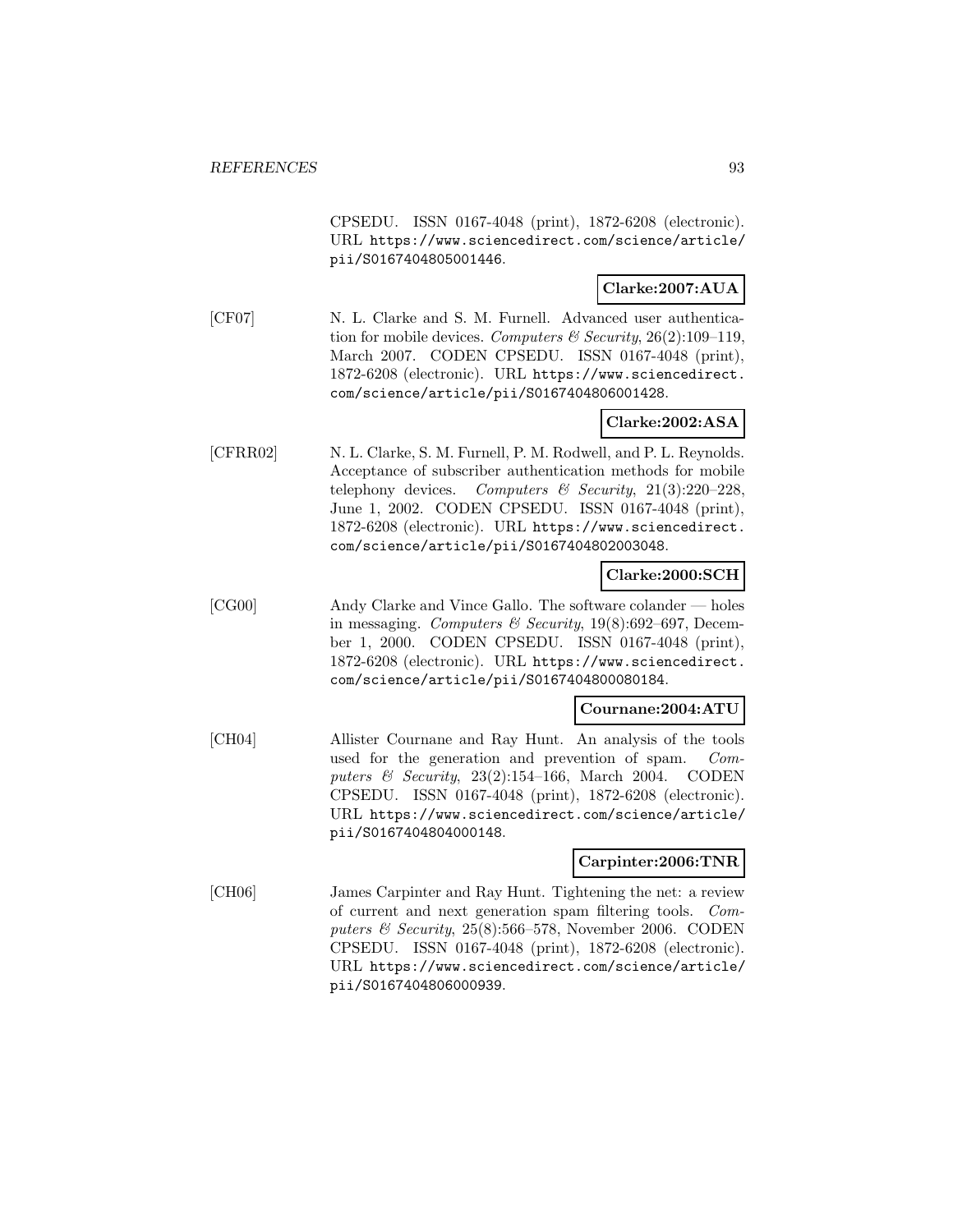## **Chen:2004:EAS**

[Che04] Tzer-Shyong Chen. An English auction scheme in the online transaction environment. Computers & Security, 23(5):389– 399, July 2004. CODEN CPSEDU. ISSN 0167-4048 (print), 1872-6208 (electronic). URL https://www.sciencedirect. com/science/article/pii/S016740480400094X.

## **Chien:2008:PAUa**

[Chi08a] Hung-Yu Chien. Practical anonymous user authentication scheme with security proof. Computers  $\mathcal{C}$  Security, 27(5–6):216–223, October 2008. CODEN CPSEDU. ISSN 0167-4048 (print), 1872-6208 (electronic). URL https://www.sciencedirect.com/science/article/pii/ S0167404808000291.

## **Chien:2008:PAUb**

[Chi08b] Hung-Yu Chien. Practical anonymous user authentication scheme with security proof. Computers  $\mathcal{C}$  Security, 27(5–6):216–223, October 2008. CODEN CPSEDU. ISSN 0167-4048 (print), 1872-6208 (electronic). URL https://www.sciencedirect.com/science/article/pii/ S0167404808000291.

## **Chien:2008:PAUc**

[Chi08c] Hung-Yu Chien. Practical anonymous user authentication scheme with security proof. Computers  $\mathcal{C}$  Security, 27(5–6):216–223, October 2008. CODEN CPSEDU. ISSN 0167-4048 (print), 1872-6208 (electronic). URL https://www.sciencedirect.com/science/article/pii/ S0167404808000291.

### **Cone:2007:VGC**

[CITN07] Benjamin D. Cone, Cynthia E. Irvine, Michael F. Thompson, and Thuy D. Nguyen. A video game for cyber security training and awareness. Computers & Security, 26(1):63-72, February 2007. CODEN CPSEDU. ISSN 0167-4048 (print), 1872-6208 (electronic). URL https://www.sciencedirect. com/science/article/pii/S0167404806001556.

#### **Chien:2003:NHA**

[CJ03] Hung-Yu Chien and Jinn-Ke Jan. New hierarchical assignment without public key cryptography. Computers  $\mathcal{B}$  Security, 22(6):523–526, September 2003. CODEN CPSEDU.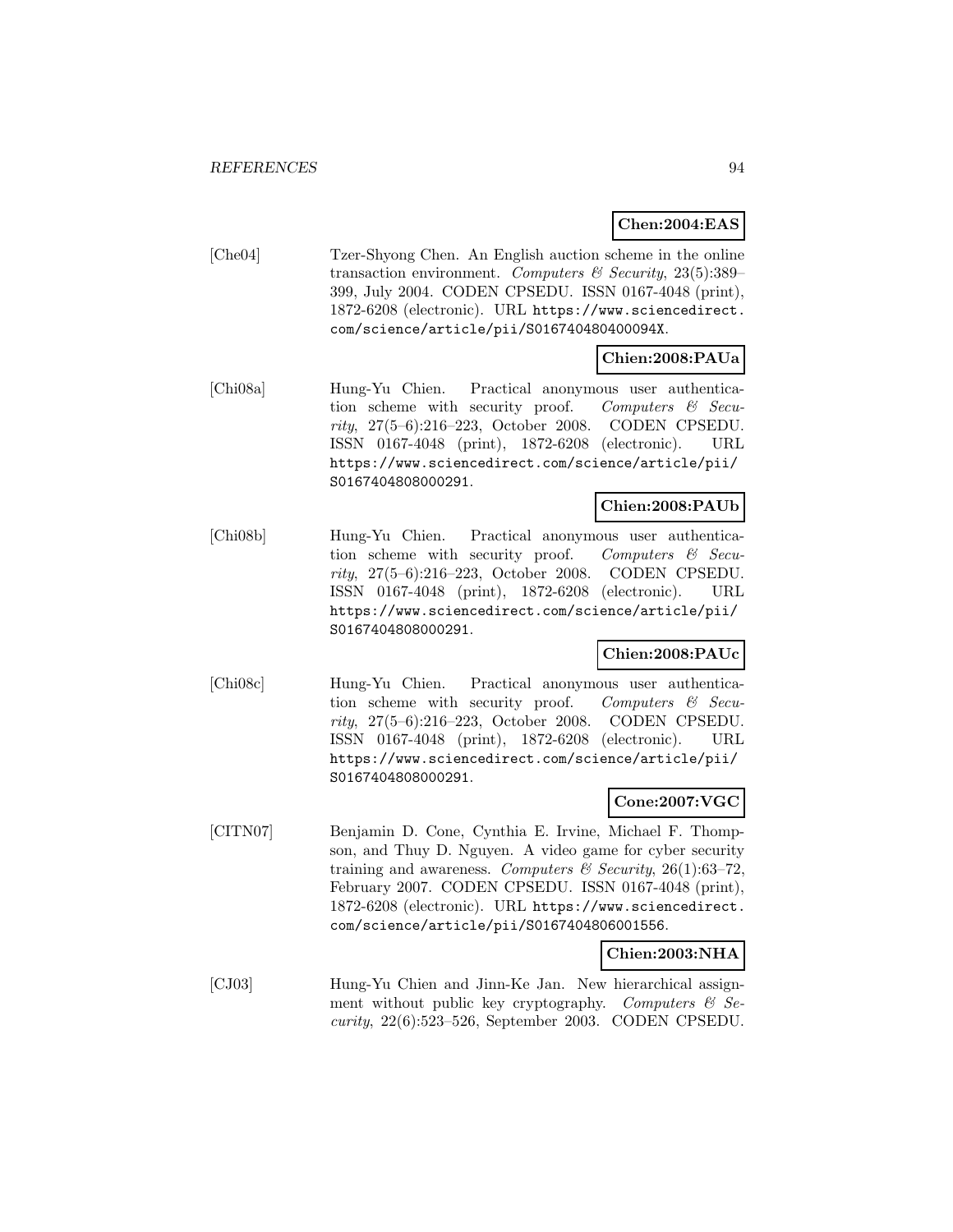ISSN 0167-4048 (print), 1872-6208 (electronic). URL https://www.sciencedirect.com/science/article/pii/ S0167404803006138.

## **Chen:2004:DSA**

[CJC04] Yu-Yi Chen, Jinn-Ke Jan, and Chin-Ling Chen. The design of a secure anonymous Internet voting system. Computers & Security, 23(4):330–337, June 2004. CODEN CPSEDU. ISSN 0167-4048 (print), 1872-6208 (electronic). URL https://www.sciencedirect.com/science/article/ pii/S0167404804000720.

## **Chien:2002:EPS**

[CJT02] Hung-Yu Chien, Jinn-Ke Jan, and Yuh-Min Tseng. An efficient and practical solution to remote authentication: Smart card. Computers & Security, 21(4):372–375, August 1, 2002. CODEN CPSEDU. ISSN 0167-4048 (print), 1872-6208 (electronic). URL https://www.sciencedirect.com/science/ article/pii/S0167404802004157.

## **Cohen:2003:LAT**

[CK03] Fred Cohen and Deanna Koike. Leading attackers through attack graphs with deceptions. Computers  $\mathcal C$  Security, 22 (5):402–411, July 2003. CODEN CPSEDU. ISSN 0167- 4048 (print), 1872-6208 (electronic). URL https://www. sciencedirect.com/science/article/pii/S0167404803005066.

## **Chang:2003:FDA**

[CL03] Chin-Chen Chang and Yeu-Pong Lai. A flexible dateattachment scheme on e-cash. Computers  $\mathcal B$  Security, 22(2): 160–166, February 2003. CODEN CPSEDU. ISSN 0167- 4048 (print), 1872-6208 (electronic). URL https://www. sciencedirect.com/science/article/pii/S0167404803002141.

## **Chiou:2005:MBD**

[CL05] Che Wun Chiou and Chiou-Yng Lee. Multiplexer-based double-exponentiation for normal basis of  $GF(2<sup>m</sup>)$ . Computers & Security, 24(1):83–86, February 2005. CODEN CPSEDU. ISSN 0167-4048 (print), 1872-6208 (electronic). URL https://www.sciencedirect.com/science/article/ pii/S0167404804002421.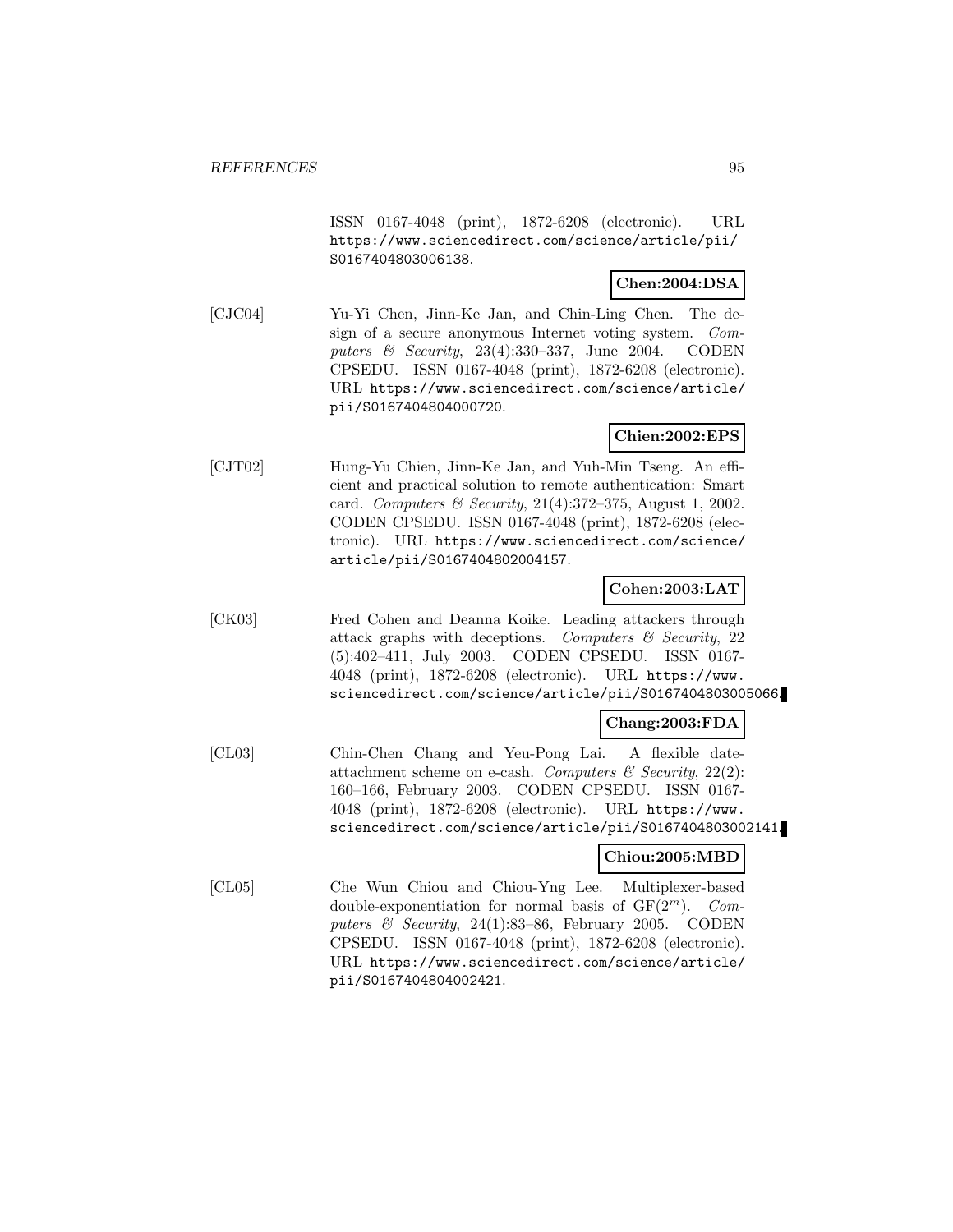## **Chang:2006:AVM**

[CL06] Chin-Chen Chang and Jung-San Lee. An anonymous voting mechanism based on the key exchange protocol. Computers  $\&$  Security, 25(4):307-314, June 2006. CODEN CPSEDU. ISSN 0167-4048 (print), 1872-6208 (electronic). URL https://www.sciencedirect.com/science/article/ pii/S0167404806000320.

## **Chen:2004:CDM**

[CLC04] Li-Chiou Chen, Thomas A. Longstaff, and Kathleen M. Carley. Characterization of defense mechanisms against distributed denial of service attacks. Computers  $\mathcal{C}$  Security, 23(8):665–678, December 2004. CODEN CPSEDU. ISSN 0167-4048 (print), 1872-6208 (electronic). URL https://www.sciencedirect.com/science/article/pii/ S0167404804001774.

## **Choi:2009:FDV**

[CLK09] Hyunsang Choi, Heejo Lee, and Hyogon Kim. Fast detection and visualization of network attacks on parallel coordinates. Computers & Security,  $28(5):276-288$ , July 2009. CODEN CPSEDU. ISSN 0167-4048 (print), 1872-6208 (electronic). URL https://www.sciencedirect.com/science/article/ pii/S0167404808001363.

## **Cao:2005:RRB**

[CLX05] Tianjie Cao, Dongdai Lin, and Rui Xue. A randomized RSAbased partially blind signature scheme for electronic cash. Computers & Security, 24(1):44-49, February 2005. CODEN CPSEDU. ISSN 0167-4048 (print), 1872-6208 (electronic). URL https://www.sciencedirect.com/science/article/ pii/S0167404804001737.

### **Coles:2003:OIR**

[CM03] Robert S. Coles and Rolf Moulton. Operationalizing IT risk management. Computers & Security, 22(6):487-493, September 2003. CODEN CPSEDU. ISSN 0167-4048 (print), 1872- 6208 (electronic). URL https://www.sciencedirect.com/ science/article/pii/S0167404803006060.

## **Chen:2007:MCM**

[CMY07] Xiaoyan Chen, Bobby N. W. Ma, and Cungang Yang. M-CLIQUES: Modified CLIQUES key agreement for secure mul-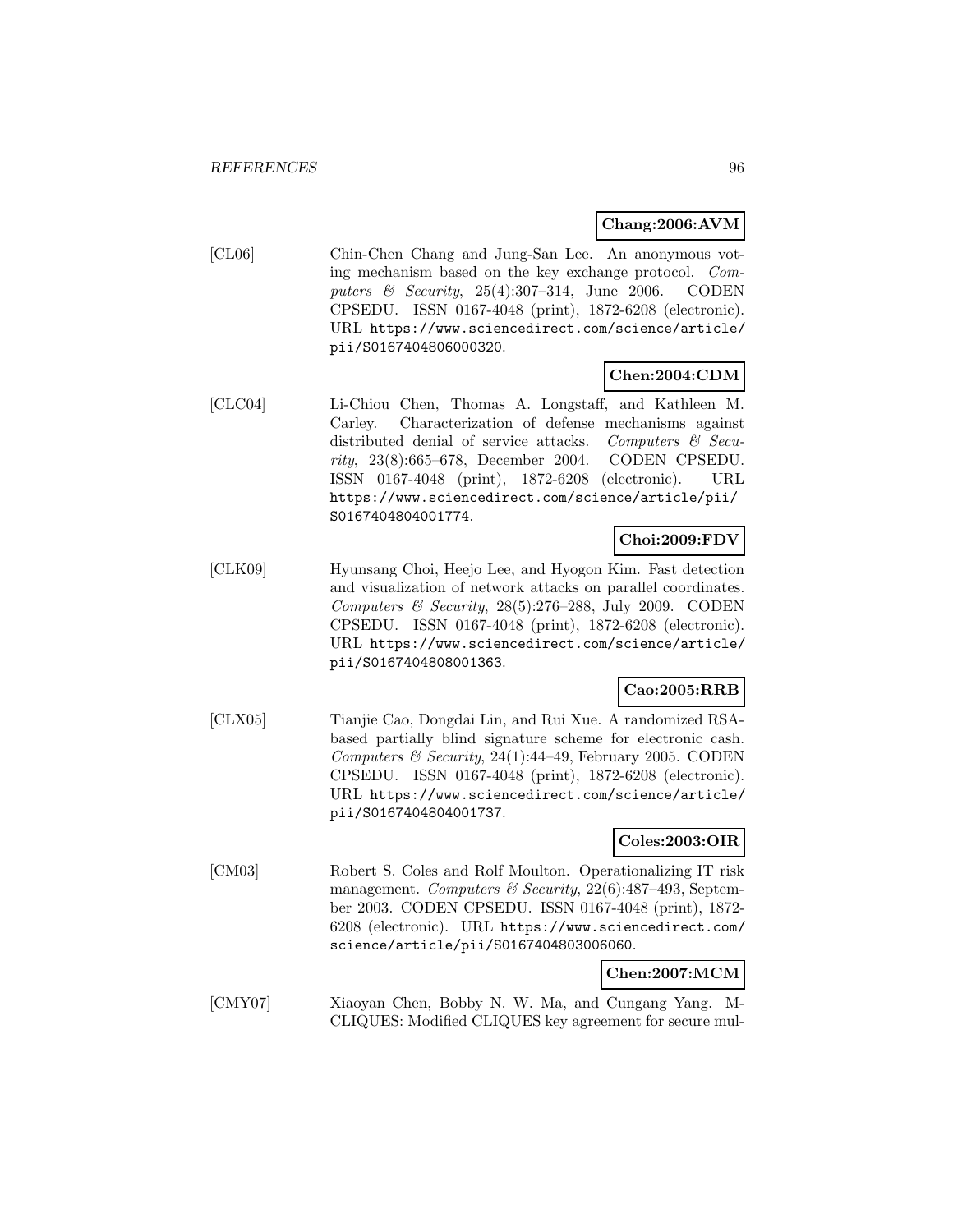ticast. Computers & Security, 26(3):238–245, May 2007. CO-DEN CPSEDU. ISSN 0167-4048 (print), 1872-6208 (electronic). URL https://www.sciencedirect.com/science/ article/pii/S0167404806001866.

## **Cetin:2009:NSA**

[CO09] Ozdemir Cetin and A. Turan Ozcerit. A new steganography algorithm based on color histograms for data embedding into raw video streams. Computers & Security,  $28(7)$ :670–682, October 2009. CODEN CPSEDU. ISSN 0167-4048 (print), 1872-6208 (electronic). URL https://www.sciencedirect. com/science/article/pii/S016740480900042X.

## **Cohen:2000:MSS**

[Coh00] Fred Cohen. A mathematical structure of simple defensive network deceptions. Computers & Security,  $19(6):520-528$ , October 1, 2000. CODEN CPSEDU. ISSN 0167-4048 (print), 1872-6208 (electronic). URL https://www.sciencedirect. com/science/article/pii/S0167404800060260.

## **Collins:2000:TCP**

[Col00] Michael Collins. Telecommunications crime — Part 3. Computers & Security, 19(2):141–148, February 1, 2000. CODEN CPSEDU. ISSN 0167-4048 (print), 1872-6208 (electronic). URL https://www.sciencedirect.com/science/article/ pii/S0167404800878244.

## **Cho:2003:EAD**

[CP03] Sung-Bae Cho and Hyuk-Jang Park. Efficient anomaly detection by modeling privilege flows using hidden Markov model. Computers & Security,  $22(1):45-55$ , January 2003. CODEN CPSEDU. ISSN 0167-4048 (print), 1872-6208 (electronic). URL https://www.sciencedirect.com/science/article/ pii/S0167404803001123.

### **Curtis-Raleigh:2002:B**

[CR02] Mark Curtis-Raleigh. In brief. Computers & Security, 21(3):246–250, June 1, 2002. CODEN CPSEDU. ISSN 0167-4048 (print), 1872-6208 (electronic). URL https://www.sciencedirect.com/science/article/pii/ S0167404802003085.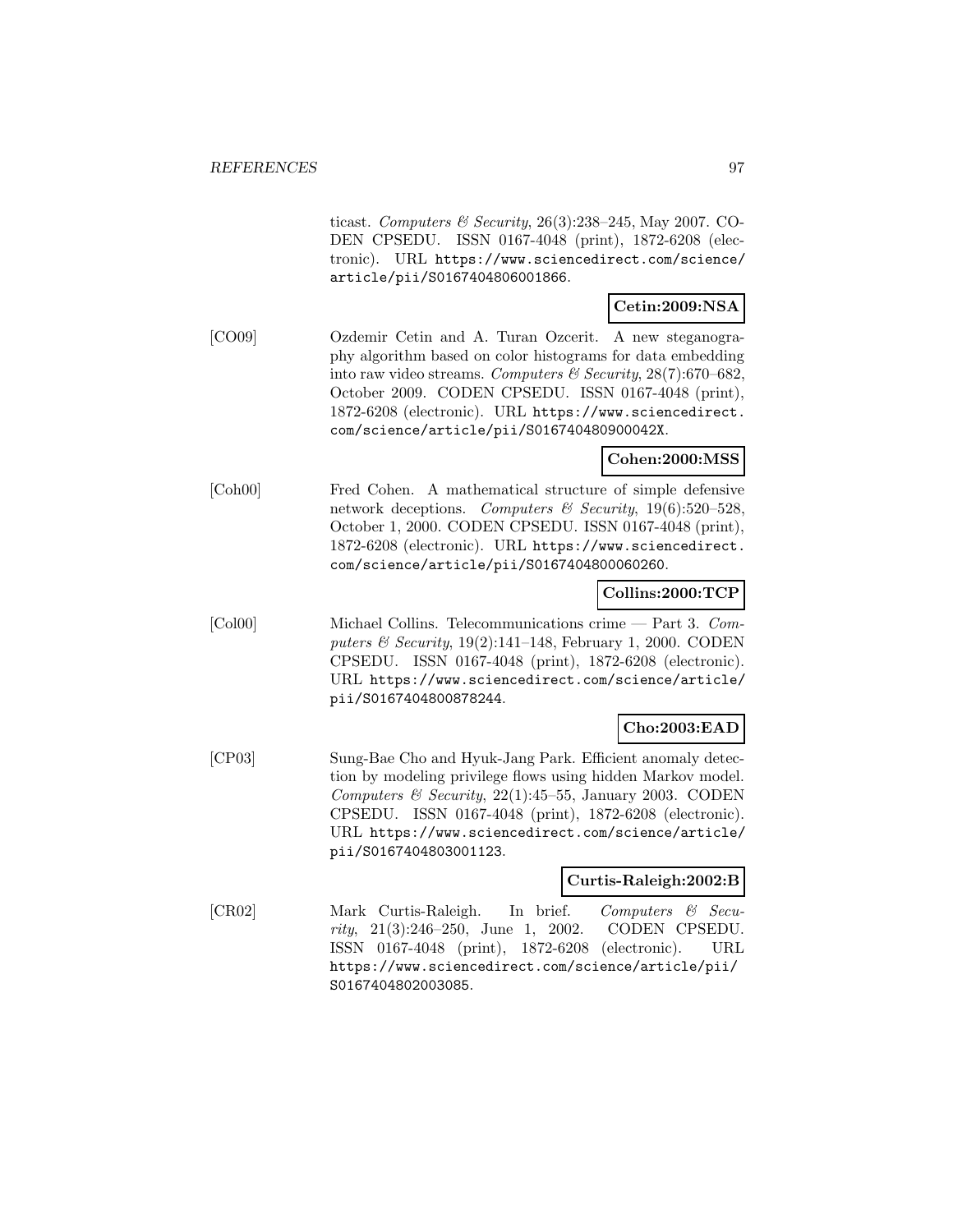## **Coull:2009:DIC**

[CS09] Scott E. Coull and Boleslaw K. Szymanski. On the development of an internetwork-centric defense for scanning worms. Computers & Security, 28(7):637–647, October 2009. CODEN CPSEDU. ISSN 0167-4048 (print), 1872-6208 (electronic). URL https://www.sciencedirect.com/science/article/ pii/S0167404809000777.

## **Carbonell:2009:SMP**

[CSL09] Mildrey Carbonell, José María Sierra, and Javier Lopez. Secure multiparty payment with an intermediary entity. Computers & Security, 28(5):289–300, July 2009. CODEN CPSEDU. ISSN 0167-4048 (print), 1872-6208 (electronic). URL https://www.sciencedirect.com/science/article/ pii/S0167404808001351.

## **Cusick:2001:CLP**

[Cus01] Thomas W. Cusick. Computer licence plates. Computers & Security, 20(5):392–394, July 1, 2001. CODEN CPSEDU. ISSN 0167-4048 (print), 1872-6208 (electronic). URL https://www.sciencedirect.com/science/article/ pii/S0167404801005089.

## **Chang:2005:IDI**

[CY05] David B. Chang and Carl S. Young. Infection dynamics on the Internet. Computers & Security, 24(4):280-286, June 2005. CODEN CPSEDU. ISSN 0167-4048 (print), 1872-6208 (electronic). URL https://www.sciencedirect.com/science/ article/pii/S0167404805000453.

## **Chen:2003:AEY**

[CZ03] Ke-Fei Chen and Sheng Zhong. Attacks on the (enhanced) Yang–Shieh authentication. Computers & Security, 22(8):725–727, December 2003. CODEN CPSEDU. ISSN 0167-4048 (print), 1872-6208 (electronic). URL https://www.sciencedirect.com/science/article/pii/ S0167404803000129. See erratum [McK04].

## **Chen:2005:MBI**

[CZG<sup>+</sup>05] Xiu-Zhen Chen, Qing-Hua Zheng, Xiao-Hong Guan, Chen-Guang Lin, and Jie Sun. Multiple behavior information fusion based quantitative threat evaluation. Computers & Security, 24(3):218–231, May 2005. CODEN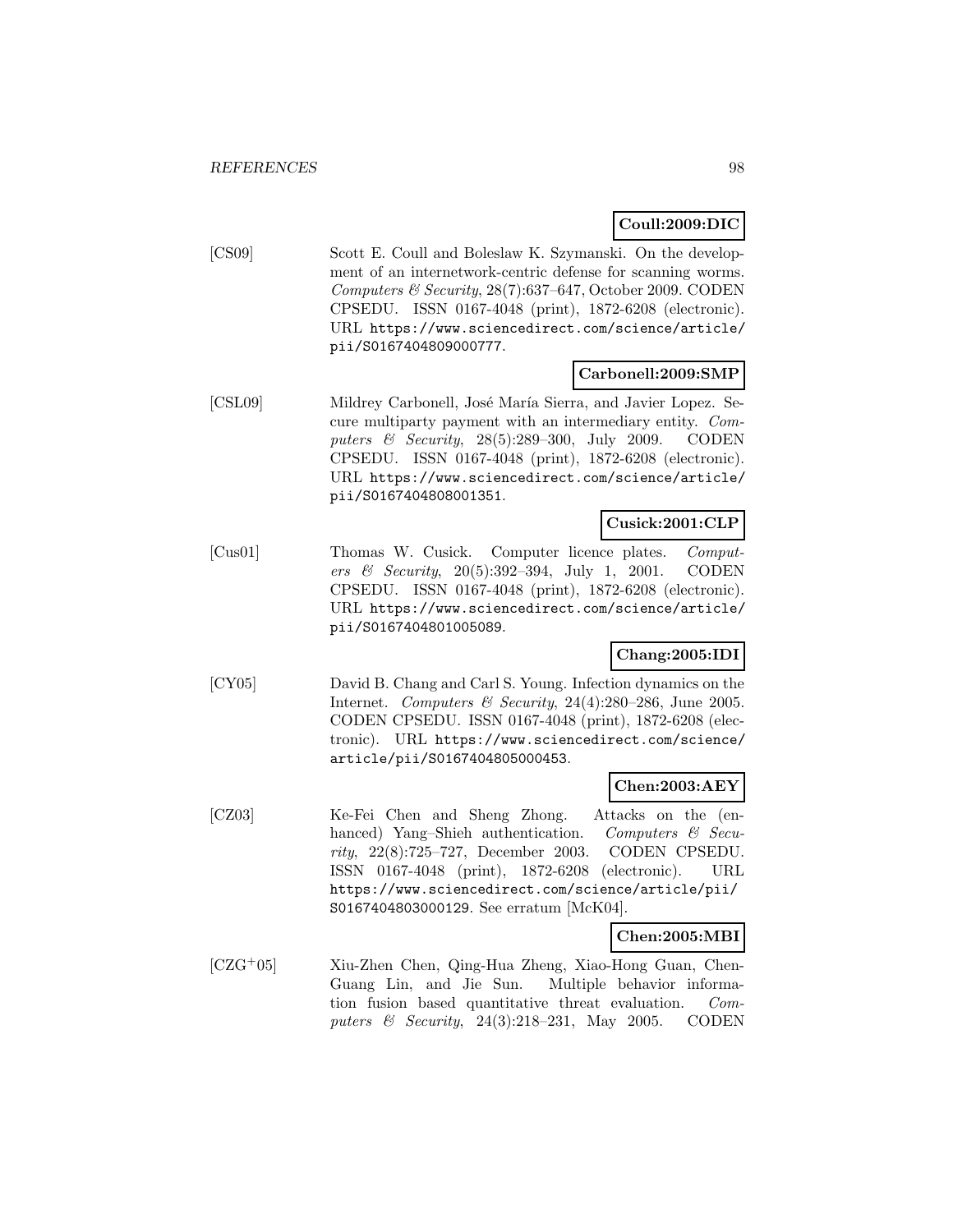CPSEDU. ISSN 0167-4048 (print), 1872-6208 (electronic). URL https://www.sciencedirect.com/science/article/ pii/S0167404804002135.

### **David:2002:GS**

[Dav02a] Jon David. Giga security. Computers & Security, 21(8): 696–700, November 2002. CODEN CPSEDU. ISSN 0167- 4048 (print), 1872-6208 (electronic). URL https://www. sciencedirect.com/science/article/pii/S0167404802008052.

### **David:2002:PEW**

[Dav02b] Jon David. Policy enforcement in the workplace. Computers & Security, 21(6):506–513, October 1, 2002. CODEN CPSEDU. ISSN 0167-4048 (print), 1872-6208 (electronic). URL https://www.sciencedirect.com/science/article/ pii/S0167404802010064.

## **David:2003:SF**

[Dav03] Jon David. Security in a flash. Computers & Security, 22(1):29–33, January 2003. CODEN CPSEDU. ISSN 0167-4048 (print), 1872-6208 (electronic). URL https://www.sciencedirect.com/science/article/pii/ S0167404803001068.

## **Dodge:2007:PUS**

[DCF07] Ronald C. Dodge, Curtis Carver, and Aaron J. Ferguson. Phishing for user security awareness. Computers & Security, 26(1):73–80, February 2007. CODEN CPSEDU. ISSN 0167-4048 (print), 1872-6208 (electronic). URL https://www.sciencedirect.com/science/article/ pii/S0167404806001581.

## **Dlamini:2009:ISM**

[DEE09] M. T. Dlamini, J. H. P. Eloff, and M. M. Eloff. Information security: the moving target. Computers  $\mathcal{C}$  Security, 28(3–4):189–198, May/June 2009. CODEN CPSEDU. ISSN 0167-4048 (print), 1872-6208 (electronic). URL https://www.sciencedirect.com/science/article/pii/ S0167404808001168.

### **DeMaio:2002:GTC**

[DeM02] Harry DeMaio. Global trust, certification and (ISC). Computers & Security,  $21(8)$ :701–704, November 2002. CODEN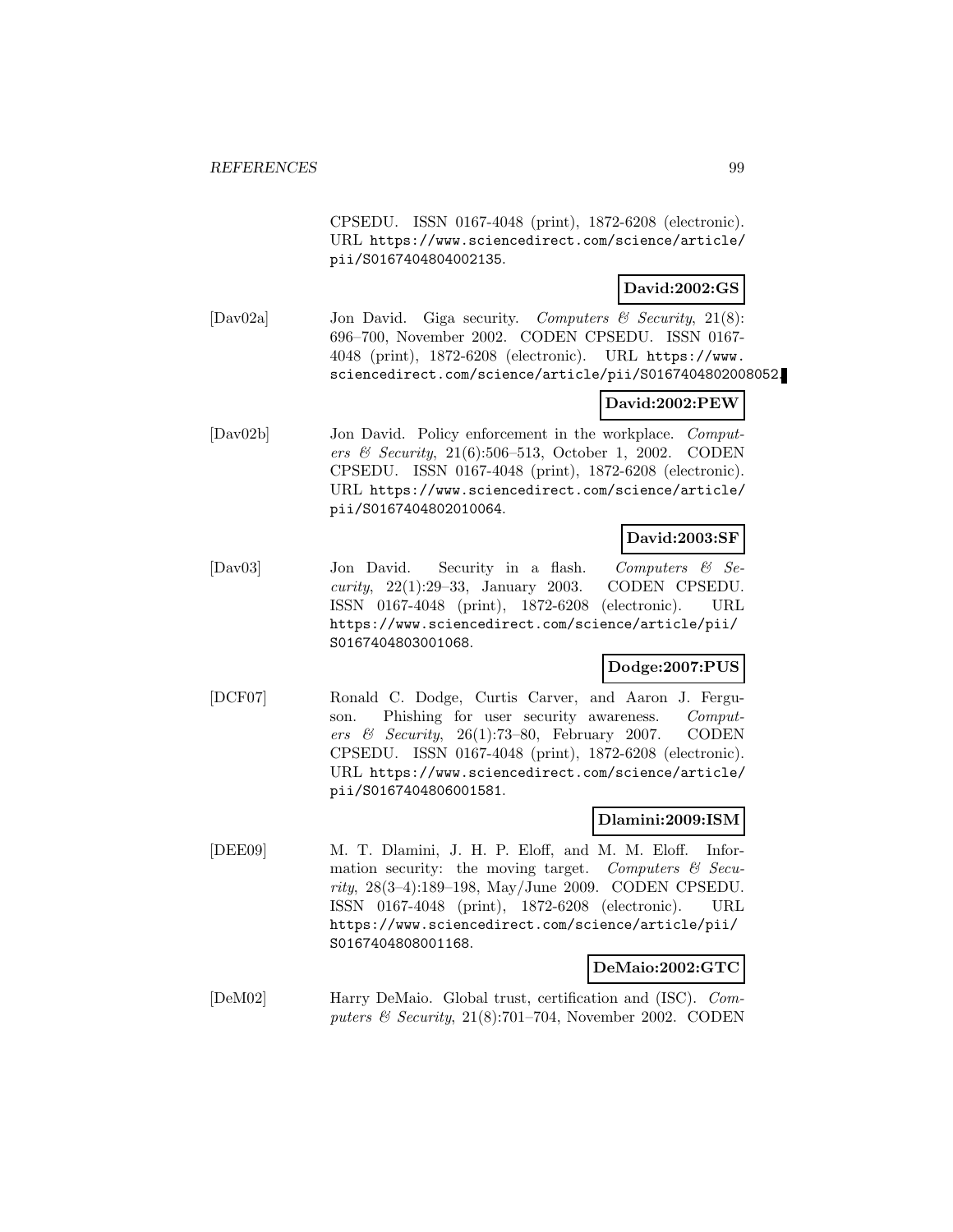CPSEDU. ISSN 0167-4048 (print), 1872-6208 (electronic). URL https://www.sciencedirect.com/science/article/ pii/S0167404802008064.

## **Doherty:2006:AIS**

[DF06] Neil F. Doherty and Heather Fulford. Aligning the information security policy with the strategic information systems plan. Computers  $\mathcal C$  Security, 25(1):55–63, February 2006. CODEN CPSEDU. ISSN 0167-4048 (print), 1872-6208 (electronic). URL https://www.sciencedirect.com/science/article/ pii/S0167404805001720.

## **Dantu:2009:ICS**

[DFSC09] Ram Dantu, Sonia Fahmy, Henning Schulzrinne, and João Cangussu. Issues and challenges in securing VoIP. Computers & Security,  $28(8)$ :743–753, November 2009. CODEN CPSEDU. ISSN 0167-4048 (print), 1872-6208 (electronic). URL https://www.sciencedirect.com/science/article/ pii/S0167404809000480.

## **Dasgupta:2005:CAB**

[DGY<sup>+</sup>05] D. Dasgupta, F. Gonzalez, K. Yallapu, J. Gomez, and R. Yarramsettii. CIDS: an agent-based intrusion detection system. Computers & Security,  $24(5):387-398$ , August 2005. CODEN CPSEDU. ISSN 0167-4048 (print), 1872-6208 (electronic). URL https://www.sciencedirect.com/science/ article/pii/S0167404805000179.

## **Dhillon:2001:VST**

[Dhi01] Gurpreet Dhillon. Violation of safeguards by trusted personnel and understanding related information security concerns. Computers & Security, 20(2):165–172, April 1, 2001. CODEN CPSEDU. ISSN 0167-4048 (print), 1872-6208 (electronic). URL https://www.sciencedirect.com/science/article/ pii/S0167404801002097.

## **Drevin:2007:VFA**

[DKS07] L. Drevin, H. A. Kruger, and T. Steyn. Value-focused assessment of ICT security awareness in an academic environment. Computers & Security, 26(1):36-43, February 2007. CODEN CPSEDU. ISSN 0167-4048 (print), 1872-6208 (electronic). URL https://www.sciencedirect.com/science/article/ pii/S0167404806001544.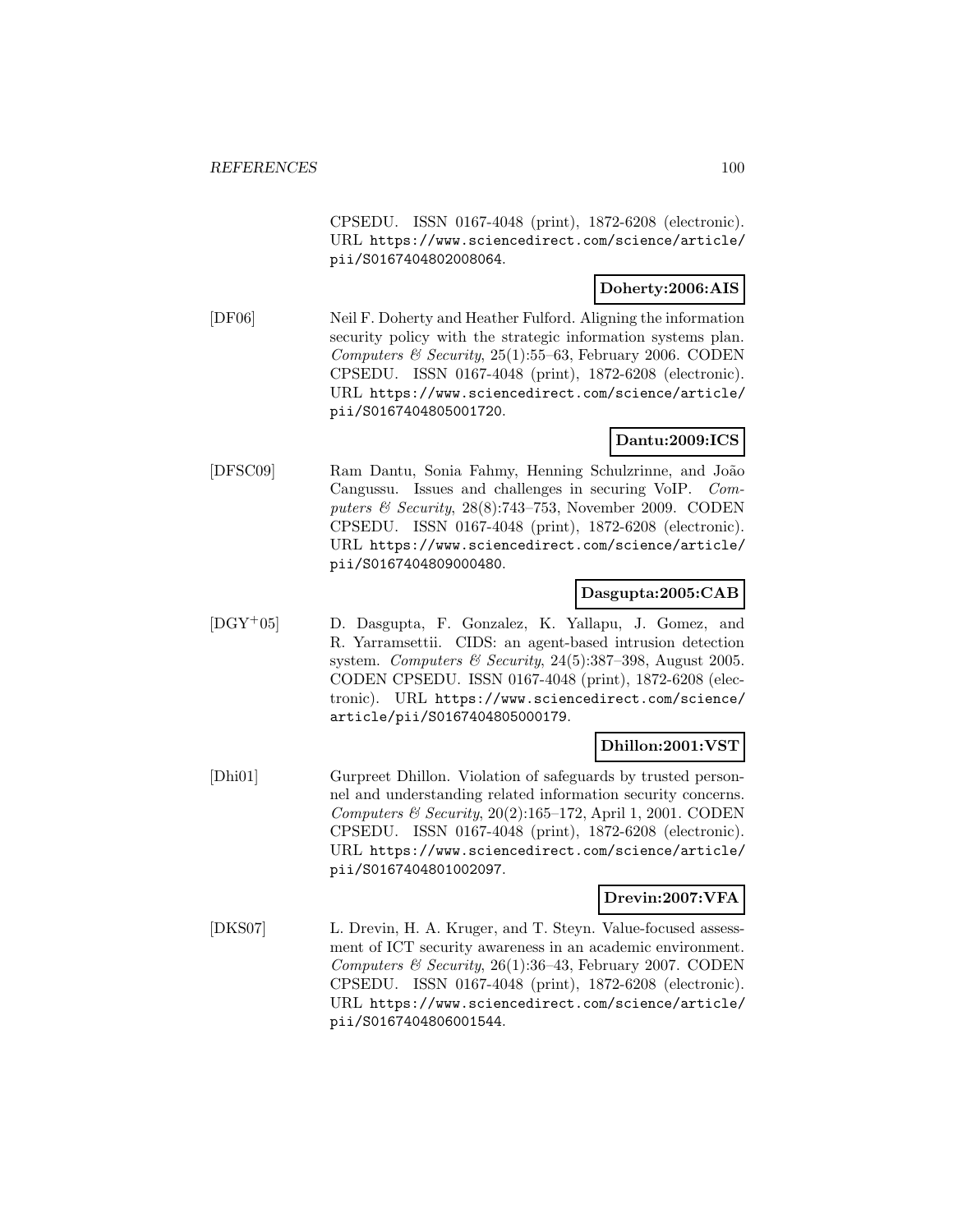### **Dhillon:2001:CCT**

[DM01] Gurpreet Dhillon and Steve Moores. Computer crimes: theorizing about the enemy within. Computers  $\mathcal{C}$  Security, 20(8):715–723, December 1, 2001. CODEN CPSEDU. ISSN 0167-4048 (print), 1872-6208 (electronic). URL https://www.sciencedirect.com/science/article/pii/ S0167404801008136.

## **Dragoni:2009:WHA**

[DMWS09] N. Dragoni, F. Massacci, T. Walter, and C. Schaefer. What the heck is this application doing?  $-$  a securityby-contract architecture for pervasive services. Computers & Security, 28(7):566–577, October 2009. CODEN CPSEDU. ISSN 0167-4048 (print), 1872-6208 (electronic). URL https://www.sciencedirect.com/science/article/ pii/S0167404809000716.

## **Doughty:2003:IES**

[Dou03] Ken Doughty. Implementing enterprise security: a case study. Computers & Security,  $22(2):99-114$ , February 2003. CODEN CPSEDU. ISSN 0167-4048 (print), 1872-6208 (electronic). URL https://www.sciencedirect.com/science/article/ pii/S0167404803002050.

## **Dimitriadis:2006:IMP**

[DP06] Christos K. Dimitriadis and Despina Polemi. An identity management protocol for Internet applications over 3G mobile networks. Computers & Security,  $25(1):45-51$ , February 2006. CODEN CPSEDU. ISSN 0167-4048 (print), 1872-6208 (electronic). URL https://www.sciencedirect.com/science/ article/pii/S0167404805001768.

## **DeMara:2004:MNT**

[DR04] Ronald F. DeMara and Adam J. Rocke. Mitigation of network tampering using dynamic dispatch of mobile agents. Computers & Security, 23(1):31–42, February 2004. CODEN CPSEDU. ISSN 0167-4048 (print), 1872-6208 (electronic). URL https://www.sciencedirect.com/science/article/ pii/S0167404804000689.

## **Deepthi:2009:DIA**

[DS09] P. P. Deepthi and P. S. Sathidevi. Design, implementation and analysis of hardware efficient stream ciphers using LFSR based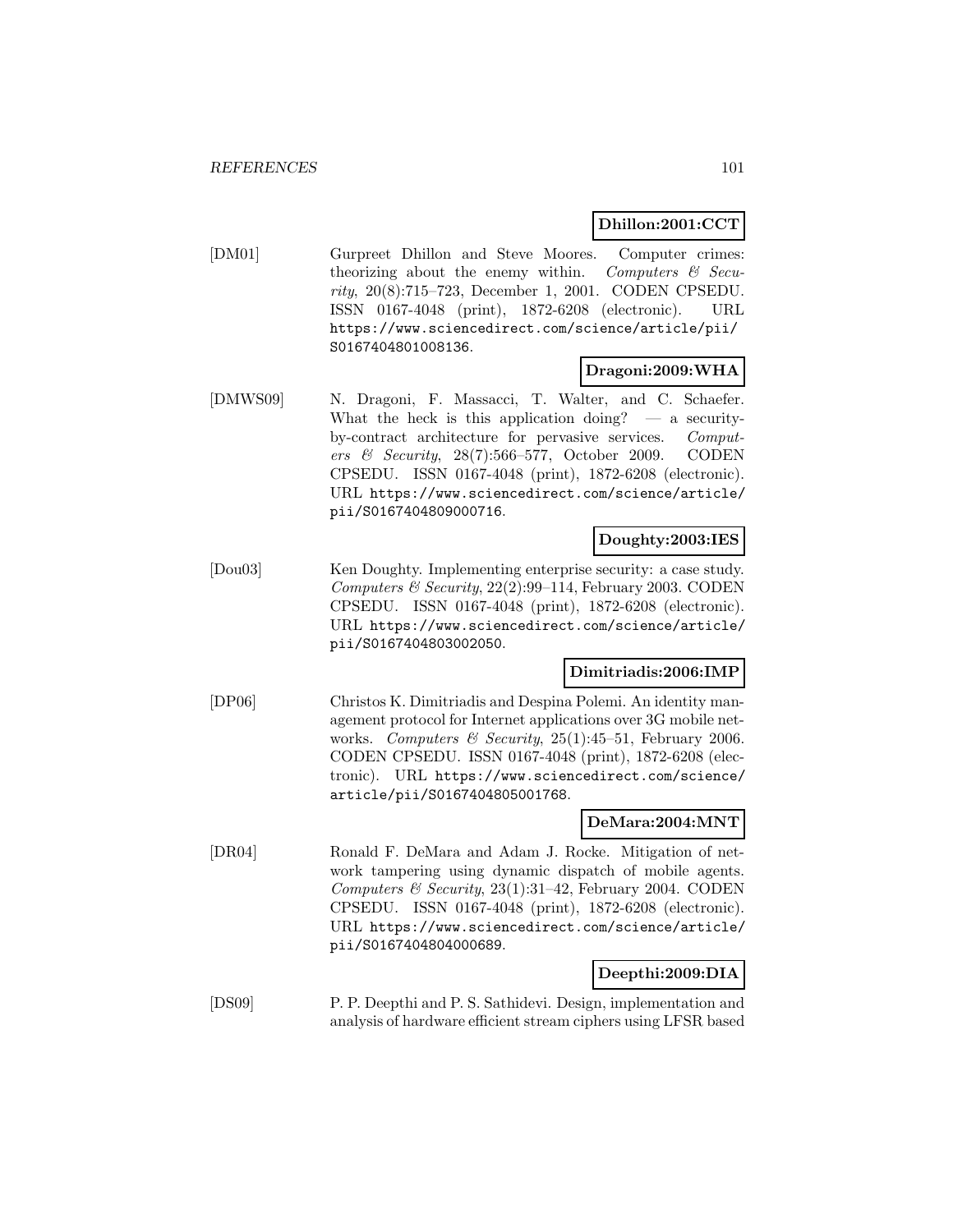hash functions. Computers  $\mathcal{B}$  Security, 28(3-4):229-241, May/June 2009. CODEN CPSEDU. ISSN 0167-4048 (print), 1872-6208 (electronic). URL https://www.sciencedirect. com/science/article/pii/S0167404808001193.

## **Das:2006:NRU**

[DSGP06] Manik Lal Das, Ashutosh Saxena, Ved P. Gulati, and Deepak B. Phatak. A novel remote user authentication scheme using bilinear pairings. Computers  $\mathcal B$  Security, 25(3):184–189, May 2006. CODEN CPSEDU. ISSN 0167-4048 (print), 1872- 6208 (electronic). URL https://www.sciencedirect.com/ science/article/pii/S0167404805001525.

## **Serafim:2004:RRF**

[dSSW04] Vinícius da Silveira Serafim and Raul Fernando Weber. Restraining and repairing file system damage through file integrity control. Computers & Security, 23(1):52-62, February 2004. CODEN CPSEDU. ISSN 0167-4048 (print), 1872- 6208 (electronic). URL https://www.sciencedirect.com/ science/article/pii/S0167404804000665.

## **Du:2006:NAC**

[DSX06] Wenliang Du, Mingdong Shang, and Haizhi Xu. A novel approach for computer security education using Minix instructional operating system. Computers  $\mathscr$  Security, 25(3):190– 200, May 2006. CODEN CPSEDU. ISSN 0167-4048 (print), 1872-6208 (electronic). URL https://www.sciencedirect. com/science/article/pii/S0167404805001550.

### **Ecclestone:2001:ARAa**

[Ecc01a] Rachel Ecclestone. Abstracts of recent articles and literature. Computers & Security, 20(7):585–588, October 31, 2001. CODEN CPSEDU. ISSN 0167-4048 (print), 1872-6208 (electronic). URL https://www.sciencedirect.com/science/ article/pii/S0167404801007076.

### **Ecclestone:2001:ARAb**

[Ecc01b] Rachel Ecclestone. Abstracts of recent articles and literature. Computers & Security, 20(8):684–687, December 1, 2001. CO-DEN CPSEDU. ISSN 0167-4048 (print), 1872-6208 (electronic). URL https://www.sciencedirect.com/science/ article/pii/S0167404801008070.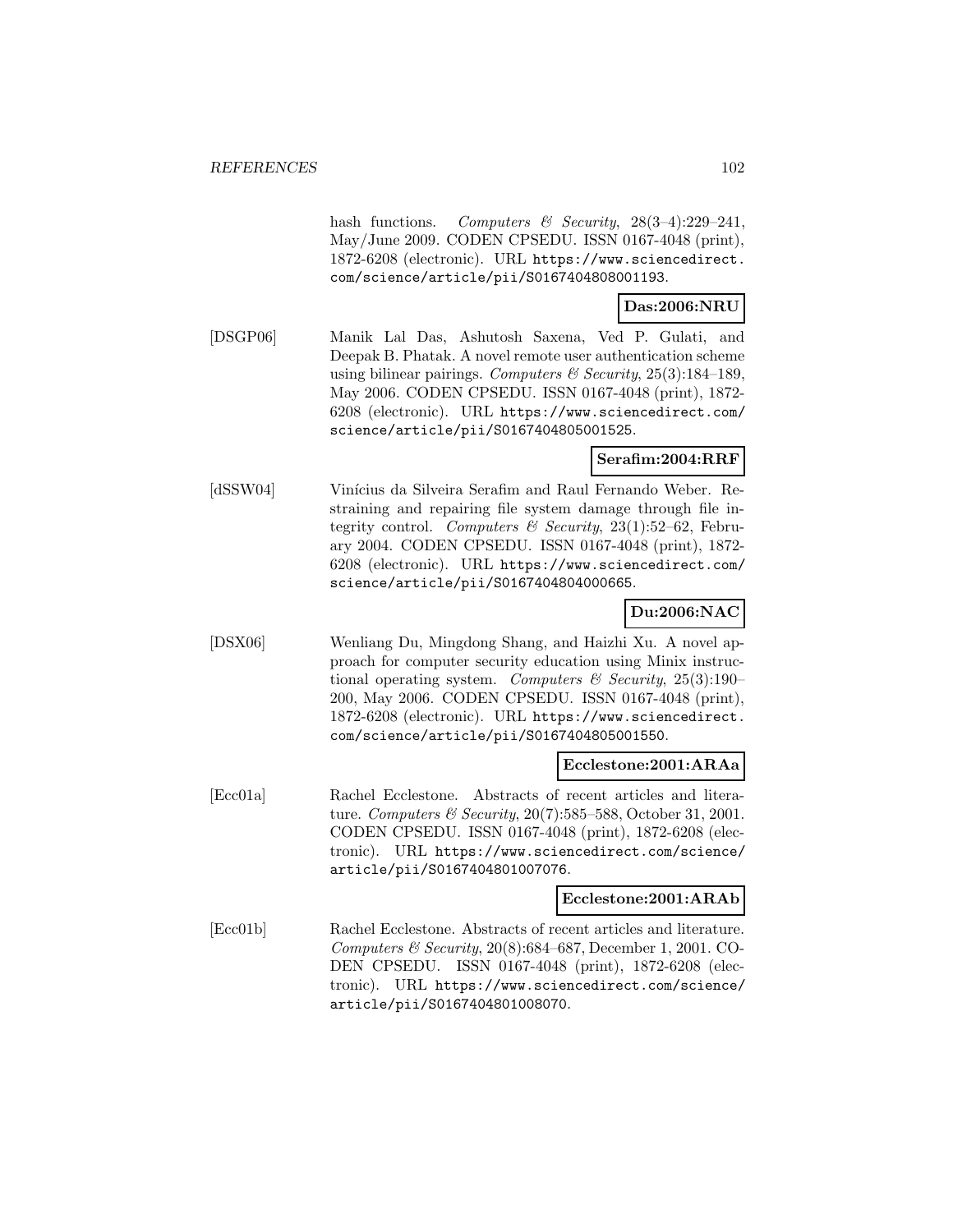#### **Ecclestone:2001:ARAc**

[Ecc01c] Rachel Ecclestone. Abstracts of recent articles and literature. Computers & Security, 21(1):42-45, First Quarter 2001. CODEN CPSEDU. ISSN 0167-4048 (print), 1872-6208 (electronic). URL https://www.sciencedirect.com/science/ article/pii/S0167404802001050.

## **Ecclestone:2001:AR**

[Ecc01d] Rachel Ecclestone. ACSAC 2001 review. Computers  $\&$  Security, 21(1):47–60, First Quarter 2001. CODEN CPSEDU. ISSN 0167-4048 (print), 1872-6208 (electronic). URL https://www.sciencedirect.com/science/article/ pii/S0167404802001074.

### **Ecclestone:2001:BRa**

[Ecc01e] Rachel Ecclestone. Book reviews. Computers & Security, 20(8):688, December 1, 2001. CODEN CPSEDU. ISSN 0167-4048 (print), 1872-6208 (electronic). URL https://www.sciencedirect.com/science/article/pii/ S0167404801008082.

### **Ecclestone:2001:BRb**

[Ecc01f] Rachel Ecclestone. Book reviews. Computers & Security, 20(8):688, December 1, 2001. CODEN CPSEDU. ISSN 0167-4048 (print), 1872-6208 (electronic). URL https://www.sciencedirect.com/science/article/pii/ S0167404801008094.

### **Ecclestone:2001:B**

[Ecc01g] Rachel Ecclestone. In brief. Computers & Security, 21(1):42–44, First Quarter 2001. CODEN CPSEDU. ISSN 0167-4048 (print), 1872-6208 (electronic). URL https://www.sciencedirect.com/science/article/pii/ S0167404802001141.

### **Edelson:2003:SIW**

[Ede03] Eve Edelson. The 419 scam: information warfare on the spam front and a proposal for local filtering. Computers & Security, 22(5):392–401, July 2003. CODEN CPSEDU. ISSN 0167-4048 (print), 1872-6208 (electronic). URL https://www.sciencedirect.com/science/article/ pii/S0167404803005054.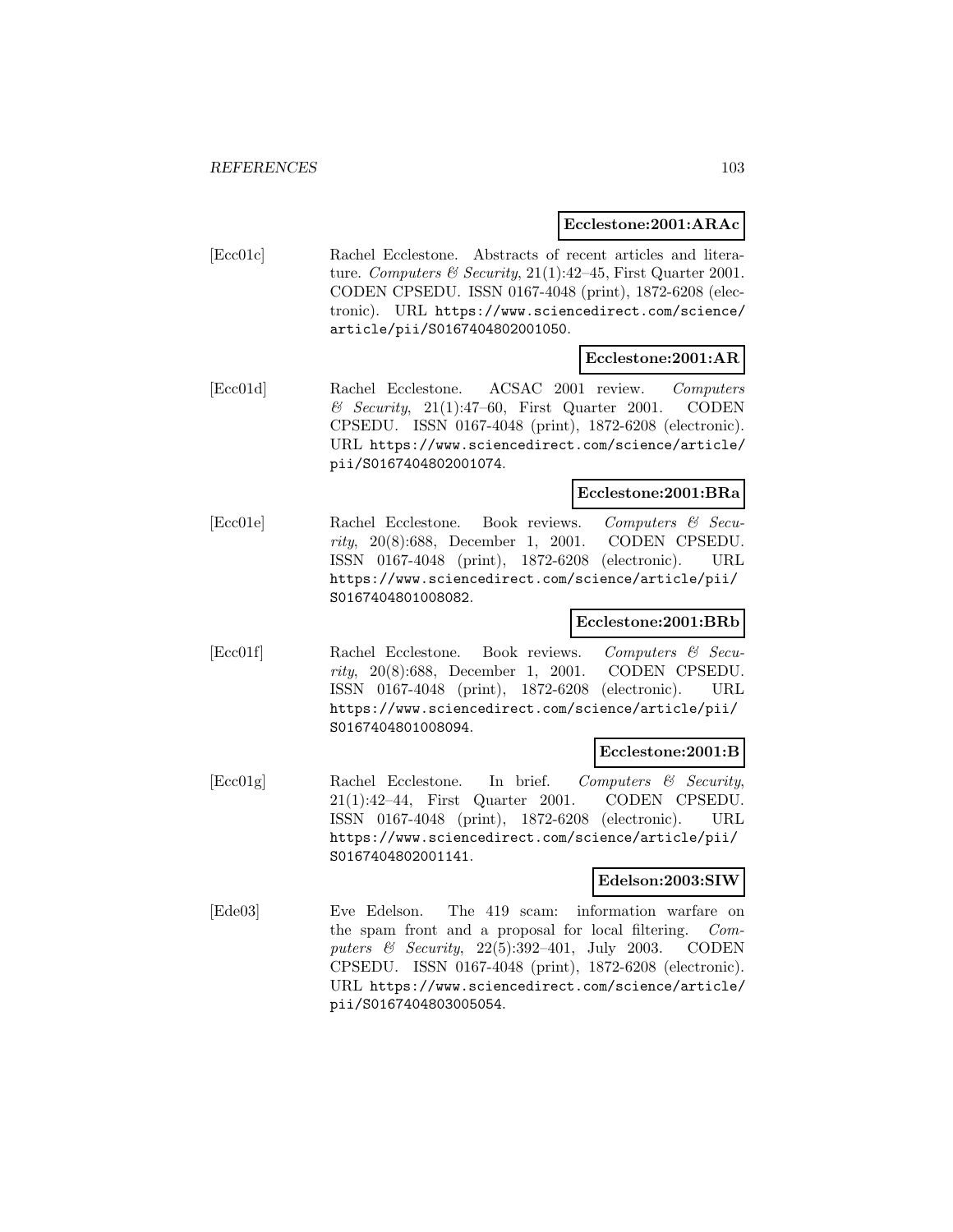## **Edge:2009:SSB**

[ES09] Michael Edward Edge and Pedro R. Falcone Sampaio. A survey of signature based methods for financial fraud detection. Computers & Security,  $28(6)$ :381-394, September 2009. CO-DEN CPSEDU. ISSN 0167-4048 (print), 1872-6208 (electronic). URL https://www.sciencedirect.com/science/ article/pii/S0167404809000091.

### **Elgohary:2006:DES**

[ESZ06] Ashraf Elgohary, Tarek S. Sobh, and M. Zaki. Design of an enhancement for SSL/TLS protocols. Computers & Security, 25(4):297–306, June 2006. CODEN CPSEDU. ISSN 0167-4048 (print), 1872-6208 (electronic). URL https://www.sciencedirect.com/science/article/ pii/S0167404806000319.

## **Evans:2001:CRG**

[Eva01] Paul Evans. Conference report — the global forum for law enforcement and national security, Edinburgh, 2001. Computers & Security, 20(5):395–399, July 1, 2001. CODEN CPSEDU. ISSN 0167-4048 (print), 1872-6208 (electronic). URL https://www.sciencedirect.com/science/article/ pii/S0167404801005090.

## **Eloff:2000:ISMa**

[EvS00a] M. M. Eloff and S. H. von Solms. Information security management: a hierarchical framework for various approaches. Computers & Security, 19(3):243–256, March 1, 2000. CO-DEN CPSEDU. ISSN 0167-4048 (print), 1872-6208 (electronic). URL https://www.sciencedirect.com/science/ article/pii/S0167404800886137.

## **Eloff:2000:ISMb**

[EvS00b] M. M. Eloff and S. H. von Solms. Information security management: an approach to combine process certification and product evaluation. Computers  $\mathcal{C}$  Security, 19(8):698–709, December 1, 2000. CODEN CPSEDU. ISSN 0167-4048 (print), 1872-6208 (electronic). URL https://www.sciencedirect.com/science/article/pii/ S0167404800080196.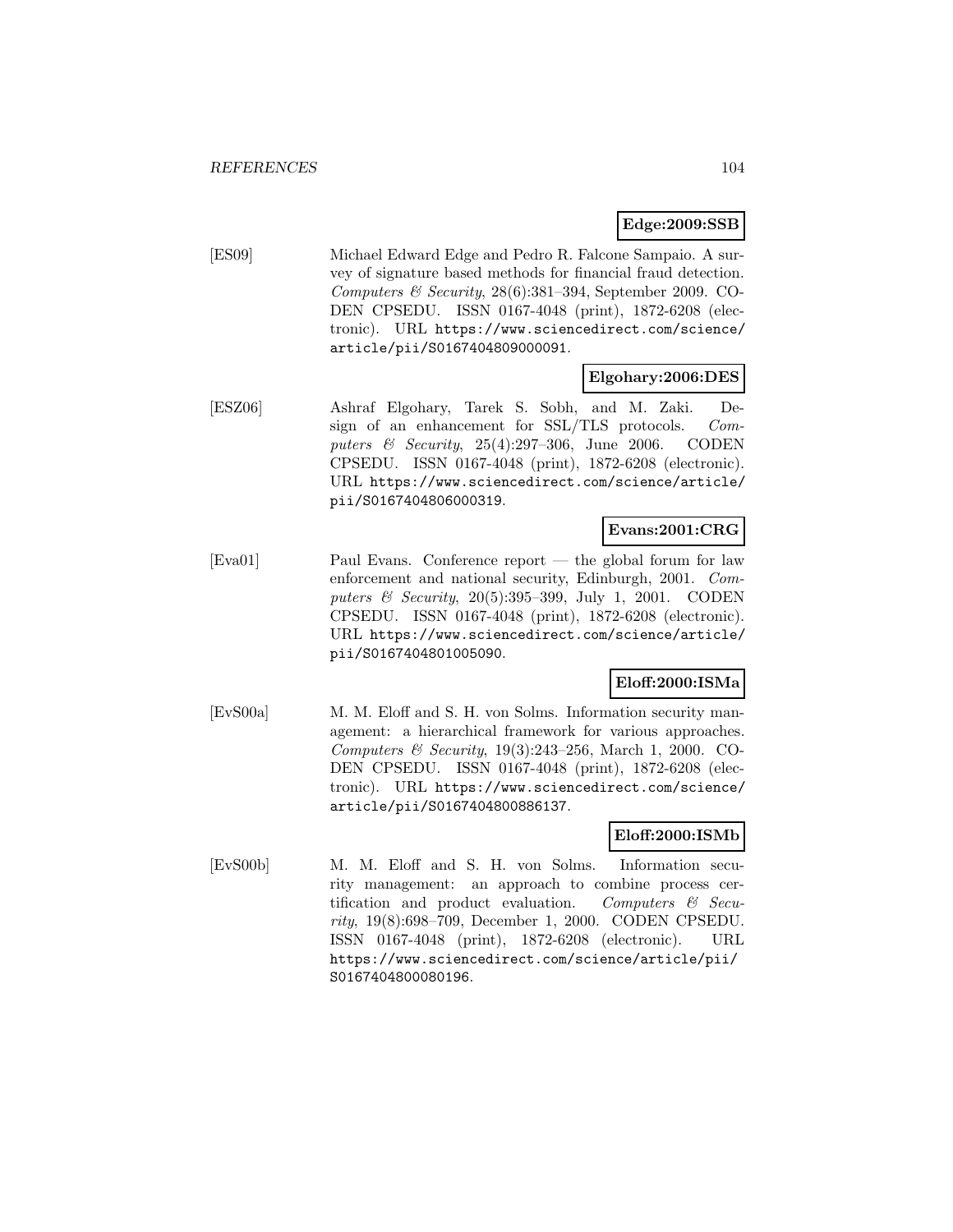## **Ford:2006:PCR**

[FBB06] Richard Ford, Mark Bush, and Alexander Bulatov. Predation and the cost of replication: New approaches to malware prevention? Computers & Security,  $25(4):257-264$ , June 2006. CODEN CPSEDU. ISSN 0167-4048 (print), 1872-6208 (electronic). URL https://www.sciencedirect.com/science/ article/pii/S0167404806000289.

## **Furnell:2007:ASP**

[FBP07] S. M. Furnell, P. Bryant, and A. D. Phippen. Assessing the security perceptions of personal Internet users. Computers & Security, 26(5):410–417, August 2007. CODEN CPSEDU. ISSN 0167-4048 (print), 1872-6208 (electronic). URL https://www.sciencedirect.com/science/article/ pii/S0167404807000363.

### **Flowerday:2006:CAT**

[FBV06] S. Flowerday, A. W. Blundell, and R. Von Solms. Continuous auditing technologies and models: a discussion. Computers  $\mathcal B$  Security, 25(5):325-331, July 2006. CODEN CPSEDU. ISSN 0167-4048 (print), 1872-6208 (electronic). URL https://www.sciencedirect.com/science/article/ pii/S0167404806000964.

## **Fan:2005:RRA**

[FCZ05] Chun-I Fan, Yung-Cheng Chan, and Zhi-Kai Zhang. Robust remote authentication scheme with smart cards. Computers  $\mathcal B$  Security, 24(8):619–628, November 2005. CODEN CPSEDU. ISSN 0167-4048 (print), 1872-6208 (electronic). URL https://www.sciencedirect.com/science/article/ pii/S0167404805000477.

## **Furnell:2000:ASS**

[FDIR00] S. M. Furnell, P. S. Dowland, H. M. Illingworth, and P. L. Reynolds. Authentication and supervision: a survey of user attitudes. Computers & Security,  $19(6):529-539$ , October 1, 2000. CODEN CPSEDU. ISSN 0167-4048 (print), 1872- 6208 (electronic). URL https://www.sciencedirect.com/ science/article/pii/S0167404800060272.

# **Feng:2004:PII**

[FGG<sup>+</sup>04] Li Feng, Xiaohong Guan, Sangang Guo, Yan Gao, and Peini Liu. Predicting the intrusion intentions by observing system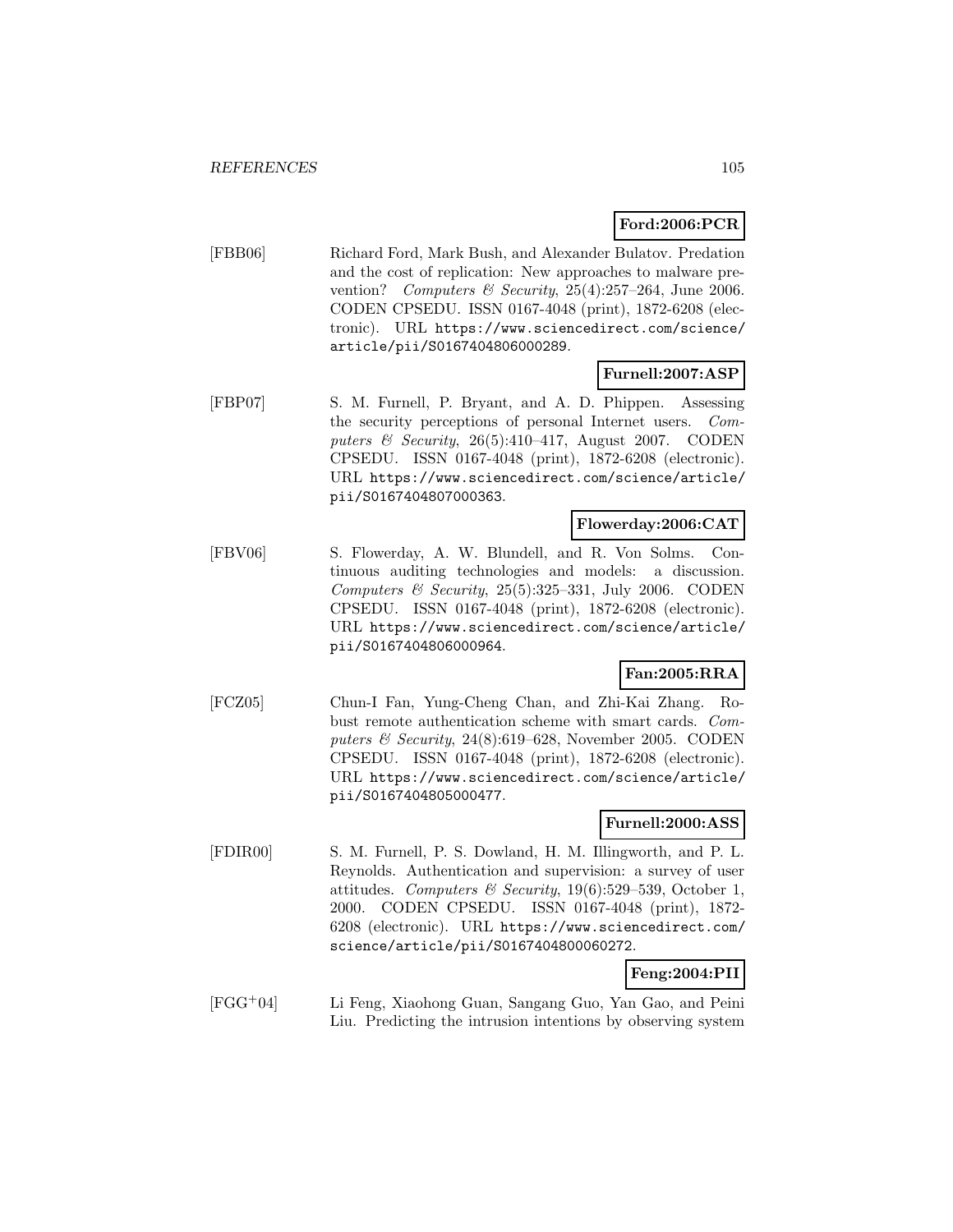call sequences. Computers & Security,  $23(3):241-252$ , May 2004. CODEN CPSEDU. ISSN 0167-4048 (print), 1872- 6208 (electronic). URL https://www.sciencedirect.com/ science/article/pii/S0167404804000732.

## **Finne:2000:ISR**

[Fin00] Thomas Finne. Information systems risk management: Key concepts and business processes. Computers  $\mathcal{C}$  Security, 19(3):234–242, March 1, 2000. CODEN CPSEDU. ISSN 0167-4048 (print), 1872-6208 (electronic). URL https://www.sciencedirect.com/science/article/pii/ S0167404800886125.

### **Fisher:2003:LV**

[Fis03] Mark Fisher. LIRVA virus. Computers & Security, 22(1):41– 42, January 2003. CODEN CPSEDU. ISSN 0167-4048 (print), 1872-6208 (electronic). URL https://www.sciencedirect. com/science/article/pii/S0167404803001093.

### **Furnell:2006:CUU**

[FJK06] S. M. Furnell, A. Jusoh, and D. Katsabas. The challenges of understanding and using security: a survey of end-users. Computers & Security,  $25(1):27-35$ , February 2006. CODEN CPSEDU. ISSN 0167-4048 (print), 1872-6208 (electronic). URL https://www.sciencedirect.com/science/article/ pii/S0167404805002038.

## **Frantzen:2001:FUV**

[FKSF01] Mike Frantzen, Florian Kerschbaum, E. Eugene Schultz, and Sonia Fahmy. A framework for understanding vulnerabilities in firewalls using a dataflow model of firewall internals. Computers & Security,  $20(3):263-270$ , May 1, 2001. CODEN CPSEDU. ISSN 0167-4048 (print), 1872-6208 (electronic). URL https://www.sciencedirect.com/science/article/ pii/S0167404801003145.

### **Fischer:2005:CCI**

[FL05] W. Fischer and N. Lepperhoff. Can critical infrastructures rely on the Internet? Computers & Security, 24(6):485-491, September 2005. CODEN CPSEDU. ISSN 0167-4048 (print), 1872-6208 (electronic). URL https://www.sciencedirect. com/science/article/pii/S0167404805000507.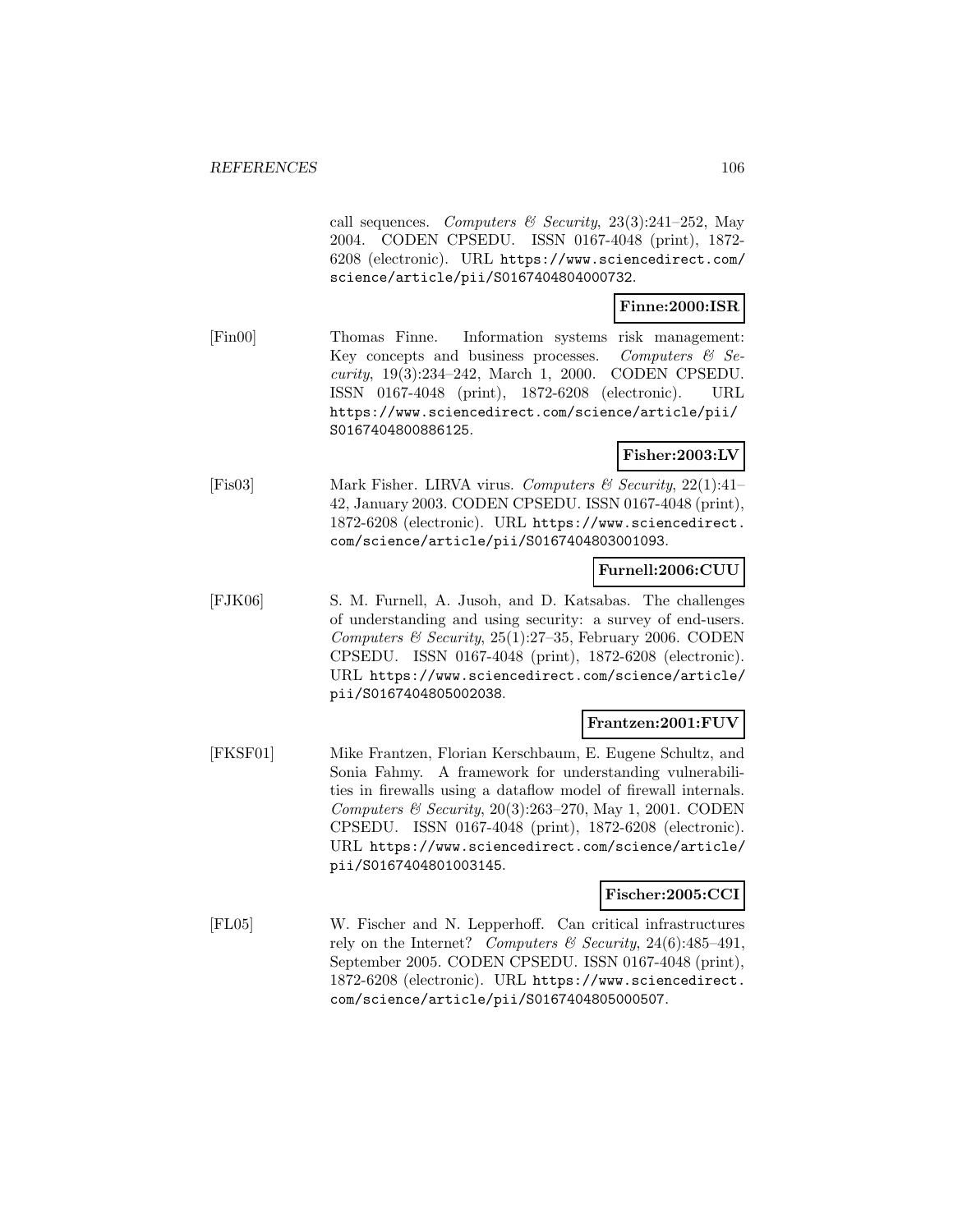## **Fan:2002:ETB**

[FLZ02] Lei Fan, Jian-Hua Li, and Hong-Wen Zhu. An enhancement of timestamp-based password authentication scheme. Computers  $\mathcal B$  Security, 21(7):665–667, November 2002. CODEN CPSEDU. ISSN 0167-4048 (print), 1872-6208 (electronic). URL https://www.sciencedirect.com/science/article/ pii/S0167404802011185.

## **Foote:2005:BSO**

[FN05] P. Foote and T. Neudenberger. Beyond Sarbanes–Oxley compliance. Computers & Security,  $24(7)$ :516–518, October 2005. CODEN CPSEDU. ISSN 0167-4048 (print), 1872-6208 (electronic). URL https://www.sciencedirect.com/science/ article/pii/S0167404805001070.

## **Franklin:2001:PWS**

[Fra01] Iain Franklin. Protecting the Web server and applications. Computers  $\mathcal B$  Security, 20(1):31-35, January 31, 2001. CO-DEN CPSEDU. ISSN 0167-4048 (print), 1872-6208 (electronic). URL https://www.sciencedirect.com/science/ article/pii/S0167404801010185.

### **Furnell:2008:SBBa**

[FTP08a] Steven Furnell, Valleria Tsaganidi, and Andy Phippen. Security beliefs and barriers for novice Internet users. Computers & Security, 27(7–8):235–240, December 2008. CODEN CPSEDU. ISSN 0167-4048 (print), 1872-6208 (electronic). URL https://www.sciencedirect.com/science/article/ pii/S0167404808000370.

### **Furnell:2008:SBBb**

[FTP08b] Steven Furnell, Valleria Tsaganidi, and Andy Phippen. Security beliefs and barriers for novice Internet users. Computers & Security, 27(7–8):235–240, December 2008. CODEN CPSEDU. ISSN 0167-4048 (print), 1872-6208 (electronic). URL https://www.sciencedirect.com/science/article/ pii/S0167404808000370.

#### **Furnell:2008:SBBc**

[FTP08c] Steven Furnell, Valleria Tsaganidi, and Andy Phippen. Security beliefs and barriers for novice Internet users. Computers & Security, 27(7–8):235–240, December 2008. CODEN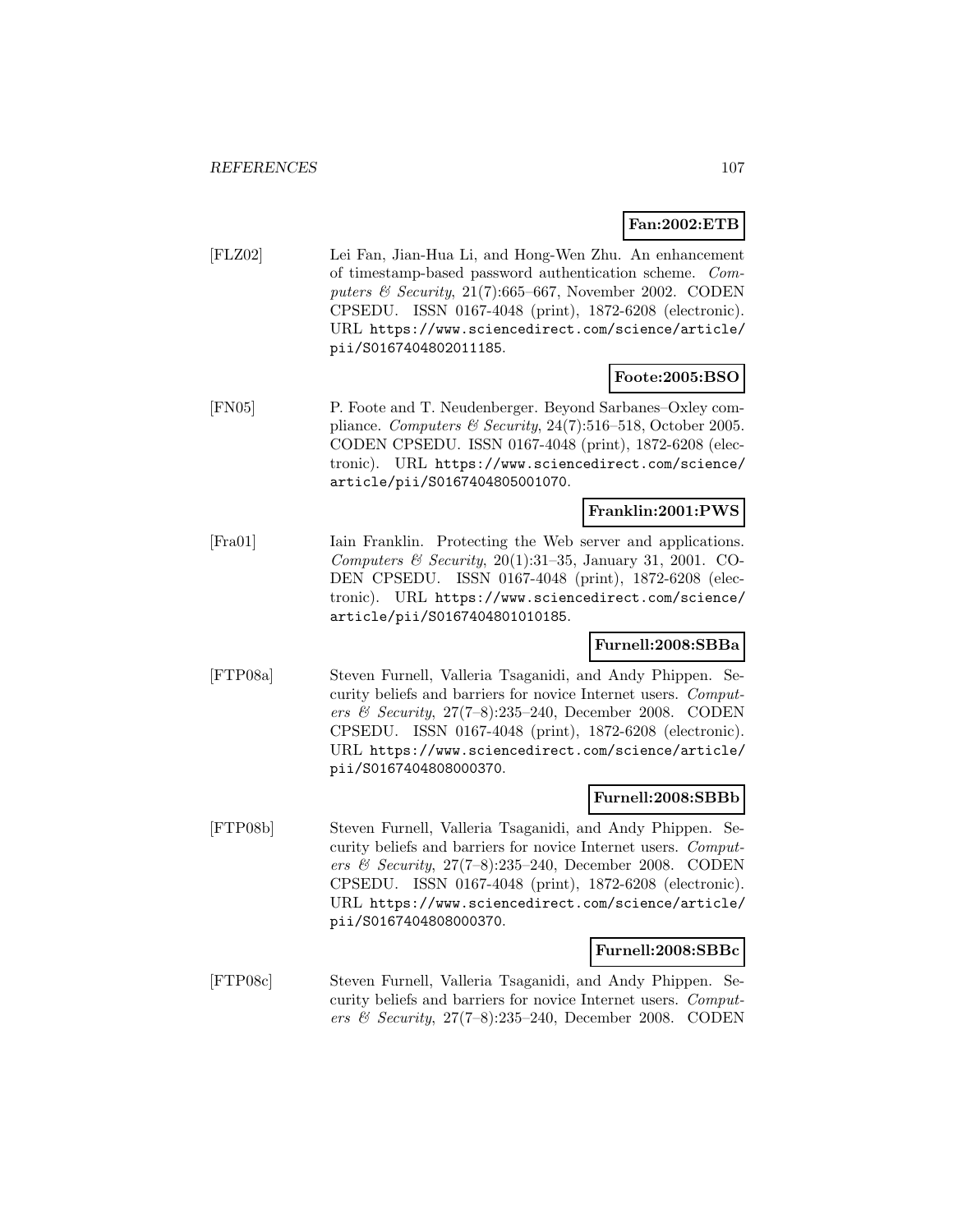CPSEDU. ISSN 0167-4048 (print), 1872-6208 (electronic). URL https://www.sciencedirect.com/science/article/ pii/S0167404808000370.

### **Furnell:2005:WUC**

[Fur05] Steven Furnell. Why users cannot use security. Computers & Security, 24(4):274–279, June 2005. CODEN CPSEDU. ISSN 0167-4048 (print), 1872-6208 (electronic). URL https://www.sciencedirect.com/science/article/ pii/S0167404805000532.

## **Furnell:2007:AWPa**

[Fur07a] Steven Furnell. An assessment of website password practices. Computers & Security,  $26(7-8):445-451$ , December 2007. CO-DEN CPSEDU. ISSN 0167-4048 (print), 1872-6208 (electronic). URL https://www.sciencedirect.com/science/ article/pii/S0167404807001083.

### **Furnell:2007:AWPb**

[Fur07b] Steven Furnell. An assessment of website password practices. Computers & Security, 26(7–8):445–451, December 2007. CO-DEN CPSEDU. ISSN 0167-4048 (print), 1872-6208 (electronic). URL https://www.sciencedirect.com/science/ article/pii/S0167404807001083.

### **Furnell:2007:AWPc**

[Fur07c] Steven Furnell. An assessment of website password practices. Computers & Security,  $26(7-8):445-451$ , December 2007. CO-DEN CPSEDU. ISSN 0167-4048 (print), 1872-6208 (electronic). URL https://www.sciencedirect.com/science/ article/pii/S0167404807001083.

## **Furnell:2007:IWI**

[Fur07d] Steven Furnell. IFIP workshop — information security culture. Computers & Security, 26(1):35, February 2007. CO-DEN CPSEDU. ISSN 0167-4048 (print), 1872-6208 (electronic). URL https://www.sciencedirect.com/science/ article/pii/S0167404806001854.

## **Furnell:2007:MSU**

[Fur07e] Steven Furnell. Making security usable: Are things improving? Computers & Security,  $26(6):434-443$ , September 2007.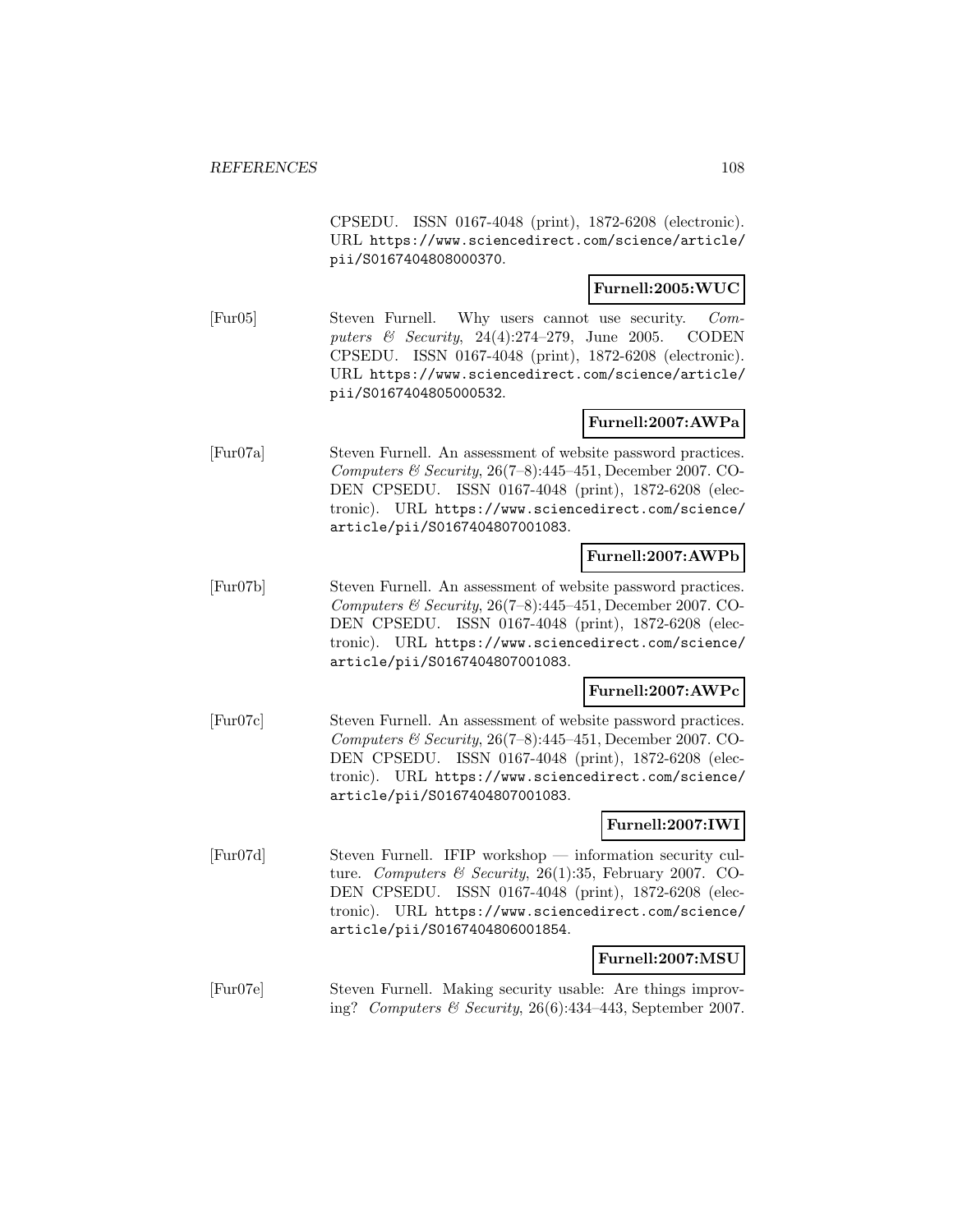CODEN CPSEDU. ISSN 0167-4048 (print), 1872-6208 (electronic). URL https://www.sciencedirect.com/science/ article/pii/S0167404807000788.

### **Friess:2005:TE**

[FVA05] Nathan Friess, Ryan Vogt, and John Aycock. Timing is everything. Computers & Security,  $24(8):599-603$ , November 2005. CODEN CPSEDU. ISSN 0167-4048 (print), 1872-6208 (electronic). URL https://www.sciencedirect.com/science/ article/pii/S0167404805001707.

### **Flowerday:2005:RTI**

[FvS05] Stephen Flowerday and Rossouw von Solms. Real-time information integrity = system integrity + data integrity + continuous assurances. Computers & Security, 24(8):604-613, November 2005. CODEN CPSEDU. ISSN 0167-4048 (print), 1872-6208 (electronic). URL https://www.sciencedirect. com/science/article/pii/S0167404805001458.

#### **Ganame:2008:GSAa**

[GBBS08a] Abdoul Karim Ganame, Julien Bourgeois, Renaud Bidou, and Francois Spies. A global security architecture for intrusion detection on computer networks. Computers  $\mathcal{C}$  Security, 27(1–2):30–47, March 2008. CODEN CPSEDU. ISSN 0167-4048 (print), 1872-6208 (electronic). URL https://www.sciencedirect.com/science/article/pii/ S0167404808000047.

#### **Ganame:2008:GSAb**

[GBBS08b] Abdoul Karim Ganame, Julien Bourgeois, Renaud Bidou, and Francois Spies. A global security architecture for intrusion detection on computer networks. Computers  $\mathcal{C}$  Security, 27(1–2):30–47, March 2008. CODEN CPSEDU. ISSN 0167-4048 (print), 1872-6208 (electronic). URL https://www.sciencedirect.com/science/article/pii/ S0167404808000047.

#### **Ganame:2008:GSAc**

[GBBS08c] Abdoul Karim Ganame, Julien Bourgeois, Renaud Bidou, and Francois Spies. A global security architecture for intrusion detection on computer networks. Computers  $\mathcal{C}$  Security, 27(1–2):30–47, March 2008. CODEN CPSEDU. ISSN 0167-4048 (print), 1872-6208 (electronic). URL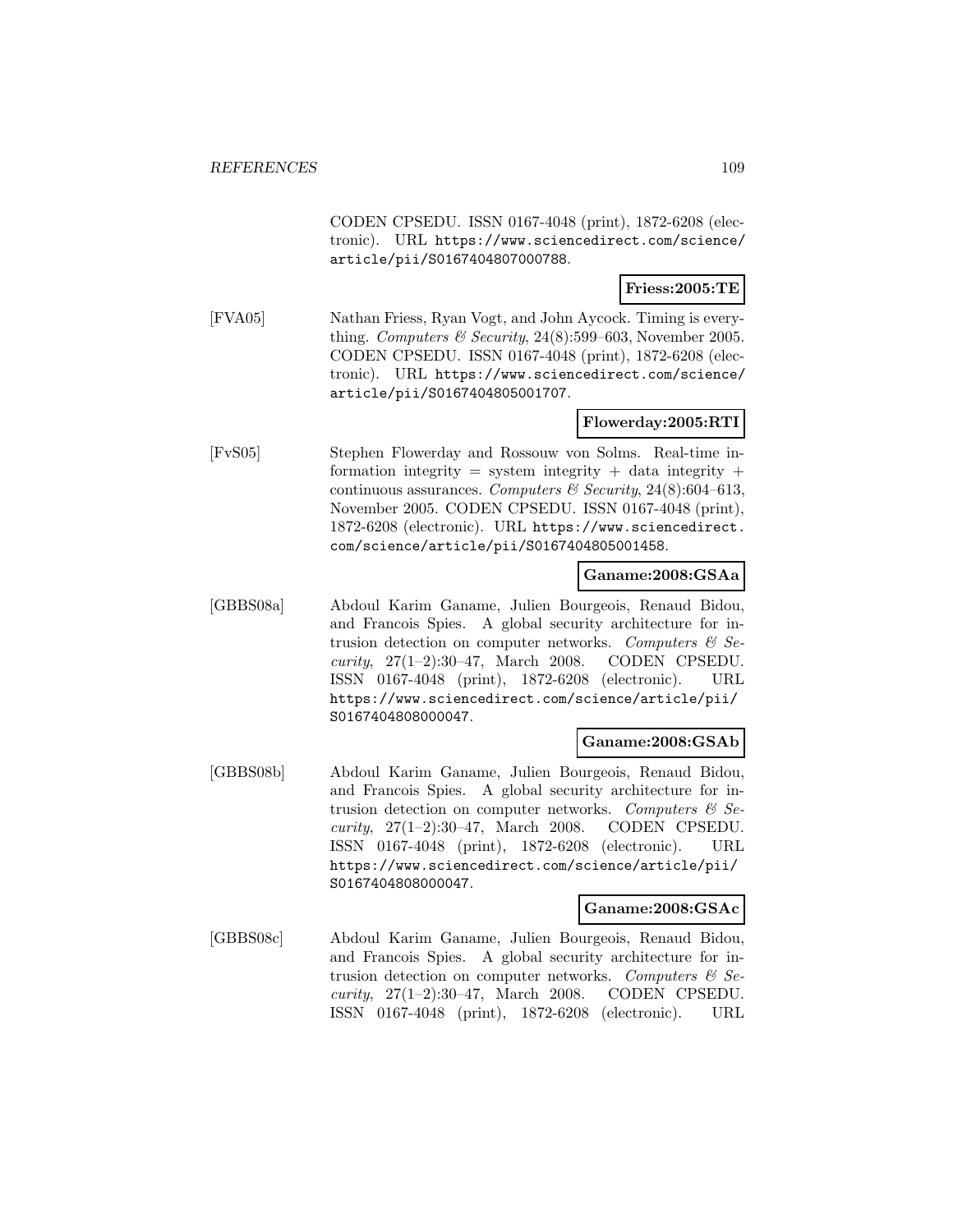https://www.sciencedirect.com/science/article/pii/ S0167404808000047.

# **Ghaeb:2009:OMT**

[GC09] J. A. Ghaeb and J. Chebil. An oblique-matrix technique for data integrity assurance. Computers  $\mathcal C$  Security, 28 (1–2):94–99, February/March 2009. CODEN CPSEDU. ISSN 0167-4048 (print), 1872-6208 (electronic). URL https://www.sciencedirect.com/science/article/pii/ S0167404808000977.

# **Gordon:2002:C**

[GF02] Sarah Gordon and Richard Ford. Cyberterrorism? Computers & Security, 21(7):636–647, November 2002. CODEN CPSEDU. ISSN 0167-4048 (print), 1872-6208 (electronic). URL https://www.sciencedirect.com/science/article/ pii/S0167404802011161.

# **Gritzalis:2009:Ec**

[GF09] Dimitris Gritzalis and Steven Furnell. Editorial. Computers & Security, 28(7):491–492, October 2009. CODEN CPSEDU. ISSN 0167-4048 (print), 1872-6208 (electronic). URL https://www.sciencedirect.com/science/article/ pii/S016740480900087X.

# **Gowadia:2005:PPA**

[GFV05] Vaibhav Gowadia, Csilla Farkas, and Marco Valtorta. PAID: a probabilistic agent-based intrusion detection system. Computers & Security, 24(7):529–545, October 2005. CODEN CPSEDU. ISSN 0167-4048 (print), 1872-6208 (electronic). URL https://www.sciencedirect.com/science/article/ pii/S0167404805001033.

# **Gritzalis:2009:Ed**

[GK09a] Dimitris Gritzalis and Tom Karygiannis. Editorial. Computers  $\mathcal C$  Security, 28(8):729–730, November 2009. CODEN CPSEDU. ISSN 0167-4048 (print), 1872-6208 (electronic). URL https://www.sciencedirect.com/science/article/ pii/S0167404809001114.

# **Gritzalis:2009:Ea**

[GK09b] Dimitris Gritzalis and Sokratis Katsikas. Editorial. Computers & Security,  $28(5):247$ , July 2009. CODEN CPSEDU.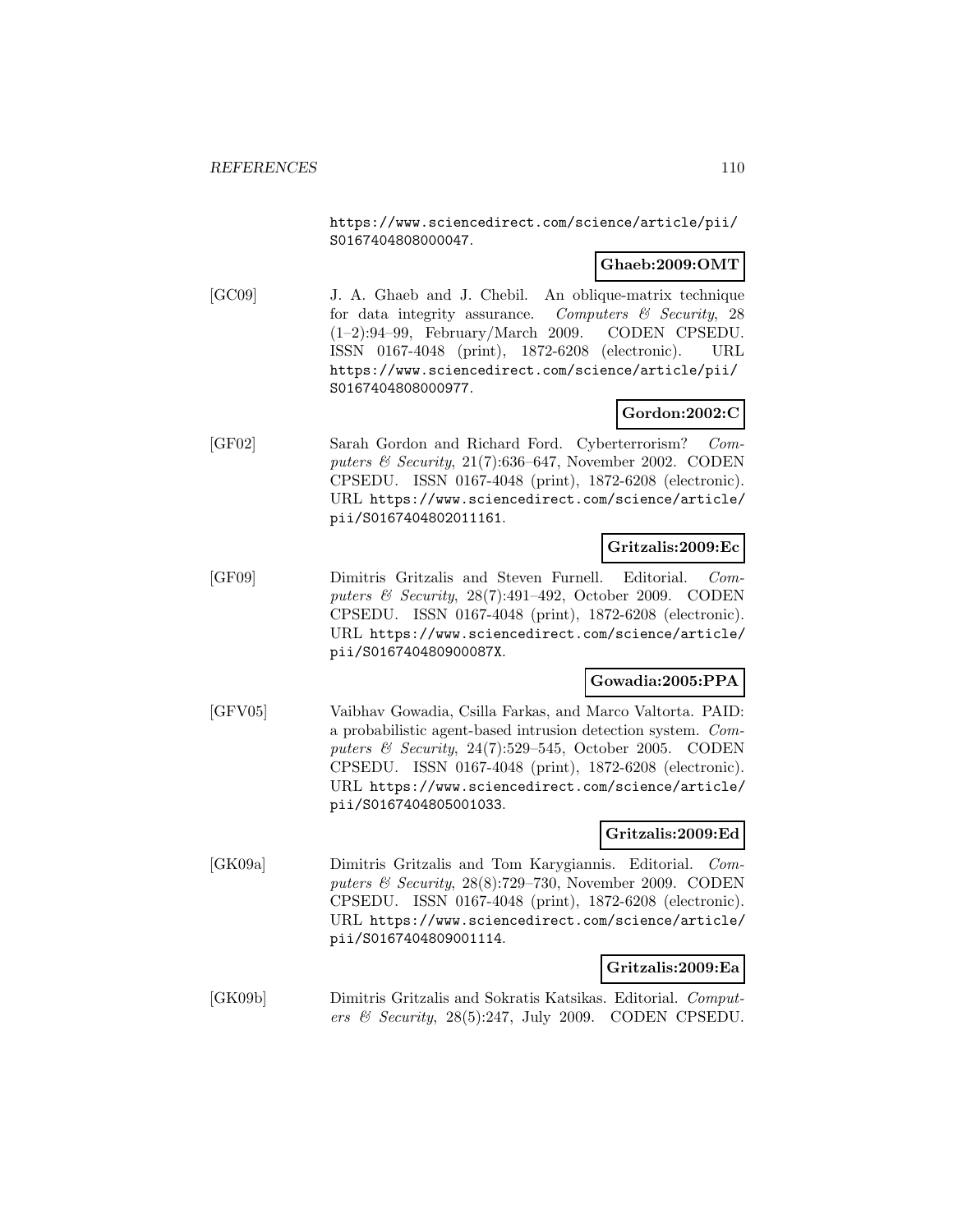ISSN 0167-4048 (print), 1872-6208 (electronic). URL https://www.sciencedirect.com/science/article/pii/ S0167404809000388.

### **Gerdes:2009:MDC**

[GKH09] John H. Gerdes, Joakim Kalvenes, and Chin-Tser Huang. Multi-dimensional credentialing using veiled certificates: Protecting privacy in the face of regulatory reporting requirements. Computers  $\mathcal B$  Security, 28(5):248–259, July 2009. CO-DEN CPSEDU. ISSN 0167-4048 (print), 1872-6208 (electronic). URL https://www.sciencedirect.com/science/ article/pii/S0167404808001387.

### **Gritzalis:2000:SEM**

[GKL<sup>+</sup>00] Stefanos Gritzalis, Sokratis K. Katsikas, Dimitrios Lekkas, Konstantinos Moulinos, and Eleni Polydorou. Securing the electronic market: the KEYSTONE public key infrastructure architecture. Computers & Security,  $19(8)$ :731–746, December 1, 2000. CODEN CPSEDU. ISSN 0167-4048 (print), 1872-6208 (electronic). URL https://www.sciencedirect. com/science/article/pii/S0167404800080226.

# **Goyal:2006:NPC**

[GKS<sup>+</sup>06] Vipul Goyal, Virendra Kumar, Mayank Singh, Ajith Abraham, and Sugata Sanyal. A new protocol to counter online dictionary attacks. Computers & Security,  $25(2):114-120$ , March 2006. CODEN CPSEDU. ISSN 0167-4048 (print), 1872-6208 (electronic). URL https://www.sciencedirect. com/science/article/pii/S0167404805001537.

#### **Gritzalis:2009:Eb**

[GL09] Dimitris Gritzalis and Javier Lopez. Editorial. Computers & Security, 28(6):325–326, September 2009. CODEN CPSEDU. ISSN 0167-4048 (print), 1872-6208 (electronic). URL https://www.sciencedirect.com/science/article/ pii/S0167404809000431.

#### **Geneiatakis:2008:OBPa**

[GLK08a] Dimitris Geneiatakis, Costas Lambrinoudakis, and Georgios Kambourakis. An ontology-based policy for deploying secure SIP-based VoIP services. Computers & Security, 27(7–8):285–297, December 2008. CODEN CPSEDU. ISSN 0167-4048 (print), 1872-6208 (electronic). URL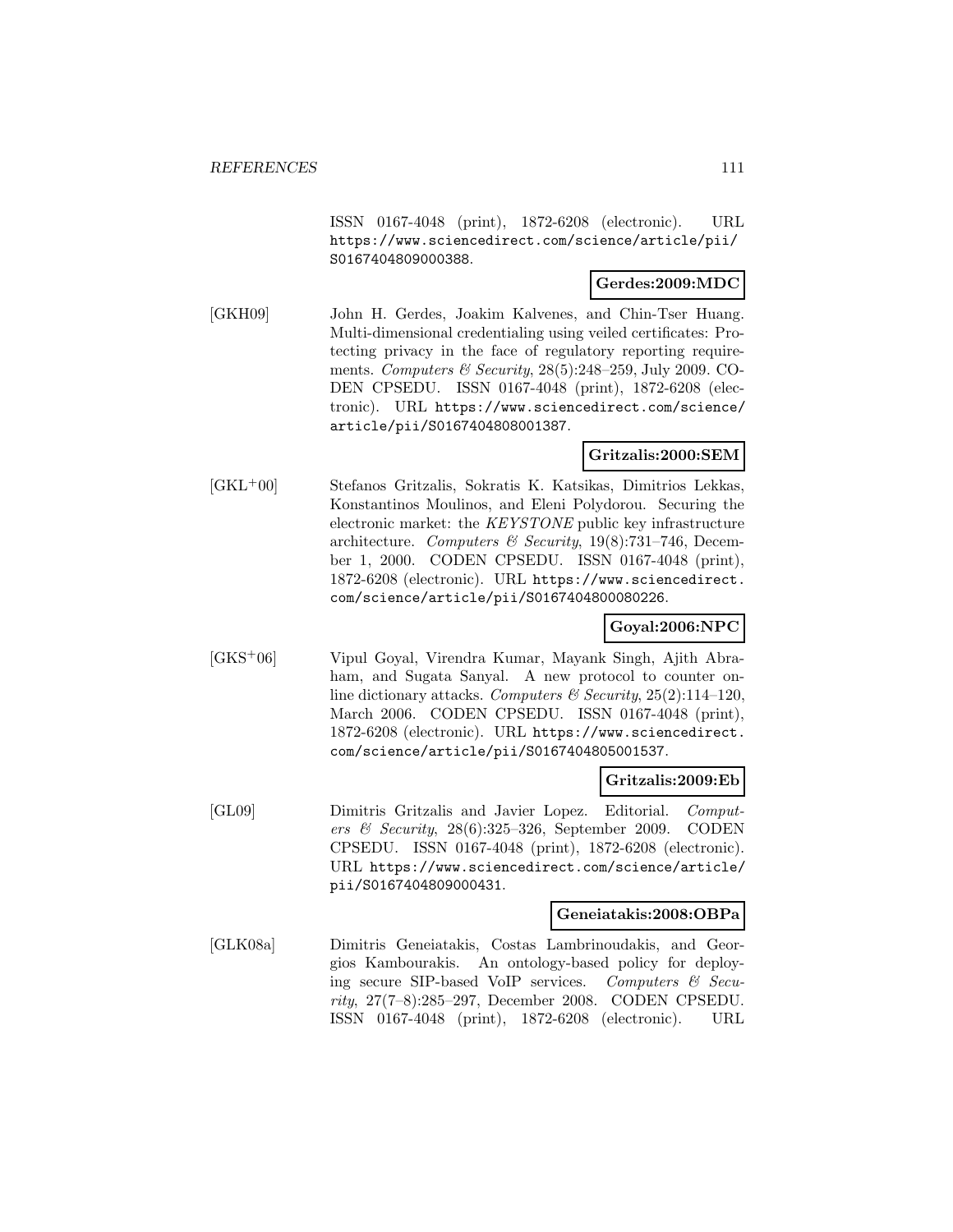https://www.sciencedirect.com/science/article/pii/ S0167404808000424.

# **Geneiatakis:2008:OBPb**

[GLK08b] Dimitris Geneiatakis, Costas Lambrinoudakis, and Georgios Kambourakis. An ontology-based policy for deploying secure SIP-based VoIP services. Computers & Security, 27(7–8):285–297, December 2008. CODEN CPSEDU. ISSN 0167-4048 (print), 1872-6208 (electronic). URL https://www.sciencedirect.com/science/article/pii/ S0167404808000424.

### **Geneiatakis:2008:OBPc**

[GLK08c] Dimitris Geneiatakis, Costas Lambrinoudakis, and Georgios Kambourakis. An ontology-based policy for deploying secure SIP-based VoIP services. Computers & Security, 27(7–8):285–297, December 2008. CODEN CPSEDU. ISSN 0167-4048 (print), 1872-6208 (electronic). URL https://www.sciencedirect.com/science/article/pii/ S0167404808000424.

# **Guo:2008:CSTa**

[GLMZ08a] Hua Guo, Zhoujun Li, Yi Mu, and Xiyong Zhang. Cryptanalysis of simple three-party key exchange protocol. Computers & Security,  $27(1-2):16-21$ , March 2008. CODEN CPSEDU. ISSN 0167-4048 (print), 1872-6208 (electronic). URL https://www.sciencedirect.com/science/article/ pii/S0167404808000035.

#### **Guo:2008:CSTb**

[GLMZ08b] Hua Guo, Zhoujun Li, Yi Mu, and Xiyong Zhang. Cryptanalysis of simple three-party key exchange protocol. Computers & Security,  $27(1-2):16-21$ , March 2008. CODEN CPSEDU. ISSN 0167-4048 (print), 1872-6208 (electronic). URL https://www.sciencedirect.com/science/article/ pii/S0167404808000035.

# **Guo:2008:CSTc**

[GLMZ08c] Hua Guo, Zhoujun Li, Yi Mu, and Xiyong Zhang. Cryptanalysis of simple three-party key exchange protocol. Computers & Security,  $27(1-2):16-21$ , March 2008. CODEN CPSEDU. ISSN 0167-4048 (print), 1872-6208 (electronic). URL https://www.sciencedirect.com/science/article/ pii/S0167404808000035.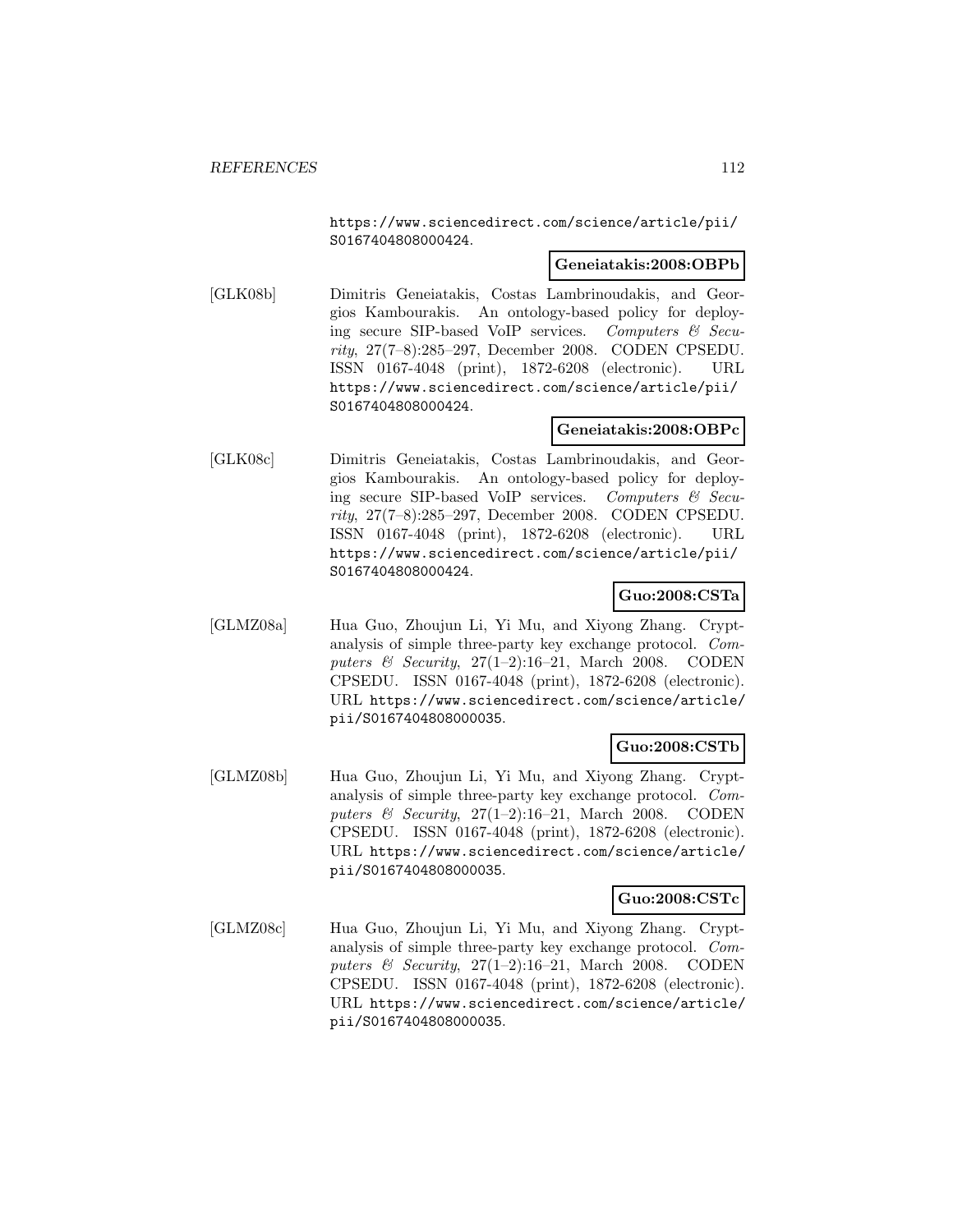# **Gupta:2000:PKI**

[GM00] Sarbari Gupta and Stephen M. Matyas. Public key infrastructure: Analysis of existing and needed protocols and object formats for key recovery. Computers & Security,  $19(1)$ :56–68, January 1, 2000. CODEN CPSEDU. ISSN 0167-4048 (print), 1872-6208 (electronic). URL https://www.sciencedirect. com/science/article/pii/S0167404800863646.

### **Gritzalis:2008:SOSa**

[GM08a] Dimitris Gritzalis and Yannis Mallios. A SIP-oriented SPIT management framework. Computers & Security,  $27(5-6)$ : 136–153, October 2008. CODEN CPSEDU. ISSN 0167- 4048 (print), 1872-6208 (electronic). URL https://www. sciencedirect.com/science/article/pii/S0167404808000333.

### **Gritzalis:2008:SOSb**

[GM08b] Dimitris Gritzalis and Yannis Mallios. A SIP-oriented SPIT management framework. Computers & Security,  $27(5-6)$ : 136–153, October 2008. CODEN CPSEDU. ISSN 0167- 4048 (print), 1872-6208 (electronic). URL https://www. sciencedirect.com/science/article/pii/S0167404808000333.

# **Gritzalis:2008:SOSc**

[GM08c] Dimitris Gritzalis and Yannis Mallios. A SIP-oriented SPIT management framework. Computers  $\mathcal C$  Security, 27(5–6): 136–153, October 2008. CODEN CPSEDU. ISSN 0167- 4048 (print), 1872-6208 (electronic). URL https://www. sciencedirect.com/science/article/pii/S0167404808000333.

# **Golic:2001:HCC**

[Gol01] Jovan Dj. Golić. How to construct cryptographic primitives from stream ciphers. Computers & Security, 20(1):79-89, January 31, 2001. CODEN CPSEDU. ISSN 0167-4048 (print), 1872-6208 (electronic). URL https://www.sciencedirect. com/science/article/pii/S0167404801010252.

#### **Graham:2001:NPS**

[Gra01] Robert Graham. NIDS — pattern search vs. protocol decode. Computers & Security,  $20(1):37-41$ , January 31, 2001. CODEN CPSEDU. ISSN 0167-4048 (print), 1872-6208 (electronic). URL https://www.sciencedirect.com/science/ article/pii/S0167404801010197.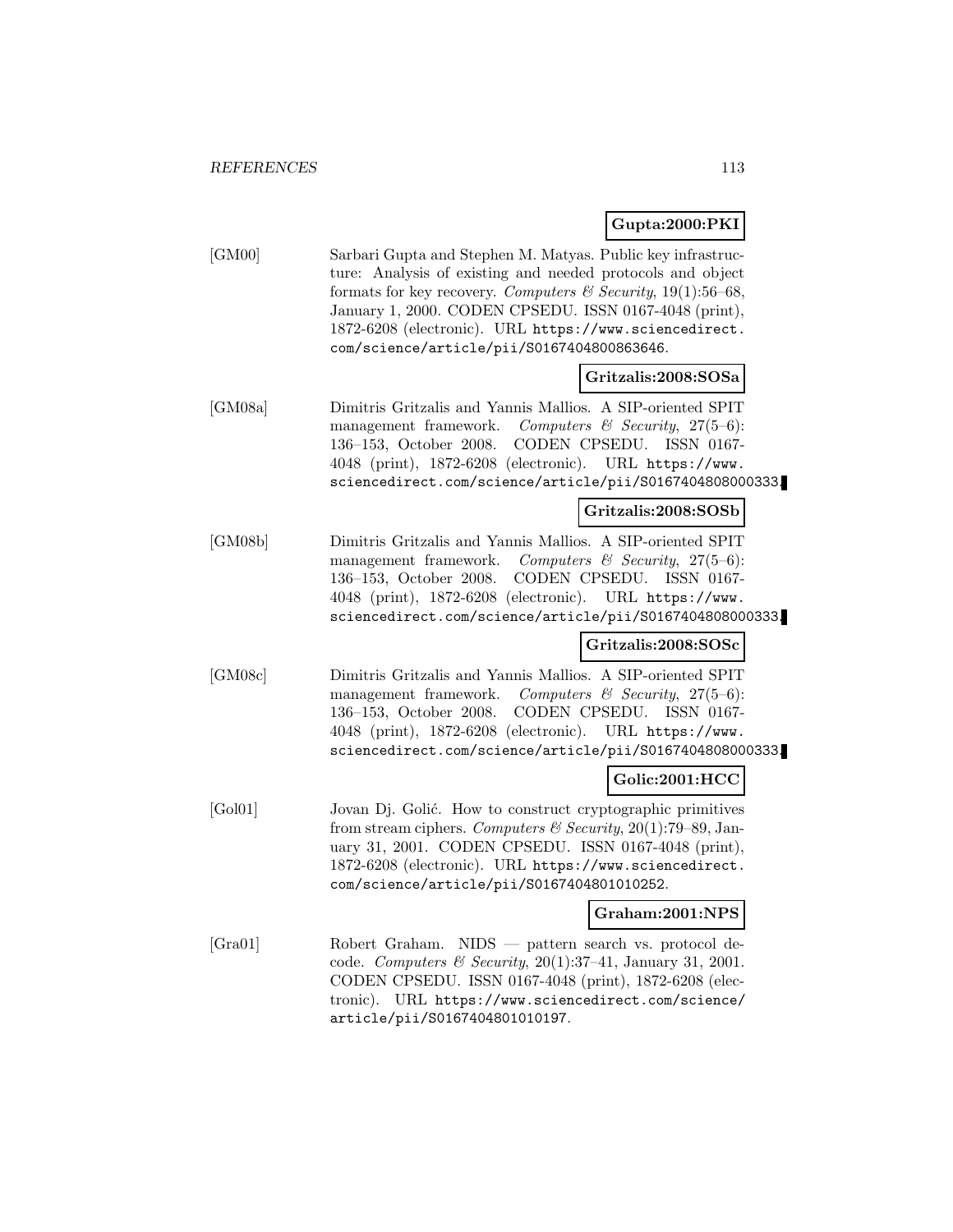**Gritzalis:2002:PRS**

[Gri02] Dimitris A. Gritzalis. Principles and requirements for a secure e-voting system. Computers & Security,  $21(6):539-556$ , October 1, 2002. CODEN CPSEDU. ISSN 0167-4048 (print), 1872-6208 (electronic). URL https://www.sciencedirect. com/science/article/pii/S0167404802010143.

# **Goring:2007:AKM**

[GRJ07] Stuart P. Goring, Joseph R. Rabaiotti, and Antonia J. Jones. Anti-keylogging measures for secure Internet login: an example of the law of unintended consequences. Computers & Security, 26(6):421–426, September 2007. CODEN CPSEDU. ISSN 0167-4048 (print), 1872-6208 (electronic). URL https://www.sciencedirect.com/science/article/ pii/S0167404807000569.

#### **Gonzalez:2009:ROS**

[GRNR09] Jorge Fontenla González, Manuel Caeiro Rodríguez, Martín Llamas Nistal, and Luis Anido Rifón. Reverse OAuth: a solution to achieve delegated authorizations in single sign-on e-learning systems. Computers & Security,  $28(8):843-856$ , November 2009. CODEN CPSEDU. ISSN 0167-4048 (print), 1872-6208 (electronic). URL https://www.sciencedirect. com/science/article/pii/S0167404809000571.

### **Guven:2003:UUK**

[GS03] Aykut Guven and Ibrahim Sogukpinar. Understanding users' keystroke patterns for computer access security. Computers & Security,  $22(8):695-706$ , December 2003. CODEN CPSEDU. ISSN 0167-4048 (print), 1872-6208 (electronic). URL https://www.sciencedirect.com/science/article/ pii/S0167404803000105.

### **Geetha:2009:BIS**

[GSK09] S. Geetha, Siva S. Sivatha Sindhu, and N. Kamaraj. Blind image steganalysis based on content independent statistical measures maximizing the specificity and sensitivity of the system. Computers & Security, 28(7):683–697, October 2009. CODEN CPSEDU. ISSN 0167-4048 (print), 1872-6208 (electronic). URL https://www.sciencedirect.com/science/article/ pii/S0167404809000285.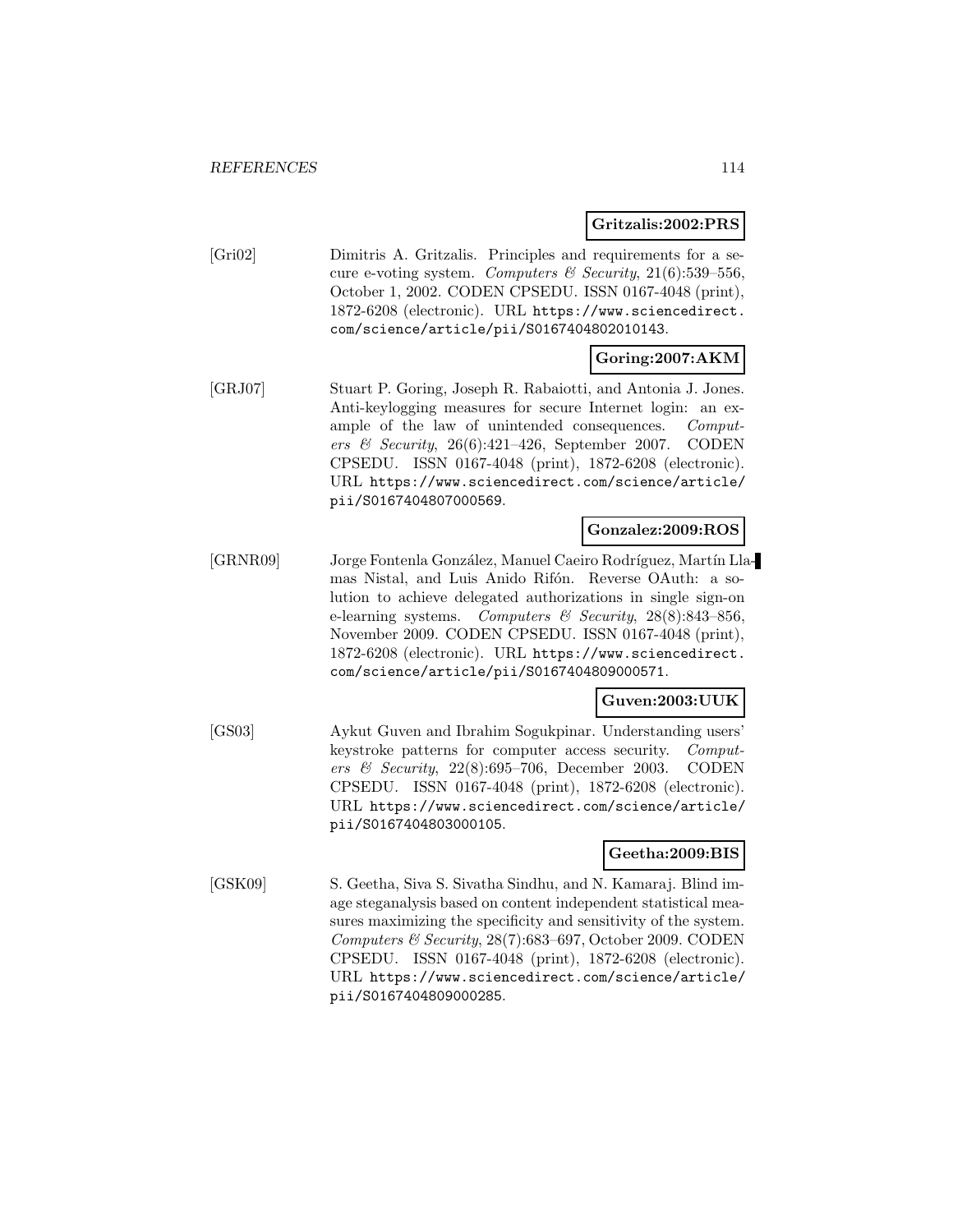#### **Gaiman:2007:PPP**

[GSN07] Michael Gaiman, Rahul Simha, and Bhagirath Narahari. Privacy-preserving programming using sython. Computers & Security, 26(2):130–136, March 2007. CODEN CPSEDU. ISSN 0167-4048 (print), 1872-6208 (electronic). URL https://www.sciencedirect.com/science/article/ pii/S0167404806001386.

#### **Gonzalez-Talavan:2006:SCS**

[GT06] Guillermo González-Talaván. A simple, configurable SMTP anti-spam filter: Greylists. Computers & Security,  $25(3):229$ -236, May 2006. CODEN CPSEDU. ISSN 0167-4048 (print), 1872-6208 (electronic). URL https://www.sciencedirect. com/science/article/pii/S0167404806000332.

#### **Garcia-Teodoro:2009:ABN**

[GTDVMFV09] P. García-Teodoro, J. Díaz-Verdejo, G. Maciá-Fernández, and E. Vázquez. Anomaly-based network intrusion detection: Techniques, systems and challenges. Computers  $\mathcal{C}$ Security,  $28(1-2):18-28$ , February/March 2009. CODEN CPSEDU. ISSN 0167-4048 (print), 1872-6208 (electronic). URL https://www.sciencedirect.com/science/article/ pii/S0167404808000692.

# **Gupta:2000:CKR**

[Gup00] Sarbari Gupta. A common key recovery block format: Promoting interoperability between dissimilar key recovery mechanisms. Computers & Security,  $19(1):41-47$ , January 1, 2000. CODEN CPSEDU. ISSN 0167-4048 (print), 1872-6208 (electronic). URL https://www.sciencedirect.com/science/ article/pii/S0167404800863622.

#### **Geneiatakis:2009:UBF**

[GVL09] Dimitris Geneiatakis, Nikos Vrakas, and Costas Lambrinoudakis. Utilizing bloom filters for detecting flooding attacks against SIP based services. Computers & Security, 28(7):578–591, October 2009. CODEN CPSEDU. ISSN 0167-4048 (print), 1872-6208 (electronic). URL https://www.sciencedirect.com/science/article/pii/ S0167404809000443.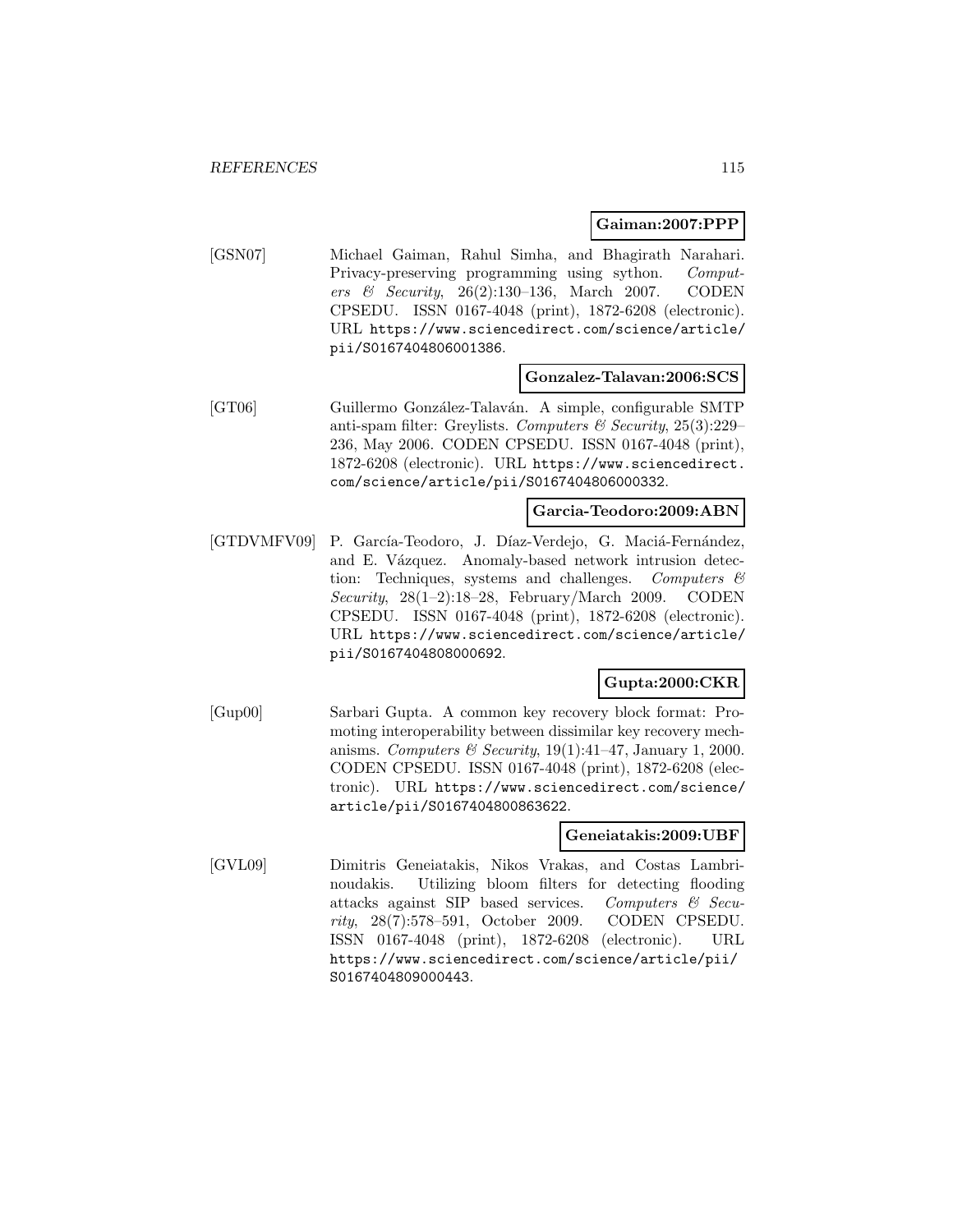# **Gerber:2001:RAS**

| [GvS01] | Mariana Gerber and Rossouw von Solms. From risk analysis to |
|---------|-------------------------------------------------------------|
|         | security requirements. Computers & Security, 20(7):577-584, |
|         | October 31, 2001. CODEN CPSEDU. ISSN 0167-4048 (print),     |
|         | 1872-6208 (electronic). URL https://www.sciencedirect.      |
|         | com/science/article/pii/S0167404801007064.                  |

# **Gerber:2005:MRI**

[GvS05] Mariana Gerber and Rossouw von Solms. Management of risk in the information age. Computers & Security, 24(1):16-30, February 2005. CODEN CPSEDU. ISSN 0167-4048 (print), 1872-6208 (electronic). URL https://www.sciencedirect. com/science/article/pii/S0167404804002780.

### **Gerber:2008:ISRa**

[GvS08a] Mariana Gerber and Rossouw von Solms. Information security requirements — interpreting the legal aspects.  $Com$ puters & Security, 27(5–6):124–135, October 2008. CODEN CPSEDU. ISSN 0167-4048 (print), 1872-6208 (electronic). URL https://www.sciencedirect.com/science/article/ pii/S0167404808000461.

#### **Gerber:2008:ISRb**

[GvS08b] Mariana Gerber and Rossouw von Solms. Information security requirements — interpreting the legal aspects.  $Com$ puters & Security, 27(5–6):124–135, October 2008. CODEN CPSEDU. ISSN 0167-4048 (print), 1872-6208 (electronic). URL https://www.sciencedirect.com/science/article/ pii/S0167404808000461.

#### **Gerber:2008:ISRc**

[GvS08c] Mariana Gerber and Rossouw von Solms. Information security requirements — interpreting the legal aspects. Computers & Security, 27(5–6):124–135, October 2008. CODEN CPSEDU. ISSN 0167-4048 (print), 1872-6208 (electronic). URL https://www.sciencedirect.com/science/article/ pii/S0167404808000461.

# **Gu:2009:HBJ**

[GYLC09] Xiaozhuo Gu, Jianzu Yang, Julong Lan, and Zhenhuan Cao. Huffman-based join-exit-tree scheme for contributory key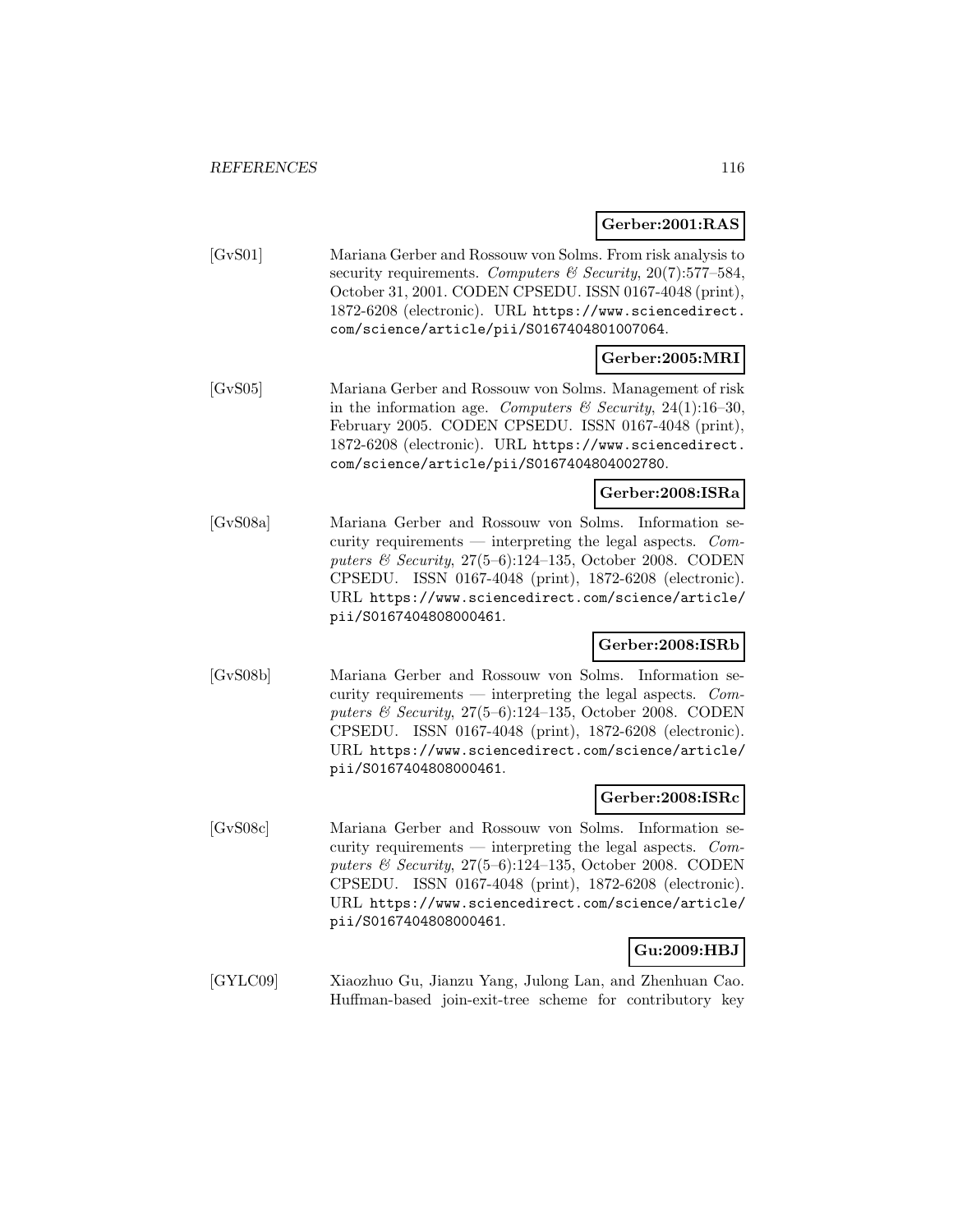management. Computers & Security,  $28(1-2):29-39$ , February/March 2009. CODEN CPSEDU. ISSN 0167-4048 (print), 1872-6208 (electronic). URL https://www.sciencedirect. com/science/article/pii/S0167404808000680.

#### **Hernandez-Ardieta:2008:OFEa**

[HAGTA08a] Jorge L. Hernandez-Ardieta, Ana I. Gonzalez-Tablas, and Benjamin Ramos Alvarez. An optimistic fair exchange protocol based on signature policies. Computers  $\mathcal{C}$  Security, 27(7–8):309–322, December 2008. CODEN CPSEDU. ISSN 0167-4048 (print), 1872-6208 (electronic). URL https://www.sciencedirect.com/science/article/pii/ S0167404808000436.

#### **Hernandez-Ardieta:2008:OFEb**

[HAGTA08b] Jorge L. Hernandez-Ardieta, Ana I. Gonzalez-Tablas, and Benjamin Ramos Alvarez. An optimistic fair exchange protocol based on signature policies. Computers  $\mathcal{C}$  Security, 27(7–8):309–322, December 2008. CODEN CPSEDU. ISSN 0167-4048 (print), 1872-6208 (electronic). URL https://www.sciencedirect.com/science/article/pii/ S0167404808000436.

#### **Hernandez-Ardieta:2008:OFEc**

[HAGTA08c] Jorge L. Hernandez-Ardieta, Ana I. Gonzalez-Tablas, and Benjamin Ramos Alvarez. An optimistic fair exchange protocol based on signature policies. Computers  $\mathcal{C}$  Security, 27(7–8):309–322, December 2008. CODEN CPSEDU. ISSN 0167-4048 (print), 1872-6208 (electronic). URL https://www.sciencedirect.com/science/article/pii/ S0167404808000436.

#### **Hancock:2000:AOW**

[Han00a] Bill Hancock. Agencies are "Own worst Enemy". Computers & Security, 19(4):298, April 1, 2000. CODEN CPSEDU. ISSN 0167-4048 (print), 1872-6208 (electronic). URL https://www.sciencedirect.com/science/article/ pii/S0167404800040062.

# **Hancock:2000:AEC**

[Han00b] Bill Hancock. American express creates disposable credit card numbers. Computers & Security,  $19(7)$ :571–572, November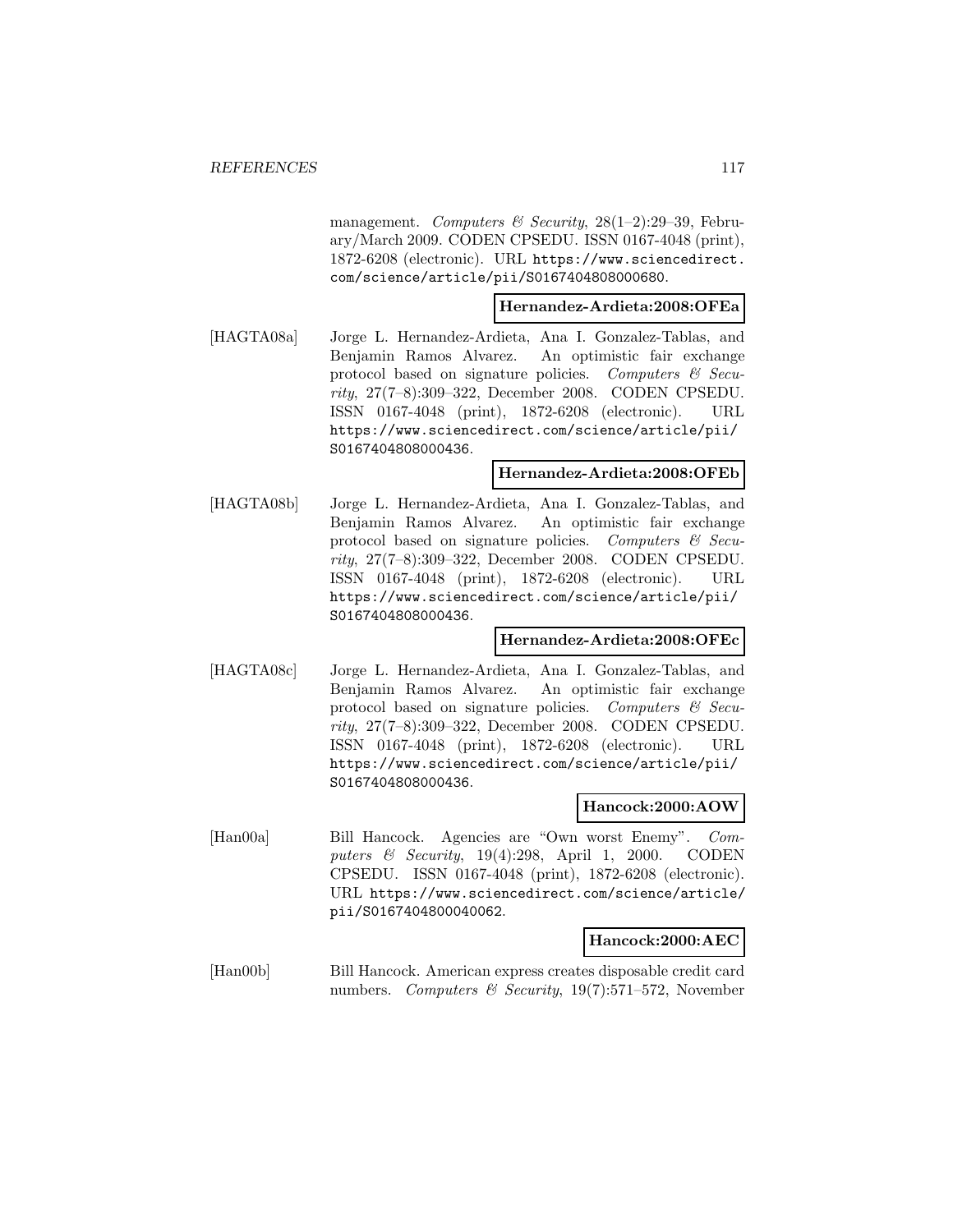1, 2000. CODEN CPSEDU. ISSN 0167-4048 (print), 1872- 6208 (electronic). URL https://www.sciencedirect.com/ science/article/pii/S0167404800070036.

### **Hancock:2000:NBY**

[Han00c] Bill Hancock. And now, the bug-in-your-site award goes to .... Computers & Security, 19(5):404, July 1, 2000. CODEN CPSEDU. ISSN 0167-4048 (print), 1872-6208 (electronic). URL https://www.sciencedirect.com/science/article/ pii/S0167404800050240.

### **Hancock:2000:AGB**

[Han00d] Bill Hancock. AOL gets busted — again. Computers  $\&$  Security, 19(5):402, July 1, 2000. CODEN CPSEDU. ISSN 0167-4048 (print), 1872-6208 (electronic). URL https://www.sciencedirect.com/science/article/pii/ S0167404800050215.

#### **Hancock:2000:ASD**

[Han00e] Bill Hancock. Apache site defaced. Computers & Security, 19(4):303–305, April 1, 2000. CODEN CPSEDU. ISSN 0167-4048 (print), 1872-6208 (electronic). URL https://www.sciencedirect.com/science/article/pii/ S0167404800040116.

#### **Hancock:2000:BRS**

[Han00f] Bill Hancock. Baltimore releases security developer freeware. Computers & Security,  $19(7)$ :572–573, November 1, 2000. CO-DEN CPSEDU. ISSN 0167-4048 (print), 1872-6208 (electronic). URL https://www.sciencedirect.com/science/ article/pii/S016740480007005X.

#### **Hancock:2000:CCC**

[Han00g] Bill Hancock. Canadian credit card conundrum caused by a cracker. Computers & Security, 19(5):397–398, July 1, 2000. CODEN CPSEDU. ISSN 0167-4048 (print), 1872-6208 (electronic). URL https://www.sciencedirect.com/science/ article/pii/S0167404800050161.

#### **Hancock:2000:CTM**

[Han00h] Bill Hancock. Canadian teen Mafiaboy pleads guilty. Computers & Security,  $19(8):669$ , December 1, 2000. CODEN CPSEDU. ISSN 0167-4048 (print), 1872-6208 (electronic).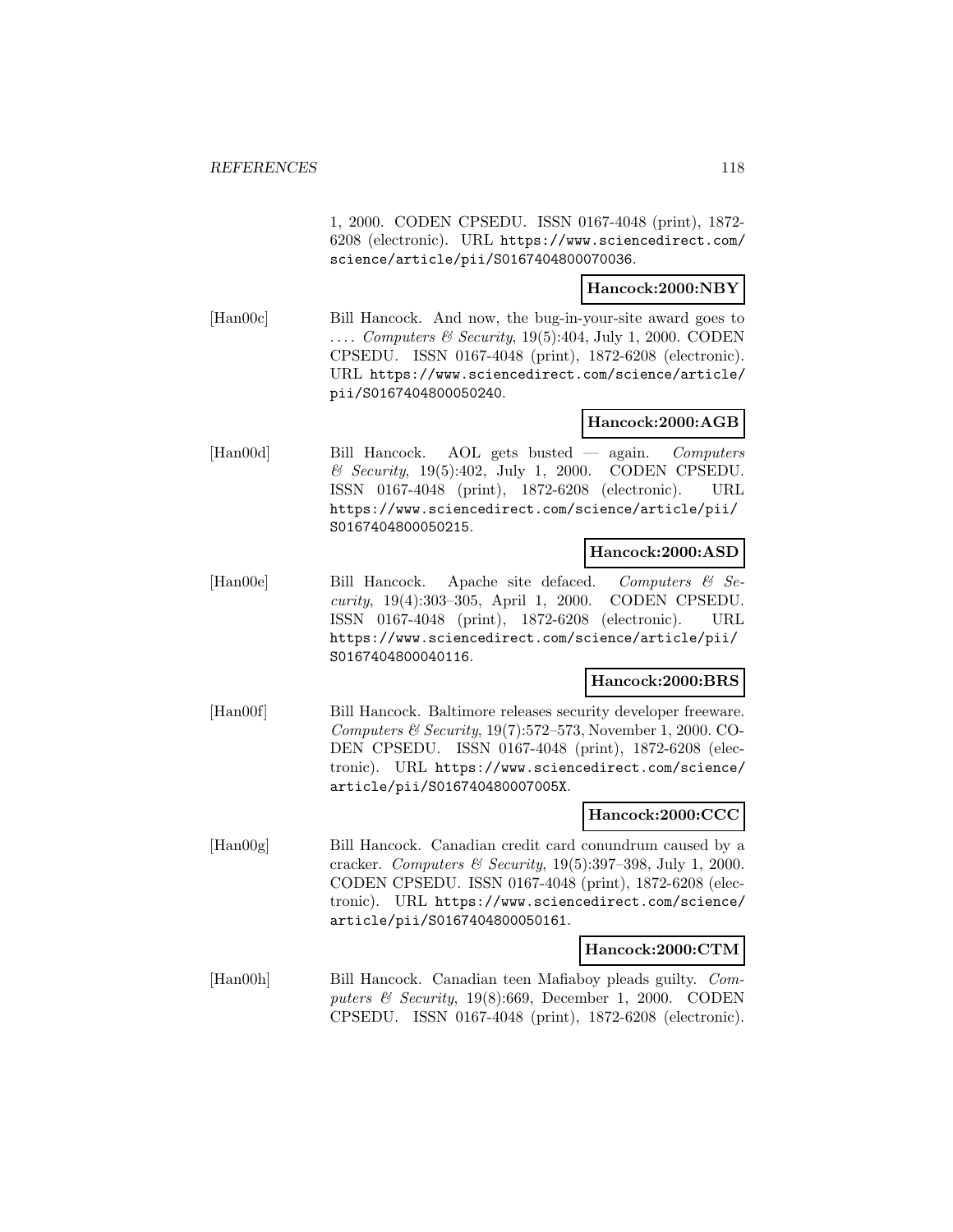URL https://www.sciencedirect.com/science/article/ pii/S016740480008007X.

### **Hancock:2000:CSH**

[Han00i] Bill Hancock. Cellular security hazards. Computers  $\mathcal{B}$  Security, 19(7):579, November 1, 2000. CODEN CPSEDU. ISSN 0167-4048 (print), 1872-6208 (electronic). URL https://www.sciencedirect.com/science/article/pii/ S0167404800070127.

### **Hancock:2000:CCR**

[Han00j] Bill Hancock. CIA chat room causes grief. Computers & Security, 19(8):674–676, December 1, 2000. CODEN CPSEDU. ISSN 0167-4048 (print), 1872-6208 (electronic). URL https://www.sciencedirect.com/science/article/ pii/S0167404800080135.

### **Hancock:2000:CGS**

[Han00k] Bill Hancock. CIO's get serious about best security practices. Computers & Security,  $19(5)$ :388, July 1, 2000. CODEN CPSEDU. ISSN 0167-4048 (print), 1872-6208 (electronic). URL https://www.sciencedirect.com/science/article/ pii/S0167404800050069.

#### **Hancock:2000:CSS**

[Han00l] Bill Hancock. CMU sets up a sister to CERT. Computers & Security, 19(5):400–401, July 1, 2000. CODEN CPSEDU. ISSN 0167-4048 (print), 1872-6208 (electronic). URL https://www.sciencedirect.com/science/article/ pii/S0167404800050197.

### **Hancock:2000:CR**

[Han00m] Bill Hancock. Cyberstalking on the rise. Computers  $\mathcal{C}$  Security, 19(4):307–308, April 1, 2000. CODEN CPSEDU. ISSN 0167-4048 (print), 1872-6208 (electronic). URL https://www.sciencedirect.com/science/article/pii/ S016740480004013X.

#### **Hancock:2000:DDG**

[Han00n] Bill Hancock. DDoS defence gets regulatory. Computers & Security, 19(6):483–485, October 1, 2000. CODEN CPSEDU. ISSN 0167-4048 (print), 1872-6208 (electronic). URL https://www.sciencedirect.com/science/article/ pii/S0167404800060107.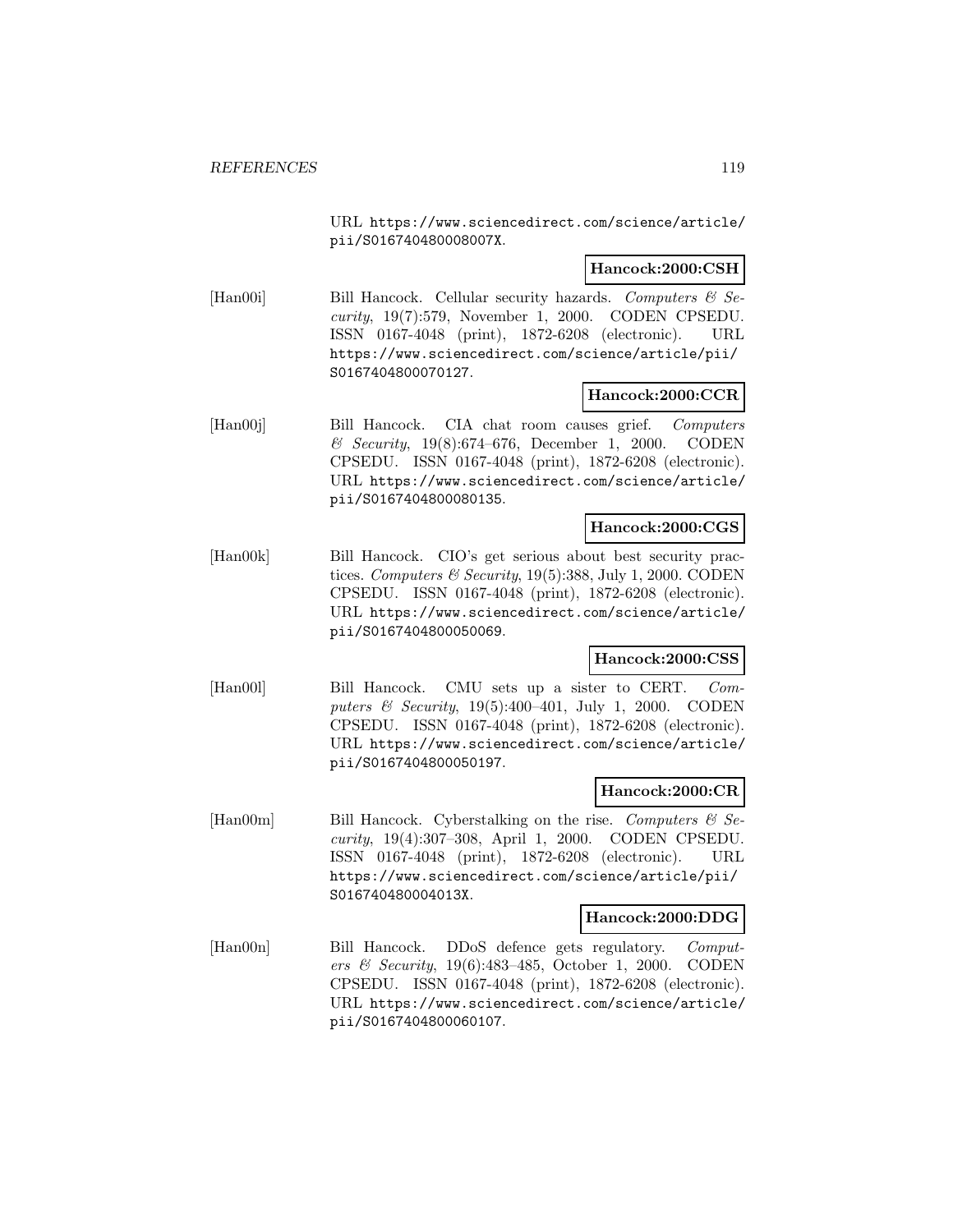### **Hancock:2000:DRJ**

[Han00o] Bill Hancock. DefCon recruiting JamFest. Computers & Security, 19(6):493–494, October 1, 2000. CODEN CPSEDU. ISSN 0167-4048 (print), 1872-6208 (electronic). URL https://www.sciencedirect.com/science/article/ pii/S016740480006017X.

# **Hancock:2000:DCG**

[Han00p] Bill Hancock. Digital certificates get creative. Computers & Security, 19(6):480–487, October 1, 2000. CODEN CPSEDU. ISSN 0167-4048 (print), 1872-6208 (electronic). URL https://www.sciencedirect.com/science/article/ pii/S0167404800060065.

# **Hancock:2000:DFP**

[Han00q] Bill Hancock. DOD finds plans online — reserve unit assesses risk. Computers & Security, 19(4):297–298, April 1, 2000. CODEN CPSEDU. ISSN 0167-4048 (print), 1872-6208 (electronic). URL https://www.sciencedirect.com/science/ article/pii/S0167404800040050.

# **Hancock:2000:CPF**

[Han00r] Bill Hancock. E-commerce paranoia: Flaws in code. Computers & Security, 19(6):477–479, October 1, 2000. CODEN CPSEDU. ISSN 0167-4048 (print), 1872-6208 (electronic). URL https://www.sciencedirect.com/science/article/ pii/S0167404800060041.

#### **Hancock:2000:MPI**

[Han00s] Bill Hancock. E-Mail privacy issues escalate. Computers & Security, 19(6):495, October 1, 2000. CODEN CPSEDU. ISSN 0167-4048 (print), 1872-6208 (electronic). URL https://www.sciencedirect.com/science/article/ pii/S0167404800060193.

#### **Hancock:2000:EPD**

[Han00t] Bill Hancock. European Parliament doesn't like anonymity online. Computers  $\mathcal B$  Security, 19(4):297, April 1, 2000. CO-DEN CPSEDU. ISSN 0167-4048 (print), 1872-6208 (electronic). URL https://www.sciencedirect.com/science/ article/pii/S0167404800040049.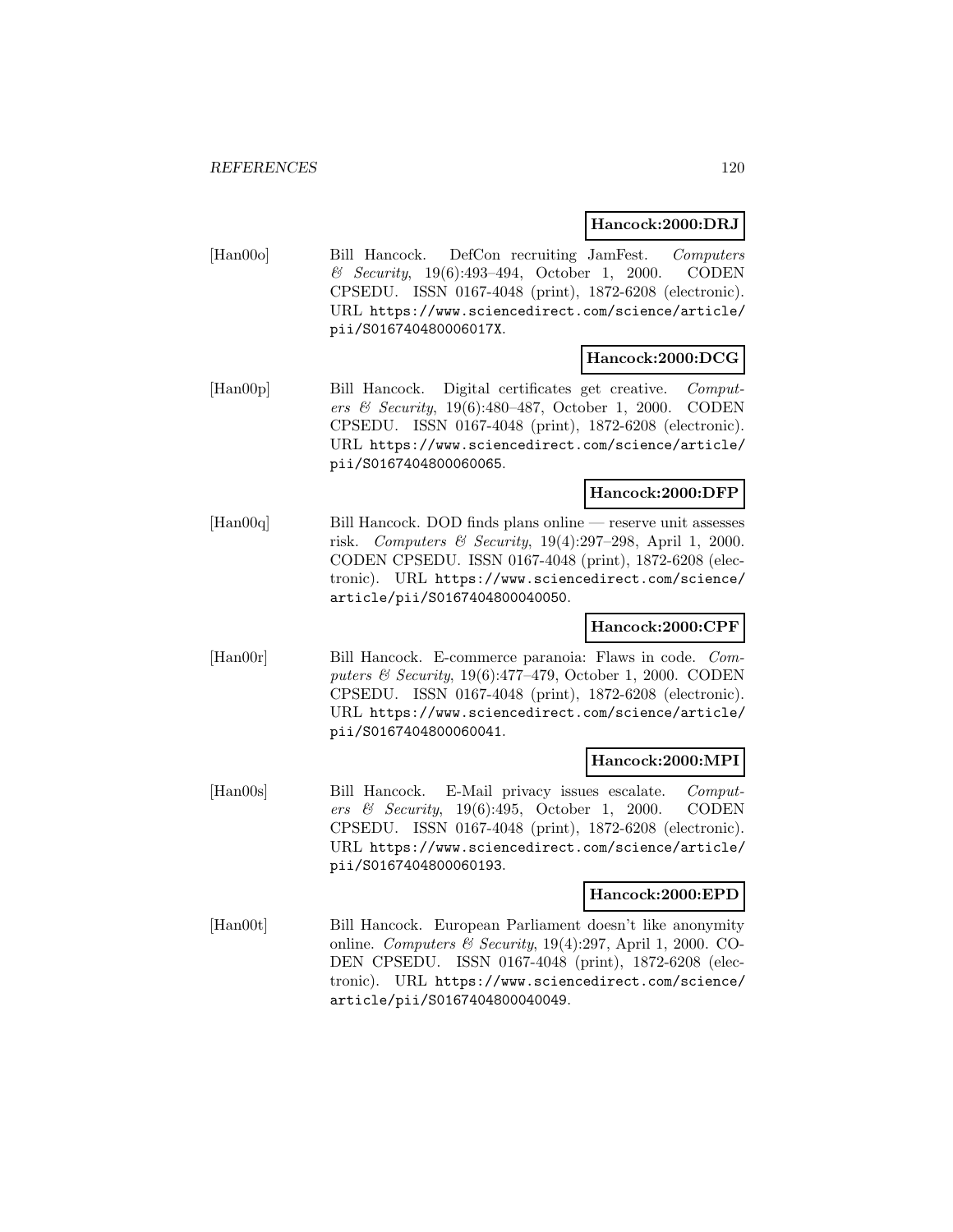### **Hancock:2000:EGO**

[Han00u] Bill Hancock. Extortion going online. Computers & Security, 19(5):392–393, July 1, 2000. CODEN CPSEDU. ISSN 0167-4048 (print), 1872-6208 (electronic). URL https://www.sciencedirect.com/science/article/pii/ S0167404800050100.

### **Hancock:2000:FSM**

[Han00v] Bill Hancock. Feeling sorry for Microsoft? Computers & Security, 19(8):665–666, December 1, 2000. CODEN CPSEDU. ISSN 0167-4048 (print), 1872-6208 (electronic). URL https://www.sciencedirect.com/science/article/ pii/S0167404800080032.

### **Hancock:2000:FSV**

[Han00w] Bill Hancock. 'files streams' virus infects in an old and new way. Computers & Security, 19(7):573–574, November 1, 2000. CODEN CPSEDU. ISSN 0167-4048 (print), 1872-6208 (electronic). URL https://www.sciencedirect.com/science/ article/pii/S0167404800070061.

# **Hancock:2000:FPV**

[Han00x] Bill Hancock. First PDA virus hits the airwaves. Computers & Security, 19(7):583–584, November 1, 2000. CODEN CPSEDU. ISSN 0167-4048 (print), 1872-6208 (electronic). URL https://www.sciencedirect.com/science/article/ pii/S0167404800070176.

# **Hancock:2000:SSC**

[Han00y] Bill Hancock. From stones in the street to cyberspace — Israeli and Palestinians continue their virtual battles  $24 \times 7$ . Computers  $\mathcal B$  Security, 19(8):664–665, December 1, 2000. CODEN CPSEDU. ISSN 0167-4048 (print), 1872-6208 (electronic). URL https://www.sciencedirect.com/science/article/ pii/S0167404800080020.

#### **Hancock:2000:Ea**

[Han00z] Bill Hancock. From the Editor. Computers & Security, 19(1):2–5, January 1, 2000. CODEN CPSEDU. ISSN 0167-4048 (print), 1872-6208 (electronic). URL https://www.sciencedirect.com/science/article/pii/ S0167404800863555.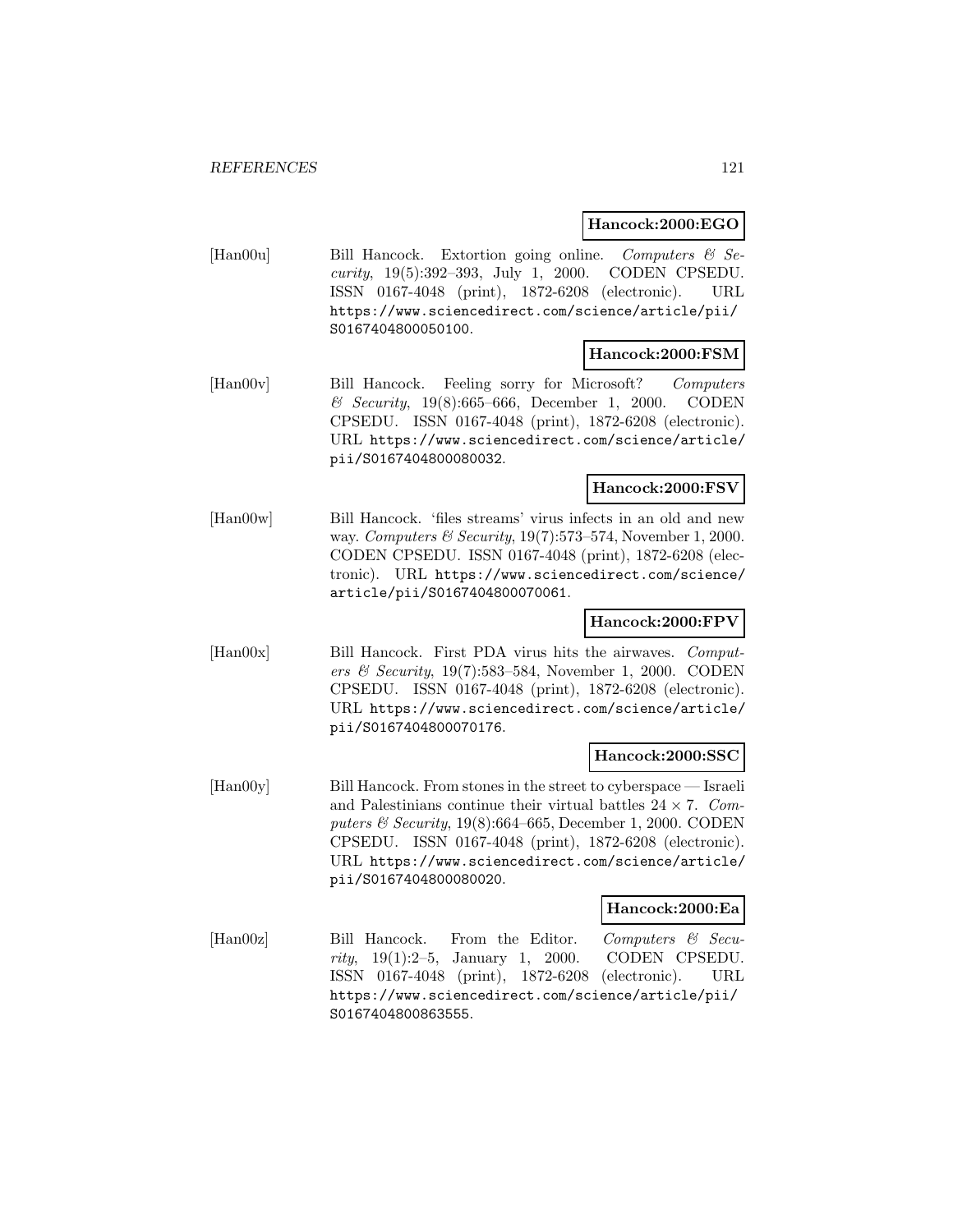#### **Hancock:2000:Eb**

[Han00-27] Bill Hancock. From the Editor. Computers & Security, 19(2):106–107, February 1, 2000. CODEN CPSEDU. ISSN 0167-4048 (print), 1872-6208 (electronic). URL https://www.sciencedirect.com/science/article/pii/ S0167404800878190.

# **Hancock:2000:Ec**

[Han00-28] Bill Hancock. From the Editor. Computers & Security, 19(3):200–201, March 1, 2000. CODEN CPSEDU. ISSN 0167-4048 (print), 1872-6208 (electronic). URL https://www.sciencedirect.com/science/article/pii/ S0167404800886083.

#### **Hancock:2000:Ed**

[Han00-29] Bill Hancock. From the Editor. Computers & Security, 19(4):294–295, April 1, 2000. CODEN CPSEDU. ISSN 0167-4048 (print), 1872-6208 (electronic). URL https://www.sciencedirect.com/science/article/pii/ S0167404800040013.

### **Hancock:2000:Ee**

[Han00-30] Bill Hancock. From the Editor. Computers & Security, 19(5):380–381, July 1, 2000. CODEN CPSEDU. ISSN 0167-4048 (print), 1872-6208 (electronic). URL https://www.sciencedirect.com/science/article/pii/ S016740480005001X.

#### **Hancock:2000:Ef**

[Han00-31] Bill Hancock. From the Editor. Computers & Security, 19(6):474–475, October 1, 2000. CODEN CPSEDU. ISSN 0167-4048 (print), 1872-6208 (electronic). URL https://www.sciencedirect.com/science/article/pii/ S0167404800060016.

# **Hancock:2000:Eg**

[Han00-32] Bill Hancock. From the Editor. Computers & Security, 19(7):568–569, November 1, 2000. CODEN CPSEDU. ISSN 0167-4048 (print), 1872-6208 (electronic). URL https://www.sciencedirect.com/science/article/pii/ S0167404800070012.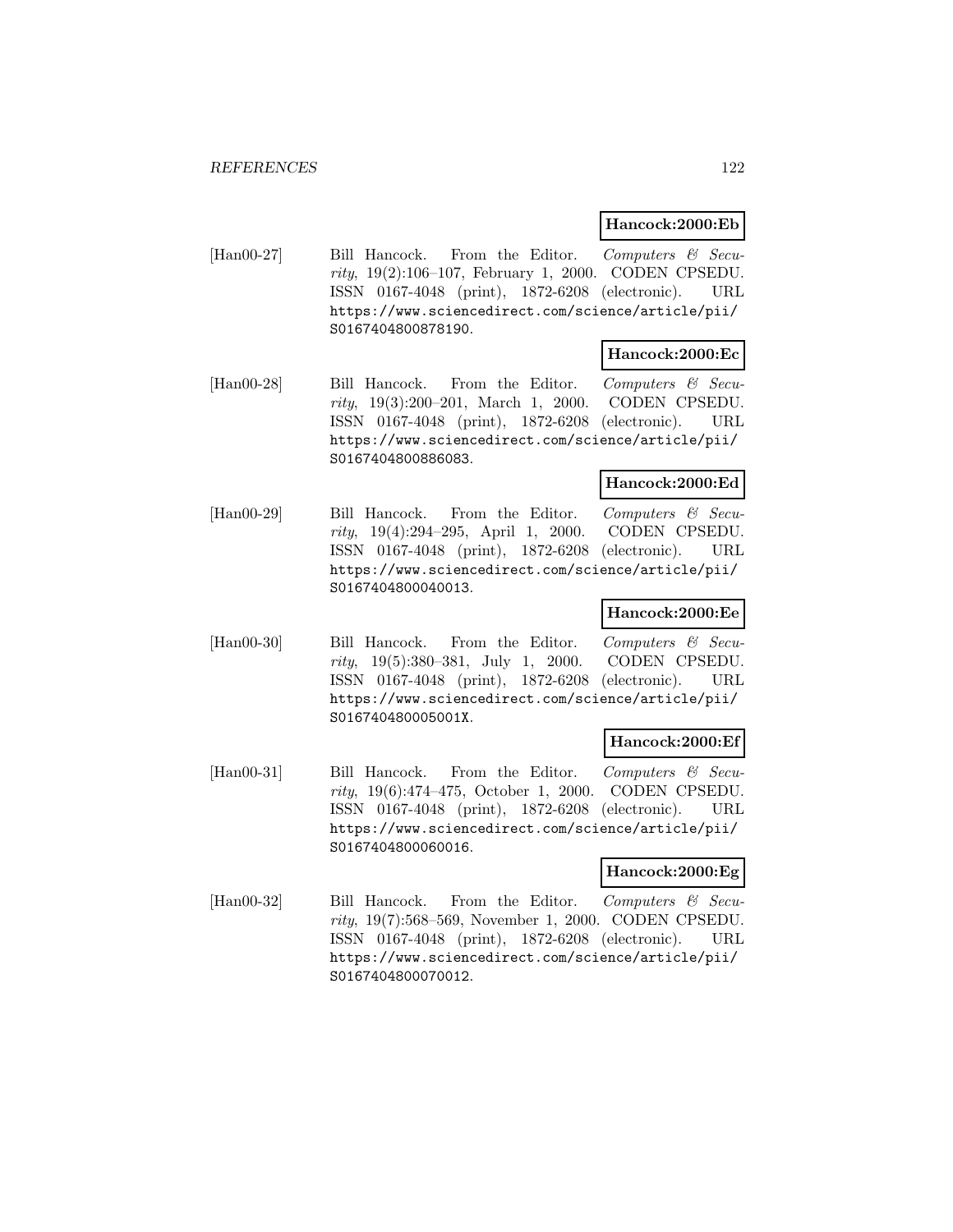### **Hancock:2000:Eh**

[Han00-33] Bill Hancock. From the Editor. Computers & Security, 19(8):662–663, December 1, 2000. CODEN CPSEDU. ISSN 0167-4048 (print), 1872-6208 (electronic). URL https://www.sciencedirect.com/science/article/pii/ S0167404800080019.

# **Hancock:2000:GTA**

[Han00-34] Bill Hancock. G8 thinks about cybercrime (it's about time, too). Computers & Security,  $19(5):405-407$ , July 1, 2000. CODEN CPSEDU. ISSN 0167-4048 (print), 1872-6208 (electronic). URL https://www.sciencedirect.com/science/ article/pii/S0167404800050264.

### **Hancock:2000:GOR**

[Han00-35] Bill Hancock. GeoCities ordered to report on information poster. Computers & Security,  $19(6):495-496$ , October 1, 2000. CODEN CPSEDU. ISSN 0167-4048 (print), 1872- 6208 (electronic). URL https://www.sciencedirect.com/ science/article/pii/S016740480006020X.

# **Hancock:2000:GLH**

[Han00-36] Bill Hancock. Getting the laws to help combat cybercrime (there's a grand idea). Computers  $\mathcal C$  Security, 19(8):669–670, December 1, 2000. CODEN CPSEDU. ISSN 0167-4048 (print), 1872-6208 (electronic). URL https://www.sciencedirect.com/science/article/pii/ S0167404800080081.

# **Hancock:2000:HIN**

[Han00-37] Bill Hancock. Hacker insurance now part of the business risk management kit. Computers & Security, 19 (7):574–575, November 1, 2000. CODEN CPSEDU. ISSN 0167-4048 (print), 1872-6208 (electronic). URL https://www.sciencedirect.com/science/article/pii/ S0167404800070085.

# **Hancock:2000:HTM**

[Han00-38] Bill Hancock. Hacker target: Mobile phones. Computers & Security, 19(6):494–495, October 1, 2000. CODEN CPSEDU. ISSN 0167-4048 (print), 1872-6208 (electronic). URL https://www.sciencedirect.com/science/article/ pii/S0167404800060181.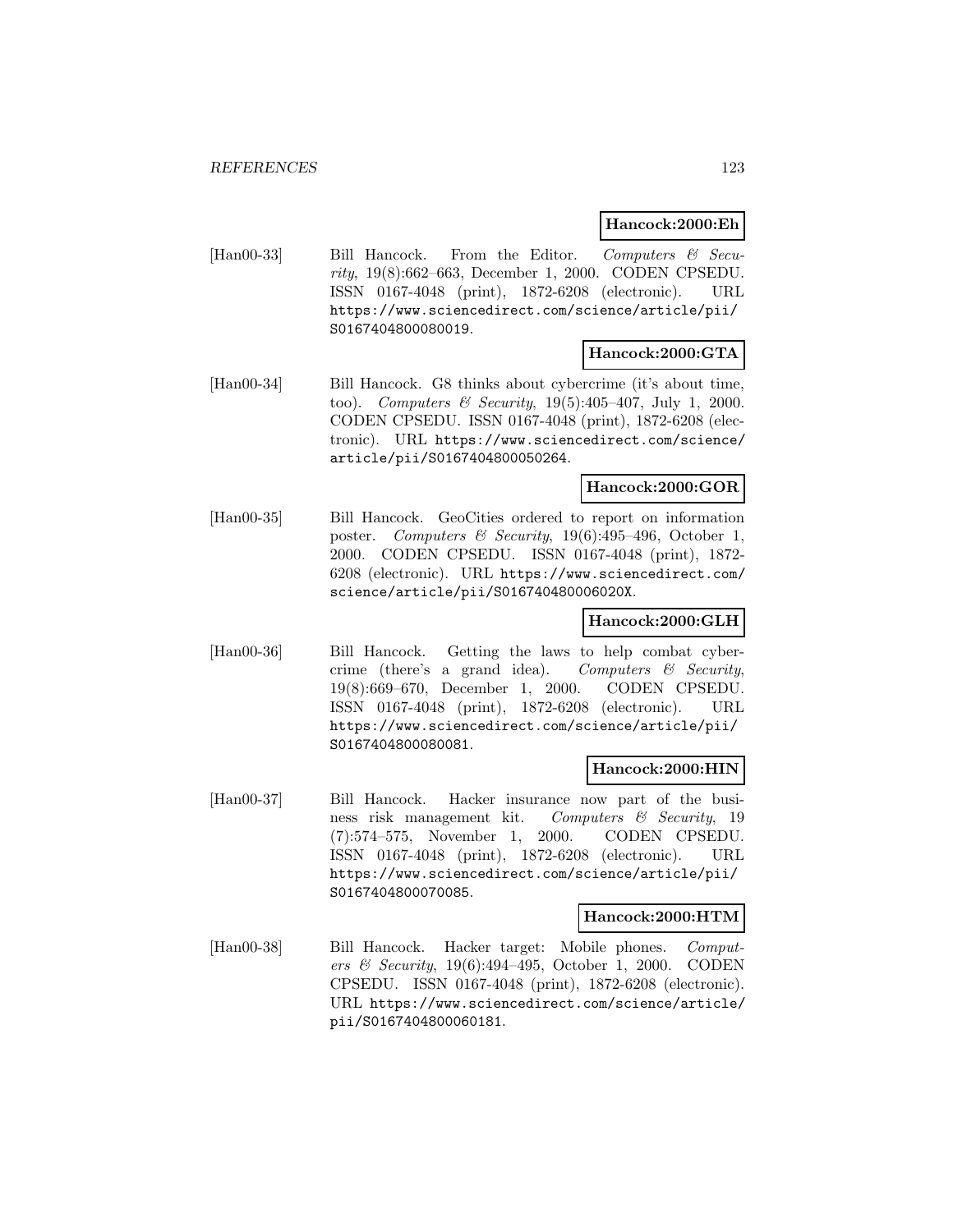#### **Hancock:2000:HBF**

[Han00-39] Bill Hancock. Hackers breach firewall-1. Computers & Security, 19(6):496–497, October 1, 2000. CODEN CPSEDU. ISSN 0167-4048 (print), 1872-6208 (electronic). URL https://www.sciencedirect.com/science/article/pii/ S0167404800060223.

#### **Hancock:2000:HSL**

[Han00-40] Bill Hancock. Hackers still love to attack the Pentagon. Computers & Security,  $19(6):488$ , October 1, 2000. CODEN CPSEDU. ISSN 0167-4048 (print), 1872-6208 (electronic). URL https://www.sciencedirect.com/science/article/ pii/S0167404800060144.

### **Hancock:2000:HI**

[Han00-41] Bill Hancock. Hacktivism increasing. Computers & Security, 19(8):673–674, December 1, 2000. CODEN CPSEDU. ISSN 0167-4048 (print), 1872-6208 (electronic). URL https://www.sciencedirect.com/science/article/pii/ S0167404800080111.

# **Hancock:2000:HCS**

[Han00-42] Bill Hancock. Health care security: a hard look at a growing problem. Computers & Security, 19(6):482, October 1, 2000. CODEN CPSEDU. ISSN 0167-4048 (print), 1872-6208 (electronic). URL https://www.sciencedirect.com/science/ article/pii/S0167404800060077.

#### **Hancock:2000:HPT**

[Han00-43] Bill Hancock. Home PC's targeted by hackers (duh!). Computers & Security, 19(5):387–388, July 1, 2000. CODEN CPSEDU. ISSN 0167-4048 (print), 1872-6208 (electronic). URL https://www.sciencedirect.com/science/article/ pii/S0167404800050057.

#### **Hancock:2000:HMC**

[Han00-44] Bill Hancock. However, Microsoft could use some sympathy — Dutch hacker busts Microsoft Web site — again.  $Comput$ ers & Security, 19(8):666–667, December 1, 2000. CODEN CPSEDU. ISSN 0167-4048 (print), 1872-6208 (electronic). URL https://www.sciencedirect.com/science/article/ pii/S0167404800080044.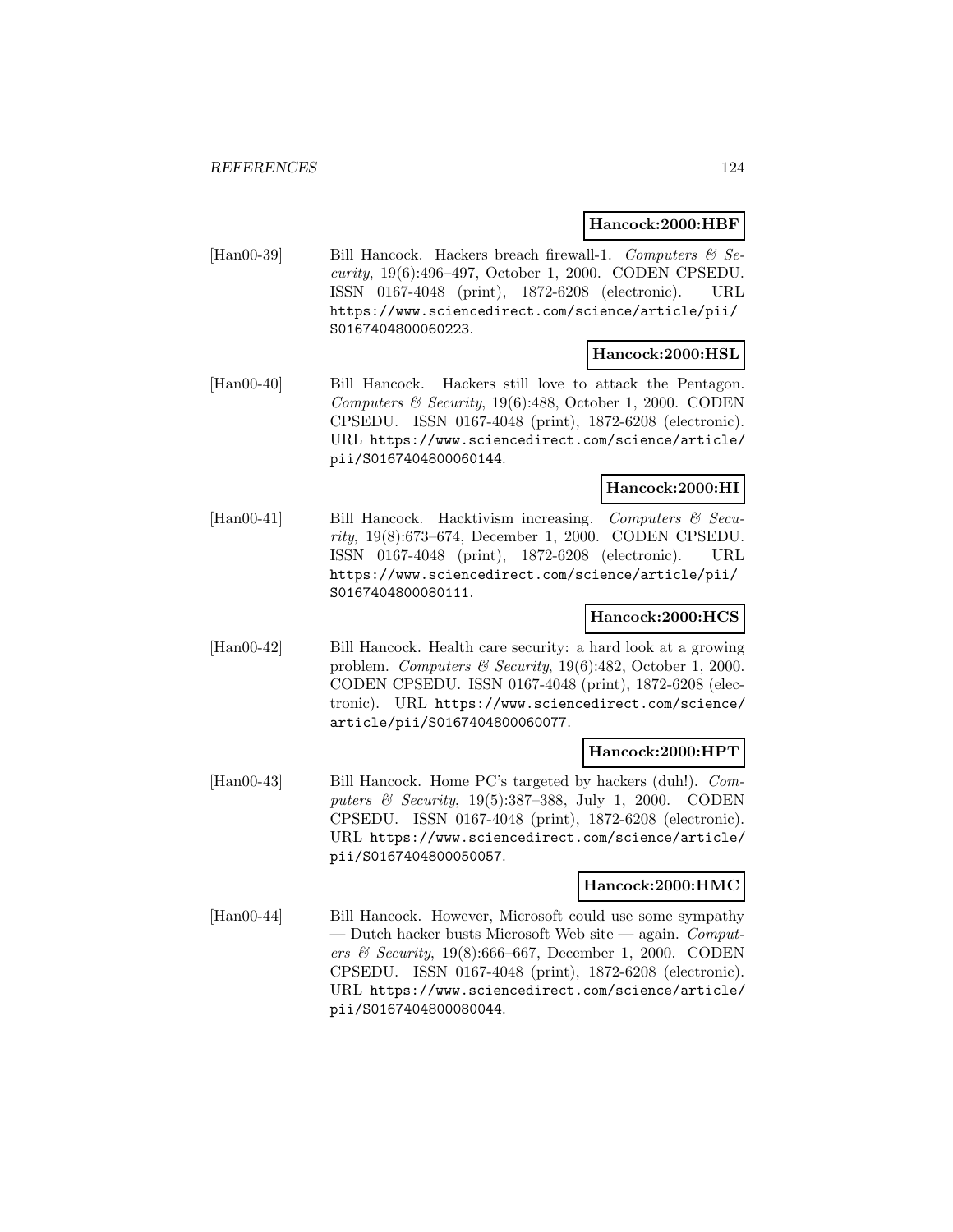### **Hancock:2000:ALA**

[Han00-45] Bill Hancock. "I Agree" legal agreements get legislated. Computers & Security, 19(5):383–384, July 1, 2000. CODEN CPSEDU. ISSN 0167-4048 (print), 1872-6208 (electronic). URL https://www.sciencedirect.com/science/article/ pii/S0167404800050033.

# **Hancock:2000:IEI**

[Han00-46] Bill Hancock. Intel eliminates ID from new chips. Computers & Security, 19(4):296–297, April 1, 2000. CODEN CPSEDU. ISSN 0167-4048 (print), 1872-6208 (electronic). URL https://www.sciencedirect.com/science/article/ pii/S0167404800040037.

# **Hancock:2000:IBG**

[Han00-47] Bill Hancock. Internet biz group calls for cybercrime treaty delay. Computers  $\mathcal B$  Security, 19(8):671, December 1, 2000. CODEN CPSEDU. ISSN 0167-4048 (print), 1872-6208 (electronic). URL https://www.sciencedirect.com/science/ article/pii/S0167404800080093.

# **Hancock:2000:CHR**

[Han00-48] Bill Hancock. Is a convicted hacker really reformed and should you hire them? Computers & Security,  $19(6):491-493$ , October 1, 2000. CODEN CPSEDU. ISSN 0167-4048 (print), 1872-6208 (electronic). URL https://www.sciencedirect. com/science/article/pii/S0167404800060168.

#### **Hancock:2000:III**

[Han00-49] Bill Hancock. Isn't it interesting what you can buy at an auction site? TV's, computers, drugs .... Computers & Security, 19(5):404–405, July 1, 2000. CODEN CPSEDU. ISSN 0167-4048 (print), 1872-6208 (electronic). URL https://www.sciencedirect.com/science/article/ pii/S0167404800050252.

#### **Hancock:2000:JCC**

[Han00-50] Bill Hancock. Japan creates cyberconditions for IT national revolution. Computers & Security,  $19(8):676-677$ , December 1, 2000. CODEN CPSEDU. ISSN 0167-4048 (print), 1872- 6208 (electronic). URL https://www.sciencedirect.com/ science/article/pii/S0167404800080147.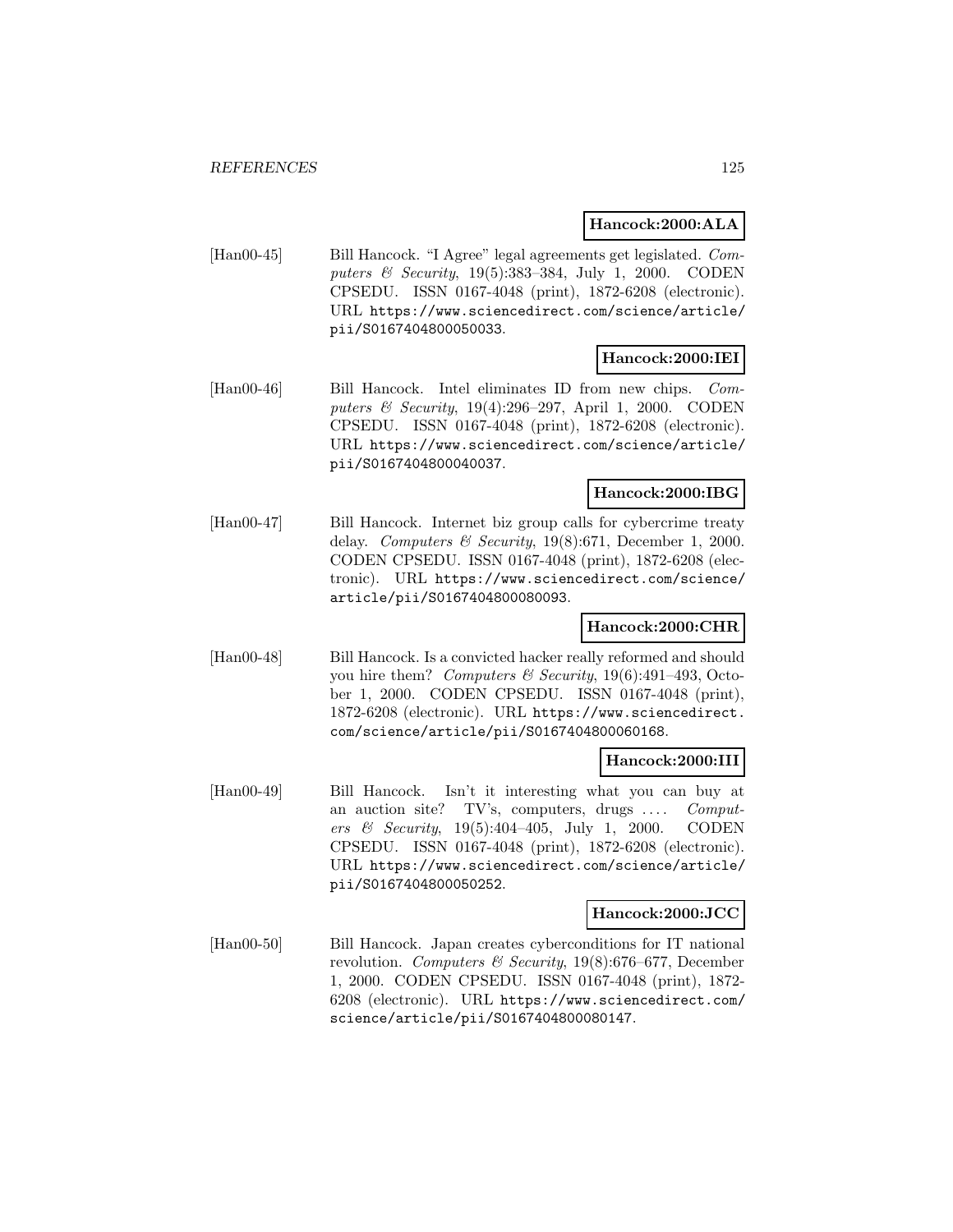### **Hancock:2000:JDC**

[Han00-51] Bill Hancock. Justice Department conducting criminal probe in former CIA Director activities. Computers  $\mathcal{C}$  Security, 19(4):302–303, April 1, 2000. CODEN CPSEDU. ISSN 0167-4048 (print), 1872-6208 (electronic). URL https://www.sciencedirect.com/science/article/pii/ S0167404800040104.

# **Hancock:2000:LTN**

[Han00-52] Bill Hancock. Laptop theft now targeted towards data and not necessarily hardware. Computers  $\mathcal{C}$  Security, 19(8):671–673, December 1, 2000. CODEN CPSEDU. ISSN 0167-4048 (print), 1872-6208 (electronic). URL https://www.sciencedirect.com/science/article/pii/ S016740480008010X.

### **Hancock:2000:LCP**

[Han00-53] Bill Hancock. Large child pornography ring busted in Texas. Computers  $\mathcal C$  Security, 19(4):308–309, April 1, 2000. CODEN CPSEDU. ISSN 0167-4048 (print), 1872-6208 (electronic). URL https://www.sciencedirect.com/science/article/ pii/S0167404800040141.

# **Hancock:2000:LIW**

[Han00-54] Bill Hancock. ... But the industry wants self-regulation. Computers & Security,  $19(5):394-395$ , July 1, 2000. CODEN CPSEDU. ISSN 0167-4048 (print), 1872-6208 (electronic). URL https://www.sciencedirect.com/science/article/ pii/S0167404800050136.

#### **Hancock:2000:LDH**

[Han00-55] Bill Hancock. Lotus domino holes up. Computers  $\mathcal{B}$  Security, 19(6):497–498, October 1, 2000. CODEN CPSEDU. ISSN 0167-4048 (print), 1872-6208 (electronic). URL https://www.sciencedirect.com/science/article/pii/ S0167404800060235.

#### **Hancock:2000:MHN**

[Han00-56] Bill Hancock. 'Mafiaboy' hit with 64 new charges. Computers & Security, 19(6):496, October 1, 2000. CODEN CPSEDU. ISSN 0167-4048 (print), 1872-6208 (electronic). URL https://www.sciencedirect.com/science/article/ pii/S0167404800060211.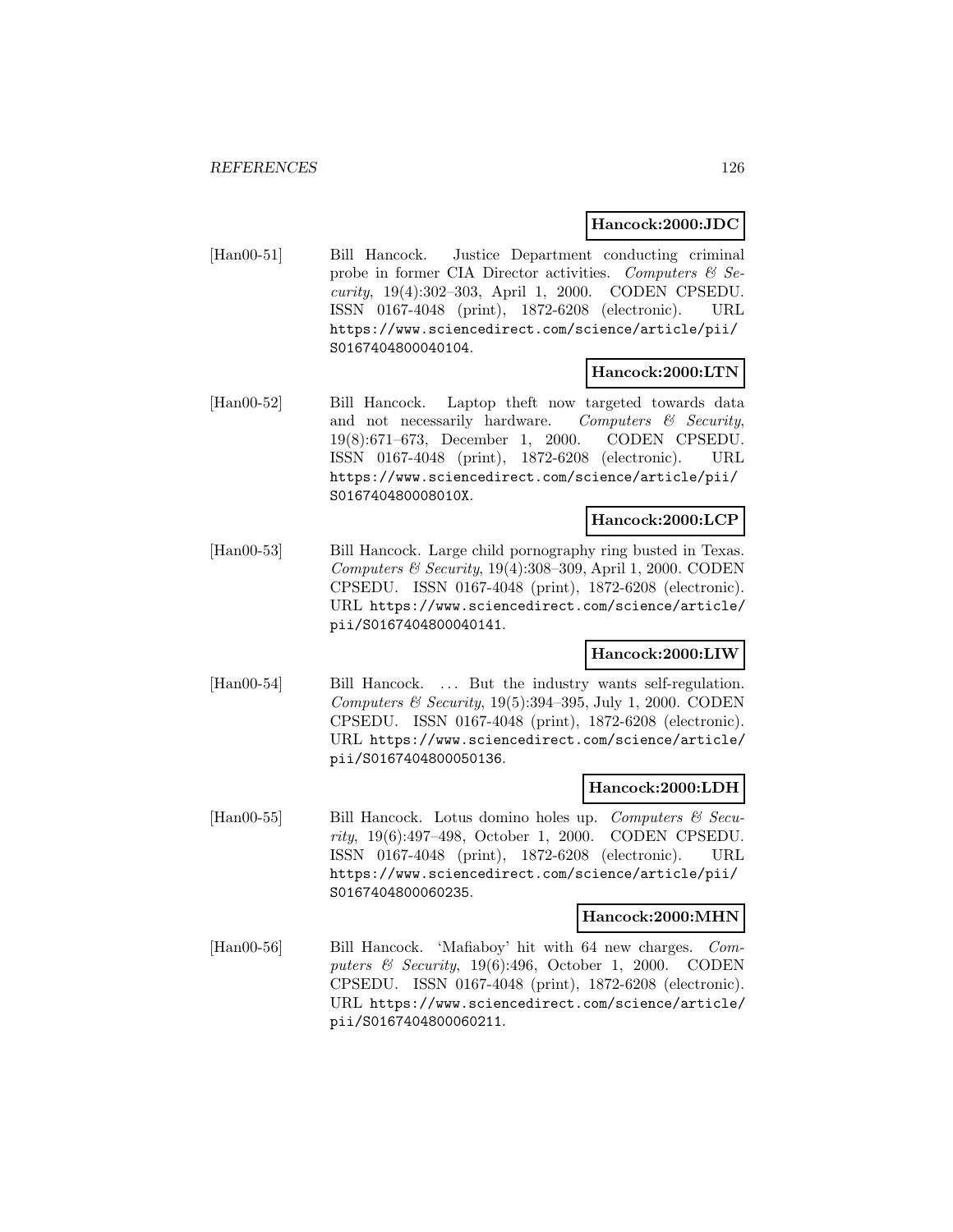#### **Hancock:2000:MPV**

[Han00-57] Bill Hancock. Microsoft a popular virus target due to ubiquity. Computers & Security,  $19(5):389-391$ , July 1, 2000. CODEN CPSEDU. ISSN 0167-4048 (print), 1872-6208 (electronic). URL https://www.sciencedirect.com/science/article/ pii/S0167404800050082.

# **Hancock:2000:MRN**

[Han00-58] Bill Hancock. Microsoft releases new IIS security tool. Computers & Security,  $19(7):572$ , November 1, 2000. CODEN CPSEDU. ISSN 0167-4048 (print), 1872-6208 (electronic). URL https://www.sciencedirect.com/science/article/ pii/S0167404800070048.

### **Hancock:2000:NHP**

[Han00-59] Bill Hancock. NASA hacker pleads guilty. Computers & Security, 19(8):668–669, December 1, 2000. CODEN CPSEDU. ISSN 0167-4048 (print), 1872-6208 (electronic). URL https://www.sciencedirect.com/science/article/ pii/S0167404800080068.

# **Hancock:2000:NNS**

[Han00-60] Bill Hancock. A need for a network security czar. Computers & Security, 19(6):476–477, October 1, 2000. CODEN CPSEDU. ISSN 0167-4048 (print), 1872-6208 (electronic). URL https://www.sciencedirect.com/science/article/ pii/S0167404800060028.

#### **Hancock:2000:NSR**

[Han00-61] Bill Hancock. Network solutions Re-evaluates security. Computers & Security, 19(5):398–400, July 1, 2000. CODEN CPSEDU. ISSN 0167-4048 (print), 1872-6208 (electronic). URL https://www.sciencedirect.com/science/article/ pii/S0167404800050185.

#### **Hancock:2000:NCU**

[Han00-62] Bill Hancock. New classes of Unix/Linux attacks. Computers & Security, 19(7):570–571, November 1, 2000. CODEN CPSEDU. ISSN 0167-4048 (print), 1872-6208 (electronic). URL https://www.sciencedirect.com/science/article/ pii/S0167404800070024.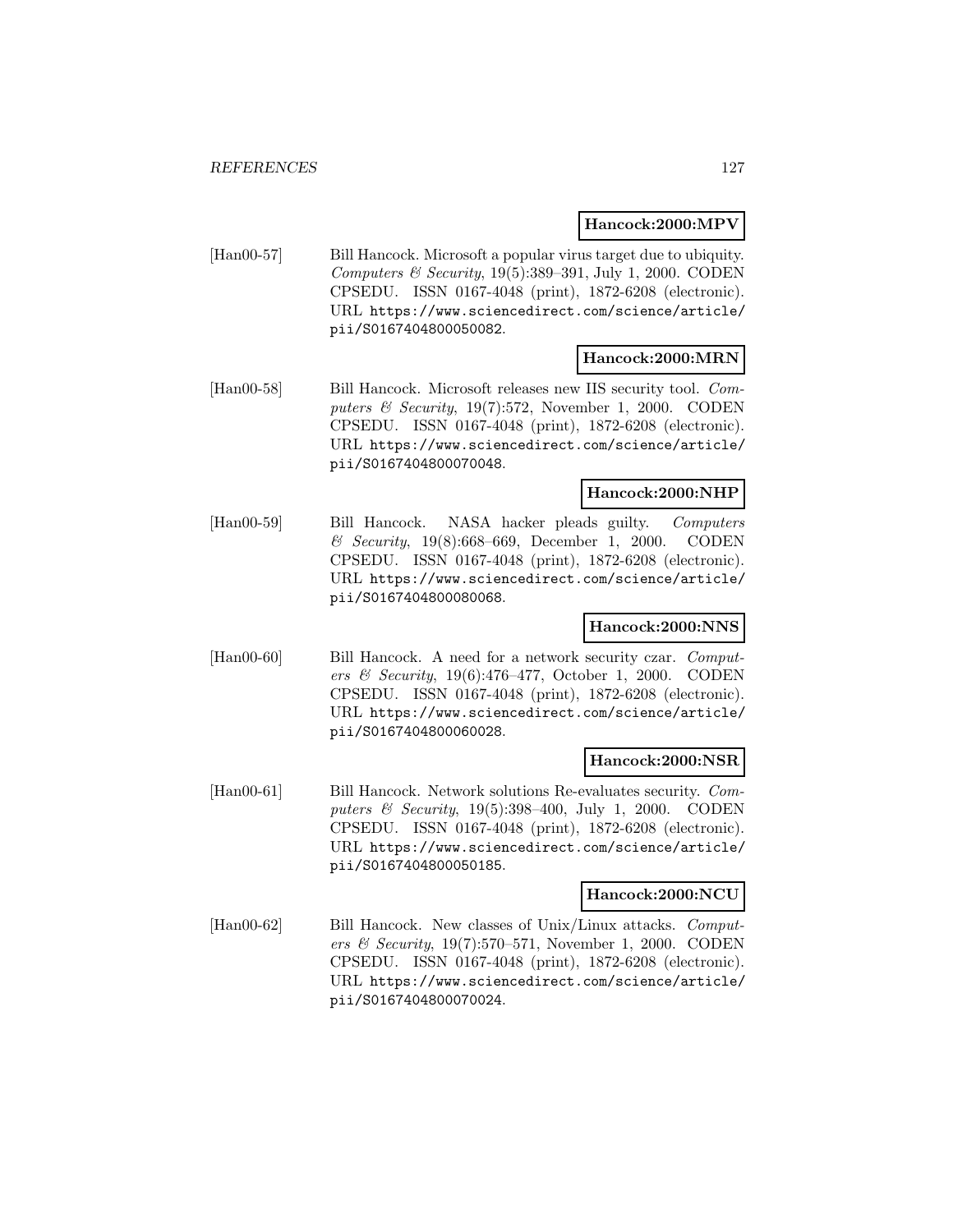#### **Hancock:2000:NDS**

[Han00-63] Bill Hancock. New denial of service attack on Internet. Computers & Security, 19(4):309–310, April 1, 2000. CODEN CPSEDU. ISSN 0167-4048 (print), 1872-6208 (electronic). URL https://www.sciencedirect.com/science/article/ pii/S0167404800040153.

# **Hancock:2000:EWP**

[Han00-64] Bill Hancock. Not everyone wants PKI — NSF opts for digital signature alternative. Computers & Security,  $19(4):301-302$ , April 1, 2000. CODEN CPSEDU. ISSN 0167-4048 (print), 1872-6208 (electronic). URL https://www.sciencedirect. com/science/article/pii/S0167404800040098.

### **Hancock:2000:OPR**

[Han00-65] Bill Hancock. Office 2000 patch recommended by CERT. Computers & Security,  $19(5):393$ , July 1, 2000. CODEN CPSEDU. ISSN 0167-4048 (print), 1872-6208 (electronic). URL https://www.sciencedirect.com/science/article/ pii/S0167404800050112.

# **Hancock:2000:PVK**

[Han00-66] Bill Hancock. PGP v5.0 keys potentially insecure. Computers & Security, 19(5):396–397, July 1, 2000. CODEN CPSEDU. ISSN 0167-4048 (print), 1872-6208 (electronic). URL https://www.sciencedirect.com/science/article/ pii/S016740480005015X.

#### **Hancock:2000:PGC**

[Han00-67] Bill Hancock. Philippine government creates incident response team. Computers & Security, 19(6):483, October 1, 2000. CODEN CPSEDU. ISSN 0167-4048 (print), 1872-6208 (electronic). URL https://www.sciencedirect.com/science/ article/pii/S0167404800060090.

#### **Hancock:2000:P**

[Han00-68] Bill Hancock. 'Porngate'? Computers & Security, 19(6):486–487, October 1, 2000. CODEN CPSEDU. ISSN 0167-4048 (print), 1872-6208 (electronic). URL https://www.sciencedirect.com/science/article/pii/ S0167404800060120.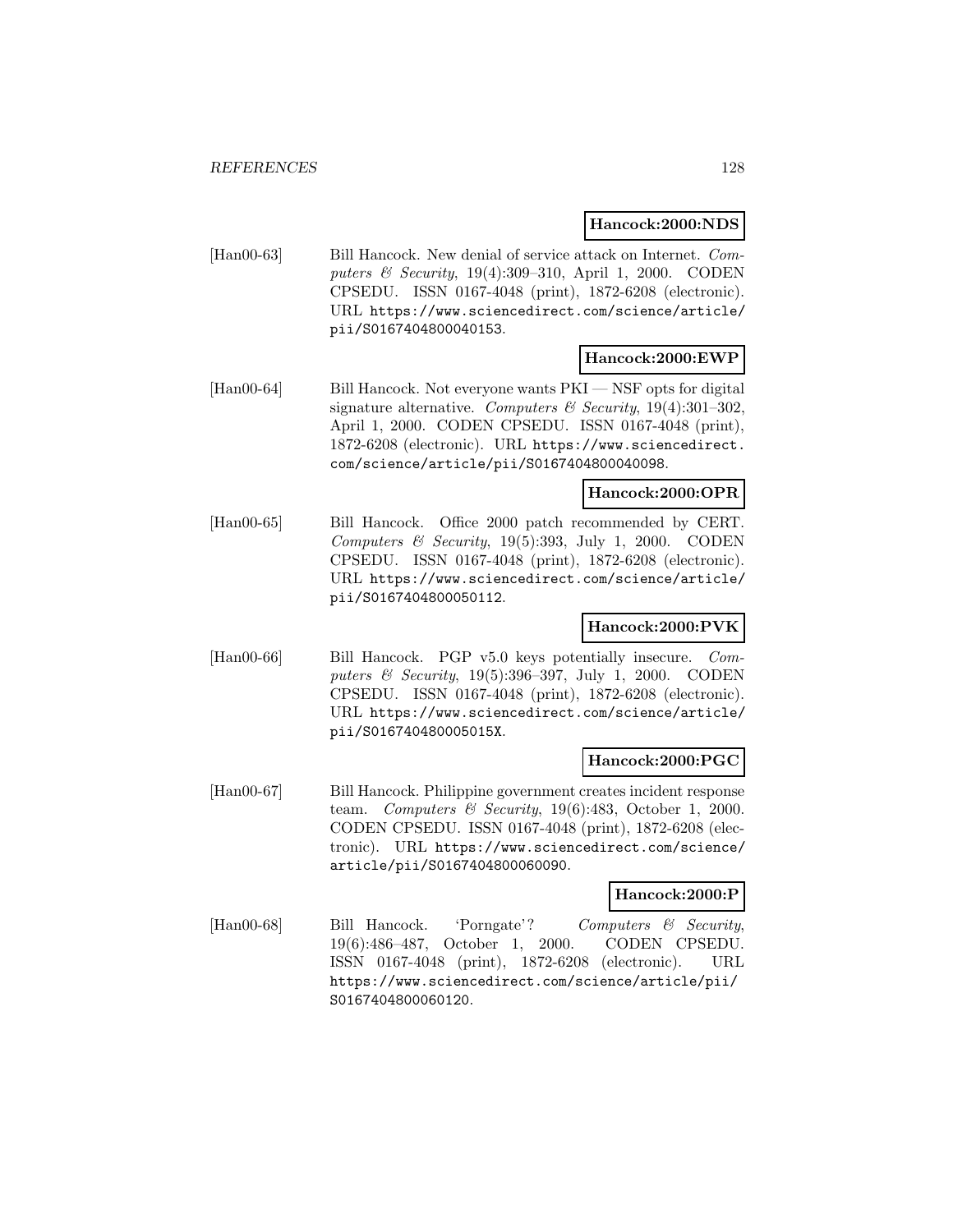#### **Hancock:2000:PGW**

[Han00-69] Bill Hancock. Privacy group wants 'web bugs' disclosures. Computers & Security,  $19(7):581$ , November 1, 2000. CODEN CPSEDU. ISSN 0167-4048 (print), 1872-6208 (electronic). URL https://www.sciencedirect.com/science/article/ pii/S0167404800070152.

# **Hancock:2000:SUW**

[Han00-70] Bill Hancock. Safeway UK's Website shut down. Computers & Security,  $19(6):483$ , October 1, 2000. CODEN CPSEDU. ISSN 0167-4048 (print), 1872-6208 (electronic). URL https://www.sciencedirect.com/science/article/ pii/S0167404800060089.

# **Hancock:2000:SVa**

[Han00-71] Bill Hancock. Security views. Computers & Security, 19(1):6–17, January 1, 2000. CODEN CPSEDU. ISSN 0167-4048 (print), 1872-6208 (electronic). URL https://www.sciencedirect.com/science/article/pii/ S0167404800863567.

### **Hancock:2000:SVb**

[Han00-72] Bill Hancock. Security views. Computers & Security, 19(2):108–118, February 1, 2000. CODEN CPSEDU. ISSN 0167-4048 (print), 1872-6208 (electronic). URL https://www.sciencedirect.com/science/article/pii/ S0167404800878207.

#### **Hancock:2000:SVc**

[Han00-73] Bill Hancock. Security views. Computers & Security, 19(3):202–221, March 1, 2000. CODEN CPSEDU. ISSN 0167-4048 (print), 1872-6208 (electronic). URL https://www.sciencedirect.com/science/article/pii/ S0167404800886095.

### **Hancock:2000:SVd**

[Han00-74] Bill Hancock. Security views. Computers & Security, 19(5):382–383, July 1, 2000. CODEN CPSEDU. ISSN 0167-4048 (print), 1872-6208 (electronic). URL https://www.sciencedirect.com/science/article/pii/ S0167404800050021.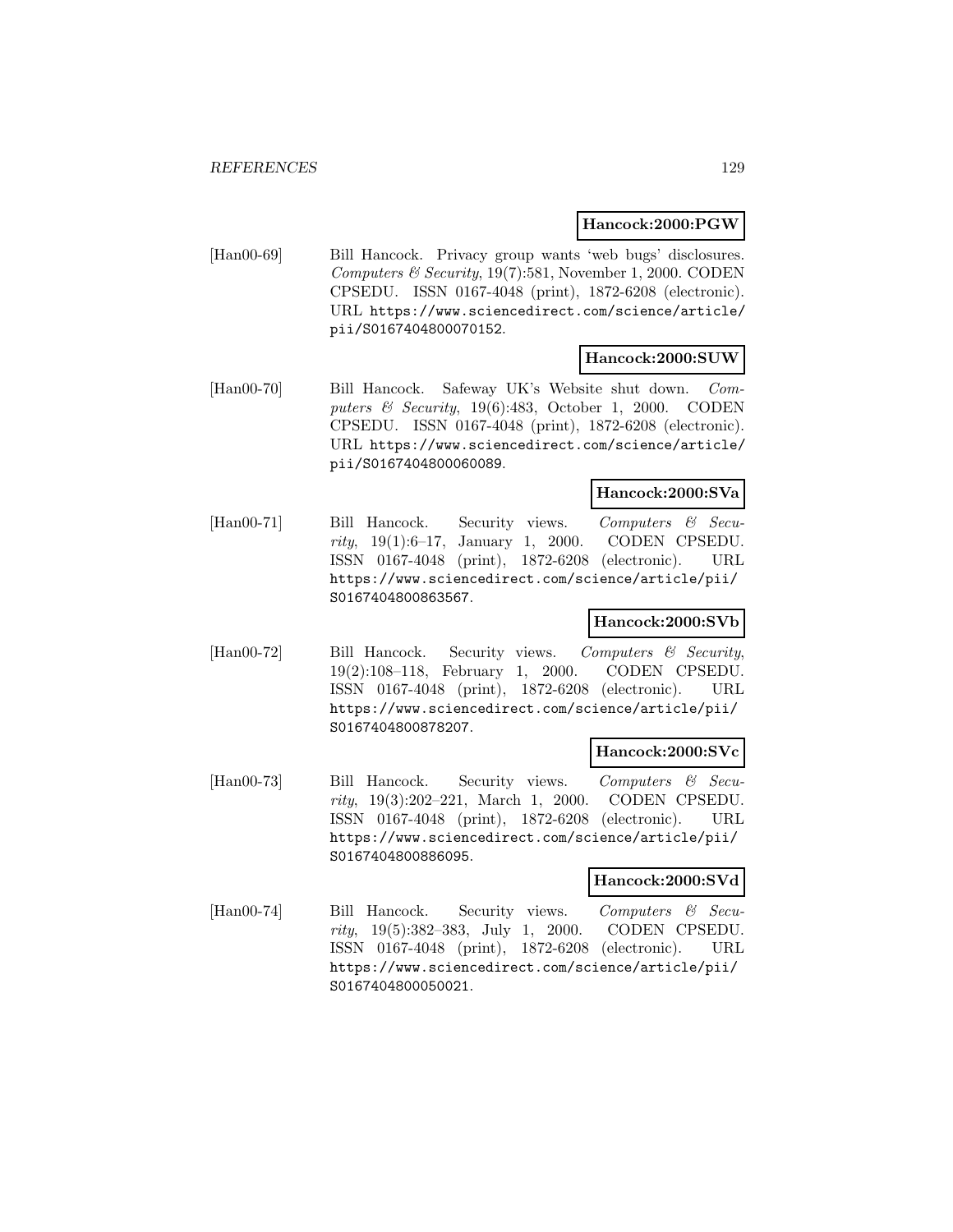#### **Hancock:2000:SRP**

[Han00-75] Bill Hancock. Self-regulation for privacy doesn't work says FTC. Computers & Security, 19(5):393–394, July 1, 2000. CODEN CPSEDU. ISSN 0167-4048 (print), 1872-6208 (electronic). URL https://www.sciencedirect.com/science/ article/pii/S0167404800050124.

### **Hancock:2000:SSB**

[Han00-76] Bill Hancock. Site spoofing becomes more popular. Computers & Security, 19(7):581–583, November 1, 2000. CODEN CPSEDU. ISSN 0167-4048 (print), 1872-6208 (electronic). URL https://www.sciencedirect.com/science/article/ pii/S0167404800070164.

# **Hancock:2000:SSI**

[Han00-77] Bill Hancock. Software scam — 17 indicted. Computers & Security, 19(4):310–311, April 1, 2000. CODEN CPSEDU. ISSN 0167-4048 (print), 1872-6208 (electronic). URL https://www.sciencedirect.com/science/article/ pii/S0167404800040177.

# **Hancock:2000:SRY**

[Han00-78] Bill Hancock. Speedy response yields success at DOE. Computers  $\mathcal C$  Security, 19(5):401, July 1, 2000. CODEN CPSEDU. ISSN 0167-4048 (print), 1872-6208 (electronic). URL https://www.sciencedirect.com/science/article/ pii/S0167404800050203.

#### **Hancock:2000:SHN**

[Han00-79] Bill Hancock. Spying at home: a new pastime to detect online romance. Computers & Security, 19(6):488-491, October 1, 2000. CODEN CPSEDU. ISSN 0167-4048 (print), 1872- 6208 (electronic). URL https://www.sciencedirect.com/ science/article/pii/S0167404800060156.

### **Hancock:2000:SCL**

[Han00-80] Bill Hancock. Suspect charged in 'love bug' worm has charges dropped. Computers  $\mathcal B$  Security, 19(5):398, July 1, 2000. CO-DEN CPSEDU. ISSN 0167-4048 (print), 1872-6208 (electronic). URL https://www.sciencedirect.com/science/ article/pii/S0167404800050173.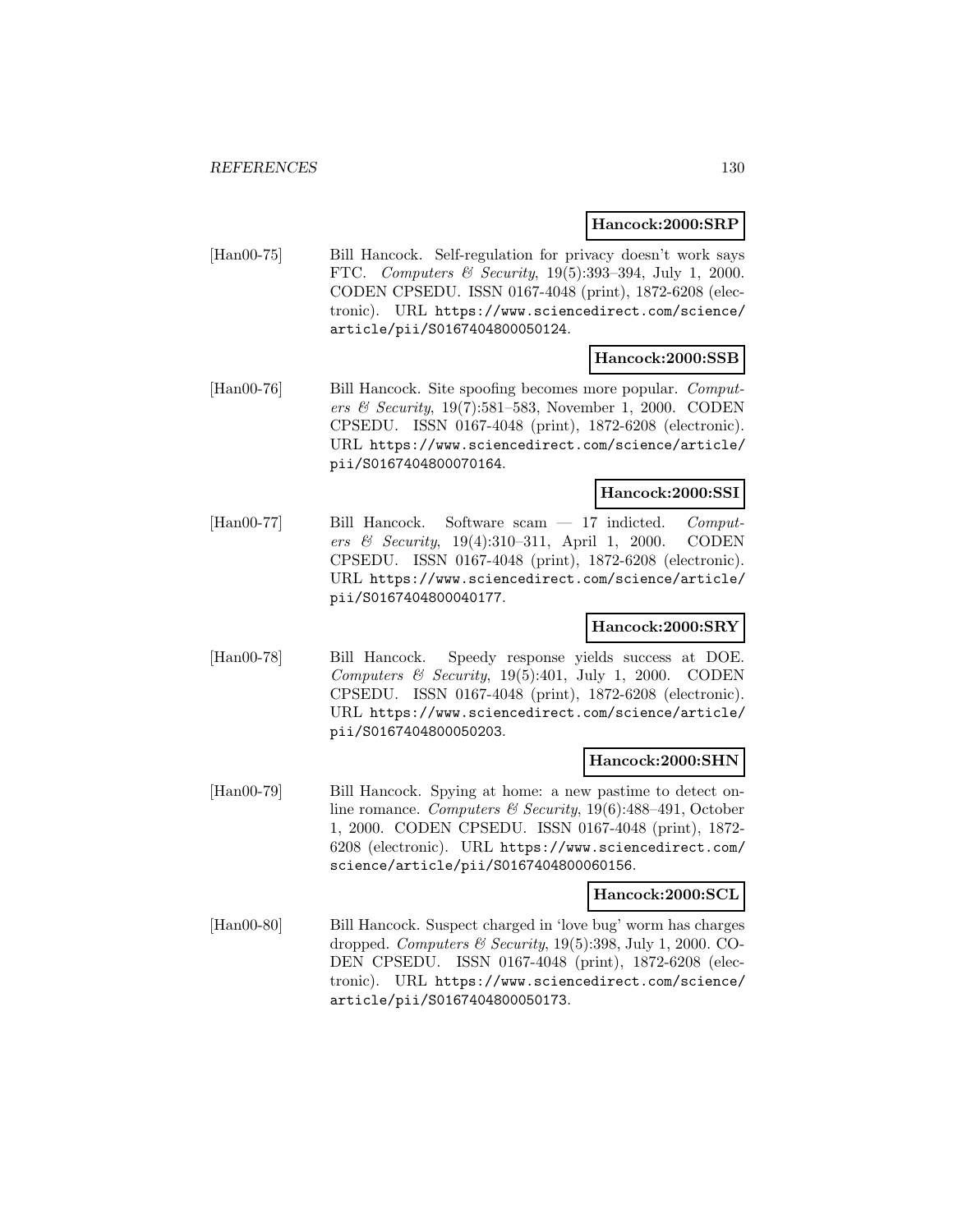### **Hancock:2000:SHA**

[Han00-81] Bill Hancock. Suspected hackers arrested in Russian creditcard fraud. Computers & Security, 19(4):296, April 1, 2000. CODEN CPSEDU. ISSN 0167-4048 (print), 1872-6208 (electronic). URL https://www.sciencedirect.com/science/ article/pii/S0167404800040025.

### **Hancock:2000:WHW**

[Han00-82] Bill Hancock. This is what happens when you lose your computer with classified data on it  $\ldots$  Computers & Security, 19(4):300–301, April 1, 2000. CODEN CPSEDU. ISSN 0167-4048 (print), 1872-6208 (electronic). URL https://www.sciencedirect.com/science/article/pii/ S0167404800040086.

# **Hancock:2000:TVD**

[Han00-83] Bill Hancock. Trinity v3, a DDoS tool, hits the streets. Computers  $\mathcal B$  Security, 19(7):574, November 1, 2000. CODEN CPSEDU. ISSN 0167-4048 (print), 1872-6208 (electronic). URL https://www.sciencedirect.com/science/article/ pii/S0167404800070073.

# **Hancock:2000:TCS**

[Han00-84] Bill Hancock. Truly certified: Security certifications update. Computers & Security, 19(6):479–480, October 1, 2000. CO-DEN CPSEDU. ISSN 0167-4048 (print), 1872-6208 (electronic). URL https://www.sciencedirect.com/science/ article/pii/S0167404800060053.

# **Hancock:2000:UFT**

[Han00-85] Bill Hancock. UK fuel taxes protestor accused of mass hacking. Computers & Security, 19(7):580, November 1, 2000. CODEN CPSEDU. ISSN 0167-4048 (print), 1872-6208 (electronic). URL https://www.sciencedirect.com/science/ article/pii/S0167404800070139.

#### **Hancock:2000:URB**

[Han00-86] Bill Hancock. UK's RIP bill creates official snooping. Computers & Security, 19(5):391–392, July 1, 2000. CODEN CPSEDU. ISSN 0167-4048 (print), 1872-6208 (electronic). URL https://www.sciencedirect.com/science/article/ pii/S0167404800050094.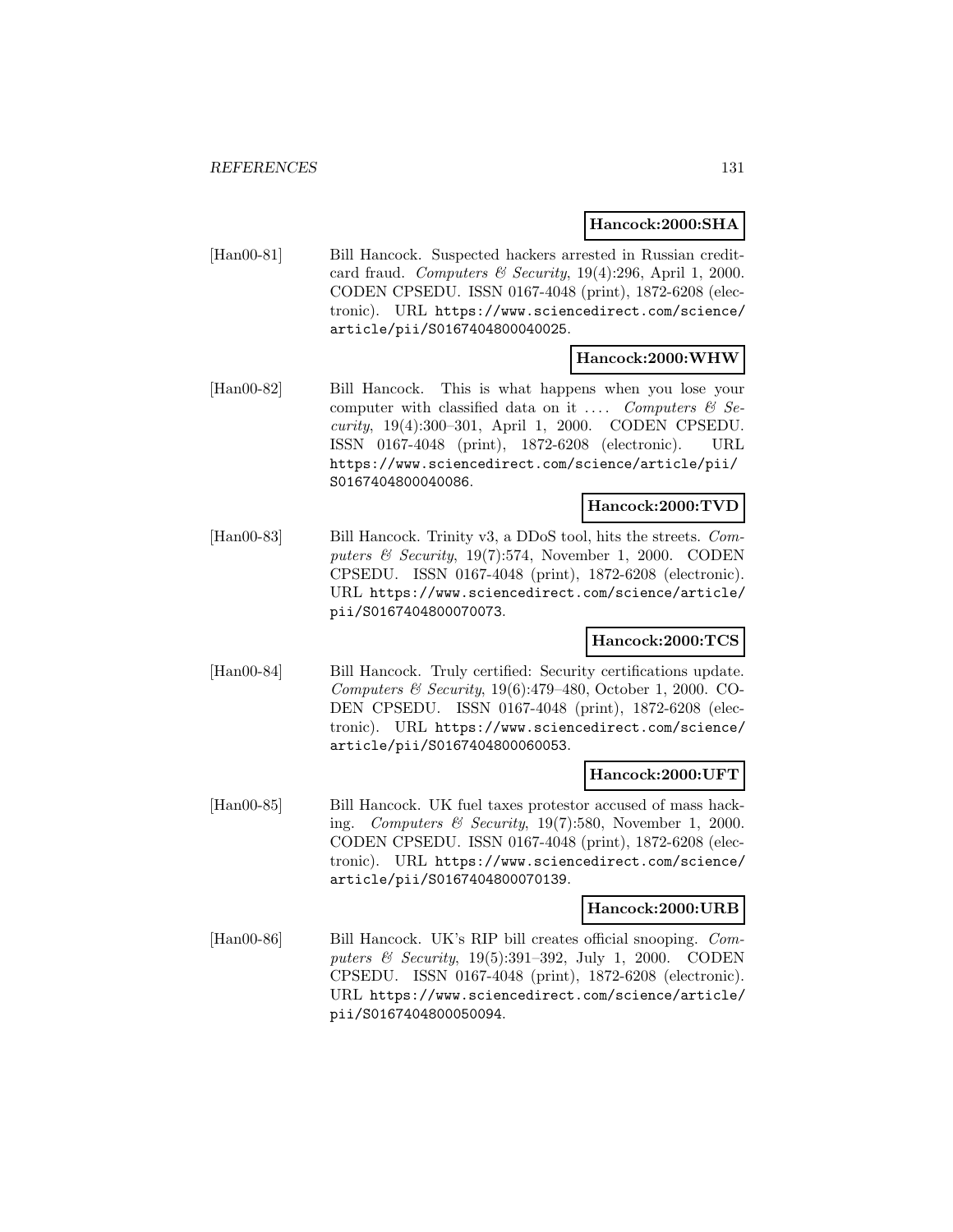### **Hancock:2000:UEC**

[Han00-87] Bill Hancock. US and Europe cybercrime agreement problems. Computers & Security, 19(4):306–307, April 1, 2000. CODEN CPSEDU. ISSN 0167-4048 (print), 1872-6208 (electronic). URL https://www.sciencedirect.com/science/article/ pii/S0167404800040128.

# **Hancock:2000:UDD**

[Han00-88] Bill Hancock. US department of defense prepares cybercrime database. Computers & Security, 19(8):674, December 1, 2000. CODEN CPSEDU. ISSN 0167-4048 (print), 1872- 6208 (electronic). URL https://www.sciencedirect.com/ science/article/pii/S0167404800080123.

### **Hancock:2000:UDE**

[Han00-89] Bill Hancock. US department of energy security criticized again. Computers & Security, 19(4):298–300, April 1, 2000. CODEN CPSEDU. ISSN 0167-4048 (print), 1872-6208 (electronic). URL https://www.sciencedirect.com/science/ article/pii/S0167404800040074.

# **Hancock:2000:UGB**

[Han00-90] Bill Hancock. US Government board setting up security metrics. Computers & Security, 19(7):580, November 1, 2000. CODEN CPSEDU. ISSN 0167-4048 (print), 1872-6208 (electronic). URL https://www.sciencedirect.com/science/ article/pii/S0167404800070140.

#### **Hancock:2000:UGF**

[Han00-91] Bill Hancock. US Government fighting for expanded wiretap laws. Computers & Security, 19(6):477, October 1, 2000. CODEN CPSEDU. ISSN 0167-4048 (print), 1872-6208 (electronic). URL https://www.sciencedirect.com/science/ article/pii/S016740480006003X.

#### **Hancock:2000:UGT**

[Han00-92] Bill Hancock. The US Government tells its users to clean up their e-mail. Computers  $\mathcal B$  Security, 19(5):385–387, July 1, 2000. CODEN CPSEDU. ISSN 0167-4048 (print), 1872- 6208 (electronic). URL https://www.sciencedirect.com/ science/article/pii/S0167404800050045.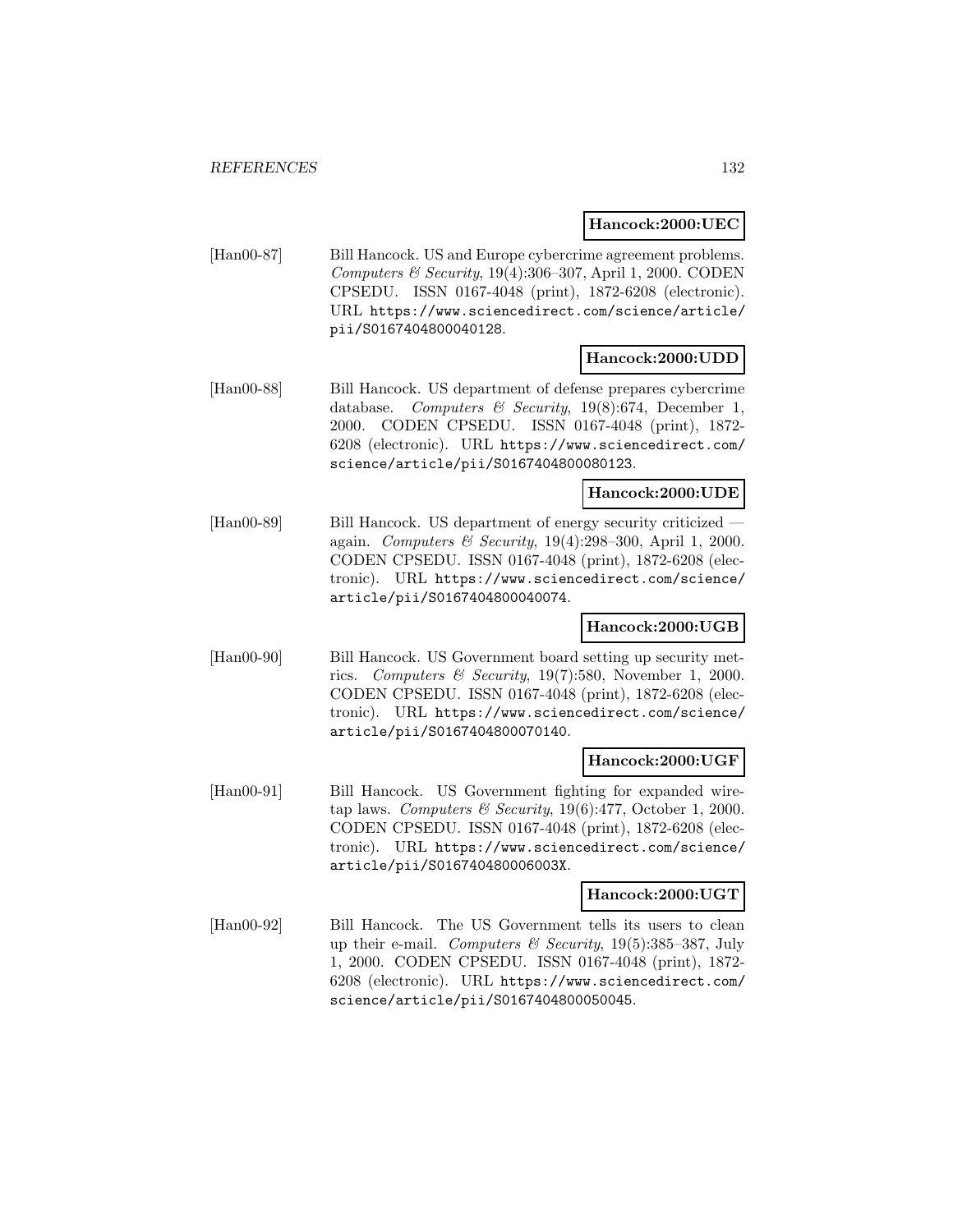### **Hancock:2000:UPL**

[Han00-93] Bill Hancock. US privacy law proposals cause concerns. Computers & Security, 19(8):677–678, December 1, 2000. CODEN CPSEDU. ISSN 0167-4048 (print), 1872-6208 (electronic). URL https://www.sciencedirect.com/science/article/ pii/S0167404800080159.

# **Hancock:2000:USW**

[Han00-94] Bill Hancock. US Senate wakes up to need for cybertools for law enforcers. Computers & Security,  $19(5):395-396$ , July 1, 2000. CODEN CPSEDU. ISSN 0167-4048 (print), 1872- 6208 (electronic). URL https://www.sciencedirect.com/ science/article/pii/S0167404800050148.

### **Hancock:2000:USC**

[Han00-95] Bill Hancock. US supreme court confirms ISPs not liable in e-mail messages. Computers  $\mathcal B$  Security, 19(4):310, April 1, 2000. CODEN CPSEDU. ISSN 0167-4048 (print), 1872- 6208 (electronic). URL https://www.sciencedirect.com/ science/article/pii/S0167404800040165.

# **Hancock:2000:VTC**

[Han00-96] Bill Hancock. Visa's ten commandments for e-security online. Computers & Security, 19(6):485–486, October 1, 2000. CODEN CPSEDU. ISSN 0167-4048 (print), 1872-6208 (electronic). URL https://www.sciencedirect.com/science/ article/pii/S0167404800060119.

#### **Hancock:2000:WYS**

[Han00-97] Bill Hancock. What you sell online in France could be restricted .... Computers & Security, 19(6):487, October 1, 2000. CODEN CPSEDU. ISSN 0167-4048 (print), 1872- 6208 (electronic). URL https://www.sciencedirect.com/ science/article/pii/S0167404800060132.

#### **Hancock:2000:WHSb**

[Han00-98] Bill Hancock. White House Security Summit builds towards a B2B security standard. Computers  $\mathcal{B}$  Security, 19(7):578–579, November 1, 2000. CODEN CPSEDU. ISSN 0167-4048 (print), 1872-6208 (electronic). URL https://www.sciencedirect.com/science/article/pii/ S0167404800070115.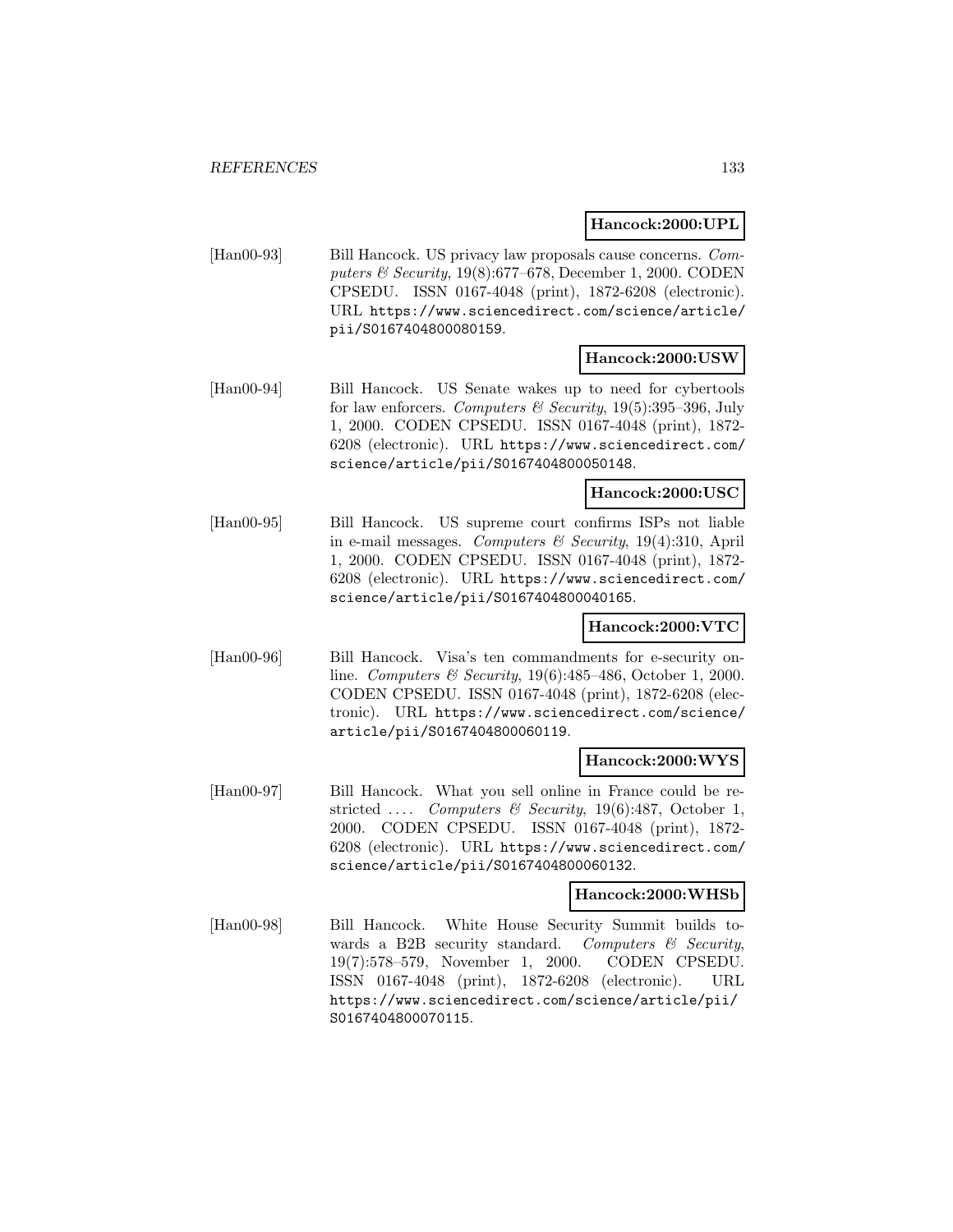#### **Hancock:2000:WHSa**

[Han00-99] Bill Hancock. White House supporting open source code. Computers & Security, 19(7):577–578, November 1, 2000. CO-DEN CPSEDU. ISSN 0167-4048 (print), 1872-6208 (electronic). URL https://www.sciencedirect.com/science/ article/pii/S0167404800070103.

#### **Hancock:2000:WB**

 $[Hand0-100]$  Bill Hancock. Who's to blame? Computers & Security, 19(5):402–403, July 1, 2000. CODEN CPSEDU. ISSN 0167-4048 (print), 1872-6208 (electronic). URL https://www.sciencedirect.com/science/article/pii/ S0167404800050227.

### **Hancock:2000:WBB**

[Han00-101] Bill Hancock. Wireless big brother. Computers & Security, 19(8):667–668, December 1, 2000. CODEN CPSEDU. ISSN 0167-4048 (print), 1872-6208 (electronic). URL https://www.sciencedirect.com/science/article/pii/ S0167404800080056.

# **Hancock:2000:WCN**

[Han00-102] Bill Hancock. Wireless crazed? No security for you! Computers & Security, 19(7):575–577, November 1, 2000. CODEN CPSEDU. ISSN 0167-4048 (print), 1872-6208 (electronic). URL https://www.sciencedirect.com/science/article/ pii/S0167404800070097.

#### **Hancock:2000:WUB**

[Han00-103] Bill Hancock. Wireless ubiquity for e-biz. Computers & Security, 19(5):403, July 1, 2000. CODEN CPSEDU. ISSN 0167-4048 (print), 1872-6208 (electronic). URL https://www.sciencedirect.com/science/article/pii/ S0167404800050239.

# **Hancock:2000:YFI**

[Han00-104] Bill Hancock. Yahoo faces identity crisis. Computers & Security, 19(5):389, July 1, 2000. CODEN CPSEDU. ISSN 0167-4048 (print), 1872-6208 (electronic). URL https://www.sciencedirect.com/science/article/pii/ S0167404800050070.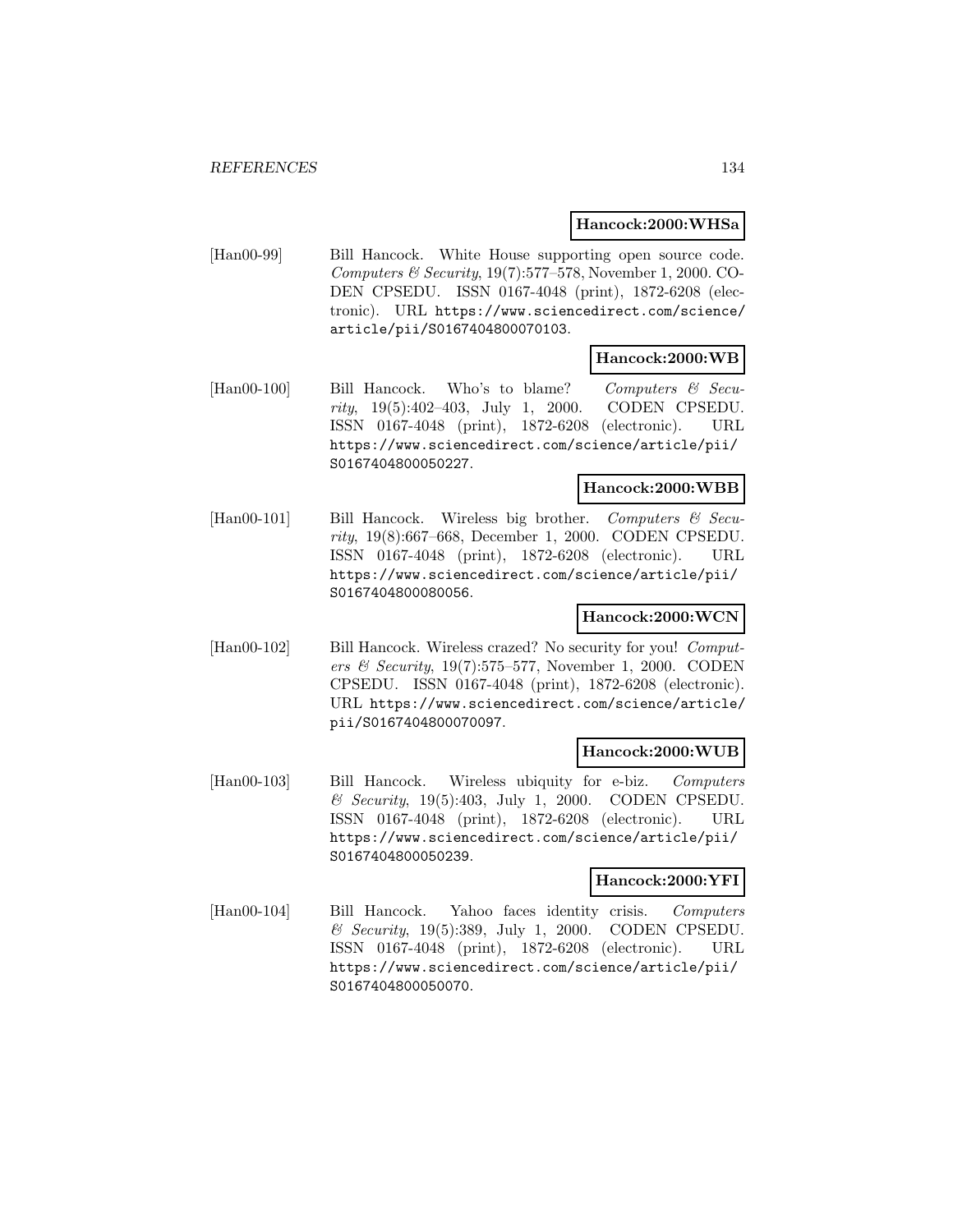#### **Hancock:2001:CSO**

[Han01a] Bill Hancock. The Chief security Officer's top ten list for 2001. Computers & Security, 20(1):10–14, January 31, 2001. CODEN CPSEDU. ISSN 0167-4048 (print), 1872-6208 (electronic). URL https://www.sciencedirect.com/science/ article/pii/S0167404801010100.

# **Hancock:2001:CPL**

[Han01b] Bill Hancock. China passes law to promote Internet security — supposedly. Computers & Security, 20(1):7, January 31, 2001. CODEN CPSEDU. ISSN 0167-4048 (print), 1872- 6208 (electronic). URL https://www.sciencedirect.com/ science/article/pii/S0167404801010057.

### **Hancock:2001:MSJ**

[Han01c] Bill Hancock. E-mail spammers jailed. Computers & Security, 20(1):9–10, January 31, 2001. CODEN CPSEDU. ISSN 0167-4048 (print), 1872-6208 (electronic). URL https://www.sciencedirect.com/science/article/pii/ S0167404801010094.

# **Hancock:2001:TBH**

[Han01d] Bill Hancock. E-tailers batten down the hatches. Computers  $\mathcal C$  Security, 20(1):8, January 31, 2001. CODEN CPSEDU. ISSN 0167-4048 (print), 1872-6208 (electronic). URL https://www.sciencedirect.com/science/article/ pii/S0167404801010070.

#### **Hancock:2001:FSE**

[Han01e] Bill Hancock. Fighting SPAM in Europe. Computers & Security, 20(1):18–19, January 31, 2001. CODEN CPSEDU. ISSN 0167-4048 (print), 1872-6208 (electronic). URL https://www.sciencedirect.com/science/article/ pii/S0167404801010148.

### **Hancock:2001:Ea**

[Han01f] Bill Hancock. From the Editor. Computers & Security, 20(1):2–3, January 31, 2001. CODEN CPSEDU. ISSN 0167-4048 (print), 1872-6208 (electronic). URL https://www.sciencedirect.com/science/article/pii/ S016740480101001X.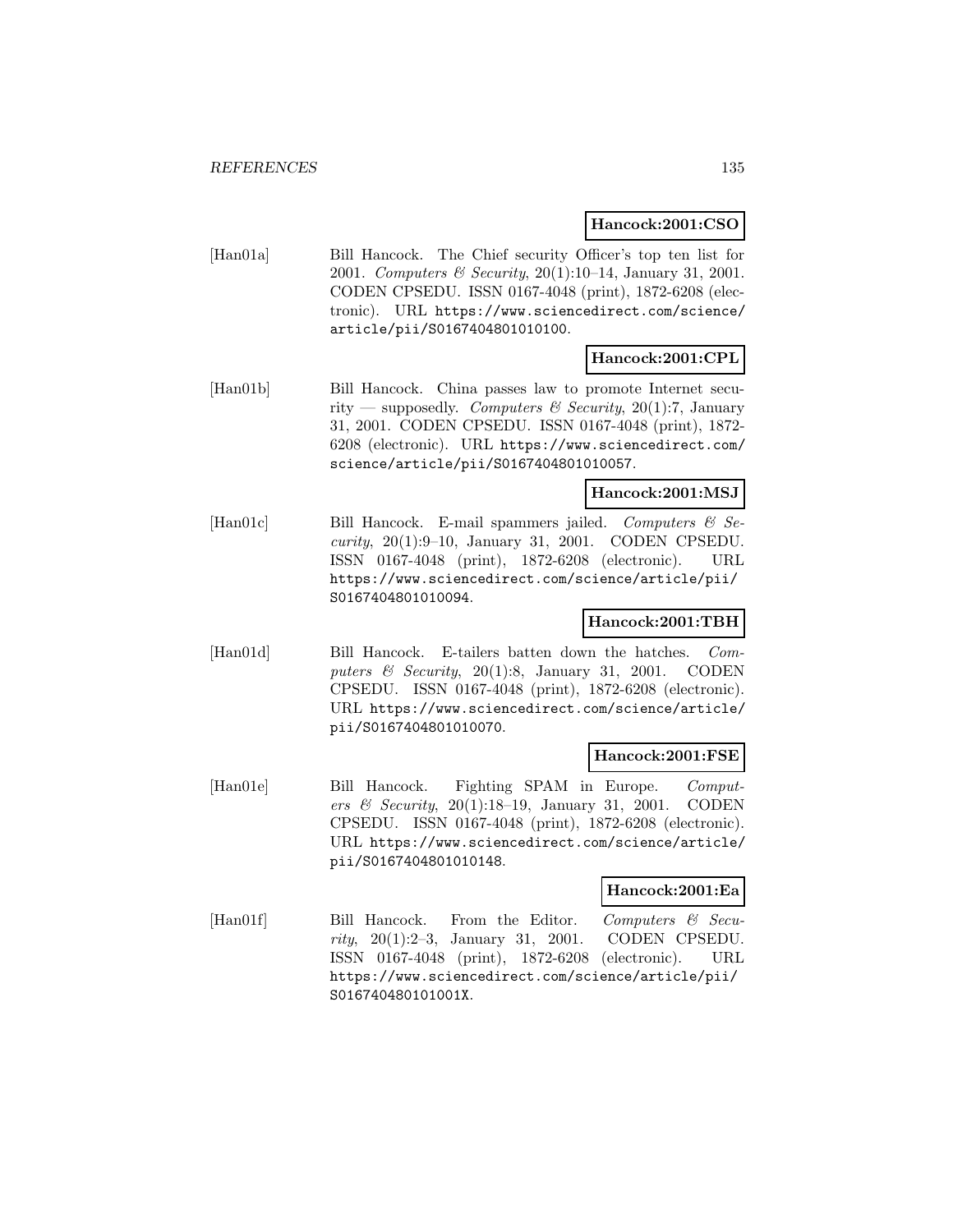### **Hancock:2001:Eb**

[Han01g] Bill Hancock. From the Editor. Computers & Security, 20(2):96–97, April 1, 2001. CODEN CPSEDU. ISSN 0167-4048 (print), 1872-6208 (electronic). URL https://www.sciencedirect.com/science/article/pii/ S0167404801002012.

# **Hancock:2001:Ec**

[Han01h] Bill Hancock. From the Editor. Computers & Security, 20(3):186–187, May 1, 2001. CODEN CPSEDU. ISSN 0167-4048 (print), 1872-6208 (electronic). URL https://www.sciencedirect.com/science/article/pii/ S0167404801003017.

# **Hancock:2001:Ed**

[Han01i] Bill Hancock. From the Editor. Computers & Security, 20(5):346–347, July 1, 2001. CODEN CPSEDU. ISSN 0167-4048 (print), 1872-6208 (electronic). URL https://www.sciencedirect.com/science/article/pii/ S0167404801005016.

# **Hancock:2001:Ee**

[Han01] Bill Hancock. From the Editor. Computers & Security, 20(6):448–450, September 1, 2001. CODEN CPSEDU. ISSN 0167-4048 (print), 1872-6208 (electronic). URL https://www.sciencedirect.com/science/article/pii/ S0167404801006010.

# **Hancock:2001:Ef**

[Han01k] Bill Hancock. From the Editor. Computers & Security, 20(7):544–545, October 31, 2001. CODEN CPSEDU. ISSN 0167-4048 (print), 1872-6208 (electronic). URL https://www.sciencedirect.com/science/article/pii/ S0167404801007015.

# **Hancock:2001:Eg**

[Han011] Bill Hancock. From the Editor. Computers & Security, 20(8):640–642, December 1, 2001. CODEN CPSEDU. ISSN 0167-4048 (print), 1872-6208 (electronic). URL https://www.sciencedirect.com/science/article/pii/ S016740480100801X.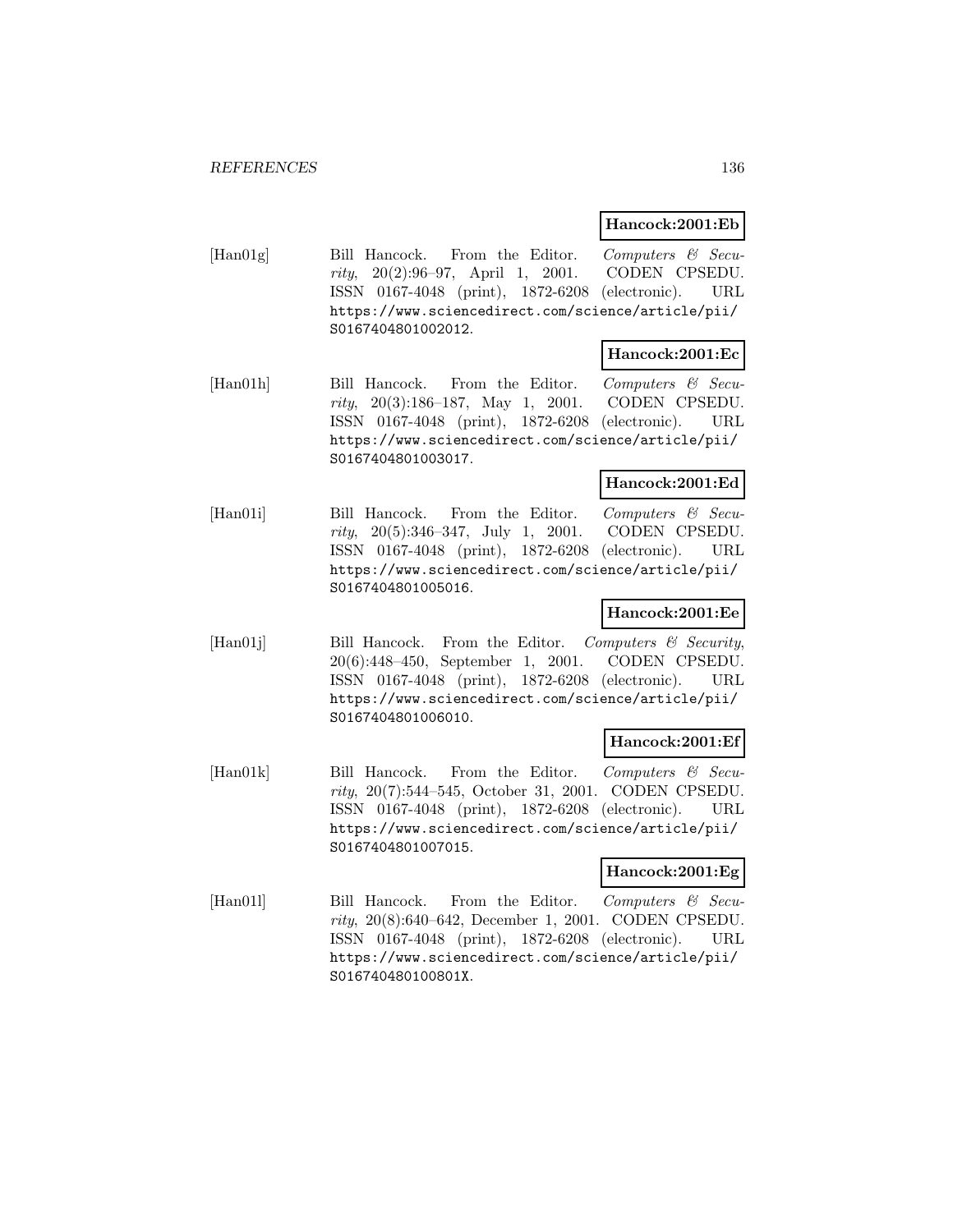#### **Hancock:2001:HHV**

[Han01m] Bill Hancock. Hand-held virii on the way. Computers & Security,  $20(1):6-7$ , January 31, 2001. CODEN CPSEDU. ISSN 0167-4048 (print), 1872-6208 (electronic). URL https://www.sciencedirect.com/science/article/ pii/S0167404801010045.

# **Hancock:2001:IWH**

[Han01n] Bill Hancock. Information warfare highlighted as a concern by US Government. Computers & Security, 20(1):8-9, January 31, 2001. CODEN CPSEDU. ISSN 0167-4048 (print), 1872- 6208 (electronic). URL https://www.sciencedirect.com/ science/article/pii/S0167404801010082.

#### **Hancock:2001:PT**

[Han01o] Bill Hancock. It's a privacy thing in 2001. Computers & Security,  $20(1):17-18$ , January 31, 2001. CODEN CPSEDU. ISSN 0167-4048 (print), 1872-6208 (electronic). URL https://www.sciencedirect.com/science/article/ pii/S0167404801010136.

# **Hancock:2001:PR**

[Han01p] Bill Hancock. A practical risk. Computers & Security, 20(2):98–126, April 1, 2001. CODEN CPSEDU. ISSN 0167-4048 (print), 1872-6208 (electronic). URL https://www.sciencedirect.com/science/article/pii/ S0167404801002024.

#### **Hancock:2001:PAG**

[Han01q] Bill Hancock. Privacy advocates grow in Europe. Computers  $\mathcal B$  Security, 20(1):19–20, January 31, 2001. CODEN CPSEDU. ISSN 0167-4048 (print), 1872-6208 (electronic). URL https://www.sciencedirect.com/science/article/ pii/S016740480101015X.

# **Hancock:2001:SHP**

[Han01r] Bill Hancock. 'safe harbor' provision adopters few and far between. Computers & Security,  $20(1):14-15$ , January 31, 2001. CODEN CPSEDU. ISSN 0167-4048 (print), 1872-6208 (electronic). URL https://www.sciencedirect.com/science/ article/pii/S0167404801010112.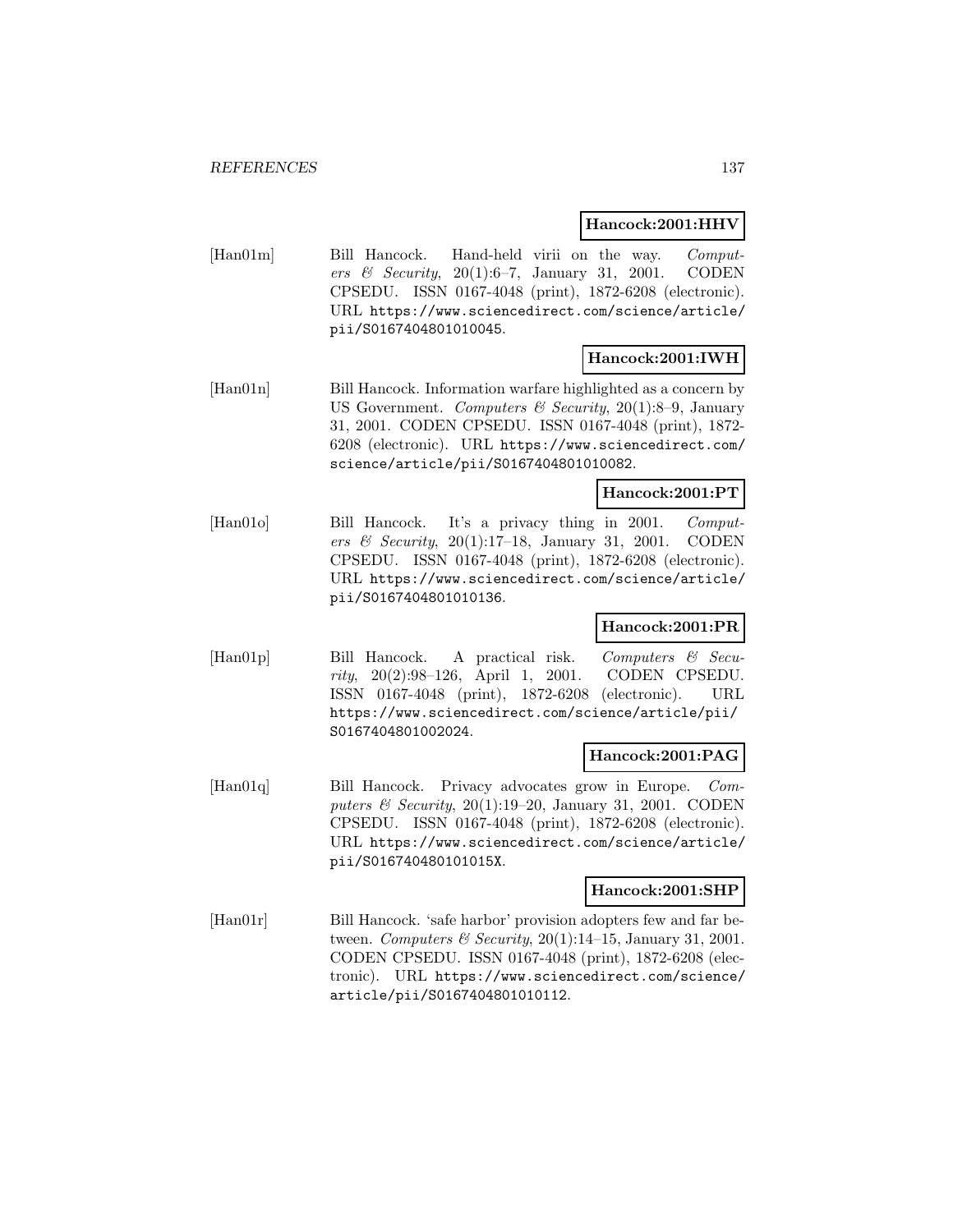#### **Hancock:2001:SVa**

[Han01s] Bill Hancock. Security views. Computers & Security, 20(3):188–201, May 1, 2001. CODEN CPSEDU. ISSN 0167-4048 (print), 1872-6208 (electronic). URL https://www.sciencedirect.com/science/article/pii/ S0167404801003029.

### **Hancock:2001:SVb**

[Han01t] Bill Hancock. Security views. Computers & Security, 20(4):278–294, July 31, 2001. CODEN CPSEDU. ISSN 0167-4048 (print), 1872-6208 (electronic). URL https://www.sciencedirect.com/science/article/pii/ S0167404801004023.

#### **Hancock:2001:SVc**

[Han01u] Bill Hancock. Security views. Computers & Security, 20(5):348–363, July 1, 2001. CODEN CPSEDU. ISSN 0167-4048 (print), 1872-6208 (electronic). URL https://www.sciencedirect.com/science/article/pii/ S0167404801005028.

### **Hancock:2001:SVd**

[Han01v] Bill Hancock. Security views. Computers & Security, 20(7):546–560, October 31, 2001. CODEN CPSEDU. ISSN 0167-4048 (print), 1872-6208 (electronic). URL https://www.sciencedirect.com/science/article/pii/ S0167404801007027.

#### **Hancock:2001:SVe**

[Han01w] Bill Hancock. Security views. Computers & Security, 20(8):643–656, December 1, 2001. CODEN CPSEDU. ISSN 0167-4048 (print), 1872-6208 (electronic). URL https://www.sciencedirect.com/science/article/pii/ S0167404801008021.

# **Hancock:2001:SM**

[Han01x] Bill Hancock. Smarter marines. Computers & Security, 20(1):7, January 31, 2001. CODEN CPSEDU. ISSN 0167-4048 (print), 1872-6208 (electronic). URL https://www.sciencedirect.com/science/article/pii/ S0167404801010069.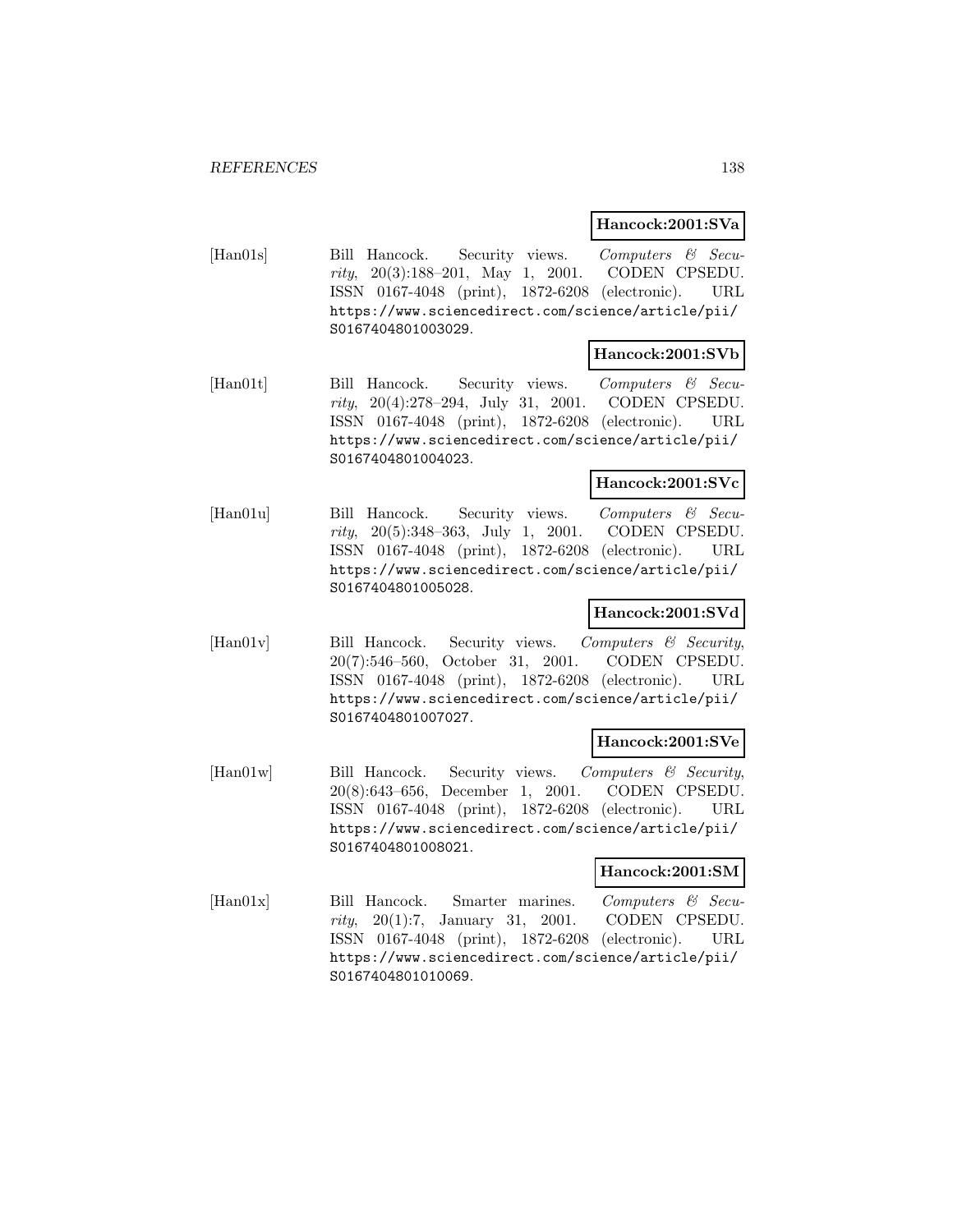#### **Hancock:2001:VAW**

[Han01y] Bill Hancock. Voodoo is alive and well on your computer. Computers & Security, 20(1):5–6, January 31, 2001. CODEN CPSEDU. ISSN 0167-4048 (print), 1872-6208 (electronic). URL https://www.sciencedirect.com/science/article/ pii/S0167404801010033.

# **Hancock:2001:WGD**

[Han01z] Bill Hancock. The wireless great divide — but getting smaller. Computers & Security,  $20(1):15-17$ , January 31, 2001. CO-DEN CPSEDU. ISSN 0167-4048 (print), 1872-6208 (electronic). URL https://www.sciencedirect.com/science/ article/pii/S0167404801010124.

#### **Hancock:2001:YSL**

[Han01-27] Bill Hancock. Y2K and security — a low priority year. Computers & Security,  $20(1):4-5$ , January 31, 2001. CODEN CPSEDU. ISSN 0167-4048 (print), 1872-6208 (electronic). URL https://www.sciencedirect.com/science/article/ pii/S0167404801010021.

# **Hancock:2002:SCM**

[Han02] Bill Hancock. Security crisis management — the basics. Computers & Security, 21(5):397–401, October 1, 2002. CODEN CPSEDU. ISSN 0167-4048 (print), 1872-6208 (electronic). URL https://www.sciencedirect.com/science/article/ pii/S0167404802005035.

#### **Harding:2003:SVP**

[Har03] Andrew Harding. SSL virtual private networks. Computers & Security, 22(5):416–420, July 2003. CODEN CPSEDU. ISSN 0167-4048 (print), 1872-6208 (electronic). URL https://www.sciencedirect.com/science/article/ pii/S016740480300508X.

#### **Han:2003:DIR**

[HC03] Sang-Jun Han and Sung-Bae Cho. Detecting intrusion with rule-based integration of multiple models. *Comput*ers & Security, 22(7):613–623, October 2003. CODEN CPSEDU. ISSN 0167-4048 (print), 1872-6208 (electronic). URL https://www.sciencedirect.com/science/article/ pii/S0167404803007119.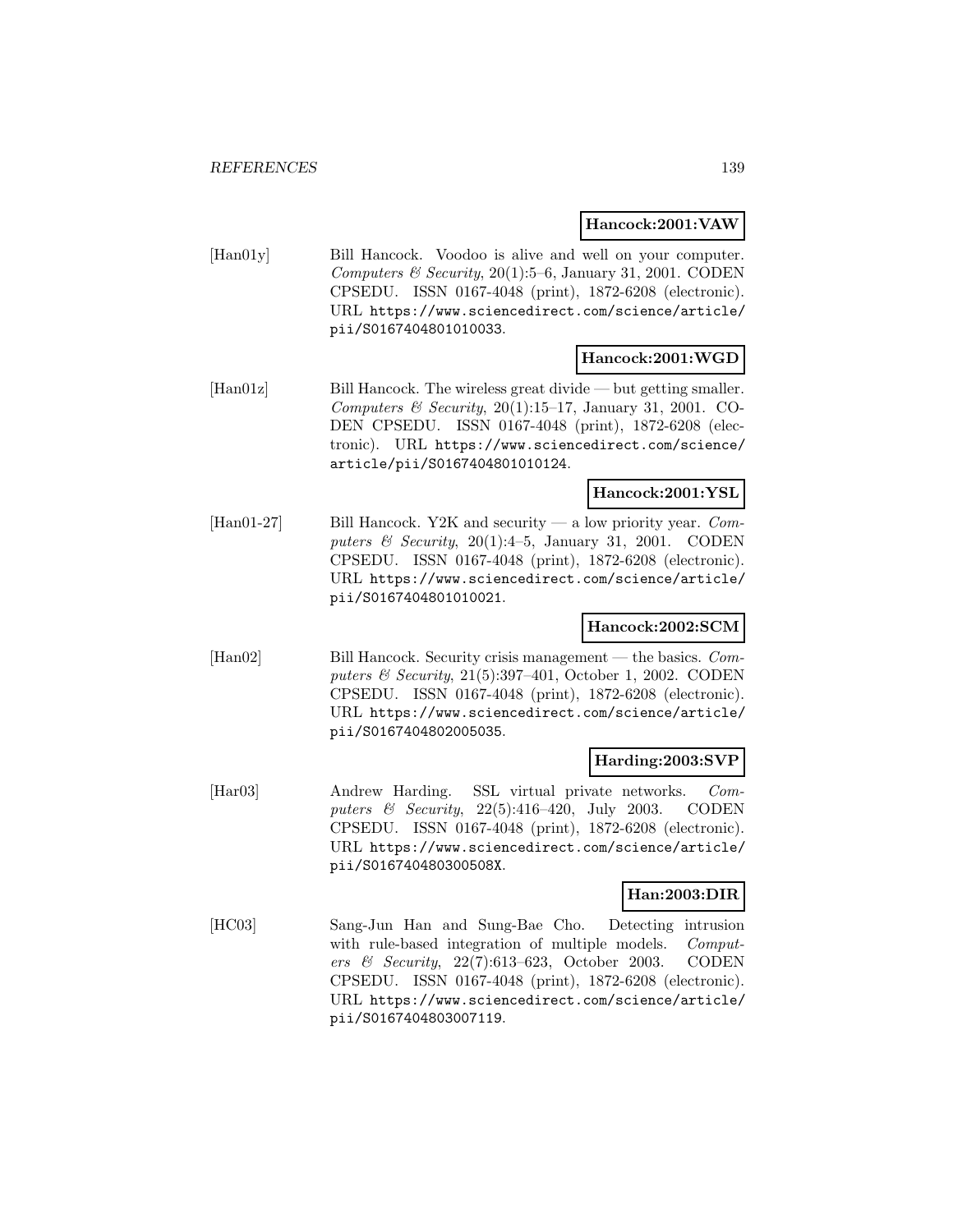#### **Hwang:2004:OML**

[HC04a] Gwan-Hwan Hwang and Tao-Ku Chang. An operational model and language support for securing XML documents. Computers & Security,  $23(6):498-529$ , September 2004. CO-DEN CPSEDU. ISSN 0167-4048 (print), 1872-6208 (electronic). URL https://www.sciencedirect.com/science/ article/pii/S0167404804001026.

### **Hwang:2004:ILA**

[HC04b] Shin-Jia Hwang and Ching-Chung Chan. Improvement on Li et al.'s generalization of proxy signature schemes. Computers & Security, 23(7):615–619, October 2004. CODEN CPSEDU. ISSN 0167-4048 (print), 1872-6208 (electronic). URL https://www.sciencedirect.com/science/article/ pii/S0167404804001713.

#### **Hernandez-Castro:2006:SGG**

[HCBLETRG06] Julio C. Hernandez-Castro, Ignacio Blasco-Lopez, Juan M. Estevez-Tapiador, and Arturo Ribagorda-Garnacho. Steganography in games: a general methodology and its application to the game of go. Computers & Security,  $25(1):64-71$ , February 2006. CODEN CPSEDU. ISSN 0167-4048 (print), 1872- 6208 (electronic). URL https://www.sciencedirect.com/ science/article/pii/S0167404805002002.

# **Halkidis:2006:QAS**

[HCS06] Spyros T. Halkidis, Alexander Chatzigeorgiou, and George Stephanides. A qualitative analysis of software security patterns. Computers & Security,  $25(5):379-392$ , July 2006. CO-DEN CPSEDU. ISSN 0167-4048 (print), 1872-6208 (electronic). URL https://www.sciencedirect.com/science/ article/pii/S0167404806000526.

### **Hovav:2005:CMR**

[HD05] Anat Hovav and John D'Arcy. Capital market reaction to defective IT products: the case of computer viruses. Computers & Security, 24(5):409–424, August 2005. CODEN CPSEDU. ISSN 0167-4048 (print), 1872-6208 (electronic). URL https://www.sciencedirect.com/science/article/ pii/S0167404805000374.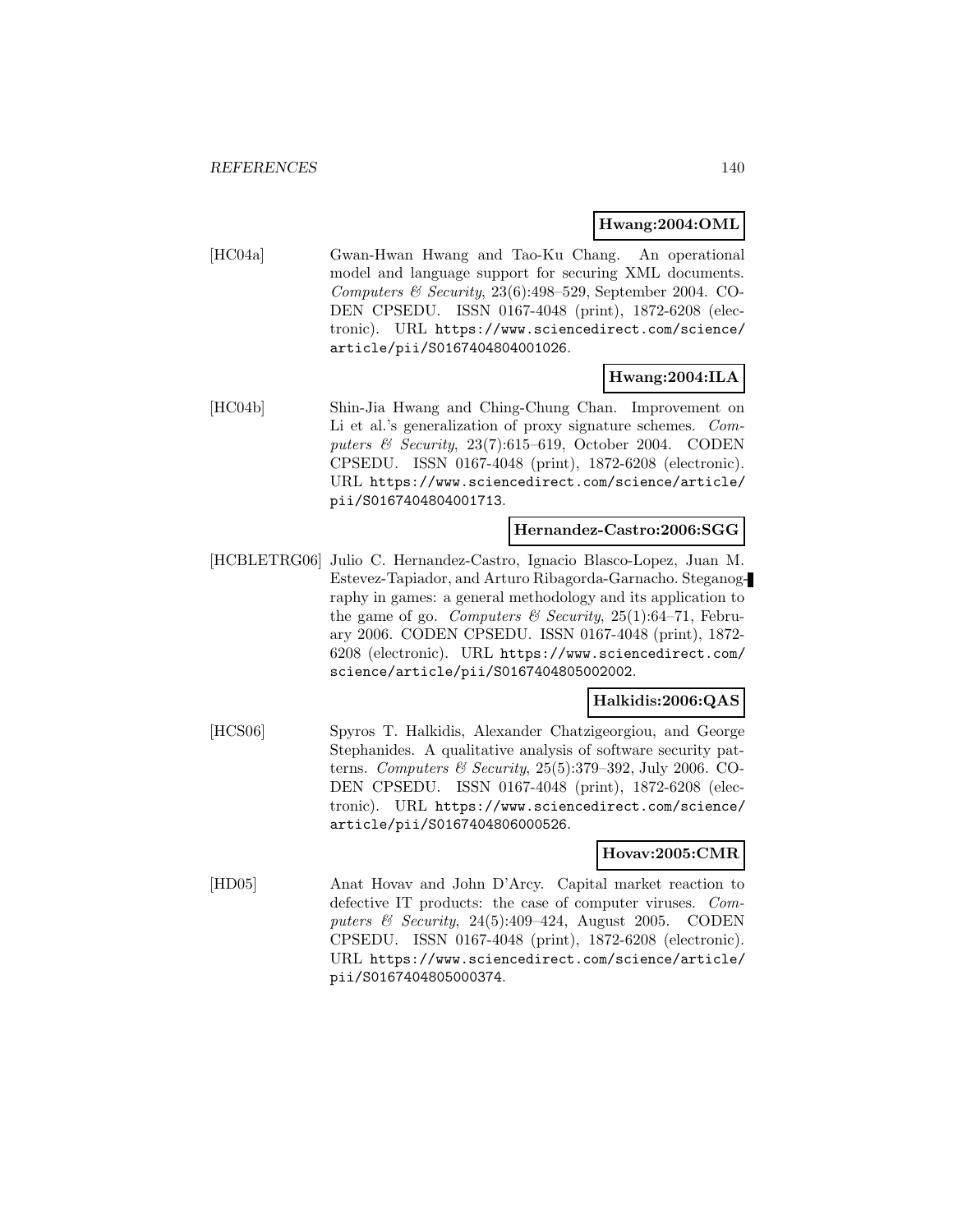### **Hone:2002:ISP**

[HE02] Karin Höne and J. H. P. Eloff. Information security policy — what do international information security standards say? Computers & Security, 21(5):402–409, October 1, 2002. CODEN CPSEDU. ISSN 0167-4048 (print), 1872-6208 (electronic). URL https://www.sciencedirect.com/science/ article/pii/S0167404802005047.

# **Heiser:2003:BCB**

[Hei03] Jay G. Heiser. Beyond cryptography: Bruce Schneier's beyond fear: thinking sensibly about security in an uncertain world. Computers & Security,  $22(8):673-674$ , December 2003. CODEN CPSEDU. ISSN 0167-4048 (print), 1872-6208 (electronic). URL https://www.sciencedirect.com/science/ article/pii/S0167404803000051.

### **Herzberg:2009:DBE**

[Her09a] Amir Herzberg. DNS-based email sender authentication mechanisms: a critical review. Computers  $\mathcal{C}$  Security, 28(8):731–742, November 2009. CODEN CPSEDU. ISSN 0167-4048 (print), 1872-6208 (electronic). URL https://www.sciencedirect.com/science/article/pii/ S0167404809000492.

### **Herzberg:2009:WJC**

[Her09b] Amir Herzberg. Why Johnny can't surf (safely)? Attacks and defenses for web users. Computers  $\mathcal{C}$  Security, 28(1–2):63–71, February/March 2009. CODEN CPSEDU. ISSN 0167-4048 (print), 1872-6208 (electronic). URL https://www.sciencedirect.com/science/article/pii/ S0167404808000916.

# **Horng:2008:FID**

[HFC<sup>+</sup>08] Shi-Jinn Horng, Pingzhi Fan, Yao-Ping Chou, Yen-Cheng Chang, and Yi Pan. A feasible intrusion detector for recognizing IIS attacks based on neural networks. Computers & Security,  $27(3-4):84-100$ , May/June 2008. CODEN CPSEDU. ISSN 0167-4048 (print), 1872-6208 (electronic). URL https://www.sciencedirect.com/science/article/ pii/S0167404808000114.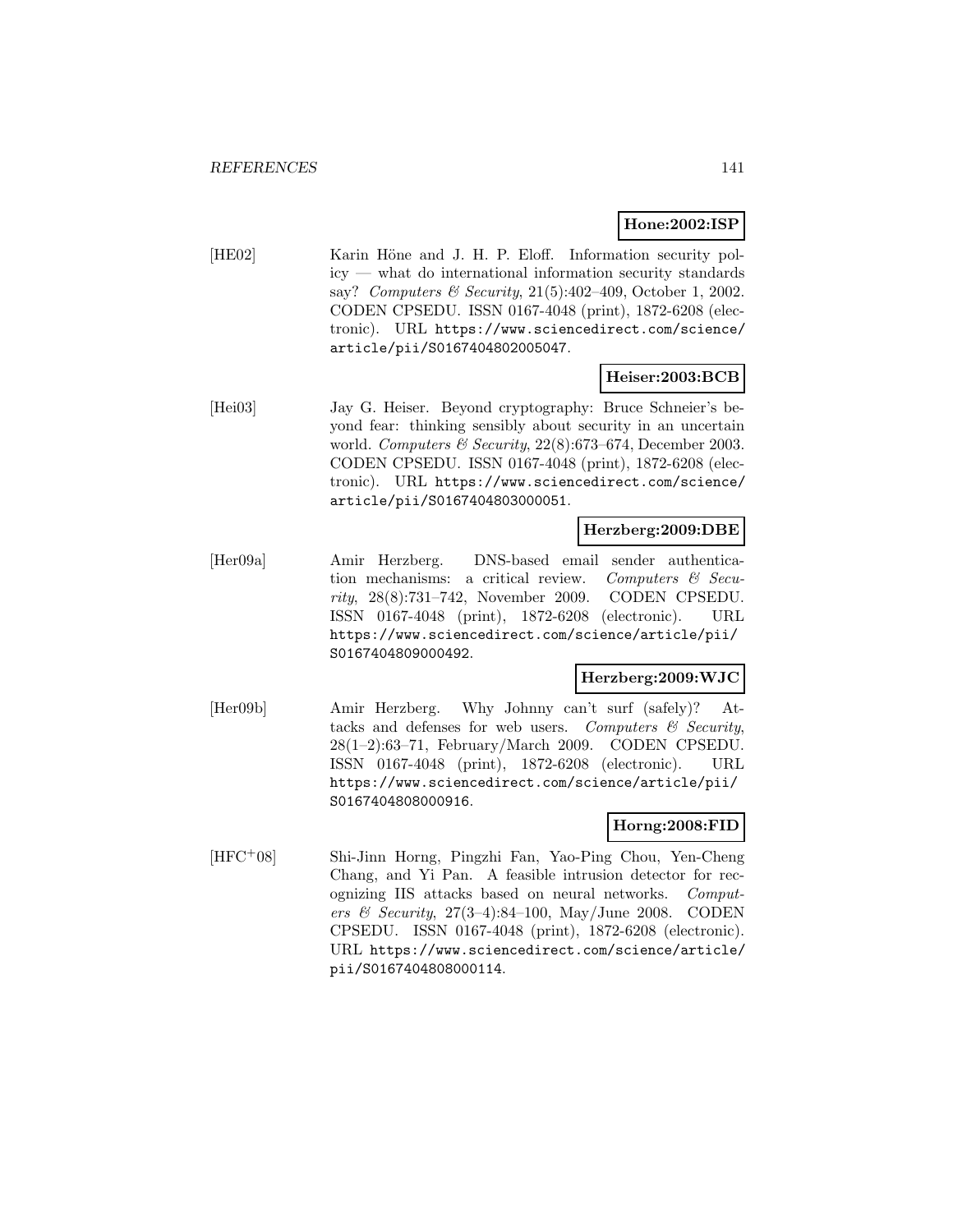#### **Hansman:2005:TNC**

[HH05] Simon Hansman and Ray Hunt. A taxonomy of network and computer attacks. Computers & Security, 24(1):31-43, February 2005. CODEN CPSEDU. ISSN 0167-4048 (print), 1872- 6208 (electronic). URL https://www.sciencedirect.com/ science/article/pii/S0167404804001804.

# **Hilley:2002:B**

[Hil $[02a]$  Sarah Hilley. In brief. *Computers & Security*, 21(2):126–130, March 31, 2002. CODEN CPSEDU. ISSN 0167-4048 (print), 1872-6208 (electronic). URL https://www.sciencedirect. com/science/article/pii/S0167404802002146.

# **Hilley:2002:PFS**

[Hil02b] Sarah Hilley. Palladium, fraud, and surviving terrorism compsec 2002: Preview of Compsec 2002, 30 Oct–1 Nov, Queen Elizabeth II Conference Centre, Westminster, London, UK. Computers & Security, 21(6):520-521, October 1, 2002. CODEN CPSEDU. ISSN 0167-4048 (print), 1872-6208 (electronic). URL https://www.sciencedirect.com/science/ article/pii/S0167404802010088.

# **Hinde:2000:DYK**

[Hin00a] Stephen Hinde. Do you know your Organization's Achilles heel? Computers & Security, 19(7):585-590, November 1, 2000. CODEN CPSEDU. ISSN 0167-4048 (print), 1872- 6208 (electronic). URL https://www.sciencedirect.com/ science/article/pii/S0167404800070188.

#### **Hinde:2000:FBO**

[Hin00b] Stephen Hinde. Fireworks, beer and old halfpennies — the risks of assumption. Computers & Security,  $19(6):499-504$ , October 1, 2000. CODEN CPSEDU. ISSN 0167-4048 (print), 1872-6208 (electronic). URL https://www.sciencedirect. com/science/article/pii/S0167404800060247.

#### **Hinde:2000:LWS**

[Hin00c] Stephen Hinde. Life was simple then. Computers  $\mathcal{C}$  Security, 19(3):222–229, March 1, 2000. CODEN CPSEDU. ISSN 0167-4048 (print), 1872-6208 (electronic). URL https://www.sciencedirect.com/science/article/pii/ S0167404800886101.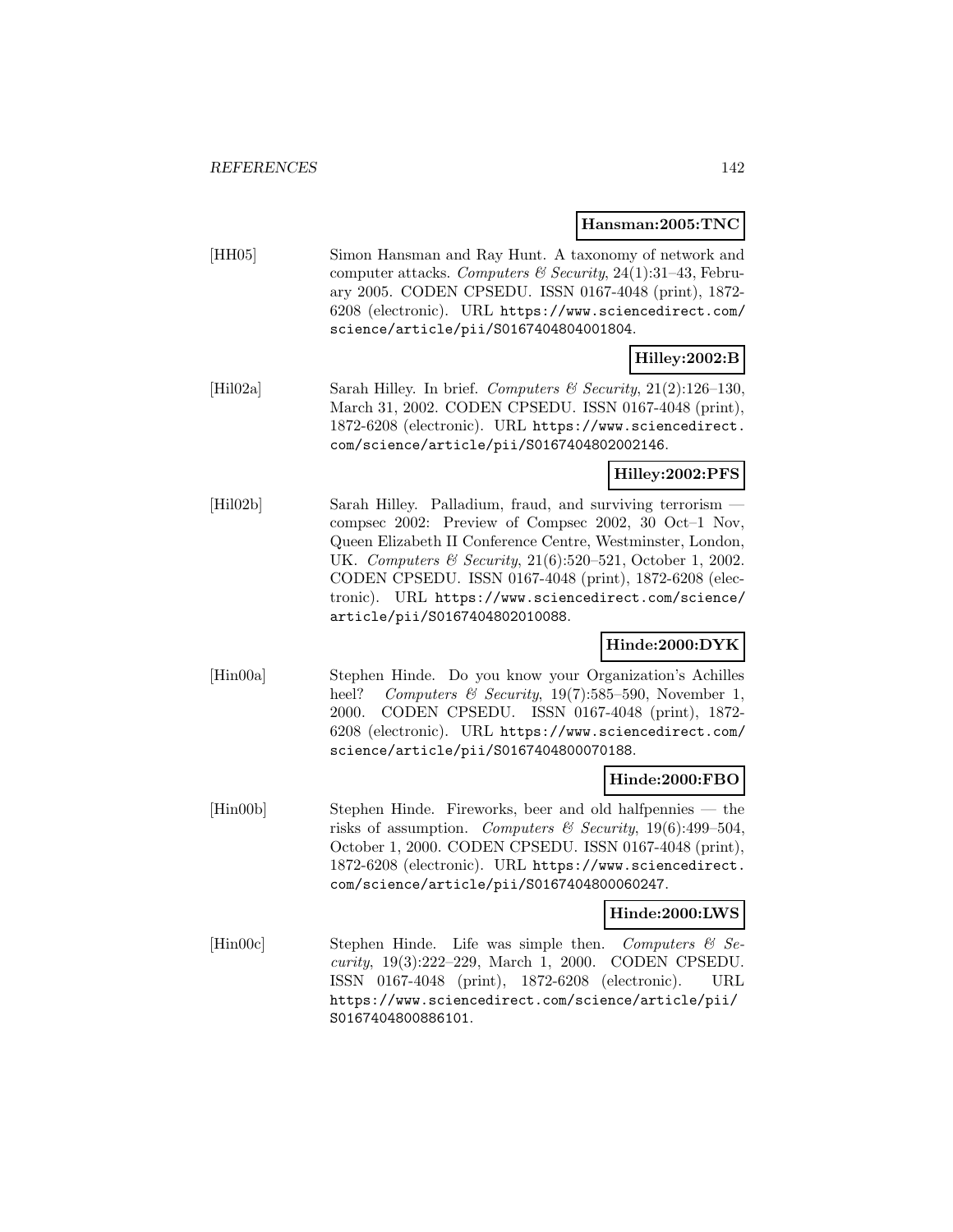**Hinde:2000:LCA**

[Hin00d] Stephen Hinde. Love conquers all? Computers & Security, 19(5):408–420, July 1, 2000. CODEN CPSEDU. ISSN 0167-4048 (print), 1872-6208 (electronic). URL https://www.sciencedirect.com/science/article/pii/ S0167404800050276.

# **Hinde:2000:NMO**

[Hin00e] Stephen Hinde. New Millennium, old failures. Computers & Security, 19(2):119–127, February 1, 2000. CODEN CPSEDU. ISSN 0167-4048 (print), 1872-6208 (electronic). URL https://www.sciencedirect.com/science/article/ pii/S0167404800878219.

### **Hinde:2000:NNO**

[Hin00f] Stephen Hinde. New names for old — a personal surf through compsec 2000. Computers & Security,  $19(8):679-687$ , December 1, 2000. CODEN CPSEDU. ISSN 0167-4048 (print), 1872-6208 (electronic). URL https://www.sciencedirect. com/science/article/pii/S0167404800080160.

# **Hinde:2000:SSS**

[Hin00g] Stephen Hinde. Smurfing, swamping, spamming, spoofing, squatting, slandering, surfing, scamming and other mischiefs of the world wide Web. Computers & Security,  $19(4):312-320$ , April 1, 2000. CODEN CPSEDU. ISSN 0167-4048 (print), 1872-6208 (electronic). URL https://www.sciencedirect. com/science/article/pii/S0167404800040189.

# **Hinde:2001:PO**

[Hin01a] Stephen Hinde. 2001: a privacy odyssey. Computers & Security,  $20(1):21-27$ , January 31, 2001. CODEN CPSEDU. ISSN 0167-4048 (print), 1872-6208 (electronic). URL https://www.sciencedirect.com/science/article/ pii/S0167404801010161.

# **Hinde:2001:POR**

[Hin01b] Stephen Hinde. 2001: a privacy odyssey revisited. Computers & Security,  $21(1):16-34$ , First Quarter 2001. CODEN CPSEDU. ISSN 0167-4048 (print), 1872-6208 (electronic). URL https://www.sciencedirect.com/science/article/ pii/S0167404802001037.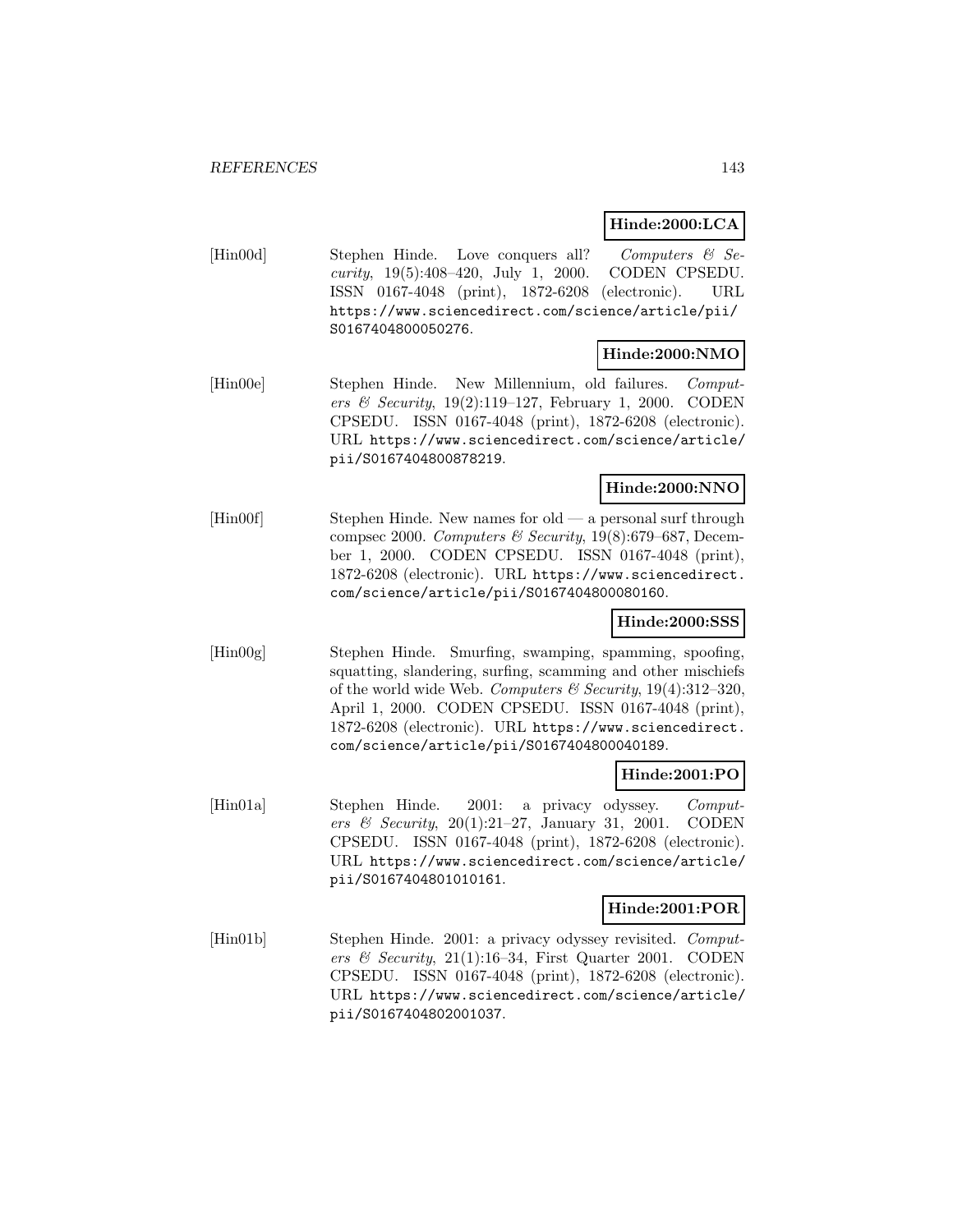# **Hinde:2001:CPR**

[Hin01c] Stephen Hinde. Cyberthreats: Perceptions, reality and protection. Computers & Security,  $20(5):364-371$ , July 1, 2001. CODEN CPSEDU. ISSN 0167-4048 (print), 1872-6208 (electronic). URL https://www.sciencedirect.com/science/ article/pii/S016740480100503X.

# **Hinde:2001:IYC**

[Hin01d] Stephen Hinde. If you can meet with triumph and disaster and treat those two impostors just the same .... Computers & Security,  $20(8):657-666$ , December 1, 2001. CODEN CPSEDU. ISSN 0167-4048 (print), 1872-6208 (electronic). URL https://www.sciencedirect.com/science/article/ pii/S0167404801008033.

# **Hinde:2001:IPD**

[Hin01e] Stephen Hinde. Incalculable potential for damage by cyberterrorism. Computers & Security, 20(7):568-572, October 31, 2001. CODEN CPSEDU. ISSN 0167-4048 (print), 1872- 6208 (electronic). URL https://www.sciencedirect.com/ science/article/pii/S0167404801007040.

# **Hinde:2001:LL**

[Hin01f] Stephen Hinde. Lessons learned. Computers & Security, 20(7):561–567, October 31, 2001. CODEN CPSEDU. ISSN 0167-4048 (print), 1872-6208 (electronic). URL https://www.sciencedirect.com/science/article/pii/ S0167404801007039.

# **Hinde:2001:OTA**

[Hin01g] Stephen Hinde. Omnia te adversum spectantia, nulla retorsum. Computers  $\mathcal B$  Security, 20(6):468-474, September 1, 2001. CODEN CPSEDU. ISSN 0167-4048 (print), 1872- 6208 (electronic). URL https://www.sciencedirect.com/ science/article/pii/S0167404801006034.

# **Hinde:2001:SP**

[Hin01h] Stephen Hinde. The search for privacy. Computers  $\mathcal{B}$  Security, 20(2):127–131, April 1, 2001. CODEN CPSEDU. ISSN 0167-4048 (print), 1872-6208 (electronic). URL https://www.sciencedirect.com/science/article/pii/ S0167404801002036.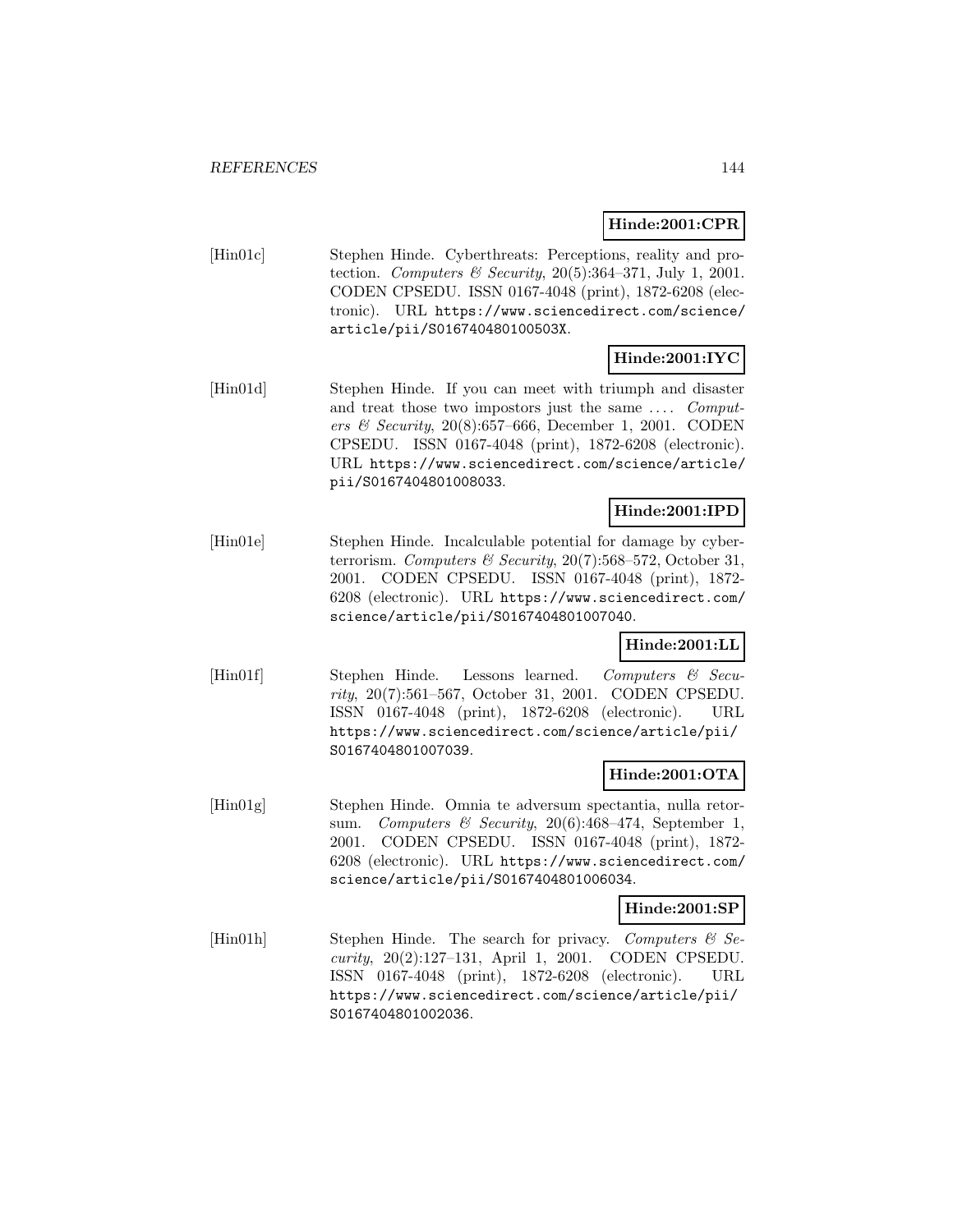## **Hinde:2001:TTC**

[Hin01i] Stephen Hinde. The times they are a-changin'. Computers & Security, 20(3):202–206, May 1, 2001. CODEN CPSEDU. ISSN 0167-4048 (print), 1872-6208 (electronic). URL https://www.sciencedirect.com/science/article/ pii/S0167404801003030.

## **Hinde:2001:WL**

 $[Hin01j]$  Stephen Hinde. The weakest link. Computers & Security, 20(4):295–301, July 31, 2001. CODEN CPSEDU. ISSN 0167-4048 (print), 1872-6208 (electronic). URL https://www.sciencedirect.com/science/article/pii/ S0167404801004035.

## **Hinde:2002:BSD**

[Hin02a] Stephen Hinde. The blue screen of death and other deadly bugs. Computers & Security, 21(6):491–496, October 1, 2002. CODEN CPSEDU. ISSN 0167-4048 (print), 1872-6208 (electronic). URL https://www.sciencedirect.com/science/ article/pii/S0167404802010039.

## **Hinde:2002:CCS**

[Hin02b] Stephen Hinde. Compsec 2002: the complete security circle. Computers & Security,  $21(8):689-693$ , November 2002. CODEN CPSEDU. ISSN 0167-4048 (print), 1872-6208 (electronic). URL https://www.sciencedirect.com/science/ article/pii/S0167404802008039.

## **Hinde:2002:IWD**

[Hin02c] Stephen Hinde. It was Déjà vu all over again. Computers & Security, 21(3):212–219, June 1, 2002. CODEN CPSEDU. ISSN 0167-4048 (print), 1872-6208 (electronic). URL https://www.sciencedirect.com/science/article/ pii/S0167404802003036.

## **Hinde:2002:PP**

[Hin02d] Stephen Hinde. The perils of privacy. Computers & Security, 21(5):424–432, October 1, 2002. CODEN CPSEDU. ISSN 0167-4048 (print), 1872-6208 (electronic). URL https://www.sciencedirect.com/science/article/pii/ S0167404802005084.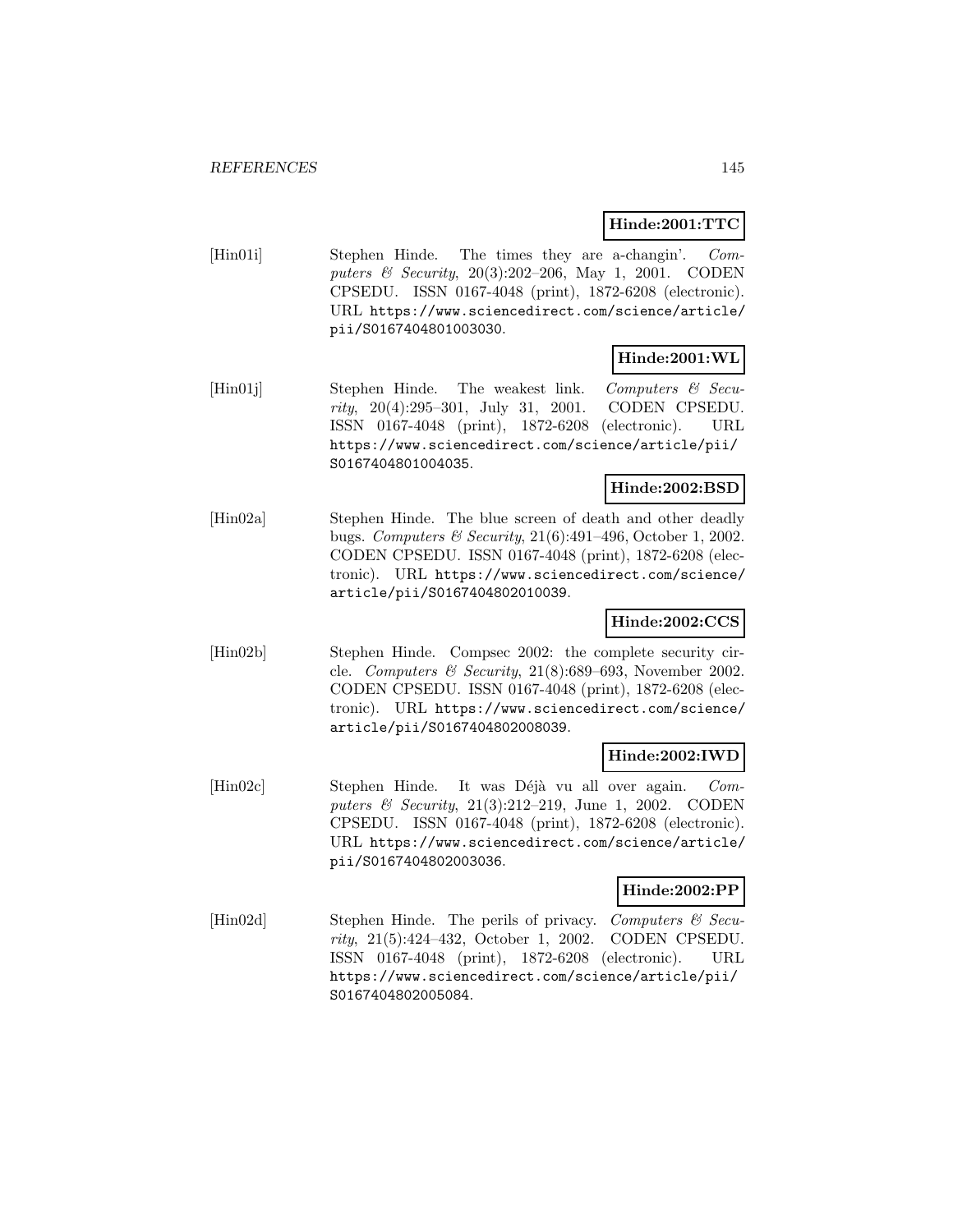#### **Hinde:2002:SSS**

[Hin02e] Stephen Hinde. Security surveys spring crop. Computers & Security, 21(4):310–321, August 1, 2002. CODEN CPSEDU. ISSN 0167-4048 (print), 1872-6208 (electronic). URL https://www.sciencedirect.com/science/article/ pii/S0167404802004042.

## **Hinde:2002:SSC**

[Hin02f] Stephen Hinde. Spam, scams, chains, hoaxes and other junk mail. Computers & Security,  $21(7):592-606$ , November 2002. CODEN CPSEDU. ISSN 0167-4048 (print), 1872-6208 (electronic). URL https://www.sciencedirect.com/science/ article/pii/S0167404802011045.

## **Hinde:2003:CAP**

[Hin03a] Stephen Hinde. Careless about privacy. Computers & Security, 22(4):284–288, May 2003. CODEN CPSEDU. ISSN 0167-4048 (print), 1872-6208 (electronic). URL https://www.sciencedirect.com/science/article/pii/ S0167404803004036.

## **Hinde:2003:CSM**

[Hin03b] Stephen Hinde. Computer security: Mapping the future. Computers & Security,  $22(8):664-669$ , December 2003. CO-DEN CPSEDU. ISSN 0167-4048 (print), 1872-6208 (electronic). URL https://www.sciencedirect.com/science/ article/pii/S0167404803000038.

## **Hinde:2003:CTC**

[Hin03c] Stephen Hinde. Cyber-terrorism in context. Computers & Security, 22(3):188–192, April 2003. CODEN CPSEDU. ISSN 0167-4048 (print), 1872-6208 (electronic). URL https://www.sciencedirect.com/science/article/pii/ S0167404803003031.

## **Hinde:2003:LCR**

[Hin03d] Stephen Hinde. The law, cybercrime, risk assessment and cyber protection. Computers & Security,  $22(2):90-95$ , February 2003. CODEN CPSEDU. ISSN 0167-4048 (print), 1872- 6208 (electronic). URL https://www.sciencedirect.com/ science/article/pii/S0167404803002037.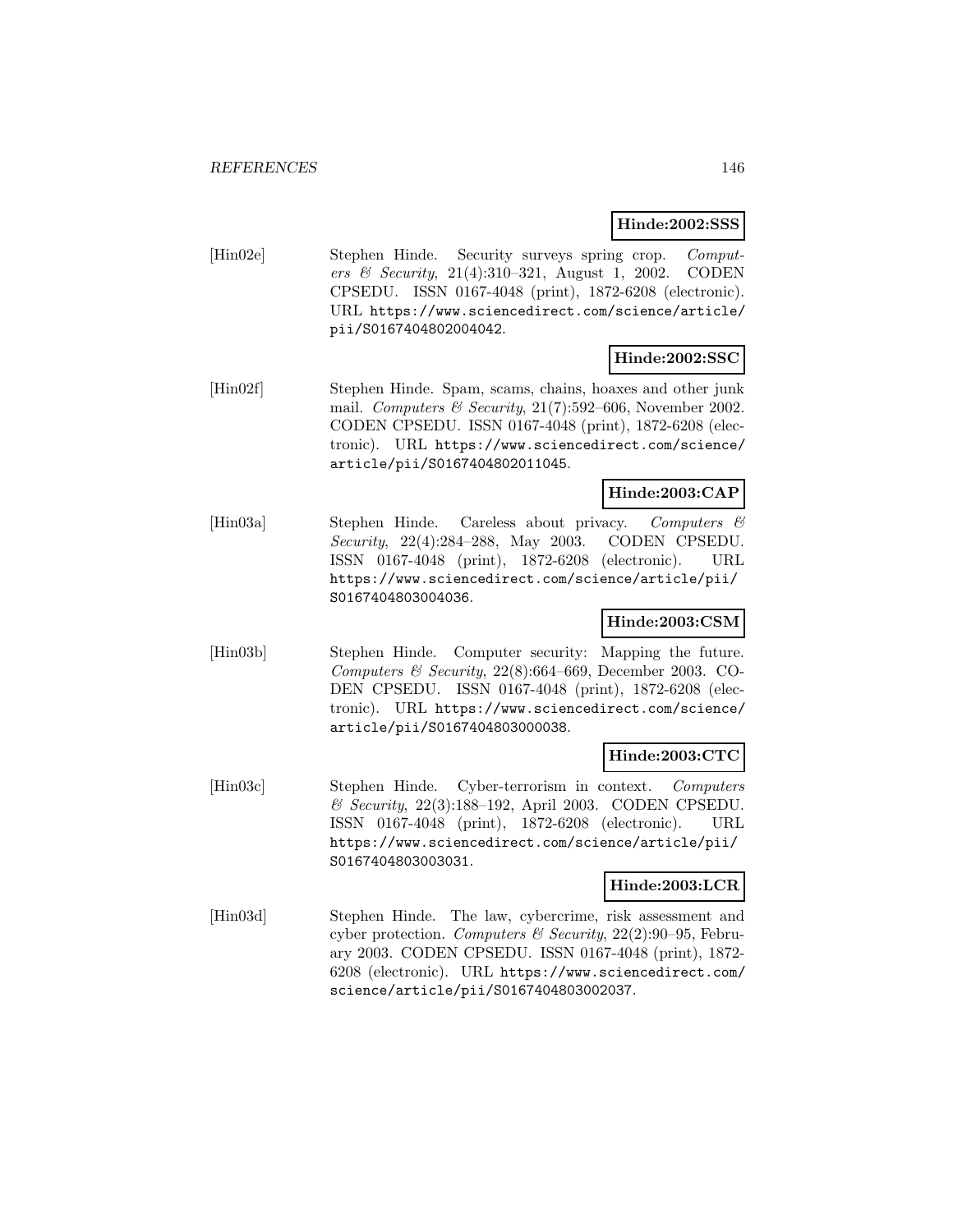**Hinde:2003:NDC**

[Hin03e] Stephen Hinde. Nimbyism, dominoes and creaking infrastructure. Computers & Security,  $22(7)$ :570-576, October 2003. CODEN CPSEDU. ISSN 0167-4048 (print), 1872-6208 (electronic). URL https://www.sciencedirect.com/science/ article/pii/S016740480300703X.

# **Hinde:2003:PLC**

[Hin03f] Stephen Hinde. Privacy legislation: a comparison of the US and European approaches. Computers  $\mathcal C$  Security, 22(5):378– 387, July 2003. CODEN CPSEDU. ISSN 0167-4048 (print), 1872-6208 (electronic). URL https://www.sciencedirect. com/science/article/pii/S0167404803005030.

### **Hinde:2003:SEN**

[Hin03g] Stephen Hinde. Spam: the evolution of a nuisance. Computers & Security,  $22(6):474-478$ , September 2003. CODEN CPSEDU. ISSN 0167-4048 (print), 1872-6208 (electronic). URL https://www.sciencedirect.com/science/article/ pii/S0167404803006035.

## **Hinde:2003:TCM**

[Hin03h] Stephen Hinde. Time cost\$ money. Computers & Security,  $22(1):14-21$ , January 2003. CODEN CPSEDU. ISSN 0167-4048 (print), 1872-6208 (electronic). URL https://www.sciencedirect.com/science/article/pii/ S0167404803001032.

## **Hansen:2002:OSA**

[HKP02] Marit Hansen, Kristian Köhntopp, and Andreas Pfitzmann. The open source approach — opportunities and limitations with respect to security and privacy. Computers & Security, 21(5):461–471, October 1, 2002. CODEN CPSEDU. ISSN 0167-4048 (print), 1872-6208 (electronic). URL https://www.sciencedirect.com/science/article/ pii/S0167404802005163.

## **Hu:2007:DWD**

[HLC07] Ming-Chiang Hu, Der-Chyuan Lou, and Ming-Chang Chang. Dual-wrapped digital watermarking scheme for image copyright protection. Computers  $\mathcal B$  Security, 26(4):319–330, June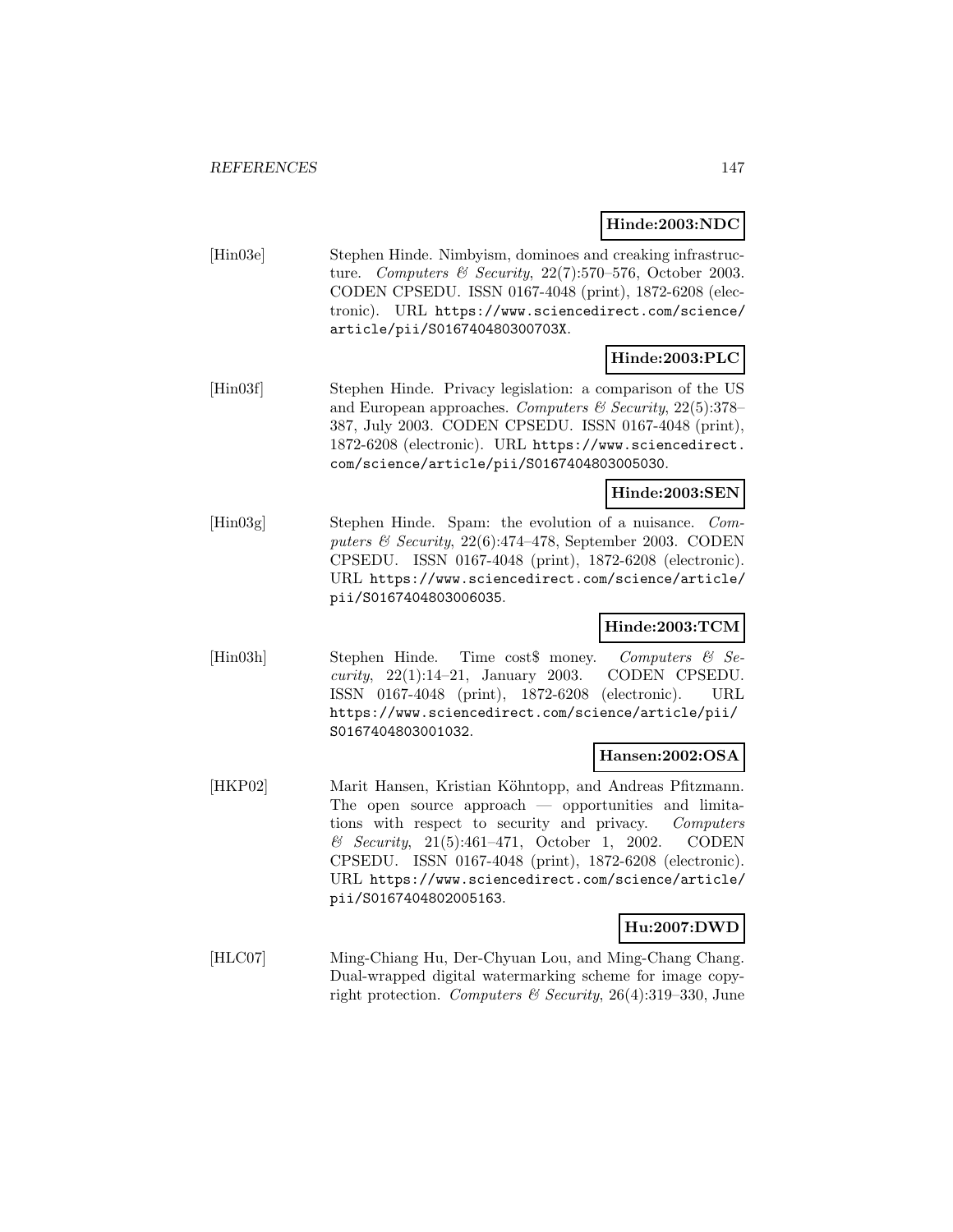2007. CODEN CPSEDU. ISSN 0167-4048 (print), 1872- 6208 (electronic). URL https://www.sciencedirect.com/ science/article/pii/S0167404806002070.

## **Hwang:2005:IFT**

[HLL05] Min-Shiang Hwang, Jung-Wen Lo, and Chia-Hsin Liu. Improvement on the flexible tree-based key management framework. Computers & Security, 24(6):500-504, September 2005. CODEN CPSEDU. ISSN 0167-4048 (print), 1872-6208 (electronic). URL https://www.sciencedirect.com/science/ article/pii/S0167404804002391.

## **Huang:2009:OSW**

[HLTJ09] Y. L. Huang, P. H. Lu, J. D. Tygar, and A. D. Joseph. OSNP: Secure wireless authentication protocol using one-time key. Computers & Security,  $28(8):803-815$ , November 2009. CO-DEN CPSEDU. ISSN 0167-4048 (print), 1872-6208 (electronic). URL https://www.sciencedirect.com/science/ article/pii/S0167404809000558.

### **Hu:2004:TLI**

[HM04] Ji Hu and Christoph Meinel. Tele-lab "IT-security" on CD: portable, reliable and safe IT security training. Computers  $\&$  Security, 23(4):282–289, June 2004. CODEN CPSEDU. ISSN 0167-4048 (print), 1872-6208 (electronic). URL https://www.sciencedirect.com/science/article/ pii/S0167404804000975.

#### **Holeman:2002:DSM**

[HMDC02] S. Holeman, G. Manimaran, J. Davis, and A. Chakrabarti. Differentially secure multicasting and its implementation methods. Computers & Security,  $21(8)$ :736–749, November 2002. CODEN CPSEDU. ISSN 0167-4048 (print), 1872- 6208 (electronic). URL https://www.sciencedirect.com/ science/article/pii/S0167404802008143.

#### **Hancke:2009:CST**

[HMM09] G. P. Hancke, K. E. Mayes, and K. Markantonakis. Confidence in smart token proximity: Relay attacks revisited. Computers & Security, 28(7):615–627, October 2009. CODEN CPSEDU. ISSN 0167-4048 (print), 1872-6208 (electronic). URL https://www.sciencedirect.com/science/article/ pii/S0167404809000595.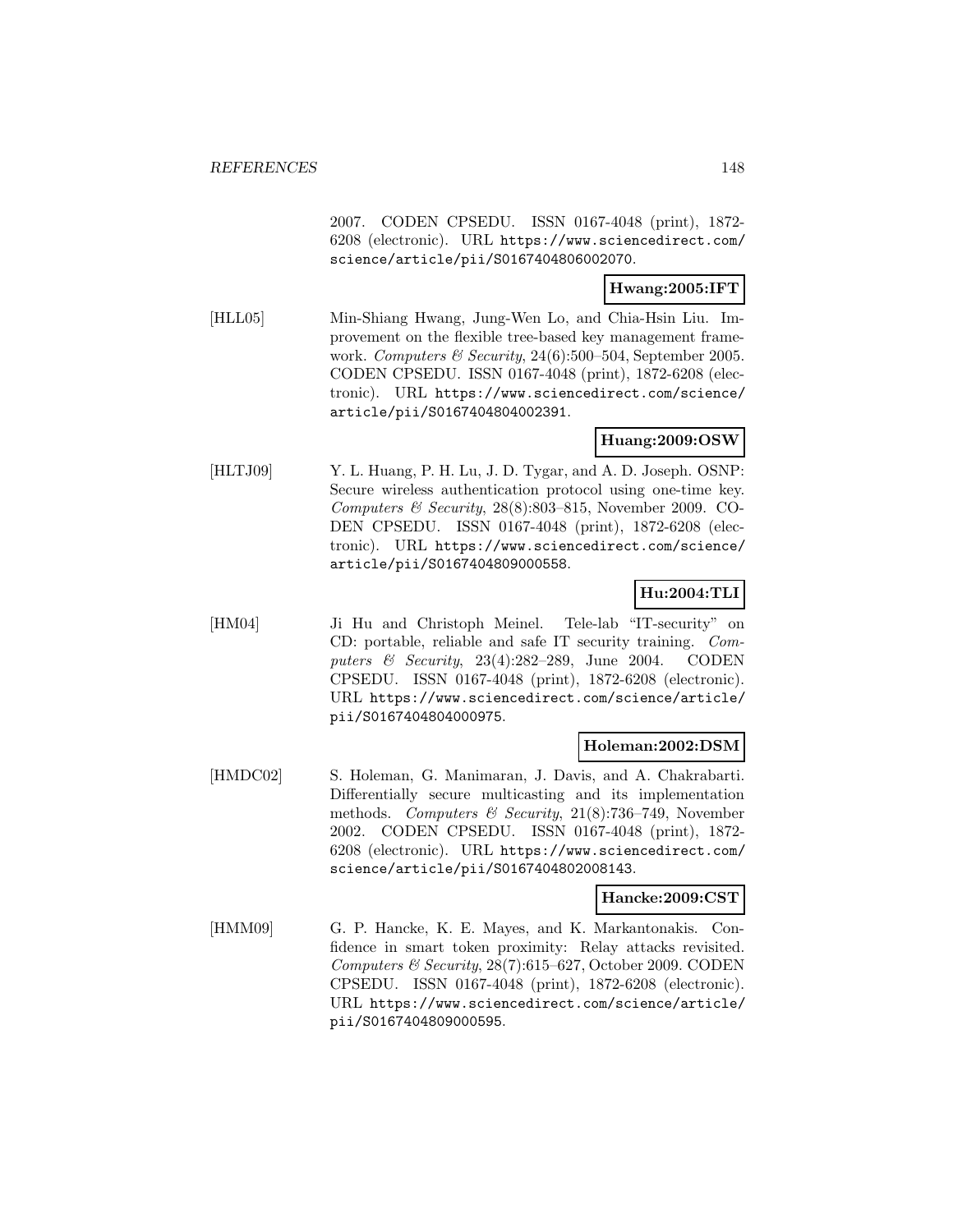#### **Hofmeyr:2004:IIS**

[Hof04] S. Hofmeyr. The implications of immunology for secure systems design. Computers  $\mathcal C$  Security, 23(6):453-455, September 2004. CODEN CPSEDU. ISSN 0167-4048 (print), 1872- 6208 (electronic). URL https://www.sciencedirect.com/ science/article/pii/S016740480400166X.

### **Hofmeyr:2005:HIP**

[Hof05] S. Hofmeyr. Host intrusion prevention: Part of the operating system or on top of the operating system? Computers & Security, 24(6):440-442, September 2005. CODEN CPSEDU. ISSN 0167-4048 (print), 1872-6208 (electronic). URL https://www.sciencedirect.com/science/article/ pii/S0167404805001069.

## **Horrocks:2001:STE**

[Hor01] Ivan Horrocks. Security training: Education for an emerging profession? Computers & Security,  $20(3):219-226$ , May 1, 2001. CODEN CPSEDU. ISSN 0167-4048 (print), 1872- 6208 (electronic). URL https://www.sciencedirect.com/ science/article/pii/S0167404801003066.

#### **Harn:2008:EIBa**

[HR08a] Lein Harn and Jian Ren. Efficient identity-based RSA multisignatures. Computers & Security,  $27(1-2):12-15$ , March 2008. CODEN CPSEDU. ISSN 0167-4048 (print), 1872- 6208 (electronic). URL https://www.sciencedirect.com/ science/article/pii/S0167404808000059.

## **Harn:2008:EIBb**

[HR08b] Lein Harn and Jian Ren. Efficient identity-based RSA multisignatures. Computers & Security,  $27(1-2):12-15$ , March 2008. CODEN CPSEDU. ISSN 0167-4048 (print), 1872- 6208 (electronic). URL https://www.sciencedirect.com/ science/article/pii/S0167404808000059.

#### **Harn:2008:EIBc**

[HR08c] Lein Harn and Jian Ren. Efficient identity-based RSA multisignatures. Computers & Security,  $27(1-2):12-15$ , March 2008. CODEN CPSEDU. ISSN 0167-4048 (print), 1872- 6208 (electronic). URL https://www.sciencedirect.com/ science/article/pii/S0167404808000059.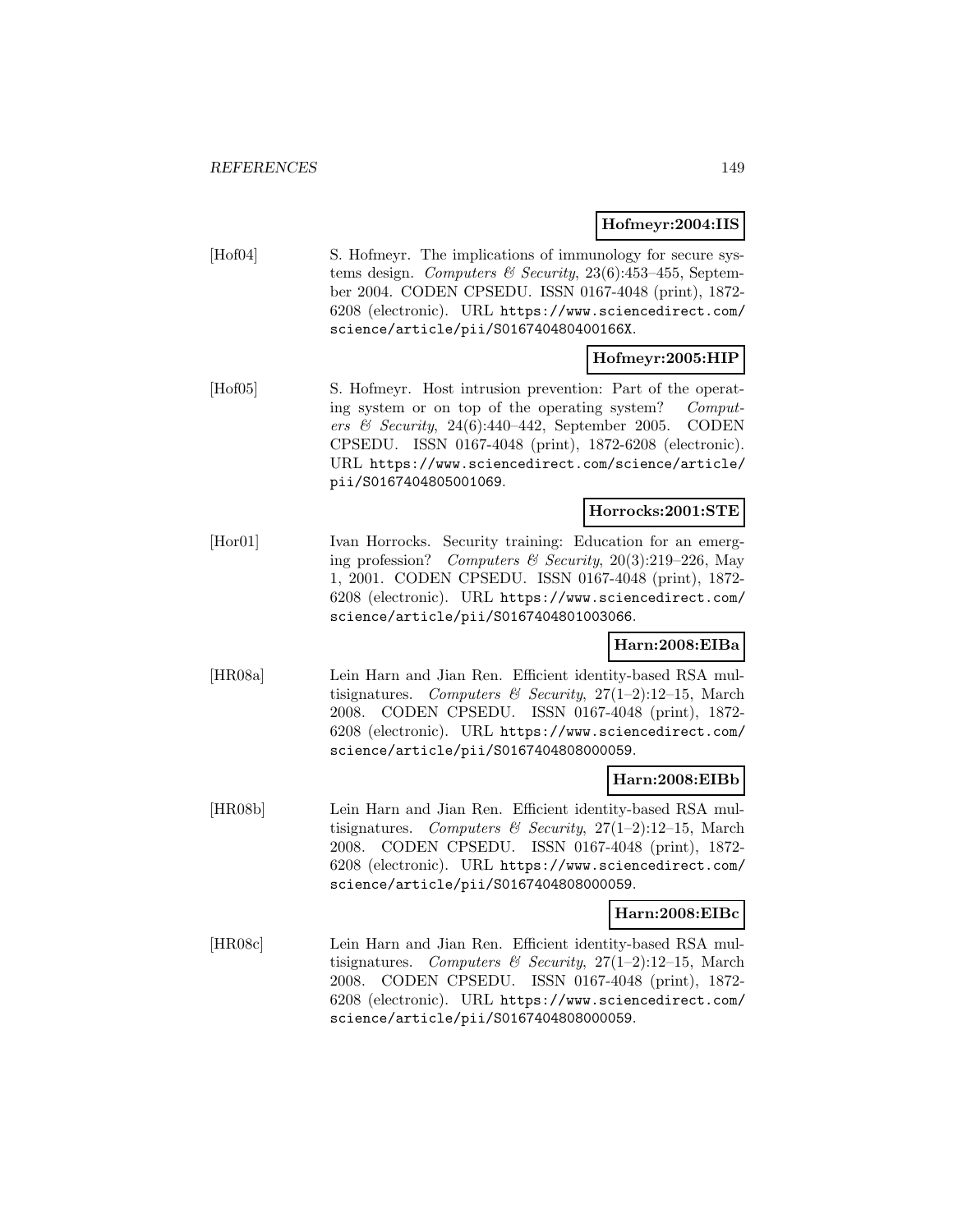#### **Hoogenboom:2000:SRA**

[HS00] Mark Hoogenboom and Patrick Steemers. Security for remote access and mobile applications. Computers  $\mathcal{C}$  Security, 19(2):149–163, February 1, 2000. CODEN CPSEDU. ISSN 0167-4048 (print), 1872-6208 (electronic). URL https://www.sciencedirect.com/science/article/pii/ S0167404800878256.

### **Herzog:2005:PJS**

[HS05] Almut Herzog and Nahid Shahmehri. Performance of the Java security manager. Computers  $\mathcal B$  Security, 24(3):192-207, May 2005. CODEN CPSEDU. ISSN 0167-4048 (print), 1872- 6208 (electronic). URL https://www.sciencedirect.com/ science/article/pii/S0167404804001932.

#### **Huang:2000:GEP**

[HSH00] Yu-Lun Huang, Shiuh-Pyng Shieh, and Fu-Shen Ho. A generic electronic payment model supporting multiple merchant transactions. Computers & Security,  $19(5):453-465$ , July 1, 2000. CODEN CPSEDU. ISSN 0167-4048 (print), 1872-6208 (electronic). URL https://www.sciencedirect. com/science/article/pii/S0167404800050318.

#### **Huffmire:2008:EMPa**

[HSKL08a] Ted Huffmire, Timothy Sherwood, Ryan Kastner, and Timothy Levin. Enforcing memory policy specifications in reconfigurable hardware. Computers & Security,  $27(5-6)$ :197-215, October 2008. CODEN CPSEDU. ISSN 0167-4048 (print), 1872-6208 (electronic). URL https://www.sciencedirect. com/science/article/pii/S0167404808000138.

#### **Huffmire:2008:EMPb**

[HSKL08b] Ted Huffmire, Timothy Sherwood, Ryan Kastner, and Timothy Levin. Enforcing memory policy specifications in reconfigurable hardware. Computers & Security,  $27(5-6)$ :197-215, October 2008. CODEN CPSEDU. ISSN 0167-4048 (print), 1872-6208 (electronic). URL https://www.sciencedirect. com/science/article/pii/S0167404808000138.

#### **Huffmire:2008:EMPc**

[HSKL08c] Ted Huffmire, Timothy Sherwood, Ryan Kastner, and Timothy Levin. Enforcing memory policy specifications in reconfigurable hardware. Computers & Security,  $27(5-6)$ :197-215,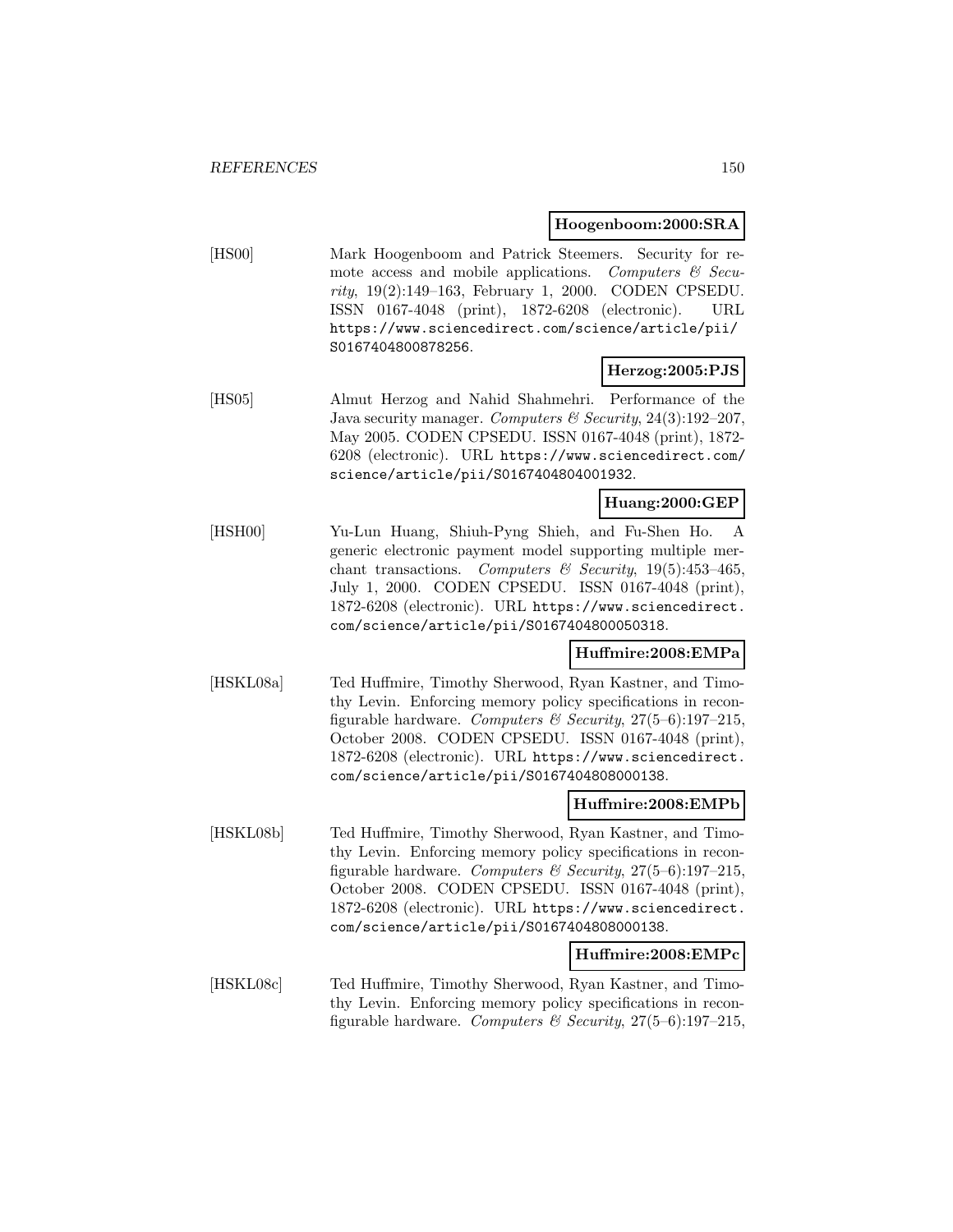October 2008. CODEN CPSEDU. ISSN 0167-4048 (print), 1872-6208 (electronic). URL https://www.sciencedirect. com/science/article/pii/S0167404808000138.

### **Hunker:2002:PCB**

[Hun02] Jeffrey Hunker. Policy challenges in building dependability in global infrastructures. Computers & Security,  $21(8)$ :705-711, November 2002. CODEN CPSEDU. ISSN 0167-4048 (print), 1872-6208 (electronic). URL https://www.sciencedirect. com/science/article/pii/S0167404802008076.

## **Hsu:2003:CIT**

[HW03] Chien-Lung Hsu and Tzong-Sun Wu. Cryptanalyses and improvements of two cryptographic key assignment schemes for dynamic access control in a user hierarchy. Computers  $\&$  Security, 22(5):453-456, July 2003. CODEN CPSEDU. ISSN 0167-4048 (print), 1872-6208 (electronic). URL https://www.sciencedirect.com/science/article/ pii/S0167404803005145.

## **Hongxin:2009:REM**

[HYJ<sup>+</sup>09] Zhang Hongxin, Huang Yuewang, Wang Jianxin, Lu Yinghua, and Zhang Jinling. Recognition of electro-magnetic leakage information from computer radiation with SVM. Computers  $\mathcal C$  Security, 28(1–2):72–76, February/March 2009. CODEN CPSEDU. ISSN 0167-4048 (print), 1872-6208 (electronic). URL https://www.sciencedirect.com/science/article/ pii/S016740480800093X.

## **Zuo:2006:IIH**

[hZxZtZ06] Zhi hong Zuo, Qing xin Zhu, and Ming tian Zhou. Infection, imitation and a hierarchy of computer viruses. Computers  $\mathcal B$  Security, 25(6):469–473, September 2006. CODEN CPSEDU. ISSN 0167-4048 (print), 1872-6208 (electronic). URL https://www.sciencedirect.com/science/article/ pii/S0167404806000307.

#### **Iheagwara:2004:EID**

[Ihe04] Charles Iheagwara. The effect of intrusion detection management methods on the return on investment. Computers & Security, 23(3):213–228, May 2004. CODEN CPSEDU. ISSN 0167-4048 (print), 1872-6208 (electronic).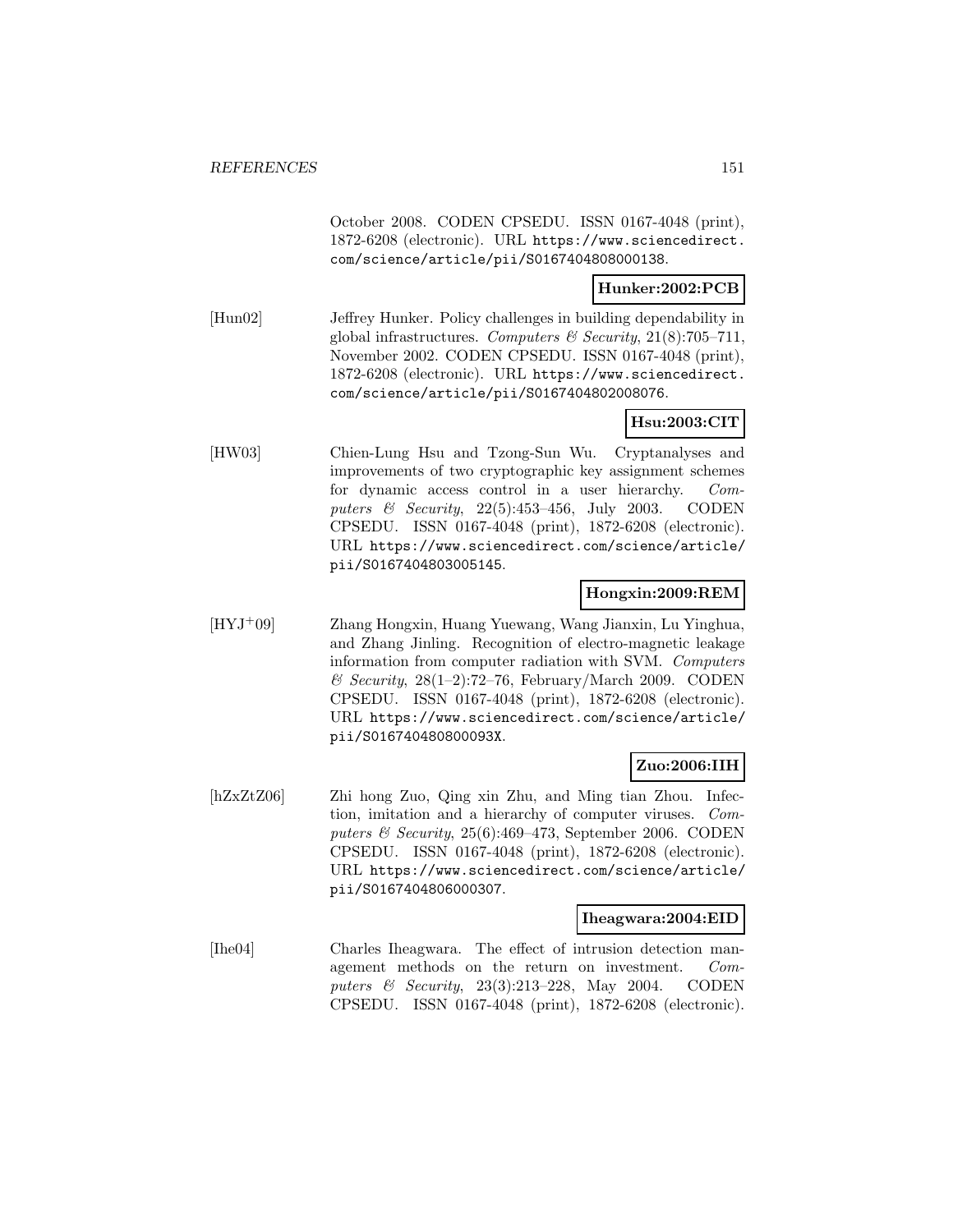URL https://www.sciencedirect.com/science/article/ pii/S0167404804000203.

#### **Izadinia:2006:UIS**

[IKE06] Vafa D. Izadinia, D. G. Kourie, and J. H. P. Eloff. Uncovering identities: a study into VPN tunnel fingerprinting. Computers & Security,  $25(2):97-105$ , March 2006. CODEN CPSEDU. ISSN 0167-4048 (print), 1872-6208 (electronic). URL https://www.sciencedirect.com/science/article/ pii/S0167404805002014.

## **Igure:2006:SIS**

[ILW06] Vinay M. Igure, Sean A. Laughter, and Ronald D. Williams. Security issues in SCADA networks. Computers  $\mathcal{C}$  Security, 25(7):498–506, October 2006. CODEN CPSEDU. ISSN 0167-4048 (print), 1872-6208 (electronic). URL https://www.sciencedirect.com/science/article/pii/ S0167404806000514.

### **Jayeju-akinsiku:2002:TEC**

[Ja02] Babatunde Jayeju-akinsiku. Technology and Electronic Communications Act 2000. Computers & Security,  $21(7)$ :624–628, November 2002. CODEN CPSEDU. ISSN 0167-4048 (print), 1872-6208 (electronic). URL https://www.sciencedirect. com/science/article/pii/S0167404802011100.

#### **Jeon:2004:FXE**

[JCKL04] Jae-Myeong Jeon, Yon Dohn Chung, Myoung Ho Kim, and Yoon Joon Lee. Filtering XPath expressions for XML access control. Computers & Security,  $23(7):591-605$ , October 2004. CODEN CPSEDU. ISSN 0167-4048 (print), 1872-6208 (electronic). URL https://www.sciencedirect.com/science/ article/pii/S0167404804001786.

#### **Johnston:2003:SHC**

[JEL03] J. Johnston, J. H. P. Eloff, and L. Labuschagne. Security and human computer interfaces. Computers  $\mathcal{C}$  Security, 22(8):675–684, December 2003. CODEN CPSEDU. ISSN 0167-4048 (print), 1872-6208 (electronic). URL https://www.sciencedirect.com/science/article/pii/ S0167404803000063.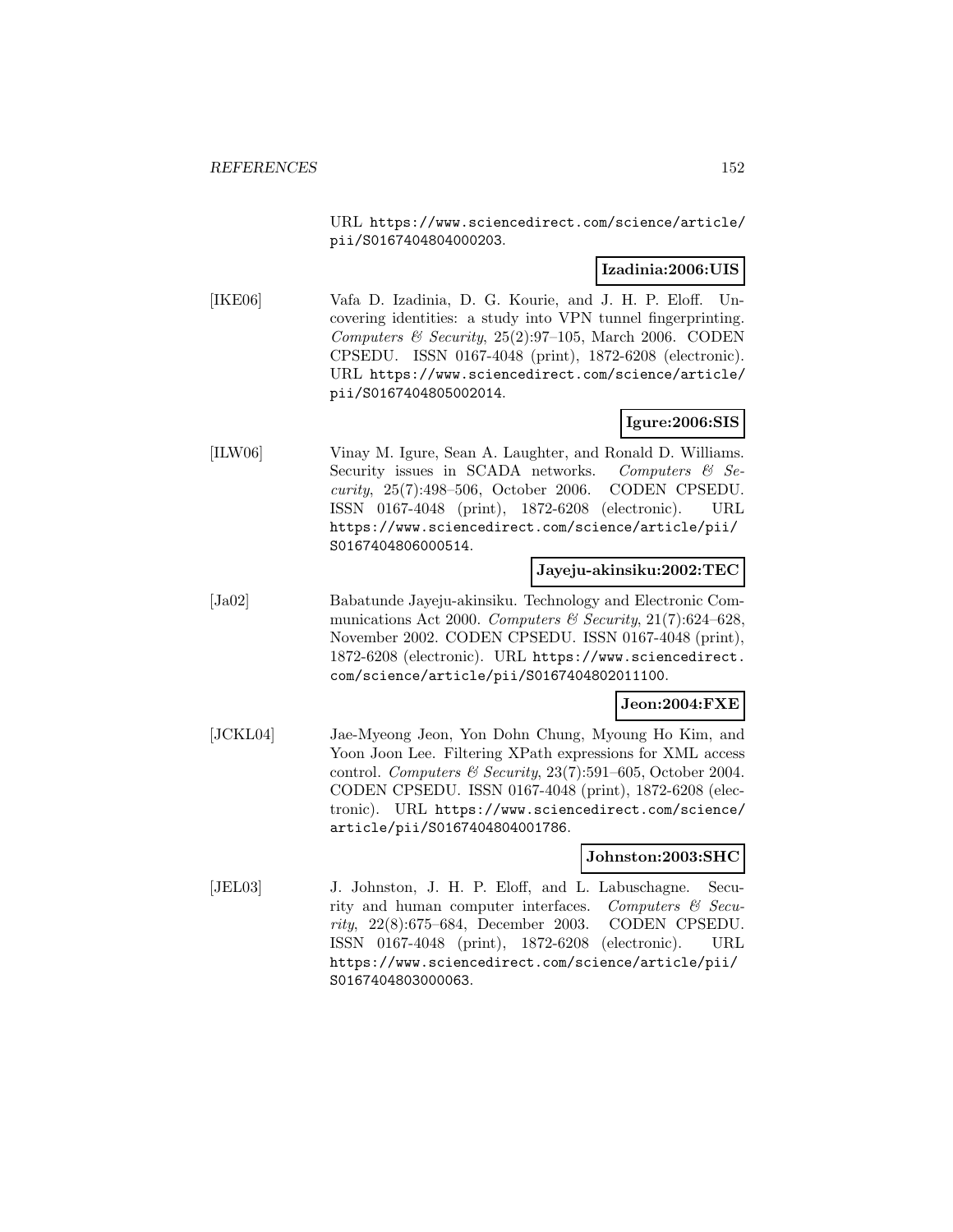#### **Jiang:2005:NMB**

[JHgJ05] Jun Jiang, Chen He, and Ling ge Jiang. A novel mixbased location privacy mechanism in mobile IPv6. Computers  $\mathcal B$  Security, 24(8):629–641, November 2005. CODEN CPSEDU. ISSN 0167-4048 (print), 1872-6208 (electronic). URL https://www.sciencedirect.com/science/article/ pii/S0167404805000957.

## **Jeong:2007:KAKa**

[JL07a] Ik Rae Jeong and Dong Hoon Lee. Key agreement for key hypergraph. Computers & Security,  $26(7-8)$ :452-458, December 2007. CODEN CPSEDU. ISSN 0167-4048 (print), 1872- 6208 (electronic). URL https://www.sciencedirect.com/ science/article/pii/S0167404807000946.

## **Jeong:2007:KAKb**

[JL07b] Ik Rae Jeong and Dong Hoon Lee. Key agreement for key hypergraph. Computers & Security,  $26(7-8):452-458$ , December 2007. CODEN CPSEDU. ISSN 0167-4048 (print), 1872- 6208 (electronic). URL https://www.sciencedirect.com/ science/article/pii/S0167404807000946.

### **Jeong:2007:KAKc**

[JL07c] Ik Rae Jeong and Dong Hoon Lee. Key agreement for key hypergraph. Computers & Security,  $26(7-8):452-458$ , December 2007. CODEN CPSEDU. ISSN 0167-4048 (print), 1872- 6208 (electronic). URL https://www.sciencedirect.com/ science/article/pii/S0167404807000946.

#### **Lee:2007:RKD**

[jLC07] Hyoung joo Lee and Sungzoon Cho. Retraining a keystroke dynamics-based authenticator with impostor patterns. Computers & Security, 26(4):300–310, June 2007. CODEN CPSEDU. ISSN 0167-4048 (print), 1872-6208 (electronic). URL https://www.sciencedirect.com/science/article/ pii/S0167404806002057.

#### **Jiang:2004:FAP**

[JPL04] Rui Jiang, Li Pan, and Jian-Hua Li. Further analysis of password authentication schemes based on authentication tests. Computers & Security, 23(6):469–477, September 2004. CO-DEN CPSEDU. ISSN 0167-4048 (print), 1872-6208 (elec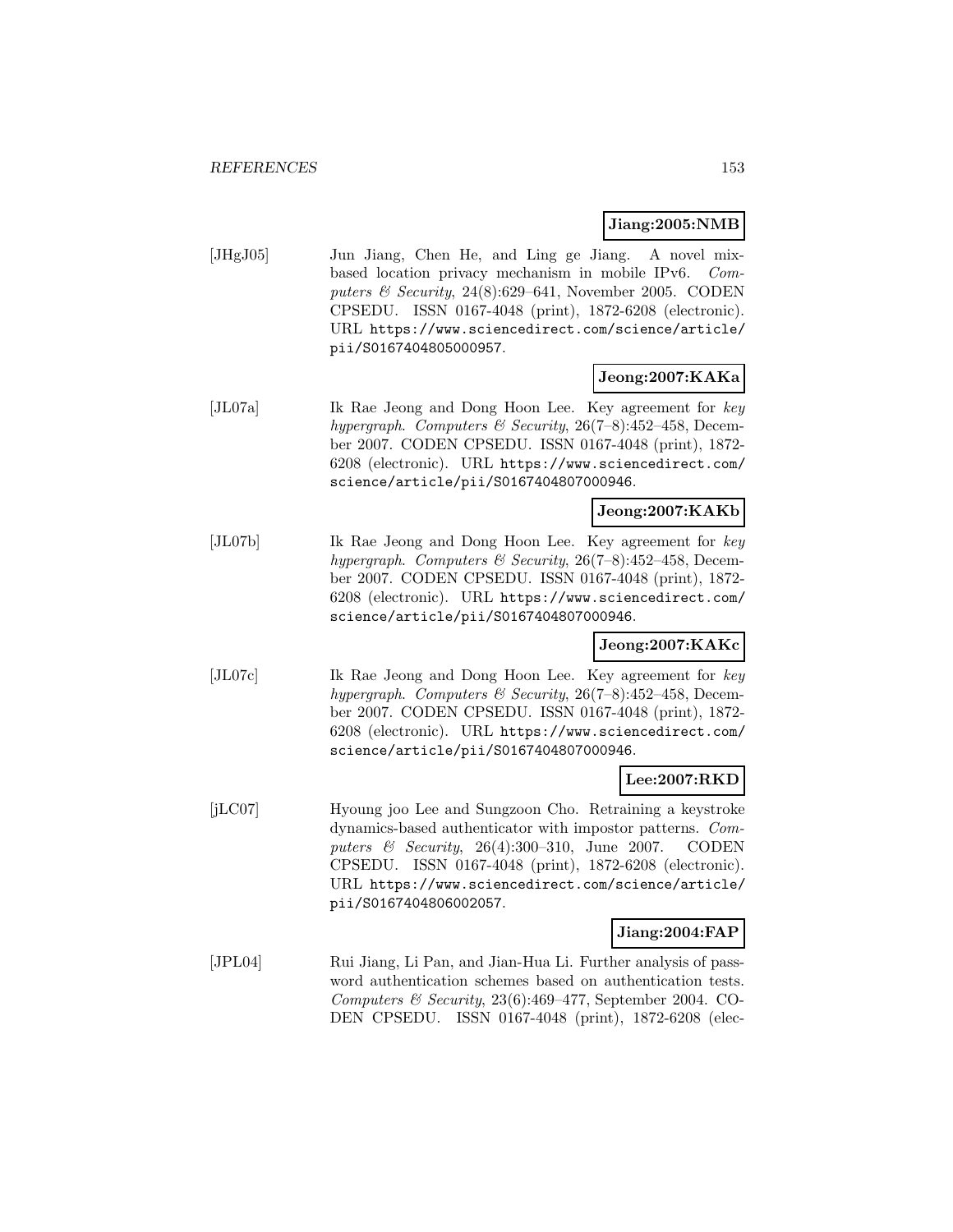tronic). URL https://www.sciencedirect.com/science/ article/pii/S0167404804001038.

## **Jiang:2005:IEA**

[JPL05] Rui Jiang, Li Pan, and Jian-Hua Li. An improvement on efficient anonymous auction protocols. Computers  $\mathcal{C}$ Security, 24(2):169–174, March 2005. CODEN CPSEDU. ISSN 0167-4048 (print), 1872-6208 (electronic). URL https://www.sciencedirect.com/science/article/pii/ S0167404804002408.

## **Janczewski:2002:DIS**

[JS02] Lech Janczewski and Frank Xinli Shi. Development of information security baselines for healthcare information systems in new Zealand. Computers & Security,  $21(2):172-192$ , March 31, 2002. CODEN CPSEDU. ISSN 0167-4048 (print), 1872- 6208 (electronic). URL https://www.sciencedirect.com/ science/article/pii/S0167404802002122.

## **Johansson:2003:DCV**

[JS03] Jesper M. Johansson and E. Eugene Schultz. Dealing with contextual vulnerabilities in code: distinguishing between solutions and pseudosolutions. Computers  $\mathcal{C}$  Security, 22(2):152–159, February 2003. CODEN CPSEDU. ISSN 0167-4048 (print), 1872-6208 (electronic). URL https://www.sciencedirect.com/science/article/pii/ S016740480300213X.

## **Jiang:2005:RTI**

[JSD05] Wenbao Jiang, Hua Song, and Yiqi Dai. Real-time intrusion detection for high-speed networks. Computers & Security, 24(4):287–294, June 2005. CODEN CPSEDU. ISSN 0167-4048 (print), 1872-6208 (electronic). URL https://www.sciencedirect.com/science/article/pii/ S0167404804002354.

## **Jian:2007:MDB**

[JST<sup>+</sup>07] Zhou Jian, Haruhiko Shirai, Isamu Takahashi, Jousuke Kuroiwa, Tomohiro Odaka, and Hisakazu Ogura. Masquerade detection by boosting decision stumps using UNIX commands. Computers  $\&$  Security, 26(4):311-318, June 2007. CODEN CPSEDU. ISSN 0167-4048 (print), 1872-6208 (electronic). URL https://www.sciencedirect.com/science/article/ pii/S0167404806002069.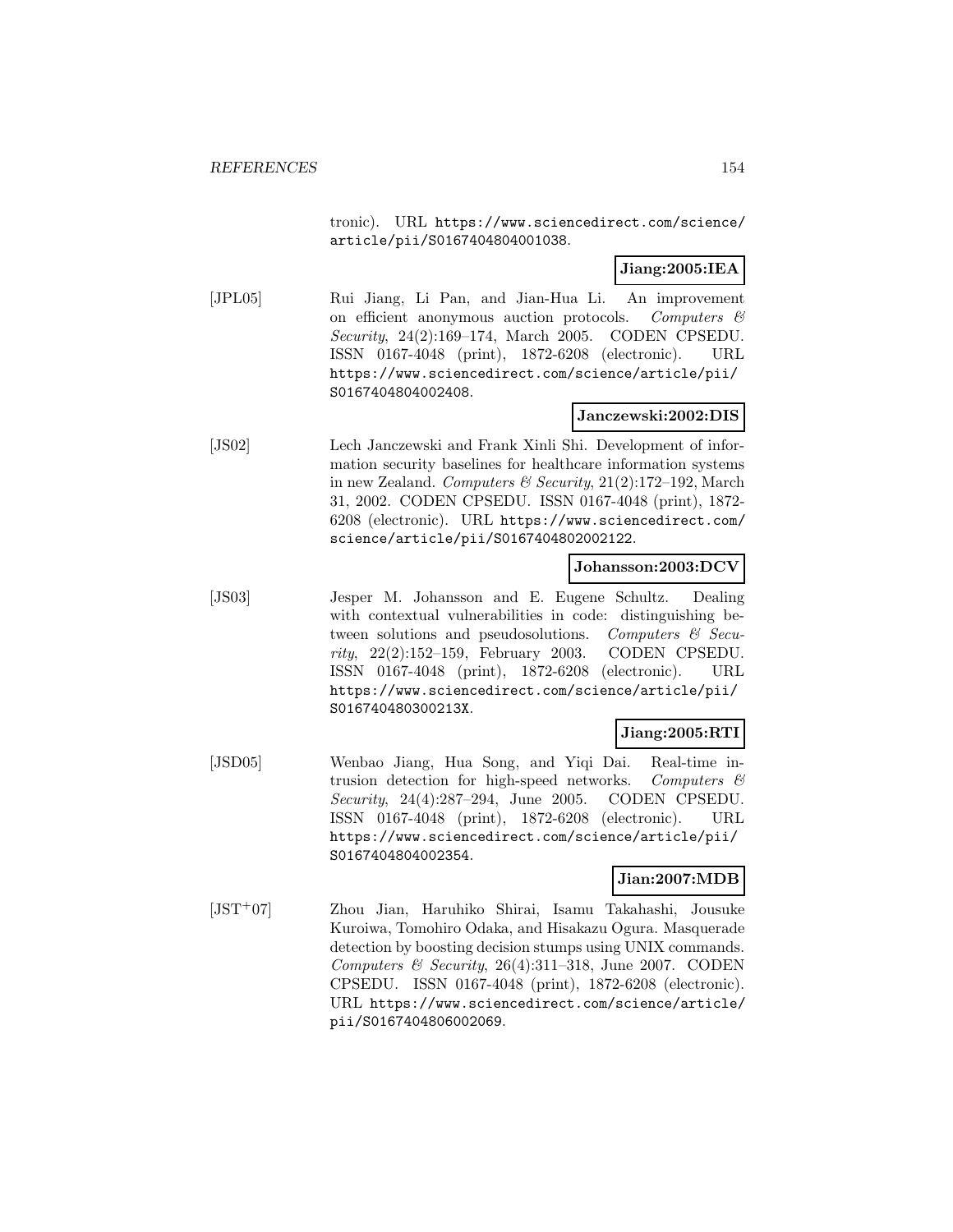### **Juang:2004:EPA**

| $[\text{Jua}04]$ | Wen-Sheng Juang. Efficient password authenticated key            |
|------------------|------------------------------------------------------------------|
|                  | agreement using smart cards. Computers $\mathcal C$ Security, 23 |
|                  | (2):167-173, March 2004. CODEN CPSEDU. ISSN 0167-                |
|                  | 4048 (print), 1872-6208 (electronic). URL https://www.           |
|                  | sciencedirect.com/science/article/pii/S0167404804000252.         |

## **Kamel:2009:RSW**

[KA09] Ibrahim Kamel and Qutaiba Albluwi. A robust software watermarking for copyright protection. Computers & Security, 28(6):395–409, September 2009. CODEN CPSEDU. ISSN 0167-4048 (print), 1872-6208 (electronic). URL https://www.sciencedirect.com/science/article/ pii/S016740480900008X.

## **Kamel:2009:SPI**

[Kam09] Ibrahim Kamel. A schema for protecting the integrity of databases. Computers & Security, 28(7):698–709, October 2009. CODEN CPSEDU. ISSN 0167-4048 (print), 1872- 6208 (electronic). URL https://www.sciencedirect.com/ science/article/pii/S0167404809000297.

### **Kovacich:2000:IT**

[KB00] Gerald L. Kovacich and William C. Boni. Internet targets. Computers & Security, 19(2):133–140, February 1, 2000. CO-DEN CPSEDU. ISSN 0167-4048 (print), 1872-6208 (electronic). URL https://www.sciencedirect.com/science/ article/pii/S0167404800878232.

#### **Kim:2005:EES**

[KC05] Han-Sung Kim and Sung-Deok Cha. Empirical evaluation of SVM-based masquerade detection using UNIX commands. Computers & Security,  $24(2):160-168$ , March 2005. CODEN CPSEDU. ISSN 0167-4048 (print), 1872-6208 (electronic). URL https://www.sciencedirect.com/science/article/ pii/S0167404804001944.

#### **Kraemer:2009:HOF**

[KCC09] Sara Kraemer, Pascale Carayon, and John Clem. Human and organizational factors in computer and information security: Pathways to vulnerabilities. Computers & Security, 28(7):509–520, October 2009. CODEN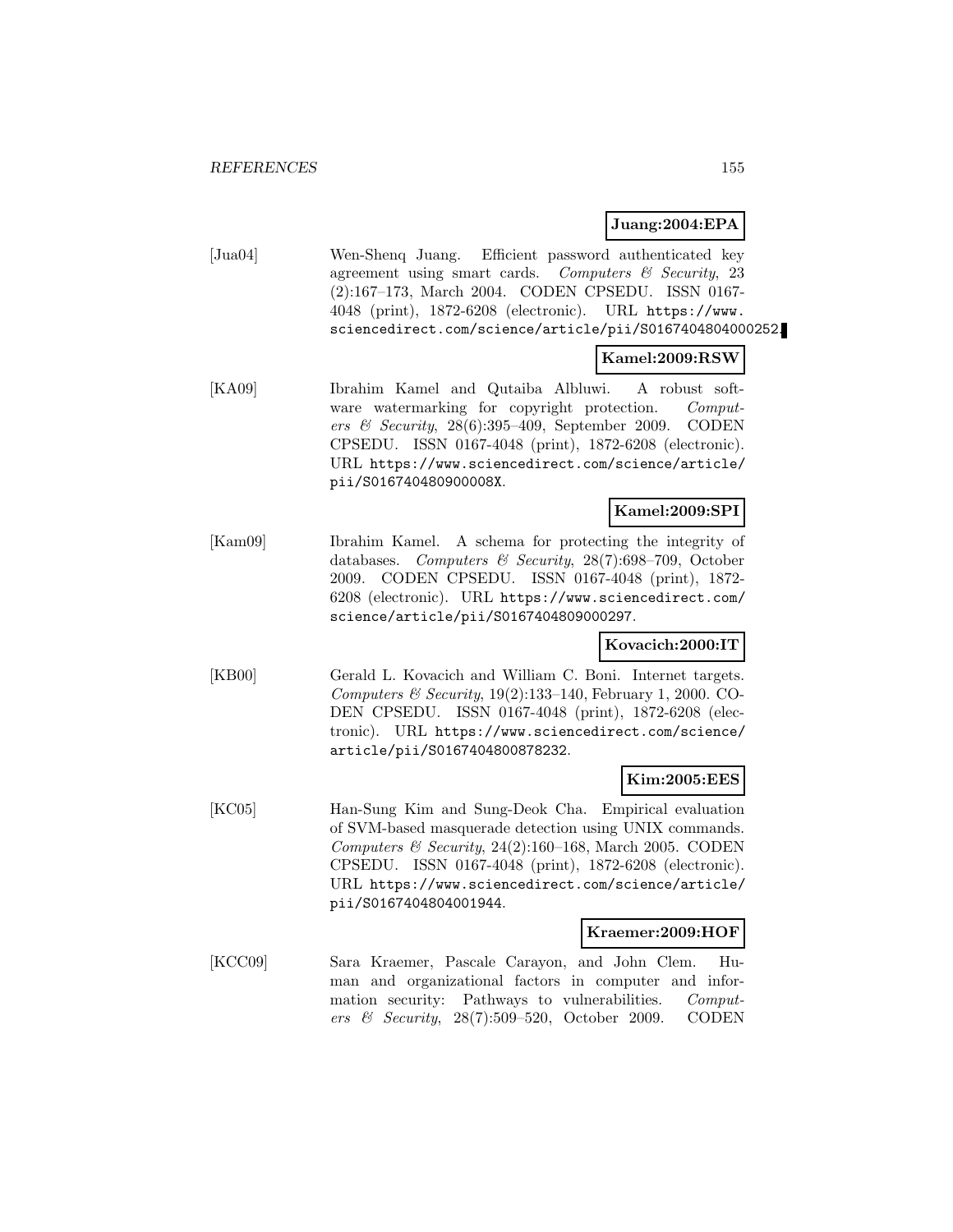CPSEDU. ISSN 0167-4048 (print), 1872-6208 (electronic). URL https://www.sciencedirect.com/science/article/ pii/S0167404809000467.

## **Kamara:2003:AVI**

[KFS<sup>+</sup>03] Seny Kamara, Sonia Fahmy, Eugene Schultz, Florian Kerschbaum, and Michael Frantzen. Analysis of vulnerabilities in Internet firewalls. Computers  $\mathcal B$  Security, 22(3):214–232. April 2003. CODEN CPSEDU. ISSN 0167-4048 (print), 1872- 6208 (electronic). URL https://www.sciencedirect.com/ science/article/pii/S0167404803003109.

## **Kapsalis:2006:DCA**

[KHKK06] Vassilis Kapsalis, Loukas Hadellis, Dimitris Karelis, and Stavros Koubias. A dynamic context-aware access control architecture for e-services. Computers  $\mathscr{C}$  Security, 25(7): 507–521, October 2006. CODEN CPSEDU. ISSN 0167- 4048 (print), 1872-6208 (electronic). URL https://www. sciencedirect.com/science/article/pii/S0167404806000770.

## **King:2004:AAS**

[Kin04] Stuart King. Applying application security standards — a case study. Computers & Security,  $23(1):17-21$ , February 2004. CODEN CPSEDU. ISSN 0167-4048 (print), 1872-6208 (electronic). URL https://www.sciencedirect.com/science/ article/pii/S0167404804000124.

## **Kovacich:2001:WIP**

[KJ01] Gerald L. Kovacich and Andy Jones. What InfoSec professionals should know about information warfare tactics by terrorists. Computers & Security,  $21(1):35-41$ , First Quarter 2001. CODEN CPSEDU. ISSN 0167-4048 (print), 1872-6208 (electronic). URL https://www.sciencedirect.com/science/ article/pii/S0167404802001049.

## **Kovacich:2002:WIP**

[KJ02] Gerald L. Kovacich and Andy Jones. What InfoSec professionals should know about information warfare tactics by terrorists. Computers & Security, 21(2):113–119, March 31, 2002. CODEN CPSEDU. ISSN 0167-4048 (print), 1872-6208 (electronic). URL https://www.sciencedirect.com/science/ article/pii/S0167404802002031.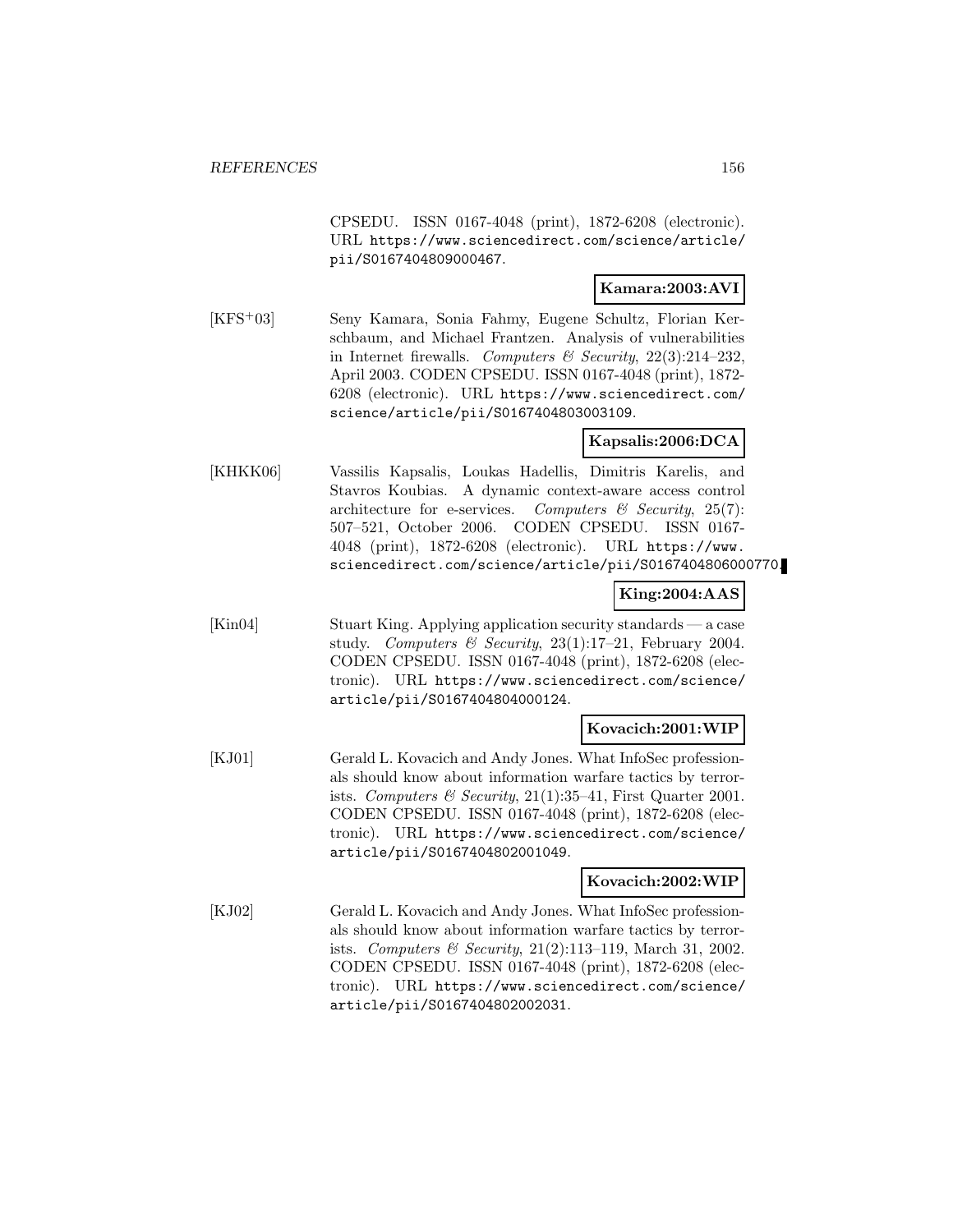## **Kjaerland:2006:TCC**

[Kja06] Maria Kjaerland. A taxonomy and comparison of computer security incidents from the commercial and government sectors. Computers & Security,  $25(7)$ :522-538, October 2006. CODEN CPSEDU. ISSN 0167-4048 (print), 1872-6208 (electronic). URL https://www.sciencedirect.com/science/article/ pii/S0167404806001234.

## **Kirda:2009:CSC**

[KJKV09] Engin Kirda, Nenad Jovanovic, Christopher Kruegel, and Giovanni Vigna. Client-side cross-site scripting protection. Computers & Security, 28(7):592–604, October 2009. CODEN CPSEDU. ISSN 0167-4048 (print), 1872-6208 (electronic). URL https://www.sciencedirect.com/science/article/ pii/S0167404809000479.

### **Kokolakis:2000:AIM**

[KK00] S. A. Kokolakis and E. A. Kiountouzis. Achieving interoperability in a multiple-security-policies environment. Computers & Security, 19(3):267–281, March 1, 2000. CODEN CPSEDU. ISSN 0167-4048 (print), 1872-6208 (electronic). URL https://www.sciencedirect.com/science/article/ pii/S0167404800886150.

## **Kenny:2002:ADR**

[KK02] Steve Kenny and Larry Korba. Applying digital rights management systems to privacy rights management. Computers & Security,  $21(7)$ :648-664, November 2002. CODEN CPSEDU. ISSN 0167-4048 (print), 1872-6208 (electronic). URL https://www.sciencedirect.com/science/article/ pii/S0167404802011173.

## **Kruger:2006:PAI**

[KK06] H. A. Kruger and W. D. Kearney. A prototype for assessing information security awareness. Computers  $\mathcal{C}$  Security, 25(4):289–296, June 2006. CODEN CPSEDU. ISSN 0167-4048 (print), 1872-6208 (electronic). URL https://www.sciencedirect.com/science/article/pii/ S0167404806000563.

## **Ksiezopolski:2007:ASM**

[KK07] Bogdan Ksiezopolski and Zbigniew Kotulski. Adaptable security mechanism for dynamic environments. Computers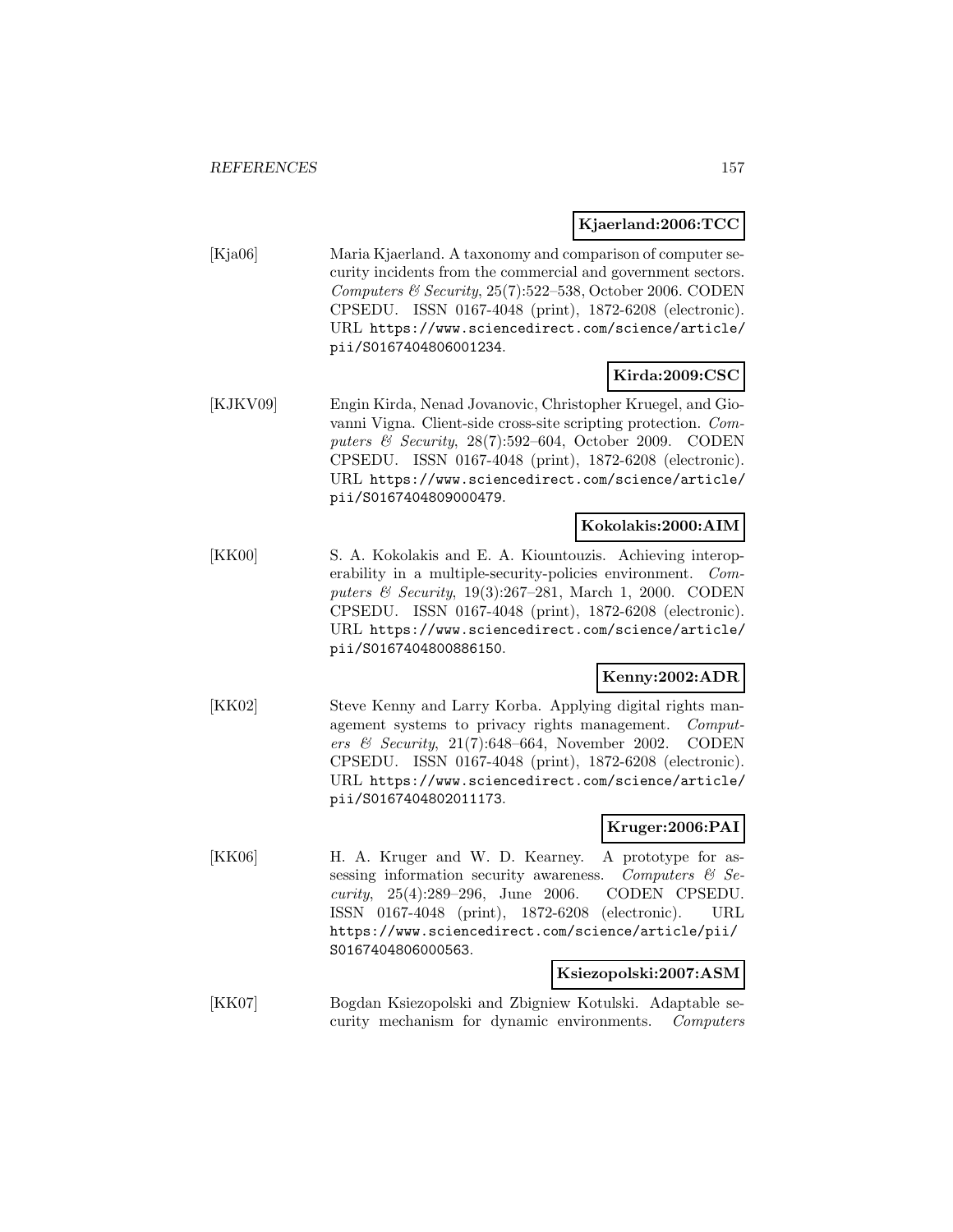& Security, 26(3):246–255, May 2007. CODEN CPSEDU. ISSN 0167-4048 (print), 1872-6208 (electronic). URL https://www.sciencedirect.com/science/article/pii/ S0167404806001878.

#### **Kruger:2008:CRIa**

[KK08a] H. A. Kruger and W. D. Kearney. Consensus rank $ing$  — an ICT security awareness case study. Computers & Security, 27(7–8):254–259, December 2008. CODEN CPSEDU. ISSN 0167-4048 (print), 1872-6208 (electronic). URL https://www.sciencedirect.com/science/article/ pii/S0167404808000448.

### **Kruger:2008:CRIb**

[KK08b] H. A. Kruger and W. D. Kearney. Consensus ranking — an ICT security awareness case study. Computers & Security, 27(7–8):254–259, December 2008. CODEN CPSEDU. ISSN 0167-4048 (print), 1872-6208 (electronic). URL https://www.sciencedirect.com/science/article/ pii/S0167404808000448.

#### **Kruger:2008:CRIc**

[KK08c] H. A. Kruger and W. D. Kearney. Consensus rank $ing$  — an ICT security awareness case study. Computers & Security, 27(7–8):254–259, December 2008. CODEN CPSEDU. ISSN 0167-4048 (print), 1872-6208 (electronic). URL https://www.sciencedirect.com/science/article/ pii/S0167404808000448.

## **Khill:2001:MPF**

[KKHR01] Insoo Khill, Jiseon Kim, Ingoo Han, and Jaecheol Ryou. Multi-party fair exchange protocol using ring architecture model. Computers  $\mathcal B$  Security, 20(5):422-439, July 1, 2001. CODEN CPSEDU. ISSN 0167-4048 (print), 1872-6208 (electronic). URL https://www.sciencedirect.com/science/ article/pii/S0167404801005144.

## **Karyda:2005:ISS**

[KKK05] Maria Karyda, Evangelos Kiountouzis, and Spyros Kokolakis. Information systems security policies: a contextual perspective. Computers & Security, 24(3):246-260, May 2005. CO-DEN CPSEDU. ISSN 0167-4048 (print), 1872-6208 (electronic). URL https://www.sciencedirect.com/science/ article/pii/S0167404804002378.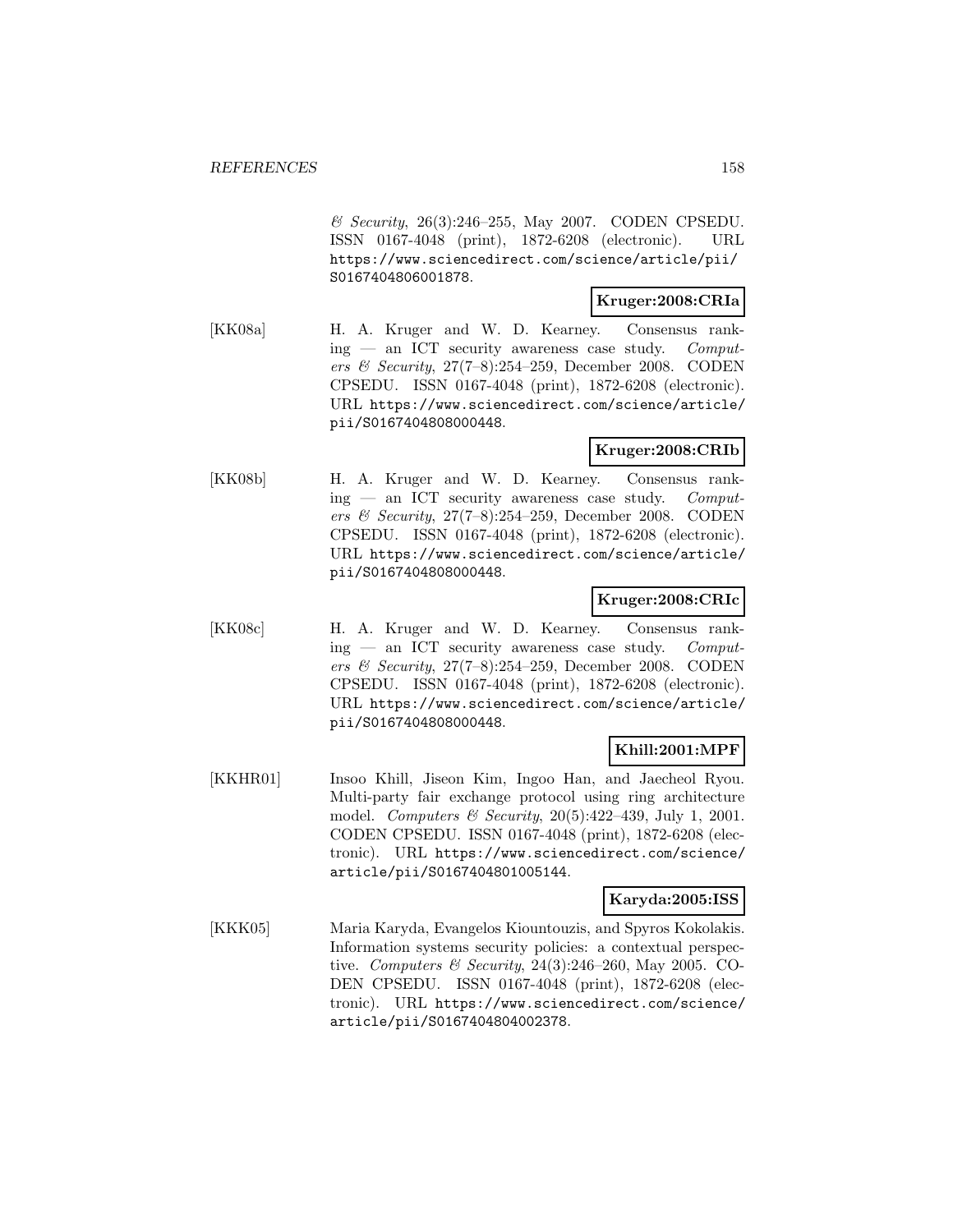## **Kim:2007:SDC**

[KL07] Sangkyun Kim and Hong Joo Lee. A study on decision consolidation methods using analytic models for security systems. Computers & Security,  $26(2):145-153$ , March 2007. CODEN CPSEDU. ISSN 0167-4048 (print), 1872-6208 (electronic). URL https://www.sciencedirect.com/science/article/ pii/S0167404806001404.

## **Kao:2009:DRA**

[KLL09] Kuo-Fong Kao, I.-En Liao, and Yueh-Chia Li. Detecting rogue access points using client-side bottleneck bandwidth analysis. Computers & Security, 28(3–4):144–152, May/June 2009. CODEN CPSEDU. ISSN 0167-4048 (print), 1872-6208 (electronic). URL https://www.sciencedirect.com/science/ article/pii/S0167404808001132.

### **Knapp:2009:ISP**

[KMMB09] Kenneth J. Knapp, R. Franklin Morris, Thomas E. Marshall, and Terry Anthony Byrd. Information security policy: an organizational-level process model. Computers & Security, 28(7):493–508, October 2009. CODEN CPSEDU. ISSN 0167-4048 (print), 1872-6208 (electronic). URL https://www.sciencedirect.com/science/article/ pii/S0167404809000765.

## **Kwak:2006:SEK**

[KMWD06] DongJin Kwak, SangJae Moon, Guilin Wang, and Robert H. Deng. A secure extension of the Kwak–Moon group signcryption scheme. Computers & Security,  $25(6)$ : 435-444, September 2006. CODEN CPSEDU. ISSN 0167-4048 (print), 1872- 6208 (electronic). URL https://www.sciencedirect.com/ science/article/pii/S0167404806000915.

#### **Kennedy:2000:KRF**

[KMZ00] John Kennedy, Stephen M. Matyas, and Nevenko Zunic. Key recovery functional model. Computers  $\mathcal{C}$  Security, 19(1):31–36, January 1, 2000. CODEN CPSEDU. ISSN 0167-4048 (print), 1872-6208 (electronic). URL https://www.sciencedirect.com/science/article/pii/ S0167404800863609.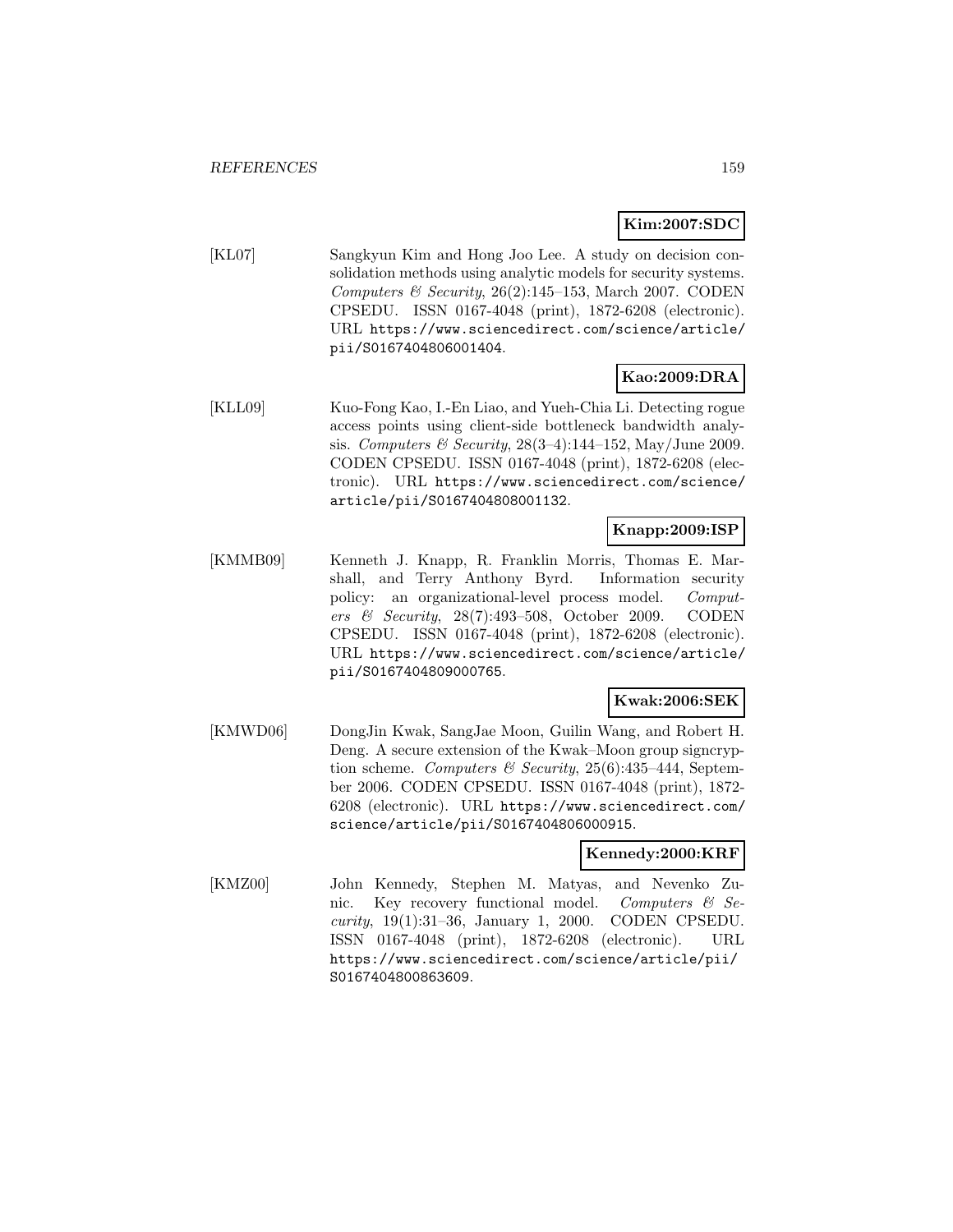## **Kelly:2003:RCD**

[KN03] Christopher Kelly and Chris Nelms. Roadmap to checking data migration. Computers & Security,  $22(6):506-510$ , September 2003. CODEN CPSEDU. ISSN 0167-4048 (print), 1872-6208 (electronic). URL https://www.sciencedirect. com/science/article/pii/S0167404803006084.

## **Kondakci:2009:CCA**

[Kon09] Suleyman Kondakci. A concise cost analysis of Internet malware. Computers & Security, 28(7):648-659, October 2009. CODEN CPSEDU. ISSN 0167-4048 (print), 1872-6208 (electronic). URL https://www.sciencedirect.com/science/ article/pii/S0167404809000133.

### **Kovacich:2000:NPI**

[Kov00a] Gerald L. Kovacich. Netspionage — part III: the black zone, who uses netspionage, how and why. Computers & Security, 19(6):505–519, October 1, 2000. CODEN CPSEDU. ISSN 0167-4048 (print), 1872-6208 (electronic). URL https://www.sciencedirect.com/science/article/ pii/S0167404800060259.

## **Kovacich:2000:NGTa**

[Kov00b] Gerald L. Kovacich. Netspionage — the global threat to information, part i: What is it and why  $I$  should care? Computers & Security, 19(4):326–336, April 1, 2000. CODEN CPSEDU. ISSN 0167-4048 (print), 1872-6208 (electronic). URL https://www.sciencedirect.com/science/article/ pii/S0167404800040207.

#### **Kovacich:2000:NGTb**

[Kov00c] Gerald L. Kovacich. Netspionage — the global threat to information, part II: Information collection in the Gray zone. Computers & Security,  $19(5):421-427$ , July 1, 2000. CODEN CPSEDU. ISSN 0167-4048 (print), 1872-6208 (electronic). URL https://www.sciencedirect.com/science/article/ pii/S0167404800050288.

#### **Kovacich:2001:CIA**

[Kov01a] Gerald L. Kovacich. The corporate information assurance officer (CIAO). Computers & Security, 20(4):302-307, July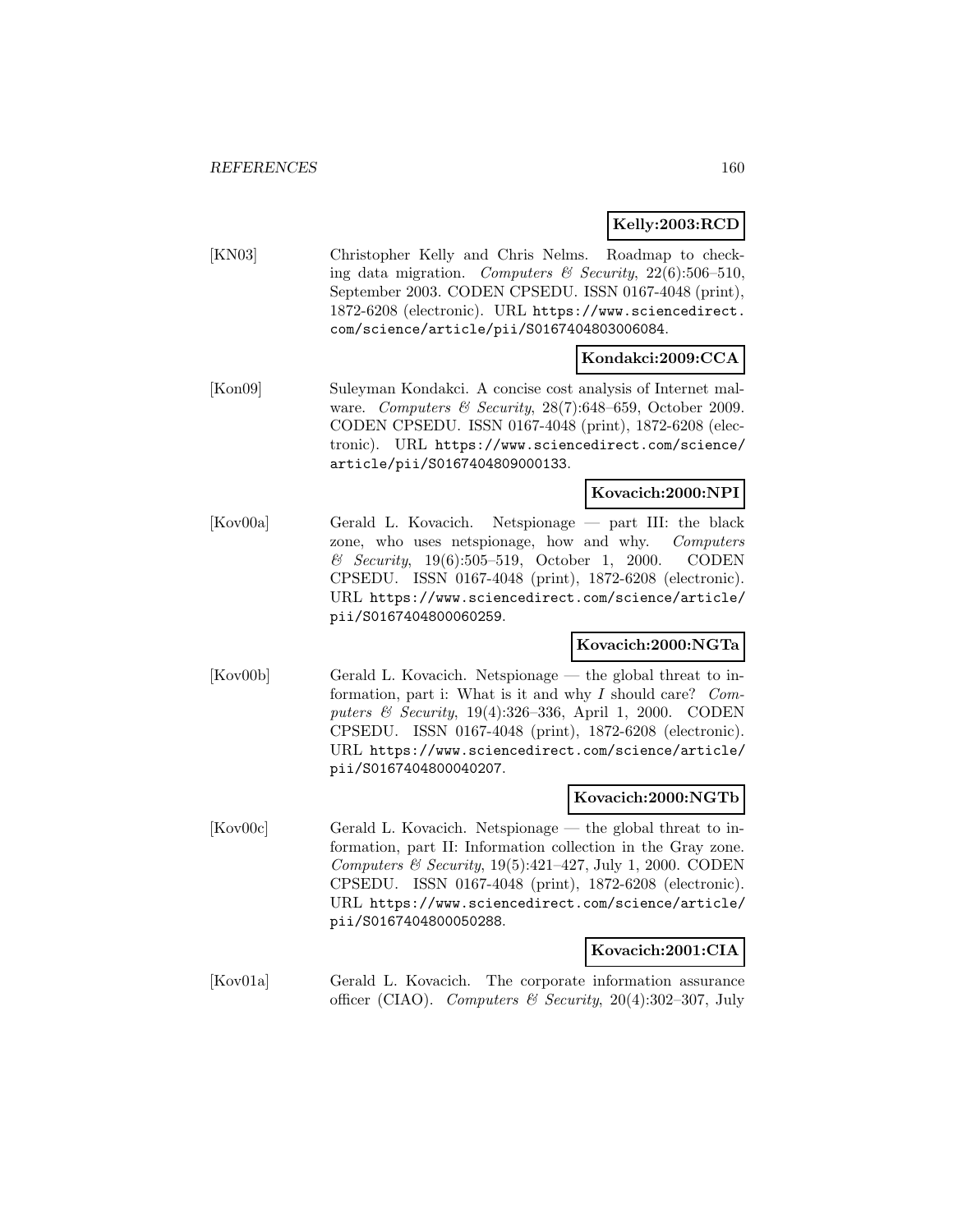31, 2001. CODEN CPSEDU. ISSN 0167-4048 (print), 1872- 6208 (electronic). URL https://www.sciencedirect.com/ science/article/pii/S0167404801004047.

### **Kovacich:2001:PSC**

[Kov01b] Gerald L. Kovacich. Protecting 21-st Century information It's time for a change. Computers  $\mathcal B$  Security, 20(3):207–213, May 1, 2001. CODEN CPSEDU. ISSN 0167-4048 (print), 1872-6208 (electronic). URL https://www.sciencedirect. com/science/article/pii/S0167404801003042.

## **Kang:2008:IKDa**

[KPsH<sup>+</sup>08a] Pilsung Kang, Sunghoon Park, Seong seob Hwang, Hyoung joo Lee, and Sungzoon Cho. Improvement of keystroke data quality through artificial rhythms and cues. Computers & Security,  $27(1-2):3-11$ , March 2008. CODEN CPSEDU. ISSN 0167-4048 (print), 1872-6208 (electronic). URL https://www.sciencedirect.com/science/article/ pii/S0167404808000023.

## **Kang:2008:IKDb**

[KPsH<sup>+</sup>08b] Pilsung Kang, Sunghoon Park, Seong seob Hwang, Hyoung joo Lee, and Sungzoon Cho. Improvement of keystroke data quality through artificial rhythms and cues. Computers & Security,  $27(1-2):3-11$ , March 2008. CODEN CPSEDU. ISSN 0167-4048 (print), 1872-6208 (electronic). URL https://www.sciencedirect.com/science/article/ pii/S0167404808000023.

### **Kang:2008:IKDc**

[KPsH<sup>+</sup>08c] Pilsung Kang, Sunghoon Park, Seong seob Hwang, Hyoung joo Lee, and Sungzoon Cho. Improvement of keystroke data quality through artificial rhythms and cues. Computers & Security,  $27(1-2)$ :3-11, March 2008. CODEN CPSEDU. ISSN 0167-4048 (print), 1872-6208 (electronic). URL https://www.sciencedirect.com/science/article/ pii/S0167404808000023.

#### **Karabacak:2005:IIS**

[KS05] Bilge Karabacak and Ibrahim Sogukpinar. ISRAM: information security risk analysis method. Computers  $\mathcal{C}$  Security, 24(2):147–159, March 2005. CODEN CPSEDU. ISSN 0167-4048 (print), 1872-6208 (electronic). URL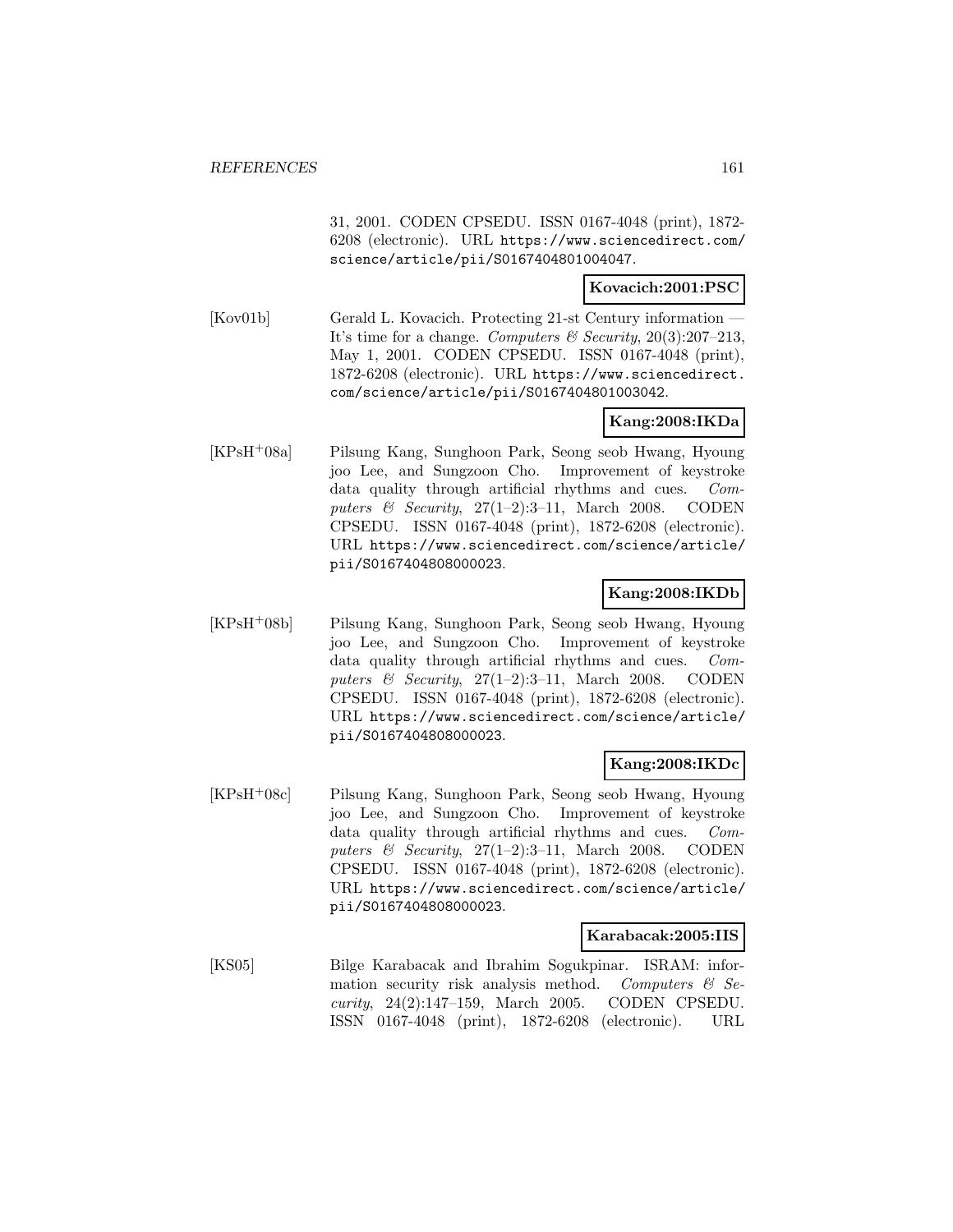https://www.sciencedirect.com/science/article/pii/ S0167404804001890.

#### **Karabacak:2006:QMI**

[KS06] Bilge Karabacak and Ibrahim Sogukpinar. A quantitative method for ISO 17799 gap analysis. Computers & Security,  $25(6):413-419$ , September 2006. CODEN CPSEDU. ISSN 0167-4048 (print), 1872-6208 (electronic). URL https://www.sciencedirect.com/science/article/ pii/S0167404806000757.

## **Kritzinger:2008:ISMa**

[KS08a] E. Kritzinger and E. Smith. Information security management: an information security retrieval and awareness model for industry. Computers & Security,  $27(5-6):224-231$ , October 2008. CODEN CPSEDU. ISSN 0167-4048 (print), 1872- 6208 (electronic). URL https://www.sciencedirect.com/ science/article/pii/S0167404808000321.

## **Kritzinger:2008:ISMb**

[KS08b] E. Kritzinger and E. Smith. Information security management: an information security retrieval and awareness model for industry. Computers & Security,  $27(5-6):224-231$ , October 2008. CODEN CPSEDU. ISSN 0167-4048 (print), 1872- 6208 (electronic). URL https://www.sciencedirect.com/ science/article/pii/S0167404808000321.

## **Kritzinger:2008:ISMc**

[KS08c] E. Kritzinger and E. Smith. Information security management: an information security retrieval and awareness model for industry. Computers & Security,  $27(5-6)$ :224-231, October 2008. CODEN CPSEDU. ISSN 0167-4048 (print), 1872- 6208 (electronic). URL https://www.sciencedirect.com/ science/article/pii/S0167404808000321.

## **Kumar:2006:PAH**

[Kum06] Sanjeev Kumar. PING attack — how bad is it? Computers & Security, 25(5):332–337, July 2006. CODEN CPSEDU. ISSN 0167-4048 (print), 1872-6208 (electronic). URL https://www.sciencedirect.com/science/article/ pii/S0167404805001926.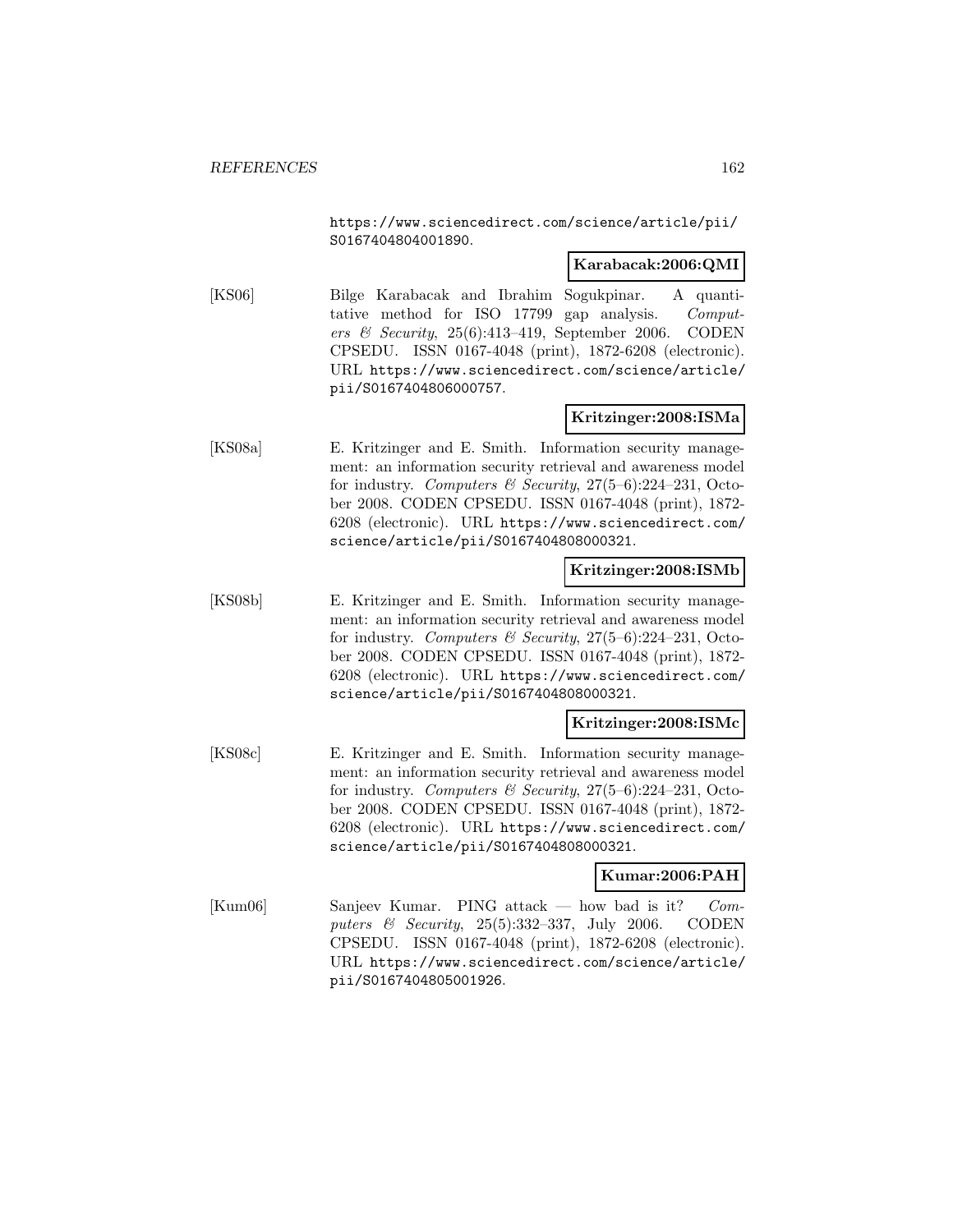## **Kumar:2009:SCU**

[Kum09] K. Vimal Kumar. Securing communication using function extraction technology for malicious code behavior analysis. Computers & Security,  $28(1-2)$ :77-84, February/March 2009. CODEN CPSEDU. ISSN 0167-4048 (print), 1872-6208 (electronic). URL https://www.sciencedirect.com/science/ article/pii/S0167404808000904.

### **Komninos:2006:LSD**

[KVD06] Nikos Komninos, Dimitris Vergados, and Christos Douligeris. Layered security design for mobile ad hoc networks. Computers & Security, 25(2):121–130, March 2006. CODEN CPSEDU. ISSN 0167-4048 (print), 1872-6208 (electronic). URL https://www.sciencedirect.com/science/article/ pii/S0167404805001562.

#### **Komninos:2007:ALS**

[KVD07] Nikos Komninos, Dimitrios D. Vergados, and Christos Douligeris. Authentication in a layered security approach for mobile ad hoc networks. Computers & Security, 26(5):373– 380, August 2007. CODEN CPSEDU. ISSN 0167-4048 (print), 1872-6208 (electronic). URL https://www.sciencedirect. com/science/article/pii/S0167404807000041.

#### **Lo:2008:SEEa**

[LBE08a] Johnny Li-Chang Lo, Judith Bishop, and J. H. P. Eloff. SMSSec: an end-to-end protocol for secure SMS. Computers & Security, 27(5–6):154–167, October 2008. CODEN CPSEDU. ISSN 0167-4048 (print), 1872-6208 (electronic). URL https://www.sciencedirect.com/science/article/ pii/S0167404808000151.

**Lo:2008:SEEb**

[LBE08b] Johnny Li-Chang Lo, Judith Bishop, and J. H. P. Eloff. SMSSec: an end-to-end protocol for secure SMS. Computers & Security,  $27(5-6):154-167$ , October 2008. CODEN CPSEDU. ISSN 0167-4048 (print), 1872-6208 (electronic). URL https://www.sciencedirect.com/science/article/ pii/S0167404808000151.

# **Lo:2008:SEEc**

[LBE08c] Johnny Li-Chang Lo, Judith Bishop, and J. H. P. Eloff. SMSSec: an end-to-end protocol for secure SMS. Comput-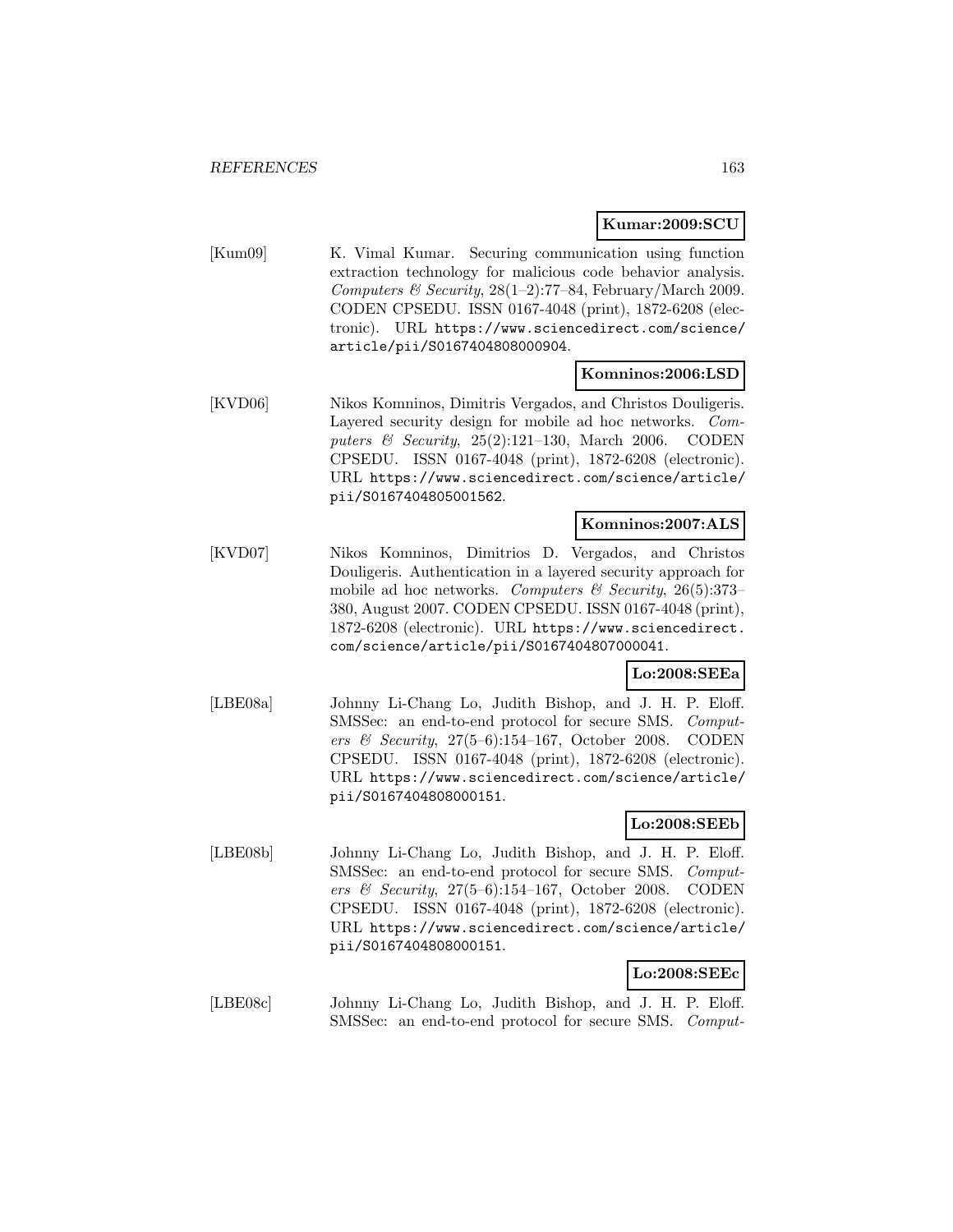ers & Security,  $27(5-6):154-167$ , October 2008. CODEN CPSEDU. ISSN 0167-4048 (print), 1872-6208 (electronic). URL https://www.sciencedirect.com/science/article/ pii/S0167404808000151.

## **Lu:2007:STP**

[LC07] Rongxing Lu and Zhenfu Cao. Simple three-party key exchange protocol. Computers & Security, 26(1):94-97, February 2007. CODEN CPSEDU. ISSN 0167-4048 (print), 1872- 6208 (electronic). URL https://www.sciencedirect.com/ science/article/pii/S0167404806001246.

### **Lin:2004:FSM**

[LCC04] Min-Hui Lin, Chin-Chen Chang, and Yan-Ren Chen. A fair and secure mobile agent environment based on blind signature and proxy host. Computers & Security,  $23(3):199-212$ , May 2004. CODEN CPSEDU. ISSN 0167-4048 (print), 1872- 6208 (electronic). URL https://www.sciencedirect.com/ science/article/pii/S0167404804000288.

#### **Lam:2003:SME**

[LCGS03] Kwok-Yan Lam, Siu-Leung Chung, Ming Gu, and Jia-Guang Sun. Security middleware for enhancing interoperability of public key infrastructure. Computers  $\mathcal{C}$  Security, 22(6):535–546, September 2003. CODEN CPSEDU. ISSN 0167-4048 (print), 1872-6208 (electronic). URL https://www.sciencedirect.com/science/article/pii/ S0167404803006151.

## **Lee:2006:RTA**

[LCK<sup>+</sup>06] Soojin Lee, Byungchun Chung, Heeyoul Kim, Yunho Lee, Chanil Park, and Hyunsoo Yoon. Real-time analysis of intrusion detection alerts via correlation. Computers & Security, 25(3):169–183, May 2006. CODEN CPSEDU. ISSN 0167-4048 (print), 1872-6208 (electronic). URL https://www.sciencedirect.com/science/article/pii/ S0167404805001549.

#### **Lee:2009:CWR**

[LCLL09] Junsup Lee, Sungdeok Cha, Dongkun Lee, and Hyungkyu Lee. Classification of web robots: an empirical study based on over one billion requests. Computers & Security,  $28(8)$ :795–802, November 2009. CODEN CPSEDU. ISSN 0167-4048 (print),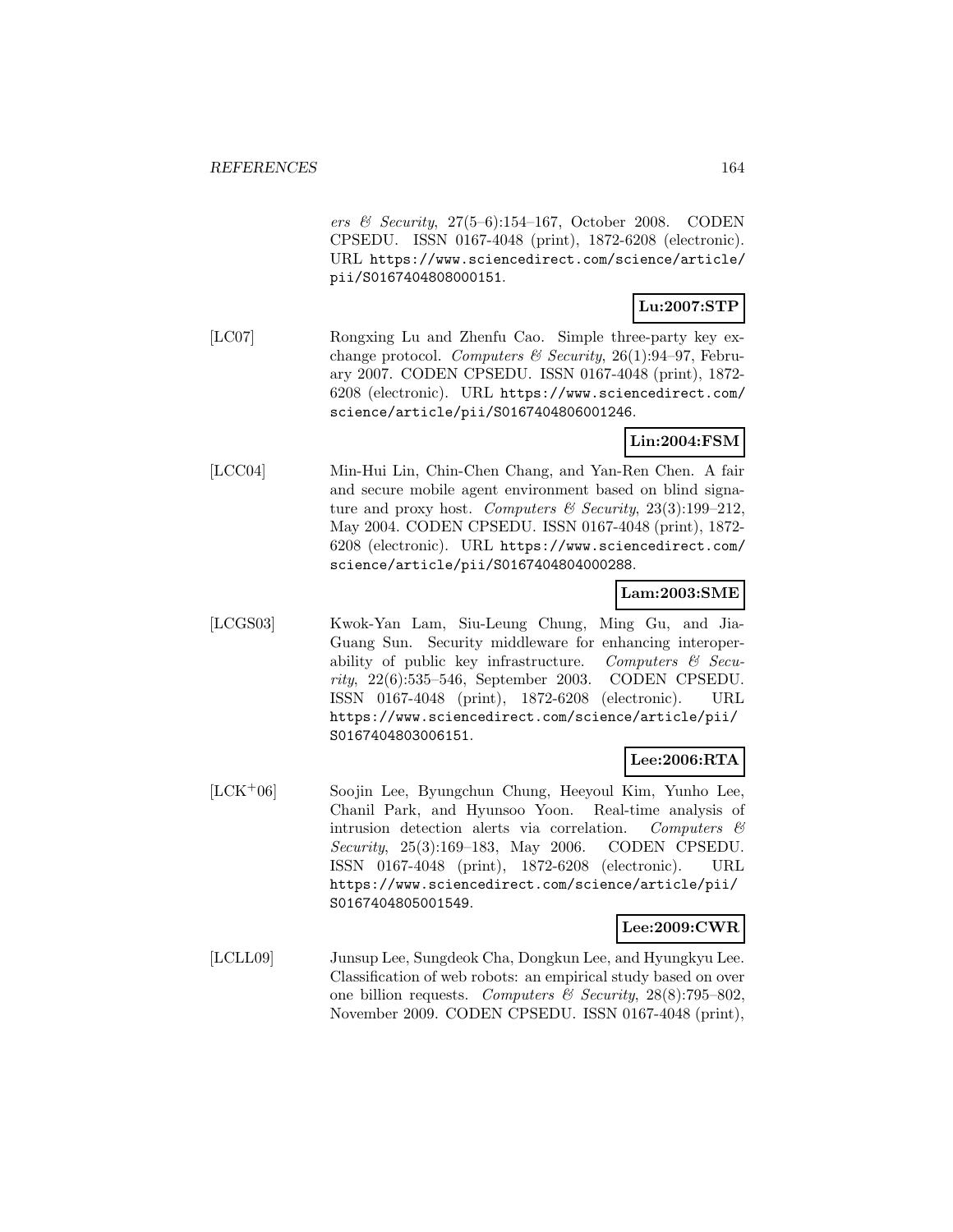1872-6208 (electronic). URL https://www.sciencedirect. com/science/article/pii/S0167404809000546.

### **Leach:2003:SES**

[Lea03a] Dr John Leach. Security engineering and security RoI. Computers & Security,  $22(6):482-486$ , September 2003. CODEN CPSEDU. ISSN 0167-4048 (print), 1872-6208 (electronic). URL https://www.sciencedirect.com/science/article/ pii/S0167404803006059.

## **Leach:2003:IUS**

[Lea03b] John Leach. Improving user security behaviour. Computers & Security,  $22(8):685-692$ , December 2003. CODEN CPSEDU. ISSN 0167-4048 (print), 1872-6208 (electronic). URL https://www.sciencedirect.com/science/article/ pii/S0167404803000075.

## **Leach:2004:TEA**

[Lea04] John Leach. TBSE — an engineering approach to the design of accurate and reliable security systems. Computers  $\mathcal C$  Security, 23(1):22–28, February 2004. CODEN CPSEDU. ISSN 0167-4048 (print), 1872-6208 (electronic). URL https://www.sciencedirect.com/science/article/ pii/S0167404804000690.

## **LeVine:2005:TED**

[LeV05] Richard LeVine. Technology evolution drives need for greater information technology security. Computers  $\mathcal{C}$  Security, 24(5):359–361, August 2005. CODEN CPSEDU. ISSN 0167-4048 (print), 1872-6208 (electronic). URL https://www.sciencedirect.com/science/article/pii/ S0167404805000982.

## **Lei:2007:CSA**

[LFHT07] Jun Lei, Xiaoming Fu, Dieter Hogrefe, and Jianrong Tan. Comparative studies on authentication and key exchange methods for 802.11 wireless LAN. Computers  $\mathcal{C}$  Security, 26(5):401–409, August 2007. CODEN CPSEDU. ISSN 0167-4048 (print), 1872-6208 (electronic). URL https://www.sciencedirect.com/science/article/pii/ S0167404807000053.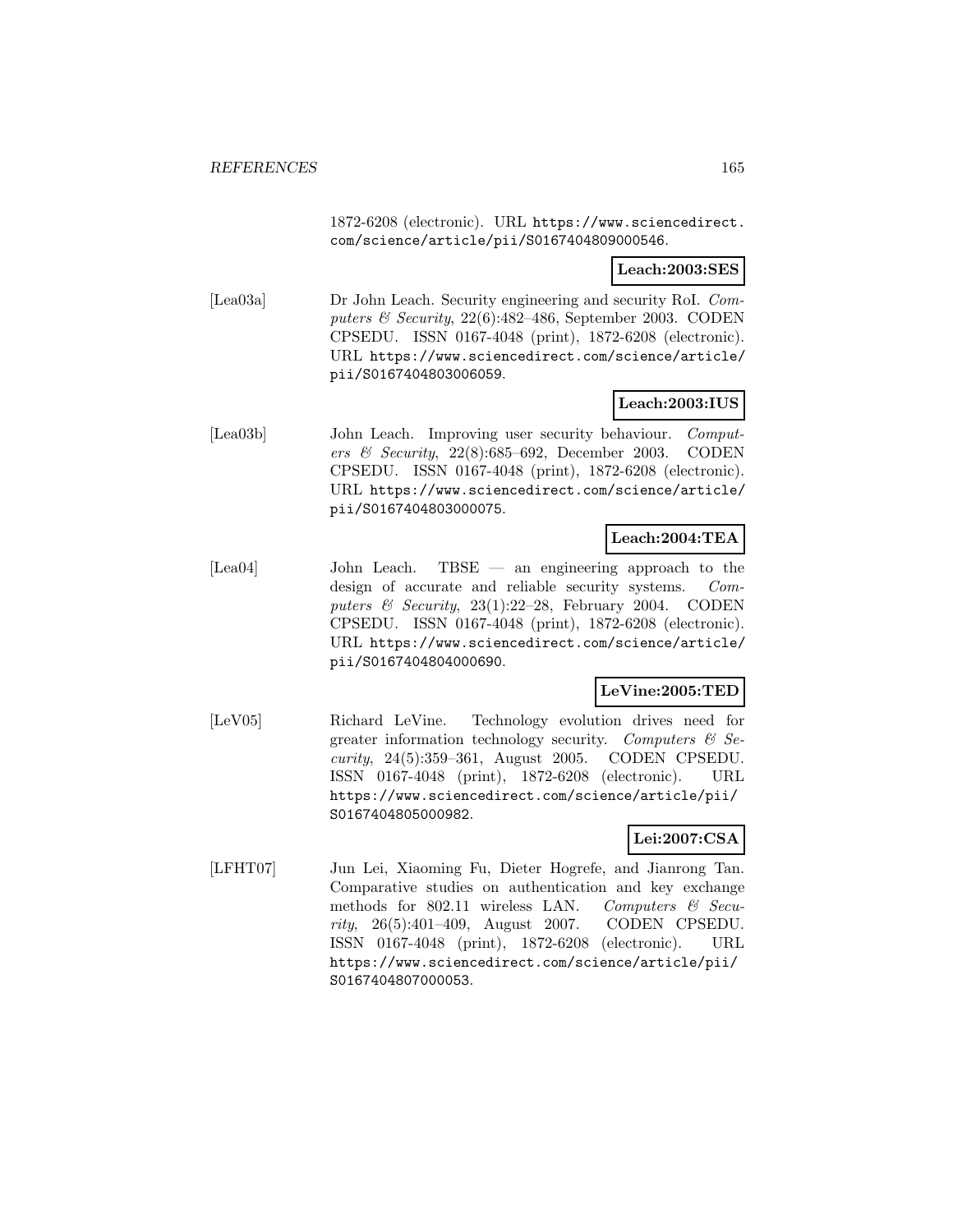### **Lekkas:2004:CNL**

[LG04] Dimitris Lekkas and Dimitris Gritzalis. Cumulative notarization for long-term preservation of digital signatures. Computers  $\mathcal B$  Security, 23(5):413-424, July 2004. CODEN CPSEDU. ISSN 0167-4048 (print), 1872-6208 (electronic). URL https://www.sciencedirect.com/science/article/ pii/S0167404804001014.

# **Liang:2006:VDE**

[LG06] Jinqian Liang and Xiaohong Guan. A virtual disk environment for providing file system recovery. Computers & Security,  $25(8):589-599$ , November 2006. CODEN CPSEDU. ISSN 0167-4048 (print), 1872-6208 (electronic). URL https://www.sciencedirect.com/science/article/ pii/S0167404806001209.

# **Li:2007:ALBa**

[LG07a] Yang Li and Li Guo. An active learning based TCM-KNN algorithm for supervised network intrusion detection. Computers & Security, 26(7–8):459–467, December 2007. CODEN CPSEDU. ISSN 0167-4048 (print), 1872-6208 (electronic). URL https://www.sciencedirect.com/science/article/ pii/S0167404807001101.

# **Li:2007:ALBb**

[LG07b] Yang Li and Li Guo. An active learning based TCM-KNN algorithm for supervised network intrusion detection. Computers & Security, 26(7–8):459–467, December 2007. CODEN CPSEDU. ISSN 0167-4048 (print), 1872-6208 (electronic). URL https://www.sciencedirect.com/science/article/ pii/S0167404807001101.

# **Li:2007:ALBc**

[LG07c] Yang Li and Li Guo. An active learning based TCM-KNN algorithm for supervised network intrusion detection. Computers  $\mathcal B$  Security, 26(7–8):459–467, December 2007. CODEN CPSEDU. ISSN 0167-4048 (print), 1872-6208 (electronic). URL https://www.sciencedirect.com/science/article/ pii/S0167404807001101.

## **Levi:2009:ULM**

[LG09] Albert Levi and Can Berk Güder. Understanding the limitations of S/MIME digital signatures for e-mails: a GUI based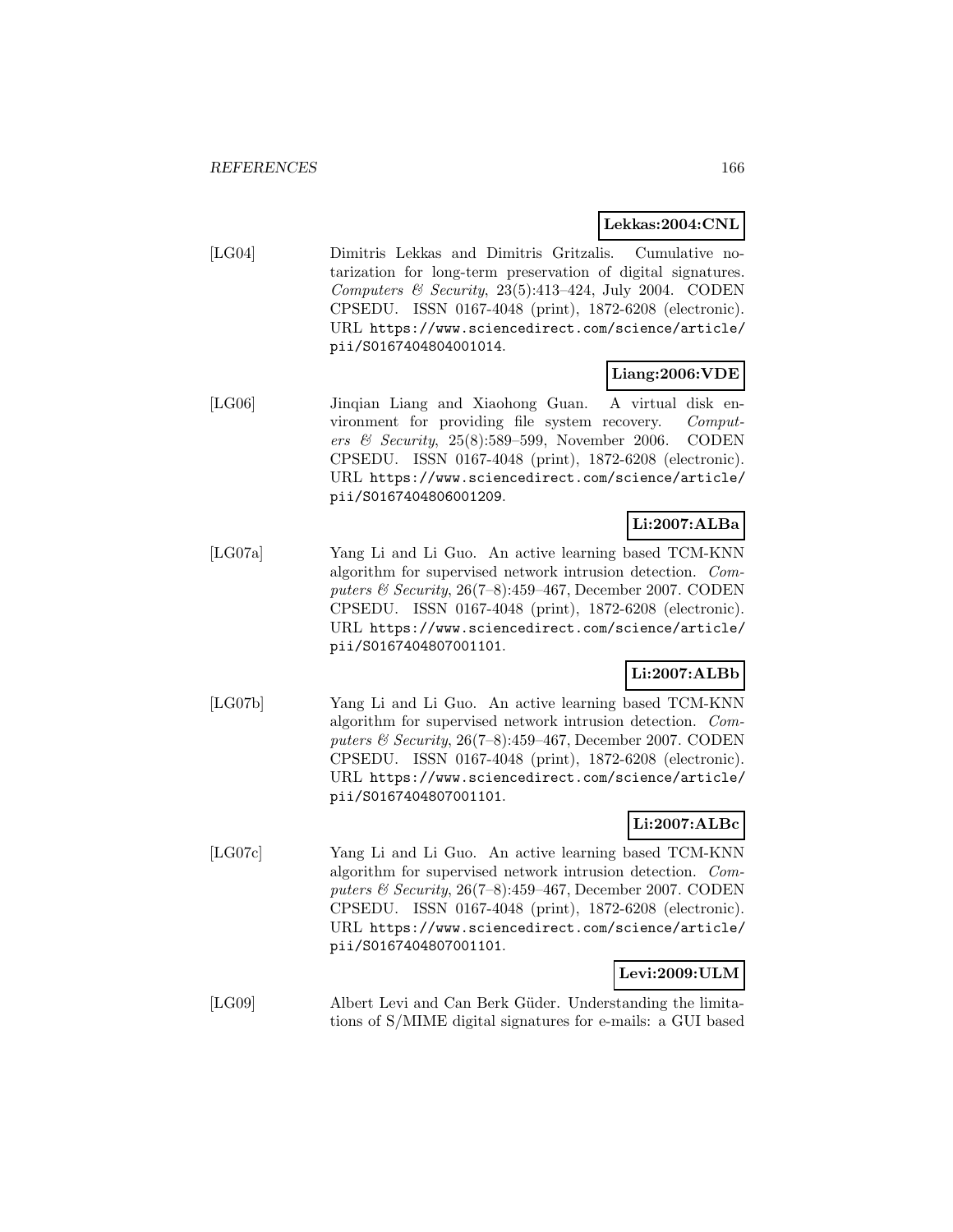approach. Computers & Security,  $28(3-4):105-120$ , May/June 2009. CODEN CPSEDU. ISSN 0167-4048 (print), 1872- 6208 (electronic). URL https://www.sciencedirect.com/ science/article/pii/S0167404808000783.

## **Li:2007:MAS**

[LGW07] Tao Li, Zhihong Guan, and Xianyong Wu. Modeling and analyzing the spread of active worms based on P2P systems. Computers & Security,  $26(3):213-218$ , May 2007. CODEN CPSEDU. ISSN 0167-4048 (print), 1872-6208 (electronic). URL https://www.sciencedirect.com/science/article/ pii/S0167404806001519.

## **Lin:2003:PAS**

[LH03] Chun-Li Lin and Tzonelih Hwang. A password authentication scheme with secure password updating. Computers & Security,  $22(1):68-72$ , January 2003. CODEN CPSEDU. ISSN 0167-4048 (print), 1872-6208 (electronic). URL https://www.sciencedirect.com/science/article/ pii/S0167404803001147.

## **Lee:2004:ETP**

[LHL04] Tian-Fu Lee, Tzonelih Hwang, and Chun-Li Lin. Enhanced three-party encrypted key exchange without server public keys. Computers & Security,  $23(7)$ :571–577, October 2004. CODEN CPSEDU. ISSN 0167-4048 (print), 1872-6208 (electronic). URL https://www.sciencedirect.com/science/ article/pii/S0167404804001762.

## **Li:2004:ARI**

[Li04] Ming Li. An approach to reliably identifying signs of DDOS flood attacks based on LRD traffic pattern recognition. Computers & Security, 23(7):549–558, October 2004. CODEN CPSEDU. ISSN 0167-4048 (print), 1872-6208 (electronic). URL https://www.sciencedirect.com/science/article/ pii/S0167404804001245.

## **Li:2006:CTA**

[Li06] Ming Li. Change trend of averaged Hurst parameter of traffic under DDOS flood attacks. Computers & Security,  $25(3):213-$ 220, May 2006. CODEN CPSEDU. ISSN 0167-4048 (print), 1872-6208 (electronic). URL https://www.sciencedirect. com/science/article/pii/S0167404805001963.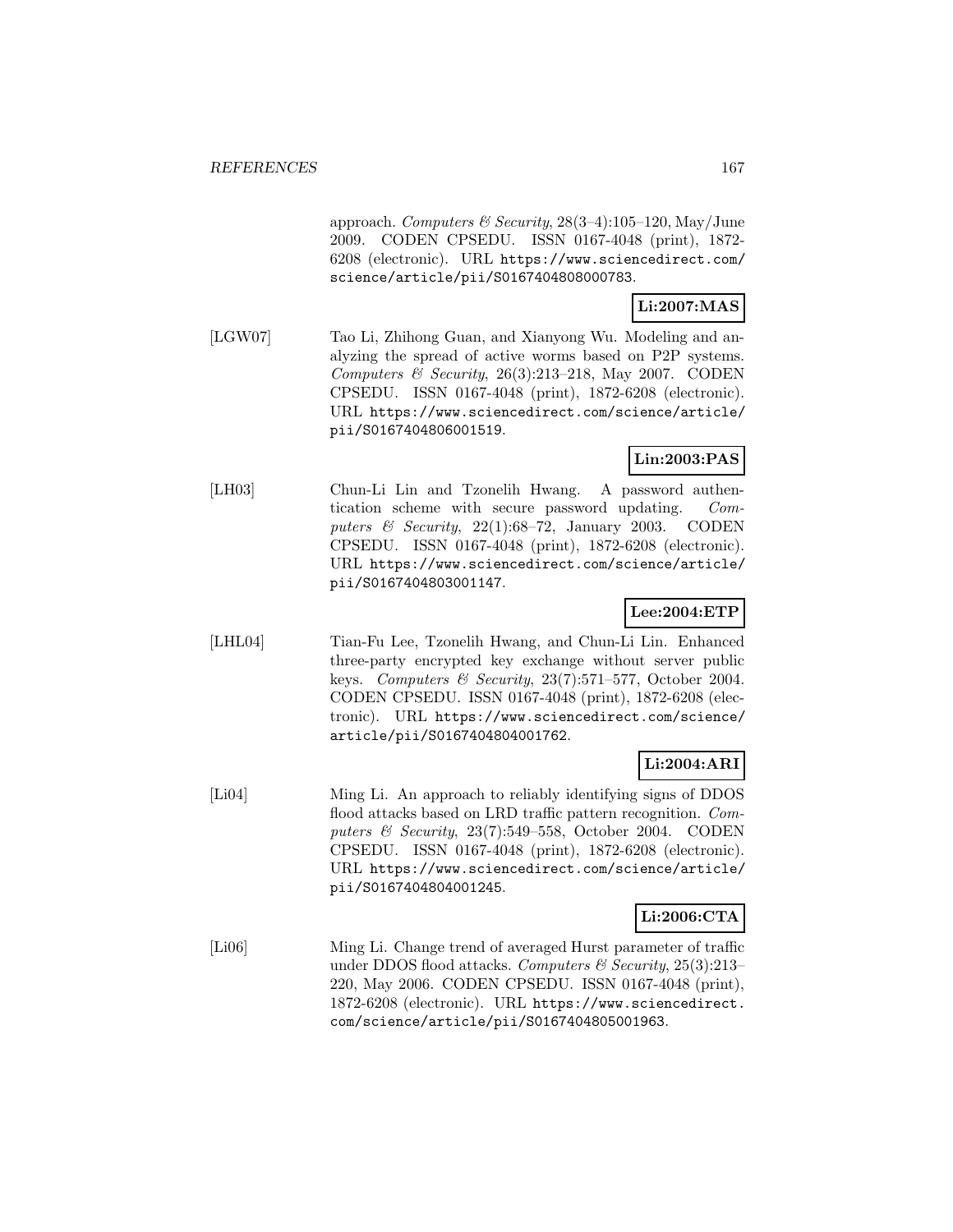**Liaw:2004:SEV**

[Lia04] Horng-Twu Liaw. A secure electronic voting protocol for general elections. Computers & Security, 23(2):107-119, March 2004. CODEN CPSEDU. ISSN 0167-4048 (print), 1872- 6208 (electronic). URL https://www.sciencedirect.com/ science/article/pii/S0167404804000276.

# **Lin:2001:HKA**

[Lin01] Chu-Hsing Lin. Hierarchical key assignment without publickey cryptography. Computers & Security,  $20(7)$ :612–619, October 31, 2001. CODEN CPSEDU. ISSN 0167-4048 (print), 1872-6208 (electronic). URL https://www.sciencedirect. com/science/article/pii/S0167404801007118.

## **Li:2007:FSB**

[LK07] Jun Li and Paul Knickerbocker. Functional similarities between computer worms and biological pathogens. Computers  $\&$  Security, 26(4):338-347, June 2007. CODEN CPSEDU. ISSN 0167-4048 (print), 1872-6208 (electronic). URL https://www.sciencedirect.com/science/article/ pii/S0167404806002094.

# **Lou:2002:SMS**

[LL02] Der-Chyuan Lou and Jiang-Lung Liu. Steganographic method for secure communications. Computers  $\mathcal{C}$  Security, 21(5):449–460, October 1, 2002. CODEN CPSEDU. ISSN 0167-4048 (print), 1872-6208 (electronic). URL https://www.sciencedirect.com/science/article/pii/ S0167404802005151.

## **Lu:2009:DHE**

[LL09] Hongwei Lu and Bailing Liu. DFANS: a highly efficient strategy for automated trust negotiation. Computers & Security, 28(7):557–565, October 2009. CODEN CPSEDU. ISSN 0167-4048 (print), 1872-6208 (electronic). URL https://www.sciencedirect.com/science/article/ pii/S0167404809000169.

#### **Lee:2002:ISL**

[LLL02] Younghwa Lee, Jintae Lee, and Zoonky Lee. Integrating software lifecycle process standards with security engineering. Computers & Security, 21(4):345–355, August 1, 2002.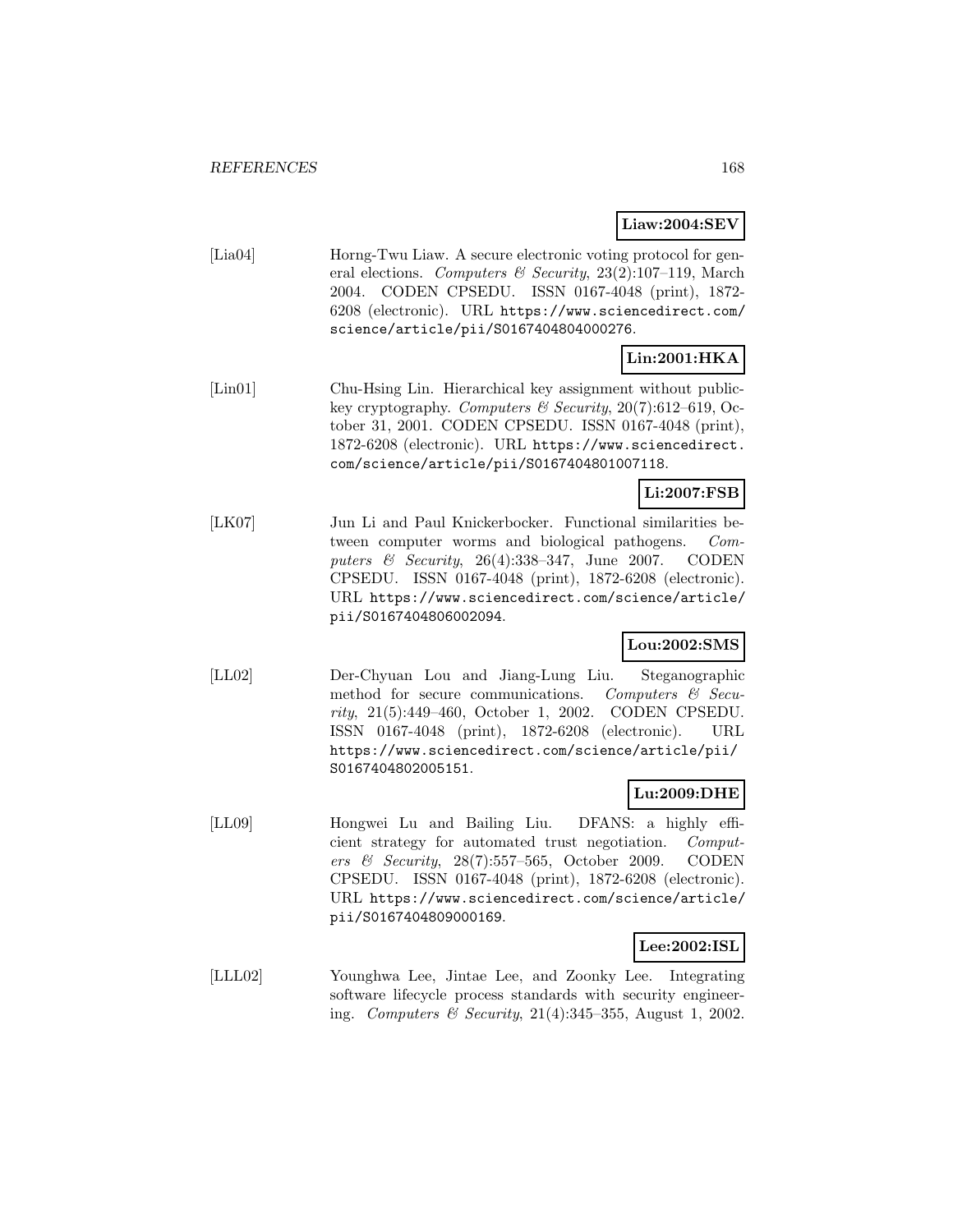CODEN CPSEDU. ISSN 0167-4048 (print), 1872-6208 (electronic). URL https://www.sciencedirect.com/science/ article/pii/S0167404802004133.

## **Lopez:2004:AAI**

[LOP04] Javier Lopez, Rolf Oppliger, and Günther Pernul. Authentication and authorization infrastructures (AAIs): a comparative survey. Computers & Security,  $23(7)$ :578-590, October 2004. CODEN CPSEDU. ISSN 0167-4048 (print), 1872-6208 (electronic). URL https://www.sciencedirect.com/science/ article/pii/S0167404804001828.

## **Lacohee:2006:RRA**

[LPF06] H. Lacohee, A. D. Phippen, and S. M. Furnell. Risk and restitution: Assessing how users establish online trust. Computers  $\mathcal B$  Security, 25(7):486-493, October 2006. CODEN CPSEDU. ISSN 0167-4048 (print), 1872-6208 (electronic). URL https://www.sciencedirect.com/science/article/ pii/S0167404806001489.

### **Lee:2005:DAS**

[LS05] Fu-Yuan Lee and Shiuhpyng Shieh. Defending against spoofed DDoS attacks with path fingerprint. Computers & Security, 24(7):571–586, October 2005. CODEN CPSEDU. ISSN 0167-4048 (print), 1872-6208 (electronic). URL https://www.sciencedirect.com/science/article/ pii/S0167404805000465.

## **Liginlal:2009:HSH**

[LSK09] Divakaran Liginlal, Inkook Sim, and Lara Khansa. How significant is human error as a cause of privacy breaches? An empirical study and a framework for error management. Computers & Security,  $28(3-4):215-228$ , May/June 2009. CODEN CPSEDU. ISSN 0167-4048 (print), 1872-6208 (electronic). URL https://www.sciencedirect.com/science/article/ pii/S0167404808001181.

## **Li:2003:GPS**

[LTH03] Li-Hua Li, Shiang-Feng Tzeng, and Min-Shiang Hwang. Generalization of proxy signature-based on discrete logarithms. Computers & Security,  $22(3):245-255$ , April 2003. CODEN CPSEDU. ISSN 0167-4048 (print), 1872-6208 (electronic).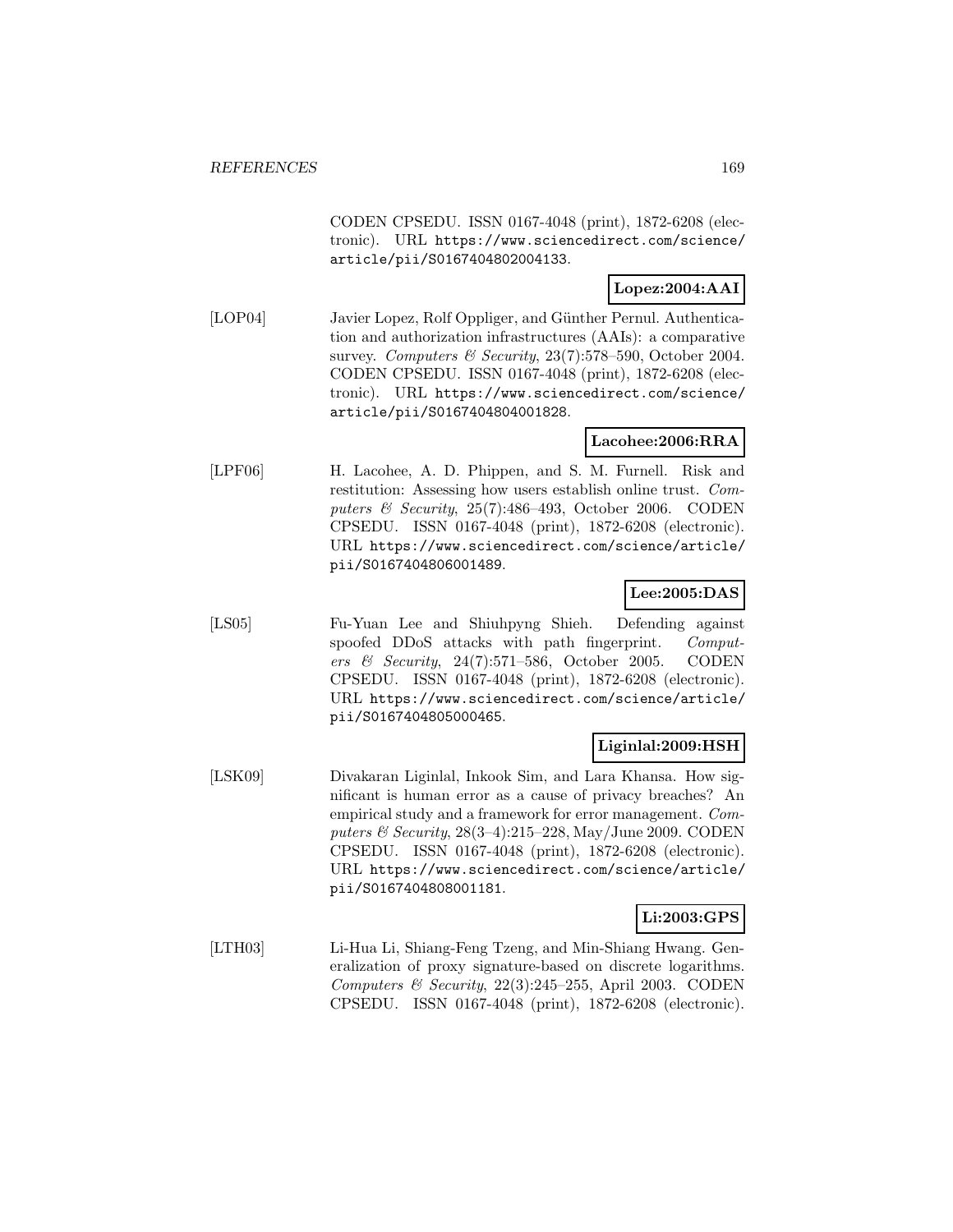URL https://www.sciencedirect.com/science/article/ pii/S0167404803003122.

## **Luoma:2006:CFE**

[Luo06] Vicki Miller Luoma. Computer forensics and electronic discovery: the new management challenge. Computers  $\mathcal{C}$ Security, 25(2):91–96, March 2006. CODEN CPSEDU. ISSN 0167-4048 (print), 1872-6208 (electronic). URL https://www.sciencedirect.com/science/article/pii/ S0167404806000186.

## **Liao:2002:UNN**

[LV02] Yihua Liao and V. Rao Vemuri. Use of K-nearest neighbor classifier for intrusion detection. Computers  $\mathcal{B}$  Security, 21(5):439–448, October 1, 2002. CODEN CPSEDU. ISSN 0167-4048 (print), 1872-6208 (electronic). URL https://www.sciencedirect.com/science/article/pii/ S016740480200514X.

## **Lin:2009:DMG**

[LWL09] Song Lin, Biao Wang, and Zhoujun Li. Digital multisignature on the generalized conic curve over  $Z_n$ . Computers  $\mathcal{C}$ Security, 28(1–2):100–104, February/March 2009. CODEN CPSEDU. ISSN 0167-4048 (print), 1872-6208 (electronic). URL https://www.sciencedirect.com/science/article/ pii/S0167404808000801.

## **Li:2009:BLI**

[LWT<sup>+</sup>09] Yang Li, Jun-Li Wang, Zhi-Hong Tian, Tian-Bo Lu, and Chen Young. Building lightweight intrusion detection system using wrapper-based feature selection mechanisms. Computers  $\mathcal B$  Security, 28(6):466-475, September 2009. CODEN CPSEDU. ISSN 0167-4048 (print), 1872-6208 (electronic). URL https://www.sciencedirect.com/science/article/ pii/S0167404809000030.

## **Li:2009:TSD**

[LZXW09] Qi Li, Xinwen Zhang, Mingwei Xu, and Jianping Wu. Towards secure dynamic collaborations with group-based RBAC model. Computers & Security, 28(5):260–275, July 2009. CO-DEN CPSEDU. ISSN 0167-4048 (print), 1872-6208 (electronic). URL https://www.sciencedirect.com/science/ article/pii/S0167404808001375.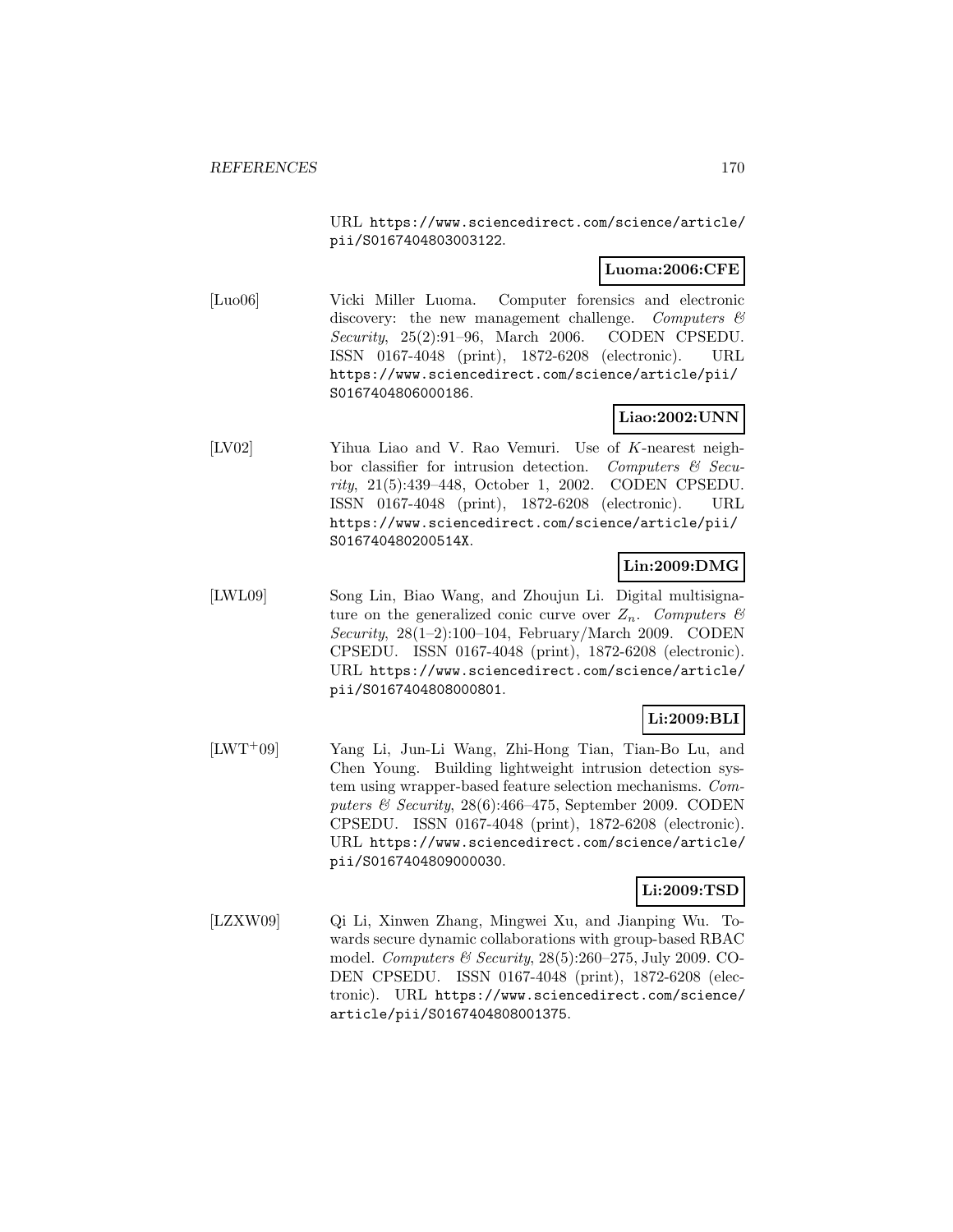**Machanick:2005:DSA**

[Mac05] Philip Machanick. A distributed systems approach to secure Internet mail. Computers & Security, 24(6):492-499, September 2005. CODEN CPSEDU. ISSN 0167-4048 (print), 1872- 6208 (electronic). URL https://www.sciencedirect.com/ science/article/pii/S0167404805000489.

## **Matai:2003:EIW**

[Mat03] D. K. Matai. The economic impact of war with Iraq — asymmetric risks. Computers & Security,  $22(2):119-123$ , February 2003. CODEN CPSEDU. ISSN 0167-4048 (print), 1872- 6208 (electronic). URL https://www.sciencedirect.com/ science/article/pii/S0167404803002074.

#### **Moulton:2003:AIS**

[MC03a] Rolf Moulton and Robert S. Coles. Applying information security governance. Computers & Security,  $22(7)$ :580-584, October 2003. CODEN CPSEDU. ISSN 0167-4048 (print), 1872-6208 (electronic). URL https://www.sciencedirect. com/science/article/pii/S0167404803007053.

## **Moulton:2003:CEI**

[MC03b] Rolf Moulton and Robert S. Coles. A contest to evaluate IT security services management. Computers  $\mathcal{C}$  Security, 22(3):204–206, April 2003. CODEN CPSEDU. ISSN 0167-4048 (print), 1872-6208 (electronic). URL https://www.sciencedirect.com/science/article/pii/ S0167404803003067.

## **McGraw:2002:BWW**

[McG02] Gary McGraw. On bricks and walls: Why building secure software is hard. Computers  $\mathcal B$  Security, 21(3):229–238, June 1, 2002. CODEN CPSEDU. ISSN 0167-4048 (print), 1872- 6208 (electronic). URL https://www.sciencedirect.com/ science/article/pii/S016740480200305X.

#### **McKenna:2002:EFN**

[McK02a] Brian McKenna. Enterprise in focus at NetSec 2002. Computers & Security, 21(5):421–423, October 1, 2002. CODEN CPSEDU. ISSN 0167-4048 (print), 1872-6208 (electronic). URL https://www.sciencedirect.com/science/article/ pii/S0167404802005072.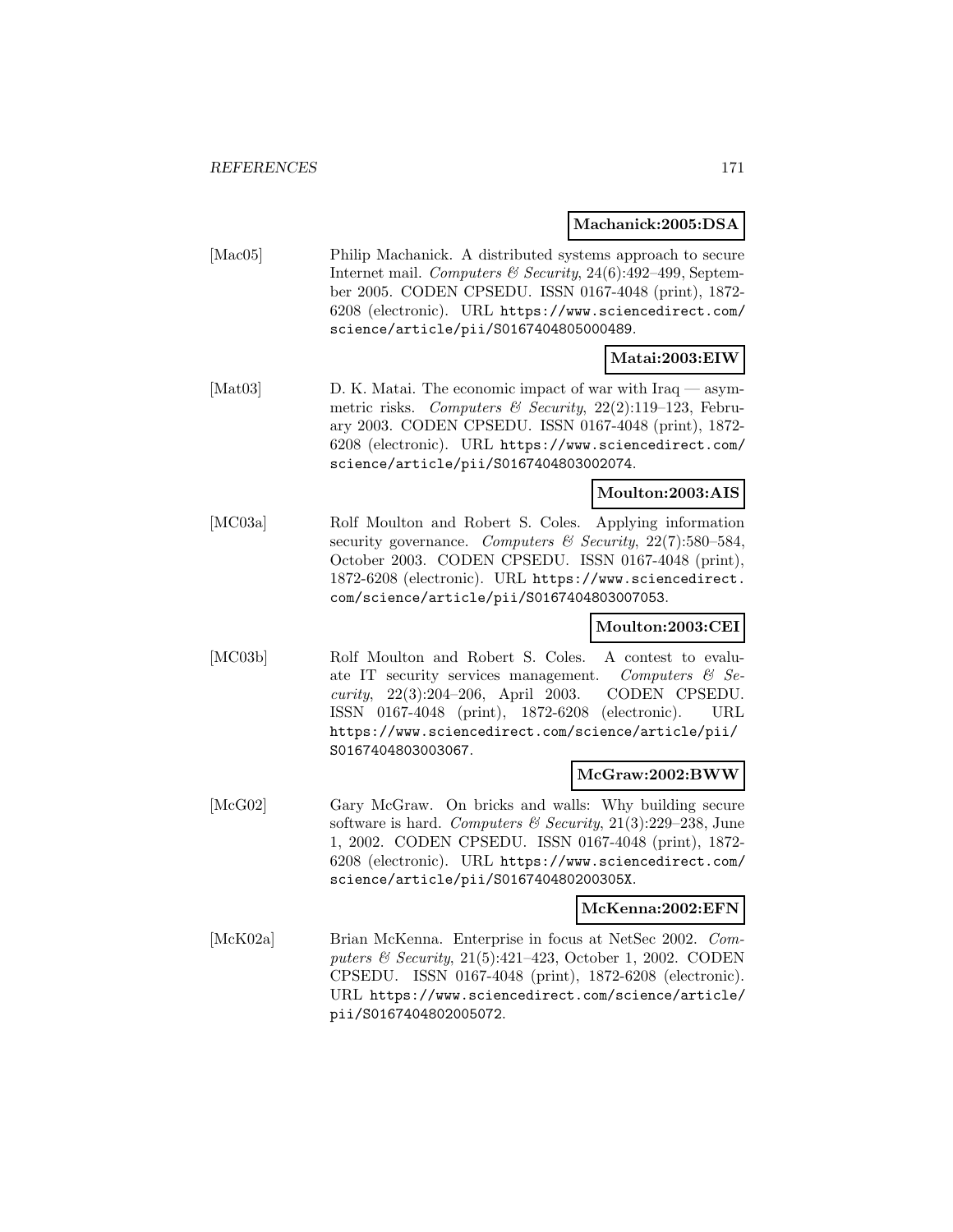#### **McKenna:2002:MSS**

[McK02b] Brian McKenna. Managed security services — new economy relic or wave of the future? Computers  $\mathcal C$  Security, 21(7):613–616, November 2002. CODEN CPSEDU. ISSN 0167-4048 (print), 1872-6208 (electronic). URL https://www.sciencedirect.com/science/article/pii/ S0167404802011070.

## **McKenna:2002:NP**

[McK02c] Brian McKenna. Note from the publishers. Computers & Security, 21(7):591, November 2002. CODEN CPSEDU. ISSN 0167-4048 (print), 1872-6208 (electronic). URL https://www.sciencedirect.com/science/article/pii/ S0167404802011033.

#### **McKenna:2003:UPP**

[McK03a] Brian McKenna. UK police promise charter to guard good names. Computers & Security,  $22(1):38-40$ , January 2003. CODEN CPSEDU. ISSN 0167-4048 (print), 1872-6208 (electronic). URL https://www.sciencedirect.com/science/ article/pii/S0167404803001081.

#### **McKenna:2003:WSS**

[McK03b] Brian McKenna. Web services set to provoke new sthreats: Preview of Compsec 2003, 30 Oct-1 Nov, Queen Elizabeth II Conference Centre, Westminster, London, UK. Computers & Security,  $22(6):515-516$ , September 2003. CODEN CPSEDU. ISSN 0167-4048 (print), 1872-6208 (electronic). URL https://www.sciencedirect.com/science/article/ pii/S0167404803006102.

#### **McKenna:2004:EAE**

[McK04] Brian McKenna. Erratum to "Attacks on the (enhanced) Yang–Shieh authentication" [Comput Secur **22**(8) (2003) 725– 727]. Computers & Security, 23(1):85, February 2004. CO-DEN CPSEDU. ISSN 0167-4048 (print), 1872-6208 (electronic). URL https://www.sciencedirect.com/science/ article/pii/S0167404804000082. See [CZ03].

#### **Meyer:2002:ARA**

[Mey02] Helen Meyer. Abstracts of recent articles and literature. Computers & Security, 21(3):246–250, June 1, 2002. CODEN CPSEDU. ISSN 0167-4048 (print), 1872-6208 (electronic).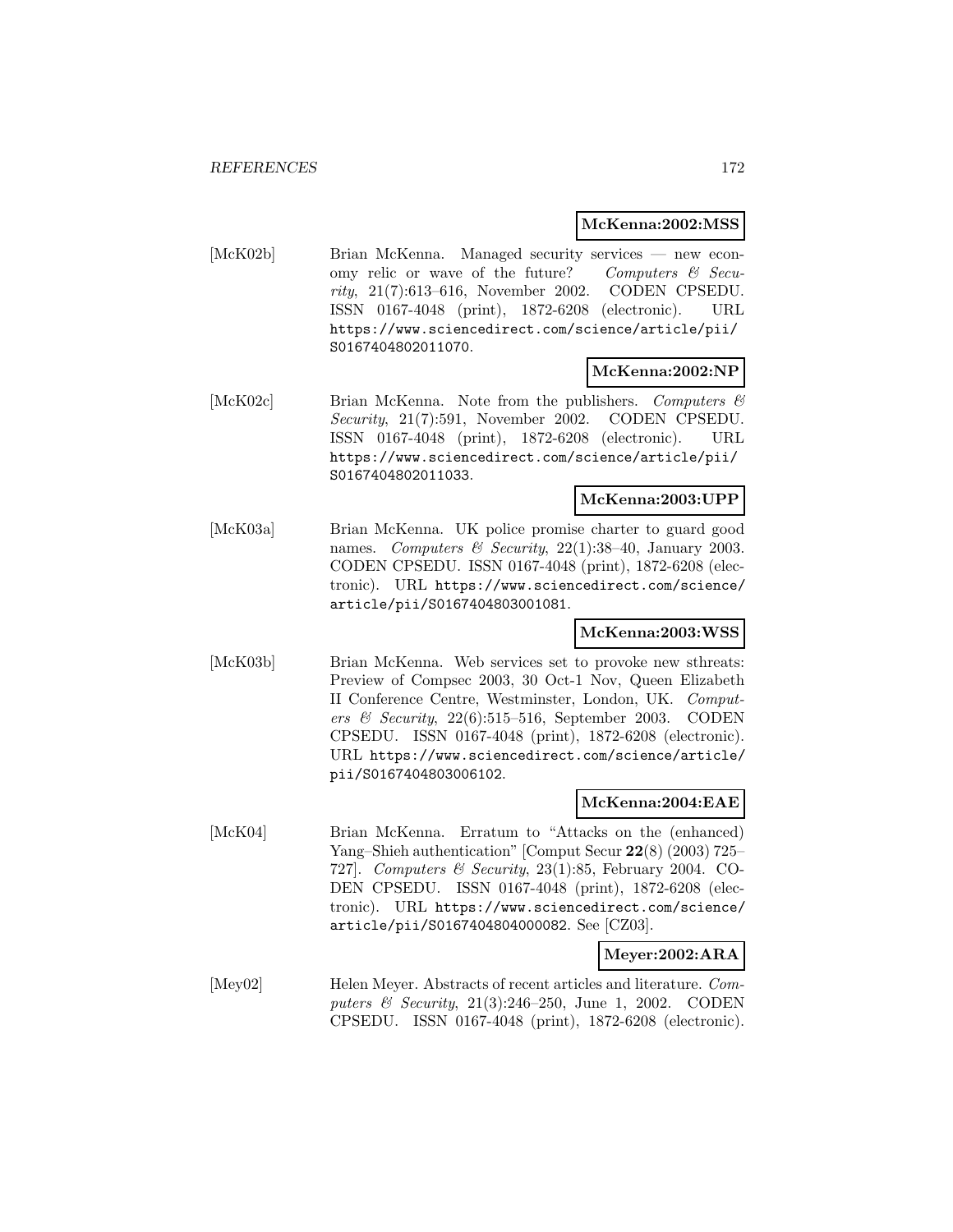URL https://www.sciencedirect.com/science/article/ pii/S0167404802003097.

### **Magklaras:2001:ITP**

[MF01] G. B. Magklaras and S. M. Furnell. Insider threat prediction tool: Evaluating the probability of IT misuse. Computers & Security,  $21(1):62-73$ , First Quarter 2001. CODEN CPSEDU. ISSN 0167-4048 (print), 1872-6208 (electronic). URL https://www.sciencedirect.com/science/article/ pii/S0167404802001098.

## **Magklaras:2005:PME**

[MF05] G. B. Magklaras and S. M. Furnell. A preliminary model of end user sophistication for insider threat prediction in IT systems. Computers & Security, 24(5):371-380, August 2005. CODEN CPSEDU. ISSN 0167-4048 (print), 1872-6208 (electronic). URL https://www.sciencedirect.com/science/ article/pii/S0167404804002603.

### **Macia-Fernandez:2008:ELRa**

[MFDVGT08a] Gabriel Maciá-Fernández, Jesús E. Díaz-Verdejo, and Pedro García-Teodoro. Evaluation of a low-rate DoS attack against application servers. Computers & Security,  $27(7-8):335-354$ , December 2008. CODEN CPSEDU. ISSN 0167-4048 (print), 1872-6208 (electronic). URL https://www.sciencedirect. com/science/article/pii/S0167404808000394.

## **Macia-Fernandez:2008:ELRb**

[MFDVGT08b] Gabriel Maciá-Fernández, Jesús E. Díaz-Verdejo, and Pedro García-Teodoro. Evaluation of a low-rate DoS attack against application servers. Computers & Security,  $27(7-8):335-354$ , December 2008. CODEN CPSEDU. ISSN 0167-4048 (print), 1872-6208 (electronic). URL https://www.sciencedirect. com/science/article/pii/S0167404808000394.

#### **Macia-Fernandez:2008:ELRc**

[MFDVGT08c] Gabriel Maciá-Fernández, Jesús E. Díaz-Verdejo, and Pedro García-Teodoro. Evaluation of a low-rate DoS attack against application servers. Computers & Security,  $27(7-8):335-354$ , December 2008. CODEN CPSEDU. ISSN 0167-4048 (print), 1872-6208 (electronic). URL https://www.sciencedirect. com/science/article/pii/S0167404808000394.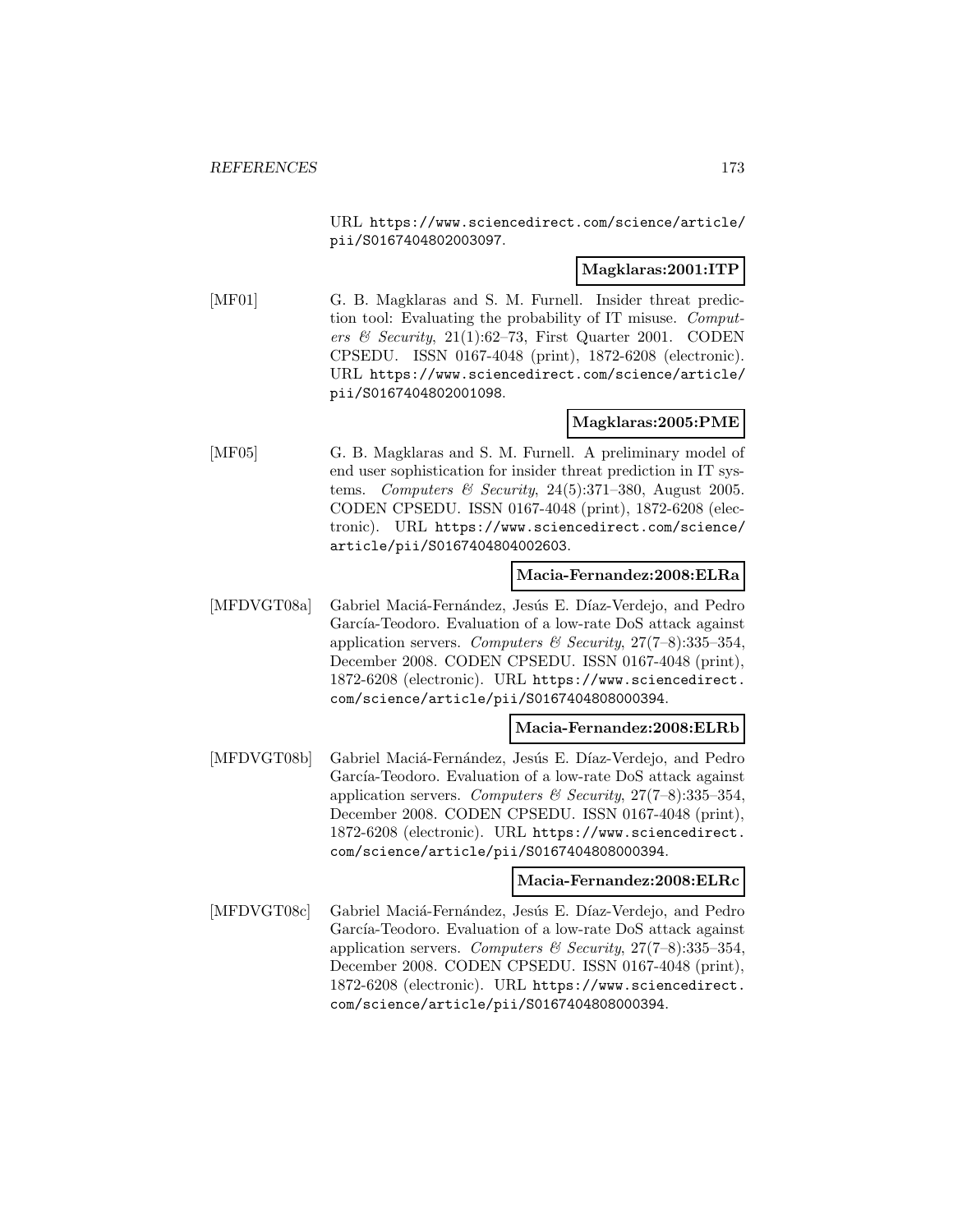#### **Munoz-Gea:2009:PDE**

[MGMSML<sup>+</sup>09] Juan Pedro Muñoz-Gea, Josemaria Malgosa-Sanahuja, Pilar Manzanares-Lopez, Juan Carlos Sanchez-Aarnoutse, and Joan Garcia-Haro. Proposal, design and evaluation of a mechanism to limit the length of anonymous overlay network paths. Computers & Security, 28(8):772–784, November 2009. CODEN CPSEDU. ISSN 0167-4048 (print), 1872-6208 (electronic). URL https://www.sciencedirect.com/science/article/ pii/S0167404809000509.

## **McKenna:2002:DRIa**

[MH02a] Brian McKenna and Sarah Hilley. Digest of recent IT security press coverage. Computers & Security, 21(4):338–342, August 1, 2002. CODEN CPSEDU. ISSN 0167-4048 (print), 1872- 6208 (electronic). URL https://www.sciencedirect.com/ science/article/pii/S016740480200408X.

#### **McKenna:2002:DRIb**

[MH02b] Brian McKenna and Sarah Hilley. Digest of recent IT security press coverage. Computers & Security,  $21(5):433-436$ , October 1, 2002. CODEN CPSEDU. ISSN 0167-4048 (print), 1872-6208 (electronic). URL https://www.sciencedirect. com/science/article/pii/S0167404802005096.

#### **McKenna:2002:B**

[MH02c] Brian McKenna and Sarah Hilley. In brief. Computers & Security, 21(5):433–436, October 1, 2002. CODEN CPSEDU. ISSN 0167-4048 (print), 1872-6208 (electronic). URL https://www.sciencedirect.com/science/article/ pii/S0167404802005102.

## **Moitra:2004:EIN**

[MK04] Soumyo D. Moitra and Suresh L. Konda. An empirical investigation of network attacks on computer systems. Computers & Security, 23(1):43-51, February 2004. CODEN CPSEDU. ISSN 0167-4048 (print), 1872-6208 (electronic). URL https://www.sciencedirect.com/science/article/ pii/S0167404804000677.

### **Mangipudi:2006:SIK**

[MK06] Kumar Mangipudi and Rajendra Katti. A secure identification and key agreement protocol with user anonymity (SIKA).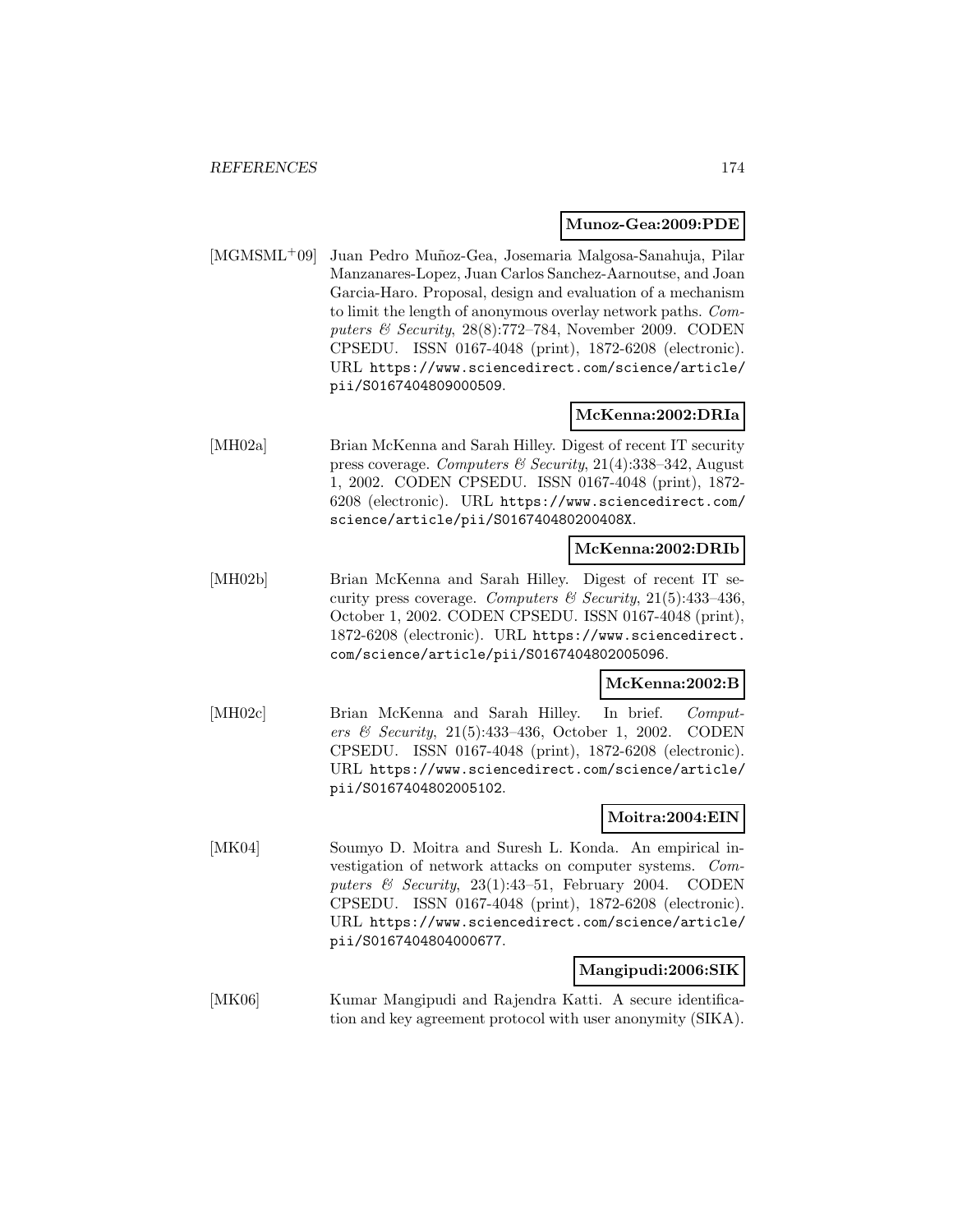Computers & Security,  $25(6):420-425$ , September 2006. CO-DEN CPSEDU. ISSN 0167-4048 (print), 1872-6208 (electronic). URL https://www.sciencedirect.com/science/ article/pii/S0167404806000769.

### **Mourad:2008:AOA**

[MLD08] Azzam Mourad, Marc-André Laverdière, and Mourad Debbabi. An aspect-oriented approach for the systematic security hardening of code. Computers & Security,  $27(3-4):101-114$ , May/June 2008. CODEN CPSEDU. ISSN 0167-4048 (print), 1872-6208 (electronic). URL https://www.sciencedirect. com/science/article/pii/S0167404808000126.

## **Maclean:2000:OIG**

[MMZ00] Abby Maclean, Stephen M. Matyas, and Nevenko Zunic. Organization implementation guidelines for recovery of encrypted information. Computers & Security, 19(1):69-81, January 1, 2000. CODEN CPSEDU. ISSN 0167-4048 (print), 1872-6208 (electronic). URL https://www.sciencedirect. com/science/article/pii/S0167404800863658.

#### **Mouratidis:2005:SSM**

[Mou05] Haralambos Mouratidis. Safety and security in multiagent systems: Report on the 2nd SASEMAS workshop (SASE-MAS'05). Computers & Security, 24(8):614–617, November 2005. CODEN CPSEDU. ISSN 0167-4048 (print), 1872- 6208 (electronic). URL https://www.sciencedirect.com/ science/article/pii/S0167404805001422.

#### **Mazhelis:2007:FBB**

[MP07] Oleksiy Mazhelis and Seppo Puuronen. A framework for behavior-based detection of user substitution in a mobile context. Computers & Security,  $26(2):154-176$ , March 2007. CO-DEN CPSEDU. ISSN 0167-4048 (print), 1872-6208 (electronic). URL https://www.sciencedirect.com/science/ article/pii/S0167404806001416.

#### **Masri:2008:ABAa**

[MP08a] Wes Masri and Andy Podgurski. Application-based anomaly intrusion detection with dynamic information flow analysis. Computers & Security,  $27(5-6)$ :176-187, October 2008. CO-DEN CPSEDU. ISSN 0167-4048 (print), 1872-6208 (elec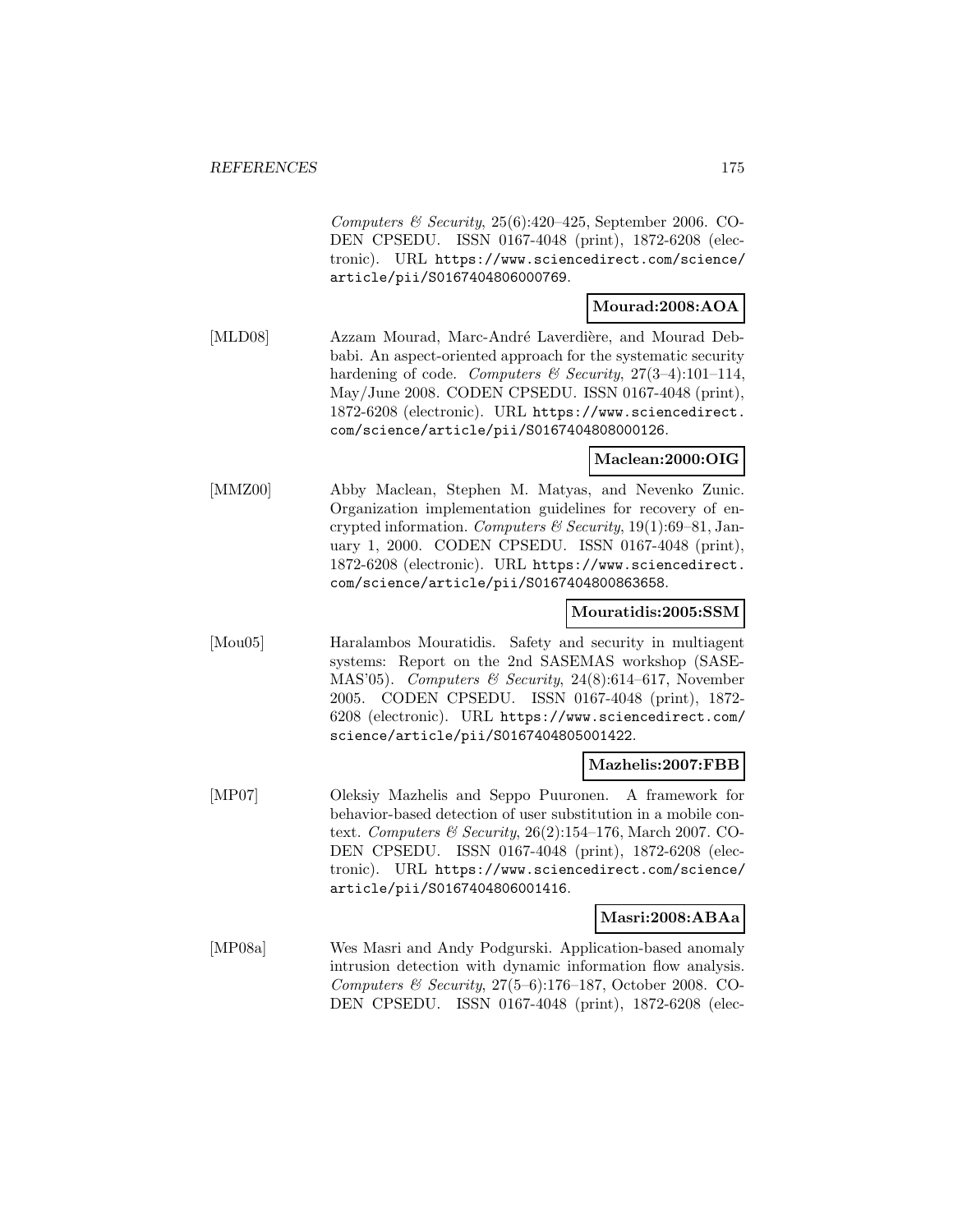tronic). URL https://www.sciencedirect.com/science/ article/pii/S0167404808000369.

### **Masri:2008:ABAb**

[MP08b] Wes Masri and Andy Podgurski. Application-based anomaly intrusion detection with dynamic information flow analysis. Computers & Security, 27(5–6):176–187, October 2008. CO-DEN CPSEDU. ISSN 0167-4048 (print), 1872-6208 (electronic). URL https://www.sciencedirect.com/science/ article/pii/S0167404808000369.

## **Masri:2008:ABAc**

[MP08c] Wes Masri and Andy Podgurski. Application-based anomaly intrusion detection with dynamic information flow analysis. Computers & Security, 27(5–6):176–187, October 2008. CO-DEN CPSEDU. ISSN 0167-4048 (print), 1872-6208 (electronic). URL https://www.sciencedirect.com/science/ article/pii/S0167404808000369.

## **Marmol:2009:STS**

[MP09] Félix Gómez Mármol and Gregorio Martínez Pérez. Security threats scenarios in trust and reputation models for distributed systems. Computers & Security,  $28(7)$ :545-556, October 2009. CODEN CPSEDU. ISSN 0167-4048 (print), 1872- 6208 (electronic). URL https://www.sciencedirect.com/ science/article/pii/S0167404809000534.

#### **Mitropoulos:2006:IHR**

[MPD06] Sarandis Mitropoulos, Dimitrios Patsos, and Christos Douligeris. On incident handling and response: a state-of-the-art approach. Computers  $\mathcal B$  Security, 25(5):351-370, July 2006. CODEN CPSEDU. ISSN 0167-4048 (print), 1872-6208 (electronic). URL https://www.sciencedirect.com/science/ article/pii/S0167404805001574.

#### **Moon:2004:SRM**

[MPPB04] Chang-Joo Moon, Dae-Ha Park, Soung-Jin Park, and Doo-Kwon Baik. Symmetric RBAC model that takes the separation of duty and role hierarchies into consideration. Computers & Security, 23(2):126–136, March 2004. CODEN CPSEDU. ISSN 0167-4048 (print), 1872-6208 (electronic). URL https://www.sciencedirect.com/science/article/ pii/S0167404804000185.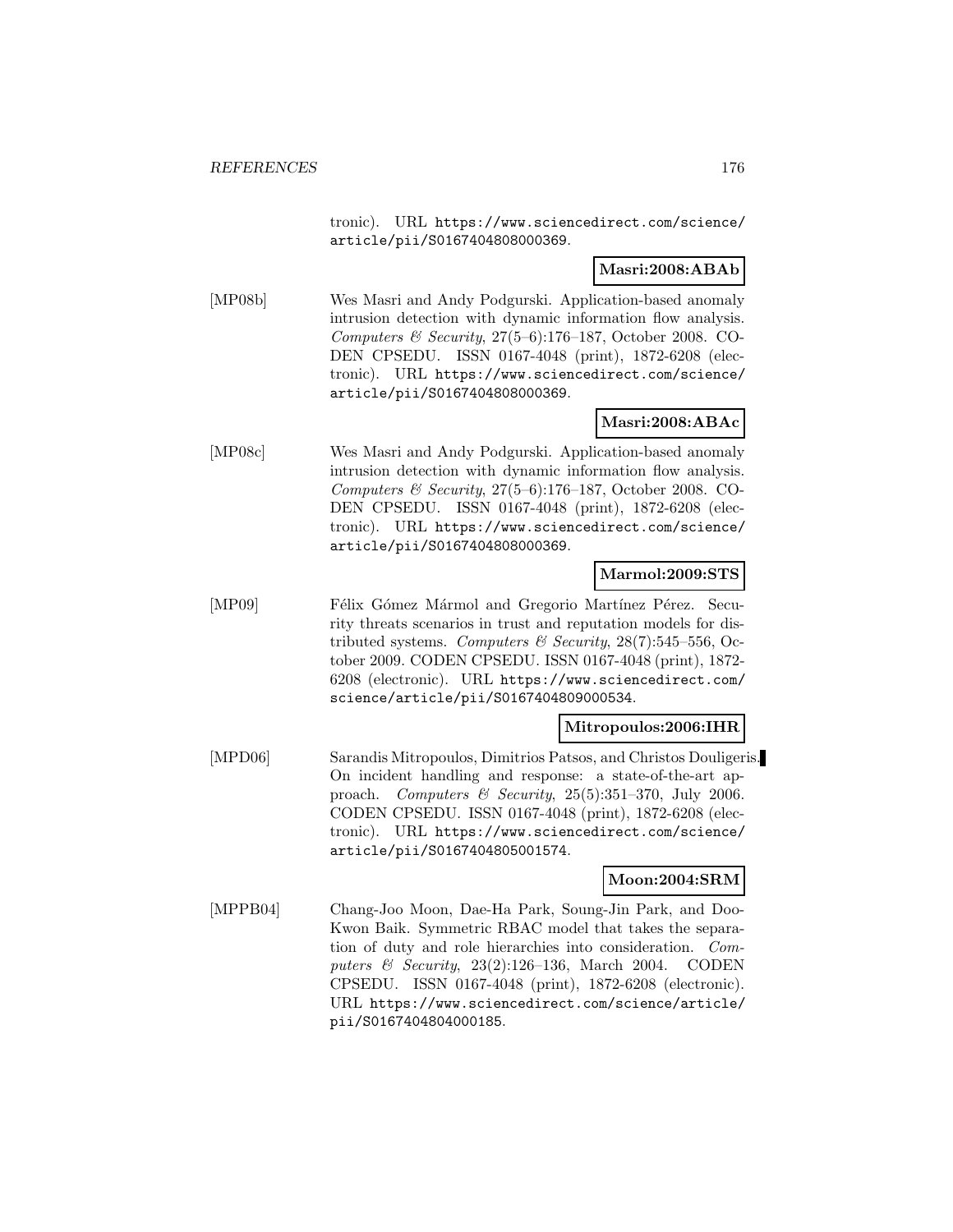### **Matyas:2000:BSI**

[MS00] Stephen M. Matyas and Jeff Stapleton. A biometric standard for information management and security. Computers & Security, 19(5):428–441, July 1, 2000. CODEN CPSEDU. ISSN 0167-4048 (print), 1872-6208 (electronic). URL https://www.sciencedirect.com/science/article/ pii/S016740480005029X.

## **Mitropoulos:2009:SLS**

[MS09] Dimitris Mitropoulos and Diomidis Spinellis. SDriver: Location-specific signatures prevent SQL injection attacks. Computers & Security, 28(3–4):121–129, May/June 2009. CO-DEN CPSEDU. ISSN 0167-4048 (print), 1872-6208 (electronic). URL https://www.sciencedirect.com/science/ article/pii/S0167404808000928.

## **Mourad:2009:NAO**

[MSLD09] Azzam Mourad, Andrei Soeanu, Marc-André Laverdière, and Mourad Debbabi. New aspect-oriented constructs for security hardening concerns. Computers & Security,  $28(6):341-358$ . September 2009. CODEN CPSEDU. ISSN 0167-4048 (print), 1872-6208 (electronic). URL https://www.sciencedirect. com/science/article/pii/S016740480900011X.

## **Marchesini:2005:KSI**

[MSZ05] John Marchesini, S. W. Smith, and Meiyuan Zhao. Keyjacking: the surprising insecurity of client-side SSL. Computers & Security, 24(2):109–123, March 2005. CODEN CPSEDU. ISSN 0167-4048 (print), 1872-6208 (electronic). URL https://www.sciencedirect.com/science/article/ pii/S016740480400183X.

## **Mannan:2009:RTF**

[MvO09] Mohammad Mannan and P. C. van Oorschot. Reducing threats from flawed security APIs: the banking PIN case. Computers & Security,  $28(6):410-420$ , September 2009. CO-DEN CPSEDU. ISSN 0167-4048 (print), 1872-6208 (electronic). URL https://www.sciencedirect.com/science/ article/pii/S0167404809000078.

#### **Markham:2000:KRH**

[MW00] Tom Markham and Chuck Williams. Key recovery header for IPSEC. Computers & Security, 19(1):86–90, January 1, 2000.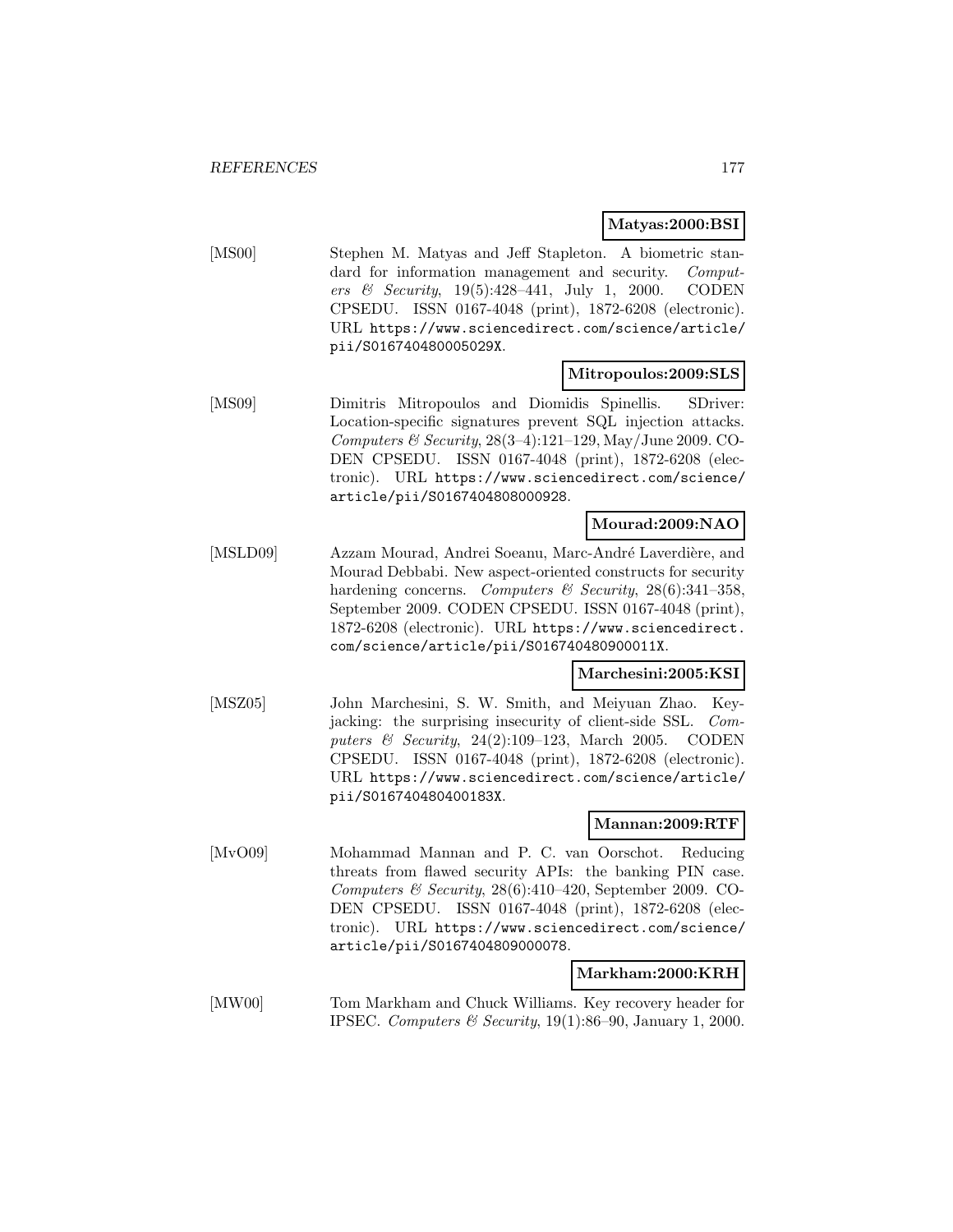CODEN CPSEDU. ISSN 0167-4048 (print), 1872-6208 (electronic). URL https://www.sciencedirect.com/science/ article/pii/S0167404800863671.

## **Ma:2006:ADS**

[MW06] Mingchao Ma and Steve Woodhead. Authentication delegation for subscription-based remote network services. Computers & Security, 25(5):371–378, July 2006. CODEN CPSEDU. ISSN 0167-4048 (print), 1872-6208 (electronic). URL https://www.sciencedirect.com/science/article/ pii/S0167404806000575.

## **Matyas:2000:AKR**

[MZ00] Stephen M. Matyas and Nevenko Zunic. Additional key recovery functions. Computers  $\mathcal B$  Security, 19(1):37-40, January 1, 2000. CODEN CPSEDU. ISSN 0167-4048 (print), 1872-6208 (electronic). URL https://www.sciencedirect. com/science/article/pii/S0167404800863610.

## **Nabi:2005:SBA**

[Nab05] Faisal Nabi. Secure business application logic for e-commerce systems. Computers & Security,  $24(3):208-217$ , May 2005. CODEN CPSEDU. ISSN 0167-4048 (print), 1872-6208 (electronic). URL https://www.sciencedirect.com/science/ article/pii/S0167404804002123.

## **Ng:2006:SBB**

[NCS06] Wee Hock Desmond Ng, Haitham Cruickshank, and Zhili Sun. Scalable balanced batch rekeying for secure group communication. Computers & Security, 25(4):265-273, June 2006. CODEN CPSEDU. ISSN 0167-4048 (print), 1872-6208 (electronic). URL https://www.sciencedirect.com/science/ article/pii/S0167404806000496.

## **Nichol:2000:ARAa**

[Nic00a] Sandy Nichol. Abstracts of recent articles and literature. Computers & Security,  $19(2):164-172$ , February 1, 2000. CODEN CPSEDU. ISSN 0167-4048 (print), 1872-6208 (electronic). URL https://www.sciencedirect.com/science/article/ pii/S0167404800878268.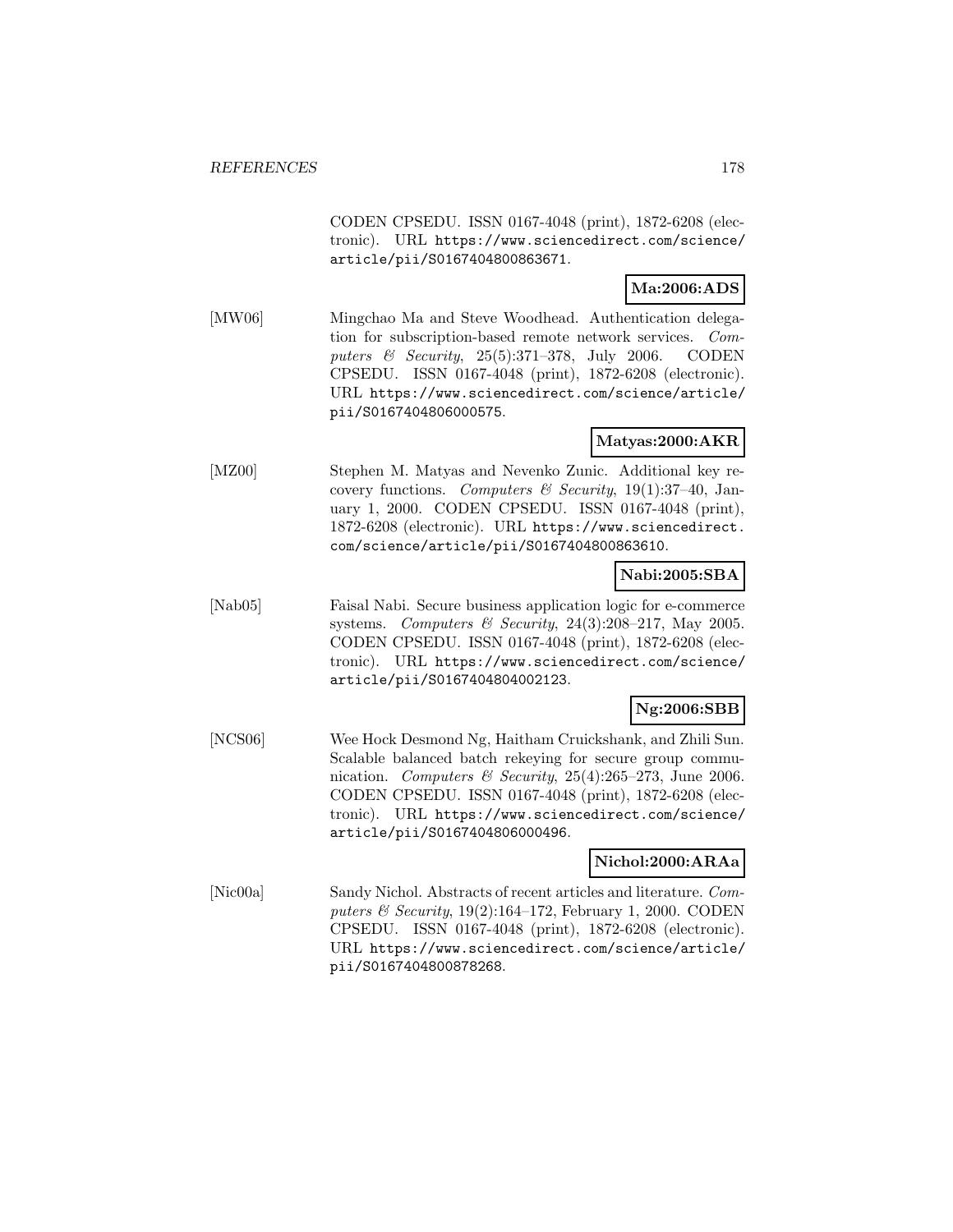**Nichol:2000:ARAb**

[Nic00b] Sandy Nichol. Abstracts of recent articles and literature. Computers & Security, 19(3):257-262, March 1, 2000. CODEN CPSEDU. ISSN 0167-4048 (print), 1872-6208 (electronic). URL https://www.sciencedirect.com/science/article/ pii/S0167404800886149.

## **Nichol:2000:ARAc**

[Nic00c] Sandy Nichol. Abstracts of recent articles and literature. Computers & Security, 19(4):359–363, April 1, 2000. CODEN CPSEDU. ISSN 0167-4048 (print), 1872-6208 (electronic). URL https://www.sciencedirect.com/science/article/ pii/S0167404800040244.

## **Nichol:2000:ARAd**

[Nic00d] Sandy Nichol. Abstracts of recent articles and literature. Computers  $\mathcal B$  Security, 19(5):443-448, July 1, 2000. CODEN CPSEDU. ISSN 0167-4048 (print), 1872-6208 (electronic). URL https://www.sciencedirect.com/science/article/ pii/S0167404800050306.

## **Nikishin:2002:WLA**

[Nik02a] Andy Nikishin. I-Worm.Lentin (aka Yaha). Computers & Security, 21(6):497–502, October 1, 2002. CODEN CPSEDU. ISSN 0167-4048 (print), 1872-6208 (electronic). URL https://www.sciencedirect.com/science/article/ pii/S0167404802010040.

#### **Nikishin:2002:KHW**

[Nik02b] Andy Nikishin. The klez.h worm dissected. Computers & Security, 21(4):322–327, August 1, 2002. CODEN CPSEDU. ISSN 0167-4048 (print), 1872-6208 (electronic). URL https://www.sciencedirect.com/science/article/ pii/S0167404802004054.

#### **Nikishin:2002:MAA**

[Nik02c] Andy Nikishin. Much ado about nothing: Win32.perrun. Computers & Security, 21(5):410–412, October 1, 2002. CO-DEN CPSEDU. ISSN 0167-4048 (print), 1872-6208 (electronic). URL https://www.sciencedirect.com/science/ article/pii/S0167404802005059.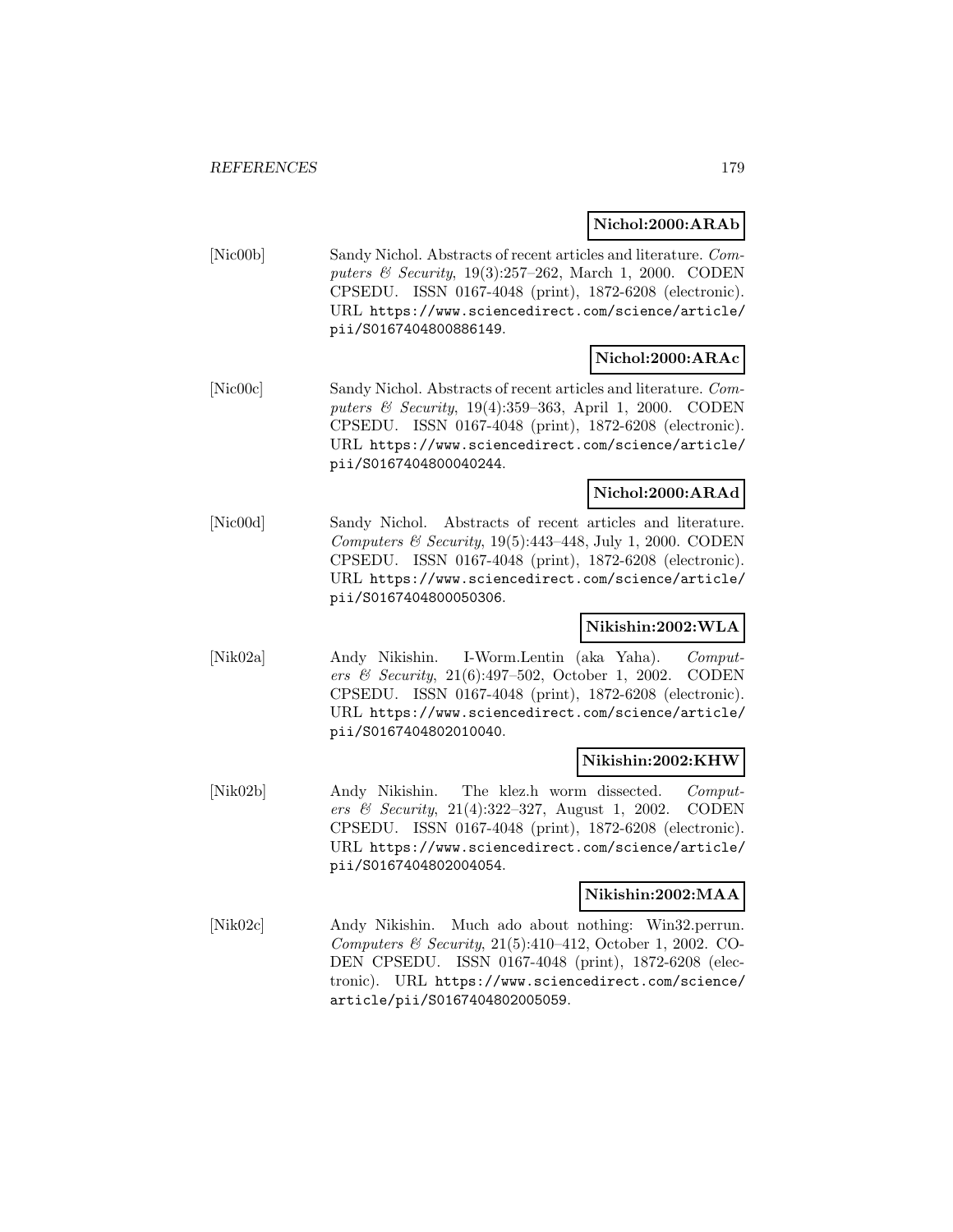#### **Nosworthy:2000:IIS**

[Nos00a] Julie D. Nosworthy. Implementing information security in the 21-st Century — do you have the balancing factors? Computers & Security, 19(4):337–347, April 1, 2000. CODEN CPSEDU. ISSN 0167-4048 (print), 1872-6208 (electronic). URL https://www.sciencedirect.com/science/article/ pii/S0167404800040219.

#### **Nosworthy:2000:PRA**

[Nos00b] Julie D. Nosworthy. A practical risk analysis approach: Managing BCM risk. Computers  $\mathcal C$  Security, 19(7):596– 614, November 1, 2000. CODEN CPSEDU. ISSN 0167- 4048 (print), 1872-6208 (electronic). URL https://www. sciencedirect.com/science/article/pii/S0167404800070206.

#### **Novak:2007:IRA**

[Nov07] Christopher J. Novak. Investigative response: After the breach. Computers & Security,  $26(2):183-185$ , March 2007. CODEN CPSEDU. ISSN 0167-4048 (print), 1872-6208 (electronic). URL https://www.sciencedirect.com/science/ article/pii/S016740480600143X.

#### **Noore:2004:EBI**

[NTH04] Afzel Noore, Nikhil Tungala, and Max M. Houck. Embedding biometric identifiers in 2D barcodes for improved security. Computers & Security, 23(8):679–686, December 2004. CODEN CPSEDU. ISSN 0167-4048 (print), 1872-6208 (electronic). URL https://www.sciencedirect.com/science/ article/pii/S0167404804002366.

#### **OGorman:2005:QDP**

[OBB05] Lawrence O'Gorman, Amit Bagga, and Jon Bentley. Querydirected passwords. Computers & Security, 24(7):546-560, October 2005. CODEN CPSEDU. ISSN 0167-4048 (print), 1872-6208 (electronic). URL https://www.sciencedirect. com/science/article/pii/S0167404805001008.

#### **Omar:2009:RFD**

[OCB09] Mawloud Omar, Yacine Challal, and Abdelmadjid Bouabdallah. Reliable and fully distributed trust model for mobile ad hoc networks. Computers & Security,  $28(3-4):199-214$ , May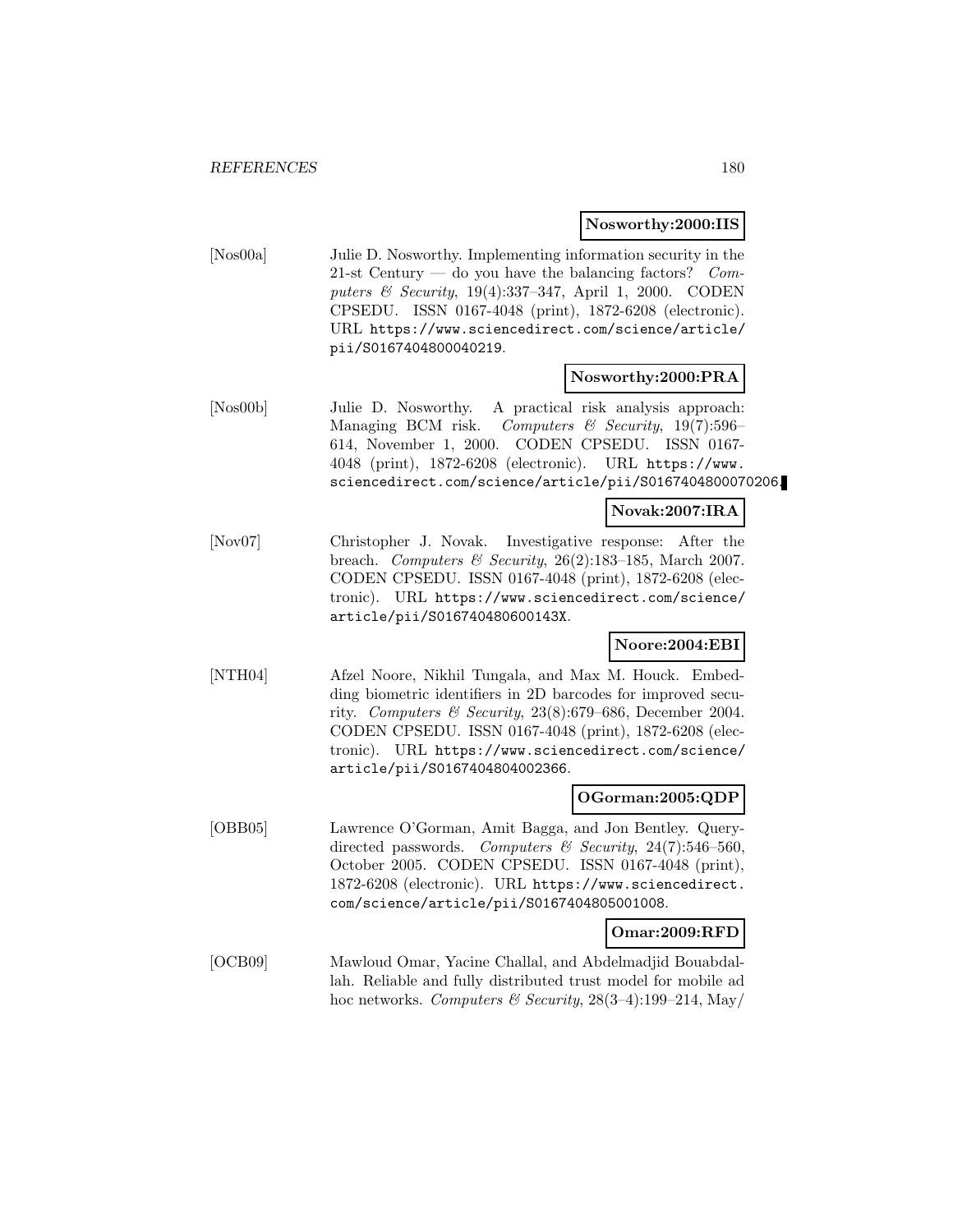June 2009. CODEN CPSEDU. ISSN 0167-4048 (print), 1872- 6208 (electronic). URL https://www.sciencedirect.com/ science/article/pii/S016740480800117X.

# **Onut:2007:SNV**

[OG07] Iosif-Viorel Onut and Ali A. Ghorbani. SVision: a novel visual network-anomaly identification technique. Computers & Security, 26(3):201–212, May 2007. CODEN CPSEDU. ISSN 0167-4048 (print), 1872-6208 (electronic). URL https://www.sciencedirect.com/science/article/ pii/S0167404806001507.

# **Oppliger:2008:STS**

[OHB08] Rolf Oppliger, Ralf Hauser, and David Basin. SSL/ TLS session-aware user authentication revisited. Computers & Security,  $27(3-4):64-70$ , May/June 2008. CODEN CPSEDU. ISSN 0167-4048 (print), 1872-6208 (electronic). URL https://www.sciencedirect.com/science/article/ pii/S0167404808000102.

### **Obiedkov:2009:BAC**

[OKE09] Sergei Obiedkov, Derrick G. Kourie, and J. H. P. Eloff. Building access control models with attribute exploration. Computers & Security,  $28(1-2):2-7$ , February/March 2009. CODEN CPSEDU. ISSN 0167-4048 (print), 1872-6208 (electronic). URL https://www.sciencedirect.com/science/article/ pii/S0167404808000497.

# **Oshri:2007:ISN**

[OKH07] Ilan Oshri, Julia Kotlarsky, and Corey Hirsch. Information security in networkable Windows-based operating system devices: Challenges and solutions. Computers  $\mathcal{C}$  Security, 26(2):177–182, March 2007. CODEN CPSEDU. ISSN 0167-4048 (print), 1872-6208 (electronic). URL https://www.sciencedirect.com/science/article/pii/ S0167404806001490.

# **Oh:2003:AID**

[OL03] Sang Hyun Oh and Won Suk Lee. An anomaly intrusion detection method by clustering normal user behavior. Computers & Security, 22(7):596–612, October 2003. CODEN CPSEDU. ISSN 0167-4048 (print), 1872-6208 (electronic). URL https://www.sciencedirect.com/science/article/ pii/S0167404803007107.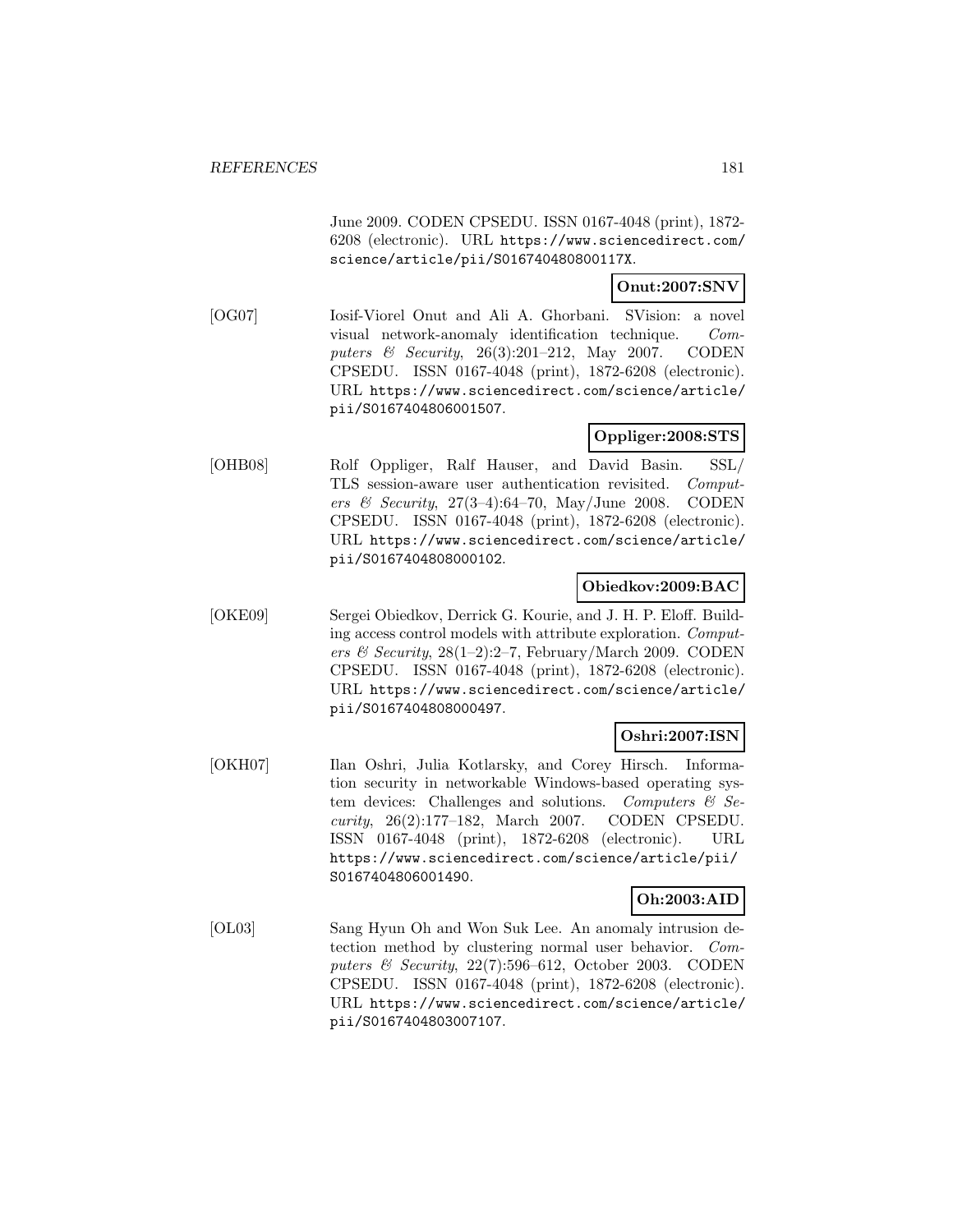### **Oliveira:2007:PPC**

[OZ07] Stanley R. M. Oliveira and Osmar R. Zaïane. A privacypreserving clustering approach toward secure and effective data analysis for business collaboration. Computers & Security,  $26(1):81-93$ , February 2007. CODEN CPSEDU. ISSN 0167-4048 (print), 1872-6208 (electronic). URL https://www.sciencedirect.com/science/article/ pii/S0167404806001222.

### **Palmer:2000:ARAa**

[Pal00a] Chlo¨e Palmer. Abstracts of recent articles and literature. Computers & Security, 19(6):540–546, October 1, 2000. CO-DEN CPSEDU. ISSN 0167-4048 (print), 1872-6208 (electronic). URL https://www.sciencedirect.com/science/ article/pii/S0167404800060284.

### **Palmer:2000:ARAb**

[Pal00b] Chloë Palmer. Abstracts of recent articles and literature. Computers & Security, 19(7):621–626, November 1, 2000. CO-DEN CPSEDU. ISSN 0167-4048 (print), 1872-6208 (electronic). URL https://www.sciencedirect.com/science/ article/pii/S016740480007022X.

### **Palmer:2000:ARAc**

[Pal00c] Chloë Palmer. Abstracts of recent articles and literature. Computers & Security, 19(8):720–725, December 1, 2000. CO-DEN CPSEDU. ISSN 0167-4048 (print), 1872-6208 (electronic). URL https://www.sciencedirect.com/science/ article/pii/S0167404800080214.

#### **Palmer:2001:ARAb**

[Pal01a] Chloë Palmer. Abstracts of recent articles and literature. Computers & Security,  $20(2):155-160$ , April 1, 2001. CODEN CPSEDU. ISSN 0167-4048 (print), 1872-6208 (electronic). URL https://www.sciencedirect.com/science/article/ pii/S0167404801002061.

#### **Palmer:2001:ARAc**

[Pal01b] Chloë Palmer. Abstracts of recent articles and literature. Computers & Security,  $20(3):239-243$ , May 1, 2001. CODEN CPSEDU. ISSN 0167-4048 (print), 1872-6208 (electronic). URL https://www.sciencedirect.com/science/article/ pii/S016740480100308X.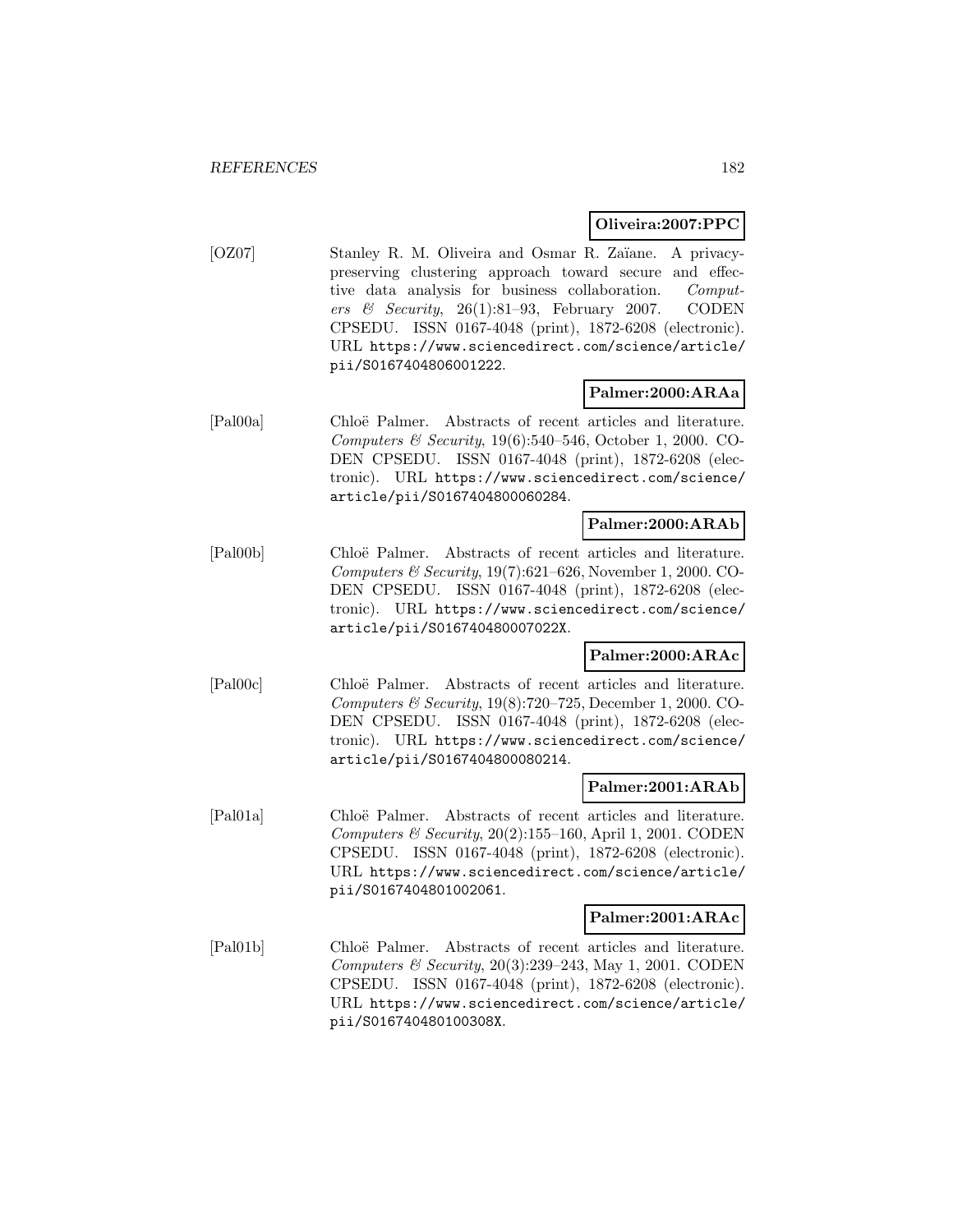#### **Palmer:2001:ARAd**

[Pal01c] Chloë Palmer. Abstracts of recent articles and literature. Computers & Security, 20(4):322–326, July 31, 2001. CODEN CPSEDU. ISSN 0167-4048 (print), 1872-6208 (electronic). URL https://www.sciencedirect.com/science/article/ pii/S0167404801004084.

# **Palmer:2001:ARAe**

[Pal01d] Chloë Palmer. Abstracts of recent articles and literature. Computers & Security,  $20(5):400-403$ , July 1, 2001. CODEN CPSEDU. ISSN 0167-4048 (print), 1872-6208 (electronic). URL https://www.sciencedirect.com/science/article/ pii/S0167404801005107.

### **Palmer:2001:ARAf**

[Pal01e] Chloë Palmer. Abstracts of recent articles and literature. Computers  $\mathcal C$  Security, 20(6):509, September 1, 2001. CODEN CPSEDU. ISSN 0167-4048 (print), 1872-6208 (electronic). URL https://www.sciencedirect.com/science/article/ pii/S0167404801006095.

### **Palmer:2008:CEAa**

[Pal08a] Anthony J. Palmer. Criteria to evaluate automated personal identification mechanisms. Computers  $\mathcal{C}$  Security, 27(7–8):260–284, December 2008. CODEN CPSEDU. ISSN 0167-4048 (print), 1872-6208 (electronic). URL https://www.sciencedirect.com/science/article/pii/ S016740480800045X.

### **Palmer:2008:CEAb**

[Pal08b] Anthony J. Palmer. Criteria to evaluate automated personal identification mechanisms. Computers  $\mathcal{C}$  Security, 27(7–8):260–284, December 2008. CODEN CPSEDU. ISSN 0167-4048 (print), 1872-6208 (electronic). URL https://www.sciencedirect.com/science/article/pii/ S016740480800045X.

# **Palmer:2008:CEAc**

[Pal08c] Anthony J. Palmer. Criteria to evaluate automated personal identification mechanisms. Computers  $\mathcal{C}$  Security, 27(7–8):260–284, December 2008. CODEN CPSEDU. ISSN 0167-4048 (print), 1872-6208 (electronic). URL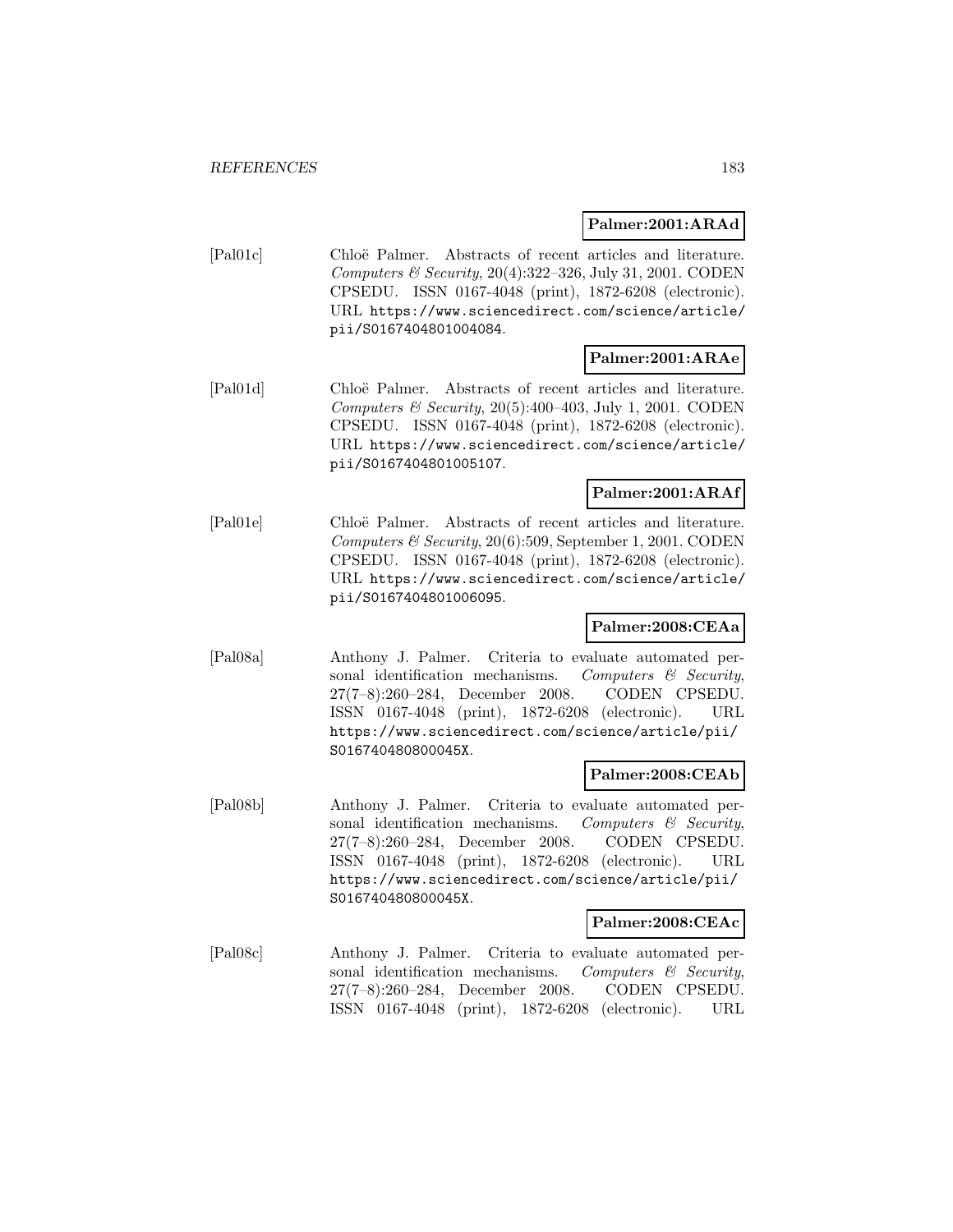https://www.sciencedirect.com/science/article/pii/ S016740480800045X.

### **Piqueira:2008:DMCa**

[PdVGA08a] Jose R. C. Piqueira, Adolfo A. de Vasconcelos, Carlos E. C. J. Gabriel, and Vanessa O. Araujo. Dynamic models for computer viruses. Computers & Security,  $27(7-8)$ :355-359, December 2008. CODEN CPSEDU. ISSN 0167-4048 (print), 1872-6208 (electronic). URL https://www.sciencedirect. com/science/article/pii/S0167404808000412.

# **Piqueira:2008:DMCb**

[PdVGA08b] Jose R. C. Piqueira, Adolfo A. de Vasconcelos, Carlos E. C. J. Gabriel, and Vanessa O. Araujo. Dynamic models for computer viruses. Computers & Security,  $27(7-8):355-359$ , December 2008. CODEN CPSEDU. ISSN 0167-4048 (print), 1872-6208 (electronic). URL https://www.sciencedirect. com/science/article/pii/S0167404808000412.

# **Piqueira:2008:DMCc**

[PdVGA08c] Jose R. C. Piqueira, Adolfo A. de Vasconcelos, Carlos E. C. J. Gabriel, and Vanessa O. Araujo. Dynamic models for computer viruses. Computers & Security,  $27(7-8):355-359$ , December 2008. CODEN CPSEDU. ISSN 0167-4048 (print), 1872-6208 (electronic). URL https://www.sciencedirect. com/science/article/pii/S0167404808000412.

# **Paul:2006:CJN**

[PE06] Nathanael Paul and David Evans. Comparing Java and .NET security: Lessons learned and missed. Computers & Security, 25(5):338–350, July 2006. CODEN CPSEDU. ISSN 0167-4048 (print), 1872-6208 (electronic). URL https://www.sciencedirect.com/science/article/pii/ S0167404806000290.

### **Padayachee:2009:AUC**

[PE09] Keshnee Padayachee and J. H. P. Eloff. Adapting usage control as a deterrent to address the inadequacies of access controls. Computers & Security,  $28(7):536-544$ , October 2009. CODEN CPSEDU. ISSN 0167-4048 (print), 1872-6208 (electronic). URL https://www.sciencedirect.com/science/ article/pii/S0167404809000157.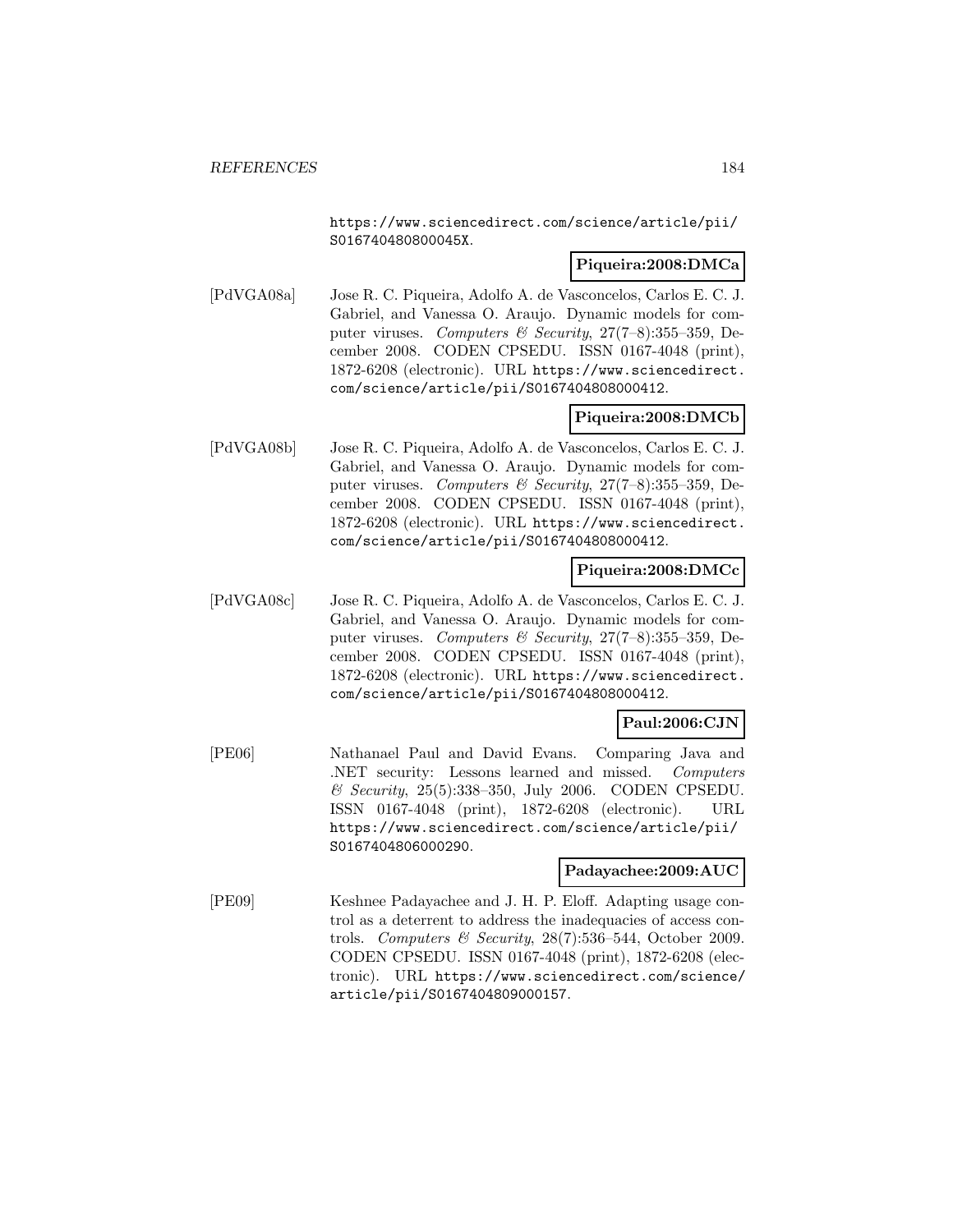### **Palmieri:2008:CLSa**

[PF08a] Francesco Palmieri and Ugo Fiore. Containing large-scale worm spreading in the Internet by cooperative distribution of traffic filtering policies. Computers & Security,  $27(1-2)$ : 48-62, March 2008. CODEN CPSEDU. ISSN 0167-4048 (print), 1872-6208 (electronic). URL https://www.sciencedirect. com/science/article/pii/S0167404807001241.

### **Palmieri:2008:CLSb**

[PF08b] Francesco Palmieri and Ugo Fiore. Containing large-scale worm spreading in the Internet by cooperative distribution of traffic filtering policies. Computers & Security,  $27(1-2)$ :48-62, March 2008. CODEN CPSEDU. ISSN 0167-4048 (print), 1872-6208 (electronic). URL https://www.sciencedirect. com/science/article/pii/S0167404807001241.

#### **Palmieri:2008:CLSc**

[PF08c] Francesco Palmieri and Ugo Fiore. Containing large-scale worm spreading in the Internet by cooperative distribution of traffic filtering policies. Computers & Security,  $27(1-2)$ : 48-62, March 2008. CODEN CPSEDU. ISSN 0167-4048 (print), 1872-6208 (electronic). URL https://www.sciencedirect. com/science/article/pii/S0167404807001241.

### **Palmieri:2009:PTE**

[PF09] Francesco Palmieri and Ugo Fiore. Providing true end-toend security in converged voice over IP infrastructures. Computers & Security, 28(6):433–449, September 2009. CODEN CPSEDU. ISSN 0167-4048 (print), 1872-6208 (electronic). URL https://www.sciencedirect.com/science/article/ pii/S0167404809000054.

# **Phan:2006:CTP**

[Pha06] Raphael C.-W. Phan. Cryptanalysis of two passwordbased authentication schemes using smart cards. Computers & Security,  $25(1):52-54$ , February 2006. CODEN CPSEDU. ISSN 0167-4048 (print), 1872-6208 (electronic). URL https://www.sciencedirect.com/science/article/ pii/S0167404805001938.

### **Philippsohn:2001:MLI**

[Phi01a] Steven Philippsohn. Money laundering on the Internet. Computers & Security, 20(6):485–490, September 1, 2001. CODEN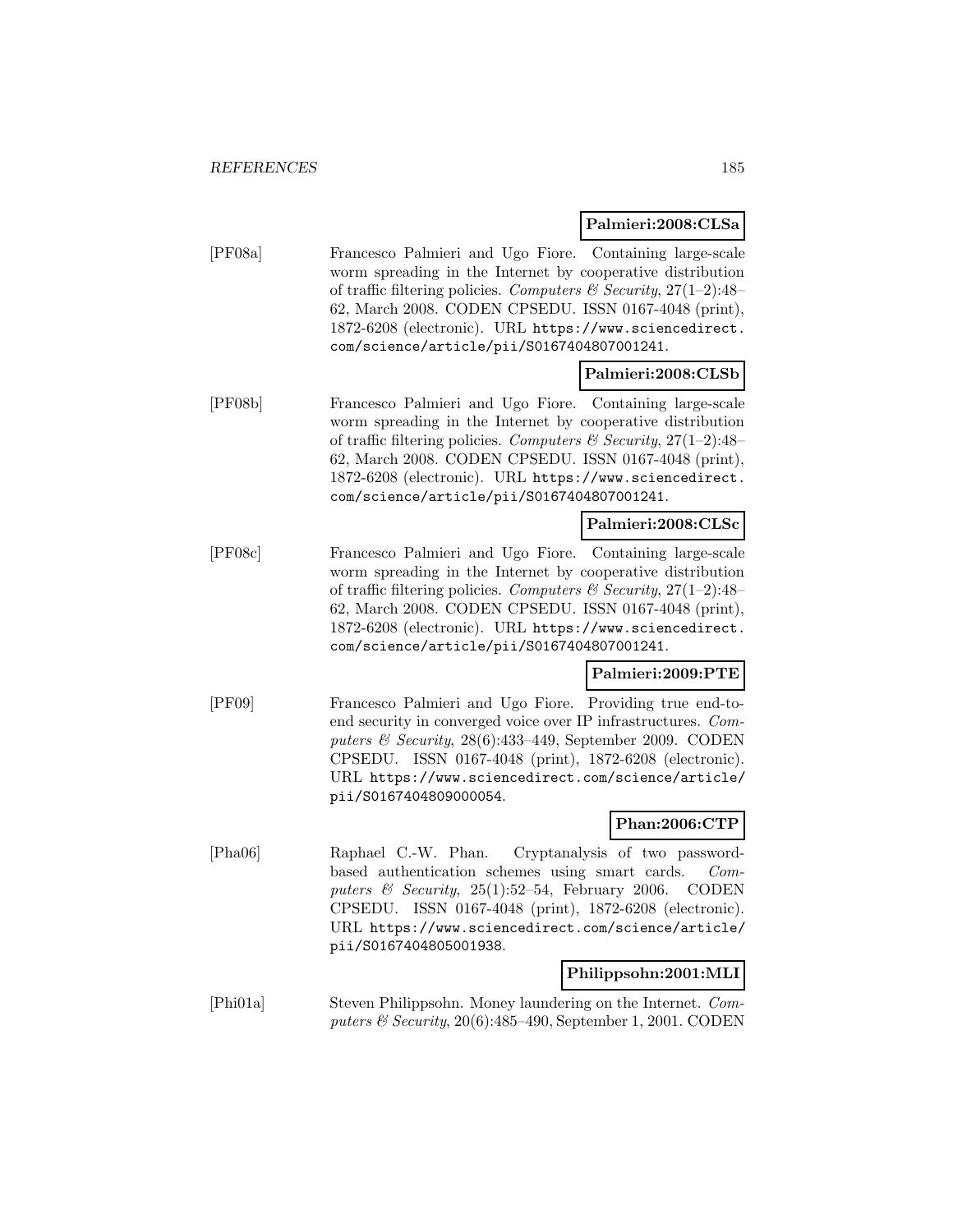CPSEDU. ISSN 0167-4048 (print), 1872-6208 (electronic). URL https://www.sciencedirect.com/science/article/ pii/S016740480100606X.

# **Philippsohn:2001:TCO**

[Phi01b] Steven Philippsohn. Trends in cybercrime — an overview of current financial crimes on the Internet. Computers & Security,  $20(1):53-69$ , January 31, 2001. CODEN CPSEDU. ISSN 0167-4048 (print), 1872-6208 (electronic). URL https://www.sciencedirect.com/science/article/ pii/S0167404801010215.

# **Piper:2003:RCS**

[Pip03] Fred Piper. Reseacrh in cryptography and security mechanisms. Computers & Security,  $22(1):22-25$ , January 2003. CODEN CPSEDU. ISSN 0167-4048 (print), 1872-6208 (electronic). URL https://www.sciencedirect.com/science/ article/pii/S0167404803001044.

# **Post:2007:EIS**

[PK07] Gerald V. Post and Albert Kagan. Evaluating information security tradeoffs: Restricting access can interfere with user tasks. Computers & Security, 26(3):229–237, May 2007. CO-DEN CPSEDU. ISSN 0167-4048 (print), 1872-6208 (electronic). URL https://www.sciencedirect.com/science/ article/pii/S0167404806001532.

### **Palmer:2001:ARAa**

[PM01] Chloë Palmer and Helen Meyer. Abstracts of recent articles and literature. Computers & Security, 20(1):70-74, January 31, 2001. CODEN CPSEDU. ISSN 0167-4048 (print), 1872- 6208 (electronic). URL https://www.sciencedirect.com/ science/article/pii/S0167404801010227.

### **Pudar:2009:PPM**

[PML09] Srdjan Pudar, G. Manimaran, and Chen-Ching Liu. PENET: a practical method and tool for integrated modeling of security attacks and countermeasures. Computers  $\mathcal{C}$  Security, 28(8):754–771, November 2009. CODEN CPSEDU. ISSN 0167-4048 (print), 1872-6208 (electronic). URL https://www.sciencedirect.com/science/article/pii/ S0167404809000522.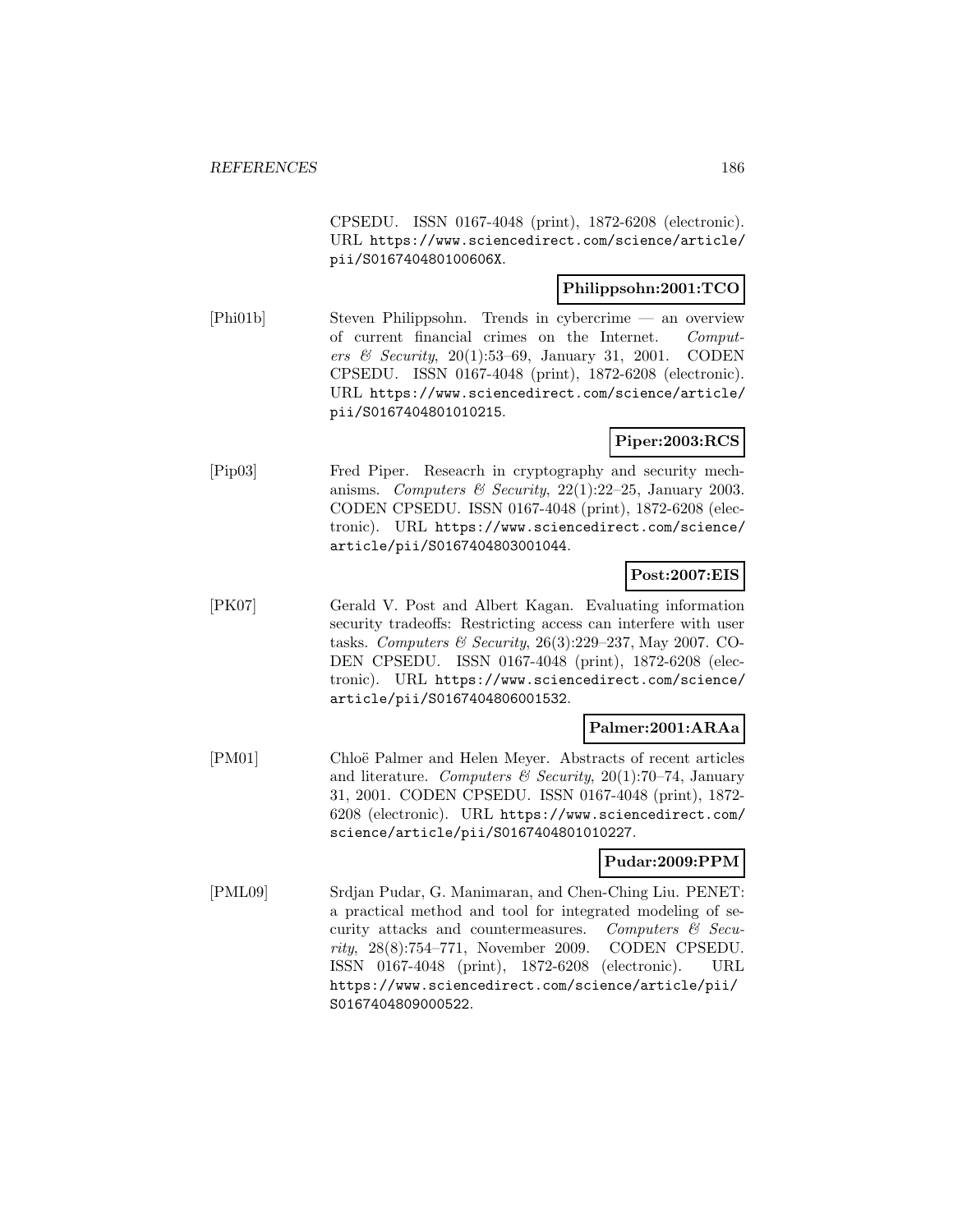#### **Peyravian:2000:GRK**

[PMRZ00a] Mohammad Peyravian, Stephen M. Matyas, Allen Roginsky, and Nevenko Zunic. Generation of RSA keys that are guaranteed to be unique for each user. Computers & Security, 19(3):282–288, March 1, 2000. CODEN CPSEDU. ISSN 0167-4048 (print), 1872-6208 (electronic). URL https://www.sciencedirect.com/science/article/ pii/S0167404800886162.

#### **Peyravian:2000:MBB**

[PMRZ00b] Mohammad Peyravian, Stephen M. Matyas, Allen Roginsky, and Nevenko Zunic. Multiparty biometric-based authentication. Computers & Security,  $19(4):369-374$ , April 1, 2000. CODEN CPSEDU. ISSN 0167-4048 (print), 1872-6208 (electronic). URL https://www.sciencedirect.com/science/ article/pii/S0167404800040256.

### **Peyravian:2000:TCB**

[PMRZ00c] Mohammad Peyravian, Stephen M. Matyas, Allen Roginsky, and Nevenko Zunic. Ticket and challenge-based protocols for timestamping. Computers & Security,  $19(6)$ :551–558, October 1, 2000. CODEN CPSEDU. ISSN 0167-4048 (print), 1872- 6208 (electronic). URL https://www.sciencedirect.com/ science/article/pii/S0167404800060296.

#### **Peyravian:2001:AMU**

[PMRZ01a] Mohammad Peyravian, Stephen M. Matyas, Allen Roginsky, and Nevenko Zunic. Alternative method for unique RSA primes generation. Computers & Security, 20(2):173–179, April 1, 2001. CODEN CPSEDU. ISSN 0167-4048 (print), 1872-6208 (electronic). URL https://www.sciencedirect. com/science/article/pii/S0167404801002103.

#### **Peyravian:2001:MTE**

[PMRZ01b] Mohammad Peyravian, Stephen M. Matyas, Allen Roginsky, and Nevenko Zunic. Methods for timestamping electronic documents using certificates and user-specified times. Computers & Security, 20(3):255–262, May 1, 2001. CODEN CPSEDU. ISSN 0167-4048 (print), 1872-6208 (electronic). URL https://www.sciencedirect.com/science/article/ pii/S0167404801003133.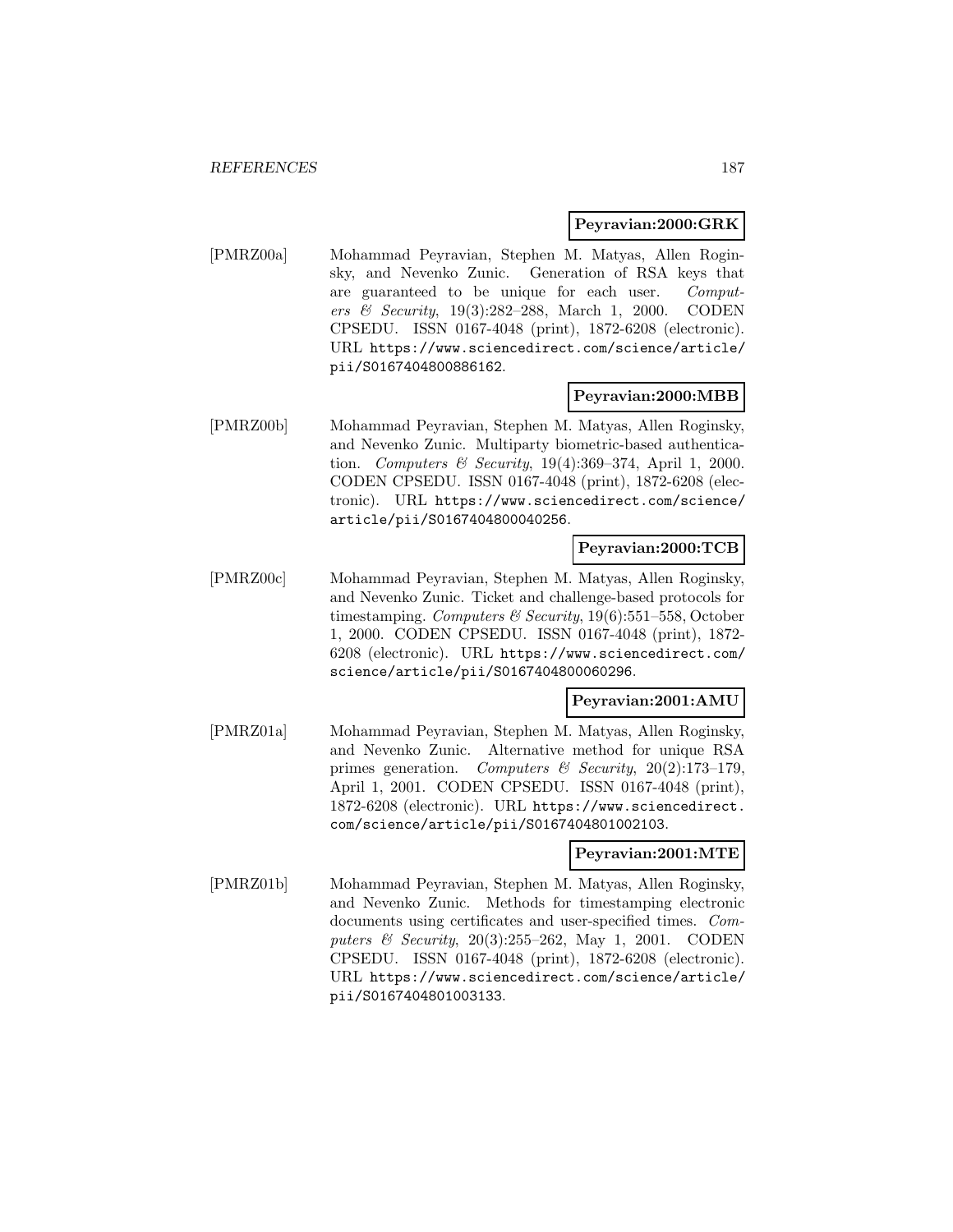# **Pollard:2005:TFC**

[Pol05] C. Pollard. Telecom fraud: the cost of doing nothing just went up. Computers & Security, 24(6):437–439, September 2005. CODEN CPSEDU. ISSN 0167-4048 (print), 1872- 6208 (electronic). URL https://www.sciencedirect.com/ science/article/pii/S0167404805001082.

# **Pounder:2001:CEC**

[Pou01a] Chris Pounder. The council of Europe cyber-crime convention. Computers & Security,  $20(5):380-383$ , July 1, 2001. CODEN CPSEDU. ISSN 0167-4048 (print), 1872-6208 (electronic). URL https://www.sciencedirect.com/science/article/ pii/S0167404801005065.

### **Pounder:2001:CCB**

[Pou01b] Chris Pounder. Cyber crime: the backdrop to the council of Europe convention. Computers & Security,  $20(4):311-315$ , July 31, 2001. CODEN CPSEDU. ISSN 0167-4048 (print), 1872-6208 (electronic). URL https://www.sciencedirect. com/science/article/pii/S0167404801004060.

# **Pounder:2001:EUP**

[Pou01c] Chris Pounder. The European union proposal for a policy towards network and information security. Computers & Security, 20(7):573–576, October 31, 2001. CODEN CPSEDU. ISSN 0167-4048 (print), 1872-6208 (electronic). URL https://www.sciencedirect.com/science/article/ pii/S0167404801007052.

### **Pounder:2002:ATL**

[Pou02a] Chris Pounder. Anti-terrorism legislation: the impact on the processing of data. Computers  $\mathcal B$  Security, 21(3):240–245, June 1, 2002. CODEN CPSEDU. ISSN 0167-4048 (print), 1872-6208 (electronic). URL https://www.sciencedirect. com/science/article/pii/S0167404802003073.

### **Pounder:2002:ECO**

[Pou02b] Chris Pounder. The emergence of a comprehensive obligation towards computer security. Computers  $\mathcal{C}$  Security, 21(4):328–332, August 1, 2002. CODEN CPSEDU. ISSN 0167-4048 (print), 1872-6208 (electronic). URL https://www.sciencedirect.com/science/article/pii/ S0167404802004066.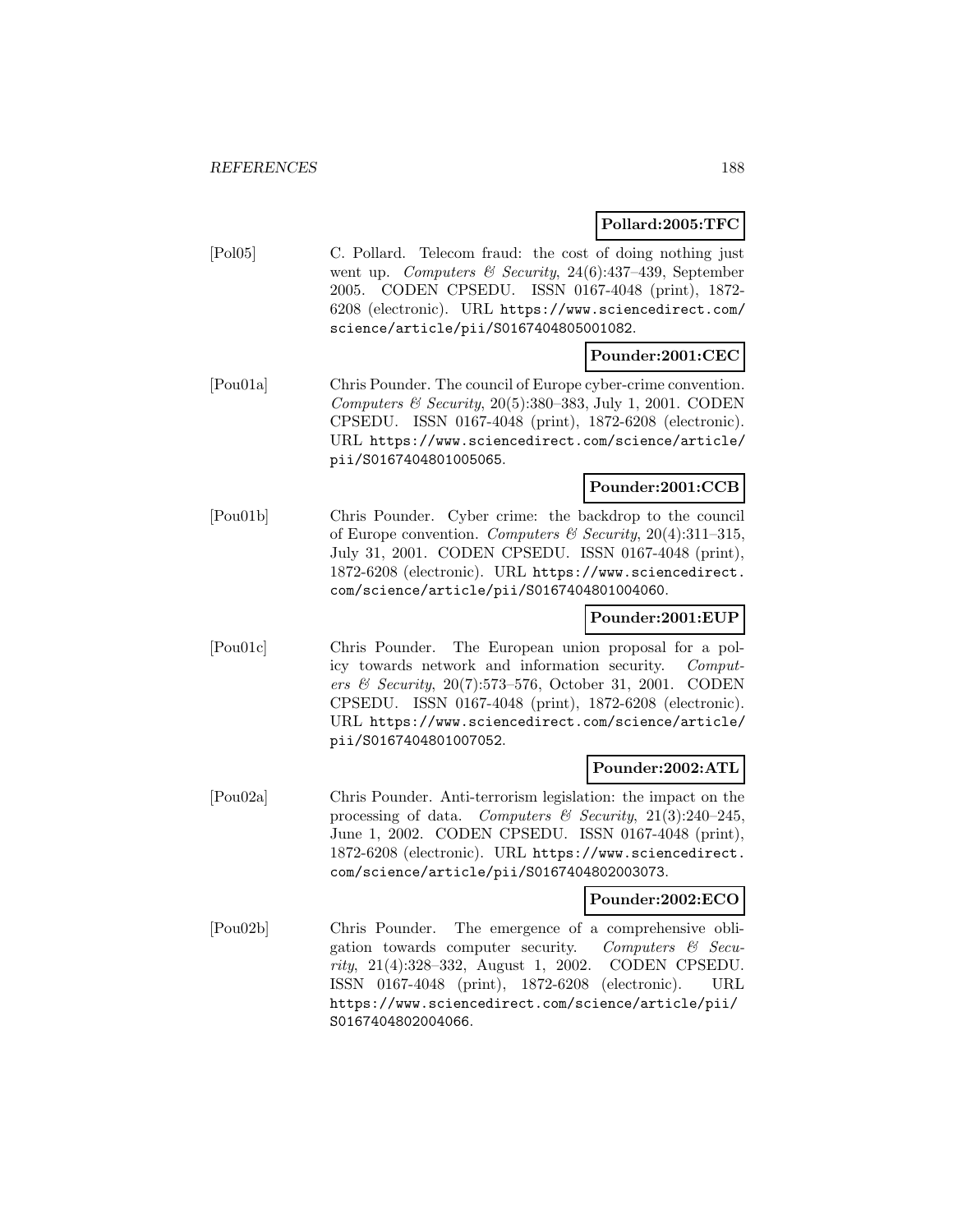### **Pounder:2002:SPU**

[Pou02c] Chris Pounder. Security policy update. Computers & Security, 21(7):620–623, November 2002. CODEN CPSEDU. ISSN 0167-4048 (print), 1872-6208 (electronic). URL https://www.sciencedirect.com/science/article/pii/ S0167404802011094.

### **Pounder:2002:UNS**

[Pou02d] Chris Pounder. The US's national strategy for homeland security. Computers & Security, 21(6):503–505, October 1, 2002. CODEN CPSEDU. ISSN 0167-4048 (print), 1872-6208 (electronic). URL https://www.sciencedirect.com/science/ article/pii/S0167404802010052.

#### **Pounder:2003:SUS**

[Pou03a] Chris Pounder. Security with unfortunate side effects. Computers & Security,  $22(2):115-118$ , February 2003. CODEN CPSEDU. ISSN 0167-4048 (print), 1872-6208 (electronic). URL https://www.sciencedirect.com/science/article/ pii/S0167404803002062.

# **Pounder:2003:GAI**

[Pou03b] Dr Chris Pounder. Governments act to improve security. Computers & Security,  $22(3):207-211$ , April 2003. CODEN CPSEDU. ISSN 0167-4048 (print), 1872-6208 (electronic). URL https://www.sciencedirect.com/science/article/ pii/S0167404803003079.

### **Pounder:2003:TWL**

[Pou03c] Dr Chris Pounder. A tangled Web of libel lies? Computers & Security,  $22(1):34-37$ , January 2003. CODEN CPSEDU. ISSN 0167-4048 (print), 1872-6208 (electronic). URL https://www.sciencedirect.com/science/article/ pii/S016740480300107X.

# **Pond:2000:WAC**

[PPBH00] Rachael Pond, John Podd, Julie Bunnell, and Ron Henderson. Word association computer passwords: the effect of formulation techniques on recall and guessing rates. Computers & Security, 19(7):645–656, November 1, 2000. CODEN CPSEDU. ISSN 0167-4048 (print), 1872-6208 (electronic). URL https://www.sciencedirect.com/science/article/ pii/S0167404800070231.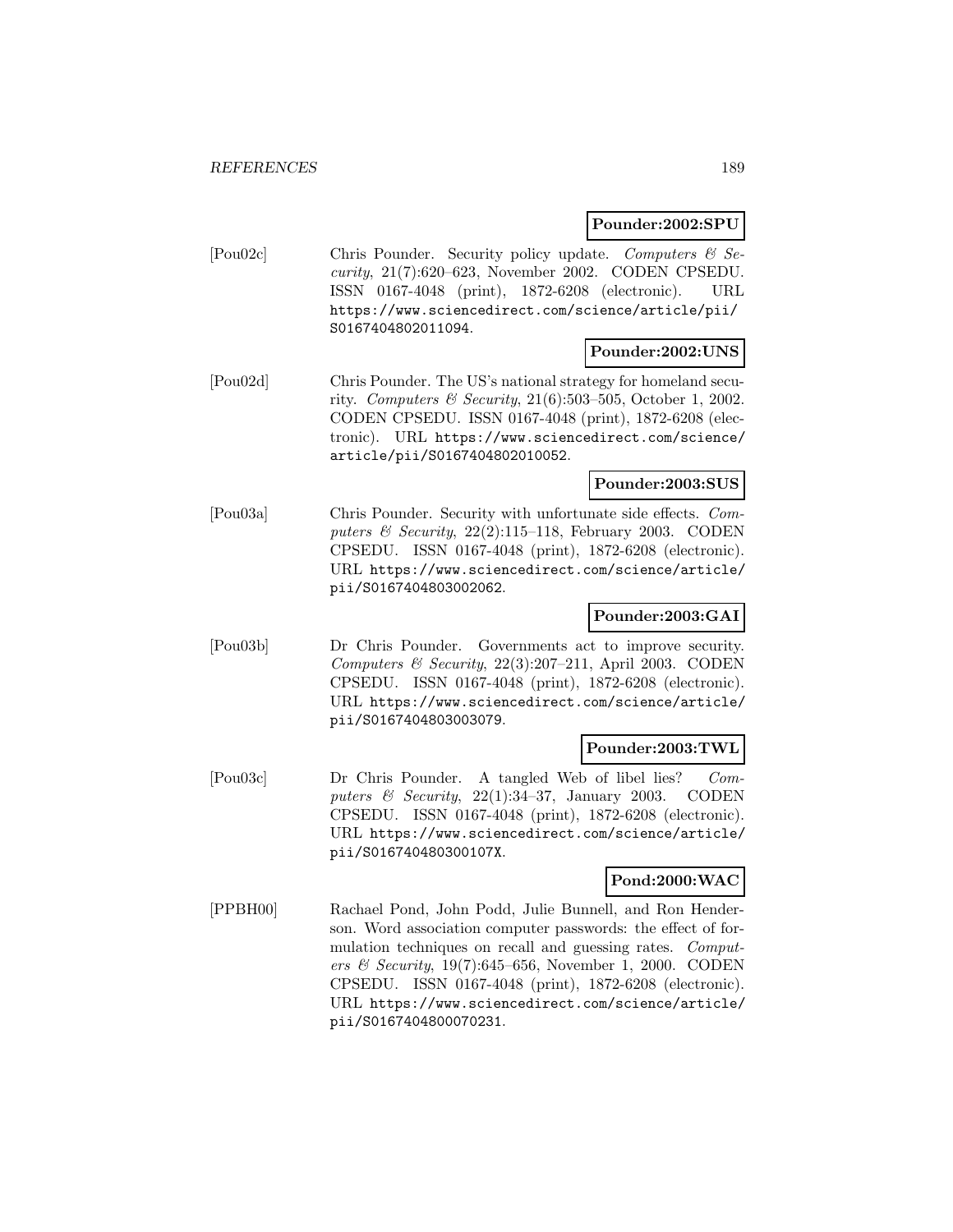#### **Peyravian:2003:MPU**

[PRZ03] Mohammad Peyravian, Allen Roginsky, and Nevenko Zunic. Methods for preventing unauthorized software distribution. Computers  $\mathcal B$  Security, 22(4):316-321, May 2003. CODEN CPSEDU. ISSN 0167-4048 (print), 1872-6208 (electronic). URL https://www.sciencedirect.com/science/article/ pii/S0167404803004115.

### **Peyravian:2004:NPM**

[PRZ04] Mohammad Peyravian, Allen Roginsky, and Nevenko Zunic. Non-PKI methods for public key distribution. Computers & Security, 23(2):97–103, March 2004. CODEN CPSEDU. ISSN 0167-4048 (print), 1872-6208 (electronic). URL https://www.sciencedirect.com/science/article/ pii/S0167404804000318.

### **Purser:2001:SGT**

[Pur01] Steve Purser. A simple graphical tool for modelling trust. Computers  $\mathcal C$  Security, 20(6):479–484, September 1, 2001. CODEN CPSEDU. ISSN 0167-4048 (print), 1872-6208 (electronic). URL https://www.sciencedirect.com/science/ article/pii/S0167404801006058.

#### **Purser:2002:WAC**

[Pur02] Steve Purser. Why access control is difficult. Computers & Security, 21(4):303–309, August 1, 2002. CODEN CPSEDU. ISSN 0167-4048 (print), 1872-6208 (electronic). URL https://www.sciencedirect.com/science/article/ pii/S0167404802004030.

### **Purser:2004:IRS**

[Pur04] Steve A. Purser. Improving the ROI of the security management process. Computers & Security, 23(7):542–546, October 2004. CODEN CPSEDU. ISSN 0167-4048 (print), 1872- 6208 (electronic). URL https://www.sciencedirect.com/ science/article/pii/S0167404804002329.

#### **Posthumus:2004:FGI**

[PvS04] Shaun Posthumus and Rossouw von Solms. A framework for the governance of information security. Computers & Security, 23(8):638–646, December 2004. CODEN CPSEDU. ISSN 0167-4048 (print), 1872-6208 (electronic).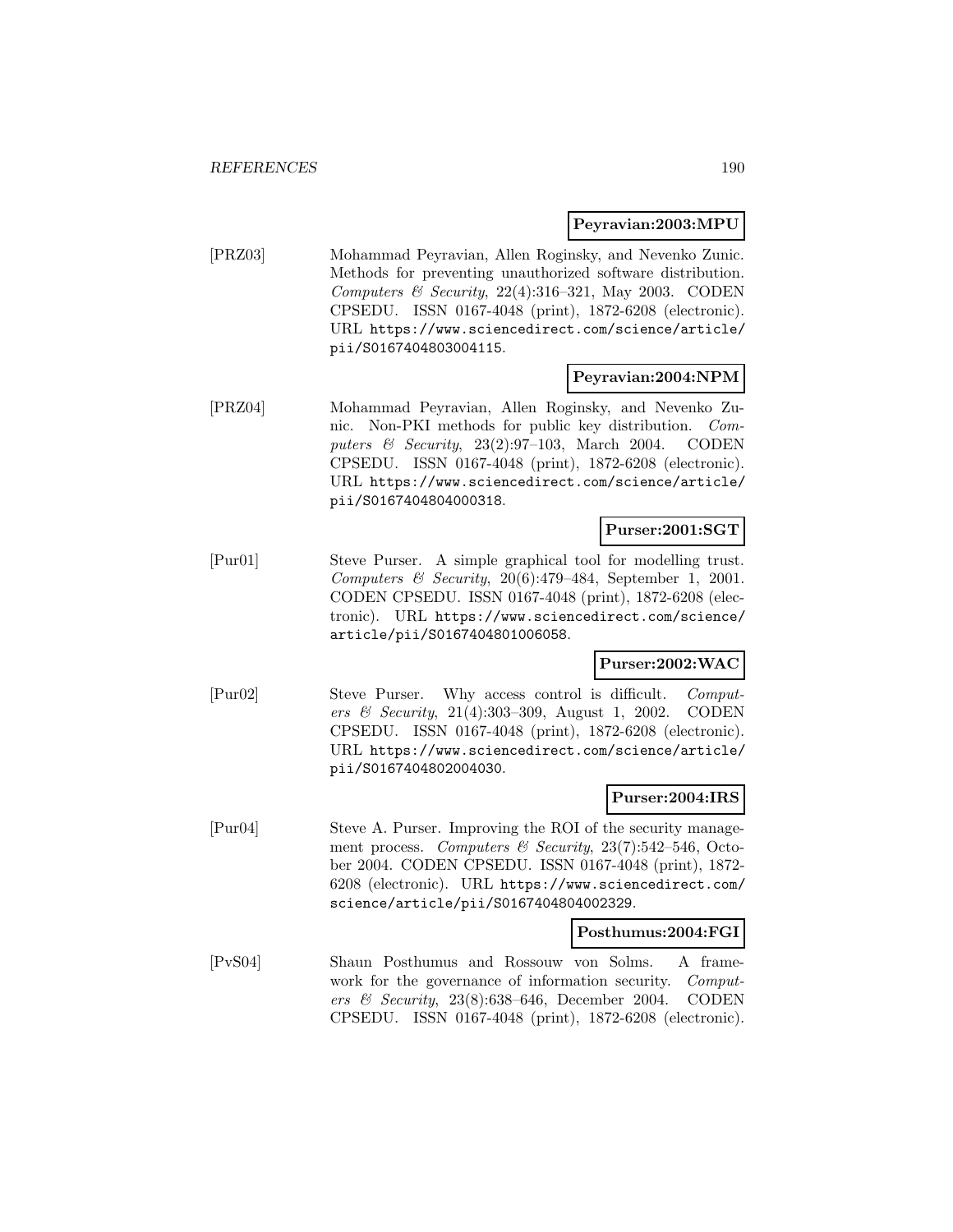URL https://www.sciencedirect.com/science/article/ pii/S0167404804002639.

### **Phan:2006:SCI**

[PW06] Raphael C.-W. Phan and David Wagner. Security considerations for incremental hash functions based on pair block chaining. Computers & Security,  $25(2):131-136$ , March 2006. CODEN CPSEDU. ISSN 0167-4048 (print), 1872-6208 (electronic). URL https://www.sciencedirect.com/science/ article/pii/S0167404805002063.

### **Peyravian:2000:MPP**

[PZ00] Mohammad Peyravian and Nevenko Zunic. Methods for protecting password transmission. Computers  $\mathcal{C}$  Security, 19(5):466–469, July 1, 2000. CODEN CPSEDU. ISSN 0167-4048 (print), 1872-6208 (electronic). URL https://www.sciencedirect.com/science/article/pii/ S016740480005032X.

### **Qing:2005:STI**

[QW05] Sihan Qing and Weiping Wen. A survey and trends on Internet worms. Computers & Security, 24(4):334–346, June 2005. CODEN CPSEDU. ISSN 0167-4048 (print), 1872-6208 (electronic). URL https://www.sciencedirect.com/science/ article/pii/S0167404804002585.

#### **Rathmell:2001:PCI**

[Rat01] Andrew Rathmell. Protecting critical information infrastructures. Computers & Security,  $20(1):43-52$ , January 31, 2001. CODEN CPSEDU. ISSN 0167-4048 (print), 1872-6208 (electronic). URL https://www.sciencedirect.com/science/ article/pii/S0167404801010203.

### **Reid:2001:ERA**

[RF01] Randall C. Reid and Stephen A. Floyd. Extending the risk analysis model to include market-insurance. Computers & Security, 20(4):331–339, July 31, 2001. CODEN CPSEDU. ISSN 0167-4048 (print), 1872-6208 (electronic). URL https://www.sciencedirect.com/science/article/ pii/S0167404801004114.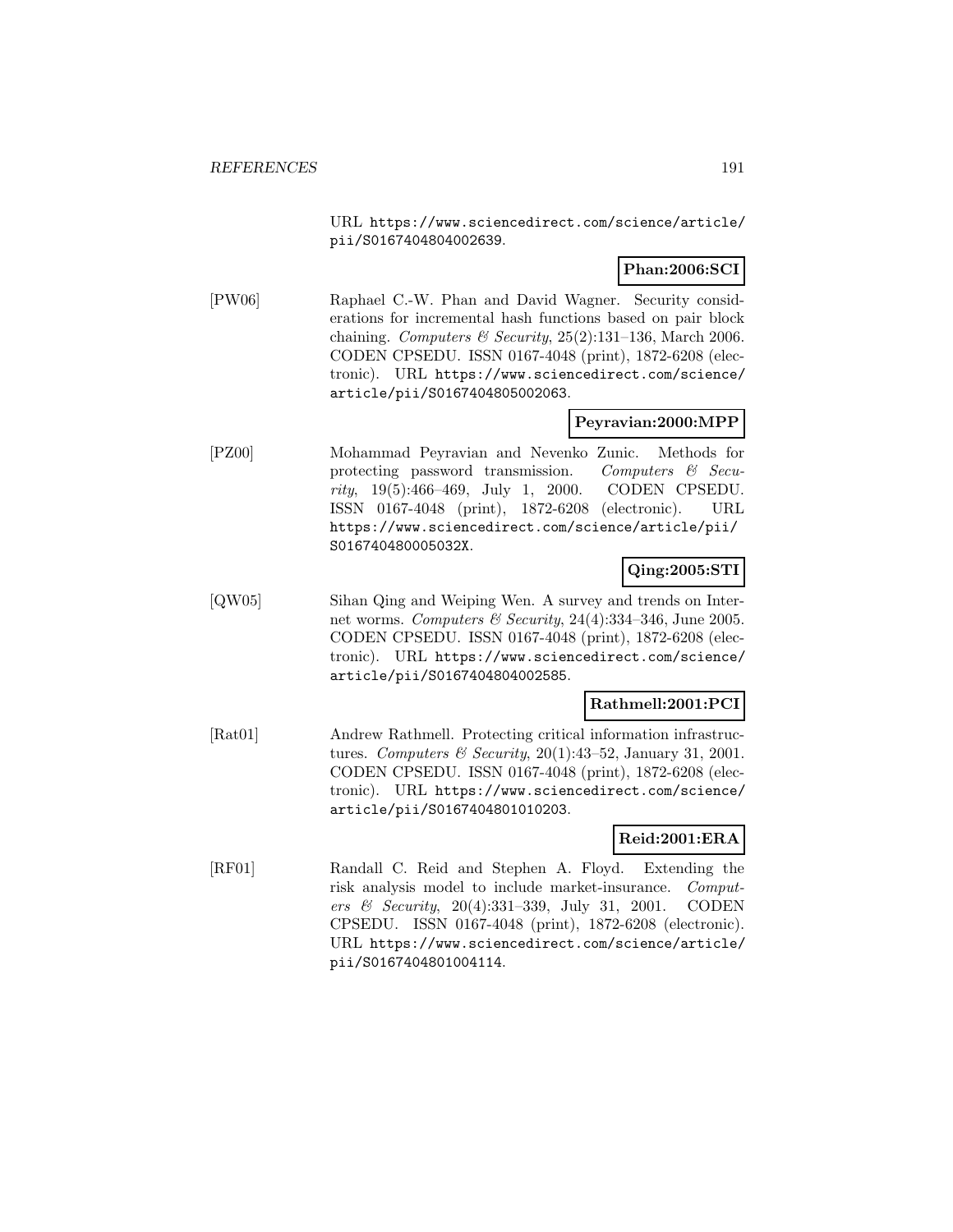#### **Rodwell:2007:NIBa**

[RFR07a] P. M. Rodwell, S. M. Furnell, and P. L. Reynolds. A non-intrusive biometric authentication mechanism utilising physiological characteristics of the human head. Computers & Security,  $26(7-8):468-478$ , December 2007. CODEN CPSEDU. ISSN 0167-4048 (print), 1872-6208 (electronic). URL https://www.sciencedirect.com/science/article/ pii/S0167404807001095.

#### **Rodwell:2007:NIBb**

[RFR07b] P. M. Rodwell, S. M. Furnell, and P. L. Reynolds. A non-intrusive biometric authentication mechanism utilising physiological characteristics of the human head. Computers & Security,  $26(7-8):468-478$ , December 2007. CODEN CPSEDU. ISSN 0167-4048 (print), 1872-6208 (electronic). URL https://www.sciencedirect.com/science/article/ pii/S0167404807001095.

### **Rodwell:2007:NIBc**

[RFR07c] P. M. Rodwell, S. M. Furnell, and P. L. Reynolds. A non-intrusive biometric authentication mechanism utilising physiological characteristics of the human head. Computers & Security, 26(7–8):468–478, December 2007. CODEN CPSEDU. ISSN 0167-4048 (print), 1872-6208 (electronic). URL https://www.sciencedirect.com/science/article/ pii/S0167404807001095.

# **Ray:2006:TLB**

[RK06] Indrakshi Ray and Mahendra Kumar. Towards a locationbased mandatory access control model. Computers & Se $curity$ , 25(1):36–44, February 2006. CODEN CPSEDU. ISSN 0167-4048 (print), 1872-6208 (electronic). URL https://www.sciencedirect.com/science/article/pii/ S016740480500101X.

# **Rhee:2009:SEI**

[RKR09] Hyeun-Suk Rhee, Cheongtag Kim, and Young U. Ryu. Self-efficacy in information security: Its influence on end users' information security practice behavior. Computers & Security, 28(8):816–826, November 2009. CODEN CPSEDU. ISSN 0167-4048 (print), 1872-6208 (electronic). URL https://www.sciencedirect.com/science/article/ pii/S016740480900056X.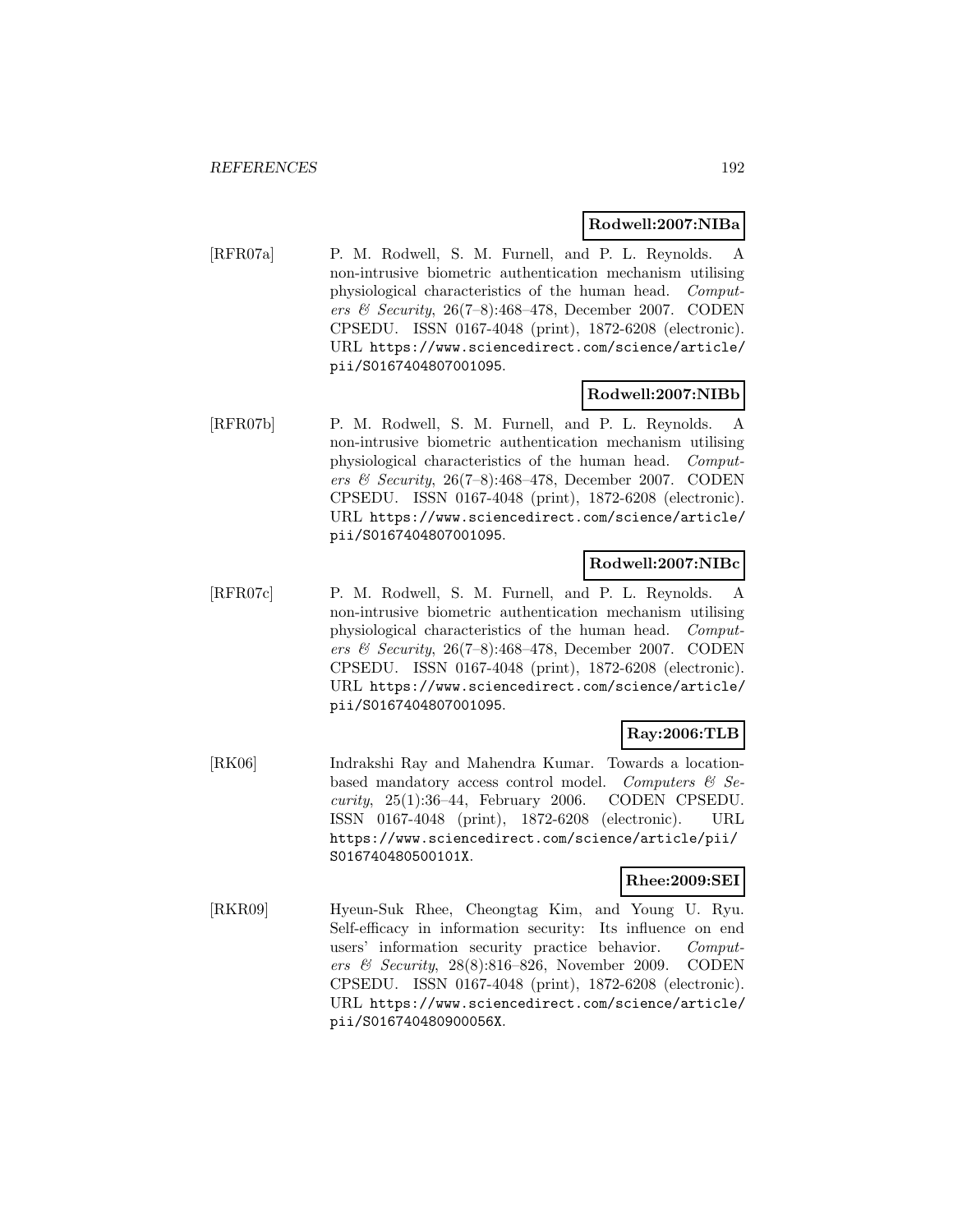### **Rantos:2005:MKR**

[RM05] Konstantinos Rantos and Chris J. Mitchell. Matching key recovery mechanisms to business requirements. Computers  $\&$  Security, 24(3):232-245, May 2005. CODEN CPSEDU. ISSN 0167-4048 (print), 1872-6208 (electronic). URL https://www.sciencedirect.com/science/article/ pii/S0167404804002317.

# **Rezgui:2008:ISAa**

[RM08a] Yacine Rezgui and Adam Marks. Information security awareness in higher education: an exploratory study. Computers & Security, 27(7–8):241–253, December 2008. CODEN CPSEDU. ISSN 0167-4048 (print), 1872-6208 (electronic). URL https://www.sciencedirect.com/science/article/ pii/S0167404808000485.

# **Rezgui:2008:ISAb**

[RM08b] Yacine Rezgui and Adam Marks. Information security awareness in higher education: an exploratory study. Computers & Security, 27(7–8):241–253, December 2008. CODEN CPSEDU. ISSN 0167-4048 (print), 1872-6208 (electronic). URL https://www.sciencedirect.com/science/article/ pii/S0167404808000485.

# **Rezgui:2008:ISAc**

[RM08c] Yacine Rezgui and Adam Marks. Information security awareness in higher education: an exploratory study. Computers & Security, 27(7–8):241–253, December 2008. CODEN CPSEDU. ISSN 0167-4048 (print), 1872-6208 (electronic). URL https://www.sciencedirect.com/science/article/ pii/S0167404808000485.

# **Ruighaver:2007:OSC**

[RMC07] A. B. Ruighaver, S. B. Maynard, and S. Chang. Organisational security culture: Extending the end-user perspective. Computers & Security, 26(1):56–62, February 2007. CODEN CPSEDU. ISSN 0167-4048 (print), 1872-6208 (electronic). URL https://www.sciencedirect.com/science/article/ pii/S016740480600157X.

# **Roberts:2006:RFI**

[Rob06] C. M. Roberts. Radio frequency identification (RFID). Computers  $\&$  Security, 25(1):18–26, February 2006. CODEN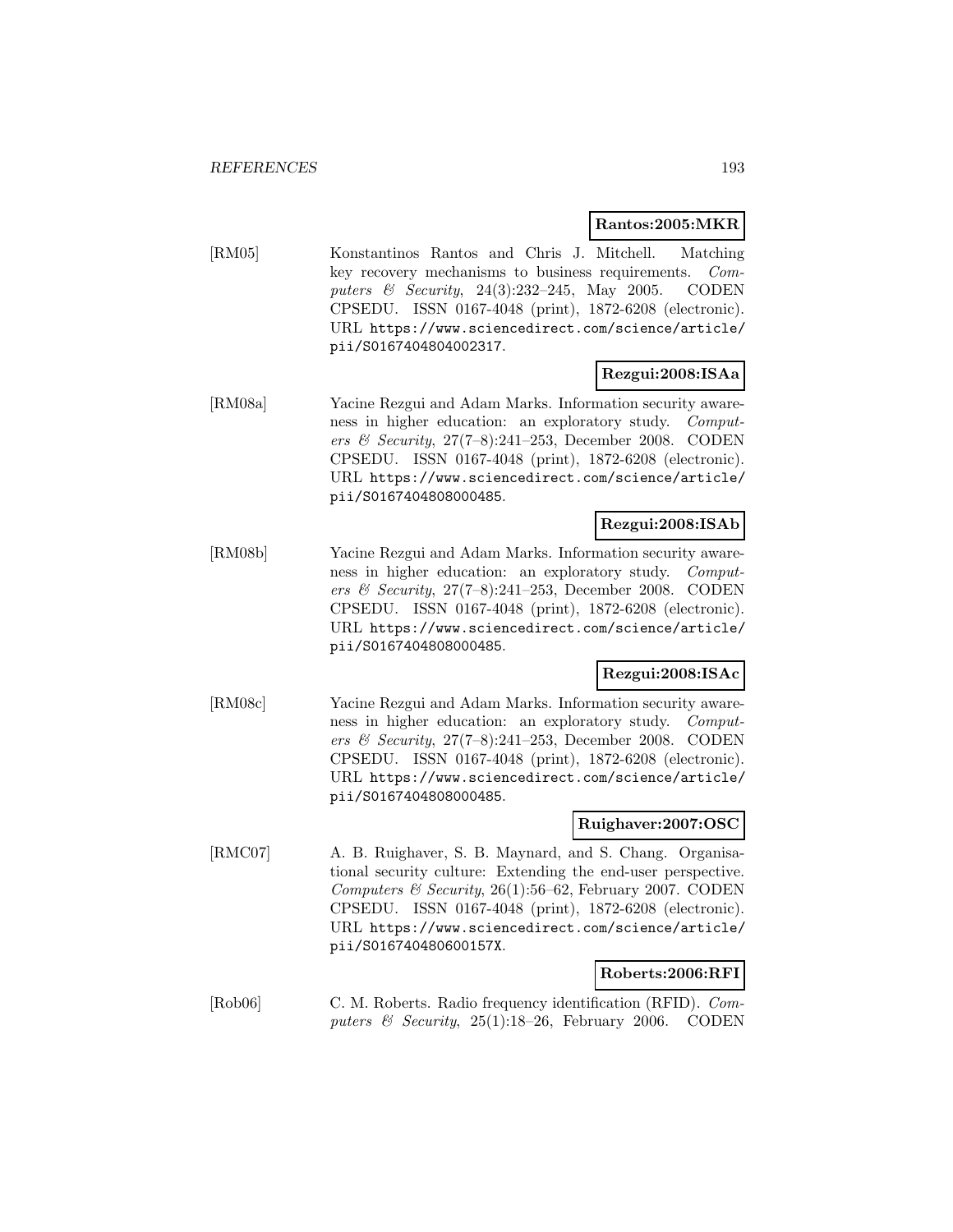CPSEDU. ISSN 0167-4048 (print), 1872-6208 (electronic). URL https://www.sciencedirect.com/science/article/ pii/S016740480500204X.

### **Roberts:2007:BAV**

[Rob07] Chris Roberts. Biometric attack vectors and defences. Computers & Security,  $26(1):14-25$ , February 2007. CODEN CPSEDU. ISSN 0167-4048 (print), 1872-6208 (electronic). URL https://www.sciencedirect.com/science/article/ pii/S016740480600215X.

# **Rogers:2003:RCP**

[Rog03] Marc Rogers. The role of criminal profiling in the computer forensics process. Computers & Security,  $22(4):292-298$ , May 2003. CODEN CPSEDU. ISSN 0167-4048 (print), 1872- 6208 (electronic). URL https://www.sciencedirect.com/ science/article/pii/S016740480300405X.

### **Ryan:2006:EBI**

[RR06] Julie J. C. H. Ryan and Daniel J. Ryan. Expected benefits of information security investments. Computers & Security, 25(8):579–588, November 2006. CODEN CPSEDU. ISSN 0167-4048 (print), 1872-6208 (electronic). URL https://www.sciencedirect.com/science/article/ pii/S0167404806001192.

## **Reinke:2003:ASC**

[RS03] John Reinke and Hossein Saiedian. The availability of source code in relation to timely response to security vulnerabilities. Computers & Security,  $22(8)$ :707-724, December 2003. CODEN CPSEDU. ISSN 0167-4048 (print), 1872-6208 (electronic). URL https://www.sciencedirect.com/science/ article/pii/S0167404803000117.

#### **Rogers:2004:FCF**

[RS04] Marcus K. Rogers and Kate Seigfried. The future of computer forensics: a needs analysis survey. Computers & Security,  $23(1):12-16$ , February 2004. CODEN CPSEDU. ISSN 0167-4048 (print), 1872-6208 (electronic). URL https://www.sciencedirect.com/science/article/ pii/S0167404804000100.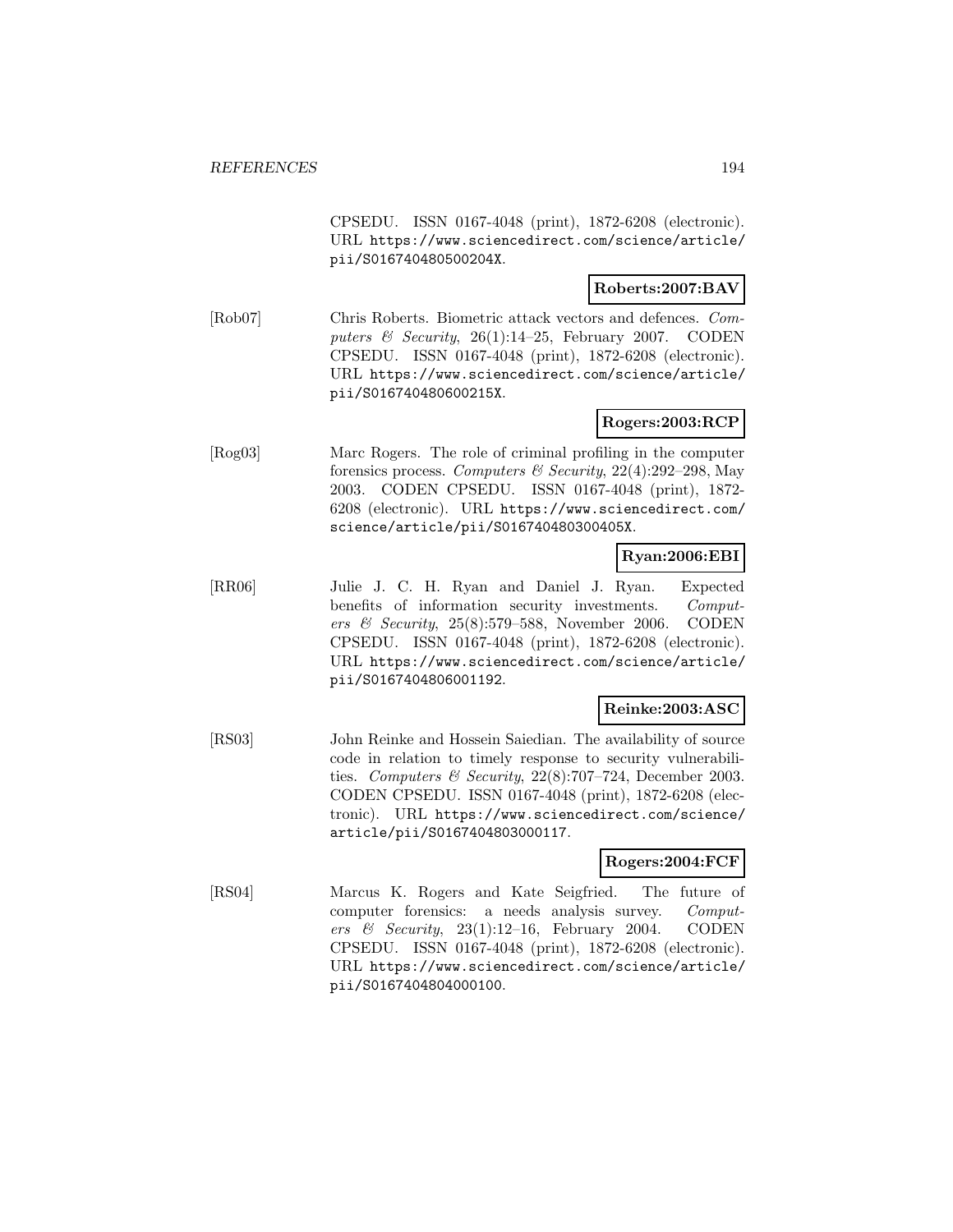#### **Rezmierski:2002:USS**

[RSS02] Virginia E. Rezmierski, Marshall R. Seese, and Nathaniel St. Clair. University systems security logging: who is doing it and how far can they go? Computers & Security,  $21(6):557-564$ , October 1, 2002. CODEN CPSEDU. ISSN 0167-4048 (print), 1872-6208 (electronic). URL https://www.sciencedirect. com/science/article/pii/S0167404802010155.

### **Son:2009:FFR**

[SAF09] Joon Son and Jim Alves-Foss. A formal framework for real-time information flow analysis. Computers  $\mathcal{C}$  Security, 28(6):421–432, September 2009. CODEN CPSEDU. ISSN 0167-4048 (print), 1872-6208 (electronic). URL https://www.sciencedirect.com/science/article/pii/ S0167404809000066.

#### **Samet:2009:DIH**

[Sam09] Refik Samet. Design and implementation of highly reliable dual-computer systems. Computers  $\mathcal C$  Security, 28(7): 710–722, October 2009. CODEN CPSEDU. ISSN 0167- 4048 (print), 1872-6208 (electronic). URL https://www. sciencedirect.com/science/article/pii/S0167404809000418.

#### **Shaikh:2009:SAU**

[SBS09] Siraj A. Shaikh, Vicky J. Bush, and Steve A. Schneider. Specifying authentication using signal events in CSP. Computers  $\mathcal B$  Security, 28(5):310-324, July 2009. CODEN CPSEDU. ISSN 0167-4048 (print), 1872-6208 (electronic). URL https://www.sciencedirect.com/science/article/ pii/S0167404808000953.

#### **Shen:2002:NKM**

[SC02] Victor R. L. Shen and Tzer-Shyong Chen. A novel key management scheme based on discrete logarithms and polynomial interpolations. Computers & Security, 21(2):164-171, March 31, 2002. CODEN CPSEDU. ISSN 0167-4048 (print), 1872- 6208 (electronic). URL https://www.sciencedirect.com/ science/article/pii/S0167404802002110.

#### **Shao:2006:TTS**

[SC06] Jun Shao and Zhenfu Cao. A traceable threshold signature scheme with multiple signing policies. Computers  $\mathcal{C}$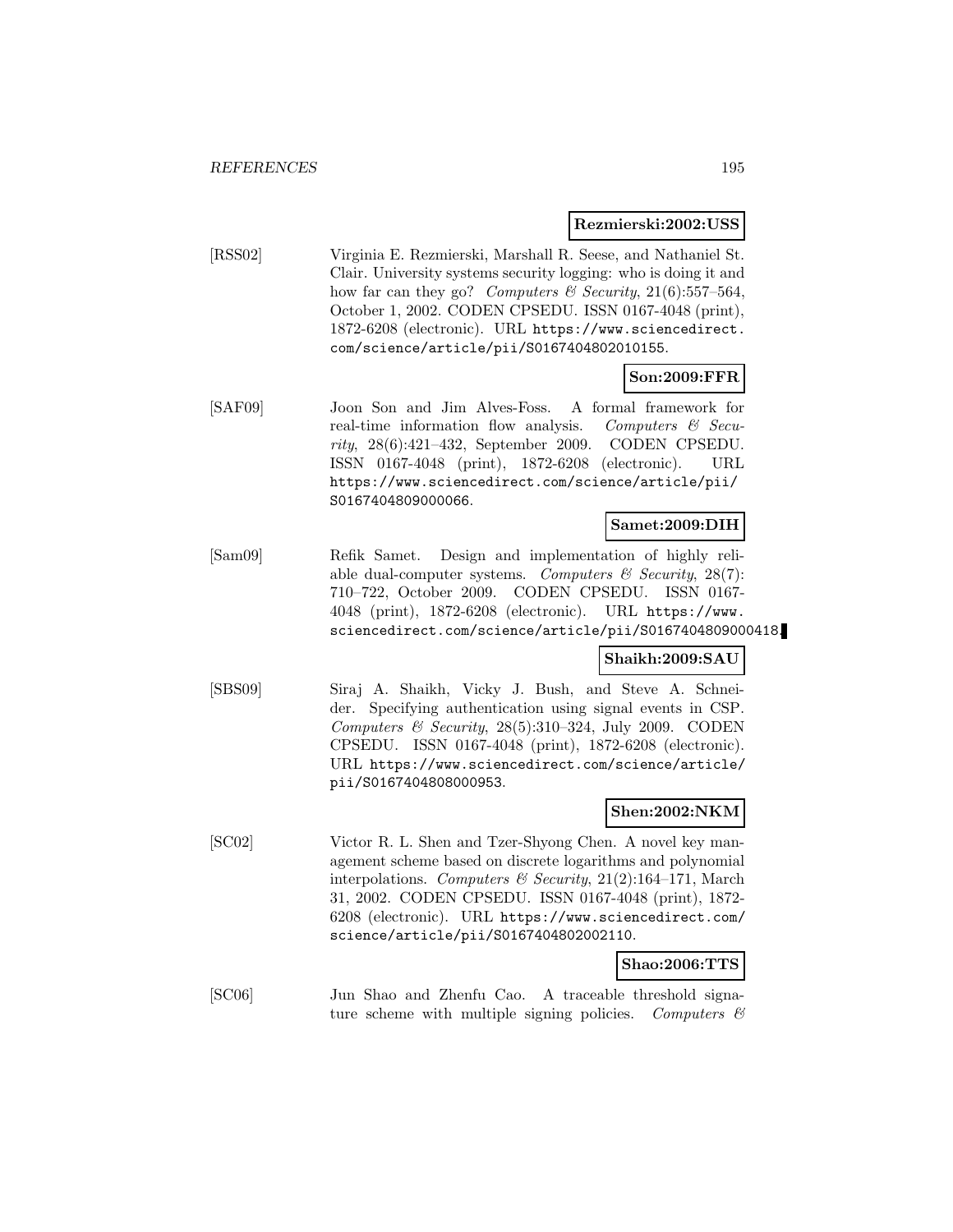Security, 25(3):201–206, May 2006. CODEN CPSEDU. ISSN 0167-4048 (print), 1872-6208 (electronic). URL https://www.sciencedirect.com/science/article/pii/ S016740480500194X.

#### **Schneier:2001:MSM**

[Sch01a] Bruce Schneier. Managed security monitoring:network security for the 21st century. Computers  $\mathcal C$  Security, 20 (6):491–503, September 1, 2001. CODEN CPSEDU. ISSN 0167-4048 (print), 1872-6208 (electronic). URL https://www.sciencedirect.com/science/article/pii/ S0167404801006071.

### **Schultz:2001:EC**

[Sch01b] E. Eugene Schultz. From the editor-in-chief. Computers & Security,  $21(1):2-4$ , First Quarter 2001. CODEN CPSEDU. ISSN 0167-4048 (print), 1872-6208 (electronic). URL https://www.sciencedirect.com/science/article/ pii/S0167404802001013.

### **Schultz:2001:SV**

[Sch01c] Eugene Schultz. Security views. Computers & Security,  $21(1):5-15$ , First Quarter 2001. CODEN CPSEDU. ISSN 0167-4048 (print), 1872-6208 (electronic). URL https://www.sciencedirect.com/science/article/pii/ S0167404802001025.

#### **Schultz:2002:FUP**

[Sch02a] E. Eugene Schultz. A framework for understanding and predicting insider attacks. Computers & Security,  $21(6)$ :526-531, October 1, 2002. CODEN CPSEDU. ISSN 0167-4048 (print), 1872-6208 (electronic). URL https://www.sciencedirect. com/science/article/pii/S016740480201009X.

#### **Schultz:2002:ECa**

[Sch02b] E. Eugene Schultz. From the Editor-in-chief. Computers & Security, 21(2):98–100, March 31, 2002. CODEN CPSEDU. ISSN 0167-4048 (print), 1872-6208 (electronic). URL https://www.sciencedirect.com/science/article/ pii/S0167404802002018.

#### **Schultz:2002:ECb**

[Sch02c] E. Eugene Schultz. From the editor-in-chief. Computers  $\&$  Security, 21(3):198-200, June 1, 2002. CODEN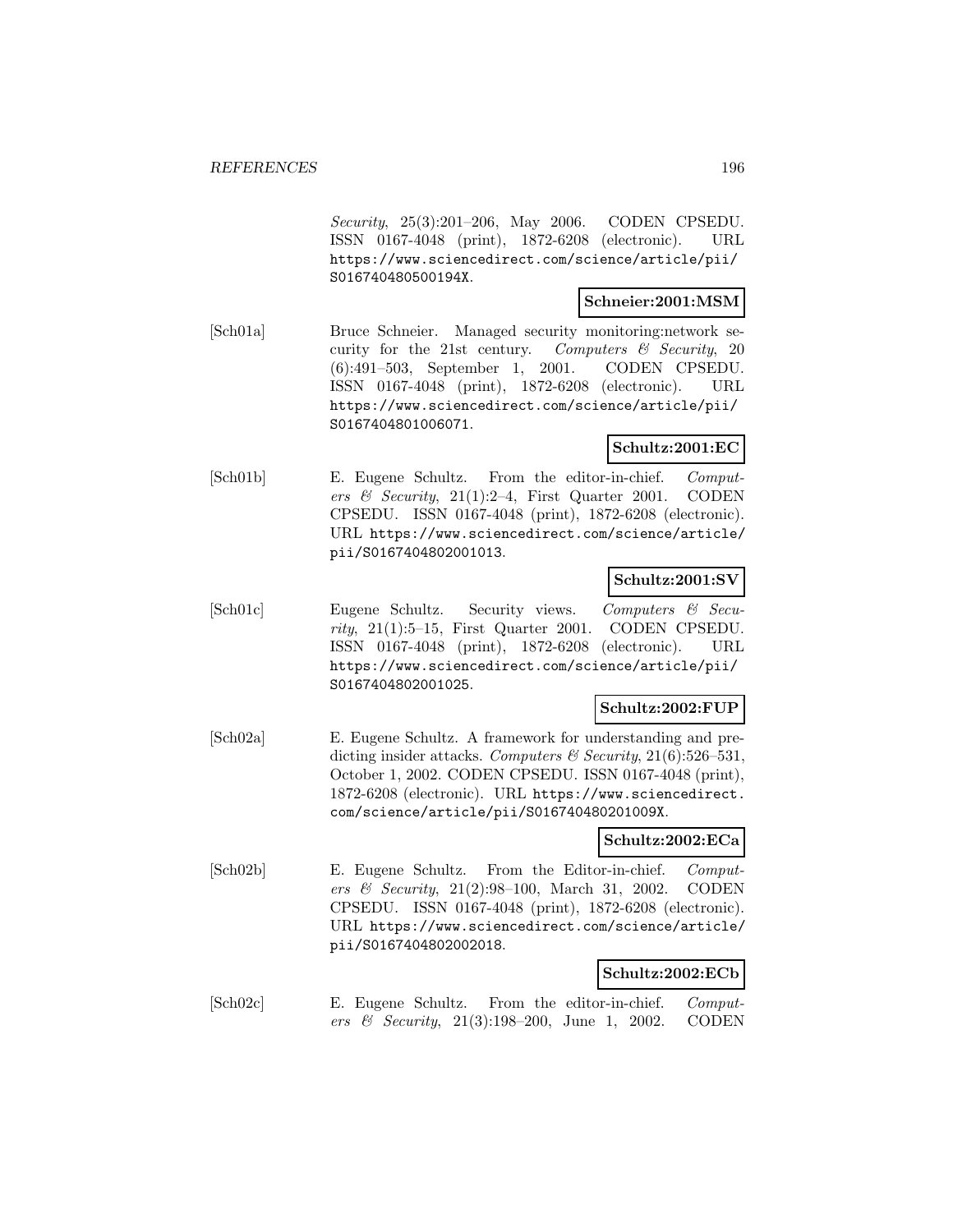CPSEDU. ISSN 0167-4048 (print), 1872-6208 (electronic). URL https://www.sciencedirect.com/science/article/ pii/S0167404802003012.

### **Schultz:2002:GBC**

[Sch02d] E. Eugene Schultz. The gap between cryptography and information security. Computers & Security,  $21(8):674-676$ , November 2002. CODEN CPSEDU. ISSN 0167-4048 (print), 1872-6208 (electronic). URL https://www.sciencedirect. com/science/article/pii/S0167404802008015.

#### **Schultz:2002:SSL**

[Sch02e] E. Eugene Schultz. The sorry state of law enforcement. Computers & Security, 21(4):290–292, August 1, 2002. CODEN CPSEDU. ISSN 0167-4048 (print), 1872-6208 (electronic). URL https://www.sciencedirect.com/science/article/ pii/S0167404802004017.

#### **Schultz:2002:TSH**

[Sch02f] E. Eugene Schultz. Taking a stand on hackers. Computers & Security, 21(5):382–384, October 1, 2002. CODEN CPSEDU. ISSN 0167-4048 (print), 1872-6208 (electronic). URL https://www.sciencedirect.com/science/article/ pii/S0167404802005011.

#### **Schultz:2002:UGB**

[Sch02g] E. Eugene Schultz. The US Government- bigger and better information security? Computers  $\mathcal C$  Security, 21(7):578-580, November 2002. CODEN CPSEDU. ISSN 0167-4048 (print), 1872-6208 (electronic). URL https://www.sciencedirect. com/science/article/pii/S016740480201101X.

#### **Schultz:2002:SVa**

[Sch02h] Eugene Schultz. Security views. Computers & Security, 21(2):101–112, March 31, 2002. CODEN CPSEDU. ISSN 0167-4048 (print), 1872-6208 (electronic). URL https://www.sciencedirect.com/science/article/pii/ S016740480200202X.

#### **Schultz:2002:SVb**

[Sch02i] Eugene Schultz. Security views. Computers & Security, 21(3):201–211, June 1, 2002. CODEN CPSEDU. ISSN 0167-4048 (print), 1872-6208 (electronic). URL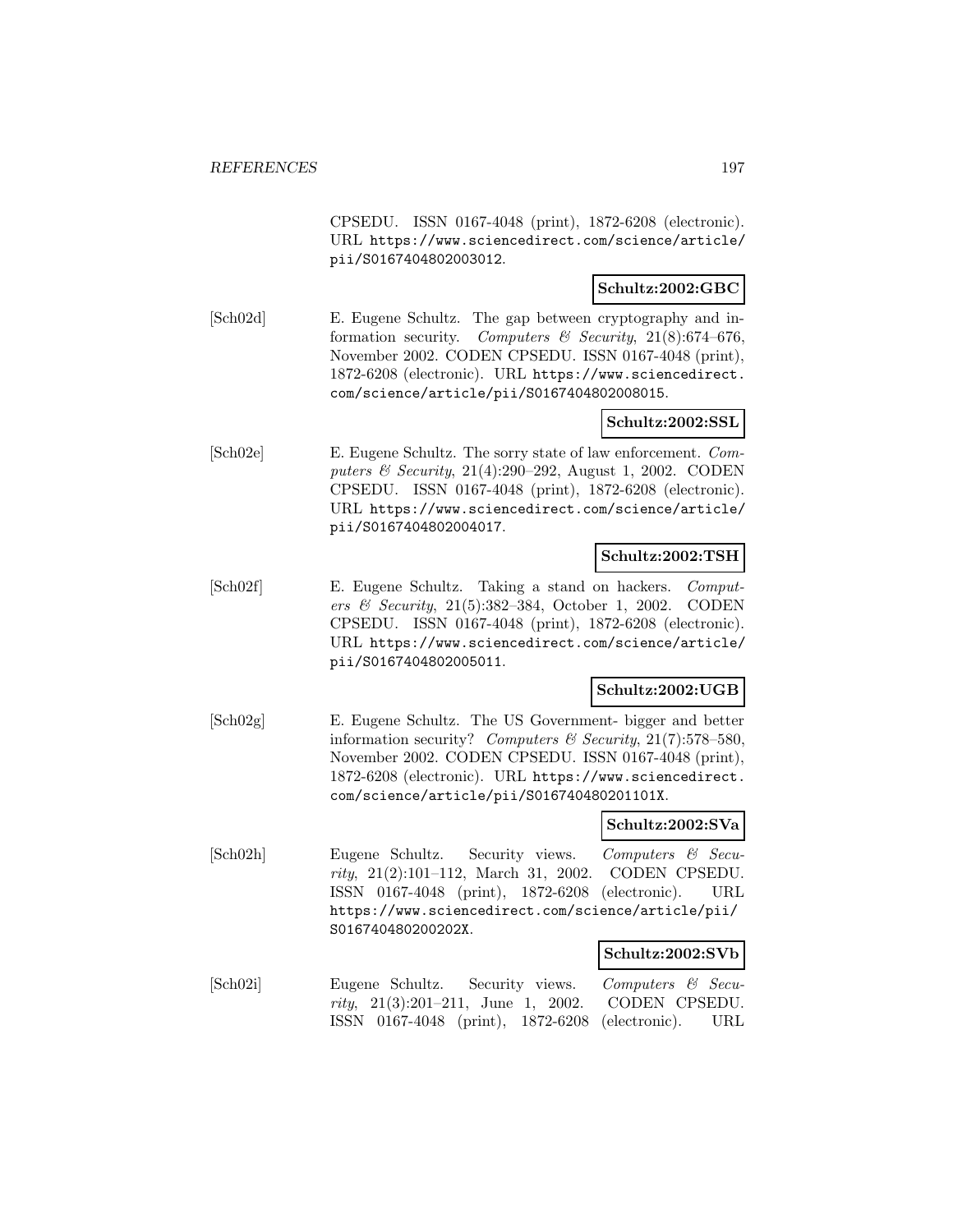https://www.sciencedirect.com/science/article/pii/ S0167404802003024.

#### **Schultz:2002:SVc**

[Sch02j] Eugene Schultz. Security views. Computers & Security, 21(4):293–302, August 1, 2002. CODEN CPSEDU. ISSN 0167-4048 (print), 1872-6208 (electronic). URL https://www.sciencedirect.com/science/article/pii/ S0167404802004029.

#### **Schultz:2002:SVd**

[Sch02k] Eugene Schultz. Security views. Computers & Security, 21(5):385–396, October 1, 2002. CODEN CPSEDU. ISSN 0167-4048 (print), 1872-6208 (electronic). URL https://www.sciencedirect.com/science/article/pii/ S0167404802005023.

#### **Schultz:2002:SVe**

[Sch02l] Eugene Schultz. Security views. Computers & Security, 21(6):481–490, October 1, 2002. CODEN CPSEDU. ISSN 0167-4048 (print), 1872-6208 (electronic). URL https://www.sciencedirect.com/science/article/pii/ S0167404802010027.

#### **Schultz:2002:SVf**

[Sch02m] Eugene Schultz. Security views. Computers & Security, 21(7):581–590, November 2002. CODEN CPSEDU. ISSN 0167-4048 (print), 1872-6208 (electronic). URL https://www.sciencedirect.com/science/article/pii/ S0167404802011021.

#### **Schultz:2002:SVg**

[Sch02n] Eugene Schultz. Security views. Computers & Security, 21(8):677–688, November 2002. CODEN CPSEDU. ISSN 0167-4048 (print), 1872-6208 (electronic). URL https://www.sciencedirect.com/science/article/pii/ S0167404802008027.

#### **Schultz:2003:ISM**

[Sch03a] E. Eugene Schultz. Information security and the media. Computers  $\&$  Security, 22(8):652–653, December 2003. CODEN CPSEDU. ISSN 0167-4048 (print), 1872-6208 (electronic). URL https://www.sciencedirect.com/science/article/ pii/S0167404803000014.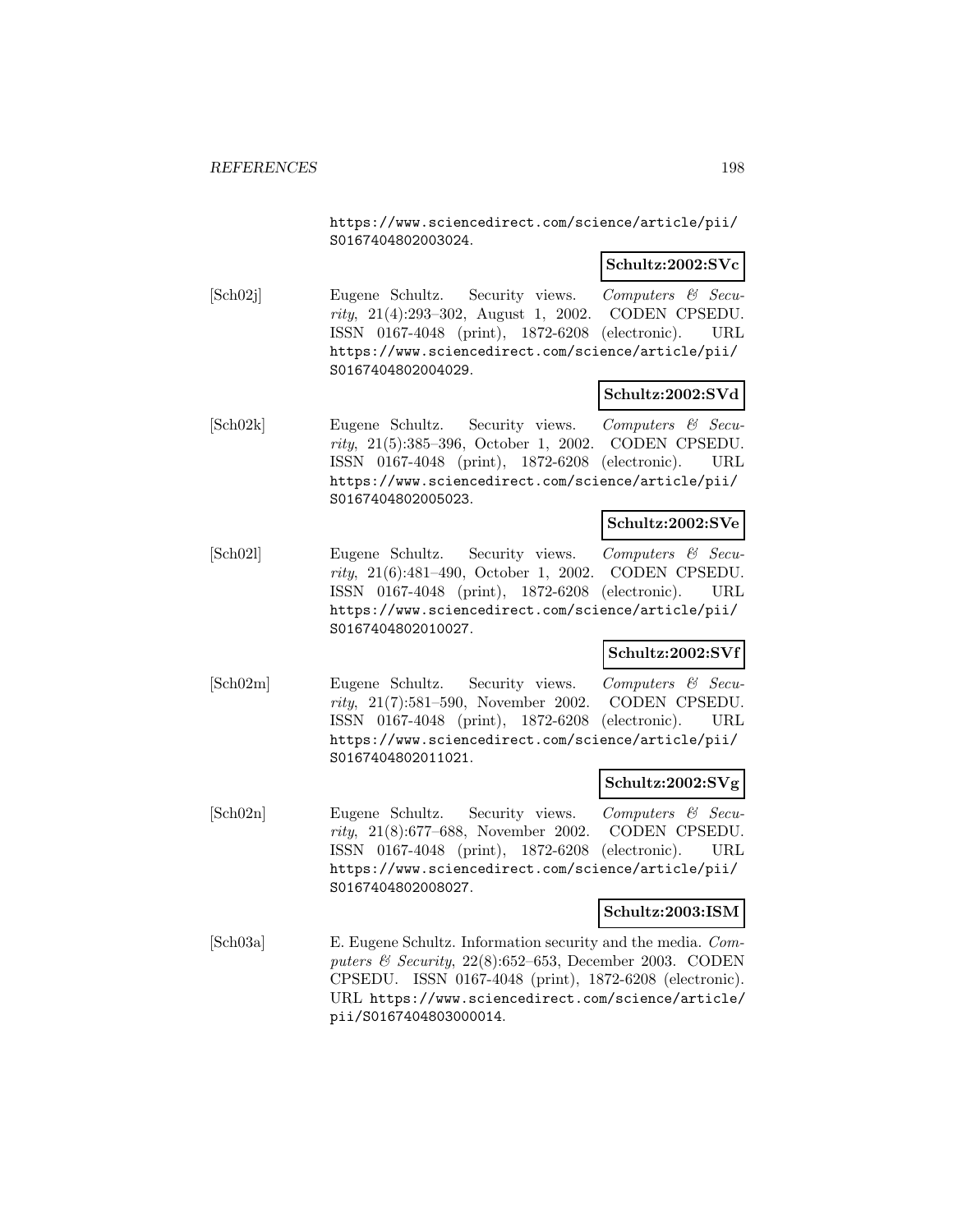#### **Schultz:2003:ISW**

[Sch03b] E. Eugene Schultz. Internet security: what's in the future? Computers & Security,  $22(2)$ :78-79, February 2003. CODEN CPSEDU. ISSN 0167-4048 (print), 1872-6208 (electronic). URL https://www.sciencedirect.com/science/article/ pii/S0167404803002013.

# **Schultz:2003:PBS**

[Sch03c] E. Eugene Schultz. Pandora's Box: spyware, adware, autoexecution, and NGSCB. Computers & Security,  $22(5):366-367$ , July 2003. CODEN CPSEDU. ISSN 0167-4048 (print), 1872- 6208 (electronic). URL https://www.sciencedirect.com/ science/article/pii/S0167404803005017.

### **Schultz:2003:PP**

[Sch03d] E. Eugene Schultz. Patching pandemonium. Computers & Security, 22(7):556–558, October 2003. CODEN CPSEDU. ISSN 0167-4048 (print), 1872-6208 (electronic). URL https://www.sciencedirect.com/science/article/ pii/S0167404803007016.

### **Schultz:2003:WCM**

[Sch03e] E. Eugene Schultz. Why can't Microsoft stay out of the InfoSec headlines? Computers & Security,  $22(4):270-272$ , May 2003. CODEN CPSEDU. ISSN 0167-4048 (print), 1872- 6208 (electronic). URL https://www.sciencedirect.com/ science/article/pii/S0167404803004012.

#### **Schultz:2003:AHW**

[Sch03f] Eugene Schultz. Attackers hit Web hosting servers. Computers & Security, 22(4):273–283, May 2003. CODEN CPSEDU. ISSN 0167-4048 (print), 1872-6208 (electronic). URL https://www.sciencedirect.com/science/article/ pii/S0167404803004024.

#### **Schultz:2003:SVa**

[Sch03g] Eugene Schultz. Security views. Computers & Se $curity, 22(1):4-13, January 2003. CODEN CPSEDU.$ ISSN 0167-4048 (print), 1872-6208 (electronic). URL https://www.sciencedirect.com/science/article/pii/ S0167404803001020.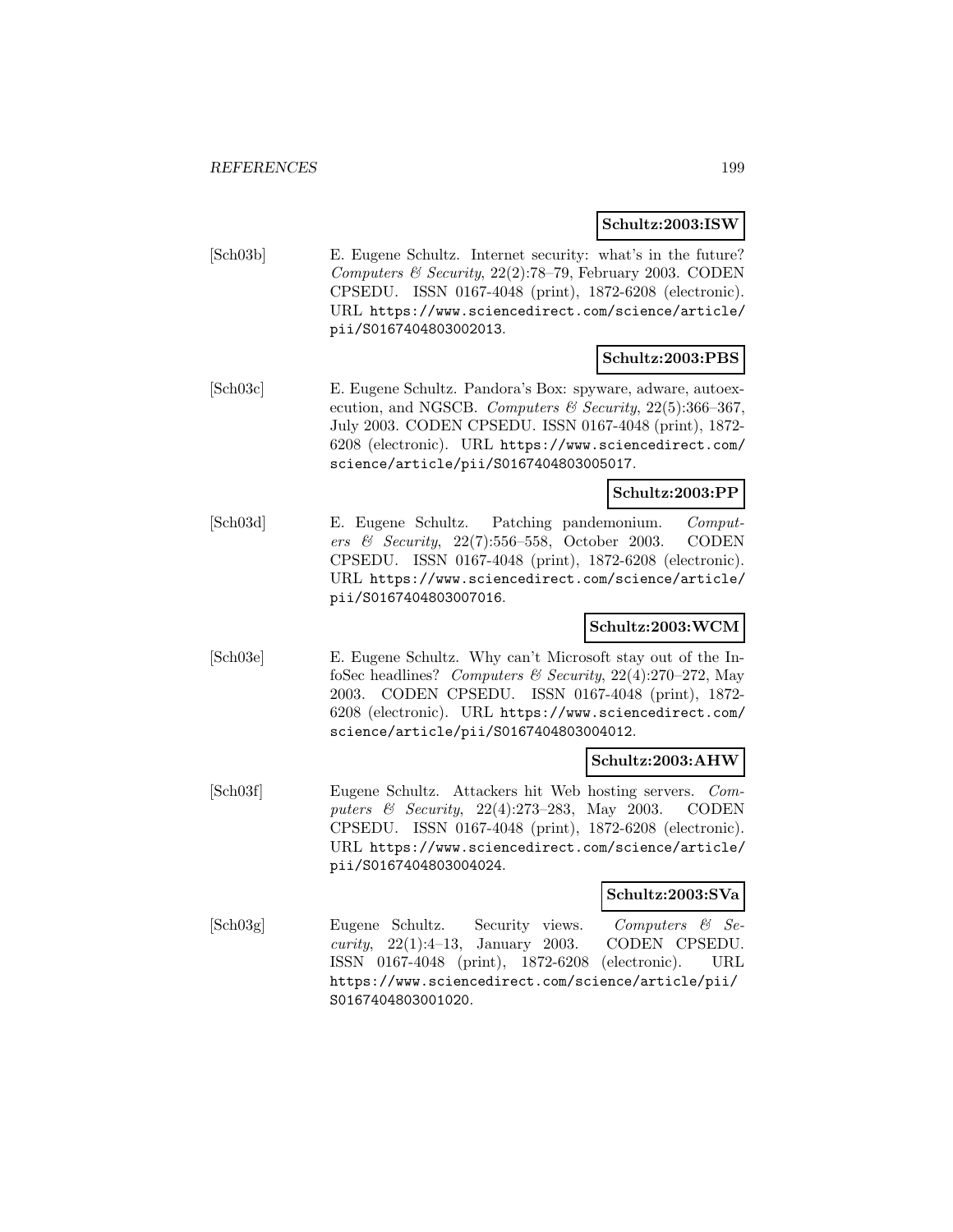# **Schultz:2003:SVb**

[Sch03h] Eugene Schultz. Security views. Computers & Security, 22(2):80–89, February 2003. CODEN CPSEDU. ISSN 0167-4048 (print), 1872-6208 (electronic). URL https://www.sciencedirect.com/science/article/pii/ S0167404803002025.

### **Schultz:2003:SVc**

[Sch03i] Eugene Schultz. Security views. Computers & Security, 22(3):176–187, April 2003. CODEN CPSEDU. ISSN 0167-4048 (print), 1872-6208 (electronic). URL https://www.sciencedirect.com/science/article/pii/ S016740480300302X.

#### **Schultz:2003:SVd**

[Sch03j] Eugene Schultz. Security views. Computers & Security, 22(5):368–377, July 2003. CODEN CPSEDU. ISSN 0167-4048 (print), 1872-6208 (electronic). URL https://www.sciencedirect.com/science/article/pii/ S0167404803005029.

# **Schultz:2003:SVe**

[Sch03k] Eugene Schultz. Security views. Computers & Security, 22(8):654–663, December 2003. CODEN CPSEDU. ISSN 0167-4048 (print), 1872-6208 (electronic). URL https://www.sciencedirect.com/science/article/pii/ S0167404803000026.

### **Schultz:2003:SVO**

[Sch03l] Eugene Schultz. Security views: Online piracy battle heats up in US. Computers & Security,  $22(6)$ :464-473, September 2003. CODEN CPSEDU. ISSN 0167-4048 (print), 1872- 6208 (electronic). URL https://www.sciencedirect.com/ science/article/pii/S0167404803006023.

#### **Schultz:2004:IRT**

[Sch04a] Dr Eugene Schultz. Incident response teams need to change. Computers & Security,  $23(2):87-88$ , March 2004. CODEN CPSEDU. ISSN 0167-4048 (print), 1872-6208 (electronic). URL https://www.sciencedirect.com/science/article/ pii/S016740480400029X.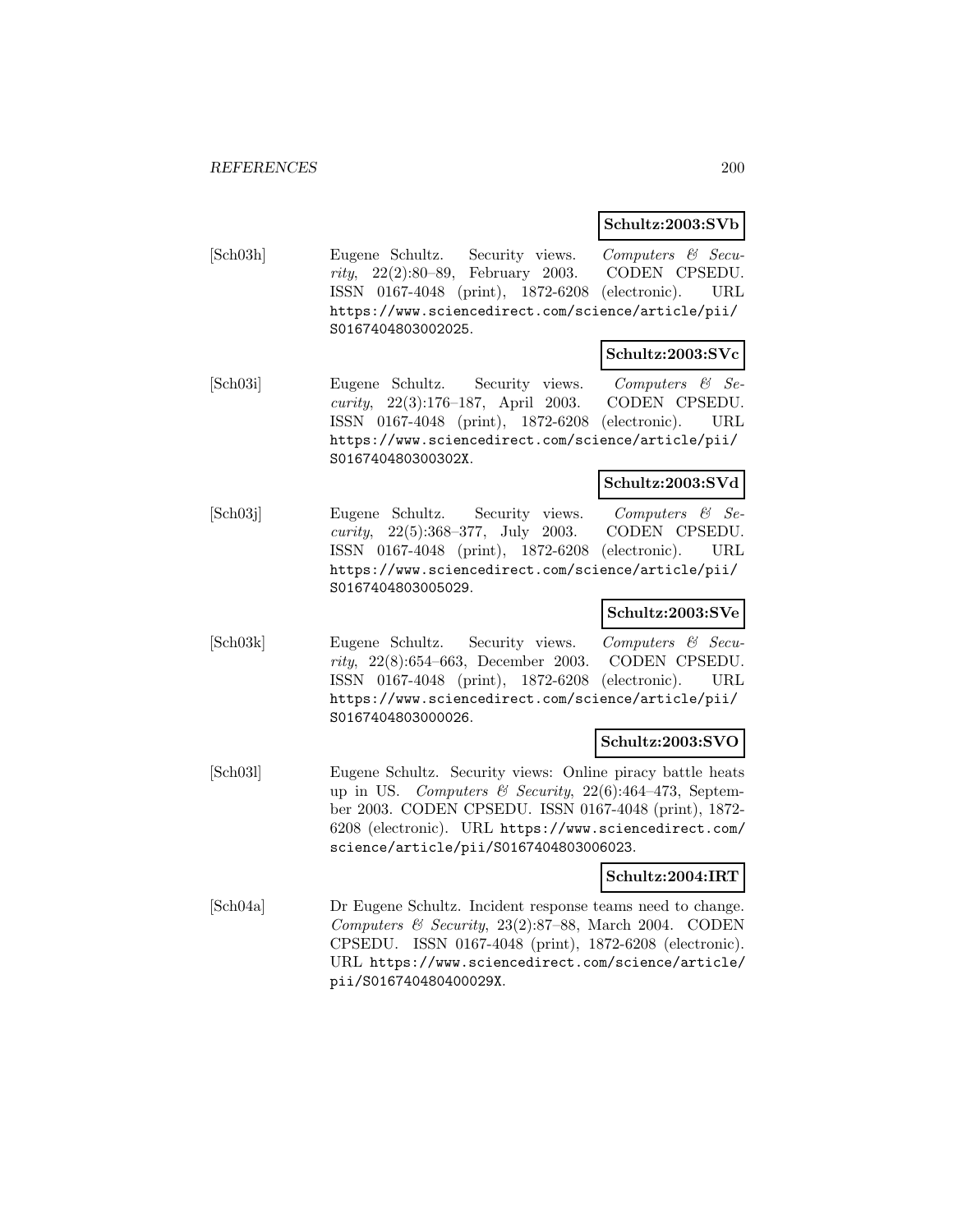### **Schultz:2004:SVb**

[Sch04b] E. Schultz. Security views. Computers & Security, 23(4):267– 274, June 2004. CODEN CPSEDU. ISSN 0167-4048 (print), 1872-6208 (electronic). URL https://www.sciencedirect. com/science/article/pii/S016740480400121X.

### **Schultz:2004:SVc**

[Sch04c] E. Schultz. Security views. Computers & Security, 23(5):355– 361, July 2004. CODEN CPSEDU. ISSN 0167-4048 (print), 1872-6208 (electronic). URL https://www.sciencedirect. com/science/article/pii/S0167404804001531.

#### **Schultz:2004:COT**

[Sch04d] E. Eugene Schultz. The case for one-time credentials. Computers & Security,  $23(6):441-442$ , September 2004. CODEN CPSEDU. ISSN 0167-4048 (print), 1872-6208 (electronic). URL https://www.sciencedirect.com/science/article/ pii/S0167404804001853.

### **Schultz:2004:GBC**

[Sch04e] E. Eugene Schultz. The gap between cryptography and information security: has it narrowed? Computers  $\mathcal{C}$  Security, 23(7):531–532, October 2004. CODEN CPSEDU. ISSN 0167-4048 (print), 1872-6208 (electronic). URL https://www.sciencedirect.com/science/article/pii/ S0167404804002287.

#### **Schultz:2004:SOH**

[Sch04f] E. Eugene Schultz. Sarbanes–Oxley — a huge boon to information security in the US. Computers  $\mathcal C$  Security, 23(5):353– 354, July 2004. CODEN CPSEDU. ISSN 0167-4048 (print), 1872-6208 (electronic). URL https://www.sciencedirect. com/science/article/pii/S016740480400152X.

# **Schultz:2004:IP**

[Sch04g] Eugene Schultz. Intrusion prevention. Computers & Security, 23(4):265–266, June 2004. CODEN CPSEDU. ISSN 0167-4048 (print), 1872-6208 (electronic). URL https://www.sciencedirect.com/science/article/pii/ S0167404804001208.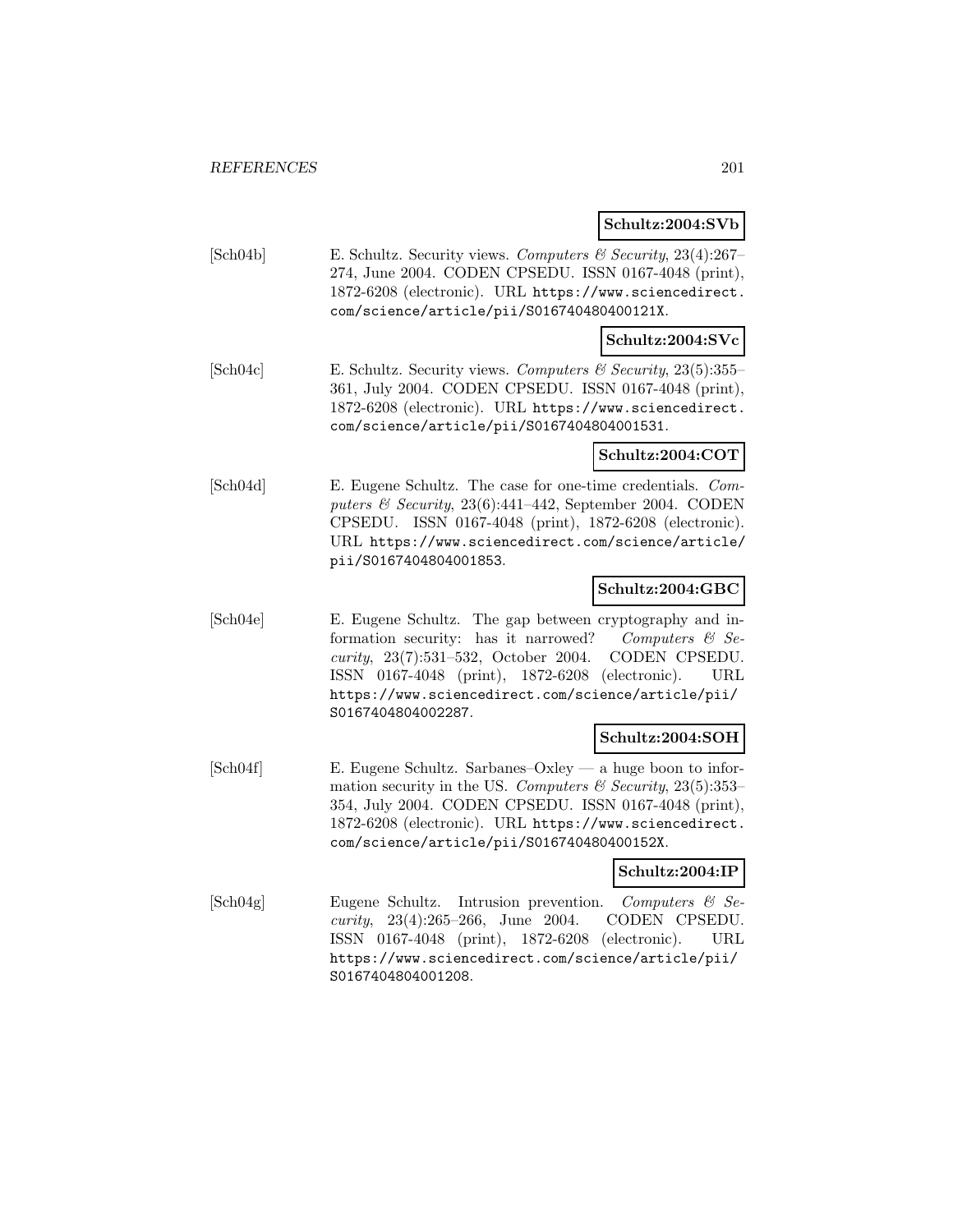### **Schultz:2004:UGR**

[Sch04h] Eugene Schultz. Is the U.S. Government really getting serious about information security? Computers & Security, 23(8):621–622, December 2004. CODEN CPSEDU. ISSN 0167-4048 (print), 1872-6208 (electronic). URL https://www.sciencedirect.com/science/article/pii/ S0167404804002664.

# **Schultz:2004:STA**

[Sch04i] Eugene Schultz. Security training and awareness-fitting a square peg in a round hole. Computers & Security,  $23(1)$ :1–2, February 2004. CODEN CPSEDU. ISSN 0167-4048 (print), 1872-6208 (electronic). URL https://www.sciencedirect. com/science/article/pii/S0167404804000094.

### **Schultz:2004:SVa**

[Sch04j] Eugene Schultz. Security views. Computers & Security, 23(3):181–190, May 2004. CODEN CPSEDU. ISSN 0167-4048 (print), 1872-6208 (electronic). URL https://www.sciencedirect.com/science/article/pii/ S0167404804000999.

### **Schultz:2004:SVd**

[Sch04k] Eugene Schultz. Security views. Computers & Security, 23(7):533–541, October 2004. CODEN CPSEDU. ISSN 0167-4048 (print), 1872-6208 (electronic). URL https://www.sciencedirect.com/science/article/pii/ S0167404804002305.

#### **Schultz:2004:WVW**

[Sch04l] Eugene Schultz. Worms and viruses: are we losing control? Computers & Security,  $23(3):179-180$ , May 2004. CODEN CPSEDU. ISSN 0167-4048 (print), 1872-6208 (electronic). URL https://www.sciencedirect.com/science/article/ pii/S0167404804000987.

### **Schultz:2005:LCL**

[Sch05a] Dr Eugene Schultz. Lycos crosses the line. Computers & Security, 24(2):89–90, March 2005. CODEN CPSEDU. ISSN 0167-4048 (print), 1872-6208 (electronic). URL https://www.sciencedirect.com/science/article/pii/ S0167404804002810.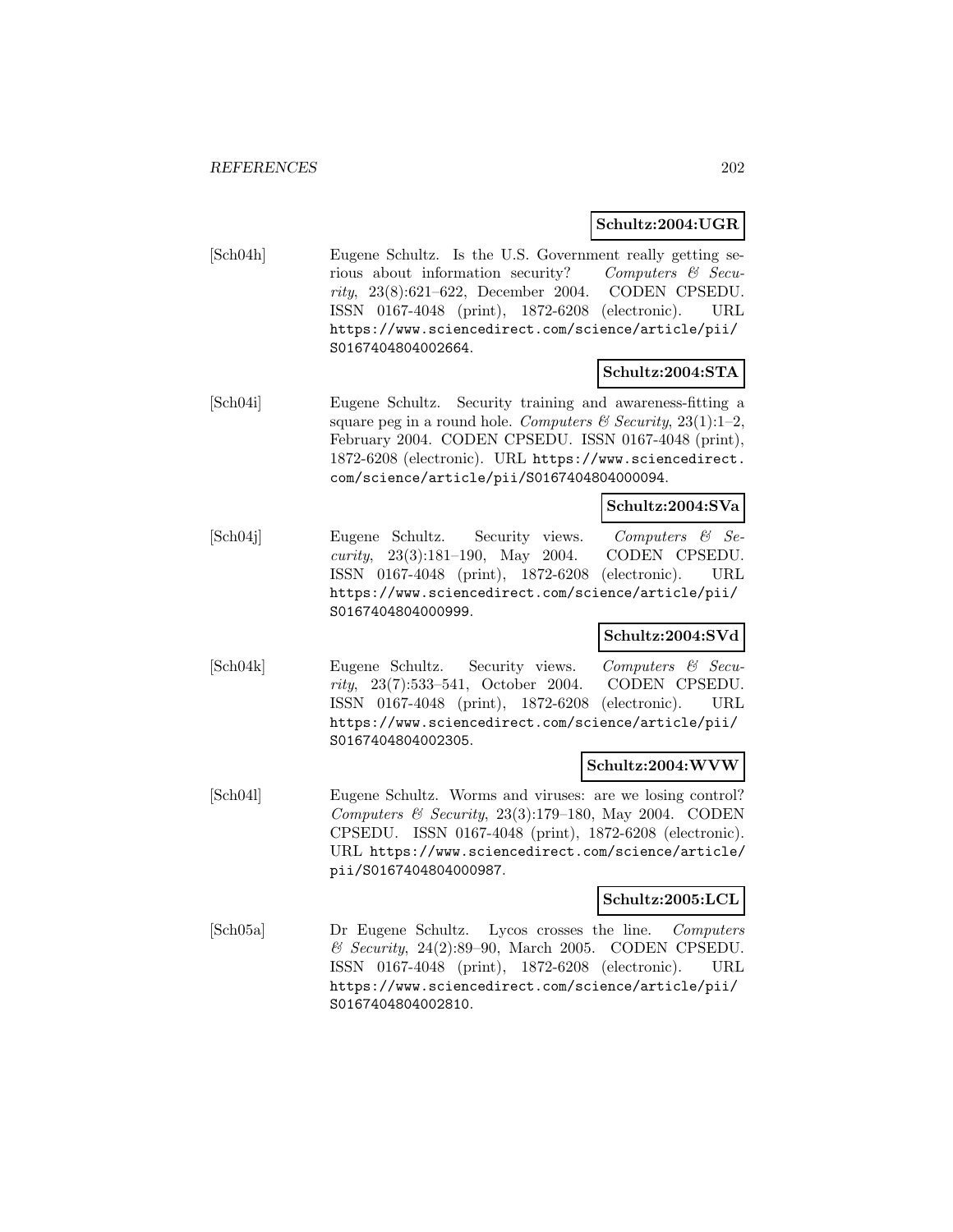#### **Schultz:2005:PIC**

[Sch05b] Dr Eugene Schultz. Personal information compromises: It is time for the U.S. Government to wake up. Computers  $\&$  Security, 24(4):261–262, June 2005. CODEN CPSEDU. ISSN 0167-4048 (print), 1872-6208 (electronic). URL https://www.sciencedirect.com/science/article/ pii/S0167404805000519.

### **Schultz:2005:SEG**

[Sch05c] Dr Eugene Schultz. Search engines: a growing contributor to security risk. Computers  $\mathcal C$  Security, 24(2):87–88, March 2005. CODEN CPSEDU. ISSN 0167-4048 (print), 1872-6208 (electronic). URL https://www.sciencedirect.com/science/ article/pii/S0167404805000167.

#### **Schultz:2005:SVa**

[Sch05d] E. Schultz. Security views. Computers & Security, 24(5):349– 358, August 2005. CODEN CPSEDU. ISSN 0167-4048 (print), 1872-6208 (electronic). URL https://www.sciencedirect. com/science/article/pii/S0167404805000970.

### **Schultz:2005:SVb**

 $[\text{Sch05e}]$  E. Schultz. Security views. Computers & Security, 24(6): 427–436, September 2005. CODEN CPSEDU. ISSN 0167- 4048 (print), 1872-6208 (electronic). URL https://www. sciencedirect.com/science/article/pii/S0167404805001094.

#### **Schultz:2005:SVc**

[Sch05f] E. Schultz. Security views. Computers & Security, 24(8): 589–598, November 2005. CODEN CPSEDU. ISSN 0167- 4048 (print), 1872-6208 (electronic). URL https://www. sciencedirect.com/science/article/pii/S0167404805001744.

#### **Schultz:2005:ADR**

[Sch05g] E. Eugene Schultz. Aligning disaster recovery and security incident response. Computers & Security,  $24(7)$ :505-506, October 2005. CODEN CPSEDU. ISSN 0167-4048 (print), 1872- 6208 (electronic). URL https://www.sciencedirect.com/ science/article/pii/S0167404805001513.

#### **Schultz:2005:HFS**

[Sch05h] Eugene Schultz. The human factor in security. Computers & Security, 24(6):425–426, September 2005. CODEN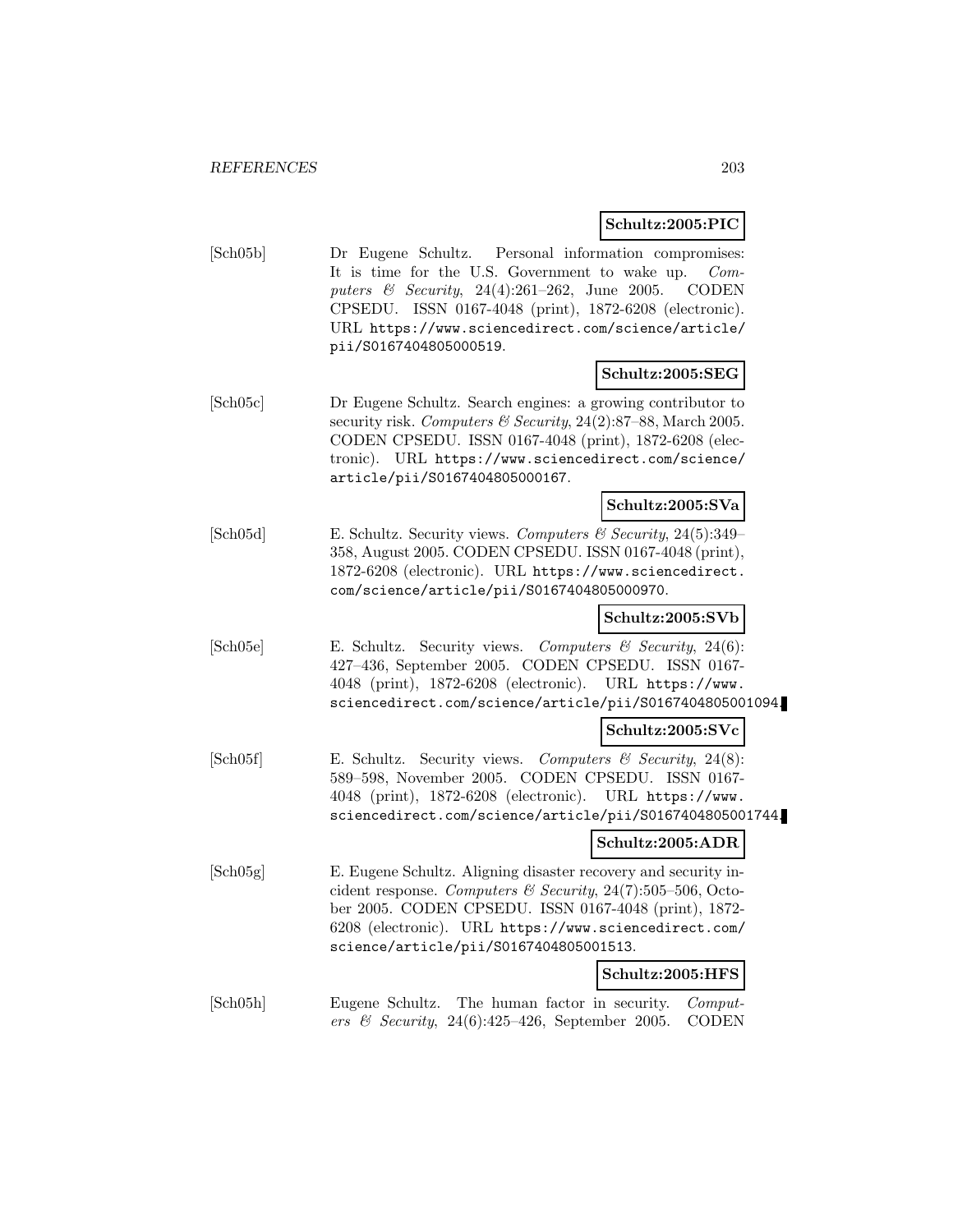CPSEDU. ISSN 0167-4048 (print), 1872-6208 (electronic). URL https://www.sciencedirect.com/science/article/ pii/S0167404805001045.

### **Schultz:2005:ICW**

[Sch05i] Eugene Schultz. Infosec certification: Which way do we turn from here? Computers & Security,  $24(8):587-588$ , November 2005. CODEN CPSEDU. ISSN 0167-4048 (print), 1872- 6208 (electronic). URL https://www.sciencedirect.com/ science/article/pii/S0167404805001756.

### **Schultz:2005:NIP**

[Sch05j] Eugene Schultz. Non-infosec professionals in infosec? Computers  $\mathcal C$  Security, 24(5):347–348, August 2005. CODEN CPSEDU. ISSN 0167-4048 (print), 1872-6208 (electronic). URL https://www.sciencedirect.com/science/article/ pii/S0167404805000969.

#### **Schultz:2005:SDM**

[Sch05k] Eugene Schultz. Security dilemmas with Microsoft's Internet explorer. Computers & Security, 24(3):175-176, May 2005. CODEN CPSEDU. ISSN 0167-4048 (print), 1872-6208 (electronic). URL https://www.sciencedirect.com/science/ article/pii/S0167404805000428.

#### **Schultz:2006:AUP**

[Sch06a] E. Eugene Schultz. About "unofficial patches". Computers & Security, 25(2):79-80, March 2006. CODEN CPSEDU. ISSN 0167-4048 (print), 1872-6208 (electronic). URL https://www.sciencedirect.com/science/article/ pii/S0167404806000174.

#### **Schultz:2006:CWI**

[Sch06b] E. Eugene Schultz. The changing winds of information security. Computers & Security,  $25(5):315-316$ , July 2006. CO-DEN CPSEDU. ISSN 0167-4048 (print), 1872-6208 (electronic). URL https://www.sciencedirect.com/science/ article/pii/S0167404806000940.

#### **Schultz:2006:DBD**

[Sch06c] E. Eugene Schultz. Dilemmas and boundaries of digital rights management. Computers & Security, 25(1):1-2, February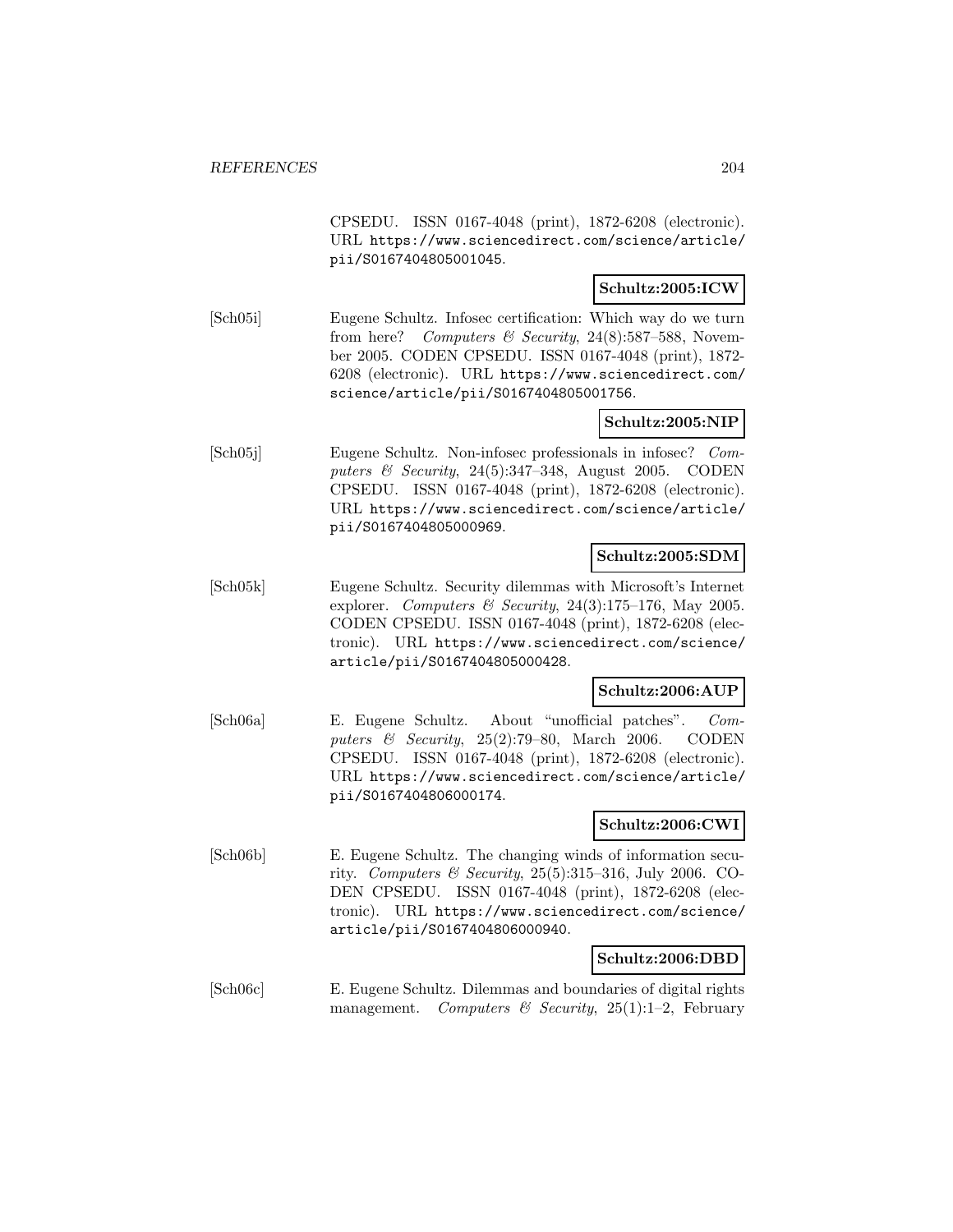2006. CODEN CPSEDU. ISSN 0167-4048 (print), 1872- 6208 (electronic). URL https://www.sciencedirect.com/ science/article/pii/S0167404805002026.

### **Schultz:2006:ICD**

[Sch06d] E. Eugene Schultz. Issues concerning the distribution of vulnerability information. Computers & Security,  $25(7)$ :475-476, October 2006. CODEN CPSEDU. ISSN 0167-4048 (print), 1872-6208 (electronic). URL https://www.sciencedirect. com/science/article/pii/S0167404806001453.

### **Schultz:2006:MBH**

[Sch06e] E. Eugene Schultz. Microsoft is back in the hot seat. Computers  $\&$  Security, 25(6):393-394, September 2006. CODEN CPSEDU. ISSN 0167-4048 (print), 1872-6208 (electronic). URL https://www.sciencedirect.com/science/article/ pii/S0167404806001131.

### **Schultz:2006:PFI**

[Sch06f] E. Eugene Schultz. Predicting the future of InfoSec. Computers  $\mathcal B$  Security, 25(8):553–554, November 2006. CODEN CPSEDU. ISSN 0167-4048 (print), 1872-6208 (electronic). URL https://www.sciencedirect.com/science/article/ pii/S0167404806001830.

### **Schultz:2006:RIS**

[Sch06g] E. Eugene Schultz. Representing information security fairly and accurately. Computers  $\mathcal C$  Security, 25(4):237, June 2006. CODEN CPSEDU. ISSN 0167-4048 (print), 1872-6208 (electronic). URL https://www.sciencedirect.com/science/ article/pii/S0167404806000630.

### **Schultz:2006:SSO**

[Sch06h] E. Eugene Schultz. Special systems: Overlooked sources of security risk? Computers & Security, 25(3):155, May 2006. CODEN CPSEDU. ISSN 0167-4048 (print), 1872-6208 (electronic). URL https://www.sciencedirect.com/science/ article/pii/S0167404806000538.

### **Schryen:2007:IPE**

[Sch07a] Guido Schryen. The impact that placing email addresses on the Internet has on the receipt of spam: an empirical analysis. Computers & Security,  $26(5):361-372$ , August 2007. CODEN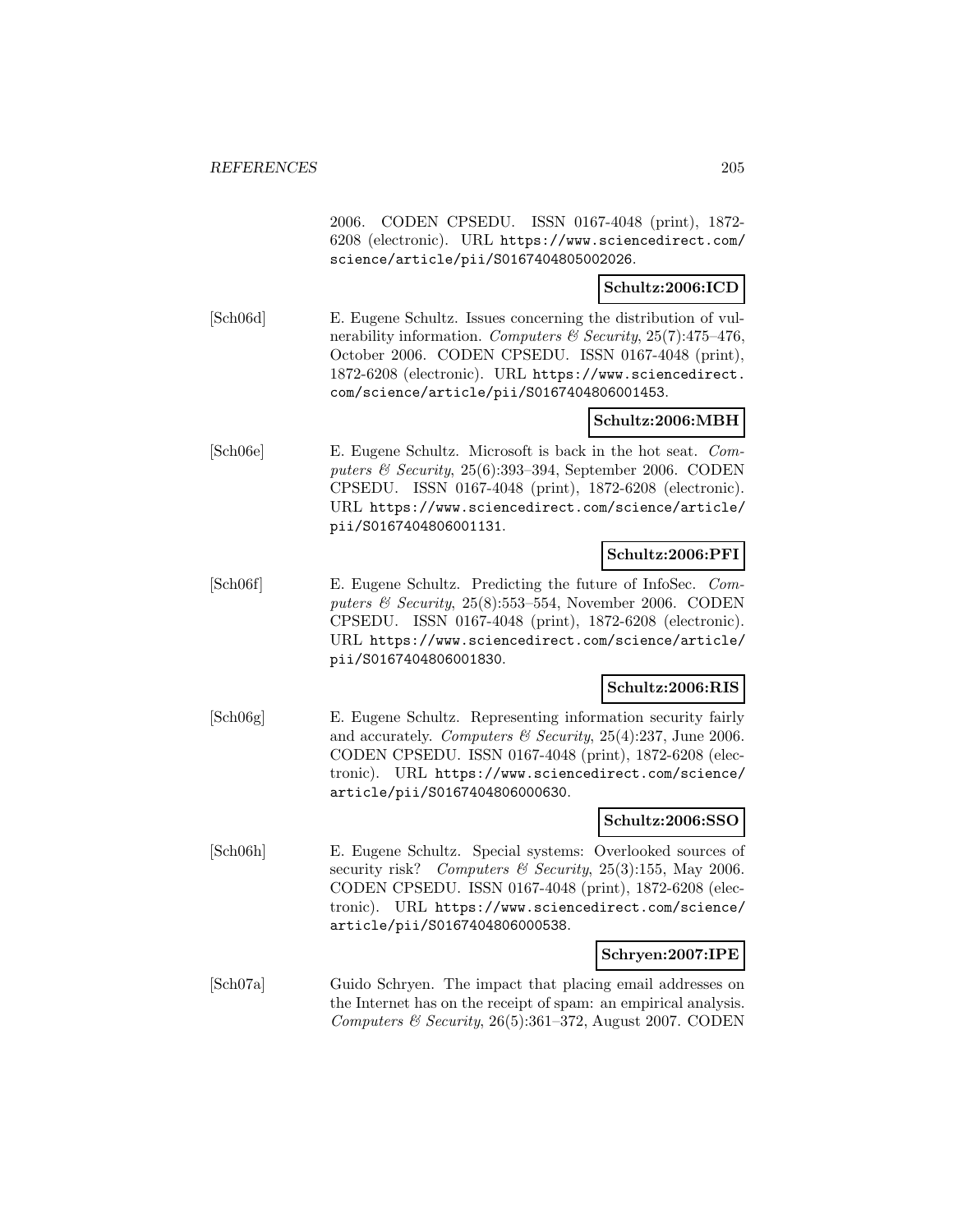CPSEDU. ISSN 0167-4048 (print), 1872-6208 (electronic). URL https://www.sciencedirect.com/science/article/ pii/S0167404807000028.

### **Schultz:2007:MCN**

[Sch07b] E. Eugene Schultz. Mobile computing: the next Pandora's Box. Computers & Security, 26(3):187, May 2007. CODEN CPSEDU. ISSN 0167-4048 (print), 1872-6208 (electronic). URL https://www.sciencedirect.com/science/article/ pii/S0167404807000399.

# **Schultz:2007:SAS**

[Sch07c] E. Eugene Schultz. Struggles in the academic side of infosec. Computers & Security, 26(4):267-268, June 2007. CODEN CPSEDU. ISSN 0167-4048 (print), 1872-6208 (electronic). URL https://www.sciencedirect.com/science/article/ pii/S0167404807000545.

## **Schultz:2007:WIC**

[Sch07d] E. Eugene Schultz. What infosec changes are likely to result from the recent US election? Computers  $\mathcal{B}$  Security, 26(1):1– 2, February 2007. CODEN CPSEDU. ISSN 0167-4048 (print), 1872-6208 (electronic). URL https://www.sciencedirect. com/science/article/pii/S0167404806002148.

### **Schultz:2007:WVM**

[Sch07e] E. Eugene Schultz. Windows vista: Microsoft's brave new world. Computers & Security, 26(2):99, March 2007. CODEN CPSEDU. ISSN 0167-4048 (print), 1872-6208 (electronic). URL https://www.sciencedirect.com/science/article/ pii/S0167404807000247.

# **Smith:2002:PAI**

[SE02] E. Smith and J. H. P. Eloff. A prototype for assessing information technology risks in health care. Computers & Security, 21(3):266–284, June 1, 2002. CODEN CPSEDU. ISSN 0167-4048 (print), 1872-6208 (electronic). URL https://www.sciencedirect.com/science/article/ pii/S0167404802003139.

# **Seba:2006:FFT**

[Seb06] H. Seba. FTKM: a fault-tolerant key management protocol for multicast communications. Computers  $\mathcal{B}$  Secu-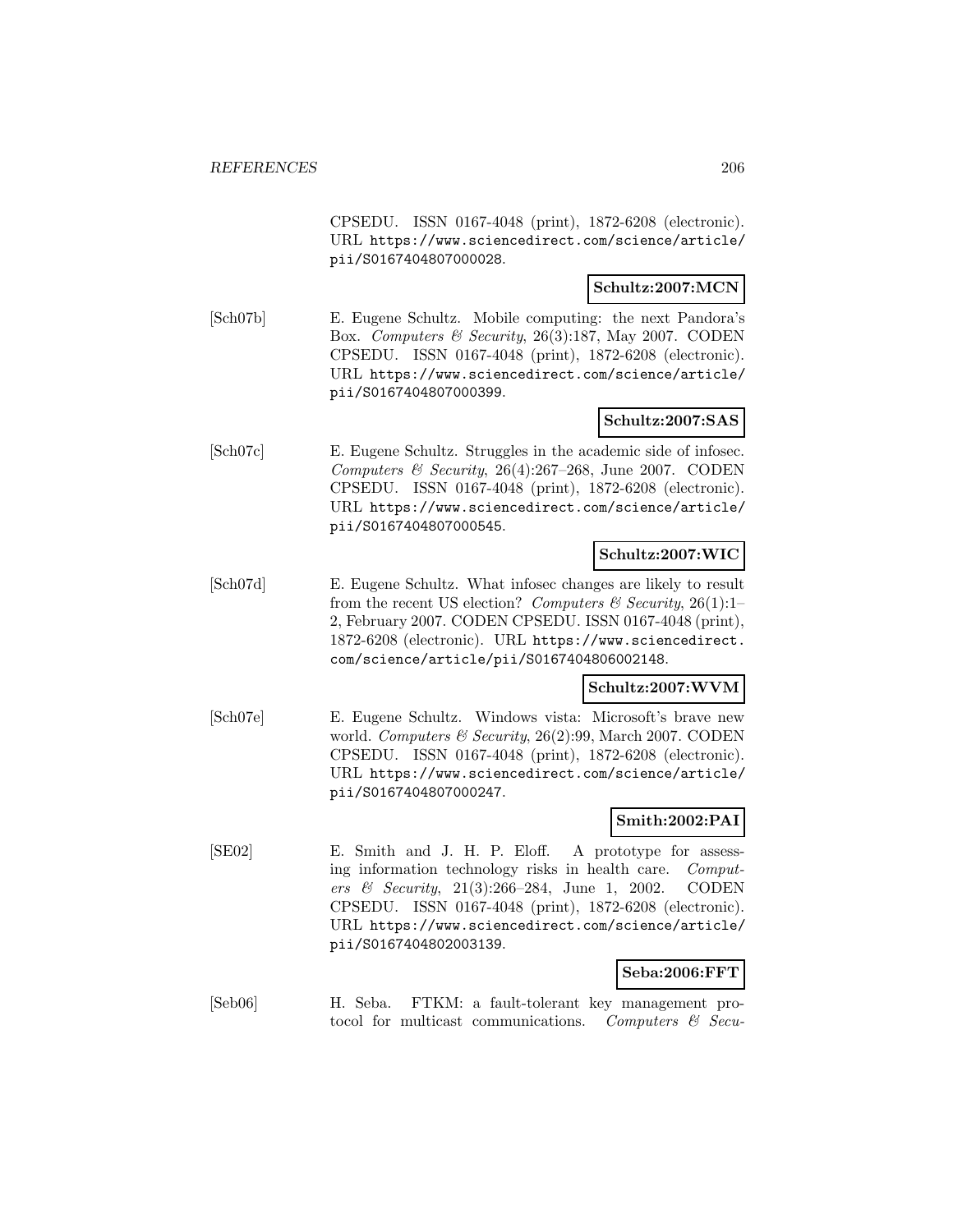rity, 25(6):426–434, September 2006. CODEN CPSEDU. ISSN 0167-4048 (print), 1872-6208 (electronic). URL https://www.sciencedirect.com/science/article/pii/ S0167404806000976.

### **Song:2004:RSP**

[SF04] Yougang Song and Brett D. Fleisch. Rico: a security proxy for mobile code. Computers & Security,  $23(4):338-351$ , June 2004. CODEN CPSEDU. ISSN 0167-4048 (print), 1872- 6208 (electronic). URL https://www.sciencedirect.com/ science/article/pii/S0167404804000173.

# **Sadoddin:2009:IFS**

[SG09] Reza Sadoddin and Ali A. Ghorbani. An incremental frequent structure mining framework for real-time alert correlation. Computers & Security,  $28(3-4):153-173$ , May/June 2009. CODEN CPSEDU. ISSN 0167-4048 (print), 1872- 6208 (electronic). URL https://www.sciencedirect.com/ science/article/pii/S0167404808001144.

#### **Hwang:2009:KDB**

[sHCP09] Seong seob Hwang, Sungzoon Cho, and Sunghoon Park. Keystroke dynamics-based authentication for mobile devices. Computers & Security,  $28(1-2):85-93$ , February/March 2009. CODEN CPSEDU. ISSN 0167-4048 (print), 1872-6208 (electronic). URL https://www.sciencedirect.com/science/ article/pii/S0167404808000965.

### **Sherwood:2000:OE**

[She00] John Sherwood. Opening up the enterprise. Computers & Security, 19(8):710–719, December 1, 2000. CODEN CPSEDU. ISSN 0167-4048 (print), 1872-6208 (electronic). URL https://www.sciencedirect.com/science/article/ pii/S0167404800080202.

#### **Shoriak:2000:STP**

[Sho00] Timothy G. Shoriak. SSL/TLS protocol enablement for key recovery. Computers & Security, 19(1):100-104, January 1, 2000. CODEN CPSEDU. ISSN 0167-4048 (print), 1872- 6208 (electronic). URL https://www.sciencedirect.com/ science/article/pii/S0167404800863695.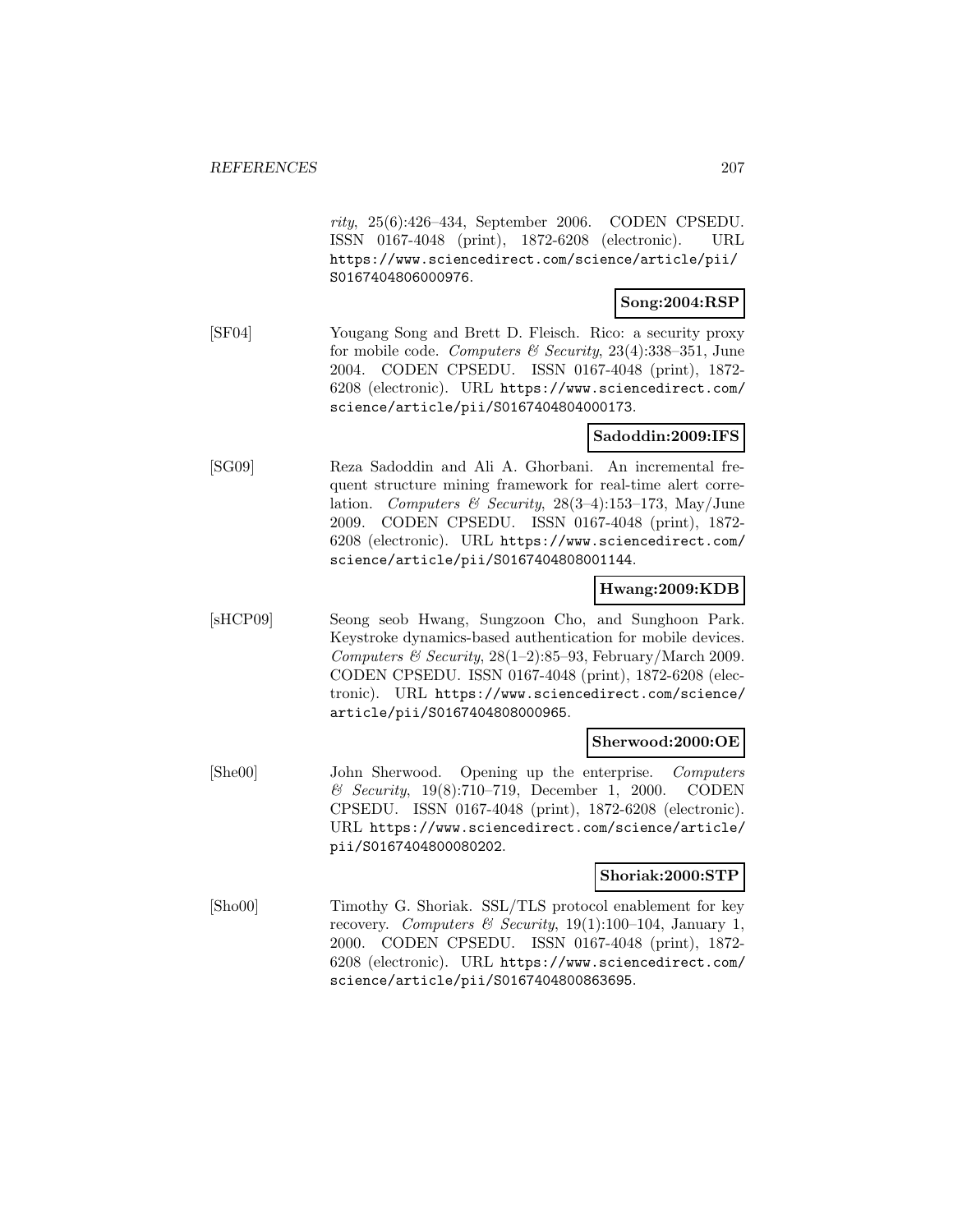#### **Shahriari:2007:VTG**

[SJ07] Hamid Reza Shahriari and Rasool Jalili. Vulnerability Take Grant (VTG): an efficient approach to analyze network vulnerabilities. Computers & Security, 26(5):349-360, August 2007. CODEN CPSEDU. ISSN 0167-4048 (print), 1872- 6208 (electronic). URL https://www.sciencedirect.com/ science/article/pii/S0167404807000375.

### **Sklavos:2003:DDR**

[SK03] N. Sklavos and O. Koufopavlou. Data dependent rotations, a trustworthy approach for future encryption systems/ciphers: low cost and high performance. Computers & Security, 22(7):585–588, October 2003. CODEN CPSEDU. ISSN 0167-4048 (print), 1872-6208 (electronic). URL https://www.sciencedirect.com/science/article/ pii/S0167404803007065.

### **Sutherland:2006:EER**

[SKBM06] Iain Sutherland, George E. Kalb, Andrew Blyth, and Gaius Mulley. An empirical examination of the reverse engineering process for binary files. Computers & Security,  $25(3):221-$ 228, May 2006. CODEN CPSEDU. ISSN 0167-4048 (print), 1872-6208 (electronic). URL https://www.sciencedirect. com/science/article/pii/S016740480500177X.

#### **Stathopoulos:2008:SLMa**

[SKM08a] Vassilios Stathopoulos, Panayiotis Kotzanikolaou, and Emmanouil Magkos. Secure log management for privacy assurance in electronic communications. Computers  $\mathcal{C}$  Security, 27(7–8):298–308, December 2008. CODEN CPSEDU. ISSN 0167-4048 (print), 1872-6208 (electronic). URL https://www.sciencedirect.com/science/article/pii/ S0167404808000400.

#### **Stathopoulos:2008:SLMb**

[SKM08b] Vassilios Stathopoulos, Panayiotis Kotzanikolaou, and Emmanouil Magkos. Secure log management for privacy assurance in electronic communications. Computers  $\mathcal{B}$  Security, 27(7–8):298–308, December 2008. CODEN CPSEDU. ISSN 0167-4048 (print), 1872-6208 (electronic). URL https://www.sciencedirect.com/science/article/pii/ S0167404808000400.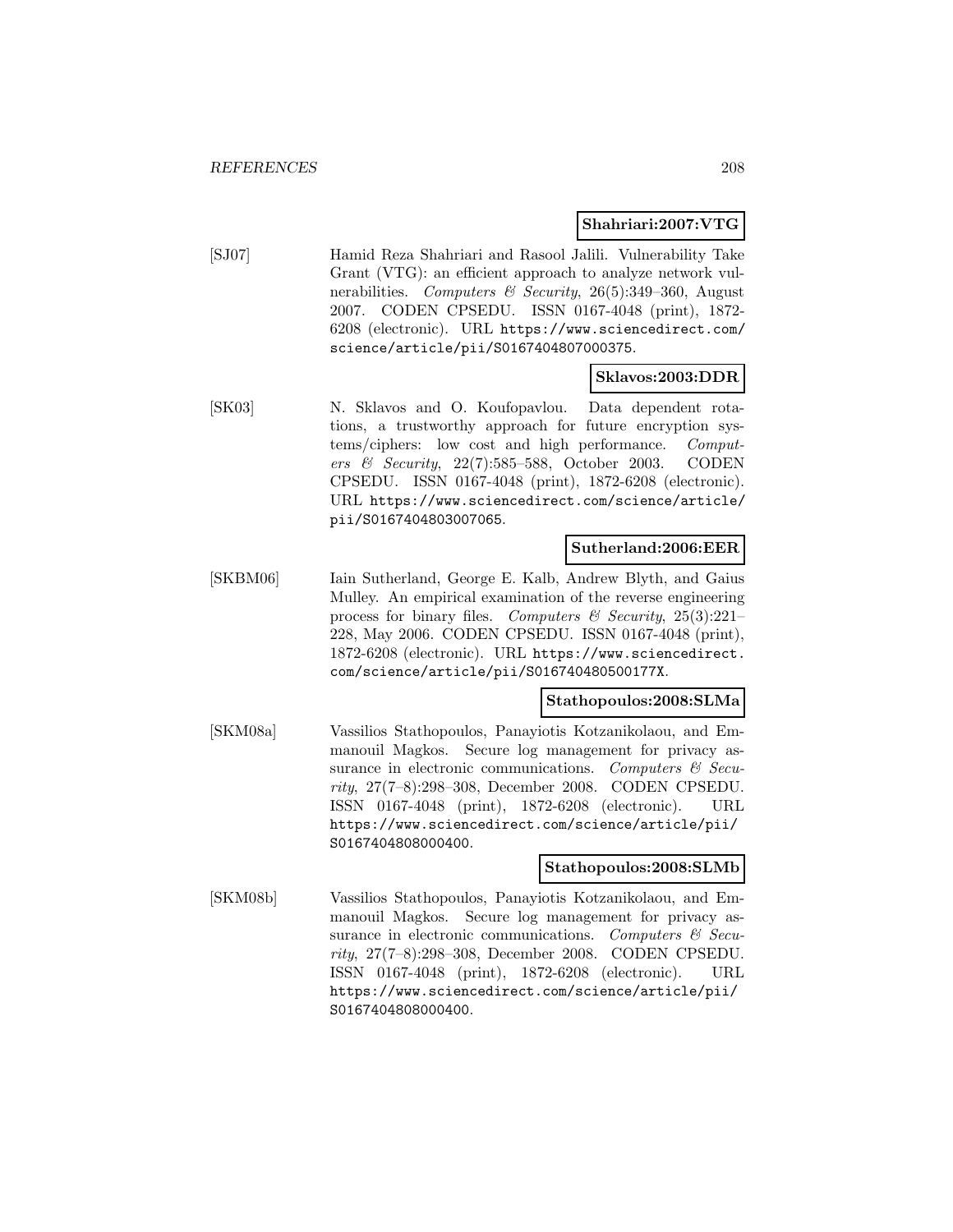#### **Stathopoulos:2008:SLMc**

[SKM08c] Vassilios Stathopoulos, Panayiotis Kotzanikolaou, and Emmanouil Magkos. Secure log management for privacy assurance in electronic communications. Computers  $\mathcal{C}$  Security, 27(7–8):298–308, December 2008. CODEN CPSEDU. ISSN 0167-4048 (print), 1872-6208 (electronic). URL https://www.sciencedirect.com/science/article/pii/ S0167404808000400.

### **Stergiou:2004:AAF**

[SLG04] T. Stergiou, M. S. Leeson, and R. J. Green. An alternative architectural framework to the OSI security model. Computers & Security,  $23(2):137-153$ , March 2004. CODEN CPSEDU. ISSN 0167-4048 (print), 1872-6208 (electronic). URL https://www.sciencedirect.com/science/article/ pii/S016740480400015X.

# **Shen:2003:SET**

[SLH03] Jau-Ji Shen, Chih-Wei Lin, and Min-Shiang Hwang. Security enhancement for the timestamp-based password authentication scheme using smart cards. Computers  $\mathcal{C}$  Security, 22(7):591–595, October 2003. CODEN CPSEDU. ISSN 0167-4048 (print), 1872-6208 (electronic). URL https://www.sciencedirect.com/science/article/pii/ S0167404803007090.

#### **Sampigethaya:2006:FTC**

[SP06] Krishna Sampigethaya and Radha Poovendran. A framework and taxonomy for comparison of electronic voting schemes. Computers & Security,  $25(2):137-153$ , March 2006. CODEN CPSEDU. ISSN 0167-4048 (print), 1872-6208 (electronic). URL https://www.sciencedirect.com/science/article/ pii/S0167404805001914.

### **Schultz:2001:USA**

[SPLS01] E. Eugene Schultz, Robert W. Proctor, Mei-Ching Lien, and Gavriel Salvendy. Usability and security an appraisal of usability issues in information security methods. Computers & Security, 20(7):620–634, October 31, 2001. CODEN CPSEDU. ISSN 0167-4048 (print), 1872-6208 (electronic). URL https://www.sciencedirect.com/science/article/ pii/S016740480100712X.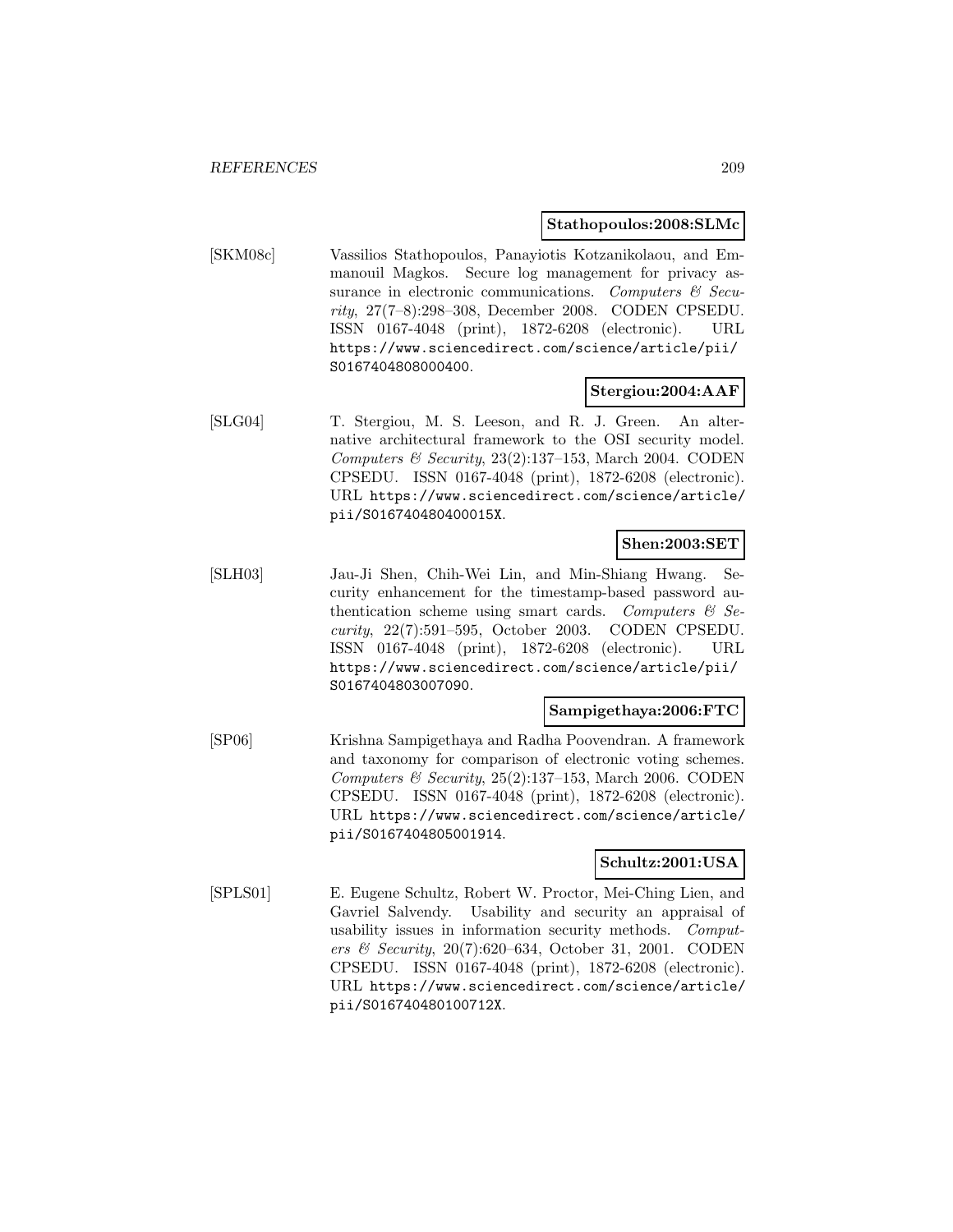#### **Sharma:2007:IDUa**

[SPP07a] Alok Sharma, Arun K. Pujari, and Kuldip K. Paliwal. Intrusion detection using text processing techniques with a kernel based similarity measure. Computers & Security, 26(7–8):488–495, December 2007. CODEN CPSEDU. ISSN 0167-4048 (print), 1872-6208 (electronic). URL https://www.sciencedirect.com/science/article/pii/ S0167404807001113.

### **Sharma:2007:IDUb**

[SPP07b] Alok Sharma, Arun K. Pujari, and Kuldip K. Paliwal. Intrusion detection using text processing techniques with a kernel based similarity measure. Computers  $\mathcal{C}$  Security, 26(7–8):488–495, December 2007. CODEN CPSEDU. ISSN 0167-4048 (print), 1872-6208 (electronic). URL https://www.sciencedirect.com/science/article/pii/ S0167404807001113.

### **Sharma:2007:IDUc**

[SPP07c] Alok Sharma, Arun K. Pujari, and Kuldip K. Paliwal. Intrusion detection using text processing techniques with a kernel based similarity measure. Computers & Security, 26(7–8):488–495, December 2007. CODEN CPSEDU. ISSN 0167-4048 (print), 1872-6208 (electronic). URL https://www.sciencedirect.com/science/article/pii/ S0167404807001113.

#### **Sharma:2007:TIS**

[SS07] Sushil K. Sharma and Joshua Sefchek. Teaching information systems security courses: a hands-on approach. Computers & Security, 26(4):290–299, June 2007. CODEN CPSEDU. ISSN 0167-4048 (print), 1872-6208 (electronic). URL https://www.sciencedirect.com/science/article/ pii/S0167404806002045.

#### **Sadok:2009:RRI**

[SSF<sup>+</sup>09] Djamel H. Sadok, Eduardo Souto, Eduardo Feitosa, Judith Kelner, and Lars Westberg.  $RIP - a$  robust IP access architecture. Computers & Security, 28(6):359-380, September 2009. CODEN CPSEDU. ISSN 0167-4048 (print), 1872- 6208 (electronic). URL https://www.sciencedirect.com/ science/article/pii/S0167404809000108.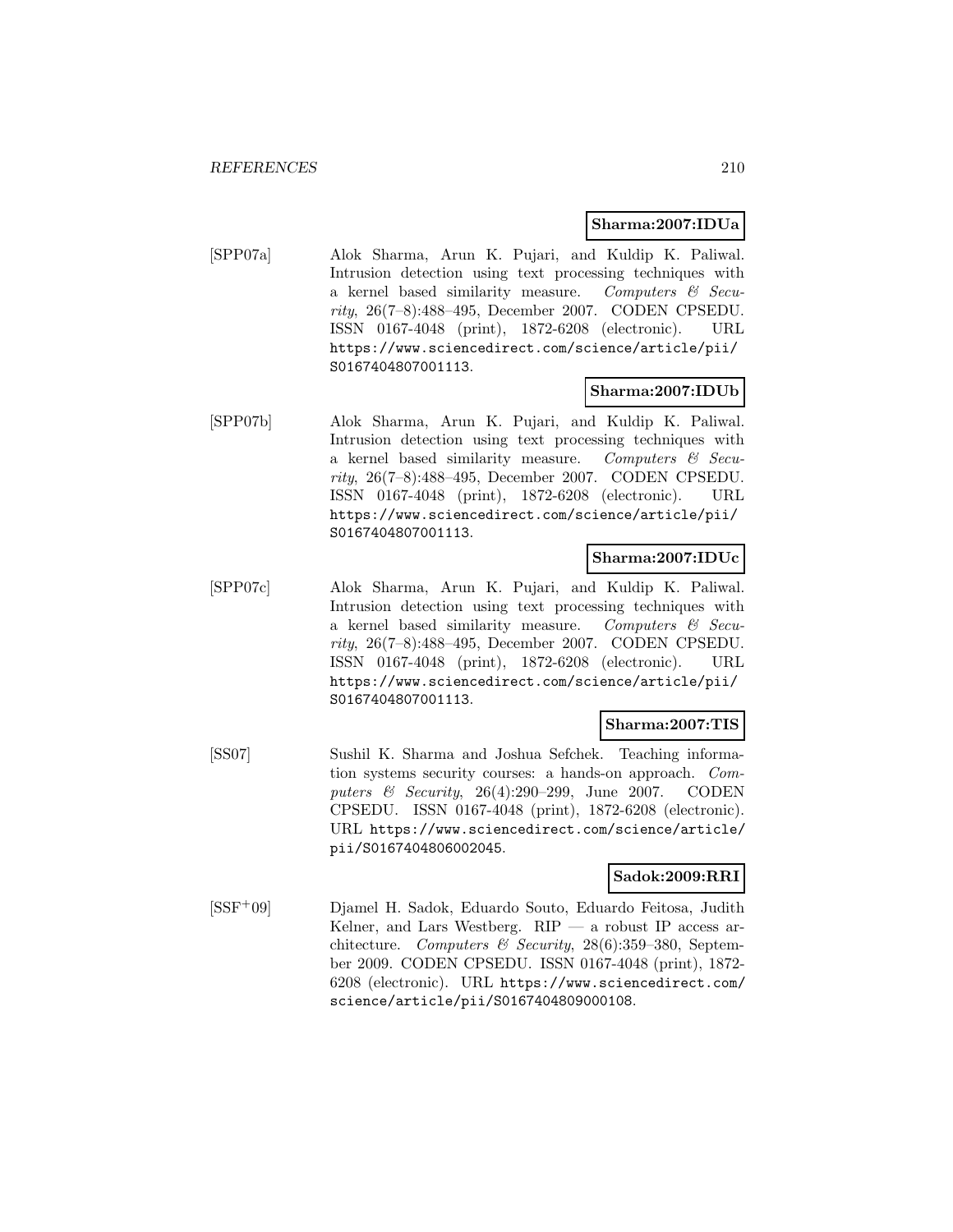#### **Stanton:2005:AEU**

[SSMJ05] Jeffrey M. Stanton, Kathryn R. Stam, Paul Mastrangelo, and Jeffrey Jolton. Analysis of end user security behaviors. Computers & Security, 24(2):124-133, March 2005. CODEN CPSEDU. ISSN 0167-4048 (print), 1872-6208 (electronic). URL https://www.sciencedirect.com/science/article/ pii/S0167404804001841.

#### **Stewart:2004:RPD**

[Ste04] Andrew Stewart. On risk: perception and direction. Computers & Security, 23(5):362–370, July 2004. CODEN CPSEDU. ISSN 0167-4048 (print), 1872-6208 (electronic). URL https://www.sciencedirect.com/science/article/ pii/S0167404804001233.

# **Stoupa:2007:CSC**

[SV07] K. Stoupa and A. Vakali. Clustering subjects in a credential-based access control framework. Computers & Security, 26(2):120–129, March 2007. CODEN CPSEDU. ISSN 0167-4048 (print), 1872-6208 (electronic). URL https://www.sciencedirect.com/science/article/pii/ S0167404806001258.

### **Smith:2000:CIR**

[SVW00] Michael Smith, Paul Van Oorschot, and Michael Willett. Cryptographic information recovery using key recovery. Computers  $\mathcal B$  Security, 19(1):21–27, January 1, 2000. CODEN CPSEDU. ISSN 0167-4048 (print), 1872-6208 (electronic). URL https://www.sciencedirect.com/science/article/ pii/S0167404800863580.

#### **Shieh:2006:ERM**

[SW06] Wen-Gong Shieh and Jian-Min Wang. Efficient remote mutual authentication and key agreement. Computers  $\mathcal{C}$  Security, 25(1):72–77, February 2006. CODEN CPSEDU. ISSN 0167-4048 (print), 1872-6208 (electronic). URL https://www.sciencedirect.com/science/article/pii/ S0167404805001719.

#### **Szczepanski:2004:BRN**

[SWA+04] J. Szczepanski, E. Wajnryb, J. M. Amigó, Maria V. Sanchez-Vives, and M. Slater. Biometric random number generators.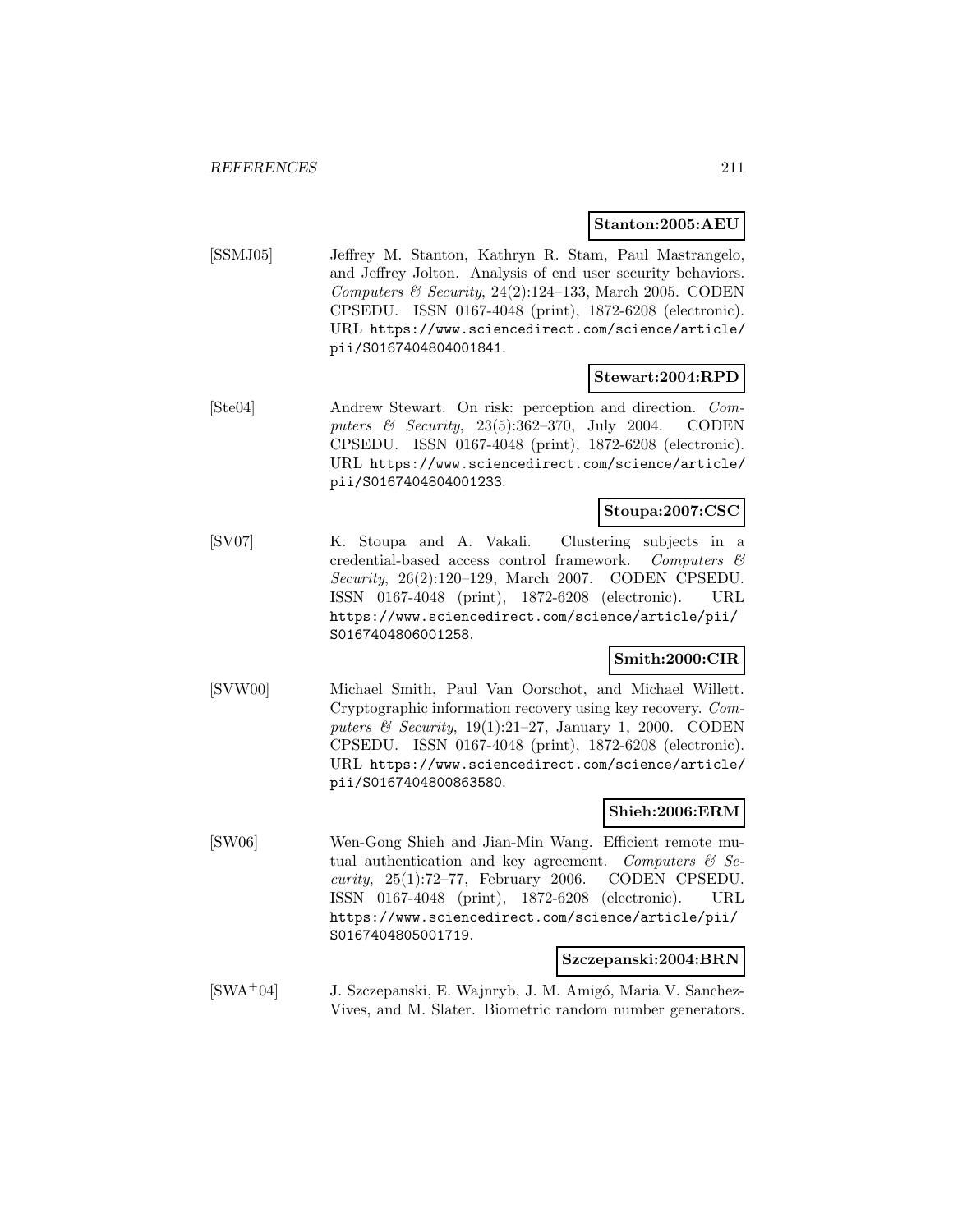Computers & Security,  $23(1)$ :77-84, February 2004. CODEN CPSEDU. ISSN 0167-4048 (print), 1872-6208 (electronic). URL https://www.sciencedirect.com/science/article/ pii/S0167404804000641.

# **Su:2009:RTN**

[SYL09] Ming-Yang Su, Gwo-Jong Yu, and Chun-Yuen Lin. A realtime network intrusion detection system for large-scale attacks based on an incremental mining approach. Computers & Security, 28(5):301–309, July 2009. CODEN CPSEDU. ISSN 0167-4048 (print), 1872-6208 (electronic). URL https://www.sciencedirect.com/science/article/ pii/S016740480800134X.

# **Tseng:2005:SIM**

[TC05] H. Chris Tseng and B. Jack Culpepper. Sinkhole intrusion in mobile ad hoc networks: the problem and some detection indicators. Computers & Security, 24(7):561–570, October 2005. CODEN CPSEDU. ISSN 0167-4048 (print), 1872-6208 (electronic). URL https://www.sciencedirect.com/science/ article/pii/S0167404805001021.

#### **Trompeter:2001:FIS**

[TE01] C. M. Trompeter and J. H. P. Eloff. A framework for the implementation of socio-ethical controls in information security. Computers  $\mathcal C$  Security, 20(5):384–391, July 1, 2001. CODEN CPSEDU. ISSN 0167-4048 (print), 1872-6208 (electronic). URL https://www.sciencedirect.com/science/article/ pii/S0167404801005077.

### **Tomur:2006:ATS**

[TE06] Emrah Tomur and Y. M. Erten. Application of temporal and spatial role based access control in 802.11 wireless networks. Computers & Security,  $25(6):452-458$ , September 2006. CO-DEN CPSEDU. ISSN 0167-4048 (print), 1872-6208 (electronic). URL https://www.sciencedirect.com/science/ article/pii/S0167404806000927.

#### **Thimbleby:2003:RE**

[Thi03] Harold Thimbleby. The reduced Enigma. Computers & Security, 22(7):624–642, October 2003. CODEN CPSEDU. ISSN 0167-4048 (print), 1872-6208 (electronic). URL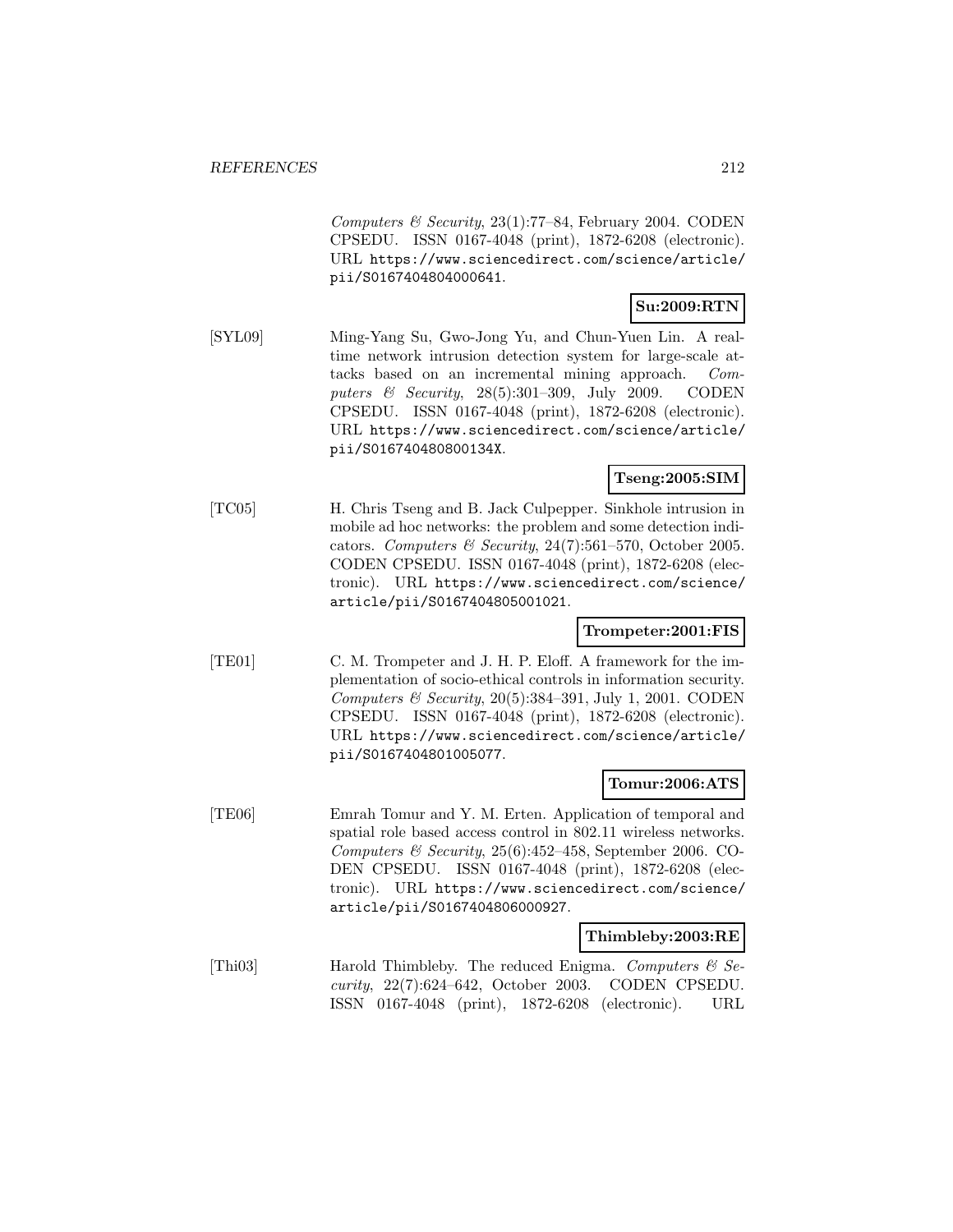https://www.sciencedirect.com/science/article/pii/ S0167404803007120.

# **Tzeng:2004:INT**

[THY04] Shiang-Feng Tzeng, Min-Shiang Hwang, and Cheng-Ying Yang. An improvement of nonrepudiable threshold proxy signature scheme with known signers. Computers  $\mathcal{C}$  Security, 23(2):174–178, March 2004. CODEN CPSEDU. ISSN 0167-4048 (print), 1872-6208 (electronic). URL https://www.sciencedirect.com/science/article/pii/ S0167404804000239.

# **Theoharidou:2005:ITI**

[TKKK05] Marianthi Theoharidou, Spyros Kokolakis, Maria Karyda, and Evangelos Kiountouzis. The insider threat to information systems and the effectiveness of ISO17799. Computers & Security, 24(6):472-484, September 2005. CODEN CPSEDU. ISSN 0167-4048 (print), 1872-6208 (electronic). URL https://www.sciencedirect.com/science/article/ pii/S0167404805000684.

### **Torrubia:2000:ISM**

[TM00] Andres Torrubia and Francisco J. Mora. Information security in multiprocessor systems based on the x86 architecture. Computers & Security, 19(6):559–563, October 1, 2000. CODEN CPSEDU. ISSN 0167-4048 (print), 1872-6208 (electronic). URL https://www.sciencedirect.com/science/article/ pii/S0167404800060302.

#### **Torkestani:2009:RRF**

[TM09] Javad Akbari Torkestani and Mohammad Reza Meybodi. RAID-RMS: a fault tolerant stripped mirroring RAID architecture for distributed systems. Computers  $\mathcal C$  Security, 28(1–2):40–46, February/March 2009. CODEN CPSEDU. ISSN 0167-4048 (print), 1872-6208 (electronic). URL https://www.sciencedirect.com/science/article/pii/ S0167404808000795.

#### **Torrubia:2001:CRC**

[TMM01] Andres Torrubia, Francisco J. Mora, and Luis Marti. Cryptography regulations for e-commerce and digital rights management. Computers & Security, 20(8):724–738, December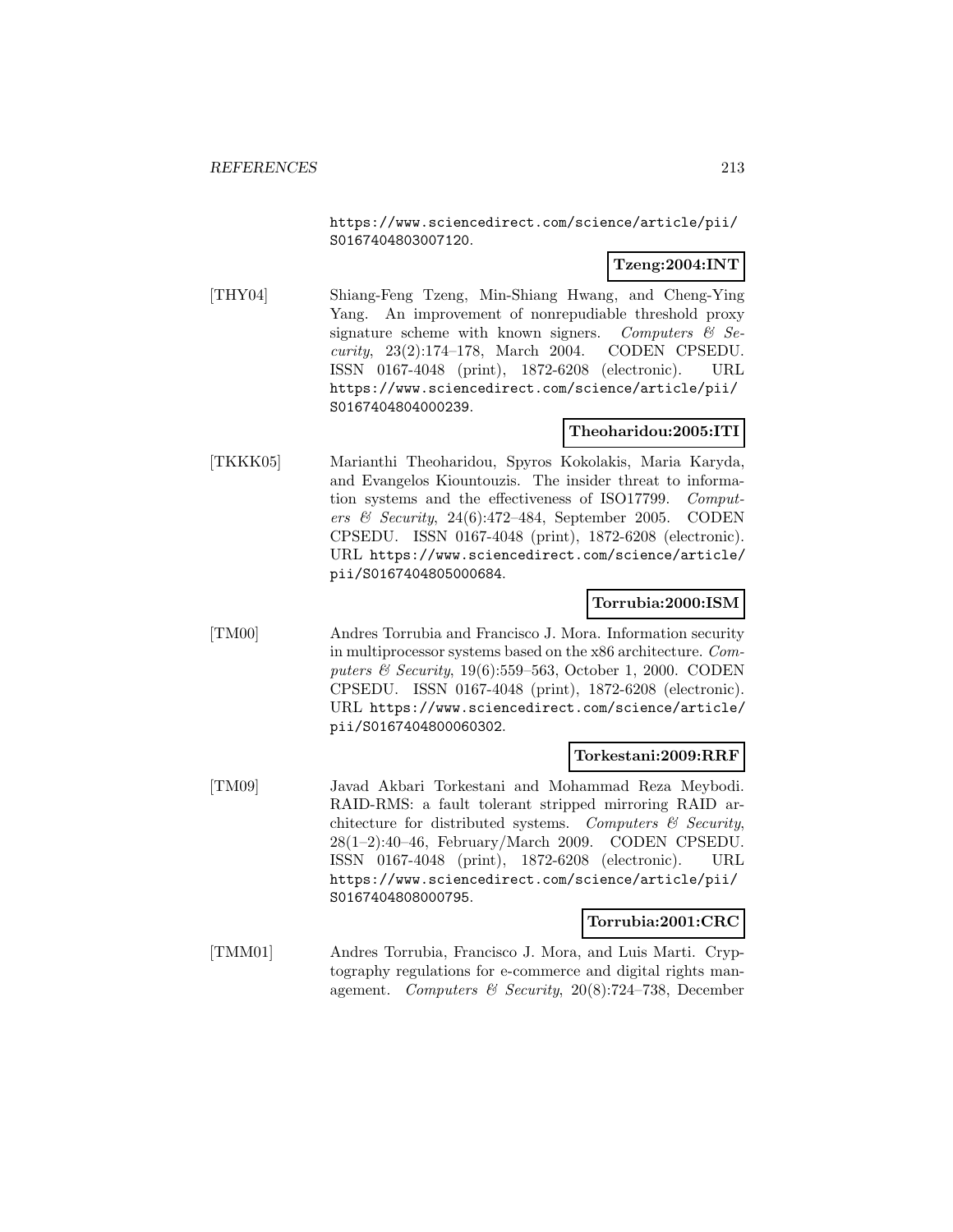1, 2001. CODEN CPSEDU. ISSN 0167-4048 (print), 1872- 6208 (electronic). URL https://www.sciencedirect.com/ science/article/pii/S0167404801008148.

### **Teoh:2004:PCK**

[TNG04] Andrew B. J. Teoh, David C. L. Ngo, and Alwyn Goh. Personalised cryptographic key generation based on FaceHashing. Computers  $\mathcal B$  Security, 23(7):606–614, October 2004. CODEN CPSEDU. ISSN 0167-4048 (print), 1872-6208 (electronic). URL https://www.sciencedirect.com/science/article/ pii/S0167404804001701.

### **Treek:2003:IFI**

[Trè03] Denis Trèek. An integral framework for information systems security management. Computers & Security,  $22(4):337-360$ , May 2003. CODEN CPSEDU. ISSN 0167-4048 (print), 1872- 6208 (electronic). URL https://www.sciencedirect.com/ science/article/pii/S0167404803004139.

### **Tsiakis:2005:EAI**

[TS05a] Theodosios Tsiakis and George Stephanides. The economic approach of information security. Computers  $\mathcal{C}$  Security, 24(2):105–108, March 2005. CODEN CPSEDU. ISSN 0167-4048 (print), 1872-6208 (electronic). URL https://www.sciencedirect.com/science/article/pii/ S0167404805000209.

### **Tsiakis:2005:CST**

[TS05b] Theodosios Tsiakis and George Sthephanides. The concept of security and trust in electronic payments. Computers  $\&$  Security, 24(1):10–15, February 2005. CODEN CPSEDU. ISSN 0167-4048 (print), 1872-6208 (electronic). URL https://www.sciencedirect.com/science/article/ pii/S0167404804002792.

# **Tsai:2008:EMS**

[Tsa08] Jia-Lun Tsai. Efficient multi-server authentication scheme based on one-way hash function without verification table. Computers & Security,  $27(3-4):115-121$ , May/June 2008. CO-DEN CPSEDU. ISSN 0167-4048 (print), 1872-6208 (electronic). URL https://www.sciencedirect.com/science/ article/pii/S0167404808000084.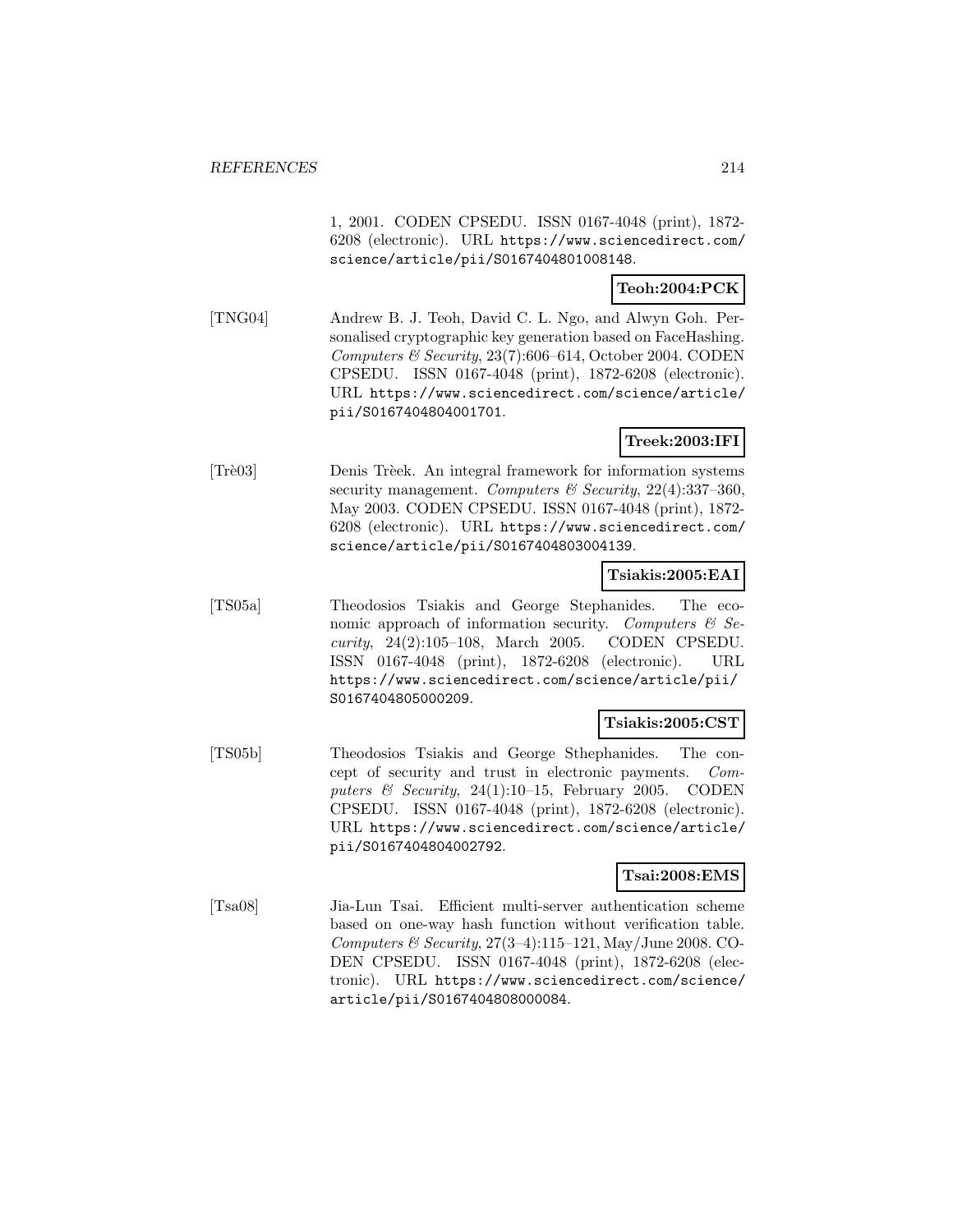### **Tseng:2007:RCG**

[Tse07] Yuh-Min Tseng. A resource-constrained group key agreement protocol for imbalanced wireless networks. Computers  $\&$  Security, 26(4):331-337, June 2007. CODEN CPSEDU. ISSN 0167-4048 (print), 1872-6208 (electronic). URL https://www.sciencedirect.com/science/article/ pii/S0167404806002082.

#### **Thomson:2005:ISO**

[TvS05] Kerry-Lynn Thomson and Rossouw von Solms. Information security obedience: a definition. Computers  $\mathcal{C}$  Security, 24(1):69–75, February 2005. CODEN CPSEDU. ISSN 0167-4048 (print), 1872-6208 (electronic). URL https://www.sciencedirect.com/science/article/pii/ S0167404804002627.

#### **Tang:2009:UBA**

[TXL09] Yong Tang, Bin Xiao, and Xicheng Lu. Using a bioinformatics approach to generate accurate exploit-based signatures for polymorphic worms. Computers & Security, 28(8):827-842, November 2009. CODEN CPSEDU. ISSN 0167-4048 (print), 1872-6208 (electronic). URL https://www.sciencedirect. com/science/article/pii/S0167404809000583.

#### **Ungureanu:2004:FSC**

[Ung04] Victoria Ungureanu. Formal support for certificate management policies. Computers & Security,  $23(4):300-311$ , June 2004. CODEN CPSEDU. ISSN 0167-4048 (print), 1872- 6208 (electronic). URL https://www.sciencedirect.com/ science/article/pii/S0167404804000719.

#### **Vanstone:2003:NGS**

[Van03] S. A. Vanstone. Next generation security for wireless: elliptic curve cryptography. Computers & Security,  $22(5):412-415$ , July 2003. CODEN CPSEDU. ISSN 0167-4048 (print), 1872- 6208 (electronic). URL https://www.sciencedirect.com/ science/article/pii/S0167404803005078.

#### **Viswanathan:2001:HKE**

[VBD01] Kapali Viswanathan, Colin Boyd, and Ed Dawson. Hybrid key escrow: a new paradigm. Computers & Security,  $21(1)$ :77–92, First Quarter 2001. CODEN CPSEDU.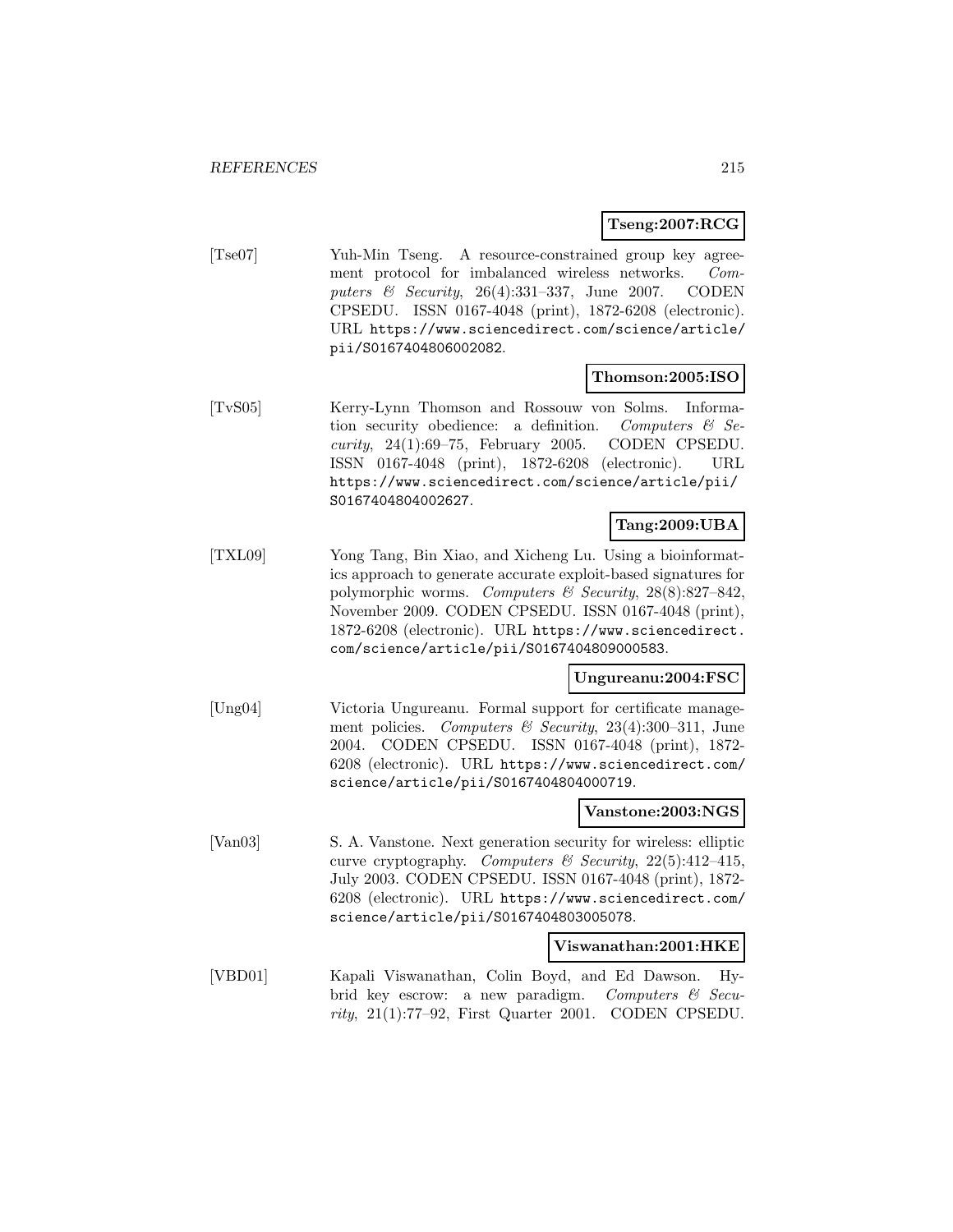ISSN 0167-4048 (print), 1872-6208 (electronic). URL https://www.sciencedirect.com/science/article/pii/ S0167404802001116.

#### **vanderHaar:2003:MDI**

[vdHvS03] Helen van der Haar and Rossouw von Solms. A model for deriving information security control attribute profiles. Computers  $\mathcal B$  Security, 22(3):233-244, April 2003. CODEN CPSEDU. ISSN 0167-4048 (print), 1872-6208 (electronic). URL https://www.sciencedirect.com/science/article/ pii/S0167404803003110.

### **Venter:2002:VCI**

[VE02] H. S. Venter and J. H. P. Eloff. Vulnerabilities categories for intrusion detection systems. Computers  $\mathcal{B}$  Security, 21(7):617–619, November 2002. CODEN CPSEDU. ISSN 0167-4048 (print), 1872-6208 (electronic). URL https://www.sciencedirect.com/science/article/pii/ S0167404802011082.

### **Venter:2003:TIS**

[VE03] H. S. Venter and J. H. P. Eloff. A taxonomy for information security technologies. Computers  $\mathcal C$  Security, 22(4):299-307, May 2003. CODEN CPSEDU. ISSN 0167-4048 (print), 1872- 6208 (electronic). URL https://www.sciencedirect.com/ science/article/pii/S0167404803004061.

#### **Venter:2004:VFC**

[VE04] H. S. Venter and J. H. P. Eloff. Vulnerability forecasting a conceptual model. Computers & Security,  $23(6):489-497$ , September 2004. CODEN CPSEDU. ISSN 0167-4048 (print), 1872-6208 (electronic). URL https://www.sciencedirect. com/science/article/pii/S0167404804001750.

#### **Venter:2008:SVC**

[VEL08] H. S. Venter, J. H. P. Eloff, and Y. L. Li. Standardising vulnerability categories. Computers & Security,  $27(3-4)$ : 71-83, May/June 2008. CODEN CPSEDU. ISSN 0167-4048 (print), 1872-6208 (electronic). URL https://www.sciencedirect. com/science/article/pii/S0167404808000096.

# **Villarroel:2005:SIS**

[VFMP05] Rodolfo Villarroel, Eduardo Fern´andez-Medina, and Mario Piattini. Secure information systems development — a sur-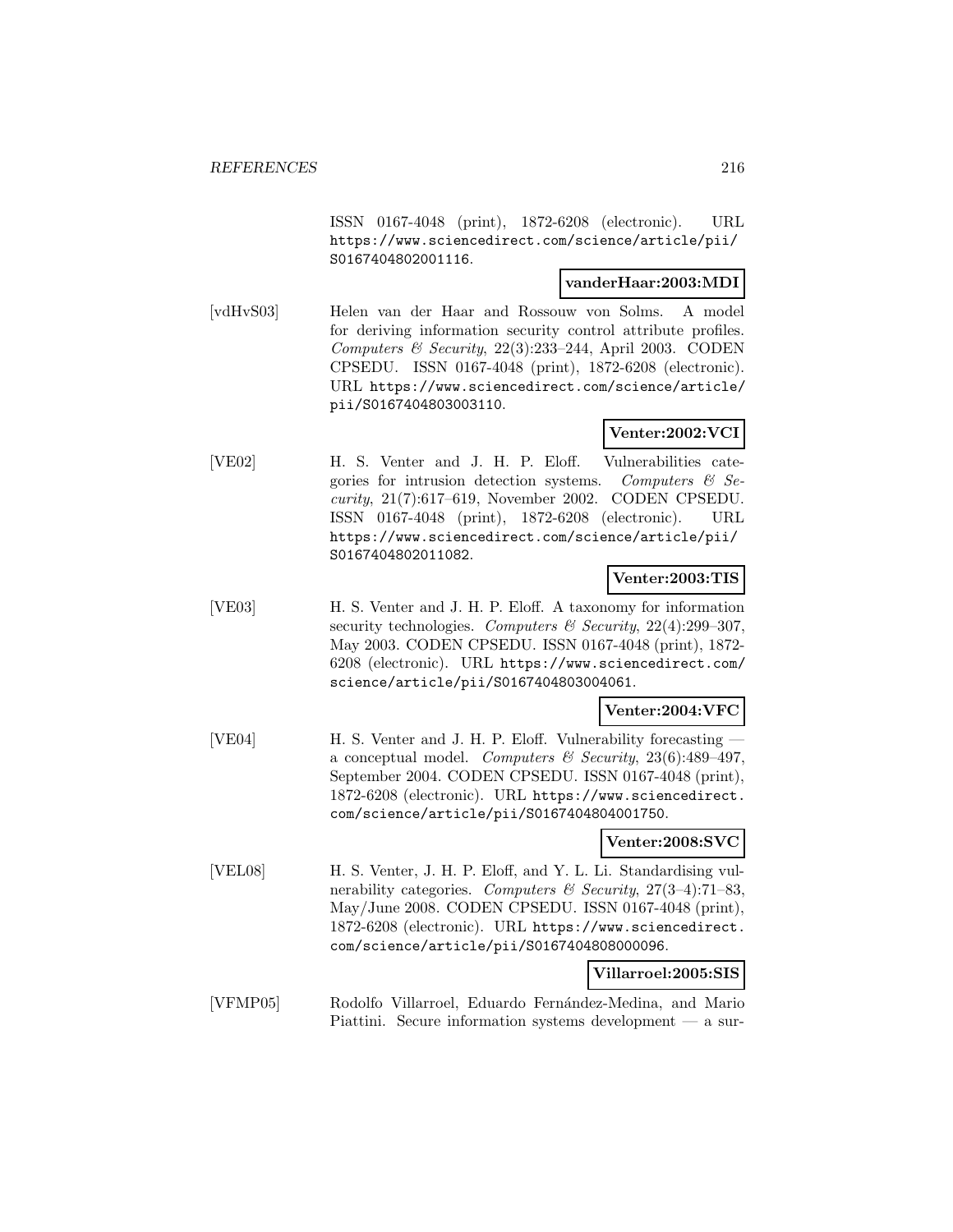|                  | vey and comparison. Computers & Security, 24(4):308-321,<br>June 2005. CODEN CPSEDU. ISSN 0167-4048 (print), 1872-<br>6208 (electronic). URL https://www.sciencedirect.com/<br>science/article/pii/S016740480400241X.                                                                   |                     |
|------------------|-----------------------------------------------------------------------------------------------------------------------------------------------------------------------------------------------------------------------------------------------------------------------------------------|---------------------|
|                  |                                                                                                                                                                                                                                                                                         | vanKrugten:2000:BSJ |
| [ <b>vKH00</b> ] | Petra van Krugten and Mark Hoogenboom. B2C security —<br>be just secure enough. Computers & Security, $19(4):348-356$ ,<br>April 1, 2000. CODEN CPSEDU. ISSN 0167-4048 (print),<br>1872-6208 (electronic). URL https://www.sciencedirect.<br>com/science/article/pii/S0167404800040220. |                     |
|                  |                                                                                                                                                                                                                                                                                         | vonSolms:2000:IST   |
| [vS00]           | Basie von Solms. Information security — the third wave?<br>Computers & Security, $19(7):615-620$ , November 1, 2000. CO-<br>ISSN 0167-4048 (print), 1872-6208 (elec-<br>DEN CPSEDU.<br>tronic). URL https://www.sciencedirect.com/science/<br>article/pii/S0167404800070218.            |                     |
|                  |                                                                                                                                                                                                                                                                                         | vonSolms:2001:CGI   |
| [vS01a]          | Basie von Solms. Corporate governance and information se-<br>curity. Computers & Security, 20(3):215-218, May 1, 2001.<br>CODEN CPSEDU. ISSN 0167-4048 (print), 1872-6208 (elec-<br>tronic). URL https://www.sciencedirect.com/science/<br>article/pii/S0167404801003054.               |                     |
|                  |                                                                                                                                                                                                                                                                                         | vonSolms:2001:ISM   |
| [vS01b]          | Basie von Solms. Information security — a multidimensional<br>discipline. Computers & Security, 20(6):504-508, September<br>1, 2001. CODEN CPSEDU. ISSN 0167-4048 (print), 1872-<br>6208 (electronic). URL https://www.sciencedirect.com/<br>science/article/pii/S0167404801006083.     |                     |
|                  |                                                                                                                                                                                                                                                                                         | vonSolms:2005:ISGa  |
| [vS05a]          | Basie von Solms. Information security governance: COBIT<br>or ISO 17799 or both? Computers & Security, 24(2):99-104,<br>March 2005. CODEN CPSEDU. ISSN 0167-4048 (print),<br>1872-6208 (electronic). URL https://www.sciencedirect.<br>com/science/article/pii/S0167404805000210.       |                     |
|                  |                                                                                                                                                                                                                                                                                         | vonSolms:2005:ISGb  |
| [vS05b]          | S. H. (Basie) von Solms. Information security governance —<br>compliance management vs operational management. Com-                                                                                                                                                                     |                     |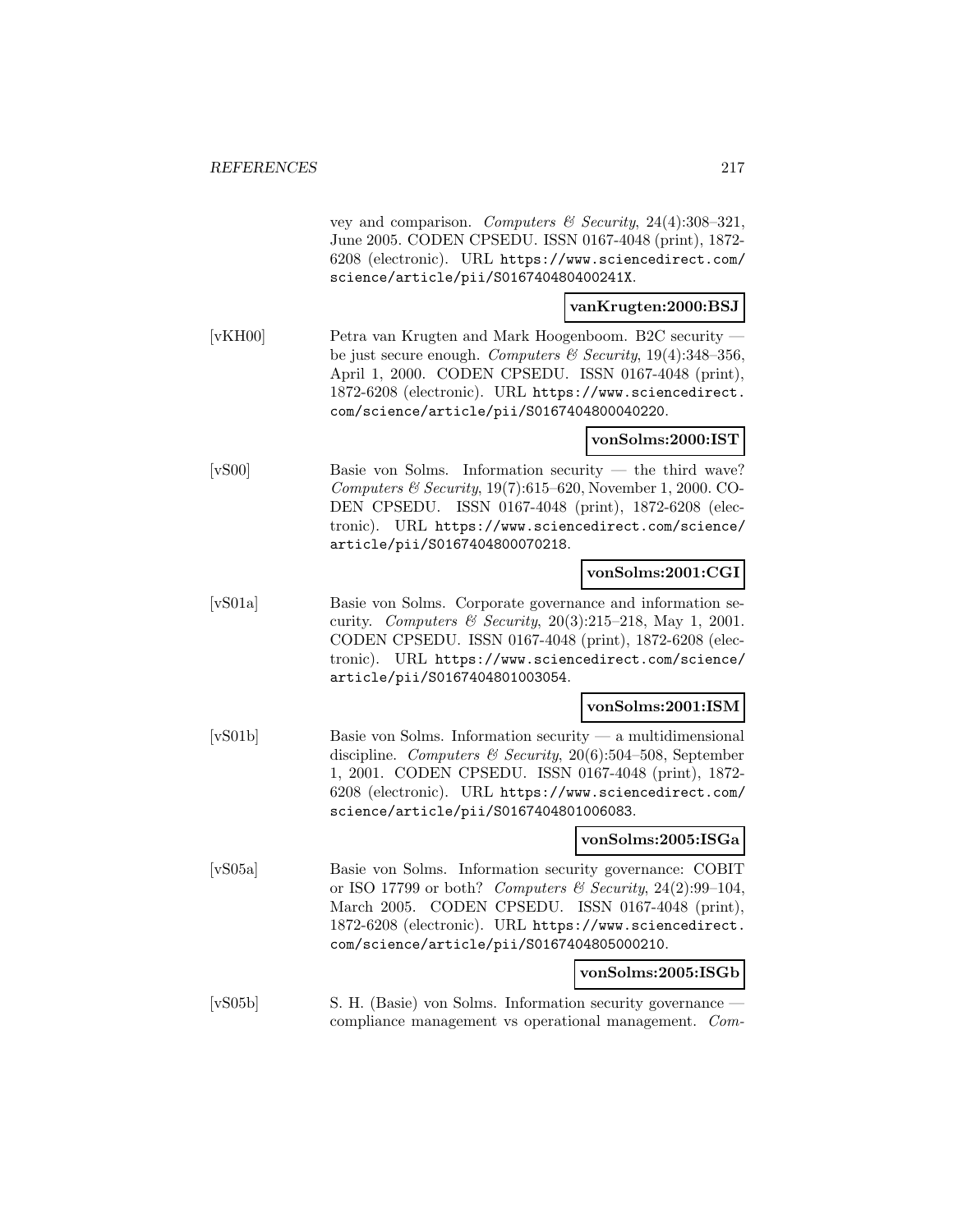puters  $\mathcal B$  Security, 24(6):443-447, September 2005. CODEN CPSEDU. ISSN 0167-4048 (print), 1872-6208 (electronic). URL https://www.sciencedirect.com/science/article/ pii/S0167404805001057.

#### **vonSolms:2006:ISF**

[vS06] Basie von Solms. Information security — the fourth wave. Computers & Security,  $25(3):165-168$ , May 2006. CODEN CPSEDU. ISSN 0167-4048 (print), 1872-6208 (electronic). URL https://www.sciencedirect.com/science/article/ pii/S016740480600054X.

### **vonSolms:2004:SWN**

[vSM04] Basie von Solms and Emil Marais. From secure wired networks to secure wireless networks — what are the extra risks? Computers  $\mathcal B$  Security, 23(8):633–637, December 2004. CODEN CPSEDU. ISSN 0167-4048 (print), 1872-6208 (electronic). URL https://www.sciencedirect.com/science/article/ pii/S0167404804002330.

### **Vila:2007:SMA**

[VSR07] X. Vila, A. Schuster, and A. Riera. Security for a multi-agent system based on JADE. Computers & Security, 26(5):391-400, August 2007. CODEN CPSEDU. ISSN 0167-4048 (print), 1872-6208 (electronic). URL https://www.sciencedirect. com/science/article/pii/S0167404806002100.

#### **vonSolms:2001:IIS**

[vSvS01] Basie von Solms and Rossouw von Solms. Incremental information security certification. Computers  $\mathcal{C}$  Security, 20(4):308–310, July 31, 2001. CODEN CPSEDU. ISSN 0167-4048 (print), 1872-6208 (electronic). URL https://www.sciencedirect.com/science/article/pii/ S0167404801004059.

### **vonSolms:2004:DSI**

[vSvS04a] Basie von Solms and Rossouw von Solms. The 10 deadly sins of information security management. Computers  $\mathcal{C}$ Security, 23(5):371–376, July 2004. CODEN CPSEDU. ISSN 0167-4048 (print), 1872-6208 (electronic). URL https://www.sciencedirect.com/science/article/pii/ S0167404804001221.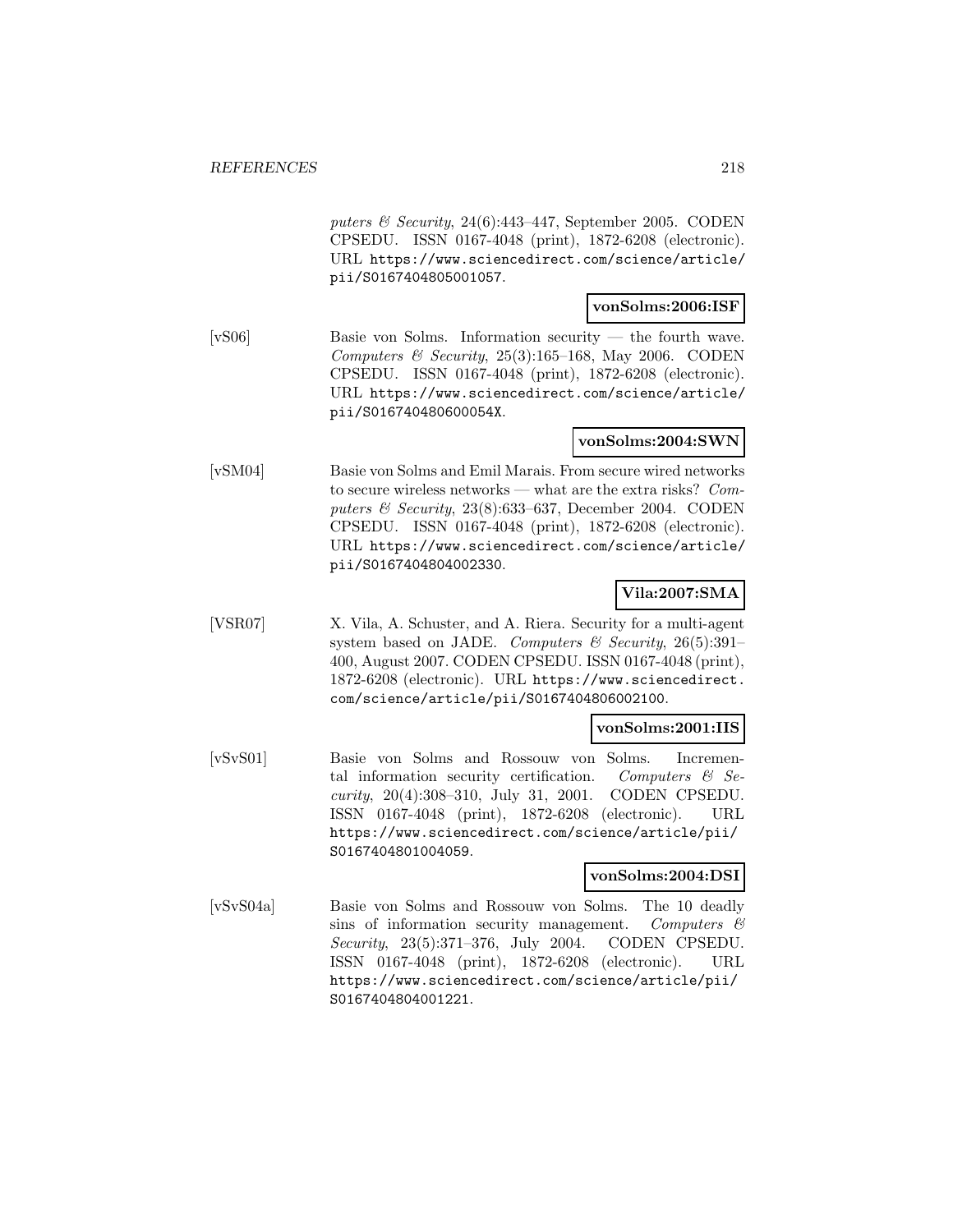#### **vonSolms:2004:PC**

[vSvS04b] Rossouw von Solms and Basie von Solms. From policies to culture. Computers & Security,  $23(4):275-279$ , June 2004. CODEN CPSEDU. ISSN 0167-4048 (print), 1872-6208 (electronic). URL https://www.sciencedirect.com/science/ article/pii/S0167404804000331.

#### **vonSolms:2005:ISL**

[vSvS05] Basie von Solms and Rossouw von Solms. From information security to  $\ldots$  business security? Computers  $\mathcal C$ Security, 24(4):271–273, June 2005. CODEN CPSEDU. ISSN 0167-4048 (print), 1872-6208 (electronic). URL https://www.sciencedirect.com/science/article/pii/ S0167404805000544.

#### **vonSolms:2006:ISGa**

[vSvS06a] Rossouw von Solms and S. H. (Basie) von Solms. Information security governance: a model based on the direct-control cycle. Computers & Security,  $25(6):408-412$ , September 2006. CODEN CPSEDU. ISSN 0167-4048 (print), 1872-6208 (electronic). URL https://www.sciencedirect.com/science/ article/pii/S0167404806001167.

#### **vonSolms:2006:ISGb**

[vSvS06b] Rossouw von Solms and S. H. (Basie) von Solms. Information security governance: Due care. Computers  $\mathcal{C}$  Security, 25(7):494–497, October 2006. CODEN CPSEDU. ISSN 0167-4048 (print), 1872-6208 (electronic). URL https://www.sciencedirect.com/science/article/pii/ S0167404806001441.

### **Vroom:2004:TIS**

[VvS04] Cheryl Vroom and Rossouw von Solms. Towards information security behavioural compliance. Computers  $\mathcal{C}$ Security, 23(3):191–198, May 2004. CODEN CPSEDU. ISSN 0167-4048 (print), 1872-6208 (electronic). URL https://www.sciencedirect.com/science/article/pii/ S016740480400032X.

#### **Wang:2005:MLR**

[Wan05] Yun Wang. A multinomial logistic regression modeling approach for anomaly intrusion detection. Computers & Security,  $24(8):662-674$ , November 2005. CODEN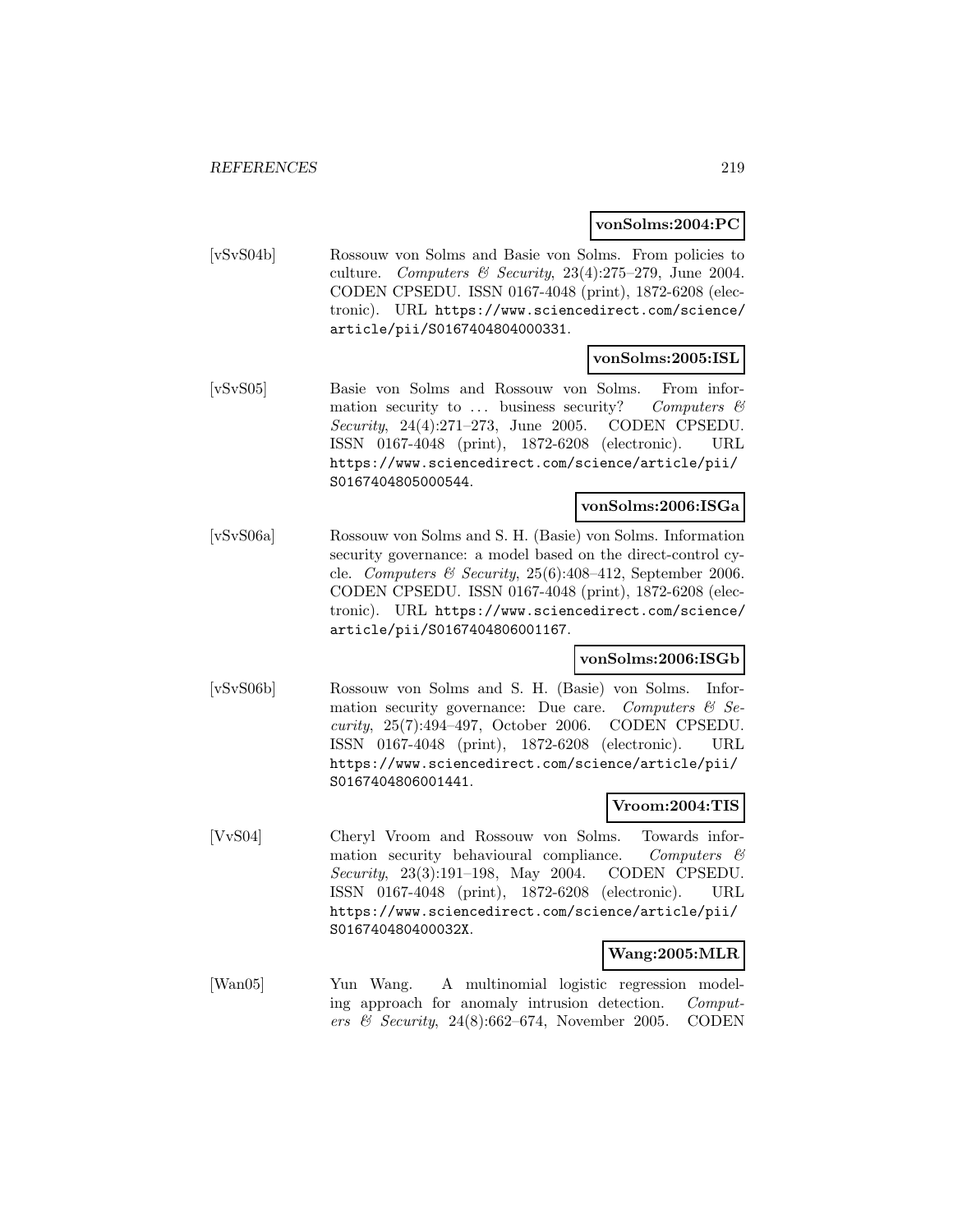CPSEDU. ISSN 0167-4048 (print), 1872-6208 (electronic). URL https://www.sciencedirect.com/science/article/ pii/S0167404805000751.

### **Wu:2003:UFR**

[WC03] Shyi-Tsong Wu and Bin-Chang Chieu. A user friendly remote authentication scheme with smart cards. Computers & Security,  $22(6)$ :547–550, September 2003. CODEN CPSEDU. ISSN 0167-4048 (print), 1872-6208 (electronic). URL https://www.sciencedirect.com/science/article/ pii/S0167404803006163.

# **Wu:2005:NDI**

[WC05] Hsien-Chu Wu and Chin-Chen Chang. A novel digital image watermarking scheme based on the vector quantization technique. Computers & Security, 24(6):460-471, September 2005. CODEN CPSEDU. ISSN 0167-4048 (print), 1872-6208 (electronic). URL https://www.sciencedirect.com/science/ article/pii/S0167404805000672.

### **Wang:2007:UHS**

[WC07] Chih-Chien Wang and Sheng-Yi Chen. Using header session messages to anti-spamming. Computers  $\mathcal{C}$  Security, 26(5):381–390, August 2007. CODEN CPSEDU. ISSN 0167-4048 (print), 1872-6208 (electronic). URL https://www.sciencedirect.com/science/article/pii/ S0167404807000065.

# **Weir:2009:UPS**

[WDCJ09] Catherine S. Weir, Gary Douglas, Martin Carruthers, and Mervyn Jack. User perceptions of security, convenience and usability for ebanking authentication tokens. Computers  $\mathcal C$  Security, 28(1–2):47–62, February/March 2009. CODEN CPSEDU. ISSN 0167-4048 (print), 1872-6208 (electronic). URL https://www.sciencedirect.com/science/article/ pii/S0167404808000941.

# **Webb:2000:CMH**

[Web00] Steve Webb. Crimes and misdemeanours: How to protect corporate information in the Internet age. Computers & Security, 19(2):128–132, February 1, 2000. CODEN CPSEDU. ISSN 0167-4048 (print), 1872-6208 (electronic). URL https://www.sciencedirect.com/science/article/ pii/S0167404800878220.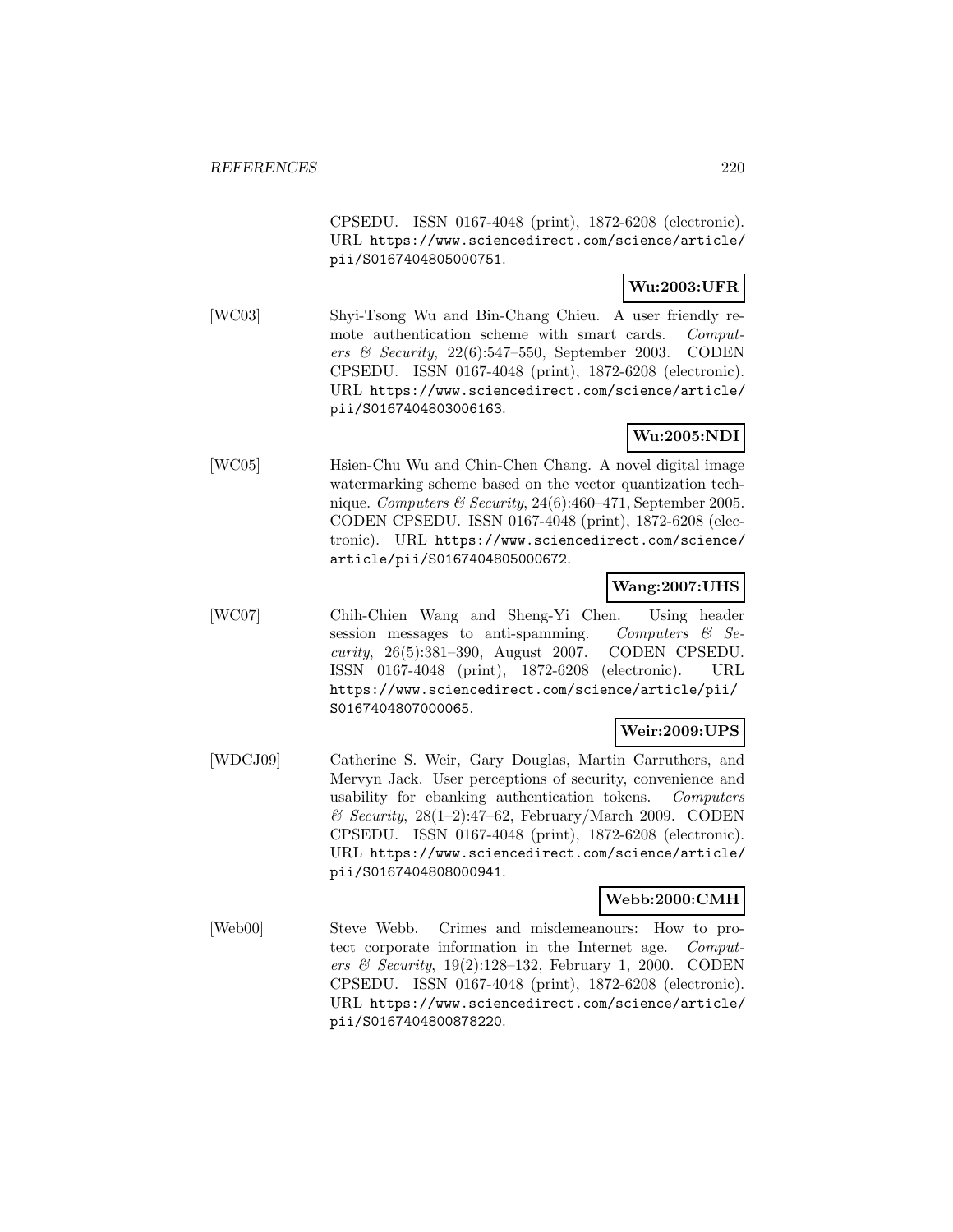### **Wang:2006:PPB**

[WGZY06] Wei Wang, Xiaohong Guan, Xiangliang Zhang, and Liwei Yang. Profiling program behavior for anomaly intrusion detection based on the transition and frequency property of computer audit data. Computers & Security, 25(7):539-550, October 2006. CODEN CPSEDU. ISSN 0167-4048 (print), 1872-6208 (electronic). URL https://www.sciencedirect. com/science/article/pii/S0167404806000903.

# **Wu:2004:EUI**

[WH04] Tzong-Sun Wu and Chien-Lung Hsu. Efficient user identification scheme with key distribution preserving anonymity for distributed computer networks. Computers  $\mathcal{C}$  Security, 23(2):120–125, March 2004. CODEN CPSEDU. ISSN 0167-4048 (print), 1872-6208 (electronic). URL https://www.sciencedirect.com/science/article/pii/ S0167404804000197.

#### **Wiant:2005:ISP**

[Wia05] Terry L. Wiant. Information security policy's impact on reporting security incidents. Computers  $\mathcal{C}$  Security, 24(6):448–459, September 2005. CODEN CPSEDU. ISSN 0167-4048 (print), 1872-6208 (electronic). URL https://www.sciencedirect.com/science/article/pii/ S0167404805000490.

#### **Willett:2000:FAC**

[Wil00] Michael Willett. Features, attributes, characteristics, and traits (FACTs) of key recovery schemes/products. Computers  $\&$  Security, 19(1):28-30, January 1, 2000. CODEN CPSEDU. ISSN 0167-4048 (print), 1872-6208 (electronic). URL https://www.sciencedirect.com/science/article/ pii/S0167404800863592.

### **Wang:2005:CTK**

[WL05] Shyh-Yih Wang and Chi Sung Laih. Cryptanalyses of two key assignment schemes based on polynomial interpolations. Computers & Security, 24(2):134-138, March 2005. CODEN CPSEDU. ISSN 0167-4048 (print), 1872-6208 (electronic). URL https://www.sciencedirect.com/science/article/ pii/S0167404804001865.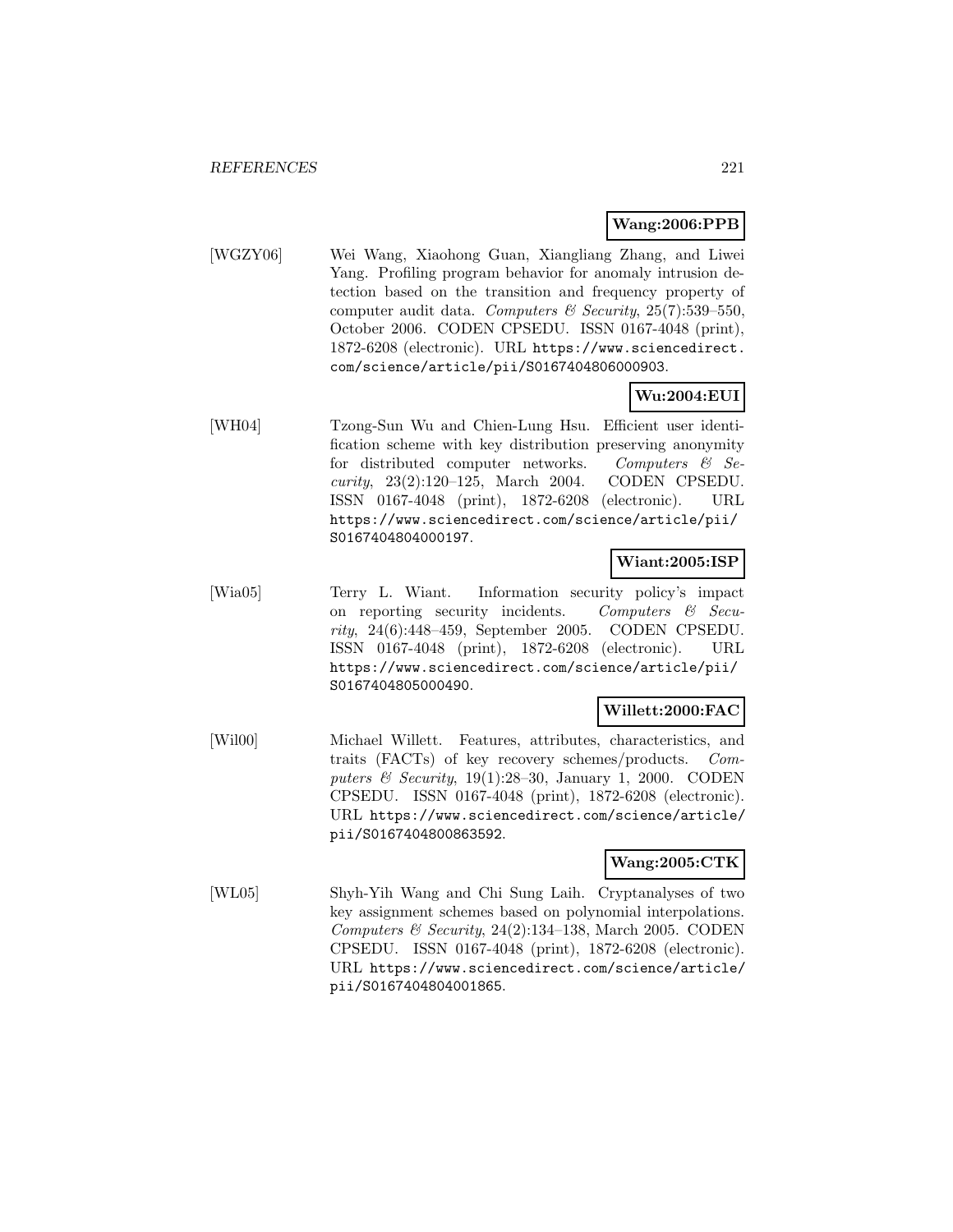# **Wen:2006:PSA**

[WLH06] Hsiang-An Wen, Chun-Li Lin, and Tzonelih Hwang. Provably secure authenticated key exchange protocols for low power computing clients. Computers & Security,  $25(2):106-113$ , March 2006. CODEN CPSEDU. ISSN 0167-4048 (print), 1872-6208 (electronic). URL https://www.sciencedirect. com/science/article/pii/S0167404805001732.

### **Wang:2003:CET**

[WLT03] Bin Wang, Jian-Hua Li, and Zhi-Peng Tong. Cryptanalysis of an enhanced timestamp-based password authentication scheme. Computers & Security,  $22(7)$ :643-645, October 2003. CODEN CPSEDU. ISSN 0167-4048 (print), 1872-6208 (electronic). URL https://www.sciencedirect.com/science/ article/pii/S0167404803007132.

### **Wolfe:2003:CF**

[Wol03a] Dr. Henry B. Wolfe. Computer forensics. Computers & Security,  $22(1):26-28$ , January 2003. CODEN CPSEDU. ISSN 0167-4048 (print), 1872-6208 (electronic). URL https://www.sciencedirect.com/science/article/pii/ S0167404803001056.

## **Wolfe:2003:EE**

[Wol03b] Hank Wolfe. Encountering encryption. Computers & Security, 22(5):388–391, July 2003. CODEN CPSEDU. ISSN 0167-4048 (print), 1872-6208 (electronic). URL https://www.sciencedirect.com/science/article/pii/ S0167404803005042.

### **Wolfe:2003:EAa**

[Wol03c] Hank Wolfe. Evidence acquisition. Computers & Security, 22(3):193–195, April 2003. CODEN CPSEDU. ISSN 0167-4048 (print), 1872-6208 (electronic). URL https://www.sciencedirect.com/science/article/pii/ S0167404803003043.

#### **Wolfe:2003:EAb**

[Wol03d] Hank Wolfe. Evidence analysis. Computers & Security, 22(4):289–291, May 2003. CODEN CPSEDU. ISSN 0167-4048 (print), 1872-6208 (electronic). URL https://www.sciencedirect.com/science/article/pii/ S0167404803004048.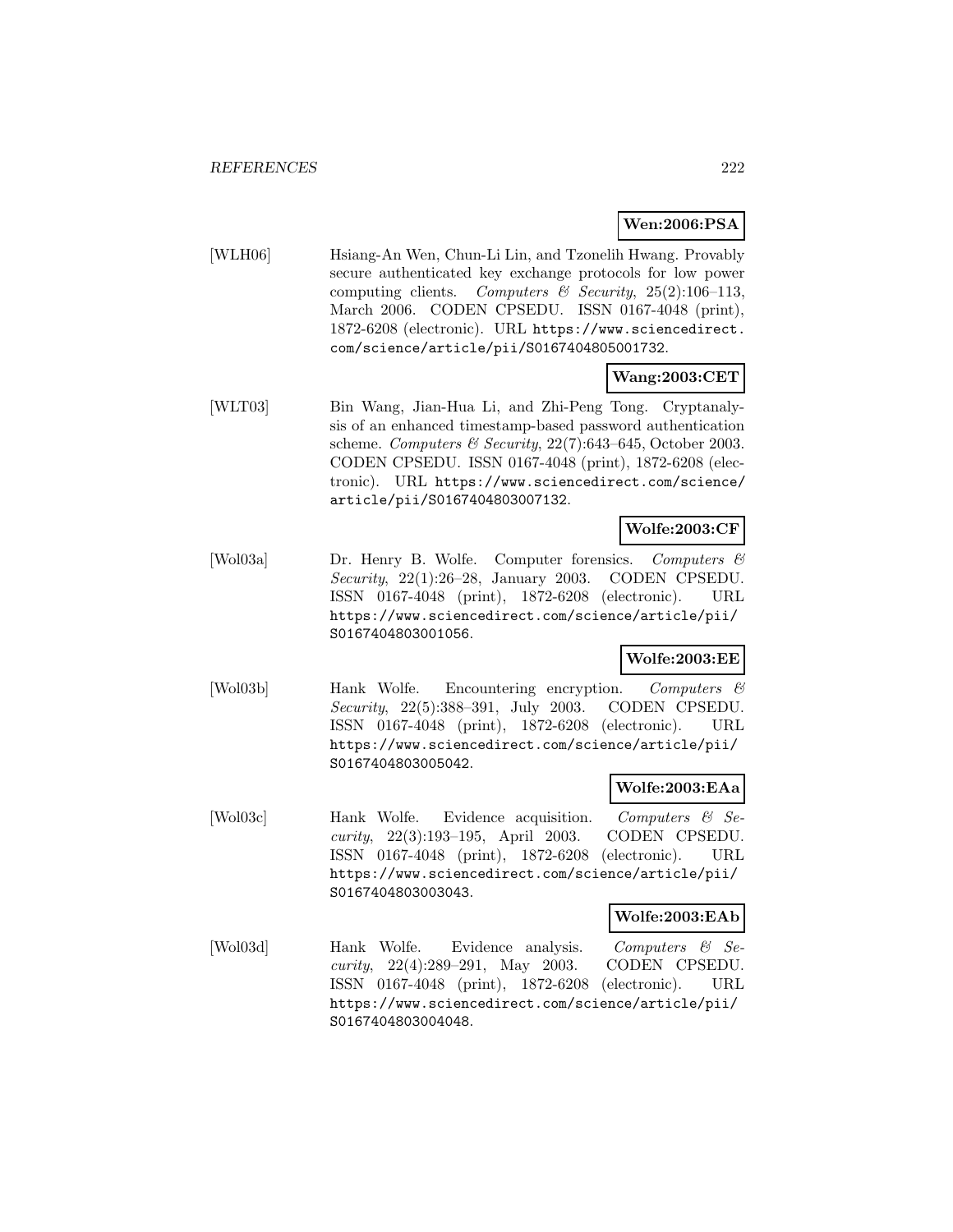#### **Wolfe:2003:FET**

[Wol03e] Hank Wolfe. Forensic evidence testimony — some thoughts. Computers & Security, 22(7):577–579, October 2003. CODEN CPSEDU. ISSN 0167-4048 (print), 1872-6208 (electronic). URL https://www.sciencedirect.com/science/article/ pii/S0167404803007041.

### **Wolfe:2003:SEE**

[Wol03f] Hank Wolfe. Setting up an electronic evidence forensics laboratory. Computers & Security, 22(8):670–672, December 2003. CODEN CPSEDU. ISSN 0167-4048 (print), 1872-6208 (electronic). URL https://www.sciencedirect.com/science/ article/pii/S016740480300004X.

#### **Wolfe:2003:CS**

[Wol03g] Henry B. Wolfe. The circumstances of seizure. Computers  $\mathcal C$  Security, 22(2):96–98, February 2003. CODEN CPSEDU. ISSN 0167-4048 (print), 1872-6208 (electronic). URL https://www.sciencedirect.com/science/article/ pii/S0167404803002049.

#### **Wolthusen:2008:Ea**

[Wol08a] S. D. Wolthusen. Editorial. Computers & Security,  $27(1-2)$ : 1, March 2008. CODEN CPSEDU. ISSN 0167-4048 (print), 1872-6208 (electronic). URL https://www.sciencedirect. com/science/article/pii/S016740480800014X.

### **Wolthusen:2008:Eb**

[Wol08b] S. D. Wolthusen. Editorial. Computers  $\mathcal C$  Security, 27(1–2): 1, March 2008. CODEN CPSEDU. ISSN 0167-4048 (print), 1872-6208 (electronic). URL https://www.sciencedirect. com/science/article/pii/S016740480800014X.

#### **Wolthusen:2008:Ec**

[Wol08c] S. D. Wolthusen. Editorial. Computers & Security, 27(1-2): 1, March 2008. CODEN CPSEDU. ISSN 0167-4048 (print), 1872-6208 (electronic). URL https://www.sciencedirect. com/science/article/pii/S016740480800014X.

### **Wolthusen:2008:Ed**

[Wol08d] S. D. Wolthusen. Editorial. Computers & Security, 27(3-4):63, May/June 2008. CODEN CPSEDU. ISSN 0167-4048 (print),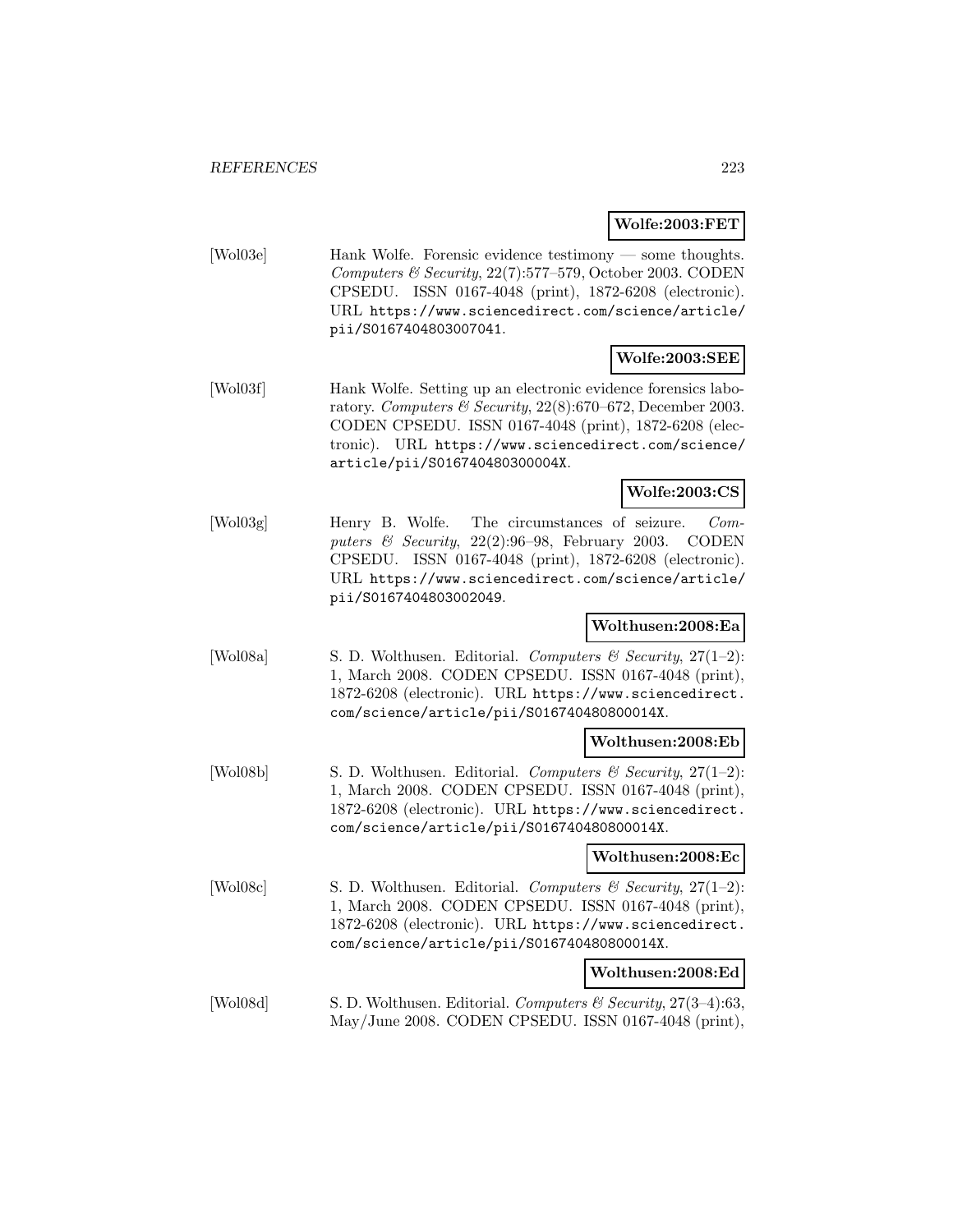1872-6208 (electronic). URL https://www.sciencedirect. com/science/article/pii/S0167404808000473.

**Wolthusen:2008:Ee**

[Wol08e] S. D. Wolthusen. Editorial. Computers & Security, 27(7–8):233–234, December 2008. CODEN CPSEDU. ISSN 0167-4048 (print), 1872-6208 (electronic). URL https://www.sciencedirect.com/science/article/pii/ S0167404808000886.

#### **Wolthusen:2008:Ef**

[Wol08f] S. D. Wolthusen. Editorial. Computers & Security, 27(7–8):233–234, December 2008. CODEN CPSEDU. ISSN 0167-4048 (print), 1872-6208 (electronic). URL https://www.sciencedirect.com/science/article/pii/ S0167404808000886.

#### **Wolthusen:2008:Eg**

[Wol08g] S. D. Wolthusen. Editorial. Computers & Security, 27(7–8):233–234, December 2008. CODEN CPSEDU. ISSN 0167-4048 (print), 1872-6208 (electronic). URL https://www.sciencedirect.com/science/article/pii/ S0167404808000886.

#### **Wolthusen:2008:ECa**

[Wol08h] S. D. Wolthusen. From the Editor-in-Chief. Computers & Security, 27(5–6):123, October 2008. CODEN CPSEDU. ISSN 0167-4048 (print), 1872-6208 (electronic). URL https://www.sciencedirect.com/science/article/ pii/S0167404808000709.

#### **Wolthusen:2008:ECb**

[Wol08i] S. D. Wolthusen. From the Editor-in-Chief. Computers & Security, 27(5–6):123, October 2008. CODEN CPSEDU. ISSN 0167-4048 (print), 1872-6208 (electronic). URL https://www.sciencedirect.com/science/article/ pii/S0167404808000709.

#### **Wolthusen:2008:ECc**

[Wol08j] S. D. Wolthusen. From the Editor-in-Chief. Computers & Security, 27(5–6):123, October 2008. CODEN CPSEDU. ISSN 0167-4048 (print), 1872-6208 (electronic). URL https://www.sciencedirect.com/science/article/ pii/S0167404808000709.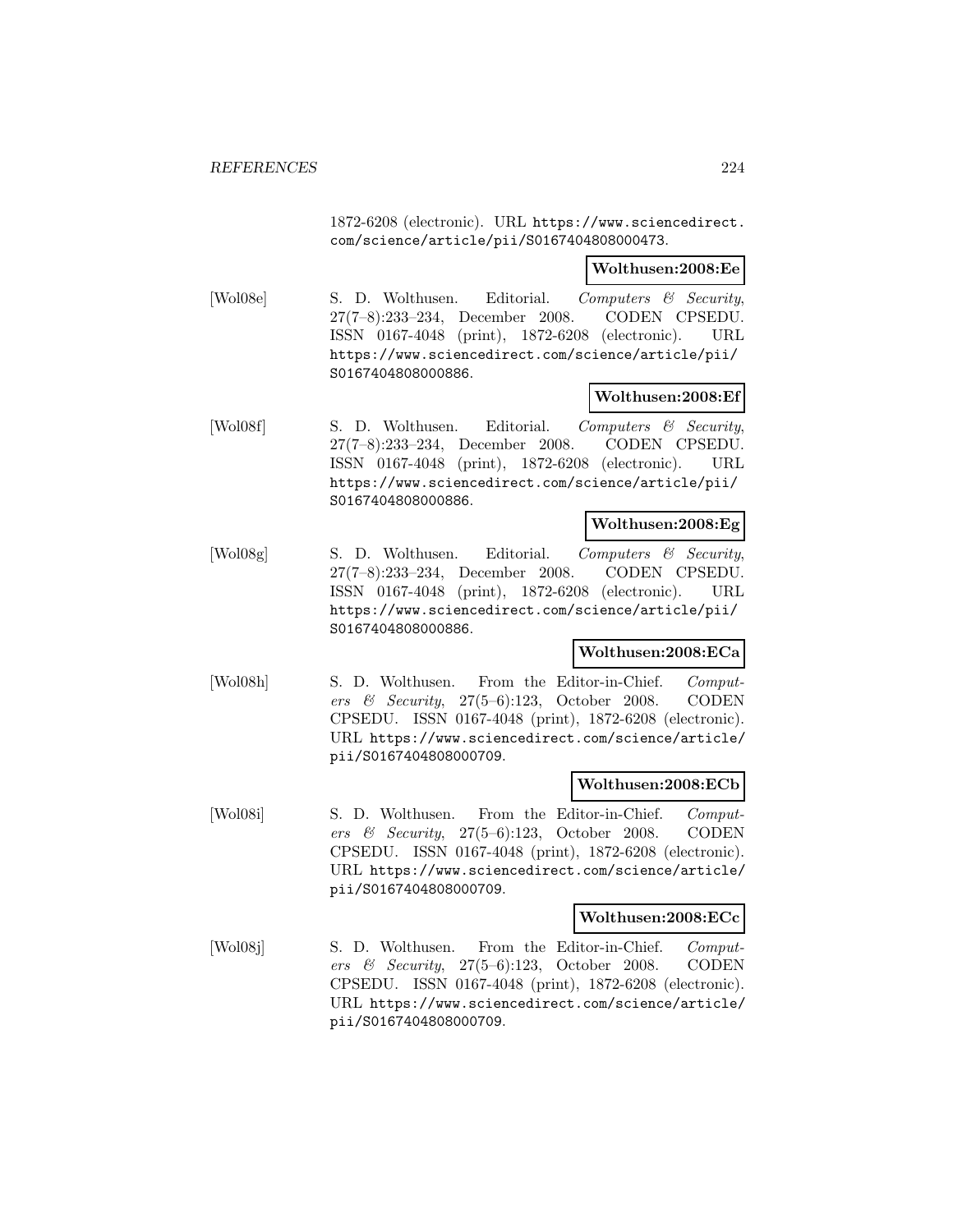### **Wolthusen:2009:E**

[Wol09] S. D. Wolthusen. Editorial. Computers & Security, 28(1–2):1, February/March 2009. CODEN CPSEDU. ISSN 0167-4048 (print), 1872-6208 (electronic). URL https://www.sciencedirect.com/science/article/pii/ S016740480800120X.

# **Wood:2001:WDR**

[Woo01] Charles Cresson Wood. What do the recent terrorist attacks mean for the American information security profession? Computers & Security, 20(8):667–670, December 1, 2001. CODEN CPSEDU. ISSN 0167-4048 (print), 1872-6208 (electronic). URL https://www.sciencedirect.com/science/article/ pii/S0167404801008045.

### **Wool:2004:UUD**

[Woo04] Avishai Wool. The use and usability of direction-based filtering in firewalls. Computers  $\mathcal B$  Security, 23(6):459-468, September 2004. CODEN CPSEDU. ISSN 0167-4048 (print), 1872-6208 (electronic). URL https://www.sciencedirect. com/science/article/pii/S0167404804000951.

### **Wright:2001:CRC**

[Wri01] Adrian Wright. Controlling risks of e-commerce content. Computers & Security, 20(2):147–154, April 1, 2001. CODEN CPSEDU. ISSN 0167-4048 (print), 1872-6208 (electronic). URL https://www.sciencedirect.com/science/article/ pii/S016740480100205X.

# **Ward:2002:DAC**

[WS02] Peter Ward and Clifton L. Smith. The development of access control policies for information technology systems. Computers & Security, 21(4):356–371, August 1, 2002. CODEN CPSEDU. ISSN 0167-4048 (print), 1872-6208 (electronic). URL https://www.sciencedirect.com/science/article/ pii/S0167404802004145.

### **Wu:2005:HC**

[Wu05] Chuan-Kun Wu. Hash channels. Computers & Security, 24(8):653–661, November 2005. CODEN CPSEDU. ISSN 0167-4048 (print), 1872-6208 (electronic). URL https://www.sciencedirect.com/science/article/pii/ S0167404805000696.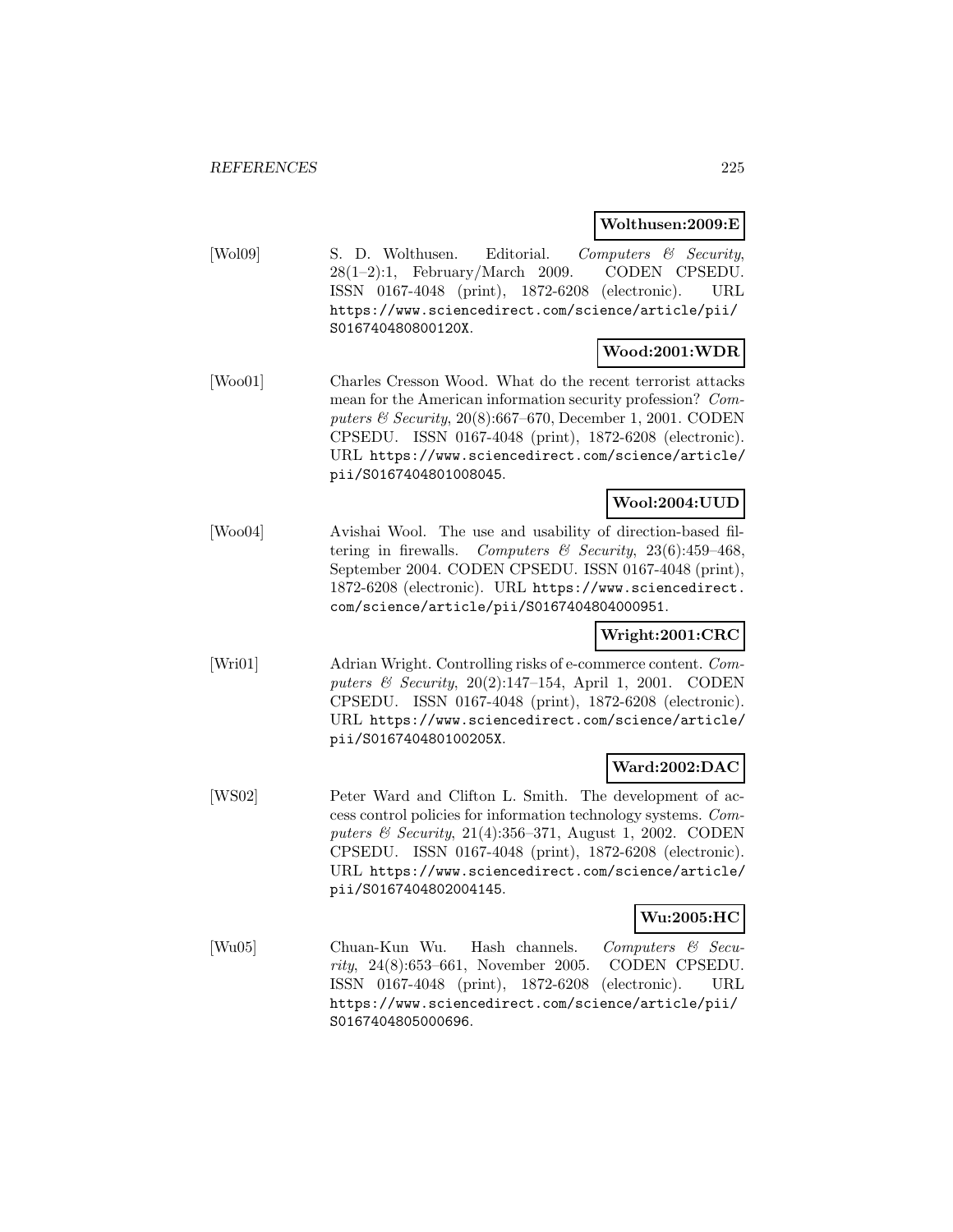#### **Williams:2000:GIK**

[WZ00] Chuck Williams and Nevenko Zunic. Global interoperability for key recovery. Computers & Security,  $19(1)$ :48-55, January 1, 2000. CODEN CPSEDU. ISSN 0167-4048 (print), 1872- 6208 (electronic). URL https://www.sciencedirect.com/ science/article/pii/S0167404800863634.

# **Williams:2000:KRA**

[WZM<sup>+</sup>00] Chuck Williams, Nevenko Zunic, Stephen M. Matyas, Sarbari Gupta, and Michael Willett. Key recovery alliance (KRA) technology papers, special issue — introduction. Computers  $\&$  Security, 19(1):18–20, January 1, 2000. CODEN CPSEDU. ISSN 0167-4048 (print), 1872-6208 (electronic). URL https://www.sciencedirect.com/science/article/ pii/S0167404800863579.

# **Wang:2009:DPW**

[WZM09] Fangwei Wang, Yunkai Zhang, and Jianfeng Ma. Defending passive worms in unstructured P2P networks based on healthy file dissemination. Computers & Security,  $28(7)$ :628-636, October 2009. CODEN CPSEDU. ISSN 0167-4048 (print), 1872- 6208 (electronic). URL https://www.sciencedirect.com/ science/article/pii/S0167404809000741.

# **Yu:2004:KDI**

[YC04] Enzhe Yu and Sungzoon Cho. Keystroke dynamics identity verification-its problems and practical solutions. Computers & Security, 23(5):428–440, July 2004. CODEN CPSEDU. ISSN 0167-4048 (print), 1872-6208 (electronic). URL https://www.sciencedirect.com/science/article/ pii/S0167404804000963.

# **Yang:2009:IBR**

[YC09] Jen-Ho Yang and Chin-Chen Chang. An ID-based remote mutual authentication with key agreement scheme for mobile devices on elliptic curve cryptosystem. Computers & Security, 28(3–4):138–143, May/June 2009. CODEN CPSEDU. ISSN 0167-4048 (print), 1872-6208 (electronic). URL https://www.sciencedirect.com/science/article/ pii/S0167404808001120.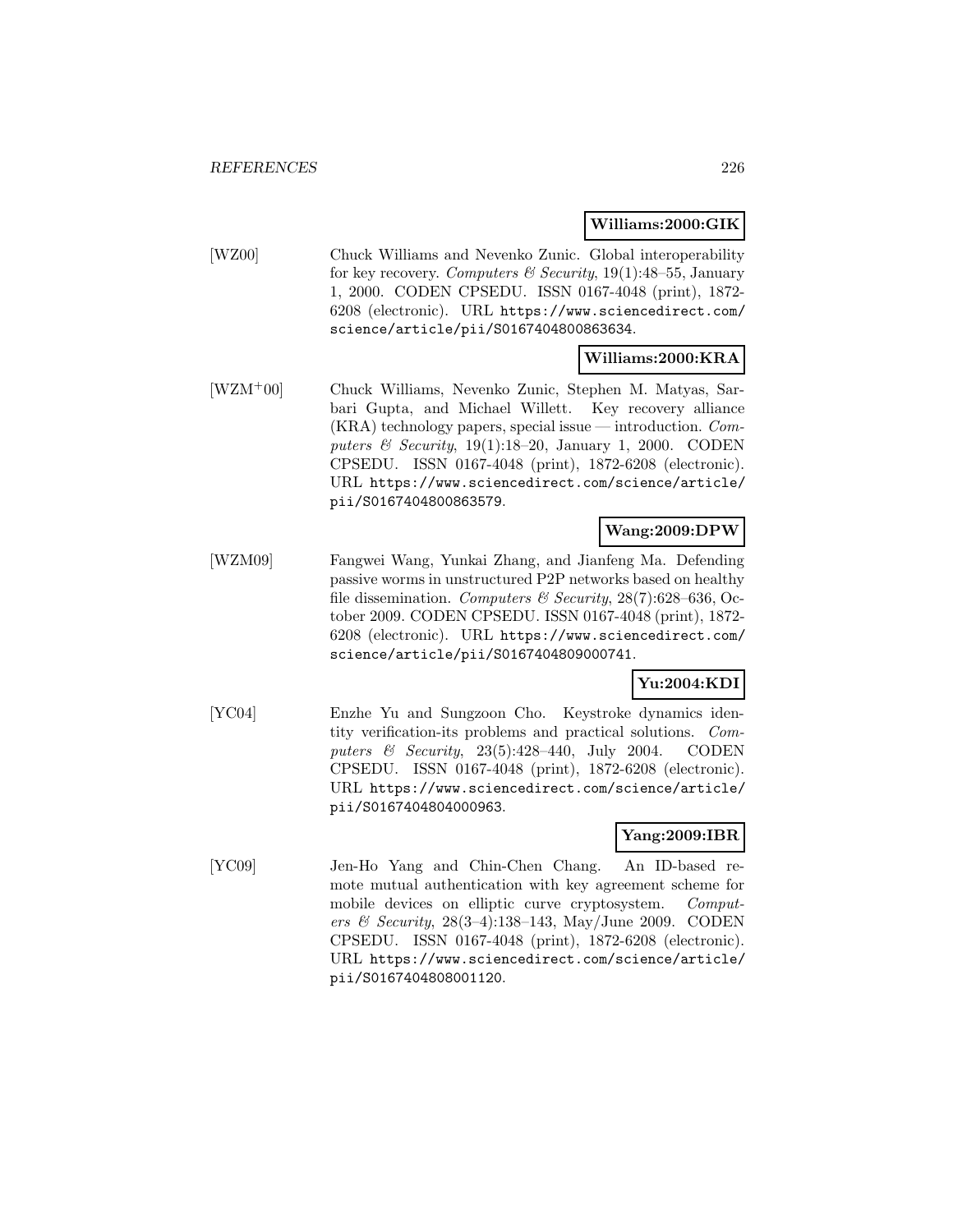# **Yeh:2001:HDI**

[YH01] Wen-Hung Yeh and Jing-Jang Hwang. Hiding digital information using a novel system scheme. Computers  $\mathcal{C}$ Security, 20(6):533–538, September 1, 2001. CODEN CPSEDU. ISSN 0167-4048 (print), 1872-6208 (electronic). URL https://www.sciencedirect.com/science/article/ pii/S0167404801006149.

# **Yang:2007:MTIa**

[YH07a] Jianhua Yang and Shou-Hsuan Stephen Huang. Mining TCP/IP packets to detect stepping-stone intrusion. Computers & Security, 26(7–8):479–484, December 2007. CODEN CPSEDU. ISSN 0167-4048 (print), 1872-6208 (electronic). URL https://www.sciencedirect.com/science/article/ pii/S0167404807000934.

# **Yang:2007:MTIb**

[YH07b] Jianhua Yang and Shou-Hsuan Stephen Huang. Mining TCP/IP packets to detect stepping-stone intrusion. Computers & Security, 26(7–8):479–484, December 2007. CODEN CPSEDU. ISSN 0167-4048 (print), 1872-6208 (electronic). URL https://www.sciencedirect.com/science/article/ pii/S0167404807000934.

# **Yang:2007:MTIc**

[YH07c] Jianhua Yang and Shou-Hsuan Stephen Huang. Mining TCP/IP packets to detect stepping-stone intrusion. Computers & Security,  $26(7-8):479-484$ , December 2007. CODEN CPSEDU. ISSN 0167-4048 (print), 1872-6208 (electronic). URL https://www.sciencedirect.com/science/article/ pii/S0167404807000934.

# **Yang:2007:PAA**

[YH07d] Jianhua Yang and Shou-Hsuan Stephen Huang. Probabilistic analysis of an algorithm to compute TCP packet round-trip time for intrusion detection. Computers  $\mathcal{C}$  Security, 26(2):137–144, March 2007. CODEN CPSEDU. ISSN 0167-4048 (print), 1872-6208 (electronic). URL https://www.sciencedirect.com/science/article/pii/ S0167404806001398.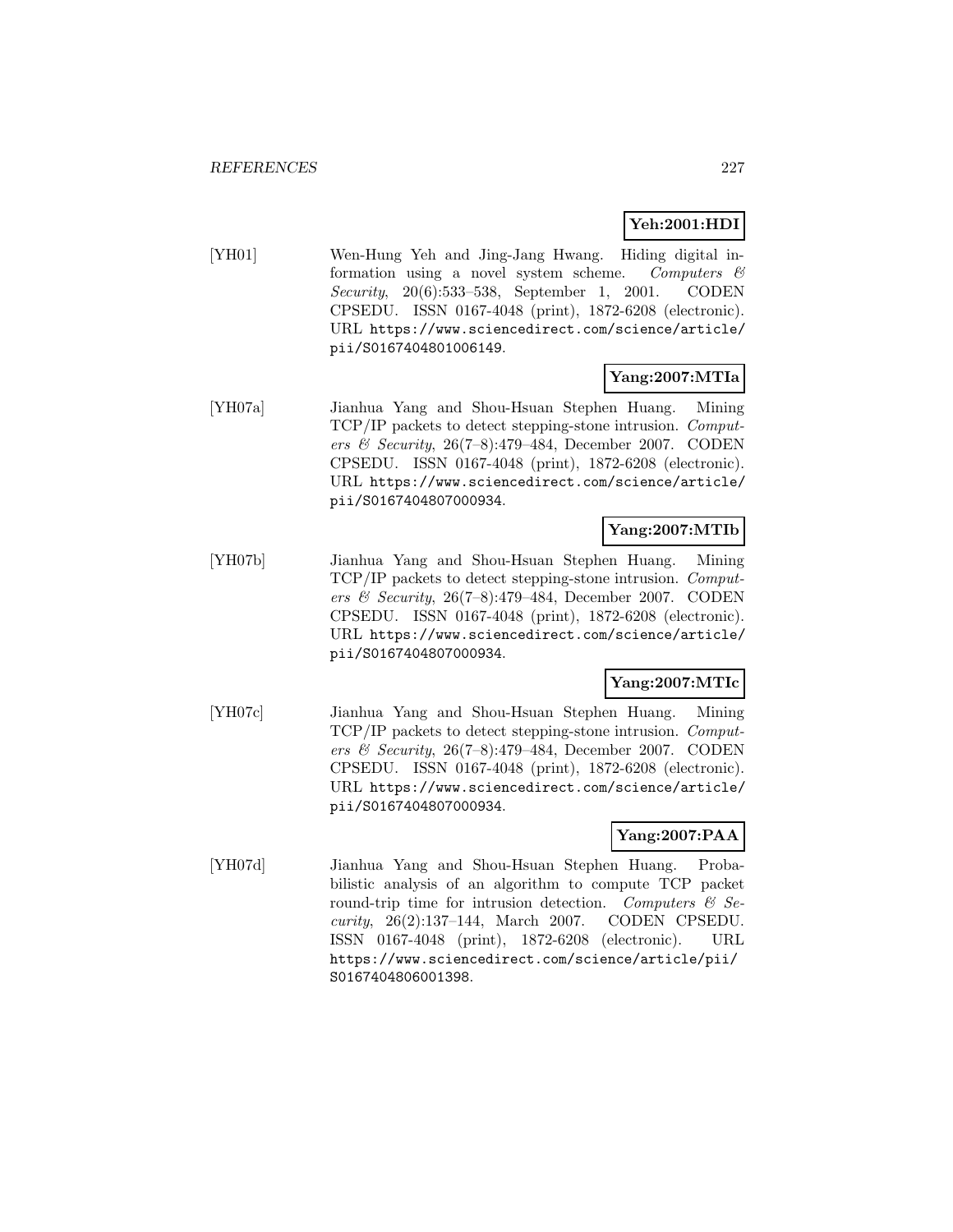# **Yang:2004:ACH**

[YL04] Cungang Yang and Celia Li. Access control in a hierarchy using one-way hash functions. Computers  $\mathcal C$  Security, 23(8):659–664, December 2004. CODEN CPSEDU. ISSN 0167-4048 (print), 1872-6208 (electronic). URL https://www.sciencedirect.com/science/article/pii/ S0167404804001919.

# **Yoon:2005:IHL**

[YRY05] Eun-Jun Yoon, Eun-Kyung Ryu, and Kee-Young Yoo. An improvement of Hwang–Lee–Tang's simple remote user authentication scheme. Computers & Security, 24(1):50–56, February 2005. CODEN CPSEDU. ISSN 0167-4048 (print), 1872- 6208 (electronic). URL https://www.sciencedirect.com/ science/article/pii/S0167404804001749.

# **Yang:2004:CUF**

[YW04] Chou-Chen Yang and Ren-Chiun Wang. Cryptanalysis of a user friendly remote authentication scheme with smart cards. Computers  $\mathcal B$  Security, 23(5):425-427, July 2004. CODEN CPSEDU. ISSN 0167-4048 (print), 1872-6208 (electronic). URL https://www.sciencedirect.com/science/article/ pii/S0167404804001002.

# **Yang:2004:NEU**

[YWB<sup>+</sup>04] Yanjiang Yang, Shuhong Wang, Feng Bao, Jie Wang, and Robert H. Deng. New efficient user identification and key distribution scheme providing enhanced security. Computers & Security,  $23(8):697-704$ , December 2004. CODEN CPSEDU. ISSN 0167-4048 (print), 1872-6208 (electronic). URL https://www.sciencedirect.com/science/article/ pii/S0167404804001920.

### **Yang:2005:SAS**

[YWL05] Chou-Chen Yang, Ren-Chiun Wang, and Wei-Ting Liu. Secure authentication scheme for session initiation protocol. Computers  $\mathcal B$  Security, 24(5):381–386, August 2005. CODEN CPSEDU. ISSN 0167-4048 (print), 1872-6208 (electronic). URL https://www.sciencedirect.com/science/article/ pii/S0167404804002640.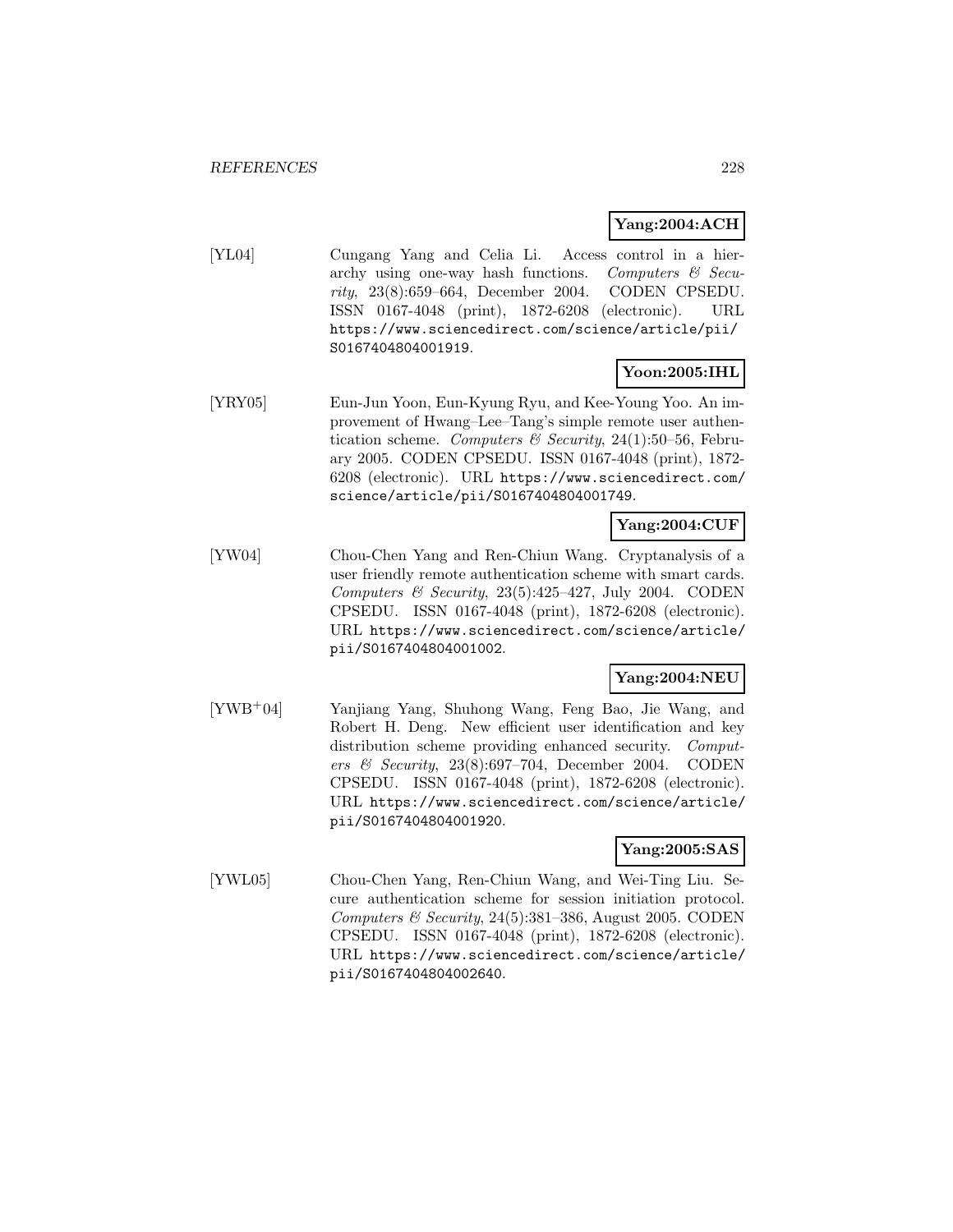# **Yu:2007:AMA**

[YZ07] Ming Yu and Xi-Yuan Zhou. An adaptive method for anomaly detection in symmetric network traffic. Computers & Security,  $26(6):427-433$ , September 2007. CODEN CPSEDU. ISSN 0167-4048 (print), 1872-6208 (electronic). URL https://www.sciencedirect.com/science/article/ pii/S0167404807000764.

# **Yao:2009:STC**

[YZPL09] Lihong Yao, Xiaochao Zi, Li Pan, and Jianhua Li. A study of on/off timing channel based on packet delay distribution. Computers & Security,  $28(8)$ :785–794, November 2009. CO-DEN CPSEDU. ISSN 0167-4048 (print), 1872-6208 (electronic). URL https://www.sciencedirect.com/science/ article/pii/S0167404809000510.

# **Zhang:2005:IWP**

[ZC05] Ruishan Zhang and Kefei Chen. Improvements on the WTLS protocol to avoid denial of service attacks. Computers & Security, 24(1):76–82, February 2005. CODEN CPSEDU. ISSN 0167-4048 (print), 1872-6208 (electronic). URL https://www.sciencedirect.com/science/article/ pii/S0167404804002597.

# **Zhu:2004:DSM**

[ZCW04] Lie Huang Zhu, Yuan Da Cao, and Dong Wang. Digital signature of multicast streams secure against adaptive chosen message attack. Computers & Security,  $23(3):229-240$ , May 2004. CODEN CPSEDU. ISSN 0167-4048 (print), 1872-6208 (electronic). URL https://www.sciencedirect.com/science/ article/pii/S0167404804000707.

# **Zenkin:2001:FAI**

[Zen01a] Denis Zenkin. Fighting against the invisible enemy: Methods for detecting an unknown virus. Computers  $\mathcal{B}$  Security, 20(4):316–321, July 31, 2001. CODEN CPSEDU. ISSN 0167-4048 (print), 1872-6208 (electronic). URL https://www.sciencedirect.com/science/article/pii/ S0167404801004072.

# **Zenkin:2001:GPC**

[Zen01b] Denis Zenkin. Guidelines for the protecting the corporate against viruses. Computers & Security,  $20(8):671-675$ , De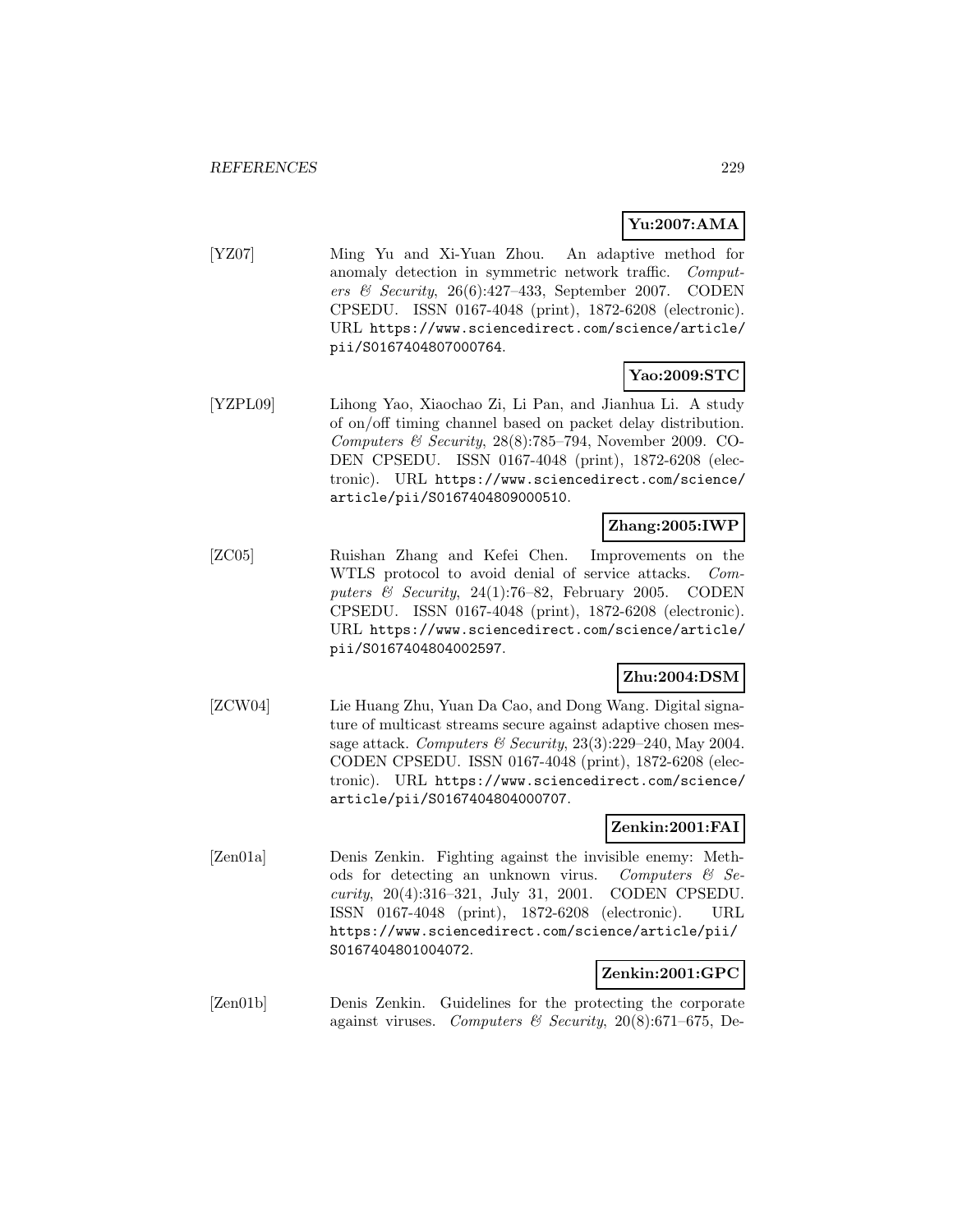cember 1, 2001. CODEN CPSEDU. ISSN 0167-4048 (print), 1872-6208 (electronic). URL https://www.sciencedirect. com/science/article/pii/S0167404801008057.

### **Zhang:2009:MIE**

[ZHH09] Zonghua Zhang, Pin-Han Ho, and Liwen He. Measuring IDS-estimated attack impacts for rational incident response: a decision theoretic approach. Computers  $\mathcal{C}$  Security, 28(7):605–614, October 2009. CODEN CPSEDU. ISSN 0167-4048 (print), 1872-6208 (electronic). URL https://www.sciencedirect.com/science/article/pii/ S0167404809000273.

### **Zhong:2002:PKM**

[Zho02] Sheng Zhong. A practical key management scheme for access control in a user hierarchy. Computers  $\mathcal{C}$  Security, 21(8):750–759, November 2002. CODEN CPSEDU. ISSN 0167-4048 (print), 1872-6208 (electronic). URL https://www.sciencedirect.com/science/article/pii/ S0167404802008155.

#### **Zhong:2003:CCC**

[ZL03] Sheng Zhong and Tianwen Lin. A comment on the Chen-Chung scheme for hierarchical access control. Computers & Security, 22(5):450–452, July 2003. CODEN CPSEDU. ISSN 0167-4048 (print), 1872-6208 (electronic). URL https://www.sciencedirect.com/science/article/ pii/S0167404803005133.

#### **Zhang:2008:BNAa**

[ZLCF08a] Shaojun Zhang, Jianhua Li, Xiuzhen Chen, and Lei Fan. Building network attack graph for alert causal correlation. Computers & Security,  $27(5-6)$ :188-196, October 2008. CO-DEN CPSEDU. ISSN 0167-4048 (print), 1872-6208 (electronic). URL https://www.sciencedirect.com/science/ article/pii/S0167404808000308.

#### **Zhang:2008:BNAb**

[ZLCF08b] Shaojun Zhang, Jianhua Li, Xiuzhen Chen, and Lei Fan. Building network attack graph for alert causal correlation. Computers & Security, 27(5–6):188–196, October 2008. CO-DEN CPSEDU. ISSN 0167-4048 (print), 1872-6208 (electronic). URL https://www.sciencedirect.com/science/ article/pii/S0167404808000308.